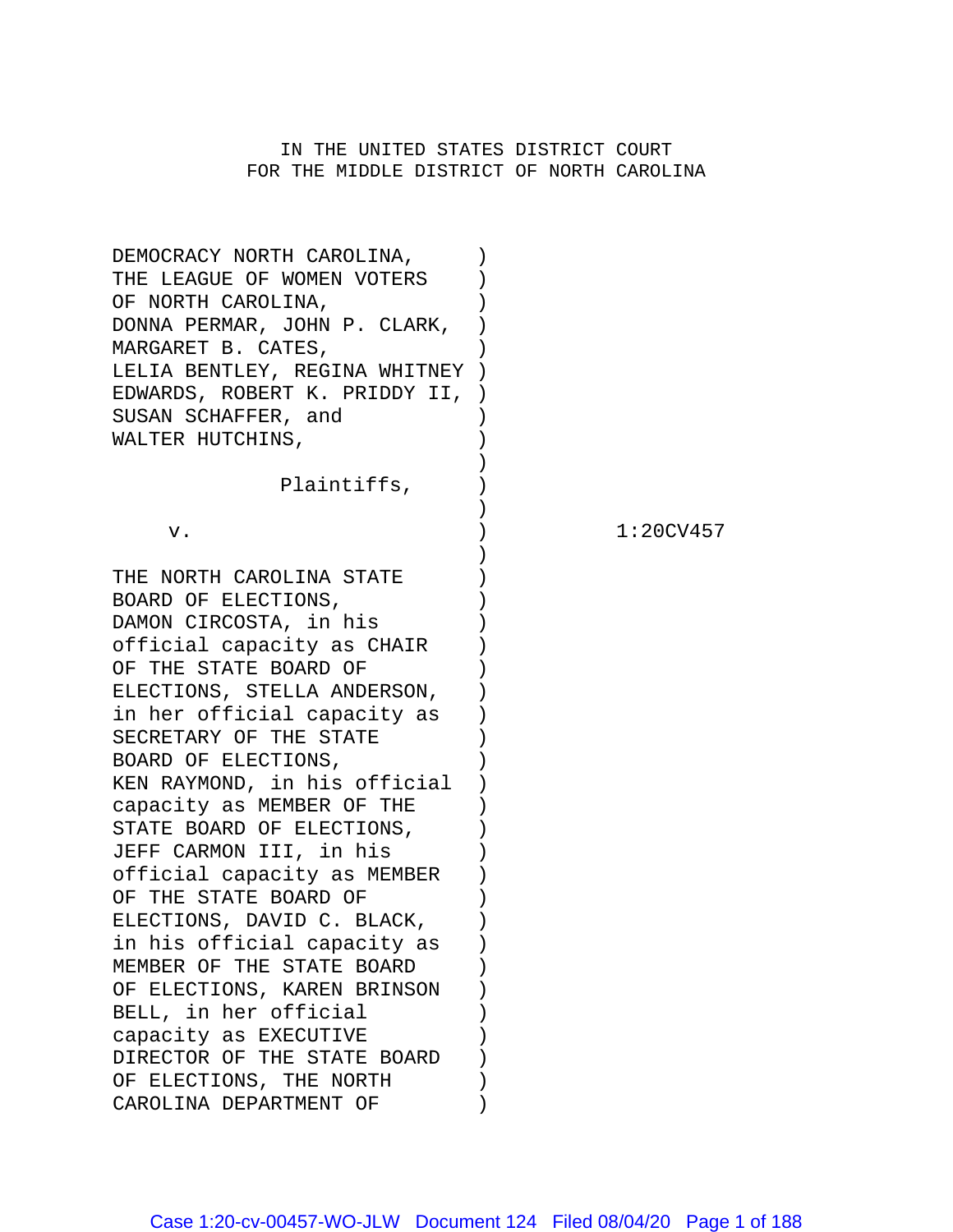TRANSPORTATION, J. ERIC ) BOYETTE, in his official (1) capacity as TRANSPORTATION ) SECRETARY, THE NORTH  $)$ CAROLINA DEPARTMENT OF ) HEALTH AND HUMAN SERVICES, and MANDY COHEN, in her ) official capacity as ) SECRETARY OF HEALTH AND ) HUMAN SERVICES,

Defendants. )

and )

PHILIP E. BERGER, in his official capacity as ) PRESIDENT PRO TEMPORE OF THE ) NORTH CAROLINA SENATE, and ) TIMOTHY K. MOORE, in his ) official capacity as SPEAKER ) OF THE NORTH CAROLINA HOUSE ) OF REPRESENTATIVES,

Defendant-Intervenors. )

#### **MEMORANDUM OPINION AND ORDER**

)

)

)

)

#### **OSTEEN, JR., District Judge**

This matter is before the court on the Amended Motion for Preliminary Injunction against several North Carolina voting and election laws filed by Plaintiffs Democracy North Carolina ("Democracy NC") and The League of Women Voters of North Carolina ("LWV") (together, "Organizational Plaintiffs"), Donna Permar, John P. Clark, Margaret B. Cates, Lelia Bentley, Regina

 $- 2 -$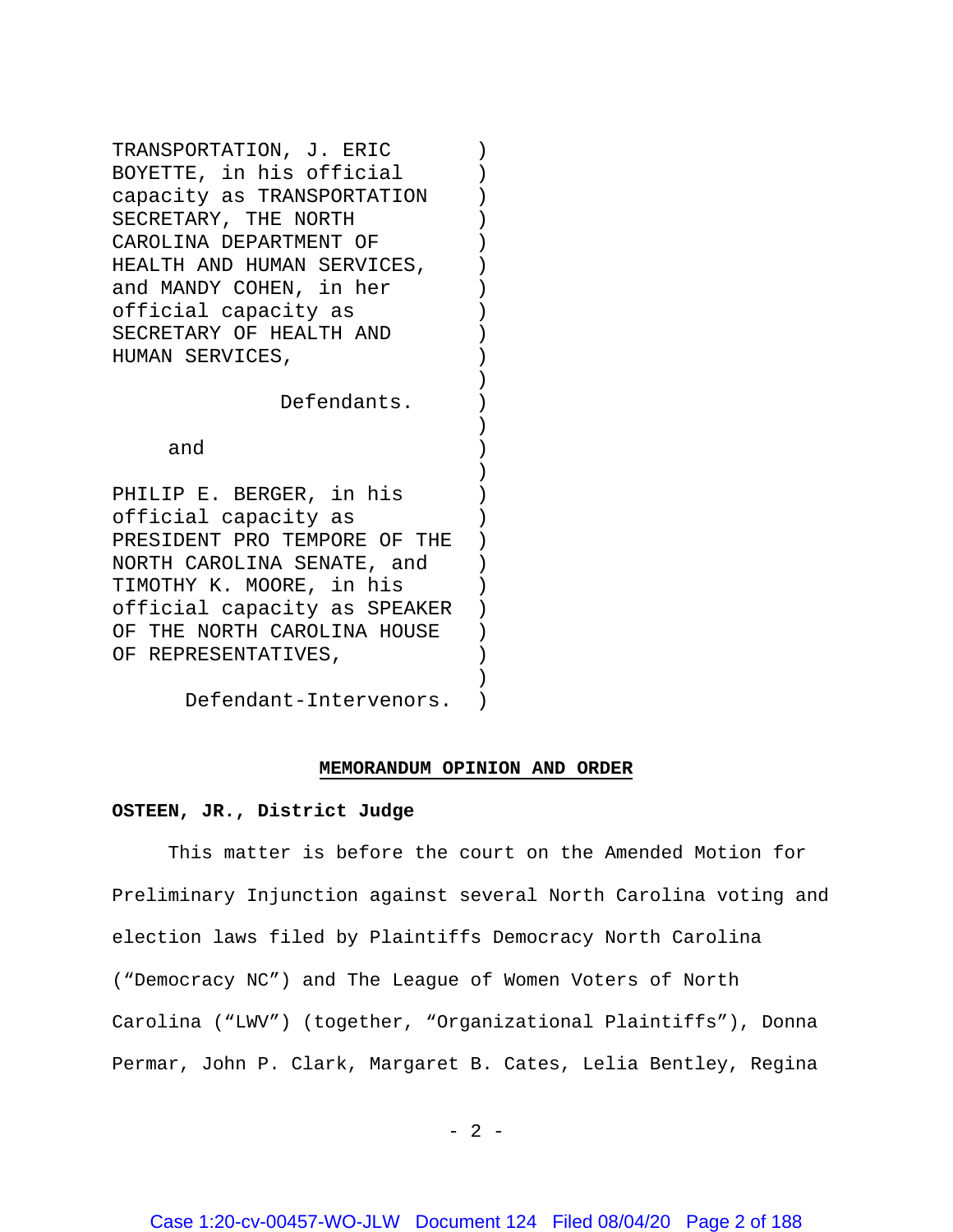Whitney Edwards, Robert K. Priddy II, Susan Schaffer, and Walter Hutchins (together, "Individual Plaintiffs"). (Pls.' Am. Mot. for Preliminary Injunction ("Pls.' Am. Mot.") (Doc. 31).)

By this order, the court has left the One-Witness Requirement in place, enjoined several rules related to nursing homes that would disenfranchise Plaintiff Hutchins, and enjoined the rejection of absentee ballots unless the voter is provided due process. The remaining requested relief has been denied, often because this court has found Plaintiffs' evidence fails to establish a likelihood of success on the merits. However, a finding by this court that Plaintiffs have failed to establish a likelihood of success on the merits should not be misunderstood by the parties. Plaintiffs have raised genuine issues of concern with respect to the November General Election. Should Legislative and Executive Defendants believe these issues may now be discounted or disregarded for purposes of the impending election, they would be sorely mistaken.

The COVID-19 pandemic has presented, and continues to present, unique and difficult challenges to all of us. The responses by citizens have been divergent. Some citizens are reasonably and genuinely frightened and have, as a result, retreated to their homes. On the other hand, some citizens are reasonably and genuinely frustrated by limitations to their

 $- 3 -$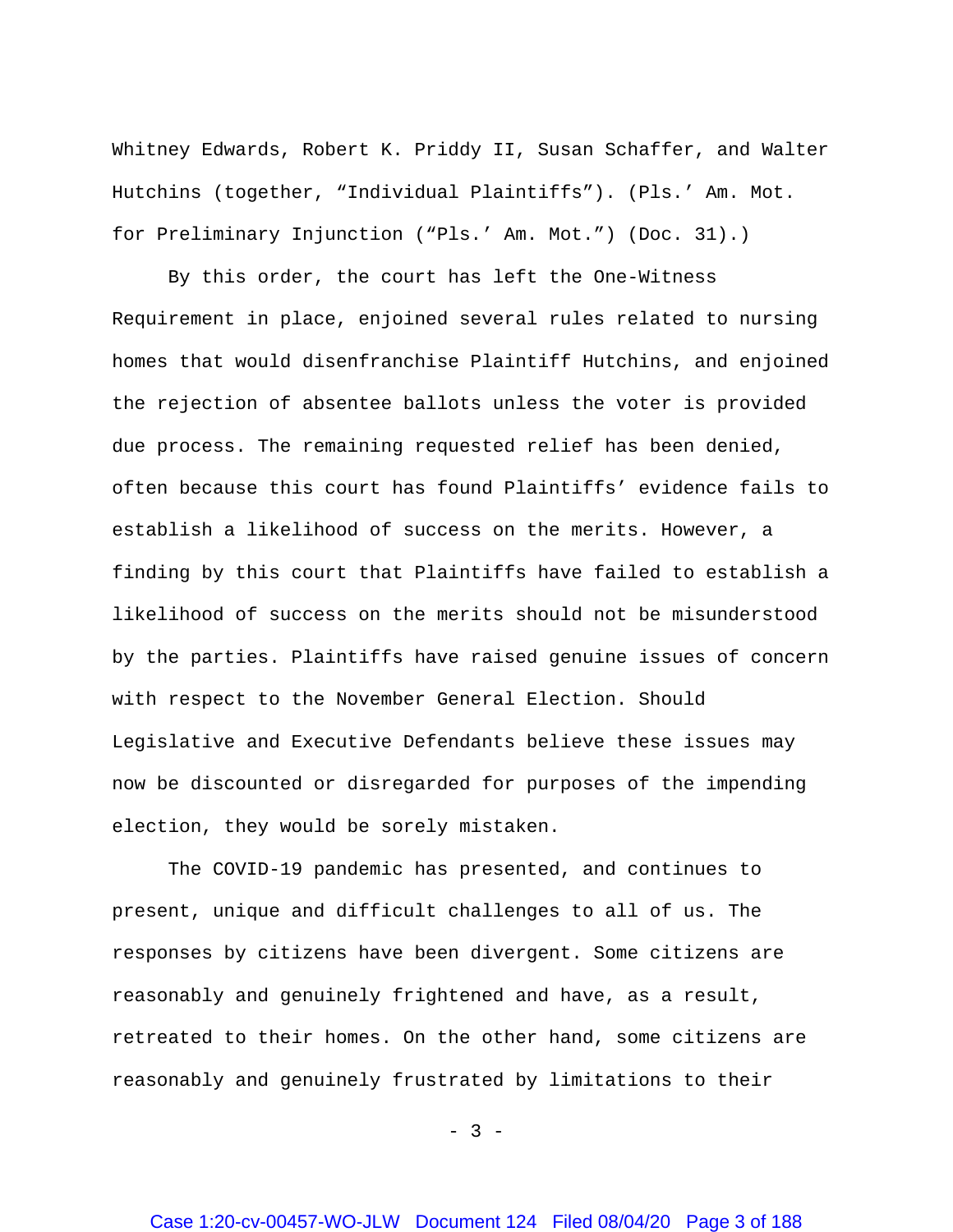freedom. Others are reluctant or unwilling to follow recommendations and requirements such as masks and social distancing. It does not appear, from the evidence in this case, that circumstances are likely to change significantly between now and November 3, 2020. As a result, during this election, millions of diverse North Carolinians will leave their homes to assemble and exercise their cherished right to vote in the midst of the unique circumstances caused by COVID-19.

"States have 'broad powers to determine the conditions under which the right of suffrage may be exercised.'" Shelby Cty. v. Holder, 570 U.S. 529, 543 (2013) (quoting Carrington v. Rash, 380 U.S. 89, 91 (1965)). "Under the Constitution, state and local governments, not the federal courts, have the primary responsibility for addressing COVID–19 matters such as quarantine requirements, testing plans, mask mandates, phased reopenings, school closures, sports rules, adjustment of voting and election procedures, state court and correctional institution practices, and the like." Calvary Chapel Dayton Valley v. Sisolak, No. 19A1070, \_\_\_\_ U.S. \_\_\_\_, 2020 WL 4251360 at \*11 (July 24, 2020) (Kavanaugh, J., dissenting). Accordingly, the responsibility for conducting a fair, open, and safe election this November is the primary and substantial

- 4 -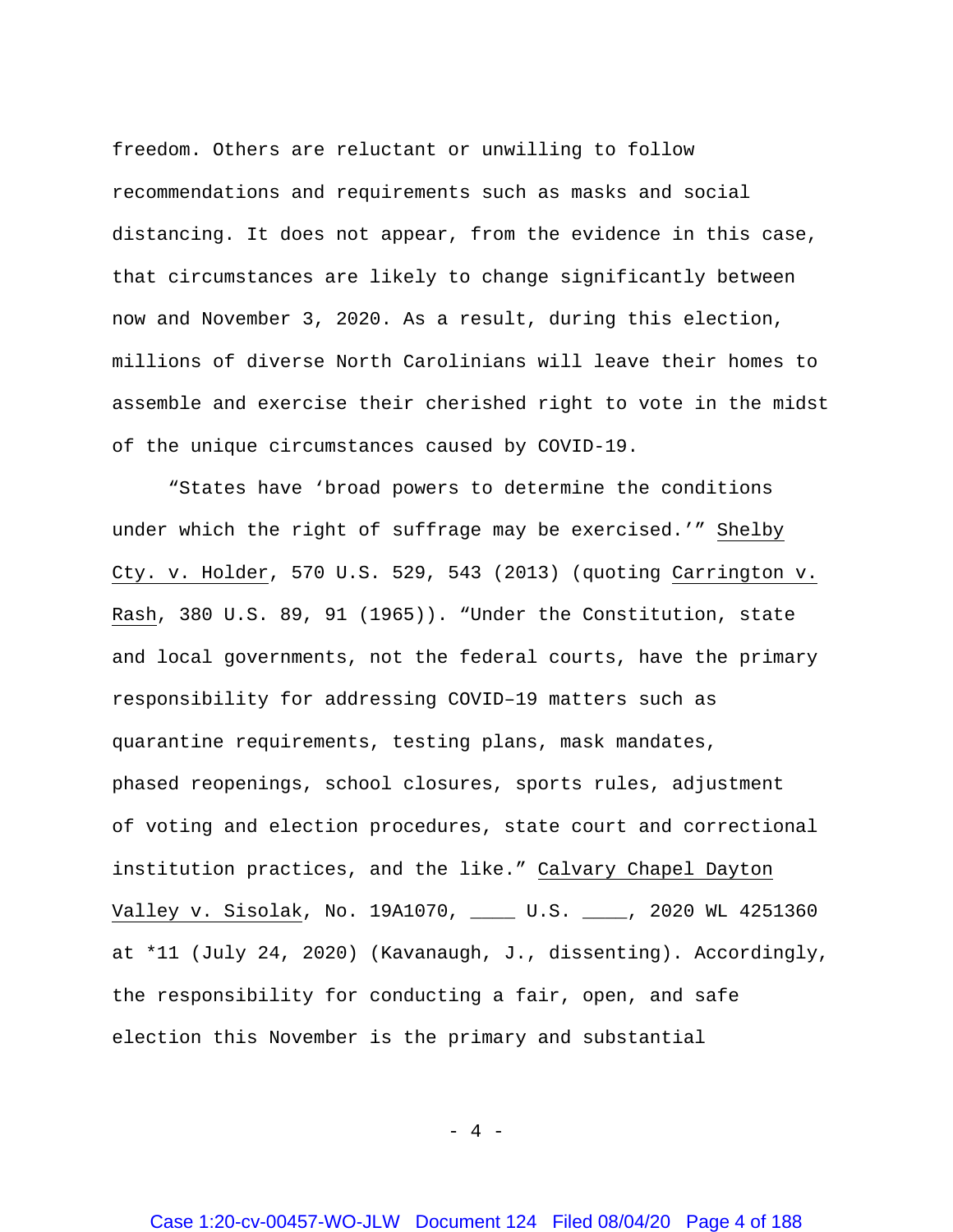responsibility of the Executive and Legislative branches of the North Carolina government.

This court heard the testimony of Karen Brinson Bell, the Executive Director of the North Carolina State Board of Elections, and finds her testimony to be both credible and thoughtful. The Executive and Legislative branches would do well to carefully consider the actions proposed by Director Bell and those proposed by Plaintiffs. Any failure by the State government to carefully plan, maintain flexibility and alternatives to potential problems, and consider new and unique ways of addressing an election conducted during a global pandemic could easily lead to the same difficulties experienced by Georgia and other states holding elections during this pandemic, resulting in voters unable to exercise their fundamental right to vote. The 2020 General Election is going to be a test of the North Carolina government's thoughtfulness, adaptability, and responsiveness to a rapidly changing environment due to the COVID-19 pandemic. It will require North Carolina citizens, regardless of any personal feelings they might have with respect to masks, social distancing, and other guidelines, to respect and comply with those guidelines for the safety of all voters and in respect to differing voter concerns. It will require the best of the Legislative and Executive

 $- 5 -$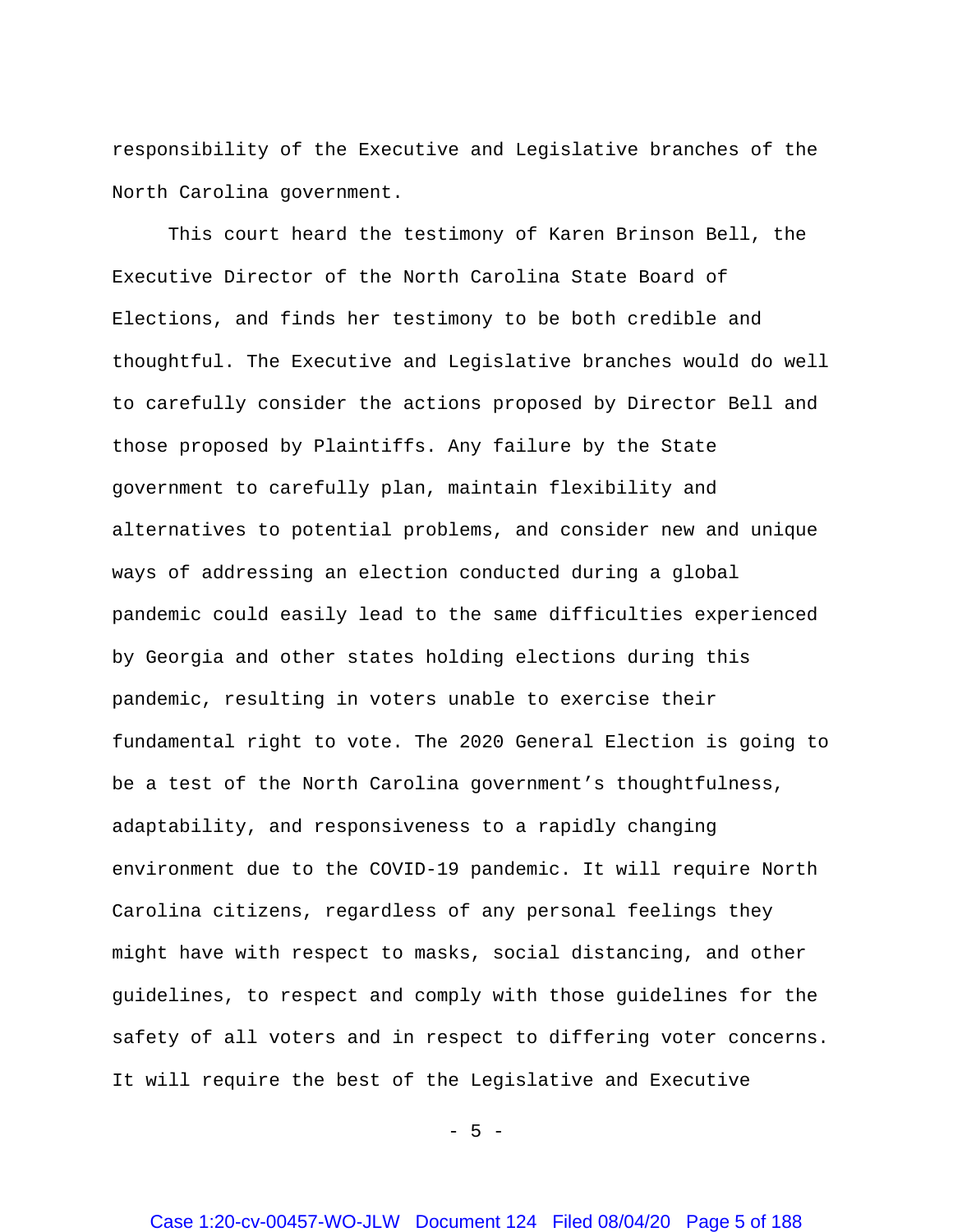branches, as well as our citizens, to make this General Election safe and open to all eligible North Carolina voters**.** 

Plaintiffs sue Defendants North Carolina State Board of Election ("State BoE"), Damon Circosta, Stella Anderson, Ken Raymond, Jeff Carmon III, David C. Black, Karen Brinson Bell, the North Carolina Department of Transportation ("DOT"), J. Eric Boyette, the North Carolina Department of Health and Human Services ("DHHS"), and Mandy Cohen (together, "Executive Defendants") under 42 U.S.C. § 1983, the First and Fourteenth Amendments, Title II of the Americans with Disabilities Act (the "ADA"), 42 U.S.C. § 12131 et seq., and Section 504 of the Rehabilitation Act (the "RA"), 29 U.S.C. § 794, for preliminary and permanent injunctive relief. (Pls.' Am. Mot. (Doc. 31).) Defendant-Intervenors Philip E. Berger, in his official capacity as the President Pro Tempore of the North Carolina Senate, and Timothy K. Moore, in his official capacity as Speaker of the North Carolina House of Representatives ("together Legislative Defendants"), intervened in this case to oppose Plaintiffs' suit and to represent the interests of the North Carolina General Assembly. (Docs. 16, 26.)

For the reasons set forth herein, the court will grant Plaintiffs' motion for preliminary injunction in part and deny it in part.

- 6 -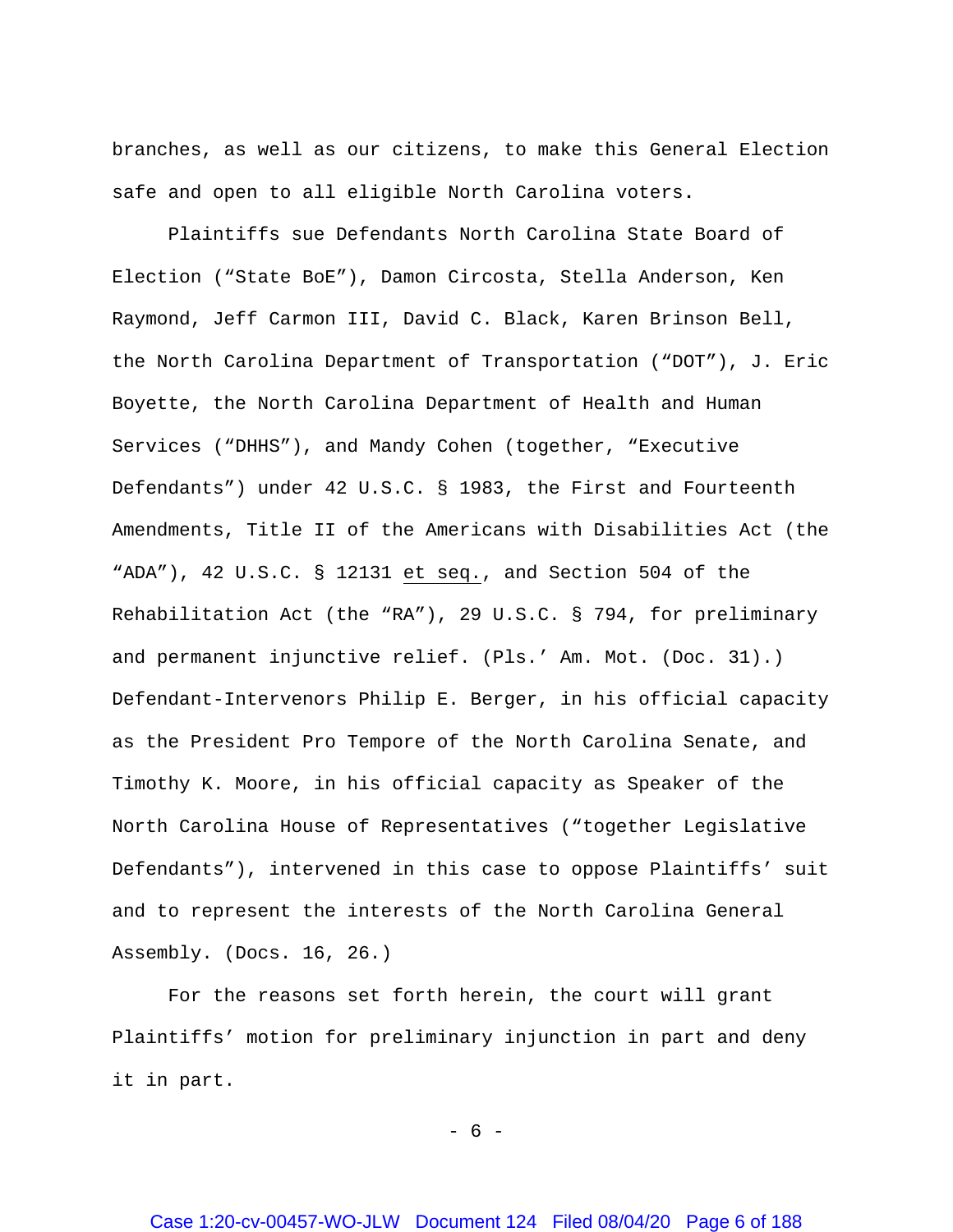#### **I. FACTUAL BACKGROUND AND PROCEDURAL HISTORY**

#### **A. Factual Background**

l

The court held an evidentiary hearing on July 20–21, 2020, and oral argument on July 22, 2020. (Minute Entry 07/20/2020; Minute Entry 07/21/2020; Minute Entry 07/22/2020.) From the evidence submitted, the court makes the following factual findings. The court will address other relevant facts as necessary throughout the Memorandum Opinion and Order. In making these findings, the court has considered the entire record, including the declarations and testimony.[1](#page-6-0)

## **1. The Novel Coronavirus Pandemic**

This case arises during the coronavirus ("COVID-19") pandemic.

<span id="page-6-0"></span> $1$  During the course of the evidentiary hearing, Defendants lodged several objections to testimony, which this court took under advisement. (See Evidentiary Hr'g Tr. vol. 1 (Doc. 112) at 19, 39; Evidentiary Hr'g Tr. vol. 2 (Doc. 113) at 10.) The court overrules those objections and finds the evidence admitted. Where necessary, the court will address the weight assigned to that testimony.

As noted throughout this Memorandum Opinion and Order, this court has considered all of the evidence, including testimony, declarations, and pleadings. If a declaration or testimony is not specifically mentioned or discussed herein, the court has considered that evidence and finds for purposes of this Opinion that due to the lack of weight, relevance, or persuasiveness, the evidence does not affect the findings and conclusions contained herein.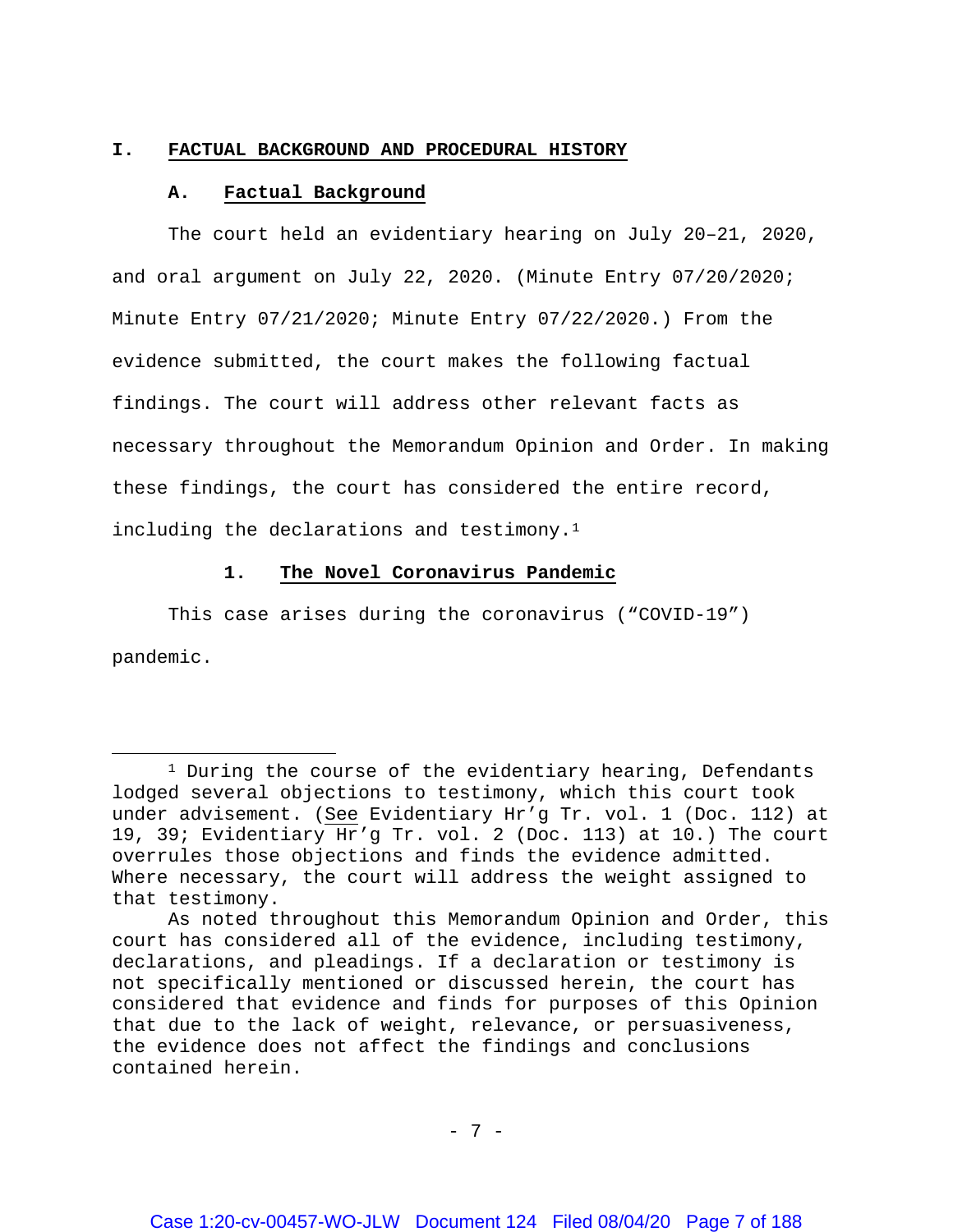North Carolina Governor Roy Cooper declared a State of Emergency due to COVID-19 on March 10, 2020. Executive Order No. 116, [https://files.nc.gov/governor/documents/files/EO116-SOE-](https://files.nc.gov/governor/documents/files/EO116-SOE-COVID-19.pdf)[COVID-19.pdf](https://files.nc.gov/governor/documents/files/EO116-SOE-COVID-19.pdf) (last visited July 31, 2020). On May 22, 2020, Governor Cooper signed Executive Order No. 141 which moved North Carolina into Phase 2 of the statewide reopening plan. Executive Order 141, [https://files.nc.gov/governor/documents/files/EO141-](https://files.nc.gov/governor/documents/files/EO141-Phase-2.pdf) [Phase-2.pdf](https://files.nc.gov/governor/documents/files/EO141-Phase-2.pdf) (last visited July 31, 2020). Governor Cooper issued Executive Order No. 147 on June 24, 2020, which extended the Phase 2 order. Executive Order No. 147, [https://files.nc.gov/](https://files.nc.gov/%20governor/documents/files/EO147-Phase-2-Extension.pdf)  [governor/documents/files/EO147-Phase-2-Extension.pdf](https://files.nc.gov/%20governor/documents/files/EO147-Phase-2-Extension.pdf) (last visited July 31, 2020). Executive Order No. 147 implements new regulations concerning the wearing of face masks for the prevention of transmission of COVID-19. North Carolina is currently in Phase 2 of reopening, extended by Executive Order No. 151 on July 16, 2020. Executive Order No. 151, [https://files.nc.gov/governor/documents/files/EO151-Phase-2-](https://files.nc.gov/governor/documents/files/EO151-Phase-2-Extension.pdf) [Extension.pdf](https://files.nc.gov/governor/documents/files/EO151-Phase-2-Extension.pdf) (last visited on July 31, 2020). At this time, under Executive Order No. 151, North Carolina citizens are encouraged to follow social distancing recommendations, including remaining six-feet apart from others, avoiding close contact, wearing face masks, and frequently washing hands or using hand sanitizer. Id.

- 8 -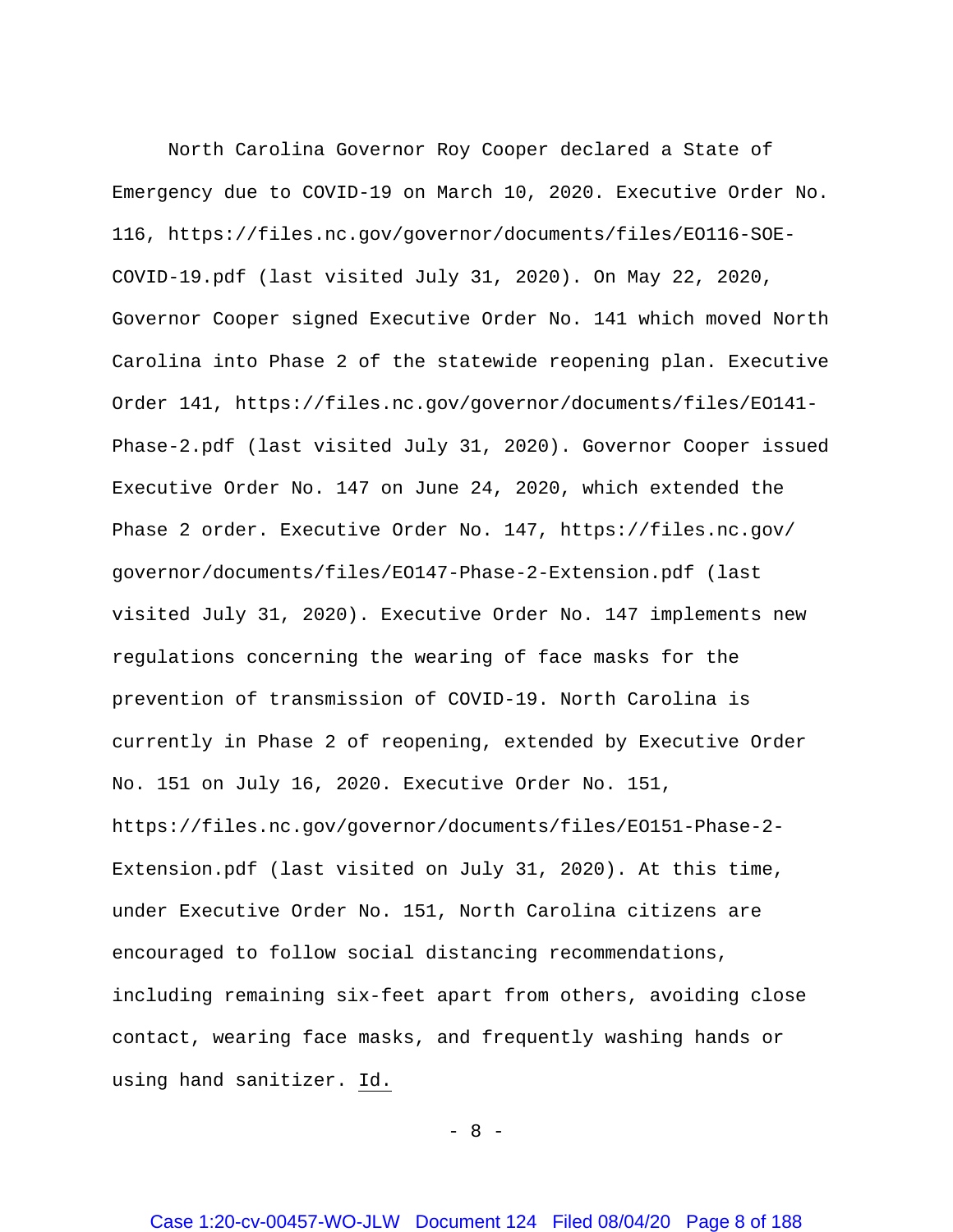## **2. House Bill 1169**

On June 11, 2020, the General Assembly passed House Bill 1169, An Act to Make Various Changes to the Laws Related to Elections and to Appropriate Funds to the State Board of Elections in Response to the Coronavirus Pandemic ("HB 1169"), signed into law on June 12, 2020, by Governor Roy Cooper, which amended several of North Carolina's election laws in response to the COVID-19 pandemic. 2020 N.C. Sess. Laws 2020-17 (H.B. 1169). Relevant to this lawsuit, HB 1169 amended several provisions relating to witness requirements, poll workers, and multipartisan assistance teams ("MATs"), among others. Regarding the witness requirement for absentee ballots, under the prior law, voters needed the signatures of two witnesses, but those witnesses did not need to print their name and address. Under HB 1169, voters now only need the signature of one witness, and that witness must print their name and address as well (the "One-Witness Requirement"). Id. § 1.(a). HB 1169 also relaxed the requirement that all poll workers come from that precinct; now, only one precinct worker must come from that precinct but the remaining precinct workers may come from anywhere in the precinct's county. Id. § 1.(b). HB 1169 further added a provision allowing for multipartisan teams to assist registered voters in "hospitals, clinics, nursing homes, assisted living or

 $-9 -$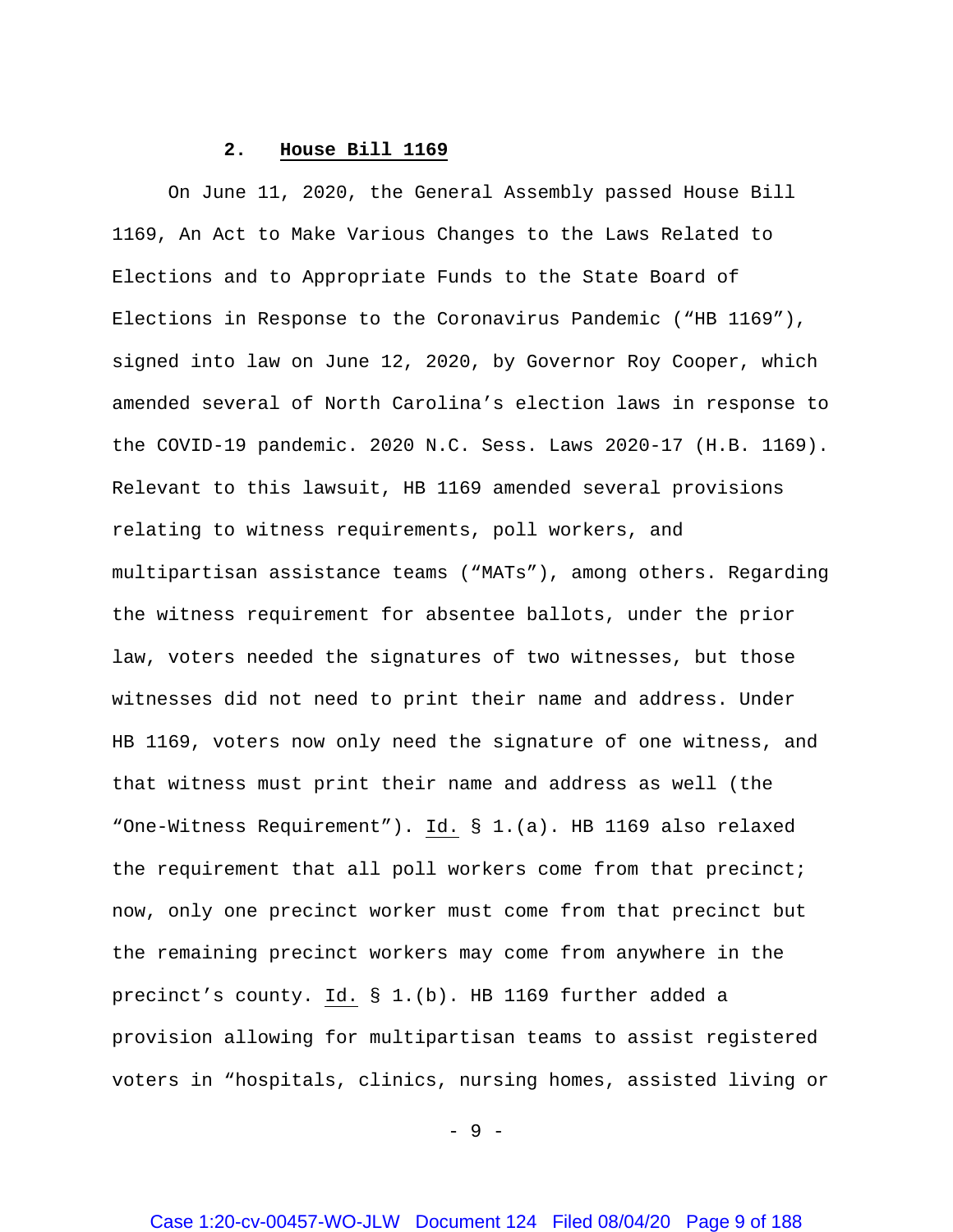other congregate living situations . . . . " Id. § 2.(b). HB 1169 also expanded voters' ability to request absentee ballots by making it possible for voters to request absentee ballots online. Id. § 7.(a).

#### **3. Parties**

Plaintiffs LWV and Democracy NC are both nonpartisan organizations dedicated to encouraging voting and voter education. (See Second Amended Complaint ("Second Am. Compl." (Doc. 30) ¶¶ 14–15.) Individual Plaintiffs Donna Permar, John P. Clark, Margaret B. Cates, Lelia Bentley, Regina Whitney Edwards, Robert K. Priddy II, and Walter Hutchins are North Carolina citizens who allege they are impacted by the COVID-19 pandemic and who all have health issues which could exacerbate the effects of COVID-19 should they contract it. (Id. ¶¶ 16–22.) Individual Plaintiff Susan Schaffer lives in North Carolina and volunteers in assisting people to register to vote as well as completing absentee ballots. (Id. ¶ 23.)

Defendants include the State BoE, which is the executive agency responsible for administering election laws in North Carolina. (Id. ¶ 24.) Damon Circosta, Stella Anderson, Ken Raymond, Jeff Carmon III, David C. Black, and Karen Brinson Bell are all employees of the State BoE. (Id. ¶¶ 25–30.) Defendant Bell is the Executive Director of the State BoE. (Id. ¶ 30.) The

 $- 10 -$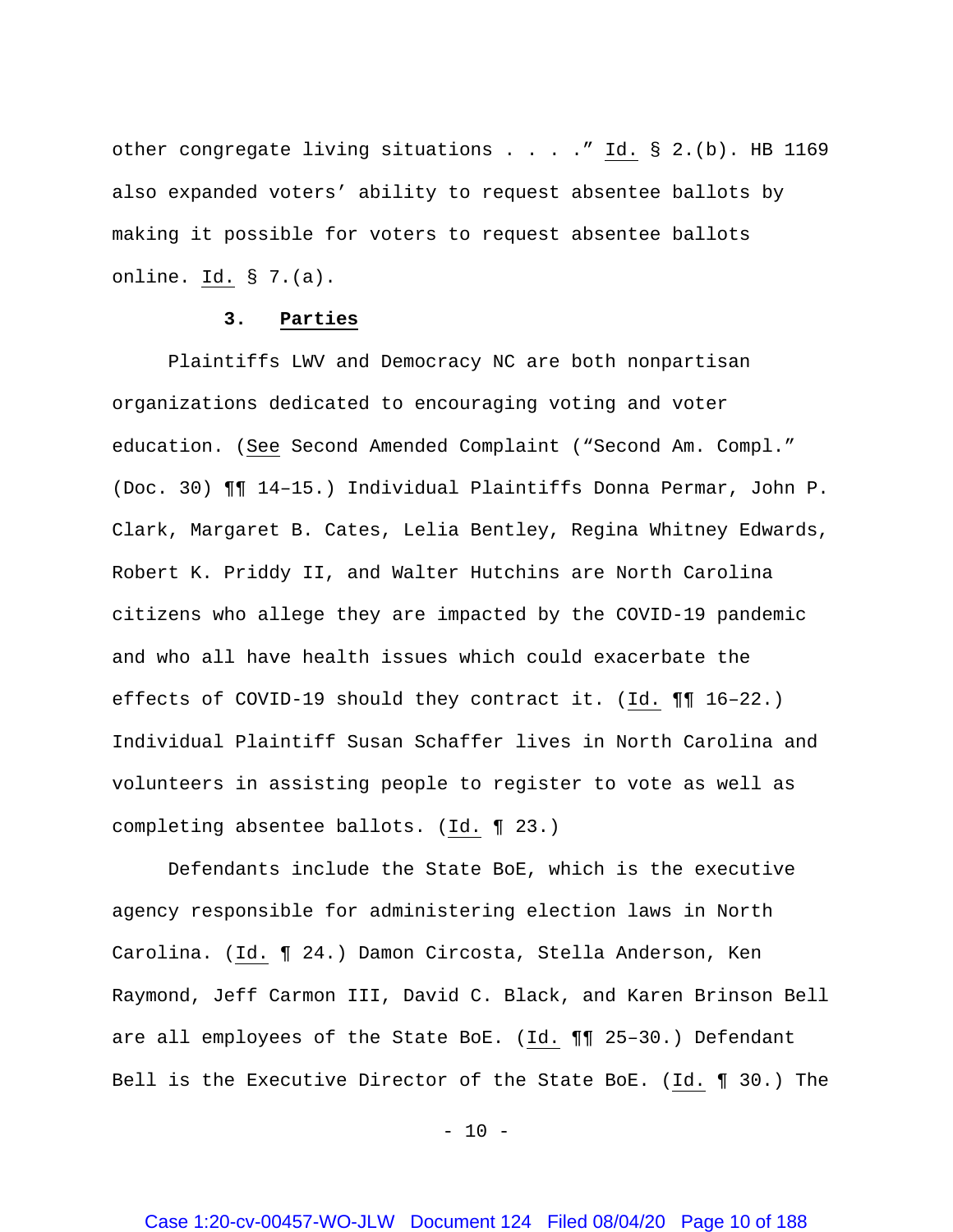North Carolina Department of Transportation is the executive agency which implements the online voter registration system in North Carolina, and J. Eric Boyette is the Secretary of the North Carolina Department of Transportation. (Id. ¶¶ 31–32.) Finally, the North Carolina Department of Health and Human Services is the executive agency which administers online public benefits renewals in North Carolina, and Dr. Mandy Cohen is the Secretary of the North Carolina Department of Health and Human Services. (Id. ¶¶ 33–34.)

Defendant-Intervenor Philip E. Berger is the President Pro Tempore of the North Carolina Senate, and Defendant-Intervenor Timothy K. Moore is the Speaker of the North Carolina House of Representatives. (Id. ¶¶ 35–36.)

### **B. Procedural History**

Plaintiffs filed their original Complaint on May 22, 2020, (Doc. 1), and their First Amended Complaint on June 5, 2020, (Doc. 8). Also, on June 5, 2020, Plaintiffs filed a Motion for Preliminary Injunction and Request to Expedite briefing and consideration of the motion, (Doc. 9), and a supporting brief, (Pls.' Mem. in Supp. of Mot. for Preliminary Injunction ("Pls.' Br.") (Doc. 10)). Plaintiffs seek an injunction against several North Carolina voting and election laws.

- 11 -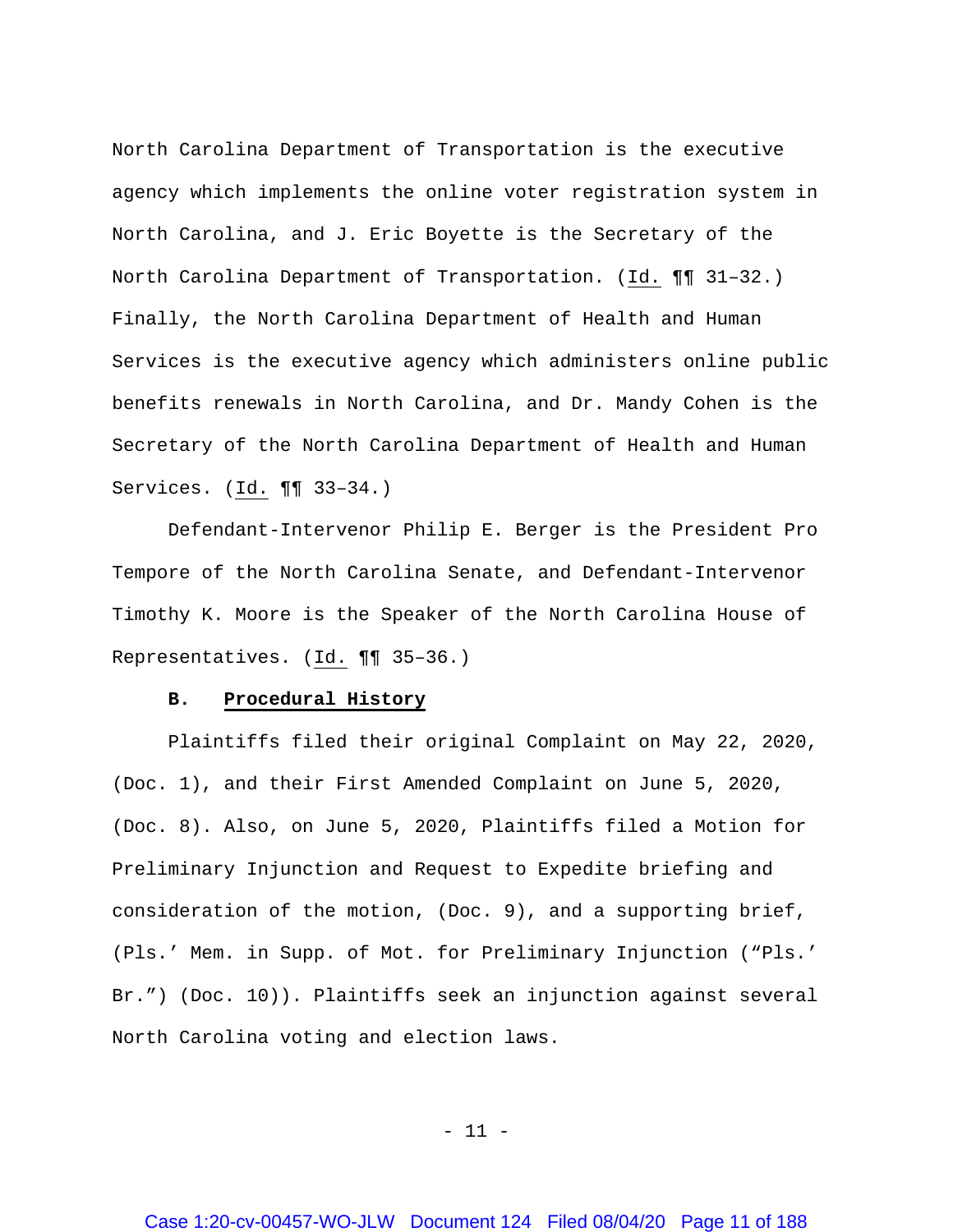On June 10, 2020, Defendant-Intervenors Philip E. Berger, in his official capacity as the President Pro Tempore of the North Carolina Senate, and Timothy K. Moore, in his official capacity as Speaker of the North Carolina House of Representatives, moved to intervene in this case to oppose Plaintiffs' suit and to represent the interests of the North Carolina General Assembly. (Doc. 16.) The court granted the motion to intervene. (Doc. 26.)

Following the passage of HB 1169, Plaintiffs filed a Second Amended Complaint, (Second Am. Compl. (Doc. 30)), and an Amended Motion for Preliminary Injunction, (Pls.' Am. Mot. (Doc. 31)). Plaintiffs assert that their original preliminary injunction brief, (Doc. 10), supports their amended motion. (Pls.' Am. Mot. (Doc. 31) at 8.)

Legislative Defendants responded, (Leg. Defs.' Resp. in Opp'n to Pls.' Am. Mot. for Preliminary Injunction ("Leg. Defs.' Resp.") (Doc. 51)), as did Executive Defendants, (State Defs.' Resp. to Mot. for Preliminary Injunction ("Exec. Defs.' Resp.") (Doc. 58)). Plaintiffs replied. (Pls.' Reply in Supp. of Am. Mot. for Preliminary Injunction ("Pls.' Reply") (Doc. 74).)

The court held an evidentiary hearing and oral argument from July 20 through July 22, 2020. At the evidentiary hearing, the court heard videotaped testimony from Dr. Megan Murray, an

- 12 -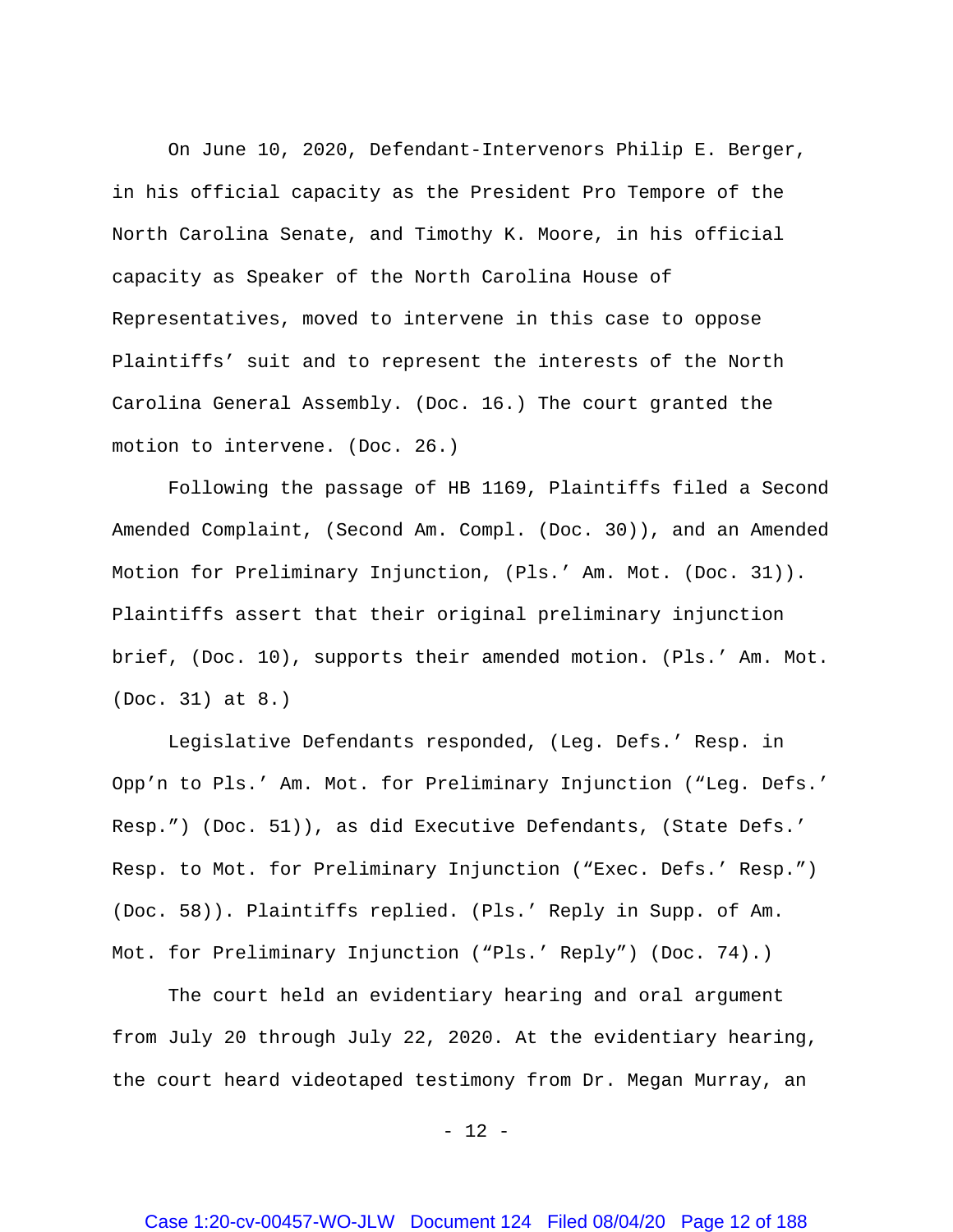epidemiologist at Harvard Medical School, (Doc. 107), the former head investigator for the State BoE, Marshall Tutor, (Doc. 108), the former director of the State BoE, Gary Bartlett, (Doc. 109), and Dr. Paul Gronke, (Doc. 110), for Plaintiffs. The court also heard the videotaped testimony of Dr. Theodore J. Plush, (Doc. 111), and live testimony from Defendant Bell, (Doc. 106). Drs. Murray and Plush testified regarding the ways COVID-19 is transmitted, the risks of certain behaviors, and the efficacy of mitigation tactics, such as wearing masks and social distancing. (Docs. 107, 111.) Mr. Tutor opined on the efficacy of the One-Witness Requirement in investigating and preventing voter fraud. (Doc. 108.) Mr. Bartlett testified about voter registration deadlines, the Uniform Hours Requirement, and voting behaviors in North Carolina. (Doc. 109.) Dr. Paul Gronke discussed the Uniform Hours Requirement and voter turnout. (Doc. 110.) Defendant Bell testified to the efforts the State BoE is taking to ensure voters have access to voting despite the COVID-19 pandemic, as well as the logistical implications of Plaintiffs' requested relief. (Doc. 106.)

Plaintiffs seek to enjoin eight of North Carolina's voting laws. First, they seek an injunction against the 25-day voter registration deadline under N.C. Gen. Stat. §§ 163-82.6(d), and 163-82.20(g) and (h). (Pls.' Am. Mot. (Doc. 31) at 4.) Second,

 $- 13 -$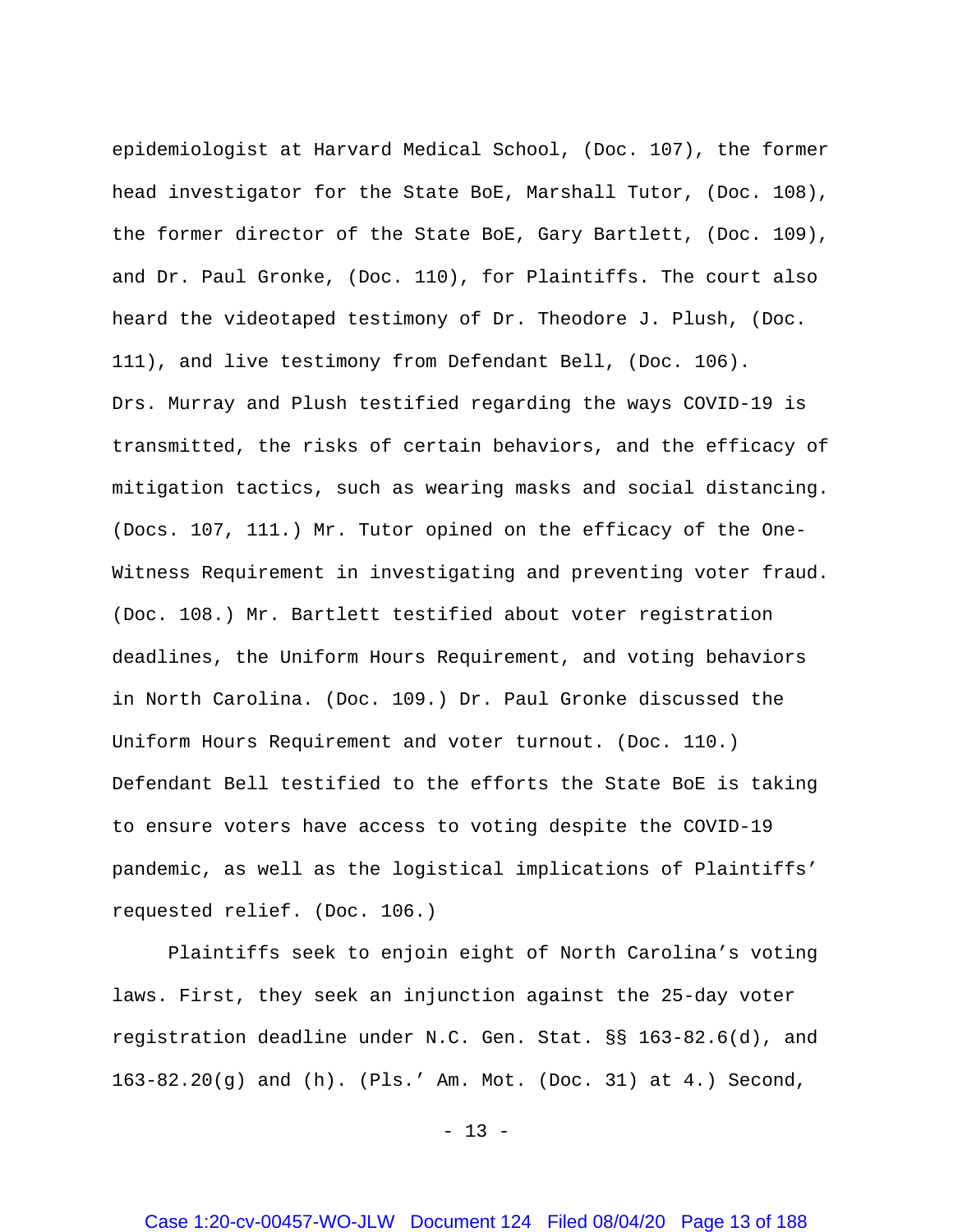they seek to enjoin N.C. Gen. Stat. § 163-230.2(a), requiring requests for absentee ballots be made by a form created by the State Board of Elections. (Id.) Third, Plaintiffs seek to enjoin N.C. Gen. Stat.  $\S$  163-230.2(a)(4), (f), which prescribes the types of acceptable identification voters must submit with their absentee ballot requests forms, "to the extent that it limits the proof of residency documents . . . to only a North Carolina driver's license number, special identification card number, or the last four digits of his or her Social Security number," and instead ask the court to "allow election officials to accept any proof of residency document acceptable under the Help America Vote Act (HAVA)." (Id. at 4-5.) Fourth, Plaintiffs seek to enjoin the restrictions on assisting people in returning absentee ballot requests, in marking and completing absentee ballots, and submitting absentee ballots under N.C. Gen. Stat.  $\S$ § 163-226.3(a)(4), 163-226.3(a)(5), 163-226.3(a)(6), 163-230.2(e)(4), 163-231(a), and 163-231(b)(1). (Id. at 5.) Fifth, they seek to enjoin the One-Witness Requirement under N.C. Gen. Stat. § 163-231(a), as amended by HB 1169. (Id.) Sixth, they seek to enjoin N.C. Gen. Stat. § 163-227.6(c), which requires uniform hours in precincts. (Id.) Seventh, Plaintiffs seek to enjoin N.C. Gen. Stat. § 163-42(b), as amended by HB

 $- 14 -$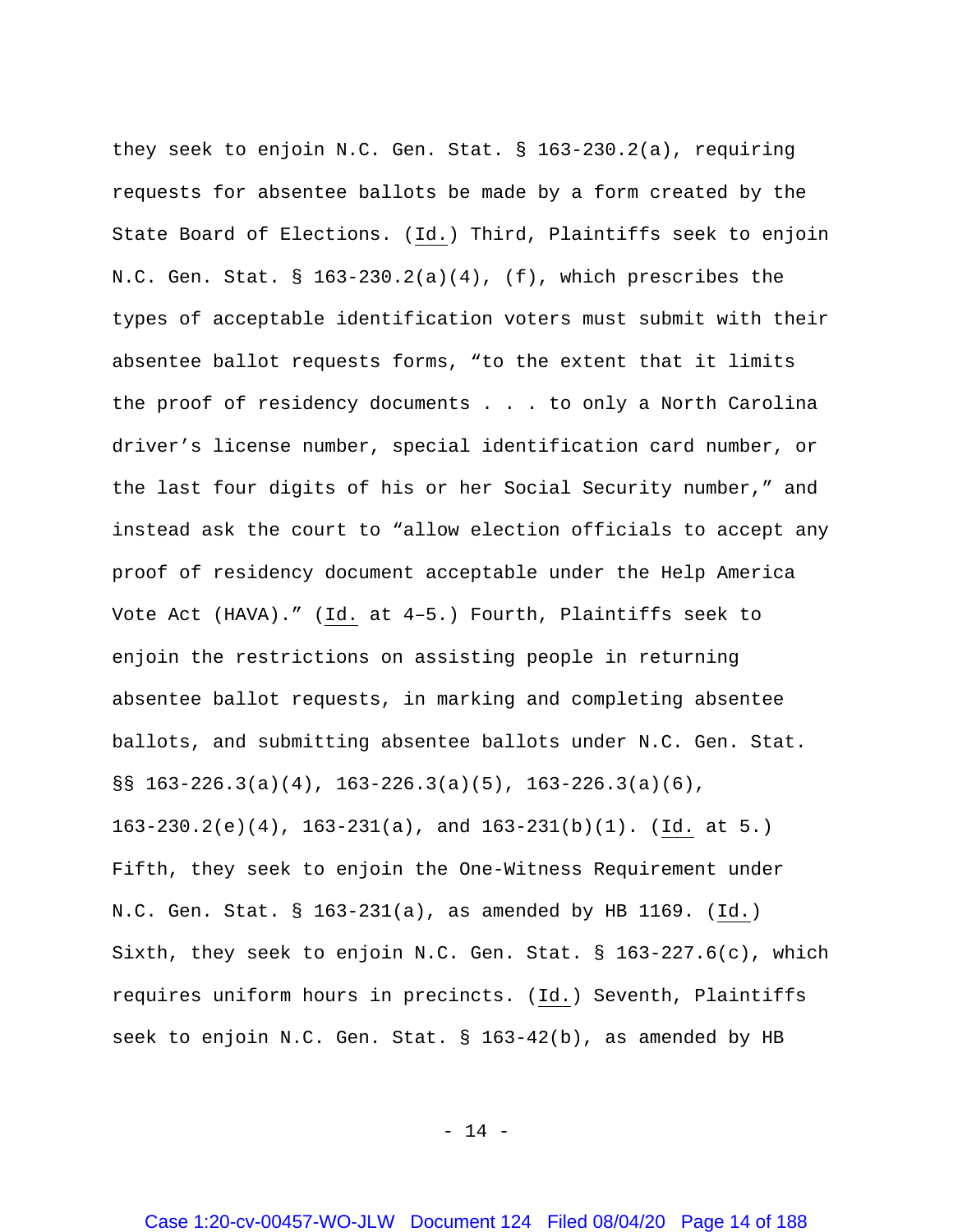1169, requiring poll workers to come from the county in which they serve. (Id. at 6.)

Plaintiffs also request "that the Court preliminarily enjoin Defendants from violating Plaintiffs' constitutional and federal statutory rights with respect to any election in the state for the November 3, 2020, general election." (Id.)

Finally, Plaintiffs also ask the court to issue an order requiring Defendants perform the following actions: that the BoE Defendants extend the voter registration deadline until 5:00 p.m. on the last Saturday of early voting; that the DOT and DHHS Defendants process voter registrations online and received in their offices up until and including 5:00 p.m. on the last Saturday of early voting for the November 3, 2020 election; that Defendants expand voter registration via online portals available through DHHS services; establish contactless drop boxes for absentee ballots; establish a mechanism for requesting absentee ballots by phone; permit election officials to accept any proof of residency documents acceptable under the HAVA as acceptable forms of identification with absentee ballot requests; establish mechanisms to cure deficient absentee ballot requests and absentee ballots; permit mail-in absentee voters to cast a downloadable Federal Write-In Absentee Ballot if their timely-requested absentee ballot from the BoE does not arrive in

 $- 15 -$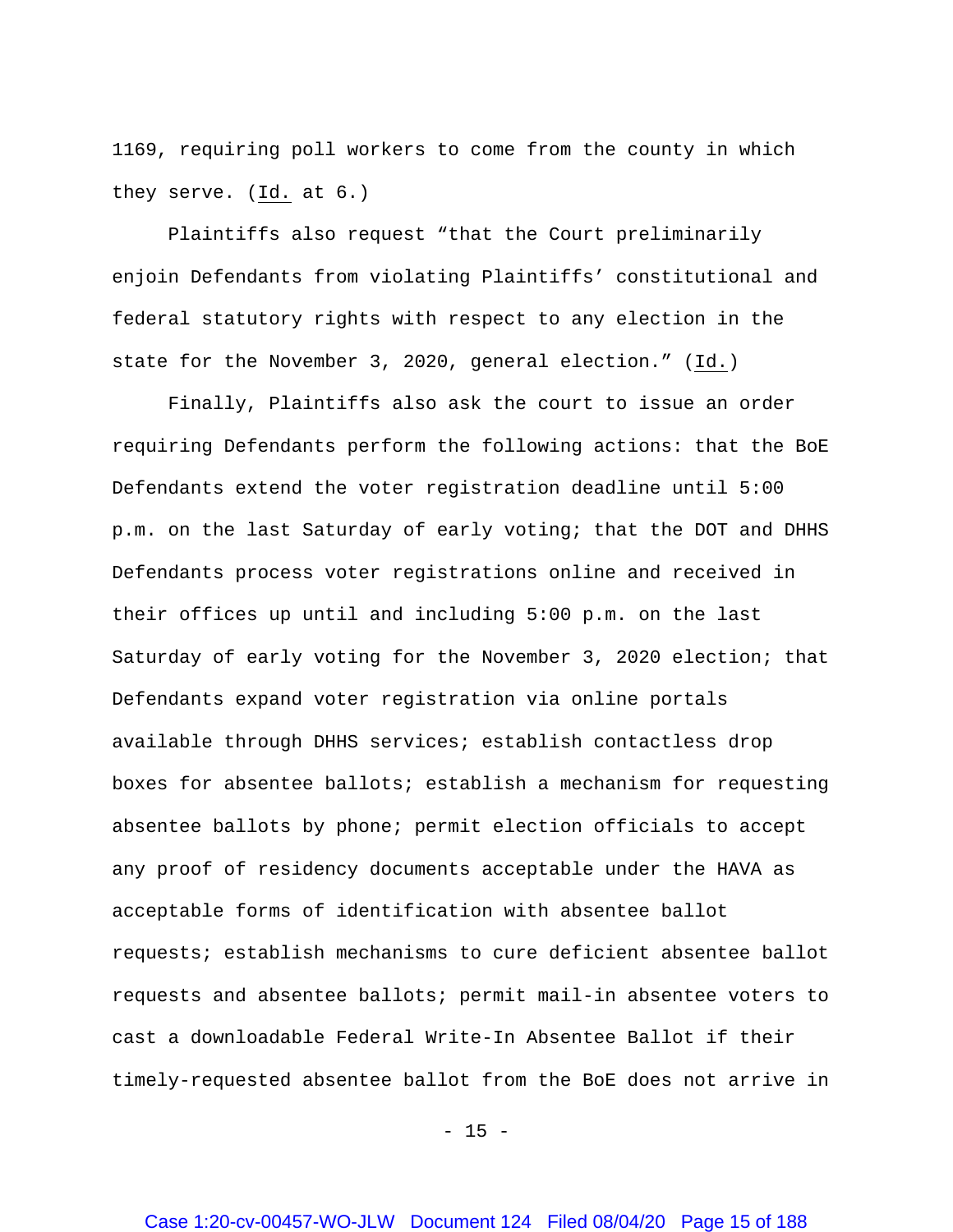sufficient time to ensure the ballot will be counted; establish a more centralized way in which voters and advocates can monitor precinct consolidation; permit voters who for reason of blindness, disability, or an inability to read or write, require assistance to return an absentee ballot, to obtain assistance from anyone who is not their employer or union representative; and finally, implement a remedial plan to educate voters regarding their options to register to vote and obtain and cast a ballot. (Id. at 6–8.)

## **C. Laws at Issue**

Plaintiffs challenge several of North Carolina's voting and election laws as applied under the circumstances of the COVID-19 pandemic.

### **1. Voter Registration Deadline Laws**

Plaintiffs challenge N.C. Gen. Stat. §§ 163-82.6(d) and – 163-82.20(g) and (h). (Pls.' Am. Mot. (Doc. 31) at 4.) Section 163-82.6(d) provides (the "25-day Deadline"):

(d) Registration Deadlines for a Primary Election.-- In order to be valid for a primary or election, the [voter registration] form:

(1) If submitted by mail, must be postmarked at least 25 days before the primary or election, except that any mailed application on which the postmark is missing or unclear is validly submitted if received in the mail not later than 20 days before the primary or election,

 $- 16 -$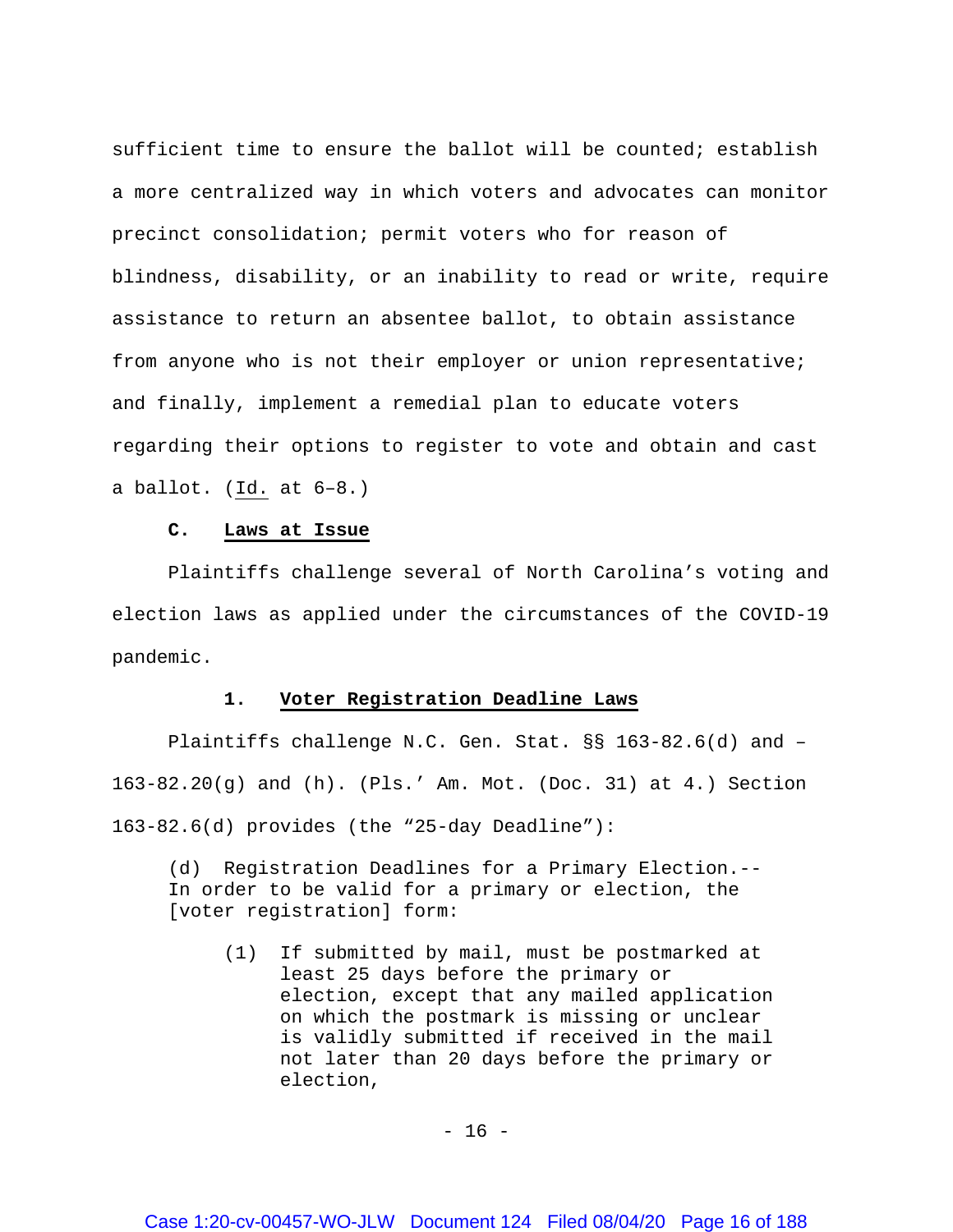- (2) If submitted in person, by facsimile transmission, or by transmission of a scanned document, must be received by the county board of elections by a time established by that board, but no earlier than 5:00 P.M., on the twenty-fifth day before the primary or election,
- (3) If submitted through a delegatee who violates the duty set forth in subsection (a) of this section, must be signed by the applicant and given to the delegatee not later than 25 days before the primary or election, except as provided in subsection (f) of this section.

N.C. Gen. Stat. § 163-82.6(d)(1-3).

 $\overline{a}$ 

The 25-day Deadline has been in force in some form since 1995, 1994 N.C. Sess. Laws 762 (H.B. 1776) § 2, and in its current substantive form since 2009.[2](#page-16-0) 2008 N.C. Sess. Laws 2008- 150 (S.B. 1263) § 5.(d).[3](#page-16-1) Further, N.C. Gen. Stat. § 163- 82.20(g), (h) reads:

(g) Transmittal From Agency to Board of Elections.-- Any voter registration application completed at a

<span id="page-16-1"></span> $3$  At that time, it was subsection (c), but the language is nearly identical with the exception of a reference to "subsection (d)" instead of "subsection (f)" in subsection (c)(3). (Compare N.C. Gen. Stat. § 163-82.6(d), with 2008 N.C. Sess. Laws 2008-150 (S.B. 1263) § 5.(d).)

- 17 -

<span id="page-16-0"></span><sup>&</sup>lt;sup>2</sup> This court has concluded the dates during which these challenged laws were passed, as many of the challenged laws have been in force for a lengthy period of time. This context clearly frames Plaintiffs' challenges, as it is not the law itself but the circumstances of COVID-19 that create the burden challenged here. This court addresses this matter further in the conclusion.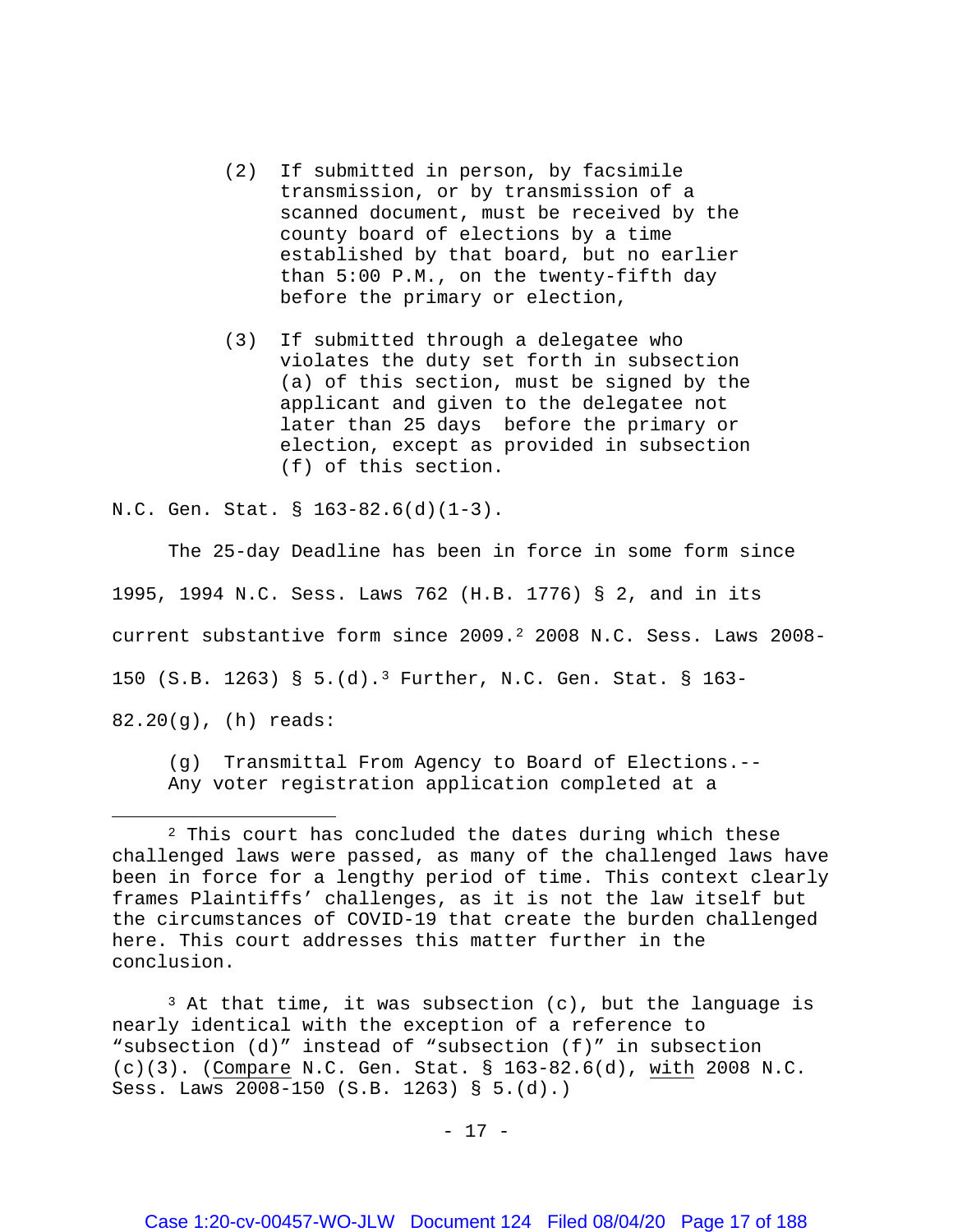voter registration agency shall be accepted by that agency in lieu of the applicant's mailing the application. Any such application so received shall be transmitted to the appropriate board of elections not later than five business days after acceptance, according to rules which shall be promulgated by the State Board of Elections.

(h) Twenty-Five-Day Deadline for an Election.-- Applications to register accepted by a voter registration agency shall entitle a registrant to vote in any primary, general, or special election unless the registrant shall have made application later than the twenty-fifth calendar day immediately preceding such primary, general, or special election, provided that nothing shall prohibit voter registration agencies from continuing to accept applications during that period.

§ 163-82.20(g), (h). This law has been in force in some form since 1995, 1994 N.C. Sess. Laws 762 (H.B. 1776) § 2, and in its current substantive form since 2013. 2013 N.C. Sess. Laws 2013- 381 (H.B. 589) § 12.1.(f).

### **2. Absentee Ballot Requests**

Plaintiffs further challenge several restrictions on how a voter may request an absentee ballot.

First, Plaintiffs challenge N.C. Gen. Stat. § 163-230.2(a), which requires absentee ballot requests be done on a form created by the State BoE (the "Form Requirement"). (Pls.' Am. Mot. (Doc. 31) at 4.) It reads: "(a) Valid Types of Written Requests.--A completed written request form for absentee ballots as required by [N.C. Gen. Stat.] § 163-230.1 is valid only if it

- 18 -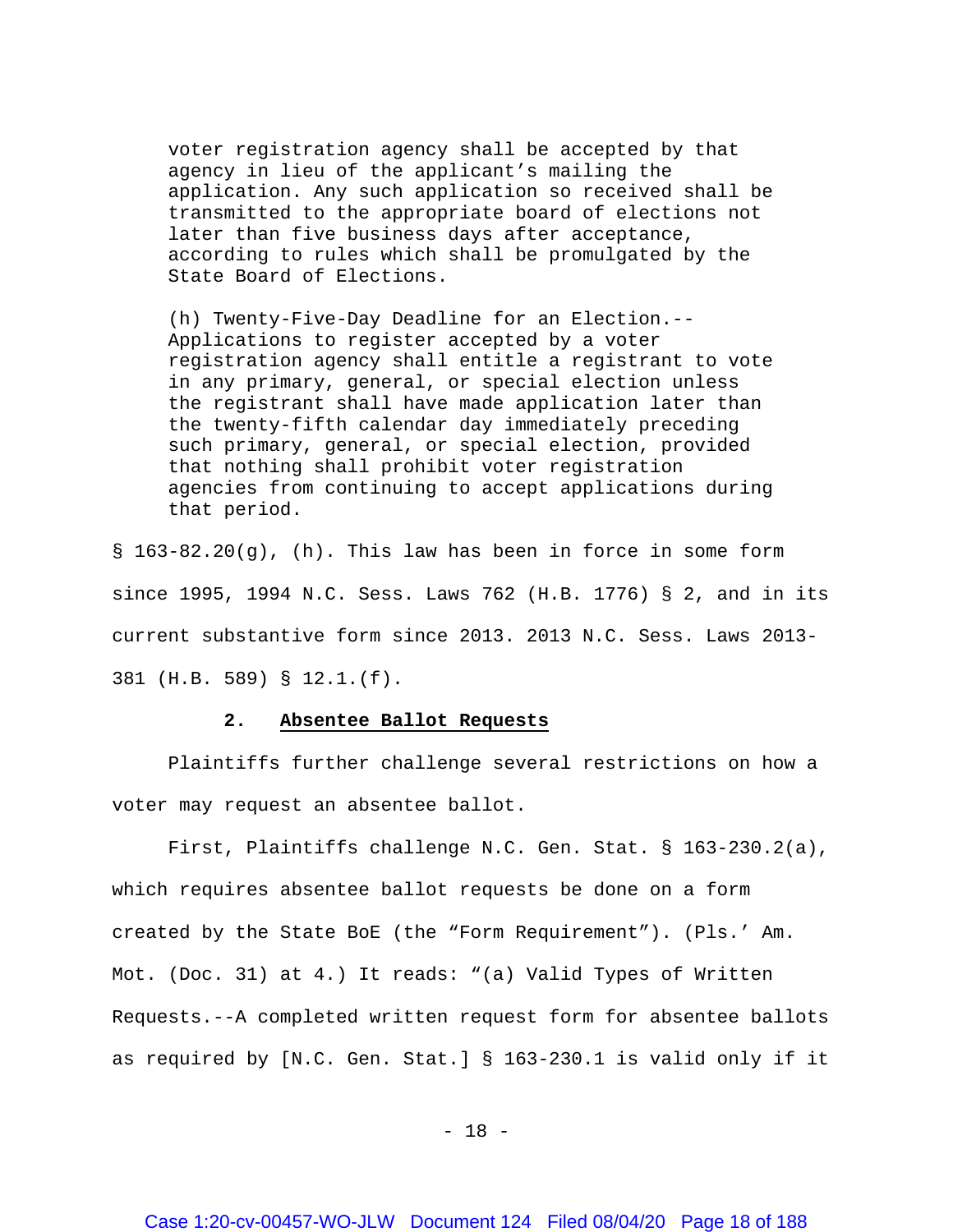is on a form created by the State Board . . . . " N.C. Gen. Stat. § 163-230.2(a). Subsection (a) has been in force in some form since 2013, 2013 N.C. Sess. Laws 2013-381 (H.B. 589) § 4.3, and in its present substantive form since January 2020, 2019 N.C. Sess. Laws 2019-239 (S.B. 683) § 1.3(a).

Second, Plaintiffs challenge N.C. Gen. Stat. § 163-  $230.2(a)(4)$ , (f), which place limits on the types of documents that may serve as proof of residency that a voter must submit with their absentee ballot request form (the "Identification Requirement"). (Pls.' Am. Mot. (Doc. 31) at 4–5.) Section 163-230.2(a), (f) reads:

(a) Valid Types of Written Requests. A completed written request form for absentee ballots as required by [N.C. Gen. Stat.] § 163-230.1 is valid only if it is on a form created by the State Board and signed by the voter requesting absentee ballots or that voter's near relative or verifiable legal guardian. The State Board shall make the form available at its offices, online, and in each county board of elections office, and that form may be reproduced. The request form created by the State Board shall require at least the following information:

. . . .

(4) One of the following:

a. The number of the applicant's North Carolina drivers license issued under Article 2 of Chapter 20 of the General Statutes, including a learner's permit or a provisional license.

- 19 -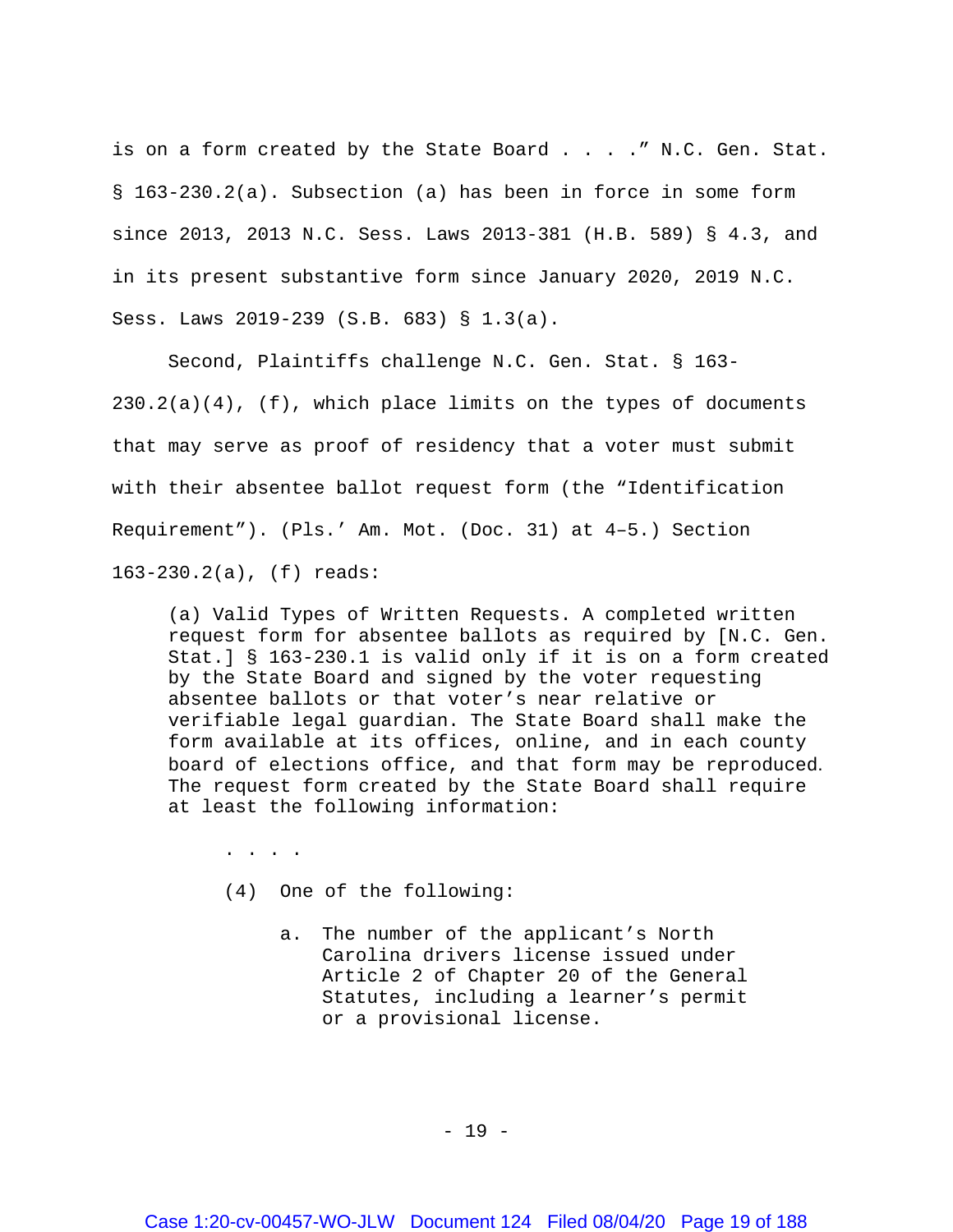- b. The number of the applicant's special identification card for nonoperators issued under [N.C. Gen. Stat.] 20-37.7.
- c. The last four digits of the applicant's social security number.

. . . .

(f) Rules by State Board.--The State Board shall adopt rules for the enforcement of this section.

§ 163-230.2(a), (f); see also 2020 N.C. Sess. Laws 2020-17 (H.B. 1169) § 5. Subsections  $(a)(4)$ , (f) have been in force in some form since 2013, 2013 N.C. Sess. Laws 2013-381 (H.B. 589) § 4.3, and in its present substantive form since January 2020. 2019 N.C. Sess. Laws 2019-239 (S.B. 683) § 1.3(a).

Third, Plaintiffs seek to enjoin restrictions placed on who may assist a voter in filling out and returning an absentee ballot request and how they may assist a voter in doing so (the "Request Assistance Ban"). (Pls.' Am. Mot. (Doc. 31) at 5.)

N.C. Gen. Stat. §  $163-230.2(e)(2)$ ,  $(4)$  restricts who can assist in requesting an absentee ballot and how an absentee ballot request may be returned:

(e) Invalid Types of Written Requests.--If a county board of elections receives a request for absentee ballots that does not comply with this subsection or subsection (a) of this section, the board shall not issue an application and ballots under [N.C. Gen. Stat.] 163-230.1. A request for absentee ballots is not valid if any of the following apply:

. . . .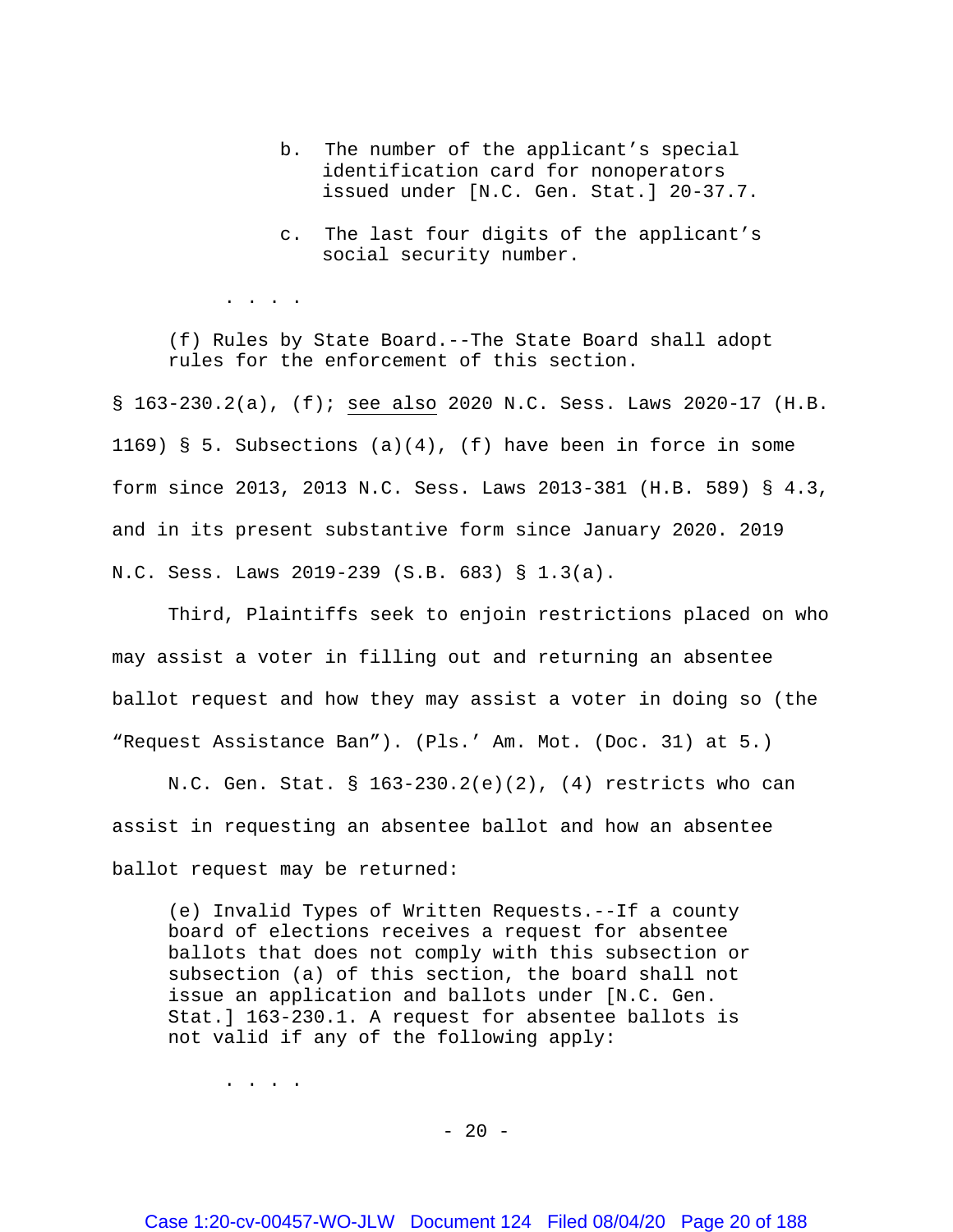- (2) The completed written request is completed, partially or in whole, or signed by anyone other than the voter, or the voter's near relative or verifiable legal guardian. A member of a multipartisan team trained and authorized by the county board of elections pursuant to [N.C. Gen. Stat.] 163-226.3 may assist in completion of the request.
- . . . .
- (4) The completed written request is returned to the county board by someone other than a person listed in subsection (c) of this section,[[4](#page-20-0)] the United States Postal Service, or a designated delivery service authorized pursuant to 26 U.S.C. § 7502(f)(2).

Id.  $\S$  163-230.2(e)(2), (4). This law has been in effect since January 1, 2020. 2019 N.C. Sess. Laws 2019-239 (S.B. 683)  $$1.3(a).$ 

<sup>4</sup> Subsection (c) provides:

<span id="page-20-0"></span>l

(c) Return of Request.--The completed request form for absentee ballots shall be delivered to the county board of elections only by any of the following:

- (1) The voter.
- (2) The voter's near relative or verifiable legal guardian.
- (3) A member of a multipartisan team trained and authorized by the county board of elections pursuant to [N.C. Gen. Stat.] 163-226.3.

N.C. Gen. Stat. § 163-230.2(c).

- 21 -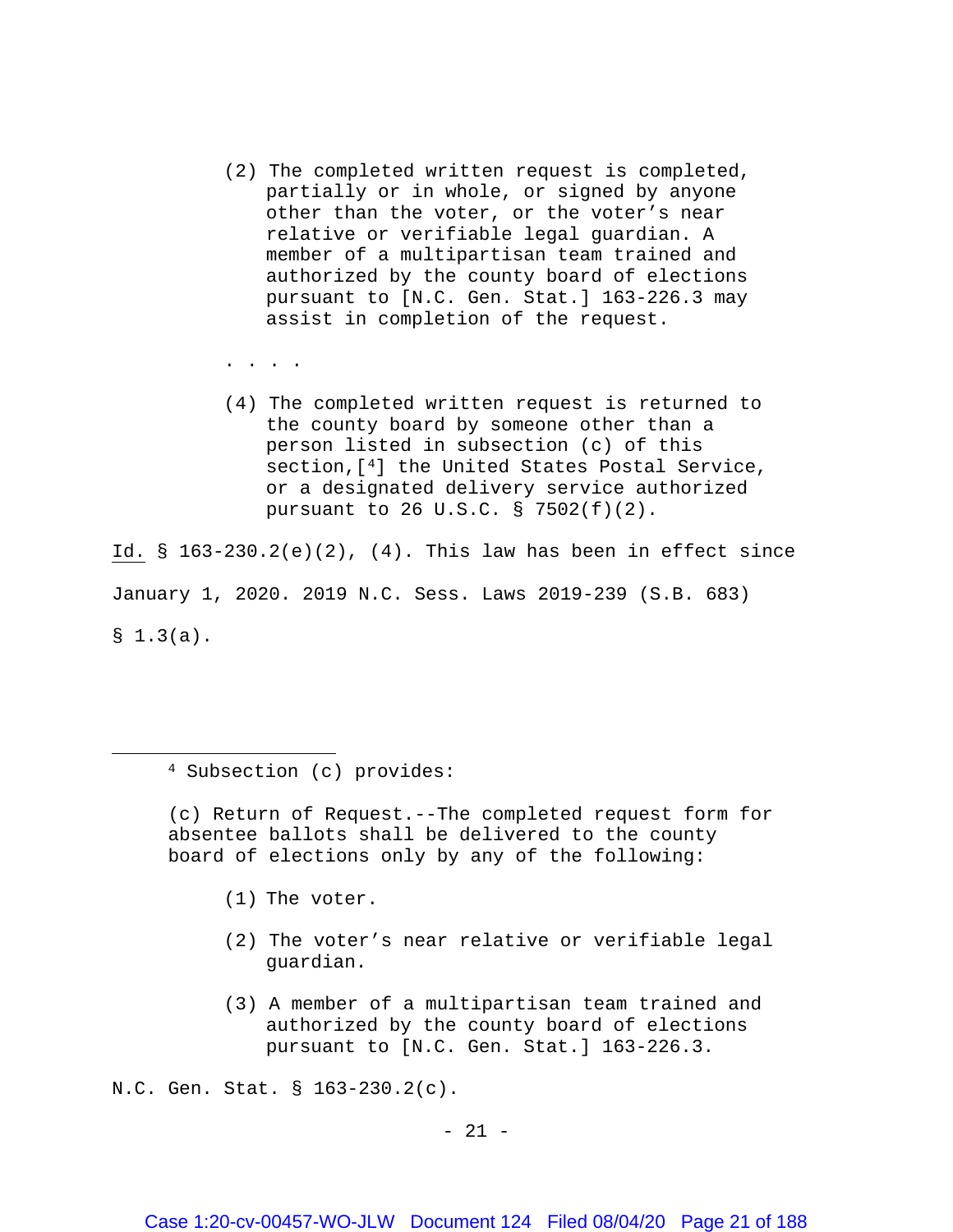H.B. 1169 also provides that a MAT may "assist any voter in the completion of a request form for absentee ballots or in delivering a completed request form for absentee ballots to the county board of elections and may serve as a witness for the casting of absentee ballots." 2020 N.C. Sess. Laws 2020-17 (H.B. 1169) § 1.(c).

### **3. Absentee Ballots**

Plaintiffs seek to enjoin several laws relating to the requesting, completing, and delivering of absentee ballots themselves.

Plaintiffs seek to enjoin §  $163-226.3(a)(4)-(6)$ , which makes the following acts unlawful:

(4) For any owner, manager, director, employee, or other person, other than the voter's near relative or verifiable legal guardian, to (i) make a written request pursuant to [N.C. Gen. Stat.] 163-230.1 or (ii) sign an application or certificate as a witness, on behalf of a registered voter, who is a patient in any hospital, clinic, nursing home or rest home in this State or for any owner, manager, director, employee, or other person other than the voter's near relative or verifiable legal guardian, to mark the voter's absentee ballot or assist such a voter in marking an absentee ballot. This subdivision does not apply to members, employees, or volunteers of the county board of elections, if those members, employees, or volunteers are working as part of a multipartisan team trained and authorized by the county board of elections to assist voters with absentee ballots. Each county board of elections shall train and authorize such teams, pursuant to procedures which shall be adopted by the State Board of Elections. If neither

 $- 22 -$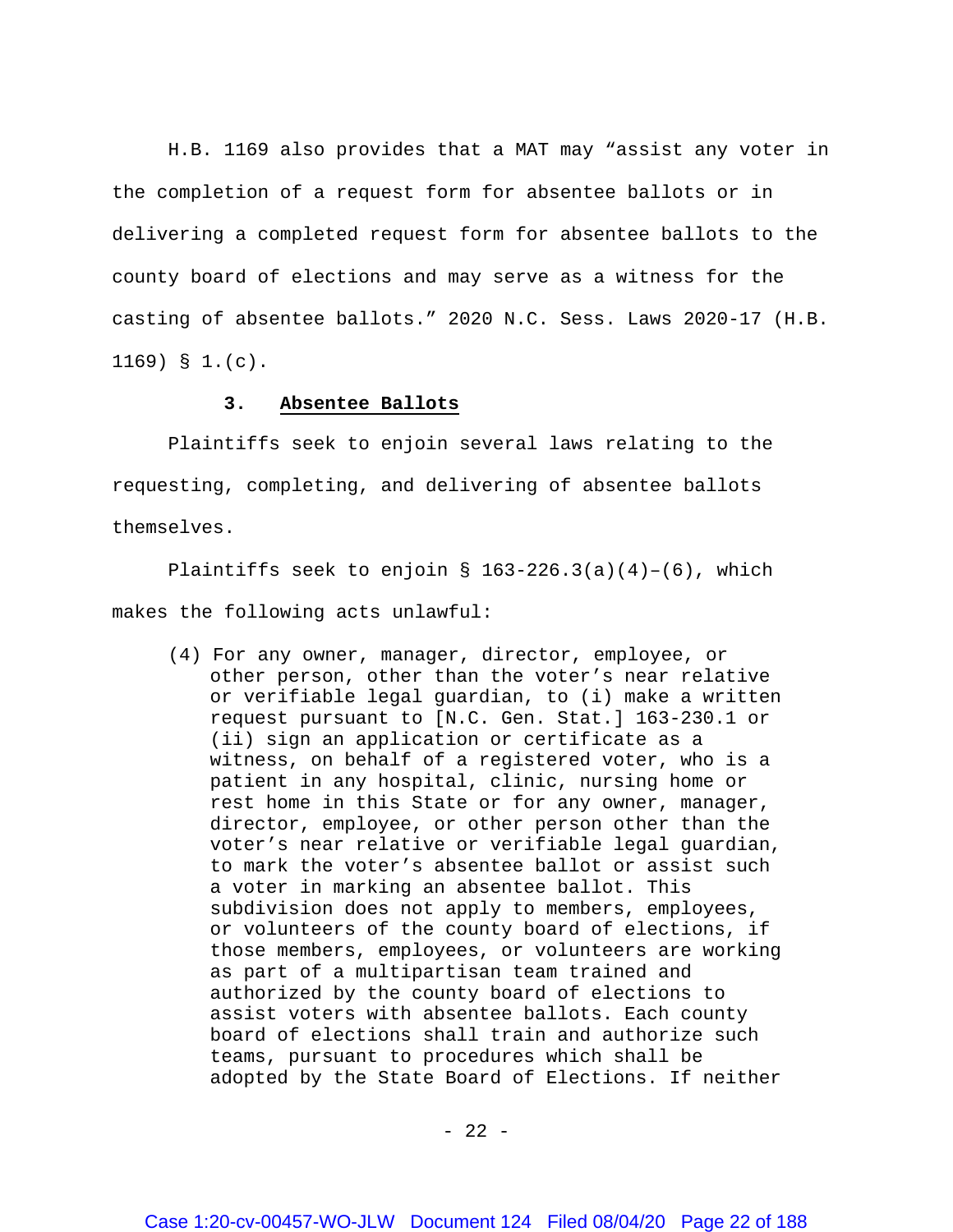the voter's near relative nor a verifiable legal guardian is available to assist the voter, and a multipartisan team is not available to assist the voter within seven calendar days of a telephonic request to the county board of elections, the voter may obtain such assistance from any person other than (i) an owner, manager, director, employee of the hospital, clinic, nursing home, or rest home in which the voter is a patient or resident; (ii) an individual who holds any elective office under the United States, this State, or any political subdivision of this State; (iii) an individual who is a candidate for nomination or election to such office; or (iv) an individual who holds any office in a State, congressional district, county, or precinct political party or organization, or who is a campaign manager or treasurer for any candidate or political party; provided that a delegate to a convention shall not be considered a party office. None of the persons listed in (i) through (iv) of this subdivision may sign the application or certificate as a witness for the patient.

- (5) For any person to take into that person's possession for delivery to a voter or for return to a county board of elections the absentee ballot of any voter, provided, however, that this prohibition shall not apply to a voter's near relative or the voter's verifiable legal guardian.
- (6) Except as provided in subsections (1), (2), (3) and (4) of this section, [N.C. Gen. Stat.] 163-231(a), and [N.C. Gen. Stat.} 163-227.2(e), for any voter to permit another person to assist the voter in marking that voter's absentee ballot, to be in the voter's presence when a voter votes an absentee ballot, or to observe the voter mark that voter's absentee ballot.

§ 163-226.3(a)(4-6). This law has been in force since 1979, 1979

N.C. Sess. Laws Ch. 799 (S.B. 519) § 4, https://www.ncleg.

gov/enactedlegislation/sessionlaws/pdf/1979-1980/sl1979-799.pdf

 $- 23 -$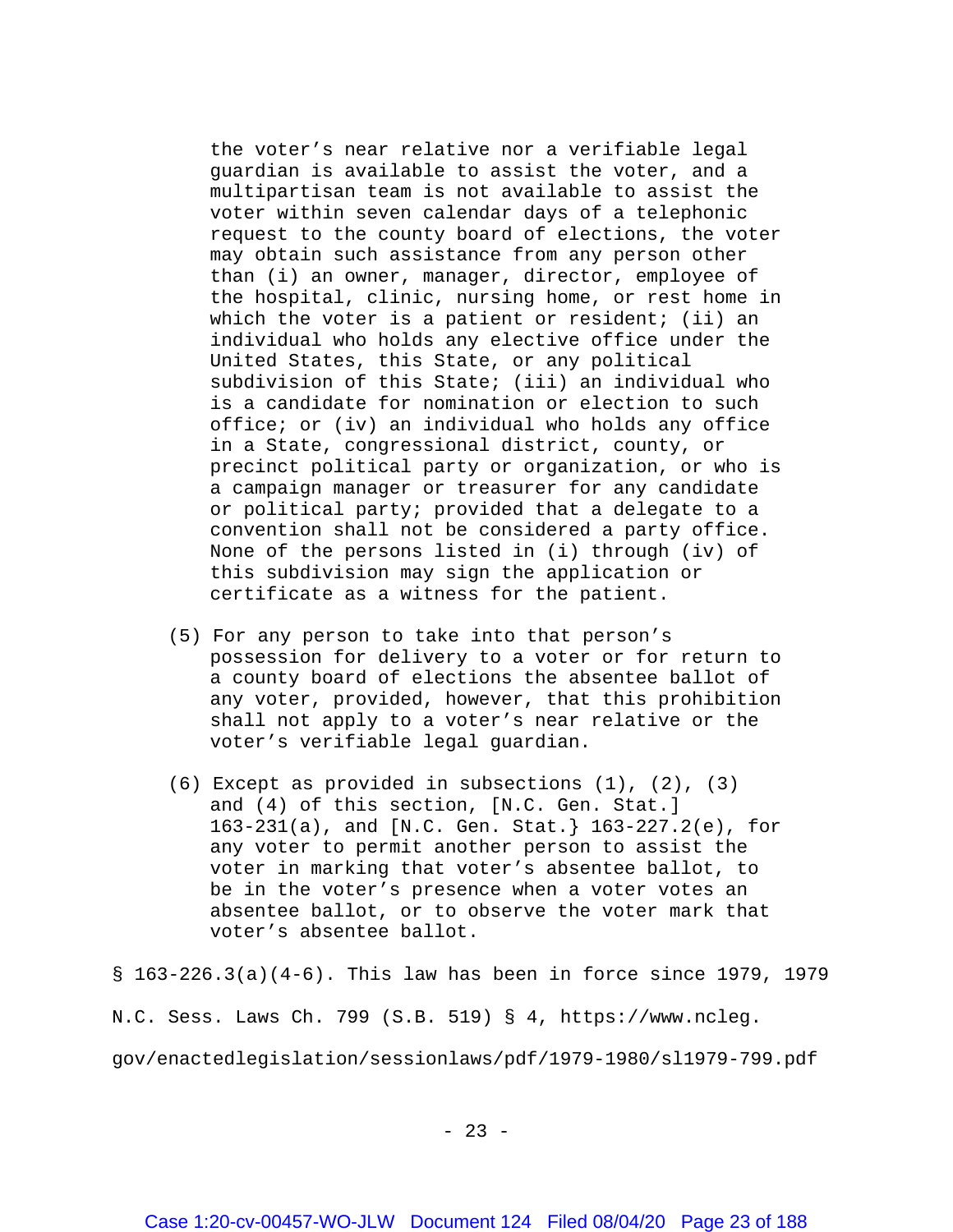(last visited July 31, 2020), and in its current form since 2013. 2013 N.C. Sess. Laws 2013-381 (H.B. 589) § 4.6.(a).

Plaintiffs also seek to enjoin the One-Witness Requirement under § 163-231(a), as amended by HB 1169, which lists the procedure for voting an absentee ballot, including the requirement that one person witness the voter completing their absentee ballot. Section 163-231(a) reads:

(a) Procedure for Voting Absentee Ballots.--In the presence of two persons who are at least 18 years of age, and who are not disqualified by [N.C. Gen. Stat.] 163-226.3(a)(4) or [N.C. Gen. Stat.] 163-237(b1), the voter shall do all of the following:

- (1) Mark the voter's ballots, or cause them to be marked by that person in the voter's presence according to the voter's instruction.
- (2) Fold each ballot separately, or cause each of them to be folded in the voter's presence.
- (3) Place the folded ballots in the containerreturn envelope and securely seal it, or have this done in the voter's presence.
- (4) Make the application printed on the container-return envelope according to the provisions of [N.C. Gen. Stat.] 163-229(b) and make the certificate printed on the containerreturn envelope according to the provisions of [N.C. Gen. Stat.] 163-229(b).
- (5) Require those two persons in whose presence the voter marked that voter's ballots to sign the application and certificate as witnesses and to indicate those persons' addresses. Failure to list a ZIP code does not invalidate the application and certificate.

- 24 -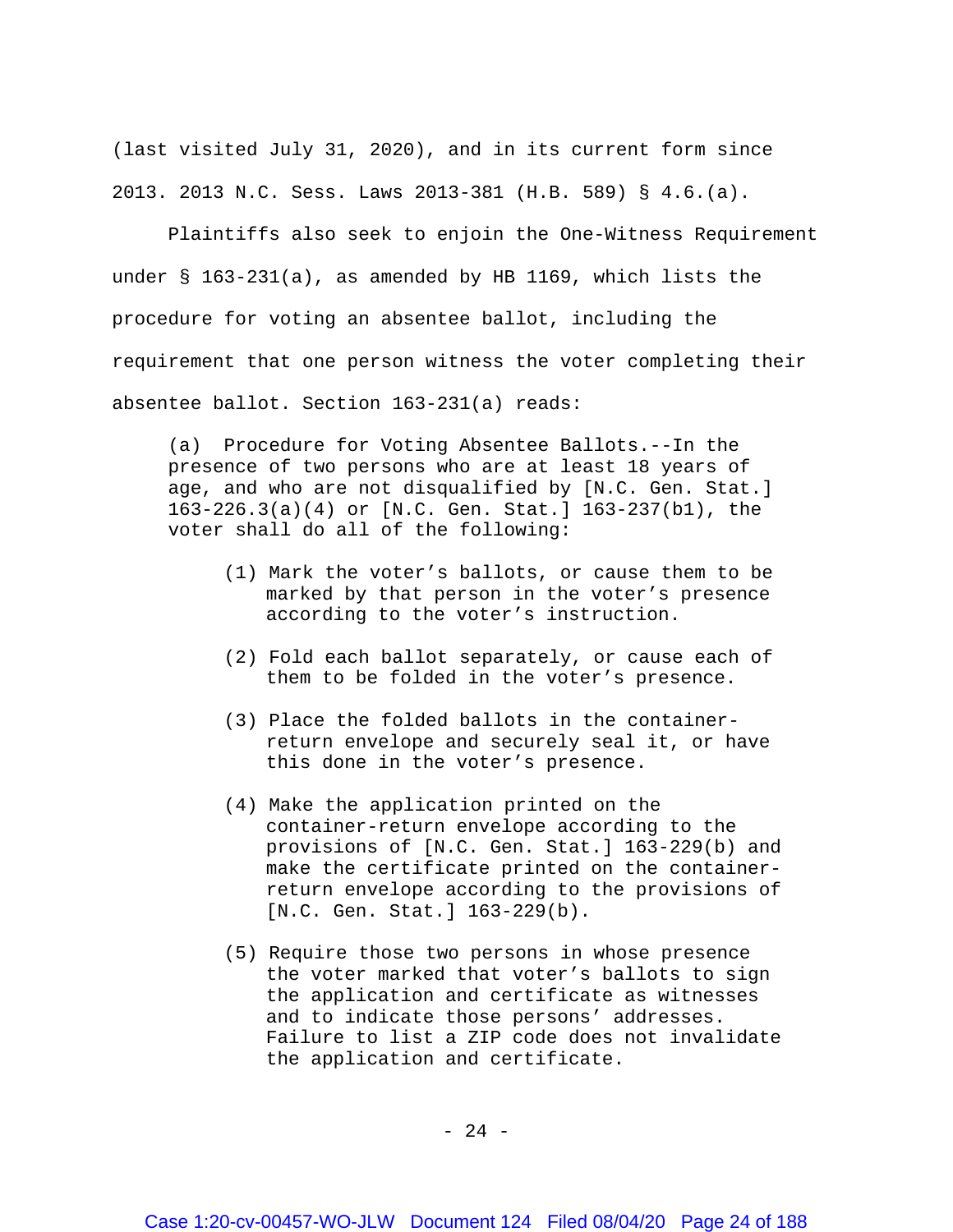- (6) Do one of the following:
	- a. Have the application notarized. The notary public may be the person in whose presence the voter marked that voter's ballot.
	- b. Have the two persons in whose presence the voter marked that voter's ballots to certify that the voter is the registered voter submitting the marked ballots.

 $\S$  163-231(a)(1-6). Section 231(a) has been in force in some form since 1967, 1967 N.C. Sess. Laws Ch. 775 (H.B. 146), https://www.ncleg.gov/enactedlegislation/sessionlaws/pdf/1967- 1968/sl1967-775.pdf (last visited July 31, 2020), and has been in force in its present form since 2018, 2018 N.C. Sess. Laws 2018-146 (H.B. 1029) § 4.8.

HB 1169 amends the requirement that there be two witnesses:

For an election held in 2020, notwithstanding [N.C. Gen. Stat.] 163-229(b) and [N.C. Gen. Stat.] 163-231(a), and provided all other requirements for absentee ballots are met, a voter's returned absentee ballot shall be accepted and processed accordingly by the county board of elections if the voter marked the ballot in the presence of at least one person who is at least 18 years of age and is not disqualified by [N.C. Gen. Stat.] 163-226.3(a)(4) or [N.C. Gen. Stat.] 163-237(c), provided that the person signed the application and certificate as a witness and printed that person's name and address on the container-return envelope. For an election held in 2020, notwithstanding [N.C. Gen. Stat.] 163-229(b), the State Board of Elections may prepare applications for each container-return envelope providing for a space for the identification of one person witnessing the casting of the absentee ballot in accordance with [N.C. Gen. Stat.] 163-231, that person's signature, and that person's printed name and address.

 $- 25 -$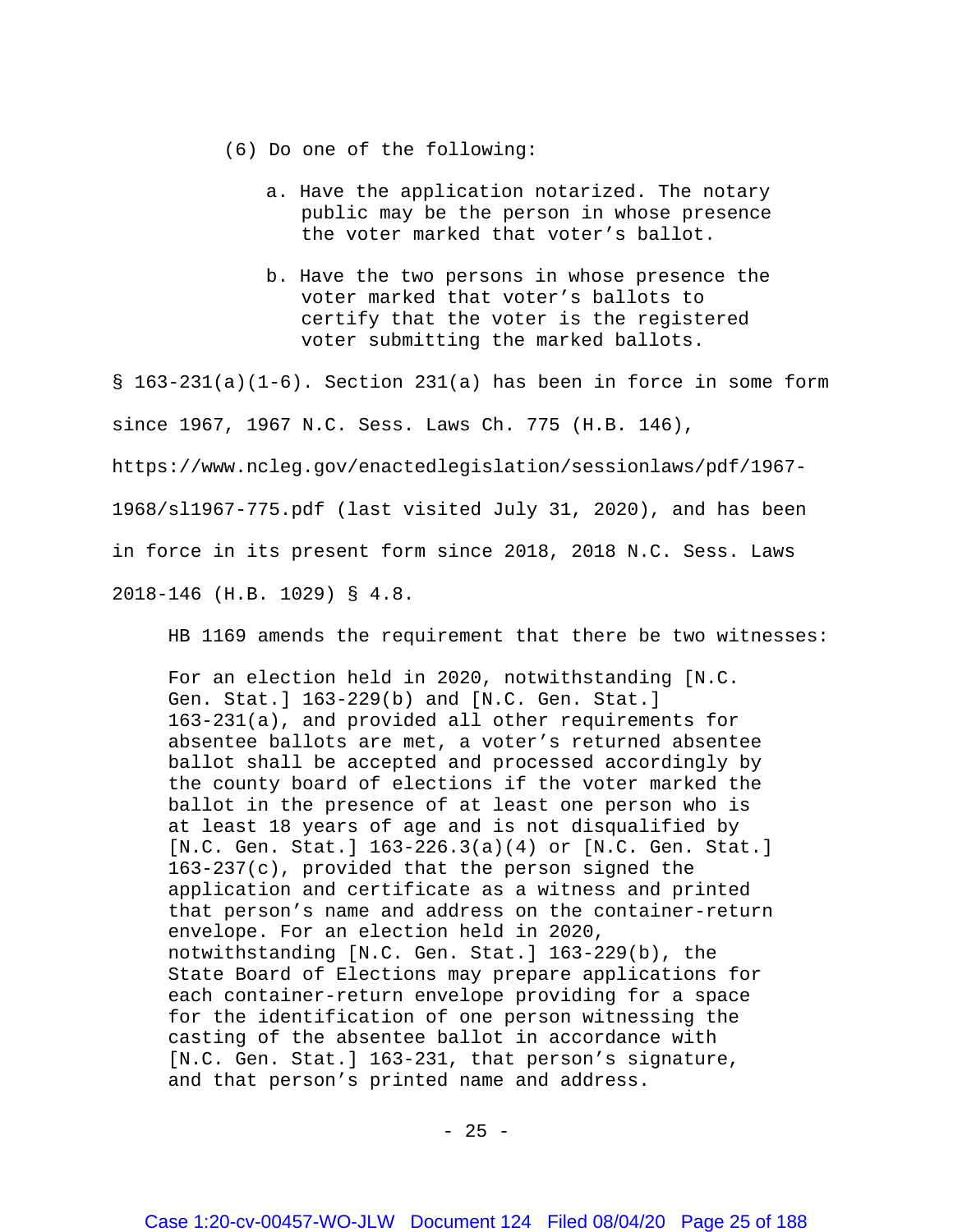2020 N.C. Sess. Laws 2020-17 (H.B. 1169) § 1.(a).

Plaintiffs further seek to enjoin §  $163-231(b)(1)$ , which restricts who may transmit completed absentee ballots to the county boards of election (the "Ballot Delivery Restriction").

It reads:

(b) Transmitting Executed Absentee Ballots to County Board of Elections.--The sealed container-return envelope in which executed absentee ballots have been placed shall be transmitted to the county board of elections who issued those ballots as follows:

(1) All ballots issued under the provisions of this Article and Article 21A of this Chapter shall be transmitted by mail or by commercial courier service, at the voter's expense, or delivered in person, or by the voter's near relative or verifiable legal guardian and received by the county board not later than 5:00 p.m. on the day of the statewide primary or general election or county bond election. Ballots issued under the provisions of Article 21A of this Chapter may also be electronically transmitted.

 $\S$  163-231(b)(1). Subsection (b)(1) has been in force since 1967, 1967 N.C. Sess. Laws Ch. 775 (H.B. 146), [https://www.ncleg.gov/](https://www.ncleg.gov/%20enactedlegislation/sessionlaws/pdf/1967-1968/sl1967-775.pdf)  [enactedlegislation/sessionlaws/pdf/1967-1968/sl1967-775.pdf](https://www.ncleg.gov/%20enactedlegislation/sessionlaws/pdf/1967-1968/sl1967-775.pdf) (last visited July 31, 2020), and in its current form since 2013. 2013 N.C. Sess. Laws 2013-381 (H.B. 589) § 4.4.

The court will refer to the Ballot Delivery Restriction and N.C. Gen. Stat.  $\S$  163-226.3(4)-(6) (together as the "Ballot Assistance Ban").

 $- 26 -$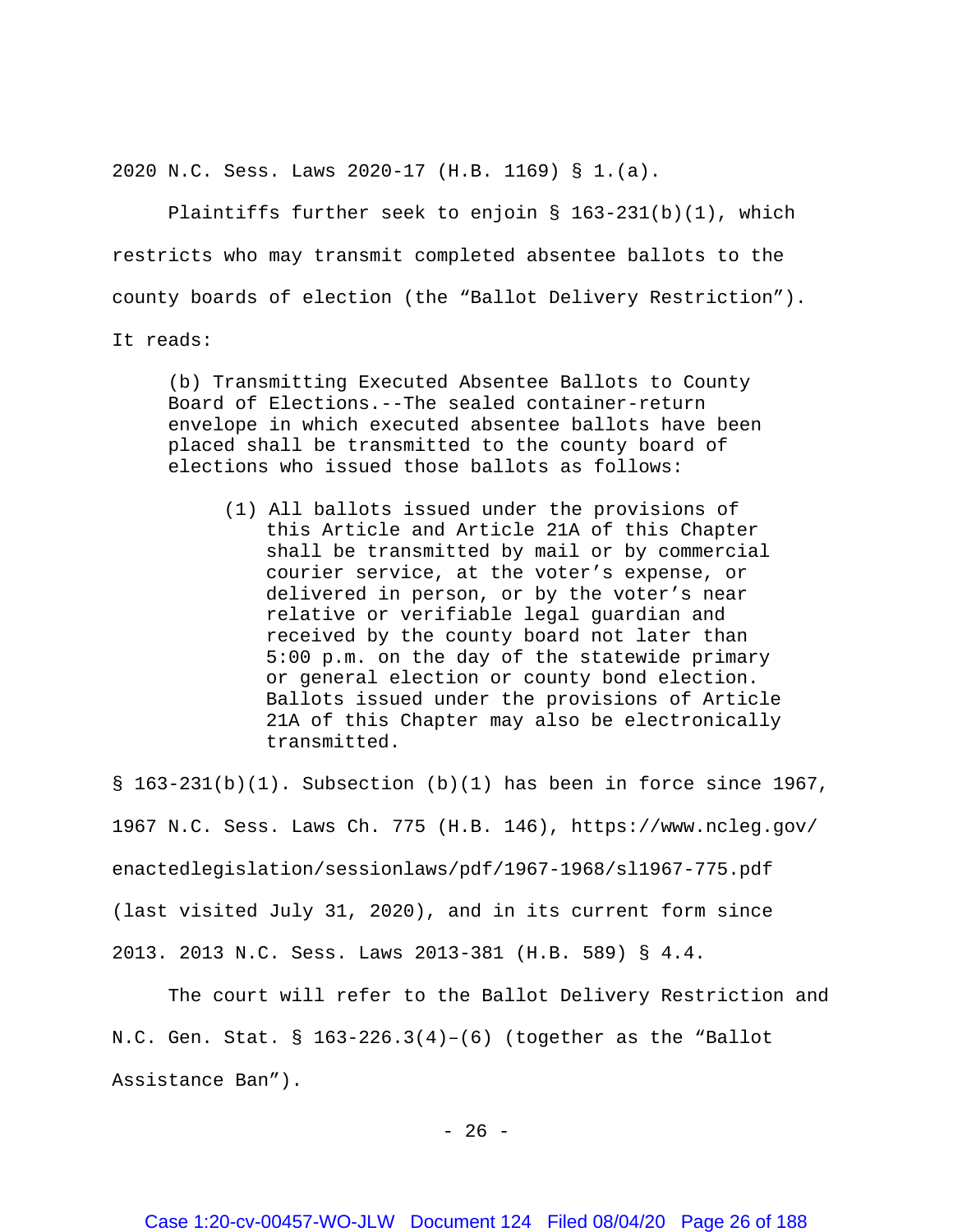## **4. Precinct Requirements**

Finally, Plaintiffs seek to enjoin two laws affecting polling places and poll workers.

First, Plaintiffs seek to enjoin N.C. Gen. Stat.

§ 163-227.6(c), which requires uniform hours in precincts (the

"Uniform Hours Requirement"):

(c) For all sites approved for one-stop voting under this section, a county board of elections shall provide the following:

- (1) Each one-stop site across the county shall be open at that same location during the period required by [N.C. Gen. Stat.] 163-227.2(b).
- (2) If any one-stop site across the county is opened on any day during the period required by [N.C. Gen. Stat.] 163-227.2(b), all onestop sites shall be open on that day.
- (3) On each weekday during the period required by [N.C. Gen. Stat.] 163-227.2(b), all one-stop sites shall be open from 8:00 A.M. to 7:30 P.M.
- (4) If the county board of elections opens onestop sites on Saturdays other than the last Saturday before the election during the period required by [N.C. Gen. Stat.] 163-227.2(b), then all one-stop sites shall be open for the same number of hours uniformly throughout the county on those Saturdays.
- (5) If the county board of elections opens onestop sites on Sundays during the period required by [N.C. Gen. Stat.] 163-227.2(b), then all one-stop sites shall be open for the same number of hours uniformly throughout the county on those Sundays.

- 27 -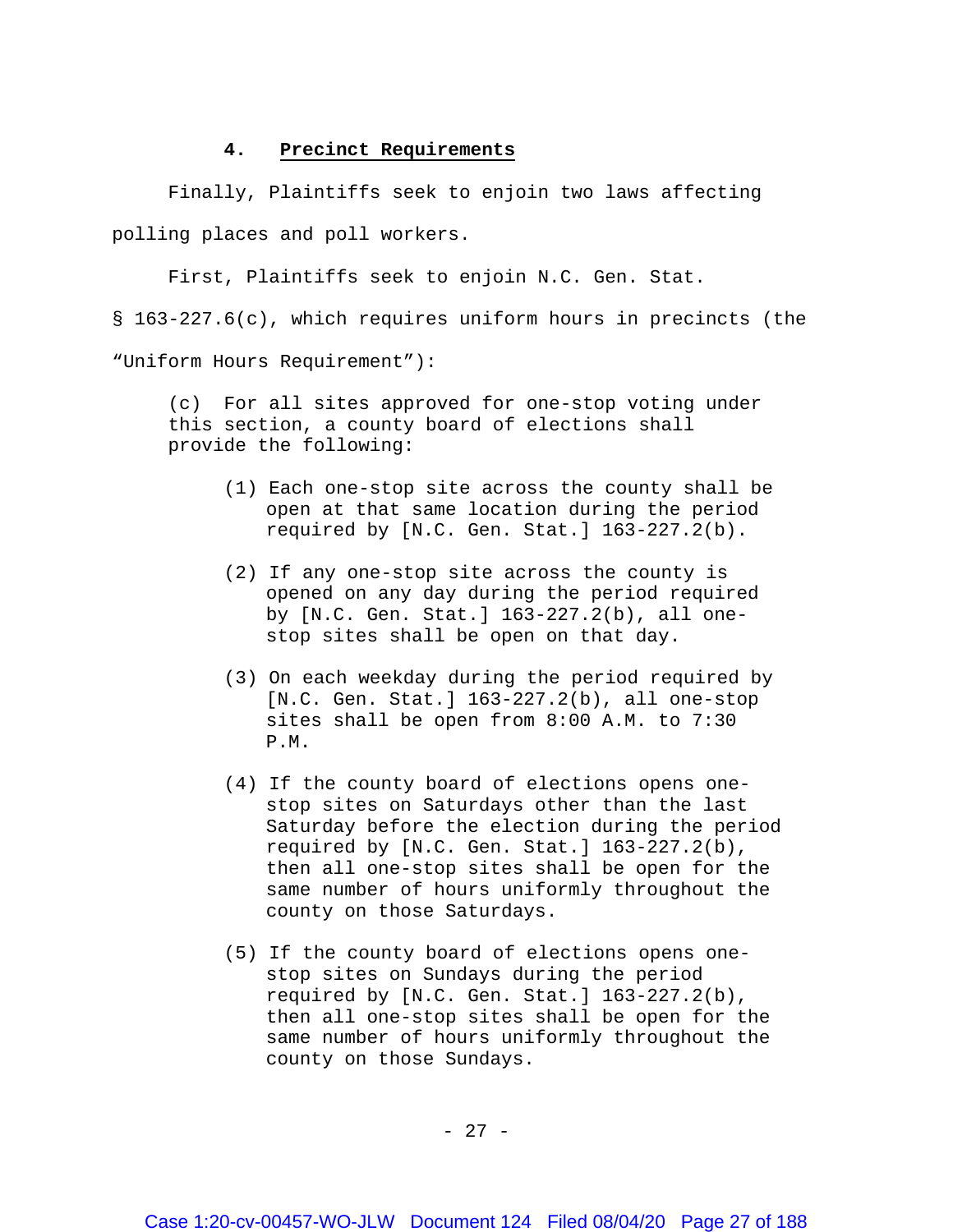(6) All one-stop sites shall be open on the last Saturday before the election, for the hours required under [N.C. Gen. Stat.] 163-227.2(b) for that last Saturday.

§ 163-227.6(c). The Uniform Hours Requirement was originally passed in 2018, 2018 N.C. Sess. Laws 2018-112 (S.B. 325) § 2 (amending N.C. Gen. Stat. § 163A-1303), and was passed in its present form in 2019, 2019 N.C. Sess. Laws 2019-239 (S.B. 683)  $\S$  2. (b).

Second, Plaintiffs seek to enjoin N.C. Gen. Stat. § 163- 42(b), as amended by H.B. 1169, concerning the residency requirements for poll workers (the "County Residency

Requirement"):

For an election held in 2020, notwithstanding [N.C. Gen. Stat.] 163-42(b), in making appointments of the precinct assistants for each precinct in a county, the county board of elections shall ensure that at least one precinct assistant is a registered voter of the precinct, but may appoint registered voters from other precincts of the same county as precinct assistants for the remaining positions if there are an insufficient number of precinct assistants who reside within the precinct to fill all positions for the precinct, provided that the registered voter meets all qualifications to be a precinct assistant other than residence. For an election held in 2020, notwithstanding [N.C. Gen. Stat.] 163-41(c), the county board of elections shall ensure that at least one position of chief judge or judge is a registered voter of the precinct, but may appoint a registered voter from other precincts of the same county to fill the other two positions of chief judge or judge in a precinct, provided that the registered voter meets all other qualifications to be a chief judge or judge other than residence.

- 28 -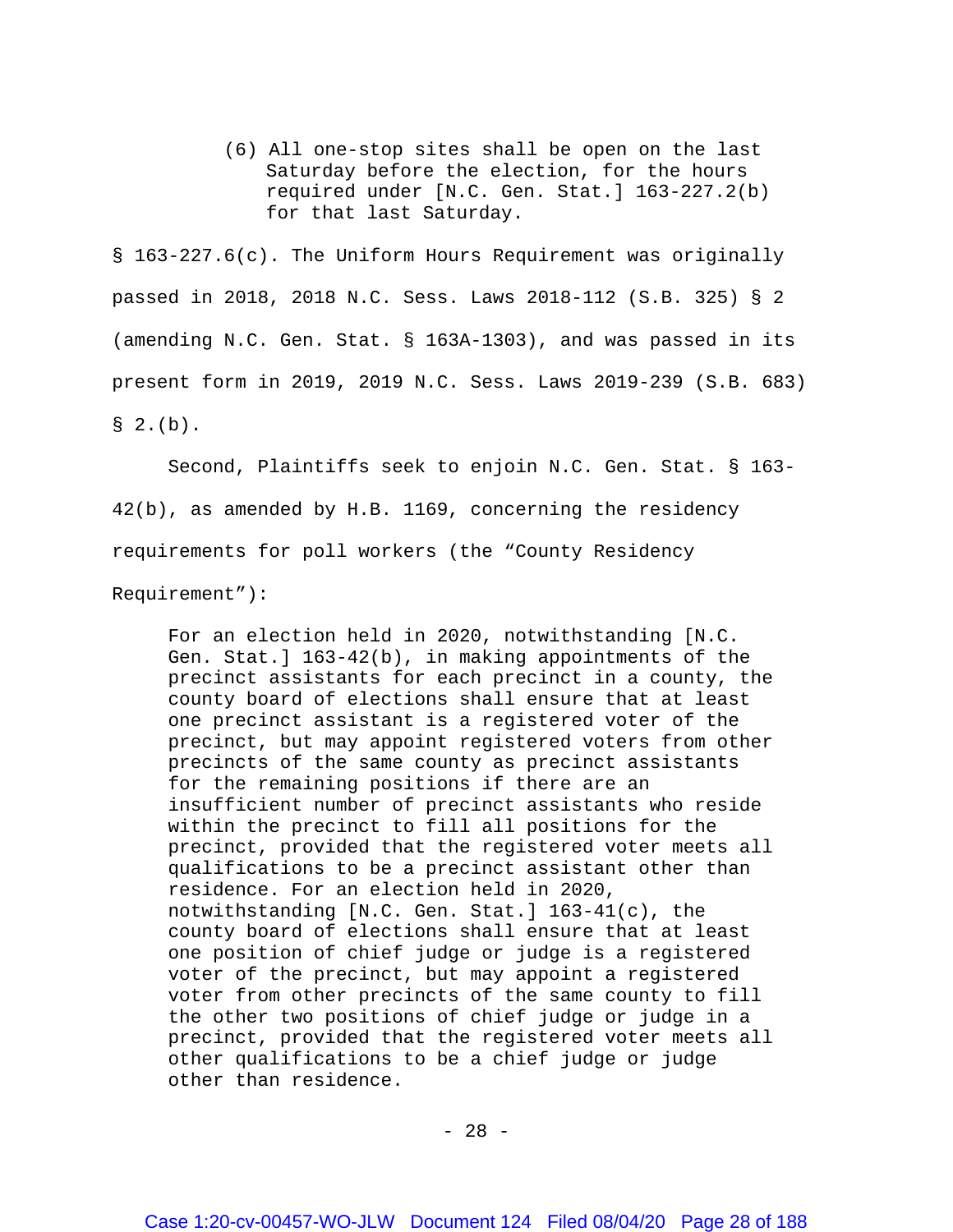2020 N.C. Sess. Laws 2020-17 (H.B. 1169) § 1.(b).[5](#page-28-0)

## **II. ANALYSIS**

<span id="page-28-0"></span> $\overline{\phantom{a}}$ 

Legislative Defendants challenge Plaintiffs' standing to seek a preliminary injunction regarding their First and Fourteenth Amendment claims as to the right to vote, their unconstitutional conditions doctrine claim, and their Voting

(b) The chairman of each political party in the county shall have the right to recommend from three to 10 registered voters in each precinct for appointment as precinct assistants in that precinct. If the recommendations are received by it no later than the thirtieth day prior to the primary or election, the board shall make appointments of the precinct assistants for each precinct from the names thus recommended. If the recommendations of the party chairs for precinct assistant in a precinct are insufficient, the county board of elections by unanimous vote of all of its members may name to serve as precinct assistant in that precinct registered voters in that precinct who were not recommended by the party chairs. If, after diligently seeking to fill the positions with registered voters of the precinct, the county board still has an insufficient number of precinct assistants for the precinct, the county board by unanimous vote of all of its members may appoint to the positions registered voters in other precincts in the same county who meet the qualifications other than residence to be precinct officials in the precinct. In making its appointments, the county board shall assure, wherever possible, that no precinct has precinct officials all of whom are registered with the same party. In no instance shall the county board appoint nonresidents of the precinct to a majority of the positions as precinct assistant in a precinct.

<sup>5</sup> N.C. Gen. Stat. § 163-42(b) states: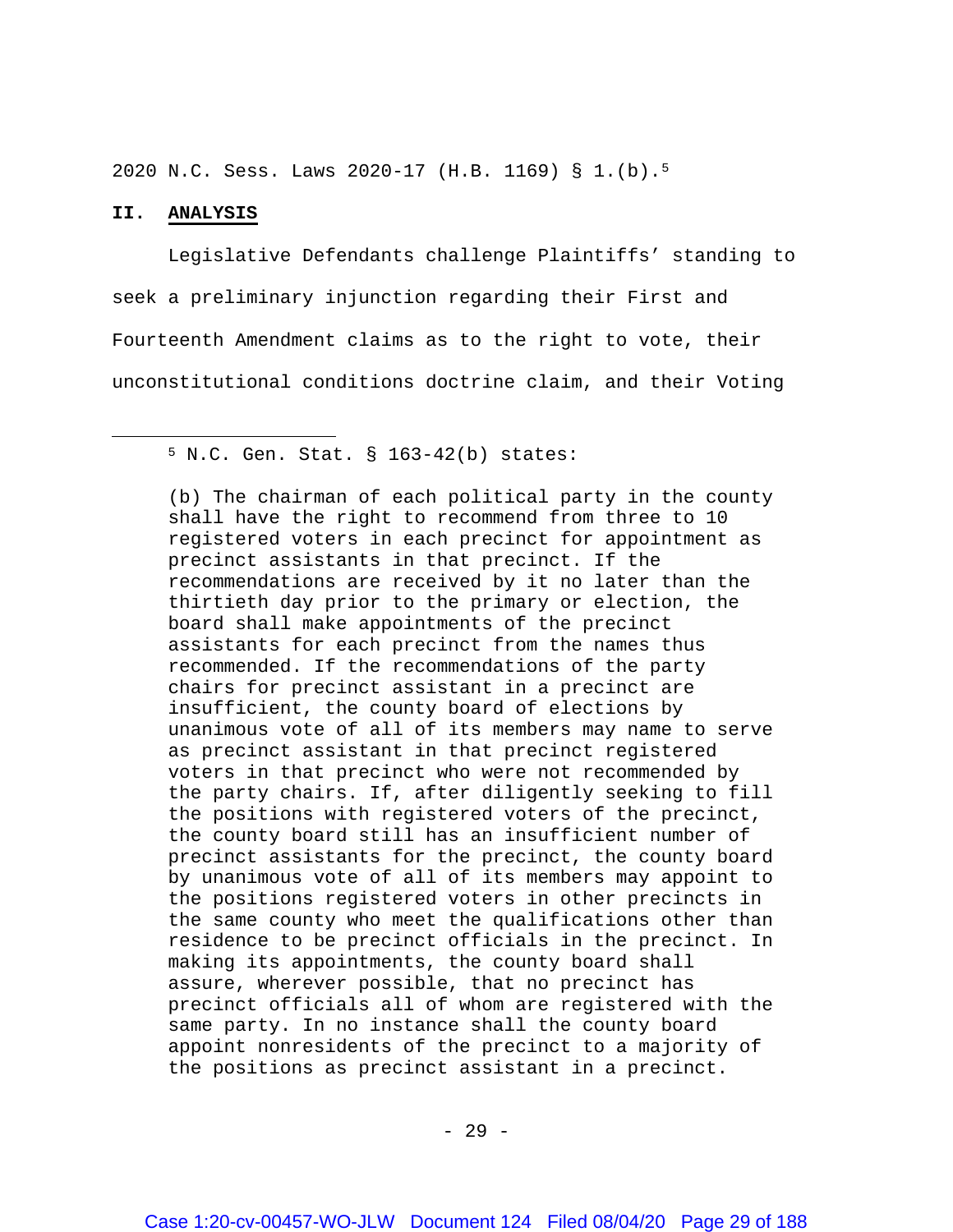Rights Act claim. (Leg. Defs.' Resp. (Doc. 51) at 14, 59, 65.)[6](#page-29-0) Legislative Defendants also challenge the ripeness of Plaintiffs' Americans with Disabilities Act and Rehabilitation Act claims, in addition to standing. (Id. at 63.) Defendants also attack Plaintiffs' motion for preliminary injunction on the merits.

Because standing and ripeness are dispositive issues, the court addresses them first, then addresses Plaintiffs' motion on the merits.

## **A. Standing**

 $\overline{a}$ 

Federal district courts exercise limited jurisdiction. Exxon Mobil Corp. v. Allapattah Servs., Inc., 545 U.S. 546, 552 (2005). For a case or controversy to be justiciable in federal court, a plaintiff must allege "such a personal stake in the outcome of the controversy as to warrant his invocation of federal court jurisdiction and to justify exercise of the court's remedial powers on his behalf." White Tail Park, Inc. v. Stroube, 413 F.3d 451, 458 (4th Cir. 2005) (quoting Planned Parenthood of S.C. v. Rose, 361 F.3d 786, 789 (4th Cir. 2004)).

 $- 30 -$ 

<span id="page-29-0"></span><sup>6</sup> All citations in this Memorandum Opinion and Order to documents filed with the court refer to the page numbers located at the bottom right-hand corner of the documents as they appear on CM/ECF.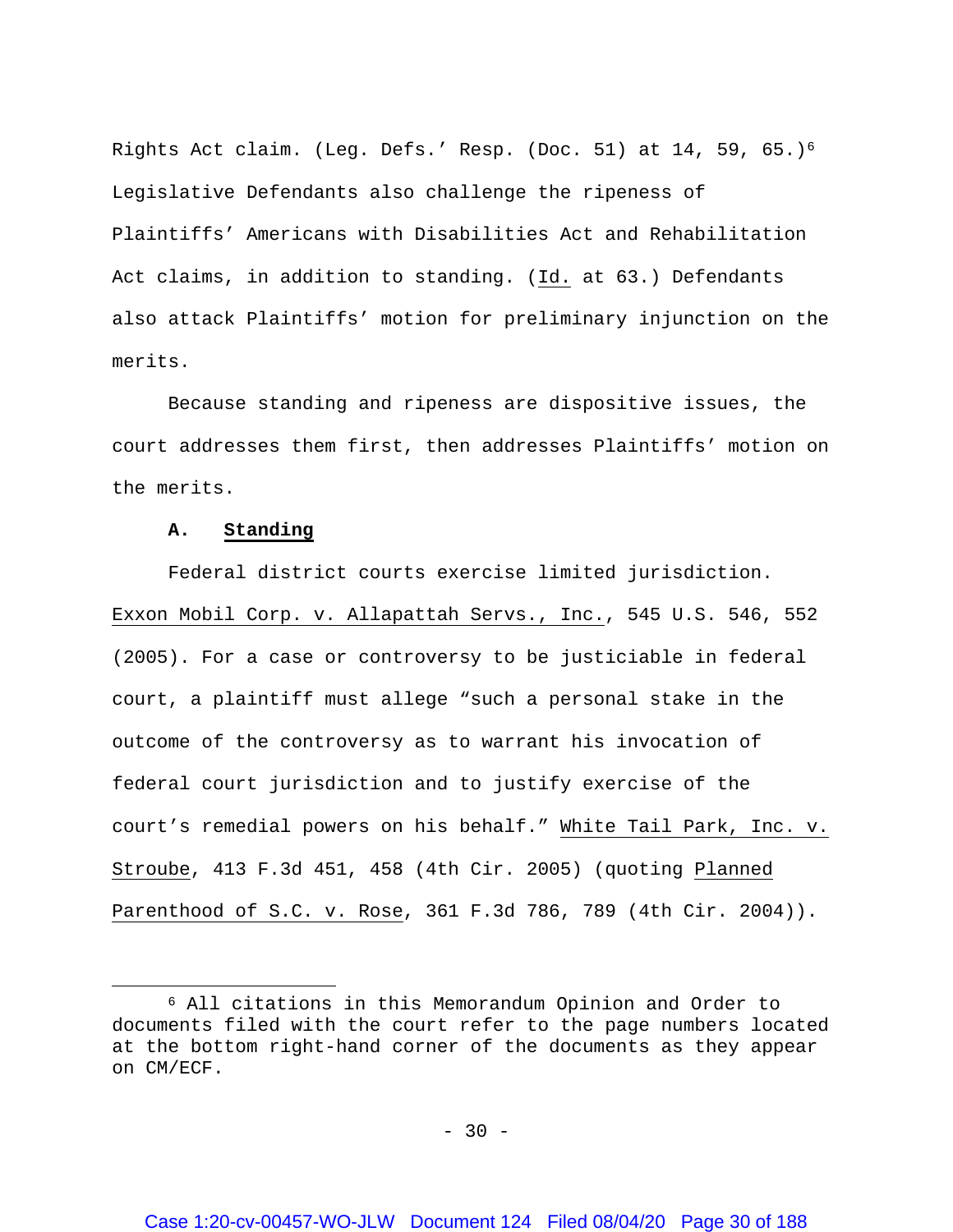The judicial doctrine of standing is "an integral component of the case or controversy requirement." CGM, LLC v. BellSouth Telecomms., Inc., 664 F.3d 46, 52 (4th Cir. 2011) (quoting Miller v. Brown, 462 F.3d 312, 316 (4th Cir. 2006)).

The party seeking to invoke the federal courts' jurisdiction has the burden of satisfying Article III's standing requirement. Miller, 462 F.3d at 316. To meet that burden, a plaintiff must demonstrate three elements: (1) that the plaintiff has suffered an injury in fact that is "concrete and particularized" and "actual or imminent"; (2) that the injury is fairly traceable to the challenged conduct of the defendant; and (3) that a favorable decision is likely to redress the injury. Lujan v. Defenders of Wildlife, 504 U.S. 555, 560–61 (1992).

In the voting context, "voters who allege facts showing disadvantage to themselves as individuals have standing to sue," Baker v. Carr, 369 U.S. 186, 206 (1962), so long as their claimed injuries are "distinct from a 'generally available grievance about the government,'" Gill v. Whitford, 585 U.S. \_\_\_\_, \_\_\_\_, 138 S. Ct. 1916, 1923 (2018) (quoting Lance v. Coffman, 549 U.S. 437, 439 (2007) (per curiam)).

In multi-plaintiff cases, "[a]t least one plaintiff must have standing to seek each form of relief requested in the complaint." Town of Chester v. Laroe Estates, Inc., 581 U.S.

 $- 31 -$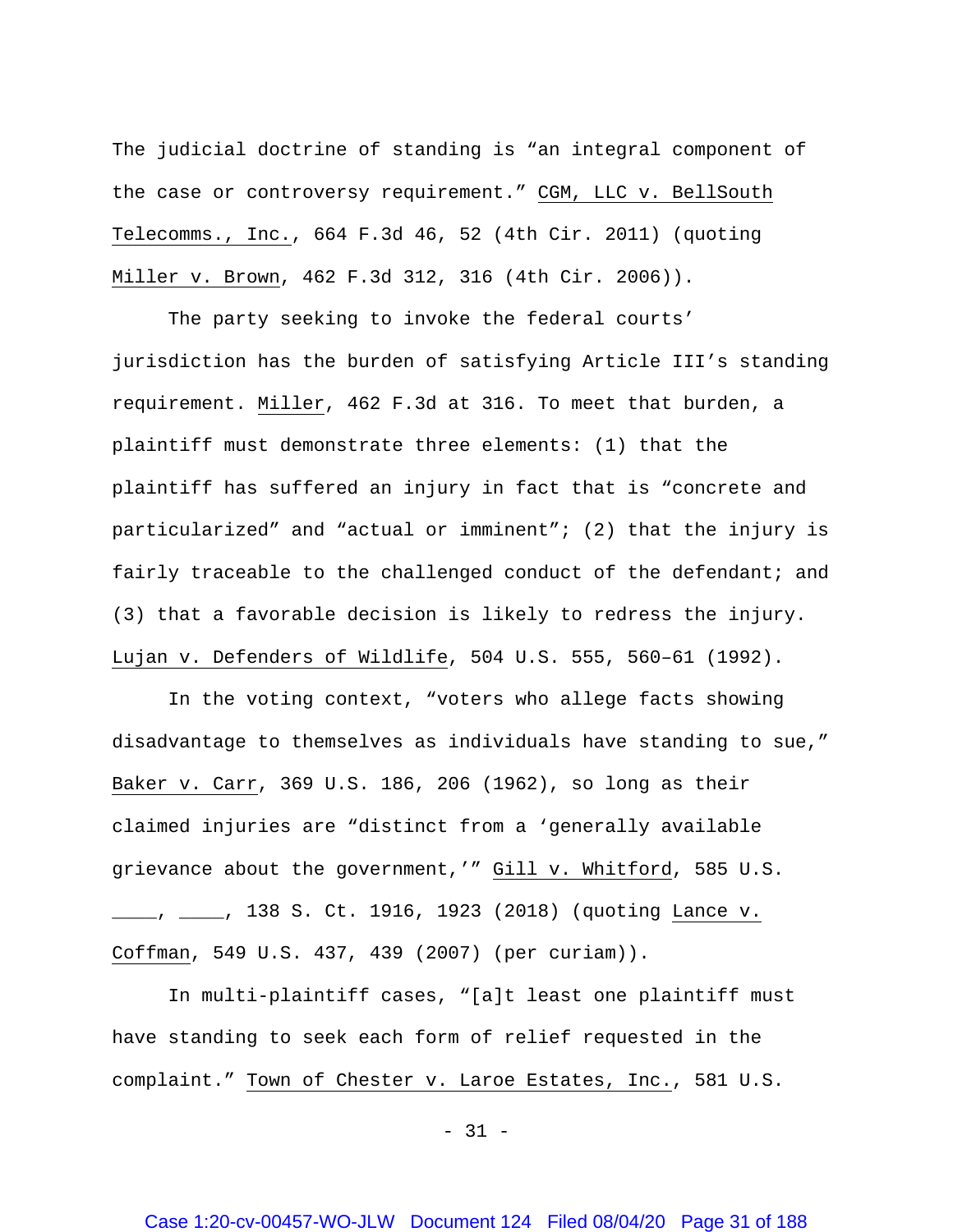\_\_\_\_, \_\_\_\_, 137 S. Ct. 1645, 1651 (2017). Further, if there is one plaintiff "who has demonstrated standing to assert these rights as his own," the court "need not consider whether the other individual and corporate plaintiffs have standing to maintain the suit." Vill. of Arlington Heights v. Metro. Hous. Dev. Corp., 429 U.S. 252, 264 & n.9 (1977).

Regarding organizations, an organization may establish standing by suing on its own behalf "when it seeks redress for an injury suffered by the organization itself." White Tail Park, 413 F.3d at 458. Organizational Plaintiffs only allege prudential standing and organizational standing, not representational standing.[7](#page-31-0) (See Pls.' Reply (Doc. 74) at 3–6.)

The Supreme Court in Havens Realty Corp. v. Coleman, 455 U.S. 363, 378–80 (1982), addressed whether an organization suing in its own right had standing under the Fair Housing Act. There, the organization pled that it had been "frustrated by defendants' racial steering practices in its efforts to assist equal access to housing through counseling and other referral services. Plaintiff [] has had to devote significant resources to identify and counteract the defendant's [sic] racially discriminatory steering practices." Id. at 379 (internal

 $\overline{\phantom{a}}$ 

<span id="page-31-0"></span><sup>7</sup> The court will address Legislative Defendants' challenge to prudential standing infra Part II.A.8.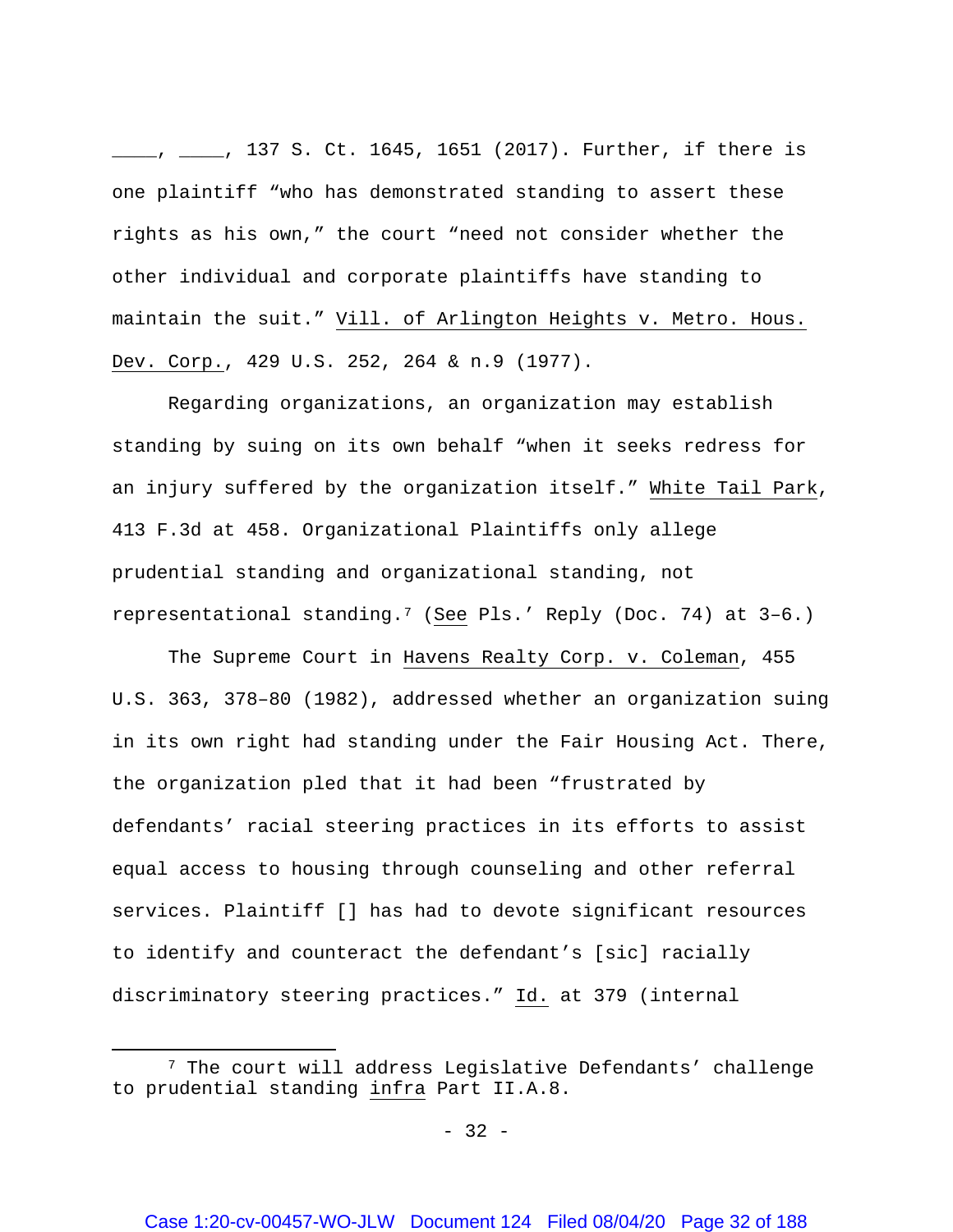quotation marks omitted). The Court held that it was improper to dismiss the organization's claims for lack of standing, because

[i]f, as broadly alleged, petitioners' steering practices have perceptibly impaired [Plaintiff]'s ability to provide counseling and referral services for low-and moderate-income homeseekers, there can be no question that the organization has suffered injury in fact. Such concrete and demonstrable injury to the organization's activities — with the consequent drain on the organization's resources — constitutes far more than simply a setback to the organization's abstract social interests[.]

Id. Further, "[t]hat the alleged injury results from the organization's noneconomic interest in encouraging [a policy preference] does not effect [sic] the nature of the injury suffered, and accordingly does not deprive the organization of standing." Id. at 379 n.20 (citations omitted).

The Fourth Circuit addressed organizational standing for a diversion of resources in Lane v. Holder, 703 F.3d 668 (4th Cir. 2012). There, a gun rights group, challenging a federal statute restricting interstate transfers of handguns, alleged that it had been injured "because its resources [were] taxed by inquiries into the operation and consequences of interstate handgun transfer provisions." Lane, 703 F.3d at 670, 675. The Fourth Circuit held that the group did not have organizational standing. Id. at 675. The court appeared to distinguish the situation from that in Havens Realty as based upon the law's

 $-33 -$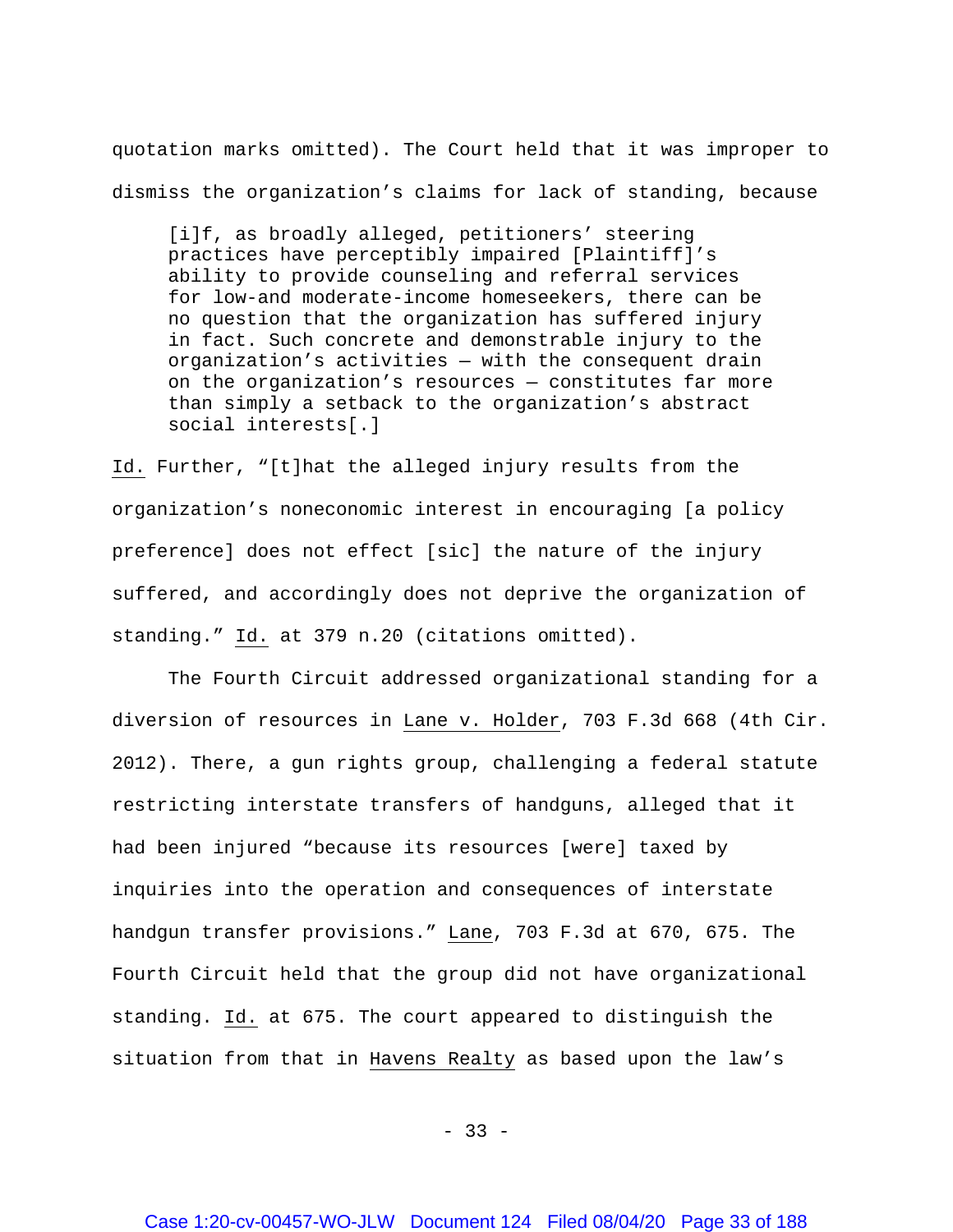impact on the group's mission and work, as opposed to simply the fact that the law necessitated expenditures; the closer a group's mission is to the challenged conduct, or the more impacted the group is by the defendant, the more likely the group is to have organizational standing. Id. at 674–75 (noting that in Havens Realty, the organization's impaired function was a "key component" to its mission).

The court reads Lane as laying out a two-prong test for finding organizational standing, consistent with Havens Realty. An organization has organizational standing (1) "when a defendant's actions impede its efforts to carry out its mission," and (2) forcing the organization to divert its resources in order to address the defendant's actions. Lane, 703 F.3d at 674–75.

Other circuits appear to emphasize diversion of resources in finding organizational standing. See Jacobson v. Fla. Sec'y of State, 957 F.3d 1193, 1205 (11th Cir. 2020) ("[O]ur precedent holds that 'an organization has standing to sue on its own behalf if the defendant's illegal acts impair its ability to engage in its projects by forcing the organization to divert resources to counteract those illegal acts.'" (quoting Fla. State Conference of NAACP v. Browning, 522 F.3d 1153, 1165 (11th Cir. 2008))); Common Cause Ind. v. Lawson, 937 F.3d 944, 952

- 34 -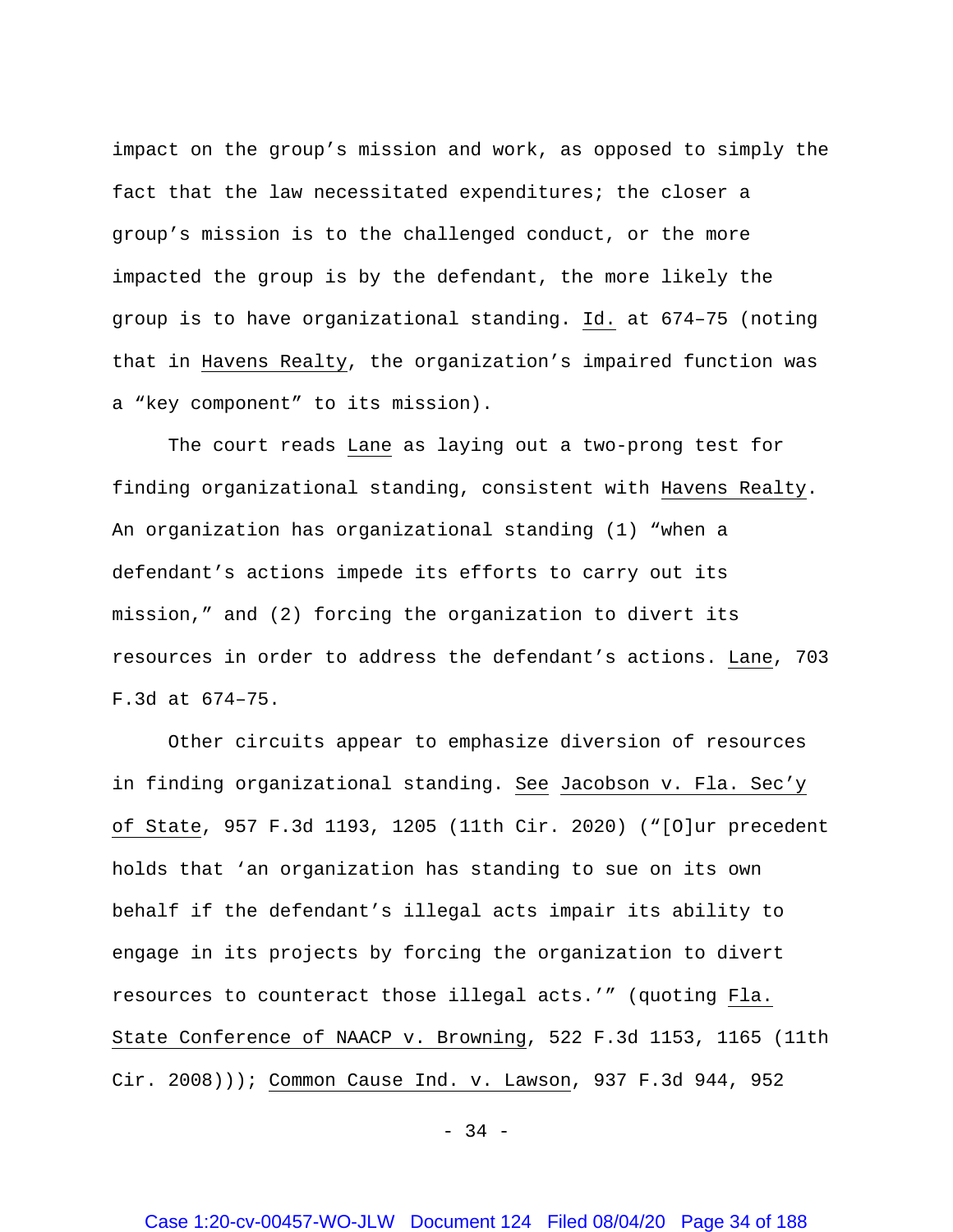(7th Cir. 2019) ("Our sister circuits have upheld the standing of voter-advocacy organizations that challenged election laws based on similar drains on their resources. Like us, they have found that the organizations demonstrated the necessary injury in fact in the form of the unwanted demands on their resources."); Centro de la Comunidad Hispana de Locust Valley v. Town of Oyster Bay, 868 F.3d 104, 111 (2d Cir. 2017) ("[W]here an organization diverts its resources away from its current activities, it has suffered an injury that has been repeatedly held to be independently sufficient to confer organizational standing."); Ne. Ohio Coal. for the Homeless v. Husted, 837 F.3d 612, 624 (6th Cir. 2016) ("Because their allegations indicate that the burden would cause them to change significantly their expenditures and operation and a favorable decision would redress that injury, [the Plaintiff] has organizational standing here as well."); Scott v. Schedler, 771 F.3d 831, 837 (5th Cir. 2014) ("[A]n organization has standing to sue on its own behalf where it devotes resources to counteract a defendant's allegedly unlawful practices." (alteration in original) (quoting Ass'n of Cmty. Orgs. for Reform Now v. Fowler, 178 F.3d 350, 360 (5th Cir. 1999))).

Other circuits have emphasized the requirement that a frustration of the organization's goals is required, along with

 $-35 -$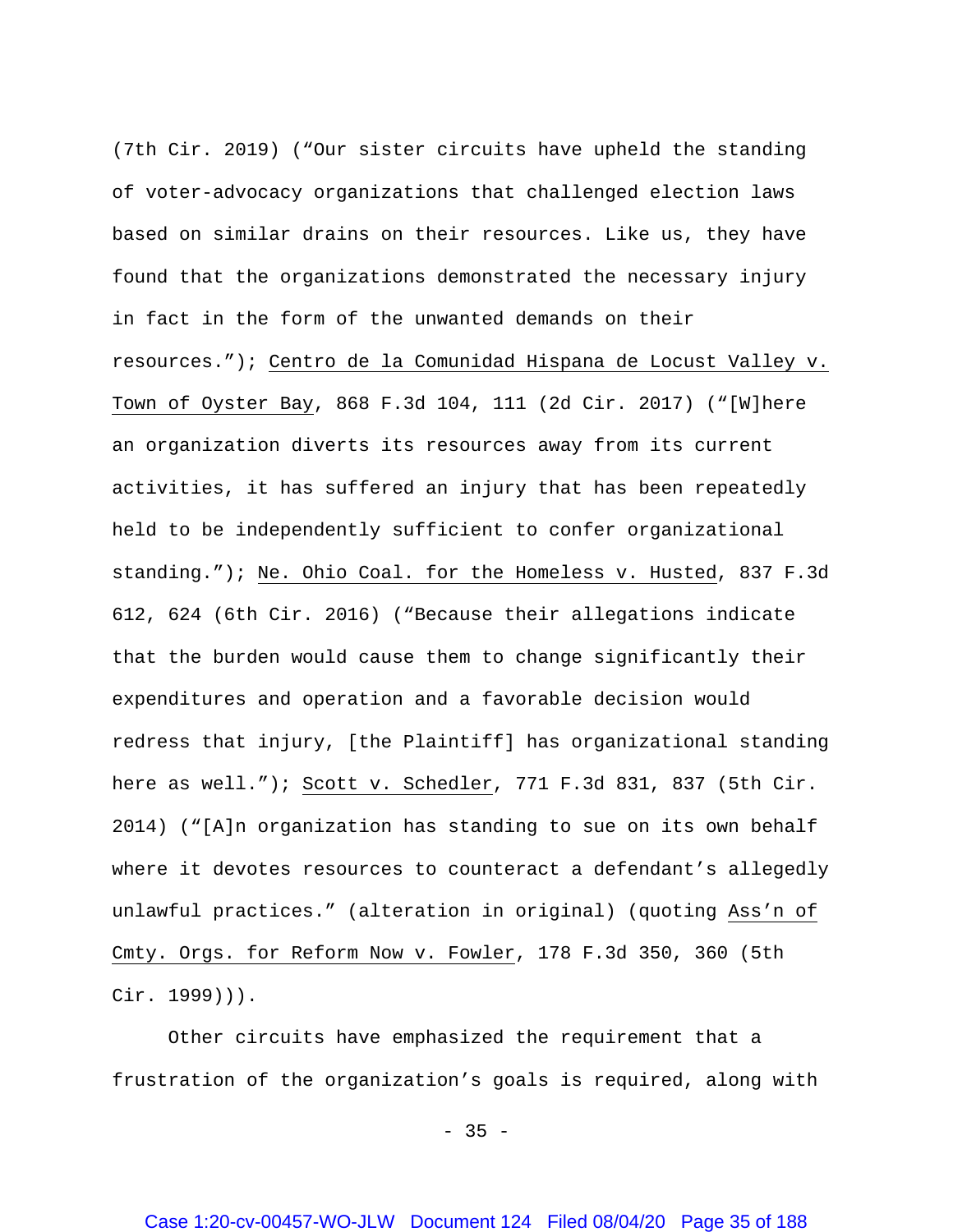a diversion of resources. See E. Bay Sanctuary Covenant v. Trump, 932 F.3d 742, 765 (9th Cir. 2018) ("We have thus held that, under Havens Realty, a diversion-of-resources injury is sufficient to establish organizational standing for purposes of Article III, if the organization shows that, independent of the litigation, the challenged policy frustrates the organization's goals and requires the organization to expend resources in representing clients they otherwise would spend in other ways." (internal quotation marks and citations omitted)); Food & Water Watch, Inc. v. Vilsack, 808 F.3d 905, 919–20 (D.C. Cir. 2015) ("An organization's ability to provide services has been perceptibly impaired when the defendant's conduct causes an inhibition of [the organization's] daily operations. . . . Furthermore, an organization does not suffer an injury in fact where it expend[s] resources to educate its members and others unless doing so subjects the organization to operational costs beyond those normally expended." (alterations in original) (internal quotation marks and citations omitted)).

This court applies the standard from Havens Realty. Organizational standing requires impaired ability to provide its intended services, including a drain of resources.

Legislative Defendants contend that none of the Plaintiffs have Article III standing. (Leg. Defs.' Resp. (Doc. 51) at 14.)

 $-36 -$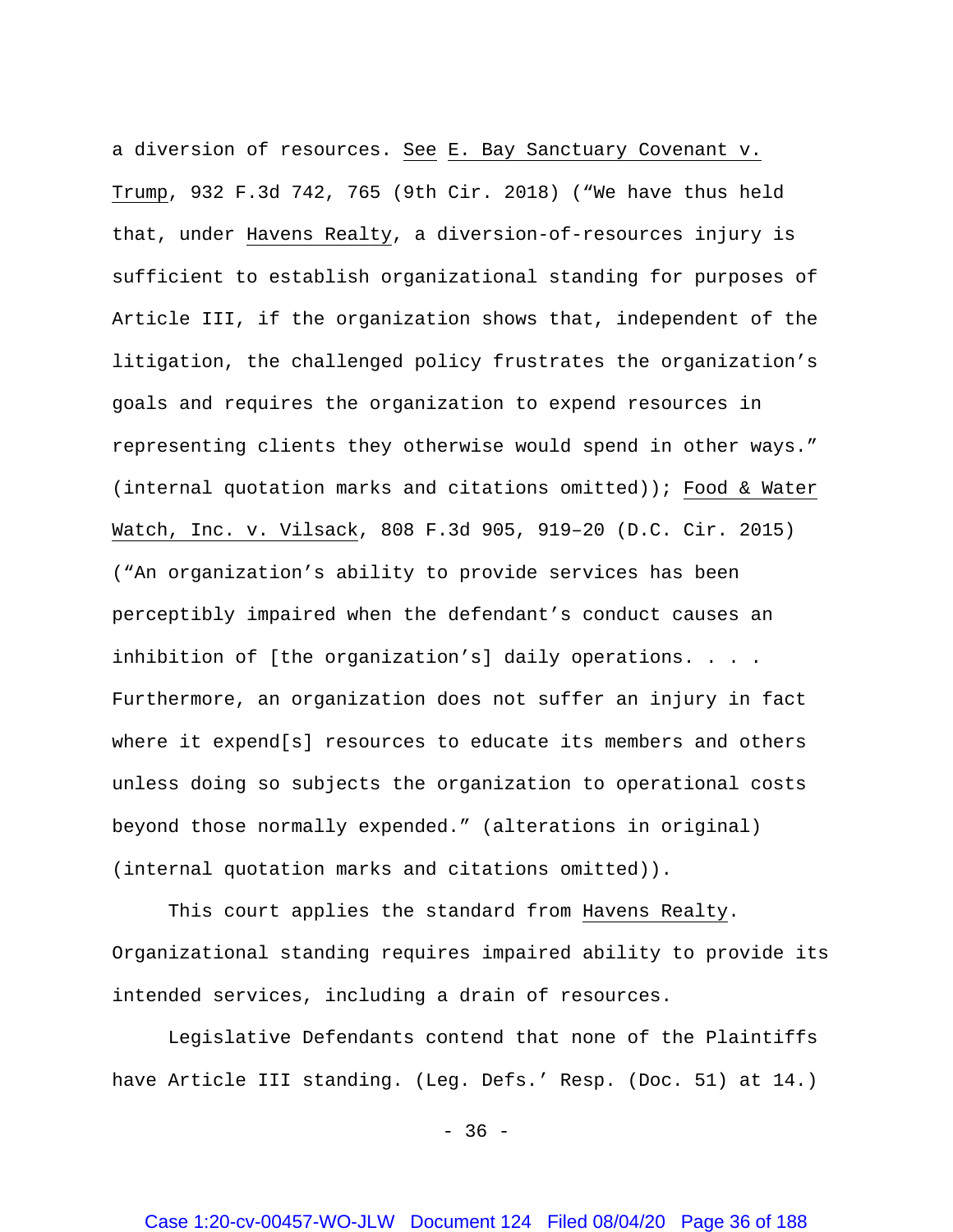The court will address each of Plaintiffs' claims, keeping in mind that if there is one plaintiff "who has demonstrated standing to assert these rights as his own," the court "need not consider whether the other individual and corporate plaintiffs have standing to maintain the suit." Vill. of Arlington Heights, 429 U.S. at 264 & n.9.

#### **1. Voter Registration Laws**

Legislative Defendants first contend that all of the Individual Plaintiffs are already registered to vote in North Carolina, thus an injunction against the 25-day Deadline poses no threat of injury to any Individual Plaintiff, and further, that the Organizational Plaintiffs fail to identify any members who would independently have standing to challenge this deadline. (Leg. Defs.' Resp. (Doc. 51) at 15.) Legislative Defendants also contend that Organizational Plaintiffs cannot establish their own standing, because their allegations that they will have to divert resources to help voters comply with the current laws are not injuries for standing purposes under Article III. (Id. at 16.)

Regarding Individual Plaintiffs, the court agrees with Legislative Defendants. Individual Plaintiffs are all registered voters in North Carolina. (See Doc. 11-3 ¶ 2; Doc. 11-4 ¶ 3; Doc. 11-5 ¶ 3; Doc. 11-6 ¶ 2; Doc. 11-7 ¶ 2; Doc. 11-8 ¶ 2; Doc.

- 37 -

## Case 1:20-cv-00457-WO-JLW Document 124 Filed 08/04/20 Page 37 of 188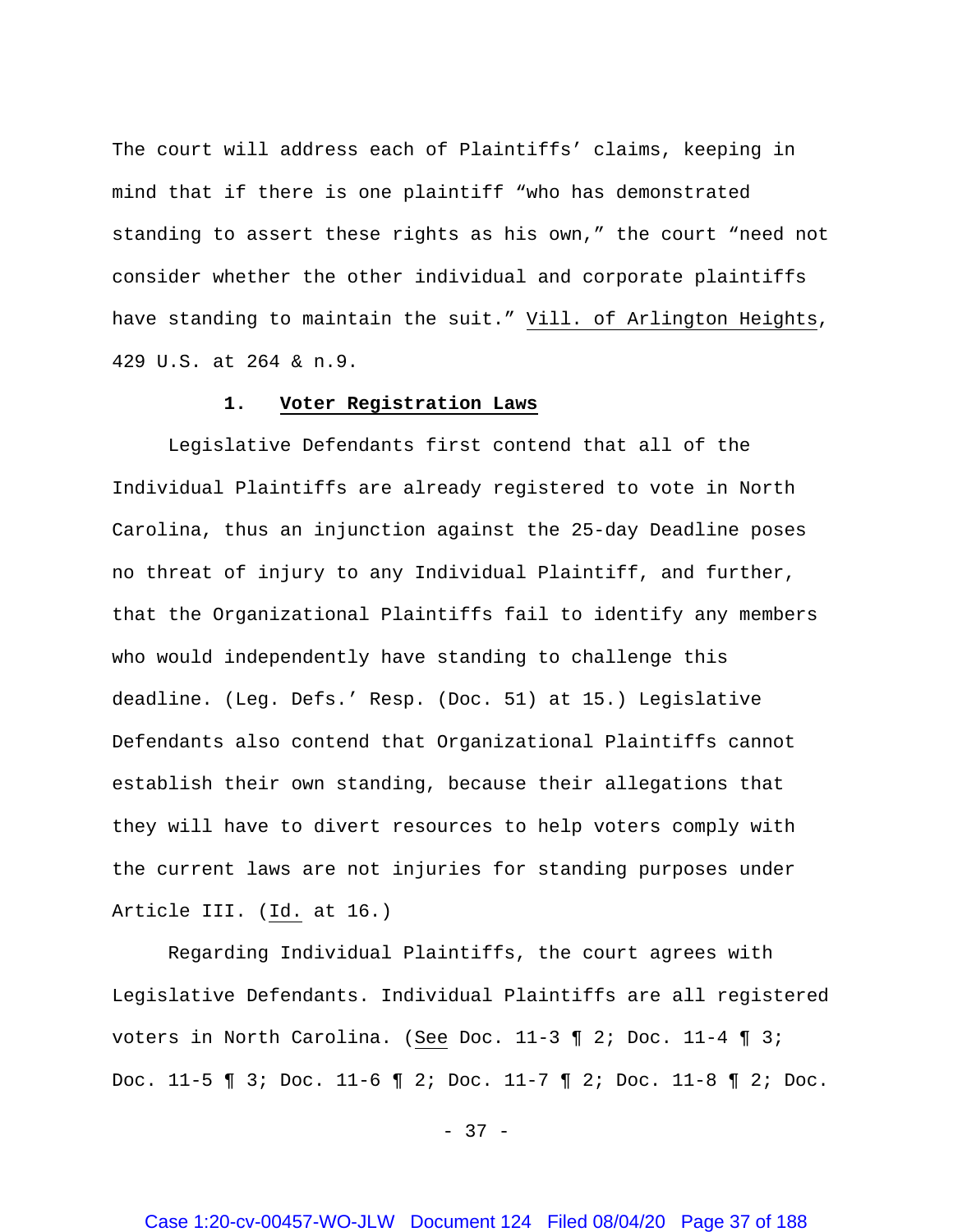11-9 ¶ 3; Doc. 11-10 ¶ 3.) None of them has declared that they will have to re-register to vote before the November 2020 election. Individual Plaintiffs therefore are not at risk of injury due to the 25-day Deadline and therefore have no standing to seek an injunction of this law.

Regarding Organizational Plaintiffs, LWV's mission is to encourage "Americans to participate actively in government and the electoral process." (Doc. 11-2 ¶ 3.) It "conducts voter registration and education initiatives throughout North Carolina, including voter registration drives, distribution of voter education materials, and voting-day assistance to help individuals exercise their right to vote." (Id. ¶ 6.) It contends that, due to the COVID-19 pandemic, "many voters will try to register and be unable to due to the 25-day registration deadline, and if this deadline remains in force it will have the effect of frustrating [its] purpose in promoting voter registration." (Id. ¶ 8.) LWV further alleges that, if the 25-day Deadline is enforced, it "will be prevented from pursuing [its] core voter registration mission in helping the expected influx of voters who need to register after the 25-day deadline, especially those who are at-risk and unable to safely utilize same day in-person voter registration." (Doc. 73-2 ¶ 8.)

- 38 -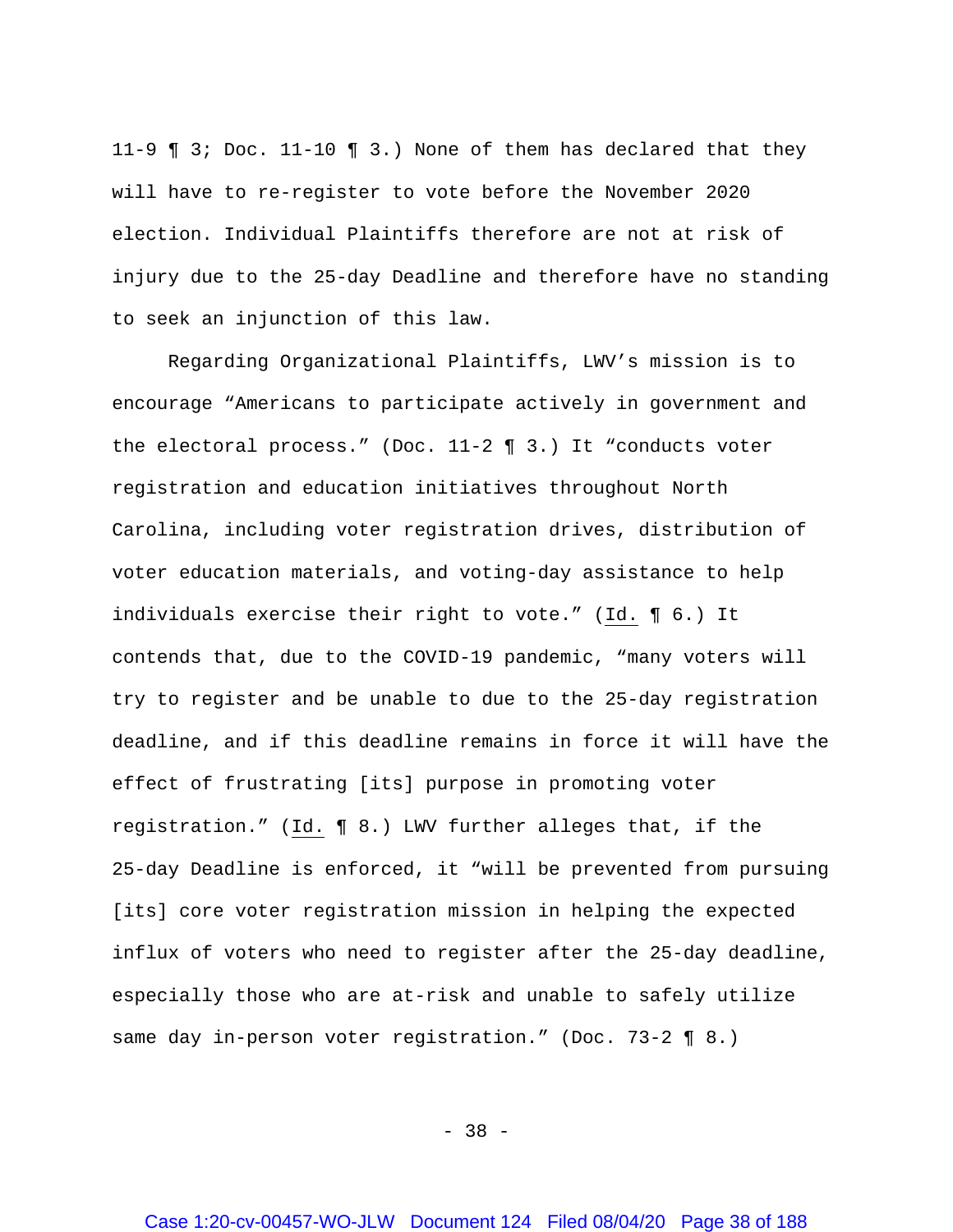Because LWV has alleged its mission to register voters will be at least partly frustrated by the 25-day Deadline, and it will have to divert resources to address this frustrated mission, the court finds Organizational Plaintiff LWV has sufficiently alleged an organizational injury for the purposes of standing.

### **2. One-Witness Requirement**

Legislative Defendants further contend that, of the Individual Plaintiffs, only two are "potentially capable of challenging the Witness Requirement as amended" - Individual Plaintiff Bentley, who lives alone, and Individual Plaintiff Hutchins, who lives alone but resides in a nursing home. (Leg. Defs.' Resp. (Doc. 51) at 17, 19.) Legislative Defendants argue Bentley has not alleged she will "not need to leave her house in the months preceding the election such that she will necessarily come in contact with at least one person eligible to serve as her witness," nor that "no member of her own family will visit her from out-of-town between now and Election Day who could serve as a witness," nor that she could not ask a neighbor to serve as a witness and comply with Centers for Disease Control ("CDC") recommendations for sanitization and social distancing. (Id. at 17–18.) Regarding Individual Plaintiff Hutchins, Legislative Defendants argue he does not allege why the six-foot

- 39 -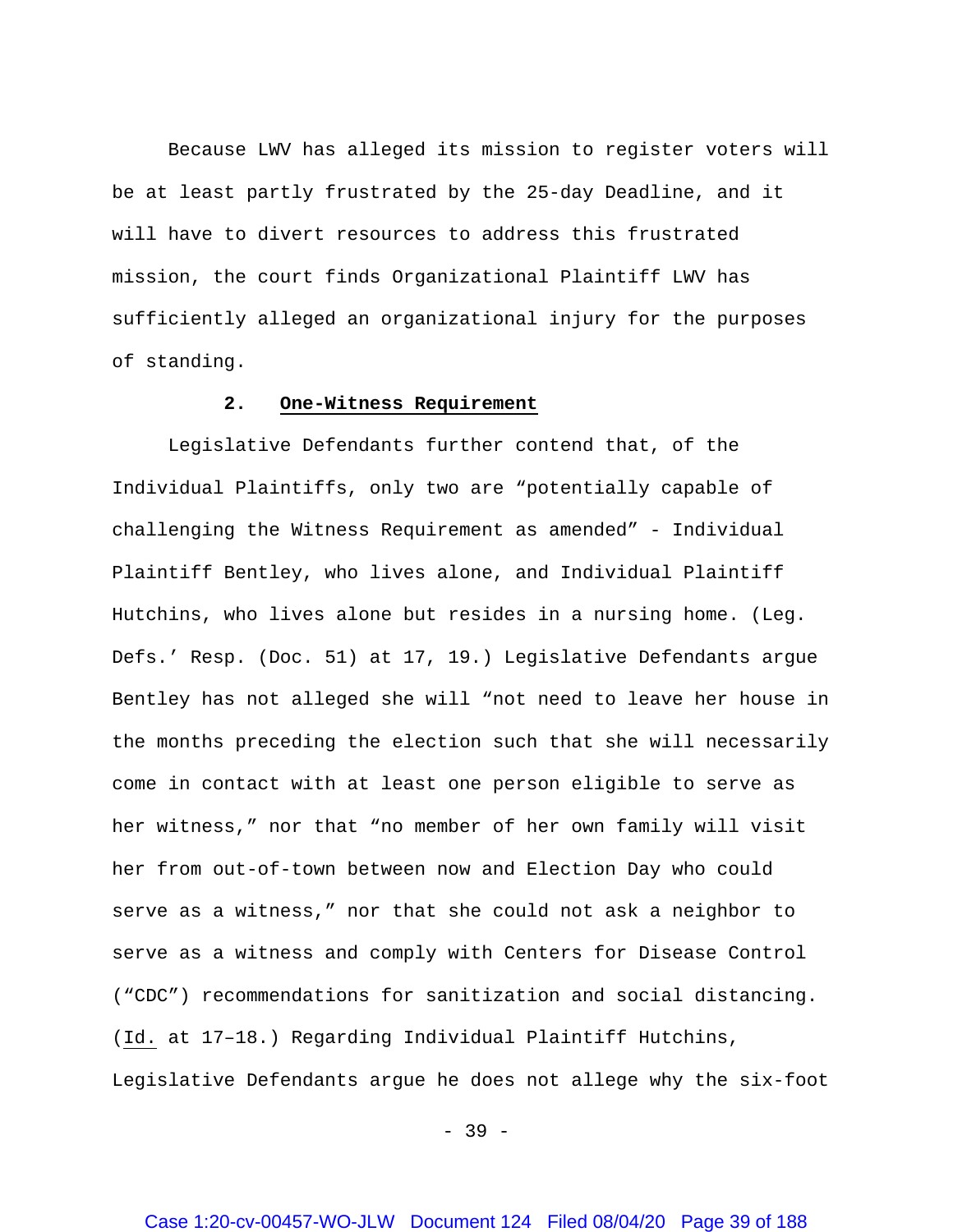social distancing requirements would not preclude another resident from serving as a witness. (Id. at 19.) Legislative Defendants further contend a member of a MAT could serve as his witness under HB 1169. (Id.) Finally, Legislative Defendants argue Plaintiff Hutchins's impending injury is speculative, because the living facility may not be on lockdown by November 2020.[8](#page-39-0) (Id.)

The court finds Plaintiffs Hutchins and Bentley have standing to challenge the One-Witness requirement; other witness requirements have been treated as a cognizable injury sufficient to confer standing, and the court is satisfied that requiring absentee voters to seek out contact with another person, even adhering to social distancing requirements, still places the voters at sufficient risk to constitute a cognizable injury for standing purposes. See, e.g., Ray v. Texas, Civil Action No. 2-06-CV-385 (TJW), 2008 WL 3457021 (E.D. Tex. Aug. 7, 2008) (addressing a restriction connected to the Texas witness requirement on the merits); see also People First of Ala. v. Merrill, Civil Action No. 2:20-cv-00619-AKK, \_\_\_\_ F. Supp. 2d.

 $\overline{\phantom{a}}$ 

 $- 40 -$ 

<span id="page-39-0"></span><sup>&</sup>lt;sup>8</sup> The court notes that the evidence presented, as well as the oral arguments, all seem to assume the facts in November will be similar to those now present. Predicting the future is beyond the ability of this court; the court thus evaluates the facts and evidence as presented currently and does not assume any substantive change.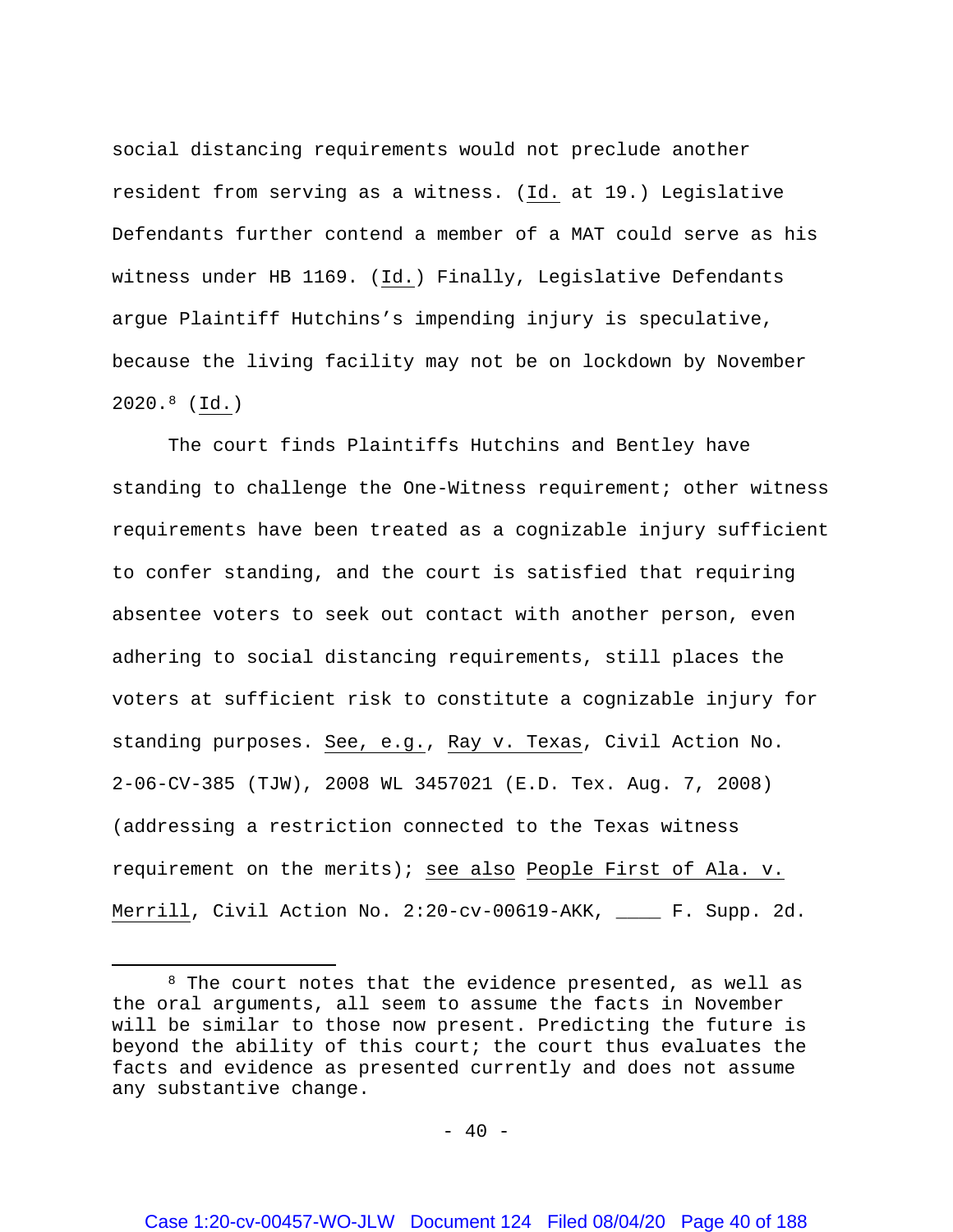\_\_\_\_, 2020 WL 3207824, at \*6 (N.D. Ala. June 15, 2020) ("(People First I)") ("Simply put, a voter always has standing to challenge a statute that places a requirement on the exercise of his or her right to vote.").

Regarding the Organizational Plaintiffs, Legislative Defendants again argue that diversion of resources is not enough to secure organizational standing and that Organizational Plaintiffs fail to allege that their members would not be able to meet the One-Witness Requirement or identify any such member. (Leg. Defs.' Resp. (Doc. 51) at 19–20.) However, only one plaintiff need establish standing in order for the court to consider the claim on the merits. Bostic v. Schaefer, 760 F.3d 352, 370–71 (4th Cir. 2014). The court therefore need not address whether Organizational Plaintiffs have standing to challenge the One-Witness Requirement, as Plaintiff Bentley's standing is sufficient to make these issues justiciable.

#### **3. The Form Requirement**

Legislative Defendants further argue the two Individual Plaintiffs — Cates and Hutchins – who challenge the Form Requirement no longer have standing due to the change in the law under HB 1169. (Leg. Defs.' Resp. (Doc. 51) at 20.)

Under HB 1169, voters may "call the State Board of Elections or a county board of elections office and request that

- 41 -

## Case 1:20-cv-00457-WO-JLW Document 124 Filed 08/04/20 Page 41 of 188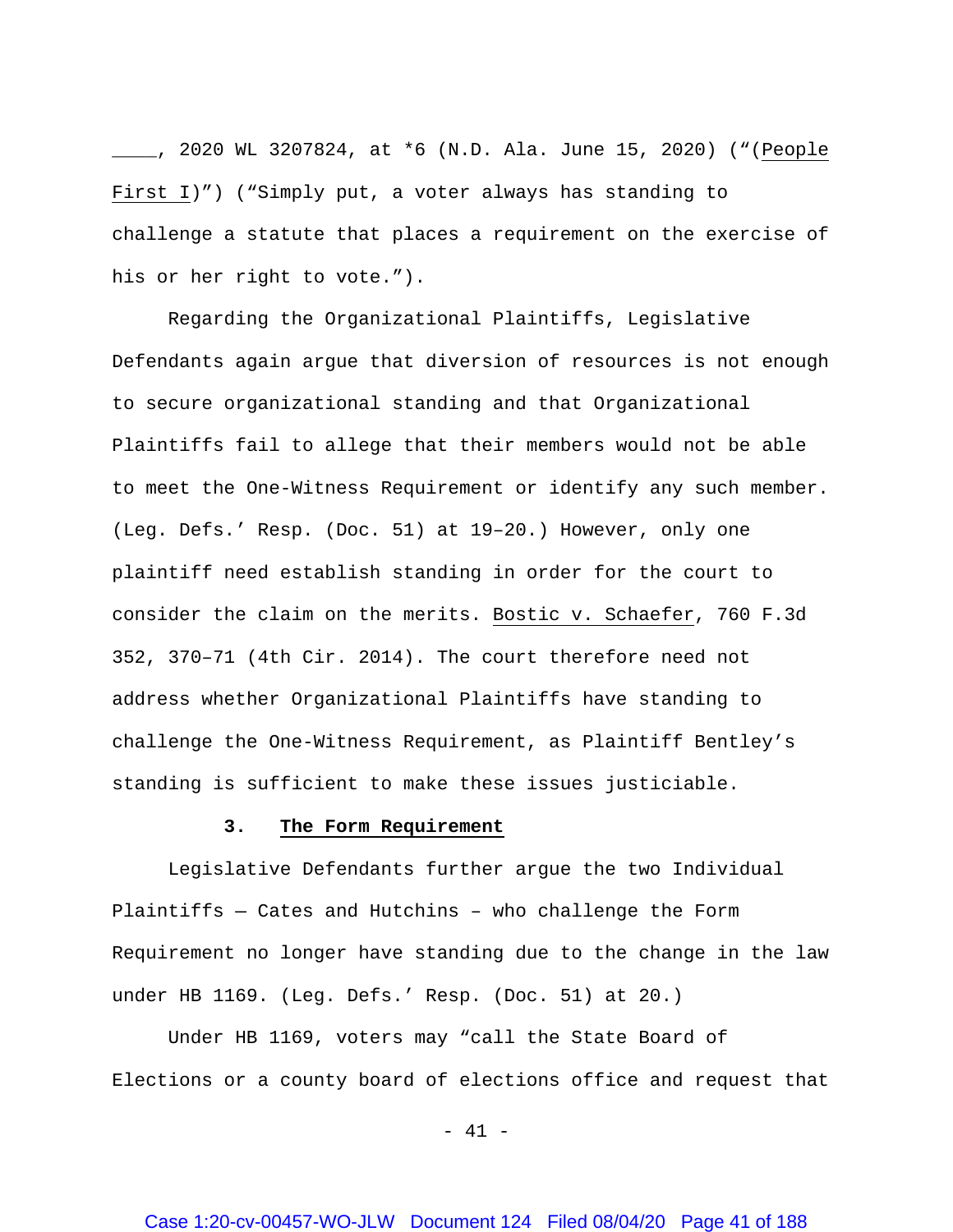the blank request form be sent to the voter by mail, e-mail, or fax." 2020 N.C. Sess. Laws 2020-17 (H.B. 1169) § 5. Additionally, voters may submit an online request for an absentee ballot by submitting all information required for a valid written request for an absentee ballot, along with an electronic signature. Id. § 7(a).

Individual Plaintiff Cates declared that she would request an absentee ballot online if she were able or would request an absentee ballot request form by phone. (Doc.  $11-5 \leq 8$ .) Under the current amended laws, Cates faces no barriers to acquiring an absentee ballot, thus she has suffered no redressable injury and does not have standing to challenge the Form Requirement.

Further, Plaintiff Hutchins's wife has since submitted a request for an absentee ballot on his behalf, (Minute Entry  $07/09/2020$ ; any claim he may have had regarding the Form Requirement is now moot.

The court finds no Plaintiff has standing to challenge the Form Requirement. The court will nevertheless address this issue on the merits, as an alternative basis for the findings and conclusions.

#### **4. Drop Boxes**

Legislative Defendants also argue that none of Individual Plaintiffs have "declared a need" for a contactless drop box;

 $- 42 -$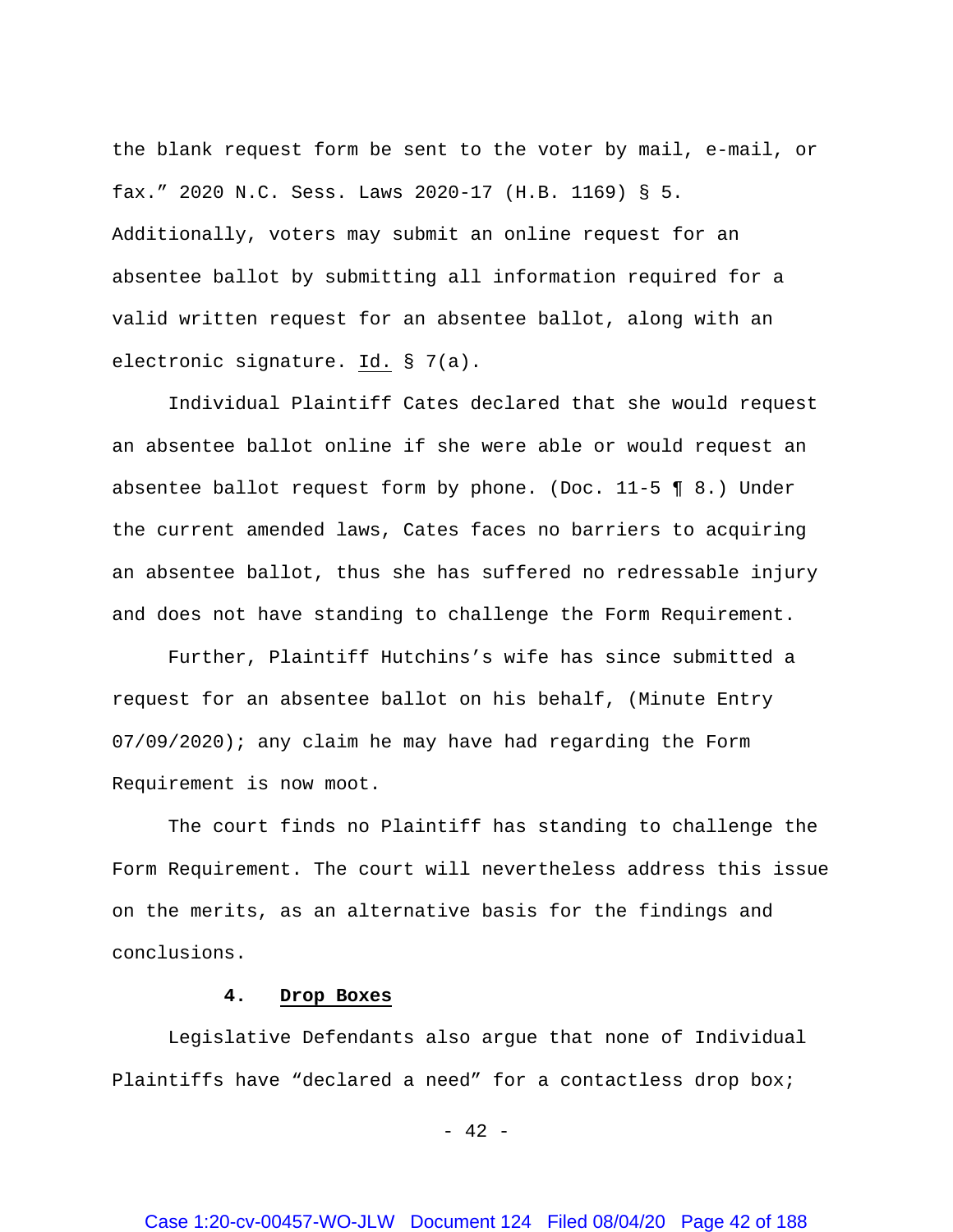therefore, none of them have standing to request this order. (Leg. Defs.' Resp. (Doc. 51) at 20.) Legislative Defendants further argue Organizational Plaintiffs lack standing to request drop boxes because they fail to identify members who would use drop boxes, therefore, Organizational Plaintiffs lack representational standing, and, as previously stated, a diversion of resources is not enough to establish organizational standing. (Id. at 21.)

The court agrees. While no Individual Plaintiffs indicate that a lack of drop boxes creates an injury, Organizational Plaintiff LWV alleges that it has already had to "dedicate significant resources towards meetings with our local chapters and other community groups in North Carolina to address . . . how to help voters concerned about USPS's ability to deliver their absentee ballots with safely delivering their ballots without drop boxes." (Doc. 73-2 ¶ 6.) However, this diversion of resources has not stemmed from Defendants' frustrating Organizational Plaintiffs' mission. The court finds this is more akin to the situation in Lane, in which the diversion of funds "results not from any actions taken by [Defendants], but rather from the organization[s'] own budgetary choices." Lane, 703 F.3d at 675 (citation omitted). The court finds Plaintiffs do not have standing to challenge the lack of drop boxes. As with other

 $- 43 -$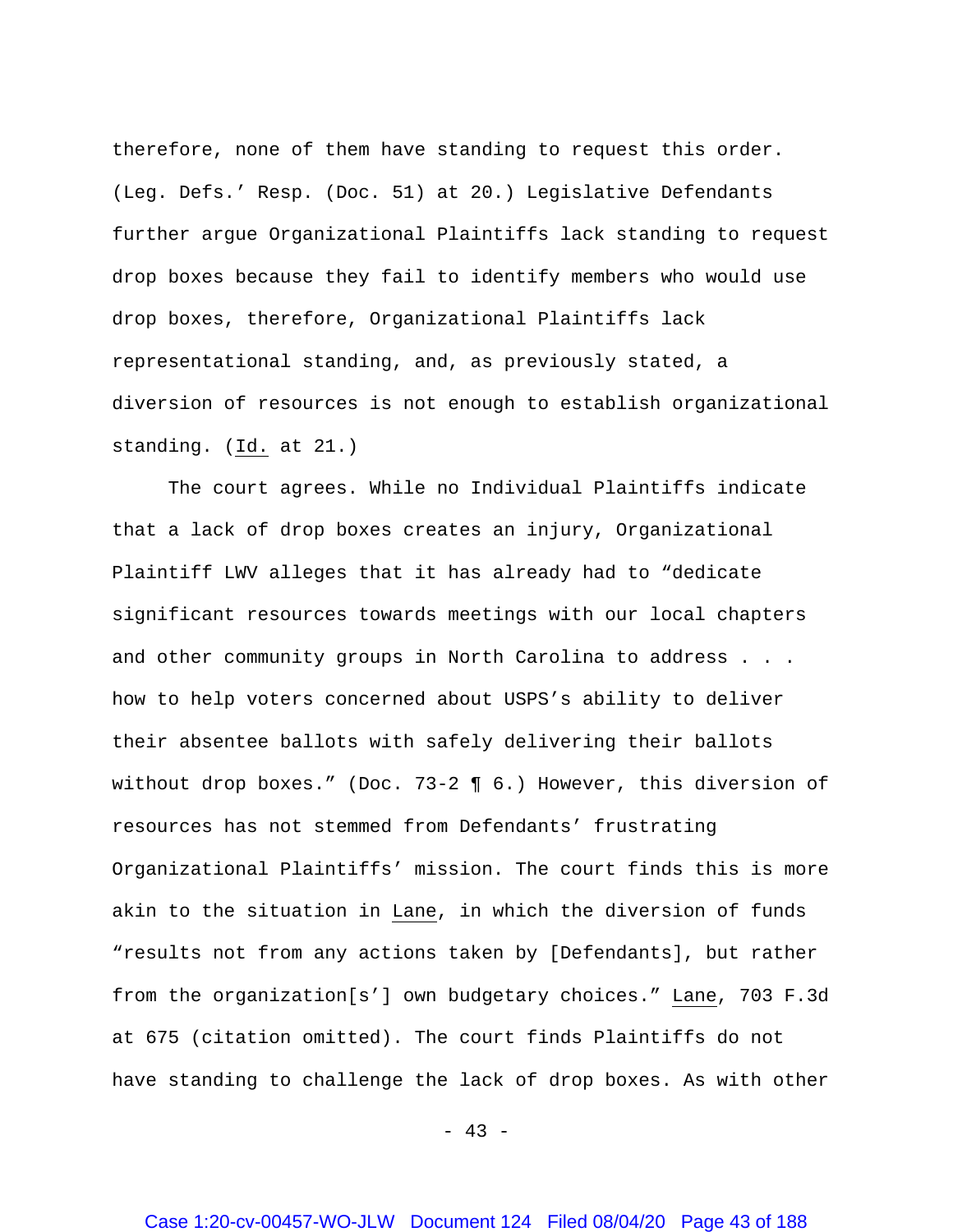issues, however, the court will, in the alternative, address this challenge on the merits.

# **5. Opportunity to Cure Absentee Ballots and Procedural Due Process**

Plaintiffs challenge the lack of a statewide curing process under both the First and Fourteenth Amendment Right to Vote, as well as under procedural due process. (Second Am. Compl. (Doc. 30) ¶¶ 104, 136–43.) Plaintiffs' claims reach both the rejection of absentee ballots and absentee ballot requests. (Id.)

Legislative Defendants argue Individual Plaintiffs lack standing with regard to their right-to-vote claim, under which they allege their right to vote is being unduly burdened by a lack of an opportunity to cure an absentee ballot mistake, as well as their procedural due process claim, under which they allege a lack of a curing procedure violates their procedural due process rights. (Leg. Defs.' Resp. (Doc. 51) at 21, 59.) Because the same conduct underlies both the right-to-vote claim and the procedural due process claim, the court considers the standing for these claims together.

Legislative Defendants contend none of the Individual Plaintiffs allege or declare that they will need an opportunity to cure deficiencies in submitting their absentee ballots nor

- 44 -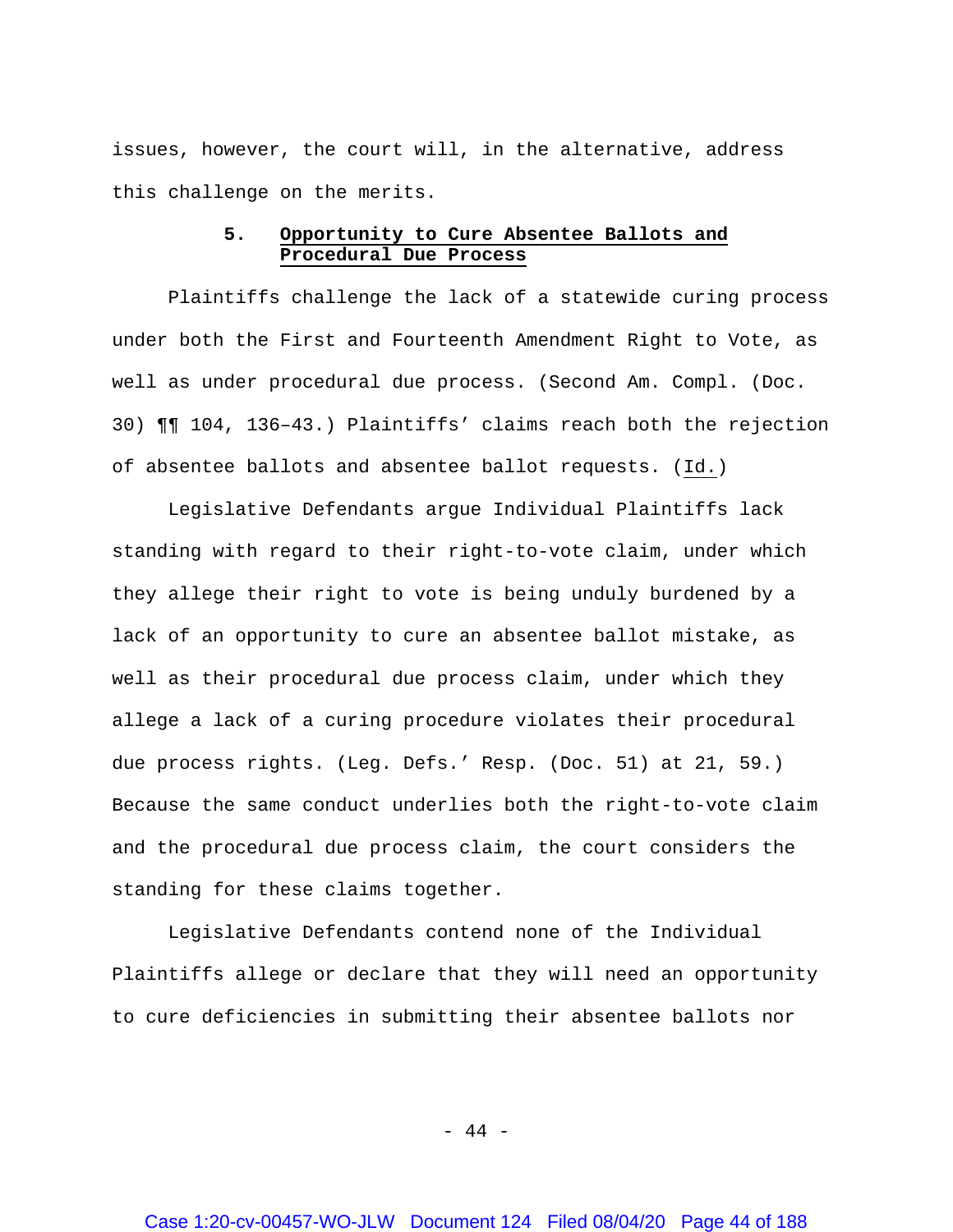that they will make a mistake that will require such an opportunity, thus, their injuries are purely speculative. (Id.)

Legislative Defendants argue that Organizational Plaintiffs also lack representational standing due to their failure to identify individual members who would have standing, that diversion of resources is insufficient to establish organizational standing, and they lack prudential standing. (Id. at 21–22, 59.) Legislative Defendants further argue Organizational Plaintiffs cannot invoke procedural due process concerns here. (Id. at 59.)

Organizational Plaintiffs allege the lack of a curing mechanism will "frustrate [their] core mission to encourage voter participation because, without this safety net in place, any efforts we spend encouraging voters to use absentee-by-mail voting could result in voters being inadvertently disenfranchised if they make a mistake." (Doc. 73-1 ¶ 2; see also Doc. 73-2 ¶ 11.) They also allege that, "without being able to assure voters they will have notice and opportunity to fix absentee ballots, we will have to dedicate significantly more resources toward explaining in greater detail the voting process so that they are more likely to submit it correctly, instead of the more general instructions typically provided." (Doc. 73-2  $\P 11.$ ).

 $- 45 -$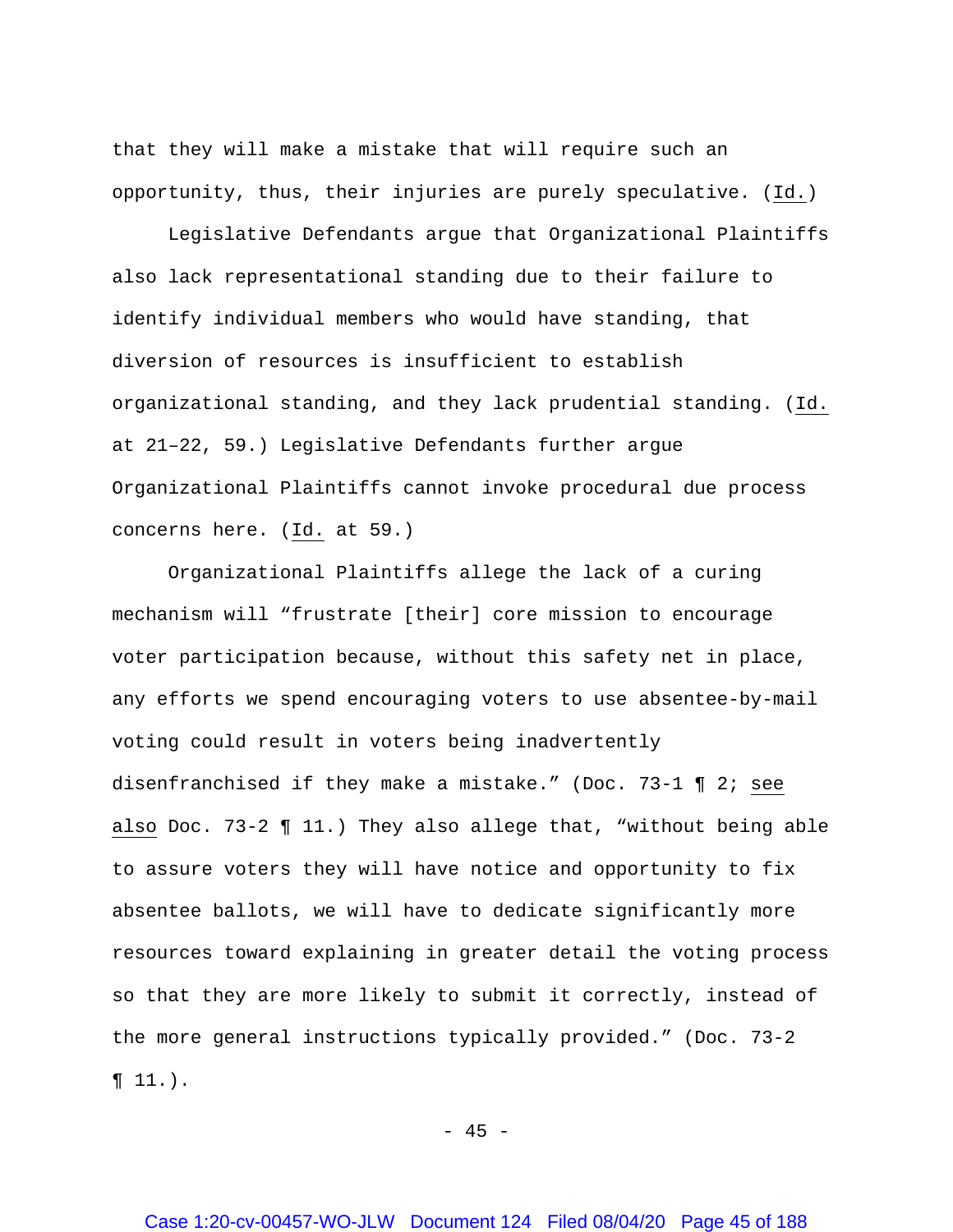When a plaintiff seeks relief in the form of a forwardlooking injunction, as is the case here, they must demonstrate they are "immediately in danger of sustaining some direct injury as the result of the challenged official conduct and the injury or threat of injury [is] both real and immediate, not conjectural or hypothetical." Lebron v. Rumsfeld, 670 F.3d 540, 560 (4th Cir. 2012) (quoting City of Los Angeles v. Lyons, 461 U.S. 95, 102 (1983)).

"The court is 'not at liberty to resolve every grievance over government policy, no matter how significant, for Article III of the Constitution confines the federal courts to adjudicating actual cases and controversies.'" Native Angels Home Health, Inc. v. Burwell, 123 F. Supp. 3d 775, 779 (E.D.N.C. 2015) (quoting Doe v. Obama, 631 F.3d 157, 160 (4th Cir. 2011)).

In Martin v. Kemp, 341 F. Supp. 3d 1326, 1335-36 (N.D. Ga. 2018), the district court addressed Georgia's signature-matching requirement for absentee ballots and found the organizational plaintiffs had organizational standing, having alleged "high absentee ballot rejection rates" in at least one county, and thus, the organizations would need to divert resources towards warning voters about the risk of signature mismatching. Id. at 1335. The court granted organizational standing to organizational plaintiffs for their procedural due process claim

- 46 -

## Case 1:20-cv-00457-WO-JLW Document 124 Filed 08/04/20 Page 46 of 188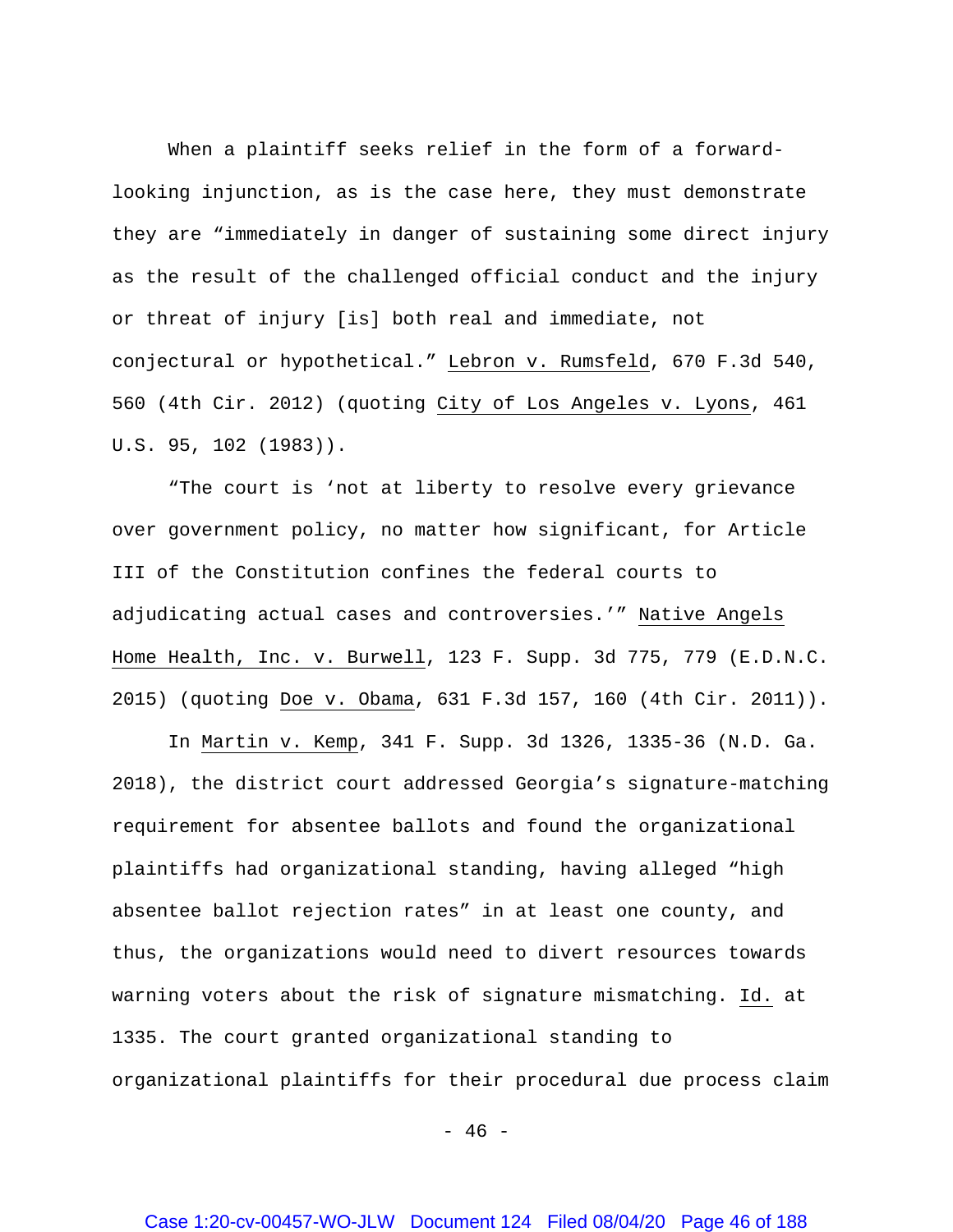upon making a showing that the organization would have to divert resources to warn voters about signature mismatch risks under Georgia's signature-matching law in light of evidence of high absentee ballot rejection rates in some parts of the state. Id.; see also Common Cause/Georgia v. Billups, 554 F.3d 1340, 1350–51 (11th Cir. 2009) (finding NAACP had organizational standing to bring an Anderson-Burdick right-to-vote challenge to Georgia's voter ID law).

Organizational Plaintiffs put forth evidence that around 15% of absentee mail-in ballots were rejected in the March 2020 North Carolina primary. (Doc. 12-5 ¶ 5.) Executive Defendants argue that "plaintiffs conclude that the lack of a standardized curative process is the reason these ballots were rejected. But they provide no evidence to suggest that this is true." (Exec. Defs.' Resp. (Doc. 58) at 35.) The court, however, finds that the data submitted demonstrates "at least 41% . . . of all rejected mail in ballots were rejected due to non-compliance with form requirements," and thus could presumably have been cured. (See Doc. 73-7 ¶ 7.)

Further, though Defendant Bell testified that Executive Defendants are currently working on an absentee voting guide for the county boards of elections which will include a standardized curing procedure with notice to voters if their absentee

- 47 -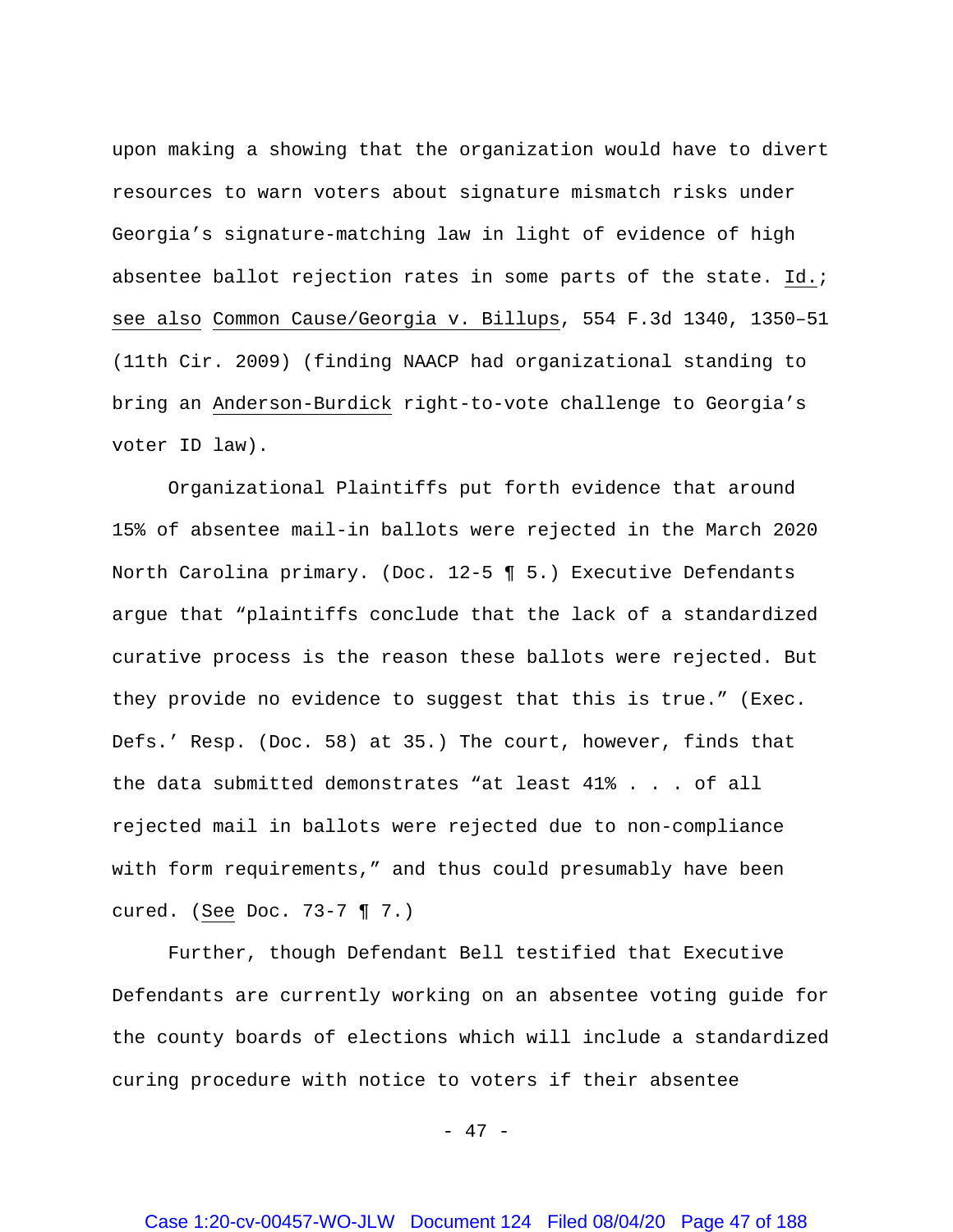application cannot be approved, (Doc.  $58-1$  ¶ 17), and that there will be a procedure in place for absentee ballots as well, (Minute Entry 07/22/2020), these procedures are not yet in place.

The court finds Organizational Plaintiffs have standing to challenge a lack of procedure regarding absentee ballots under both a right-to-vote claim and a procedural due process claim. See Martin, 341 F. Supp. 3d at 1333–35. Keeping in mind that only one plaintiff need establish standing in order for the court to consider the claim on the merits, Bostic, 760 F.3d at 370–71, the court need not address Individual Plaintiffs' standing to challenge the lack of curing procedure, and further finds this issue justiciable based upon the standing of Organizational Plaintiffs.

Plaintiffs, however, failed to put forth any evidence as to the prevalence of rejections of absentee ballot request forms. The potential future rejection of an absentee ballot request is therefore entirely speculative and cannot serve as the basis for either a right-to-vote claim or a procedural due process claim, as there is no evidence to suggest the existence of an injury in fact to any Plaintiff. This court finds none of Plaintiffs have standing to challenge the rejection of absentee ballot request forms. This issue will not be further addressed.

- 48 -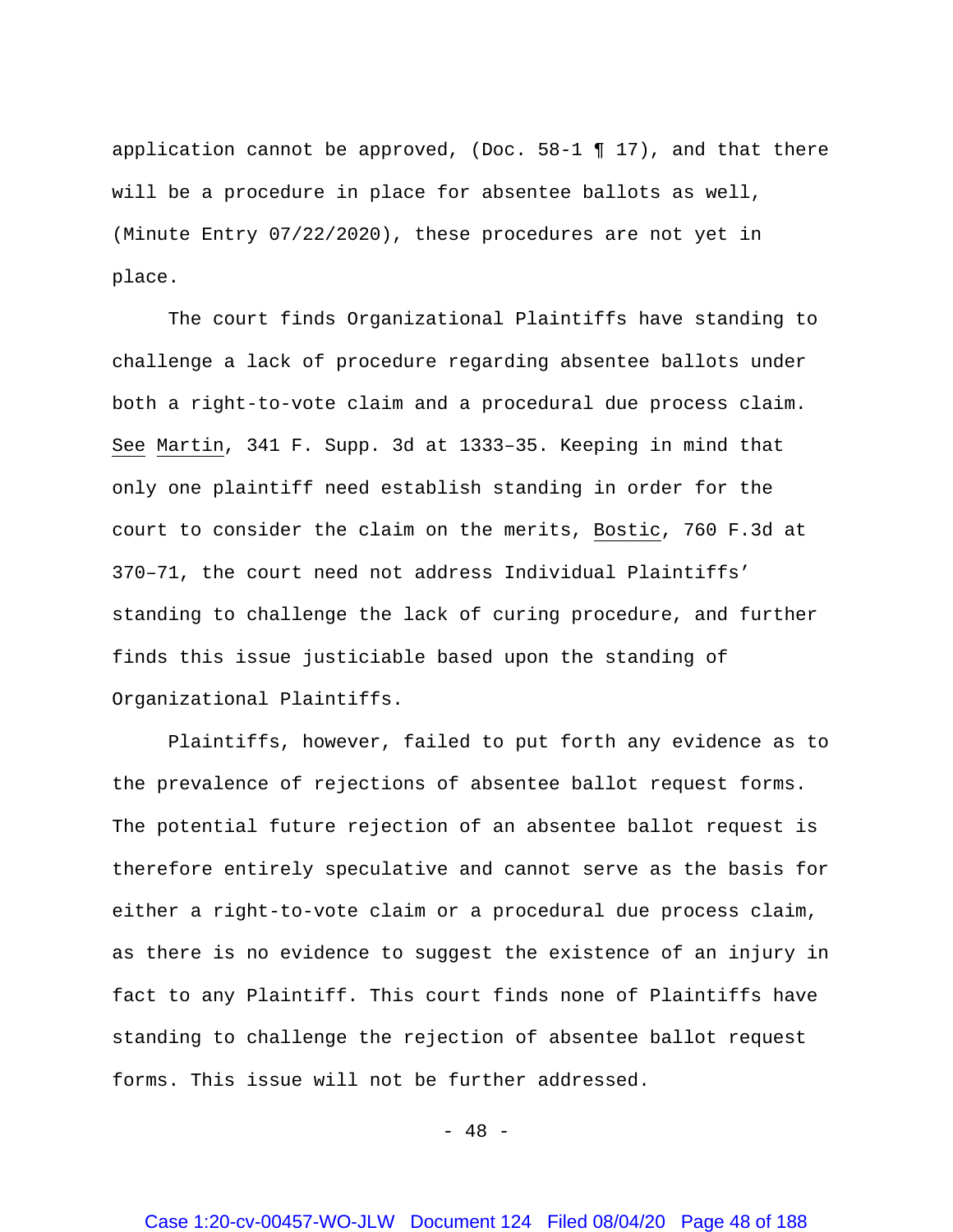# **6. Precinct Requirements**

Regarding standing to challenge the County Residency and Uniform Hours Requirements, Legislative Defendants contend only one Individual Plaintiff, Plaintiff Permar, has expressed any desire to vote in person but has only alleged an "entirely speculative" injury of precinct consolidation. (Leg. Defs.' Resp. (Doc. 51) at 22.) Legislative Defendants also argue Organizational Plaintiffs lack standing because they have not identified individual members nor can resource diversion serve as an injury. (Id. at 23.)

Plaintiff Permar, who is completely blind, alleges she must use public transportation in order to go to her polling place. (Doc. 11-3 ¶¶ 3, 7.) Because her husband is also completely blind, she cannot complete an absentee ballot with assistance from another individual without compromising the secrecy of her ballot and therefore must vote in person using an ADA-compliant voting machine. (Id. ¶ 5.) She alleges that "[i]f precincts are consolidated in a manner in which I would not have access to my polling place via public transportation, it would place a severe burden" on her ability to vote in person. (Id. ¶ 7.)

The court agrees with Legislative Defendants that Plaintiff Permar's alleged injuries are purely hypothetical; there is no evidence that Plaintiff Permar's precinct is in imminent danger

 $- 49 -$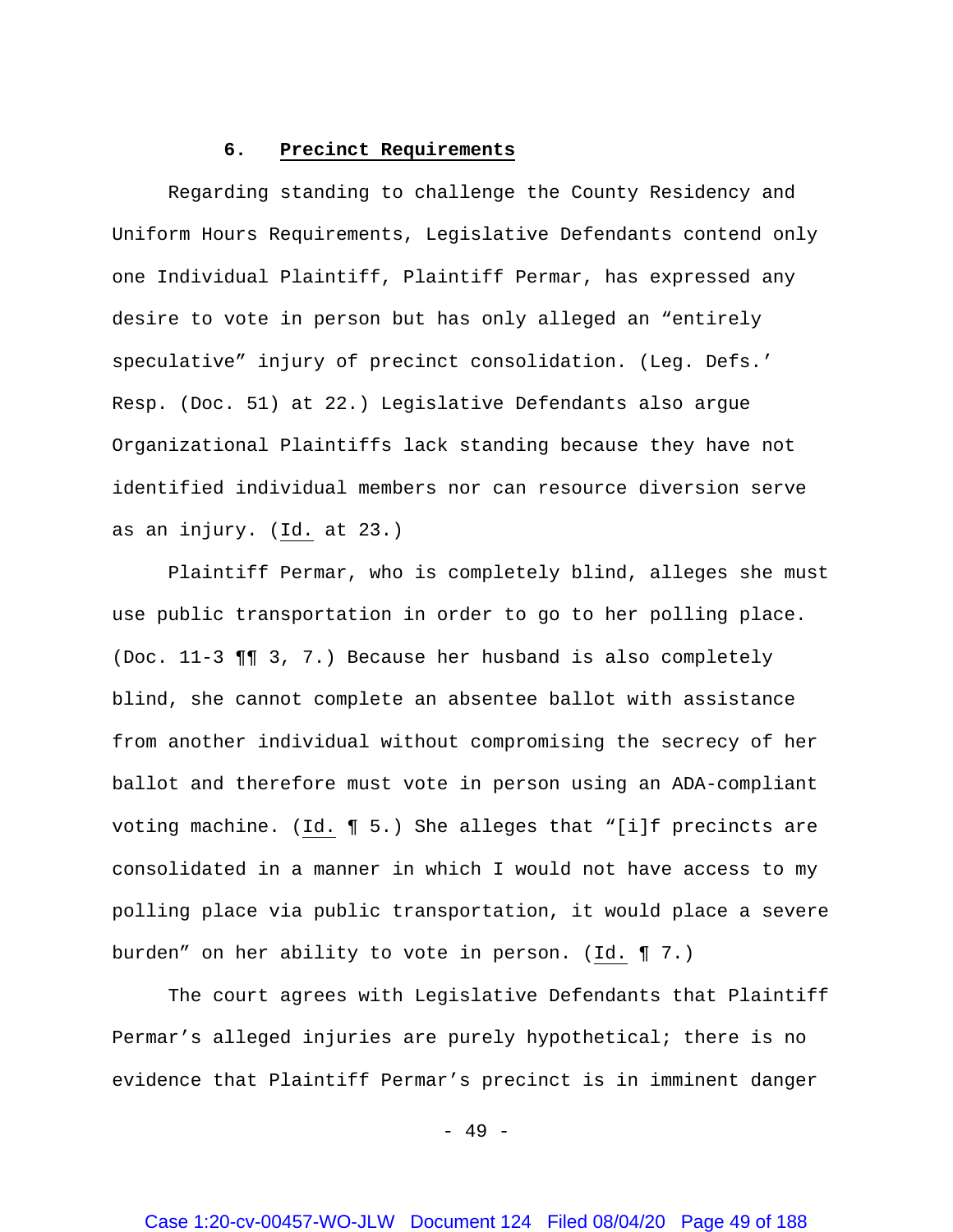of needing to be consolidated or, even if it were consolidated, that her new polling place would not be accessible via public transportation. This is the type of "hypothetical future harm" which the Supreme Court has held cannot be used to establish injury-in-fact for standing purposes. See Clapper v. Amnesty Int'l USA, 568 U.S. 398, 402 (2013). The court finds Plaintiff Permar does not have standing to challenge the County Residency Requirement nor the Uniform Hours Requirement.

LWV alleges that "[i]f the uniform hours requirement remains in place and precincts are consolidated as a result, the LWVNC [the League of Women Voters of North Carolina] will have to divert its limited resources in its voter education efforts to alert its members and those in their communities about the changes." (Doc. 11-2 ¶ 20.) Further, Plaintiffs allege Democracy NC is diverting resources "into never-before-needed recruitment efforts to ensure that opportunities for in-person voting remain open to North Carolina voters," and that "[a]bsent this tooonerous limitation on poll worker eligibility, we would not need to fund or staff this initiative . . . and would be able to focus instead on our core purpose of engaging underrepresented North Carolinians and encouraging their participation." (Doc.  $73-1$  ¶  $2.$ )

 $-50 -$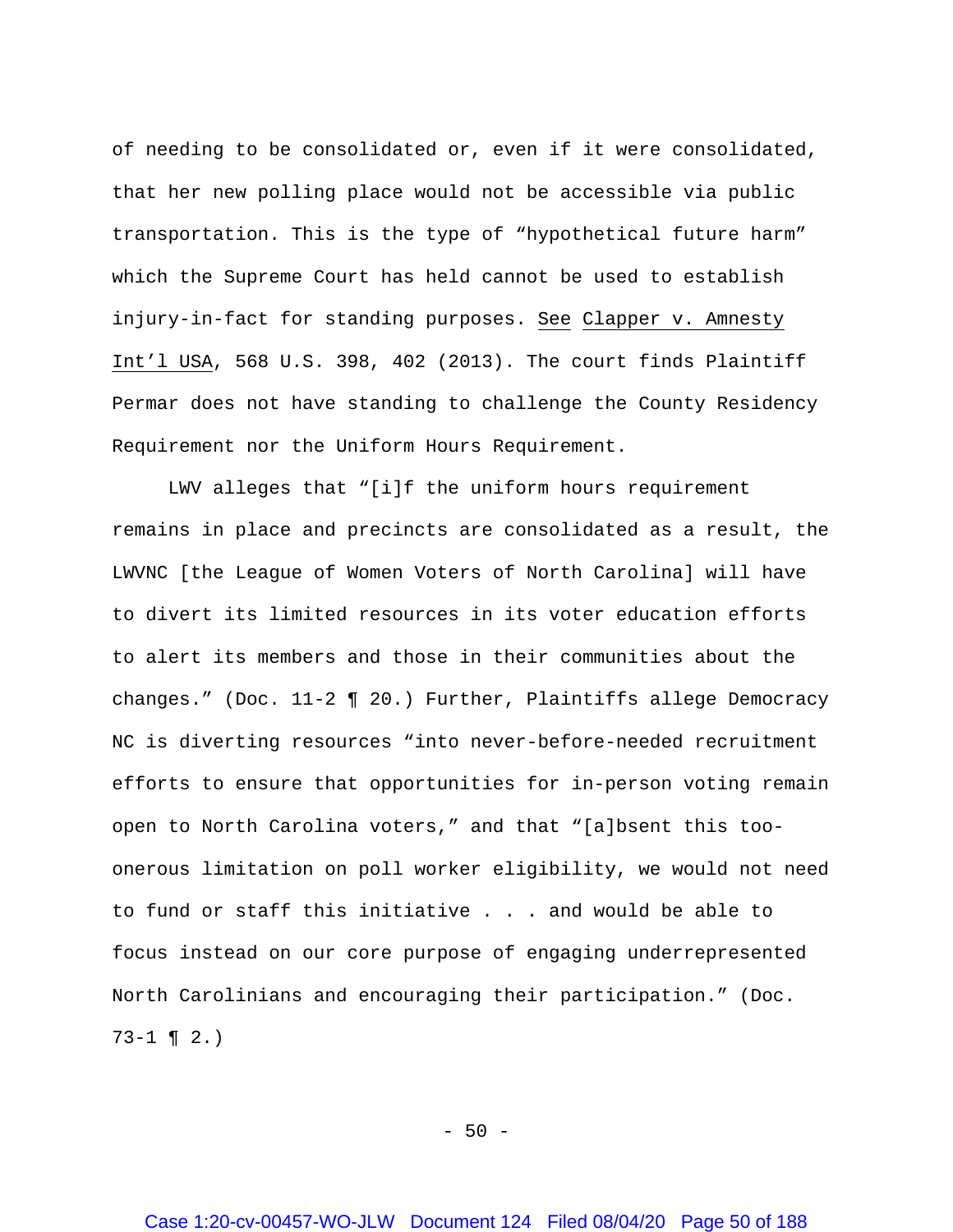However, this diversion of resources has not stemmed from Defendants' frustrating Organizational Plaintiffs' mission. The court finds this is more akin to the situation in Lane, in which the diversion of funds "results not from any actions taken by [Defendants], but rather from the organization[s'] own budgetary choices." Lane, 703 F.3d at 675. The court finds this is more of a "generalized grievance," than an organizational injury, and, as such, Organizational Plaintiffs cannot establish standing.

Indeed, the court is concerned about redressability as well. To satisfy redressability, a plaintiff must demonstrate "it is likely, as opposed to merely speculative, that the injury will be redressed by a favorable decision." Sierra Club v. U.S. Dep't of the Interior, 899 F.3d 260, 284 (4th Cir. 2018) (quoting Friends of the Earth, Inc. v. Laidlaw Envtl. Servs. (TOC), Inc., 528 U.S. 167, 181 (2000)). It is not clear to the court that, if it were to issue an injunction against the County Residency Requirement, that it is "likely, as opposed to merely speculative," the State BoE and Plaintiffs would then be able to procure enough poll workers from across the state to prevent precinct consolidation. This further underscores the court's conclusion that Plaintiffs lack standing to challenge these two laws. Similarly, with respect to the Uniform Hours Requirement, no evidence has been presented to suggest that injunctive relief

 $-51 -$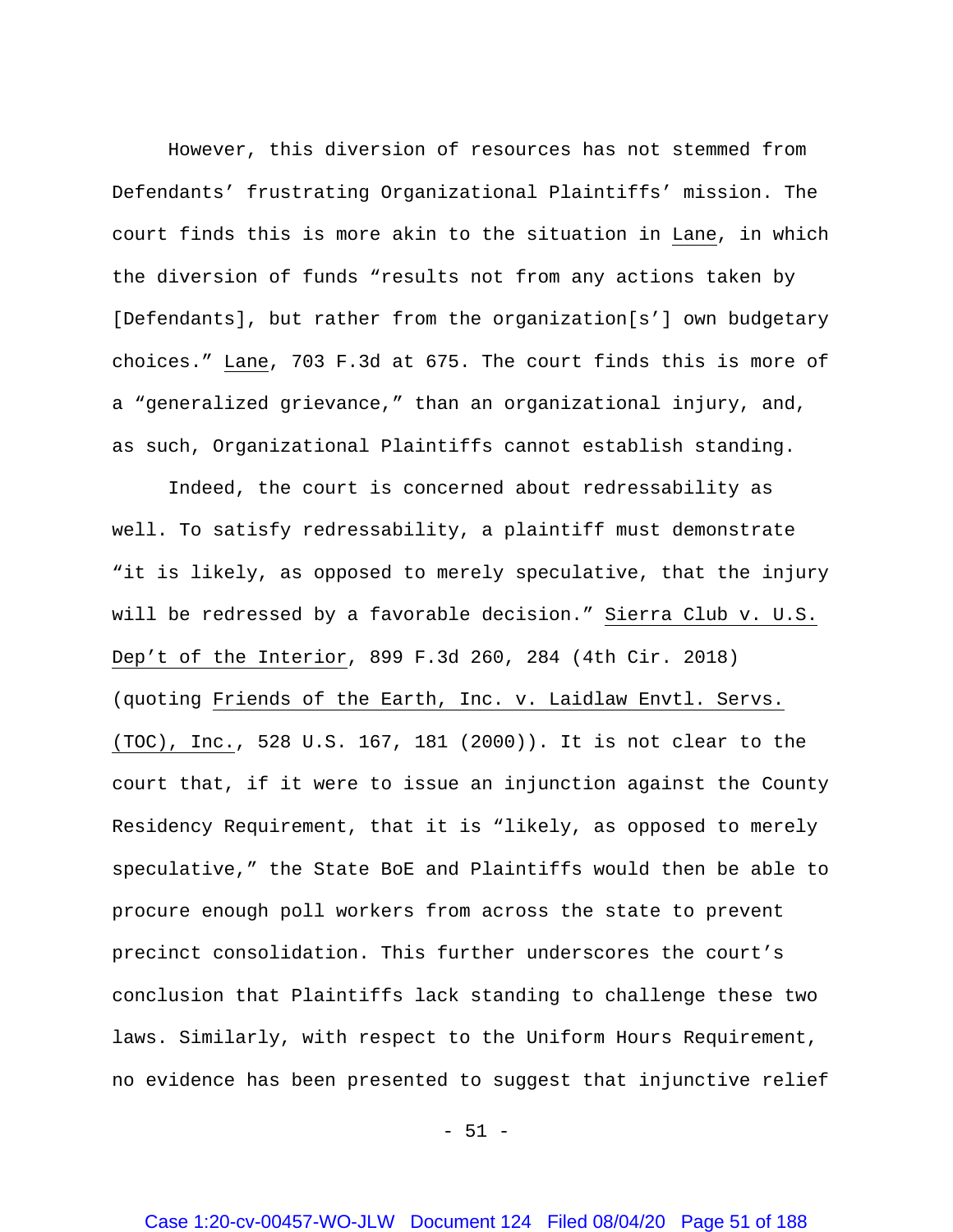would in turn prevent the closing of polling places beyond pure speculation.

The court will nevertheless alternatively address these issues on the merits.

### **7. Voting Rights Act**

Legislative Defendants also argue Hutchins, as the only Plaintiff who falls under Section 208 of the Voting Rights Act ("VRA"), "has not demonstrated that he is affected by either of the features of North Carolina law" that Plaintiffs challenge. (Leg. Defs.' Resp. (Doc. 51) at 65.)

The court finds Hutchins, as a person covered by Section 208, has standing, given the conflict between Section 208 and the North Carolina laws concerning who may assist Hutchins in requesting, marking and completing, and returning his absentee ballot, thus directly implicating his rights under Section 208. This is a live controversy that is redressable by this court. See OCA-Greater Houston v. Texas, 867 F.3d 604, 610–14 (5th Cir. 2017) (finding plaintiffs had standing to challenge the Texas interpreter assistance law under Section 208); Priorities USA v. Nessel, Case No. 19-13341, \_\_\_\_ F. Supp. 3d. \_\_\_\_, 2020 WL 2615766, at \*14 (E.D. Mich. May 22, 2020) (addressing the plaintiffs' claim that Section 208 preempted Michigan's absentee ballot assistance restrictions on the merits). Plaintiff

 $-52 -$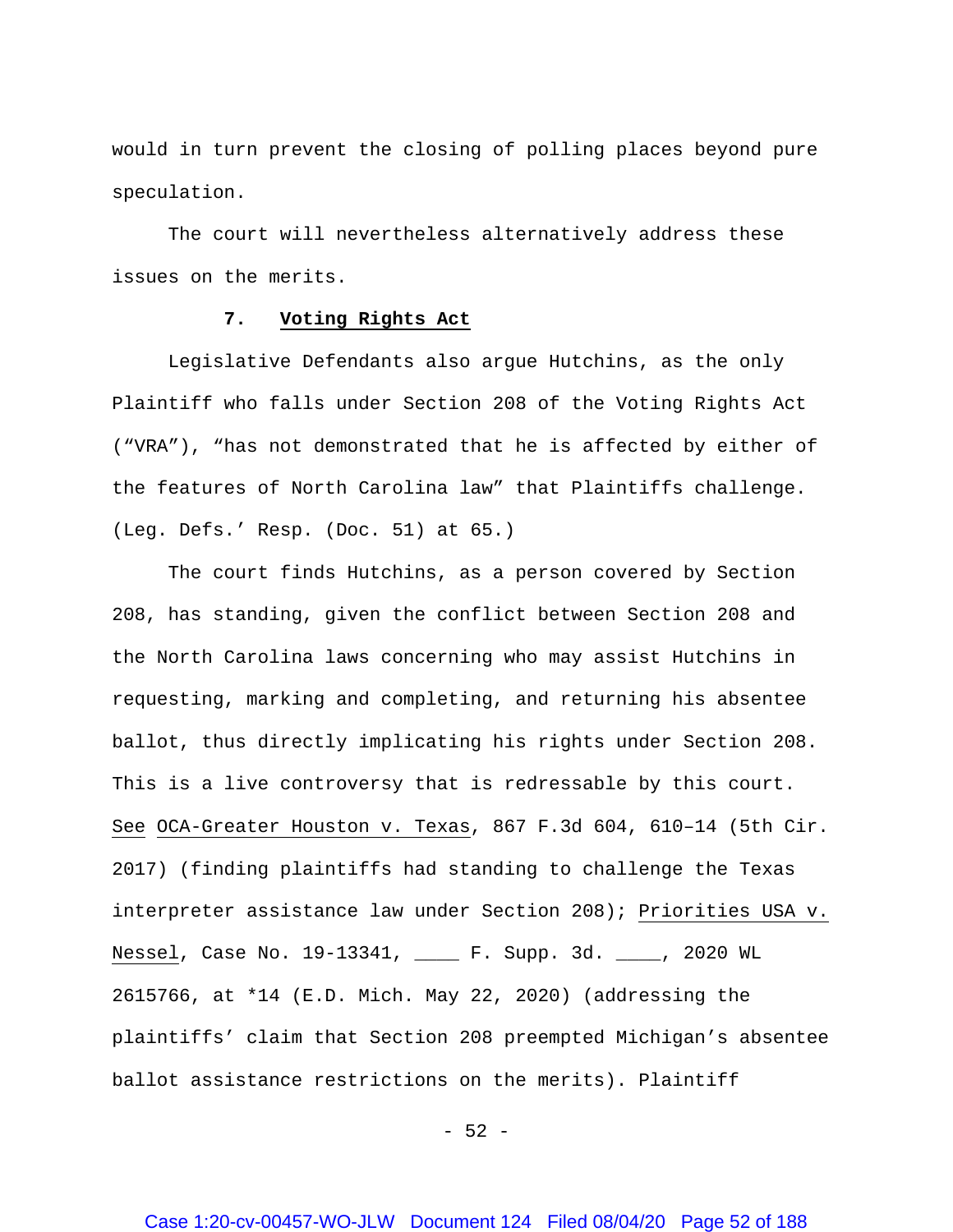Hutchins therefore has standing to challenge North Carolina's absentee ballot laws under the VRA.

However, because Plaintiff Hutchins's wife has already requested a ballot for him, (Minute Entry 07/09/2020), he no longer has standing to challenge N.C. Gen. Stat. § 163- 230.2(e)(4), which governs written requests for ballots returned to a county board of elections by someone other than the approved list of people. The court therefore finds Plaintiff Hutchins, the only Plaintiff put forth as having suffered an injury under the VRA, can only challenge N.C. Gen. Stat. §§ 163-226.3(a)(4)–(6), 163-231(a), as amended by HB 1169, 163-231(b)(1).

#### **8. Prudential Standing**

Legislative Defendants contend Organizational Plaintiffs lack prudential standing, or third-party standing, because "organizational plaintiffs' complaint is that state laws and policies violate the rights of unspecified North Carolina voters — third parties who are strangers to this action." (Leg. Defs.' Resp. (Doc. 51) at 23.) They argue Organizational Plaintiffs' relationships with voters is distinguishable from the relationships courts have traditionally found sufficient for third-party standing, such as the relationship between doctors who provide abortions and their patients. (Id. at 24.) Further,

 $- 53 -$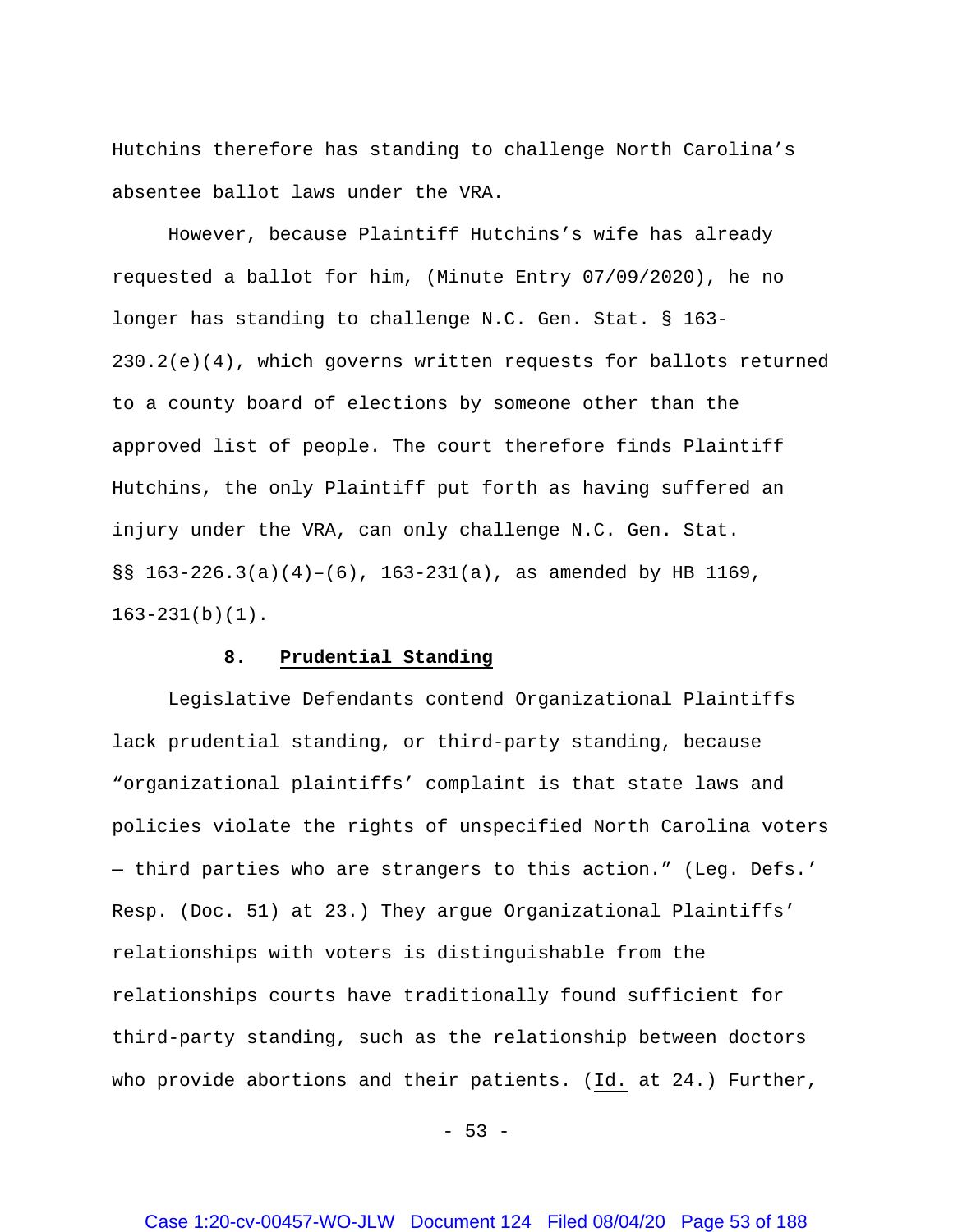they contend Organizational Plaintiffs have failed to make the affirmative showing that the parties whose rights are directly affected are not the best representatives to bring suit to enforce those rights. (Id.)

"[P]rudential standing encompasses 'the general prohibition of a litigant's raising another person's legal rights, the rule barring adjudication of generalized grievances more appropriately addressed in the representative branches, and the requirement that a plaintiff's complaint fall within the zone of interests protected by the law invoked.'" Doe v. Va. Dep't of State Police, 713 F.3d 745, 753 (4th Cir. 2013) (quoting Elk Grove Unified Sch. Dist. v. Newdow, 542 U.S. 1, 12 (2004)).

The Supreme Court has "generally permitted plaintiffs to assert third-party rights in cases where the 'enforcement of the challenged restriction against the litigant would result indirectly in the violation of third parties' rights.'" June Med. Servs. L.L.C. v. Russo, \_\_\_ U.S. \_\_\_, \_\_\_\_, 140 S. Ct. 2103, 2118-19 (2020) (quoting Kowalski v. Tesmer, 543 U.S. 125, 130 (2004)) (collecting cases). The Fourth Circuit summarizes the test for prudential standing as follows: "To overcome the prudential limitation on third-party standing, a plaintiff must demonstrate: (1) an injury-in-fact; (2) a close relationship between herself and the person whose right she seeks to assert;

- 54 -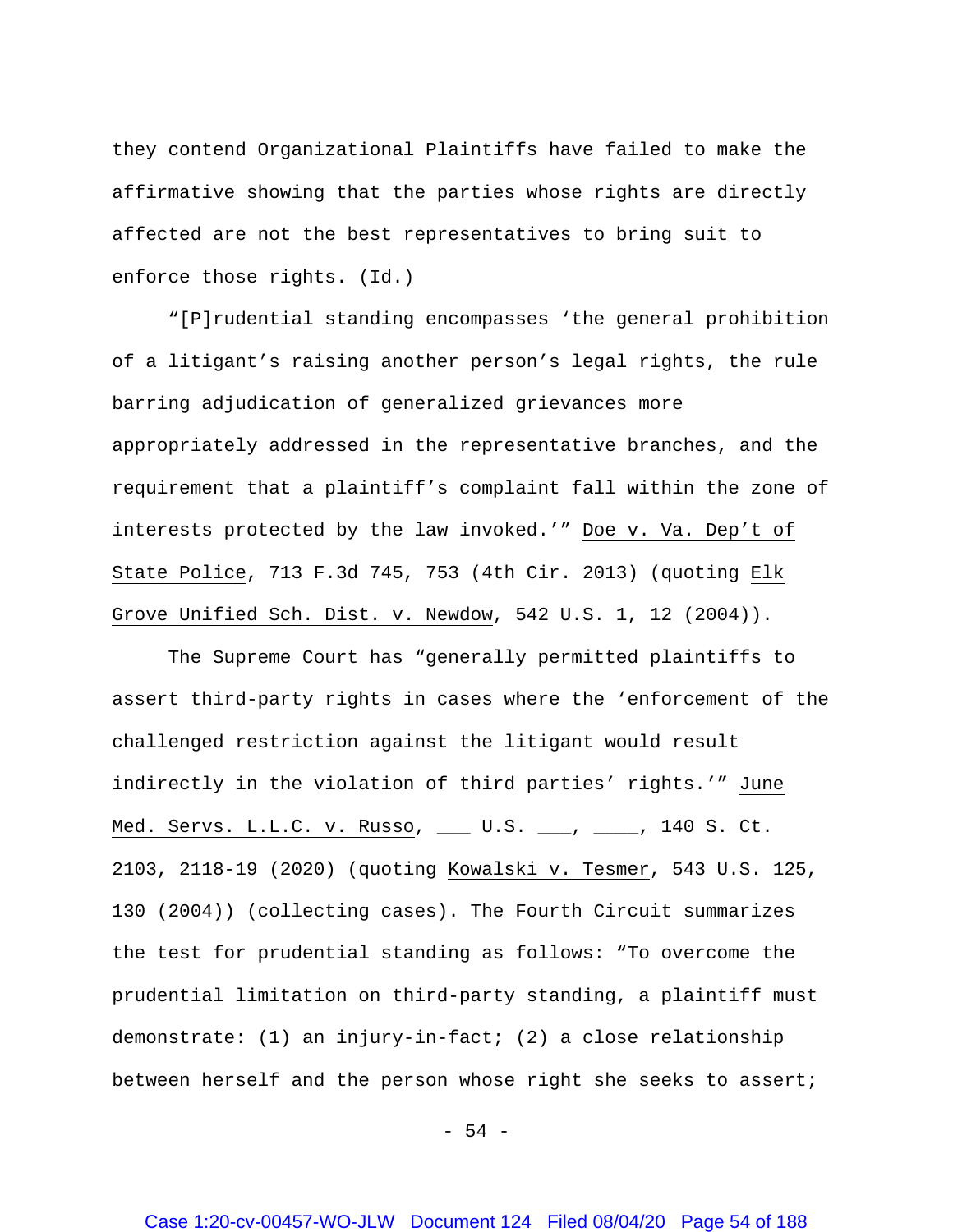and (3) a hindrance to the third party's ability to protect his or her own interests." Freilich v. Upper Chesapeake Health, Inc., 313 F.3d 205, 215 (4th Cir. 2002).

Organizational Plaintiffs rebut Legislative Defendants' argument, contending Organizational Plaintiffs "have developed close relationships with the voters they assist and who are presented with an undue burden, and the urgent nature of the relief needed here presents a hindrance to individual voters to protect their own rights." (Pls.' Reply (Doc. 74) at 6–7.)

Plaintiffs offer the following evidence in support of their argument. Tomas Lopez, the director of Democracy NC, asserts it will be helping "voters problem-solve complying with existing rules: from registering to vote, to successfully requesting and submitting a valid absentee ballot, to finding a place and time to vote safely in-person." (Doc. 11-1 ¶ 18.) Further, Jo Nicholas, the director for LWV, alleges "[d]irectly assisting voters is . . . an essential means of how we build relationships and associate with voters, including our members," and that "[v]oters have already communicated to [LWV] their concerns and their confusion." (Doc. 11-2 ¶¶ 13, 22.) Finally, Nicholas alleges that "[i]n order to effectively undertake our voter education and assistance initiatives, we need the ability now to

 $-55 -$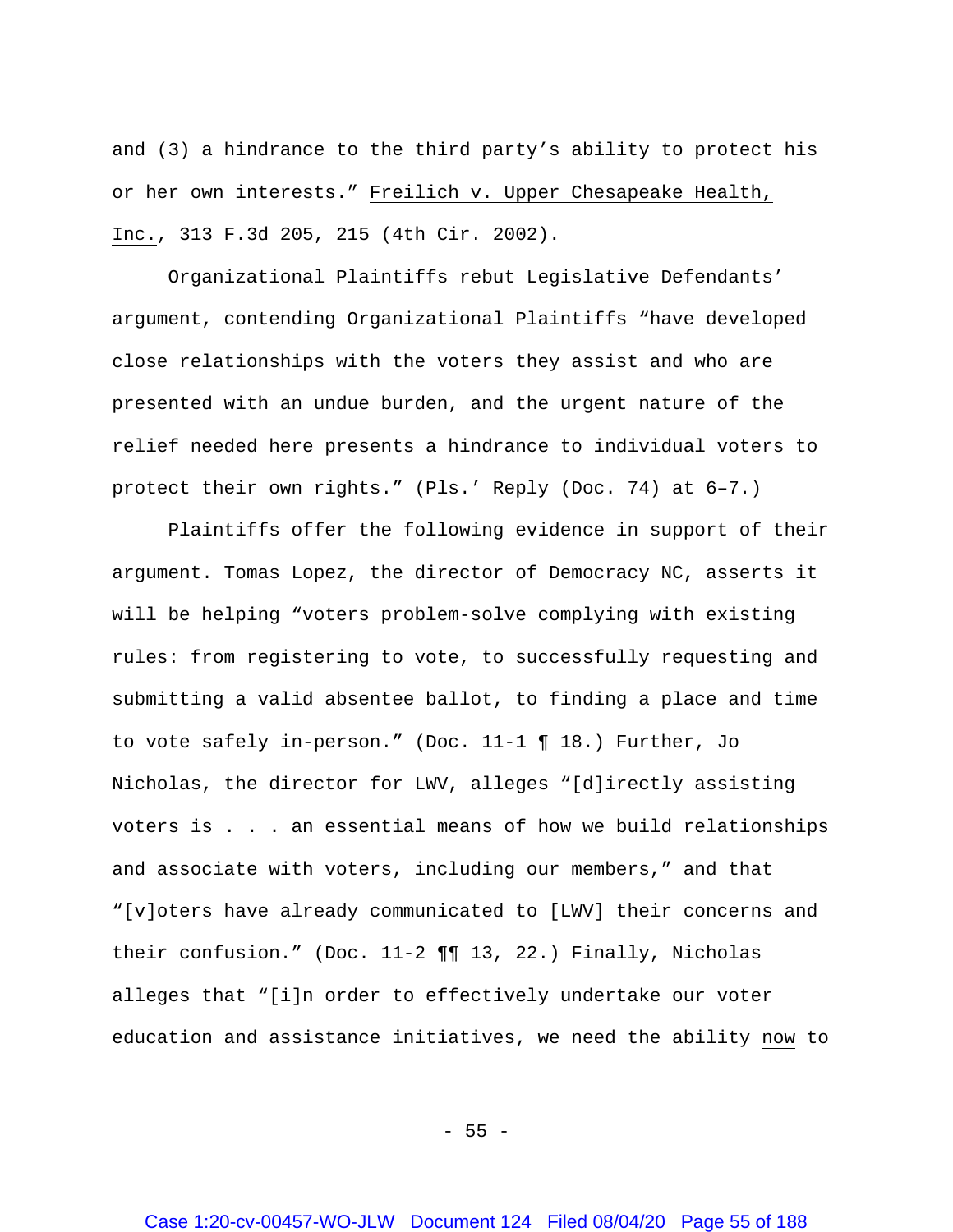give voters the information and reassurance that they will be able to vote safely in November." (Id. ¶ 22.)

As Legislative Defendants note, a district court in Michigan recently dealt with prudential standing in a voting case. See Priorities USA, 2020 WL 2615766, at \*9. In that case, the organizational plaintiffs, voting rights organizations, attempted to assert prudential standing with respect to undue burden on voting claims under the Fourteenth Amendment. Id. at \*4, \*9. The court found "neither a 'close relationship' between the plaintiff organization and the unidentified voters nor a 'hindrance' to the voters' ability to protect their own rights." Id. at \*9. The same is true here.

Plaintiffs point to Mayor & City Council of Baltimore v. Azar, Civil Action No. RDB-19-1103, 2019 WL 4415539 (D. Md. Sept. 12, 2019), for support of their claim to prudential standing. The court does not find this case persuasive, however. The court in Azar found the government plaintiffs could assert third-party standing on behalf of patients, "especially . . . poor, young teenage girls who seek confidential care and assistance from the City's school-based health centers." Id. at \*5. The court likened the third-parties at issue there to the paradigmatic example of the doctor-patient relationships in abortion cases. Id.

- 56 -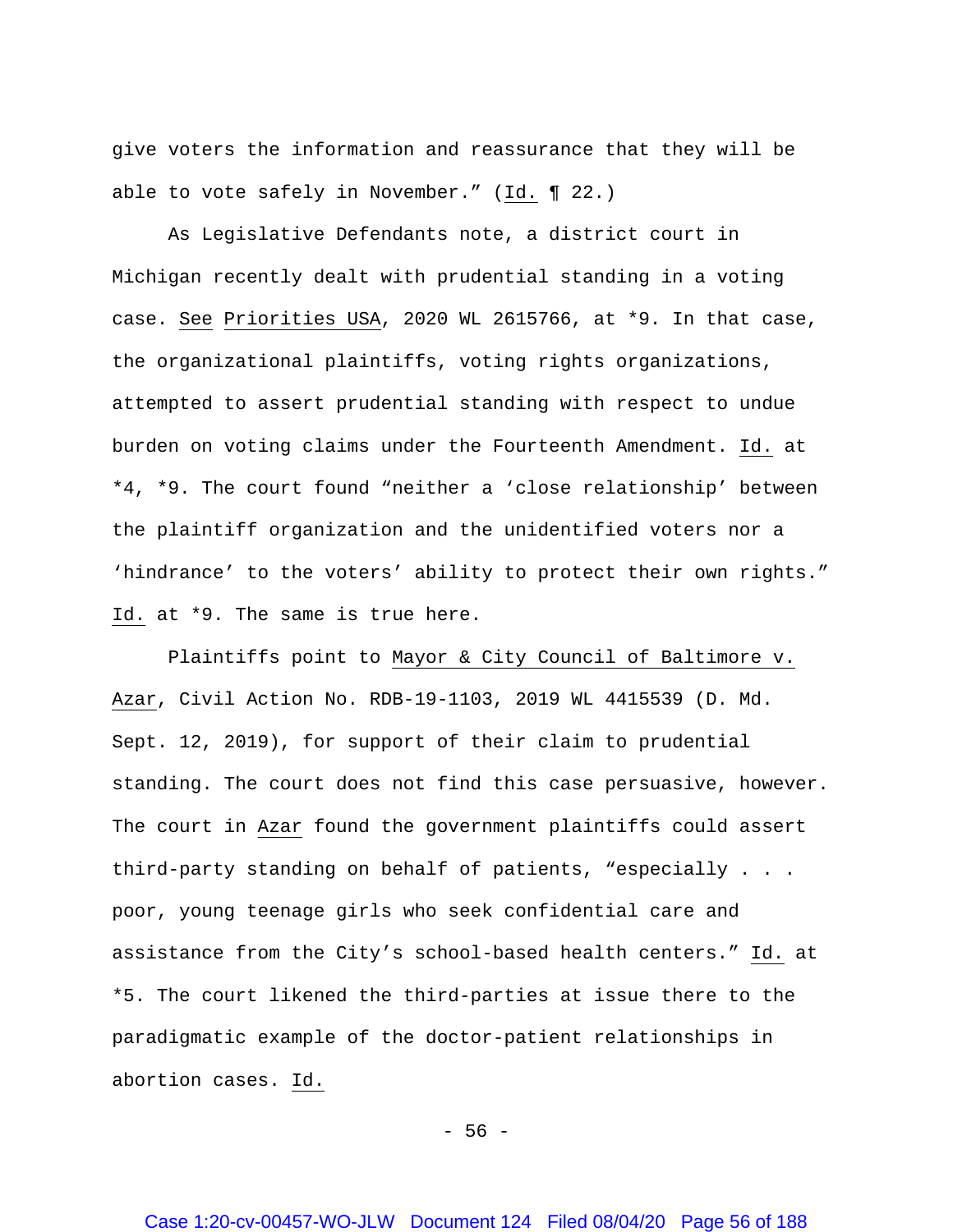Here, as in Priorities USA, Organizational Plaintiffs simply do not put forth evidence to allow the court to find that they enjoy a "close relationship" with the voters they assist comparable to the paradigmatic close relationships that other courts have traditionally found as an adequate basis for thirdparty standing. Nor does the court find that Organizational Plaintiffs have demonstrated any hindrance to any third-party's ability to protect his or her own interests. See Freilich, 313 F.3d at 215. The court finds Organizational Plaintiffs may not assert third-party standing on behalf of unnamed voters in North Carolina with regard to Plaintiffs' Fourteenth Amendment rightto-vote claims.

## **B. Ripeness Regarding Plaintiffs' Americans with Disabilities Act and Rehabilitation Act Claims**

Legislative Defendants contend Plaintiffs' allegations that Plaintiffs Clark, Edwards, and Priddy "may well" not receive their absentee ballots in time is "pure speculation," and thus Plaintiffs' ADA/RA claim is not ripe. (Leg. Defs.' Resp. (Doc. 51) at 63.) Legislative Defendants also argue that Plaintiff Hutchins has neither standing nor a ripe claim under the ADA and the RA, because MATs will be available to assist him. (Id.)

"[R]ipeness derives from Article III," and "addresses 'the appropriate timing of judicial intervention.'" Deal v. Mercer

- 57 -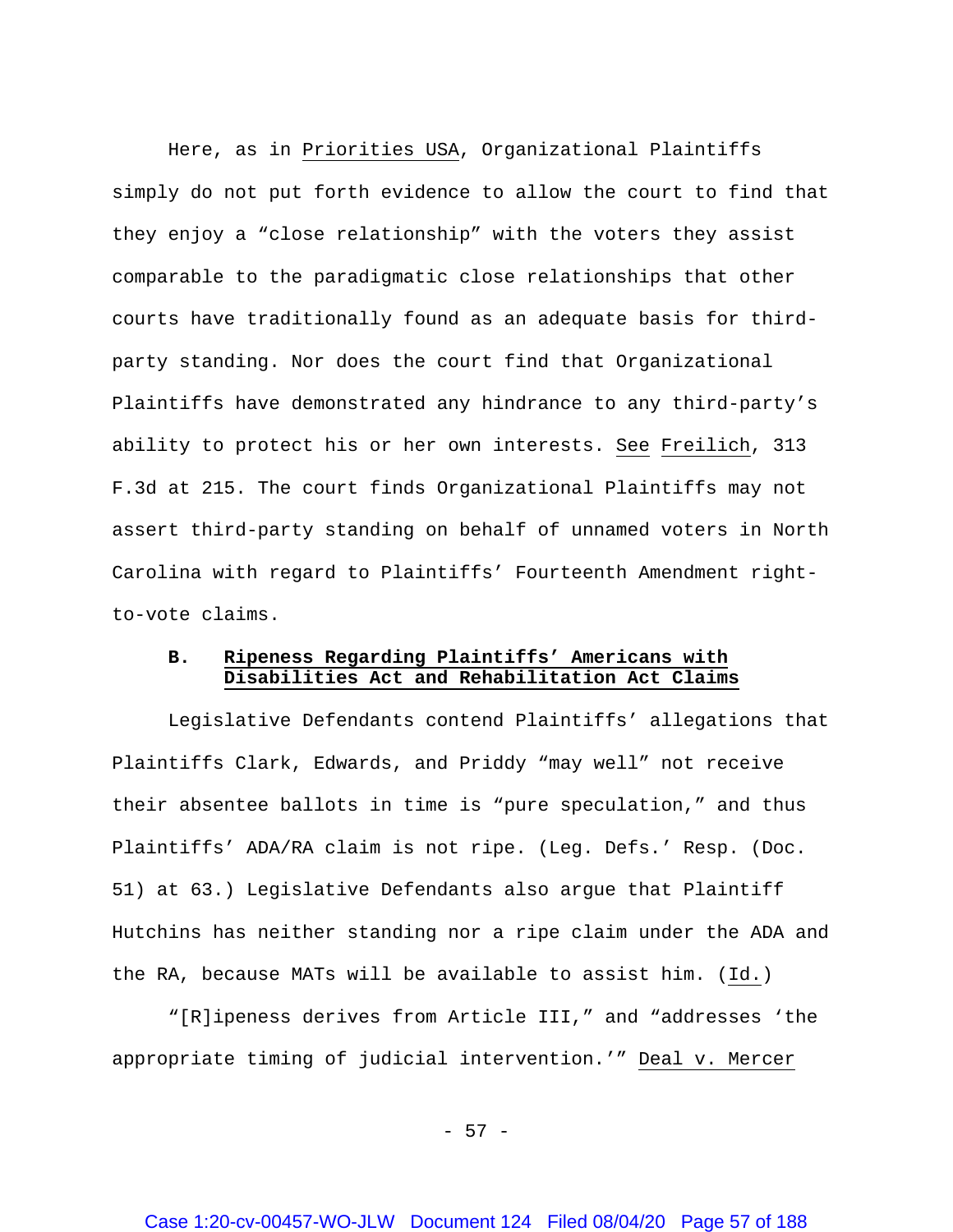Cty. Bd. of Educ., 911 F.3d 183, 190 (4th Cir. 2018), cert. denied, \_\_\_\_ U.S. \_\_\_\_, 140 S. Ct. 111 (2019) (quoting Cooksey v. Futrell, 721 F.3d 226, 240 (4th Cir. 2013)). In reviewing a ripeness challenge, the court considers "(1) the fitness of the issues for judicial decision and (2) the hardship to the parties of withholding court consideration." Id. at 191 (internal quotation marks omitted) (quoting Cooksey, 721 F.3d at 240).

"A case is fit for judicial decision when the issues are purely legal and when the action in controversy is final and not dependent on future uncertainties." Va. Dep't of State Police, 713 F.3d at 758 (quoting Miller, 462 F.3d at 319). Thus, "[a] claim should be dismissed as unripe if the plaintiff has not yet suffered injury and any future impact 'remains wholly speculative.'" Id. (quoting Gasner v. Bd. of Supervisors, 103 F.3d 351, 361 (4th Cir. 1996)).

Regarding Plaintiffs' allegations that Plaintiffs Clark, Edwards, and Priddy "may well not receive their absentee ballots in a timely fashion," due to the USPS not being able to keep pace with the "unprecedented rise in absentee ballot requests," and therefore "the failure to offer FWABs [Federal Write-In Absentee Ballots] as an accommodation and a fail-safe option would prevent" Plaintiffs from being able to vote in violation of the ADA, (Second Am. Compl. (Doc. 30) ¶ 149), the court

 $-58 -$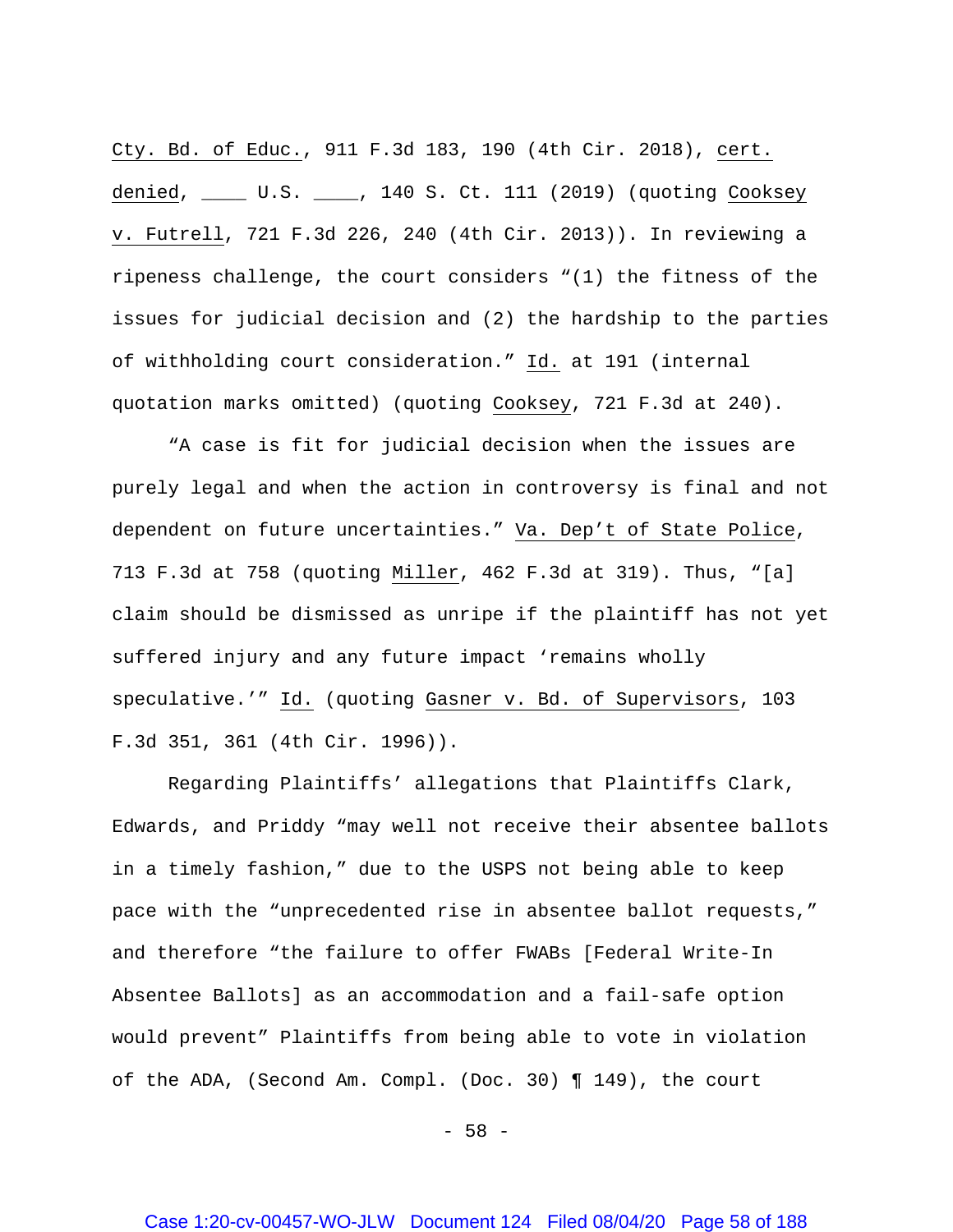agrees with Legislative Defendants that this claim is "based on hypothetical future harm that is not certainly impending," that is, the inability of the USPS to keep pace with the absentee ballot requests. Clapper, 568 U.S. at 402. Plaintiffs have offered no evidence that the USPS in North Carolina is likely, as opposed to speculatively, to fail in keeping pace with absentee ballot requests; such a proposition "remains wholly speculative," and relies upon "future uncertainties." The court finds Plaintiffs' challenge to the failure to offer FWABs is not ripe.

Turning to Plaintiff Hutchins, the court finds he has standing and a ripe claim under the ADA and the RA.

As previously noted, a plaintiff's injury must be "actual or imminent" in order to establish standing. Leifert v. Strach, 404 F. Supp. 3d 973, 985 (M.D.N.C. 2019); see Clapper, 568 U.S. at 401-02 ("[R]espondents cannot manufacture standing . . . based on hypothetical future harm that is not certainly impending.").

With regard to Plaintiffs' allegations that Plaintiff Hutchins will be unable to vote by absentee ballot under the current North Carolina absentee ballot framework, the court finds Plaintiff Hutchins's ability to receive assistance because he has an uncontested disability while locked down is not based

 $-59 -$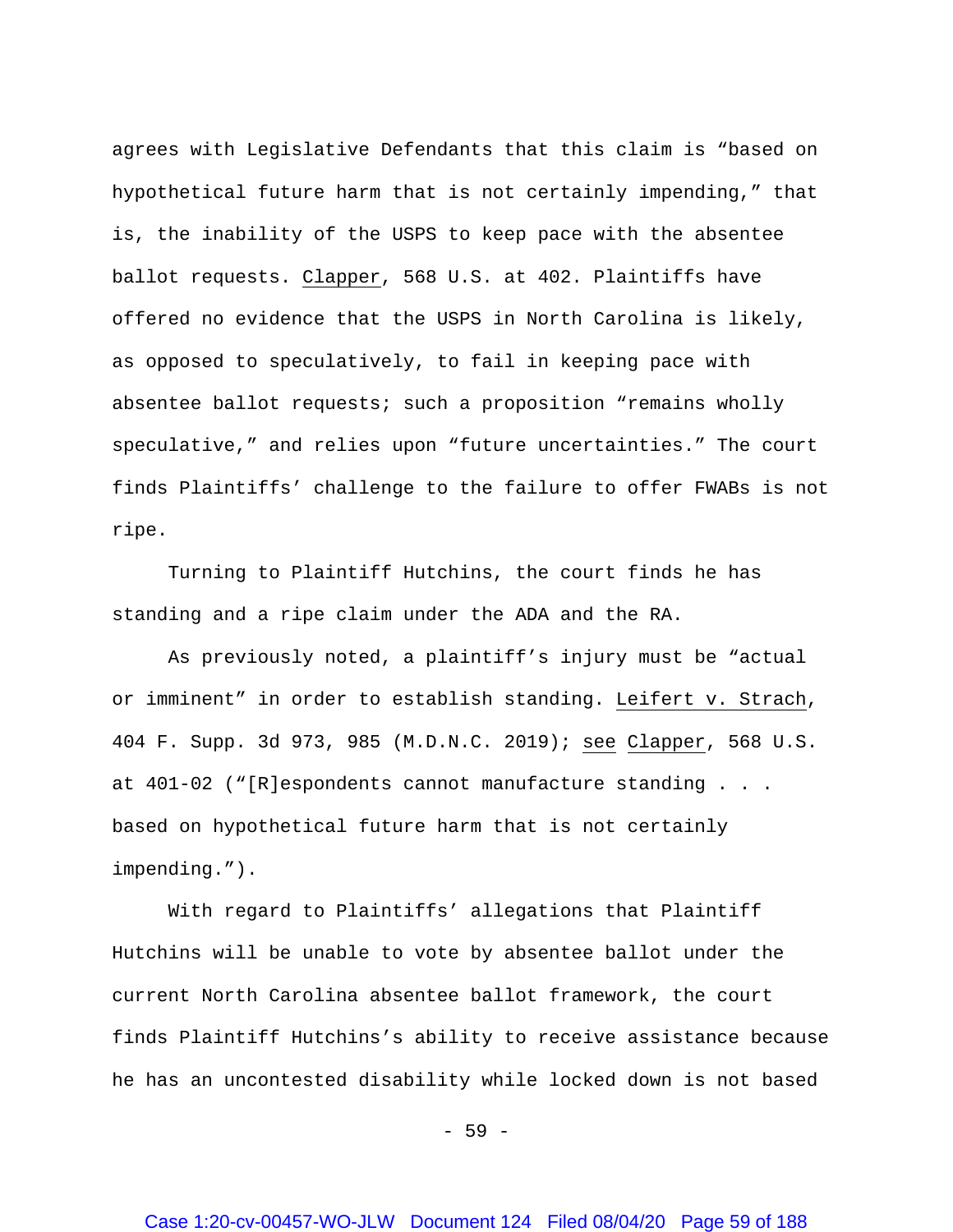"upon a hypothetical state of facts" – his nursing home is locked down; thus, he cannot receive in-person assistance from his wife or from a MAT, which he requires due to his disability. (Declaration of Walter Hutchins in Supp. of Pls.' Mot. for Preliminary Injunction ("Hutchins's Decl.") (Doc. 11-9) ¶¶ 5–6.) Given the ever-changing state of the pandemic, the court cannot forecast any better than the parties what the situation will be like in the coming months or if Hutchins's nursing home will still be on lockdown. Operating off of the current facts, and under the assumption Hutchins's nursing home will continue to restrict visitors for the foreseeable future, the court finds Hutchins has a redressable injury and a ripe claim.

However, because Plaintiff Hutchins's wife has already requested a ballot for him, (Minute Entry 07/09/2020), he no longer has standing to challenge N.C. Gen. Stat. § 163-  $230.2(e)(4)$ , which governs written requests returned to a county board of elections by someone other than the approved list of people. The court therefore finds Plaintiff Hutchins only has standing to challenge N.C. Gen. Stat.  $\S$ S 163-226.3(a)(4)-(6), - $231(b)(1)$ .

## **C. Political Question Doctrine**

Legislative Defendants argue that Plaintiffs' constitutional voting rights claims must be dismissed under the

 $- 60 -$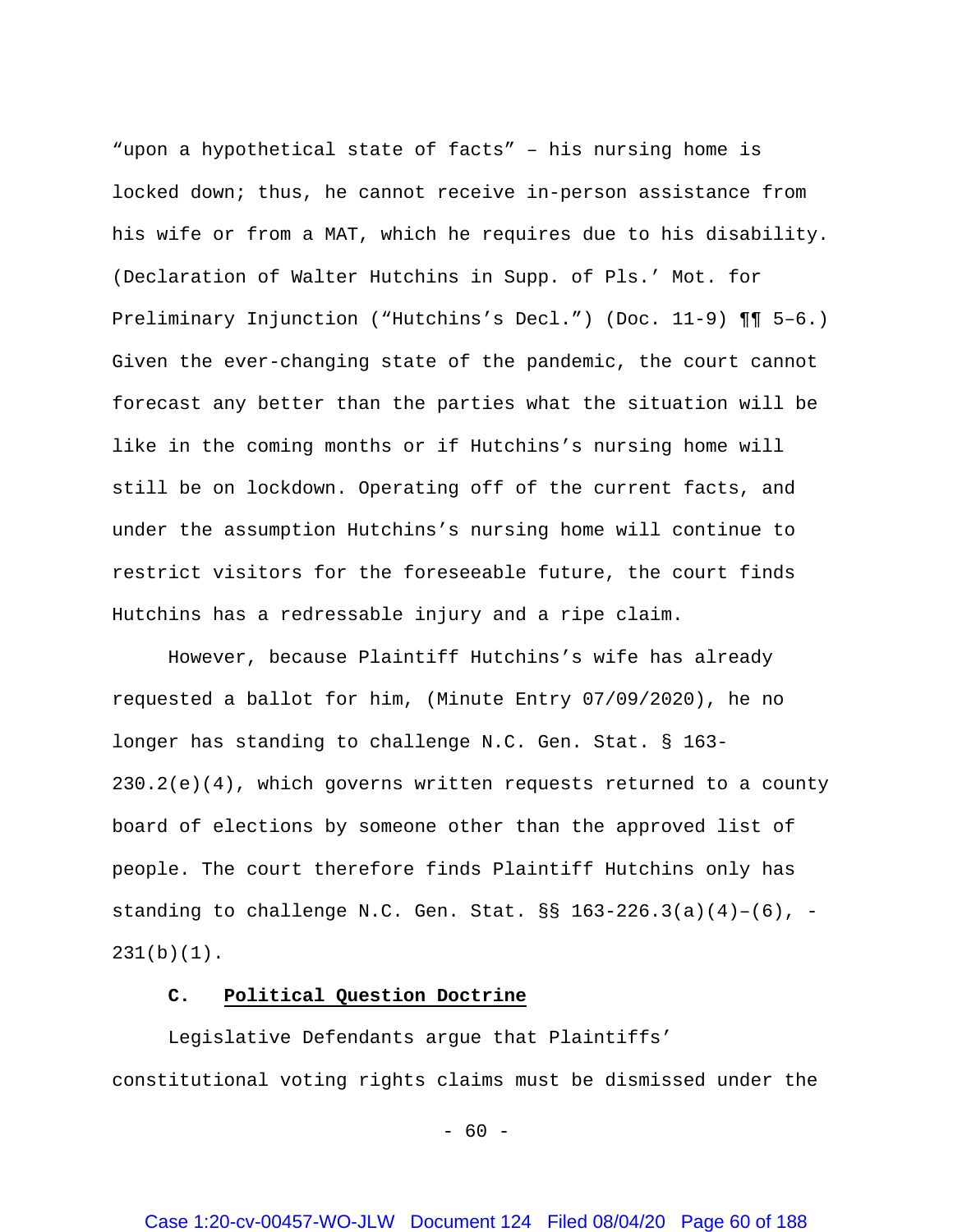political question doctrine. (Leg. Defs.' Br. (Doc. 51) at 25.) The court finds this argument unpersuasive.

Though Legislative Defendants cite to a recently-decided district court case from the Northern District of Georgia, Coalition for Good Governance v. Raffensperger, Civil Action No. 1:20-cv-1677-TCB, 2020 WL 2509092 (N.D. Ga. May 14, 2020), appeal filed, No. 20-12362 (11th June 26, 2020), for this proposition, the court declines to follow that case. As persuasively stated by a district court in Alabama, to dismiss Plaintiffs' claims as nonjusticiable political questions

would result in the court abdicating from its role to address disputes that arise under the Constitution or federal statutes. This is precisely what the plaintiffs seek in this case  $-$  i.e., they ask the court to decide whether the challenged provisions run afoul of the Constitution, the VRA, or the ADA. The court agrees with the Fifth Circuit, which easily dismissed the contention that a similar claim was a non-justiciable political question by noting that the "standards for resolving such claims are familiar and manageable, and federal courts routinely entertain suits to vindicate voting rights." Texas Democratic Party [v. Abbott], 961 F.3d 389 (5th Cir. 2020). The plaintiff's claims are justiciable, and the court can thus proceed to consider the merits of the motion for a preliminary injunction.

People First I, 2020 WL 3207824, at \*12; see also Texas Democratic Party, 961 F.3d at 398 (declining to follow Raffensperger). The court finds this reasoning persuasive and

 $- 61 -$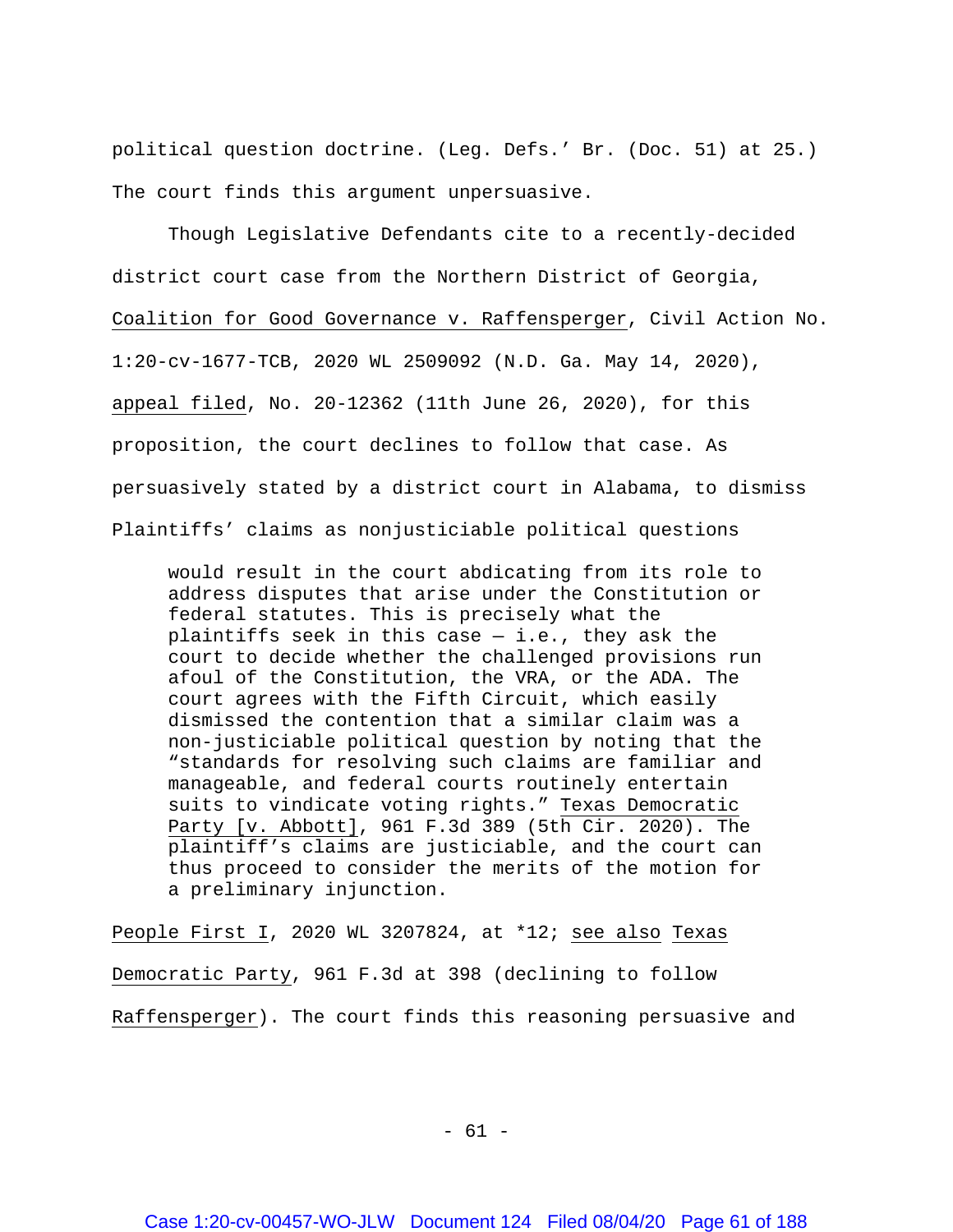applies it here. The court will "proceed to consider the merits of the motion for a preliminary injunction."

#### **D. Preliminary Injunction Standard of Review**

"A plaintiff seeking a preliminary injunction must establish that he is likely to succeed on the merits, that he is likely to suffer irreparable harm in the absence of preliminary relief, that the balance of equities tips in his favor, and that an injunction is in the public interest." Winter v. Nat. Res. Def. Council, Inc., 555 U.S. 7, 20 (2008). Such an injunction "is an extraordinary remedy intended to protect the status quo and prevent irreparable harm during the pendency of a lawsuit." Di Biase v. SPX Corp., 872 F.3d 224, 230 (4th Cir. 2017). To demonstrate a likelihood of success on the merits, "[a] plaintiff need not establish a certainty of success, but must make a clear showing that he is likely to succeed at trial." Id. Accordingly, the court first must determine whether Plaintiff is likely to succeed on the merits.

#### **E. Success on the Merits**

The court will first address Plaintiffs' Constitutional claims, then will examine Plaintiffs' ADA and RA claims and will finish by analyzing Plaintiffs' Voting Rights Act claims.

- 62 -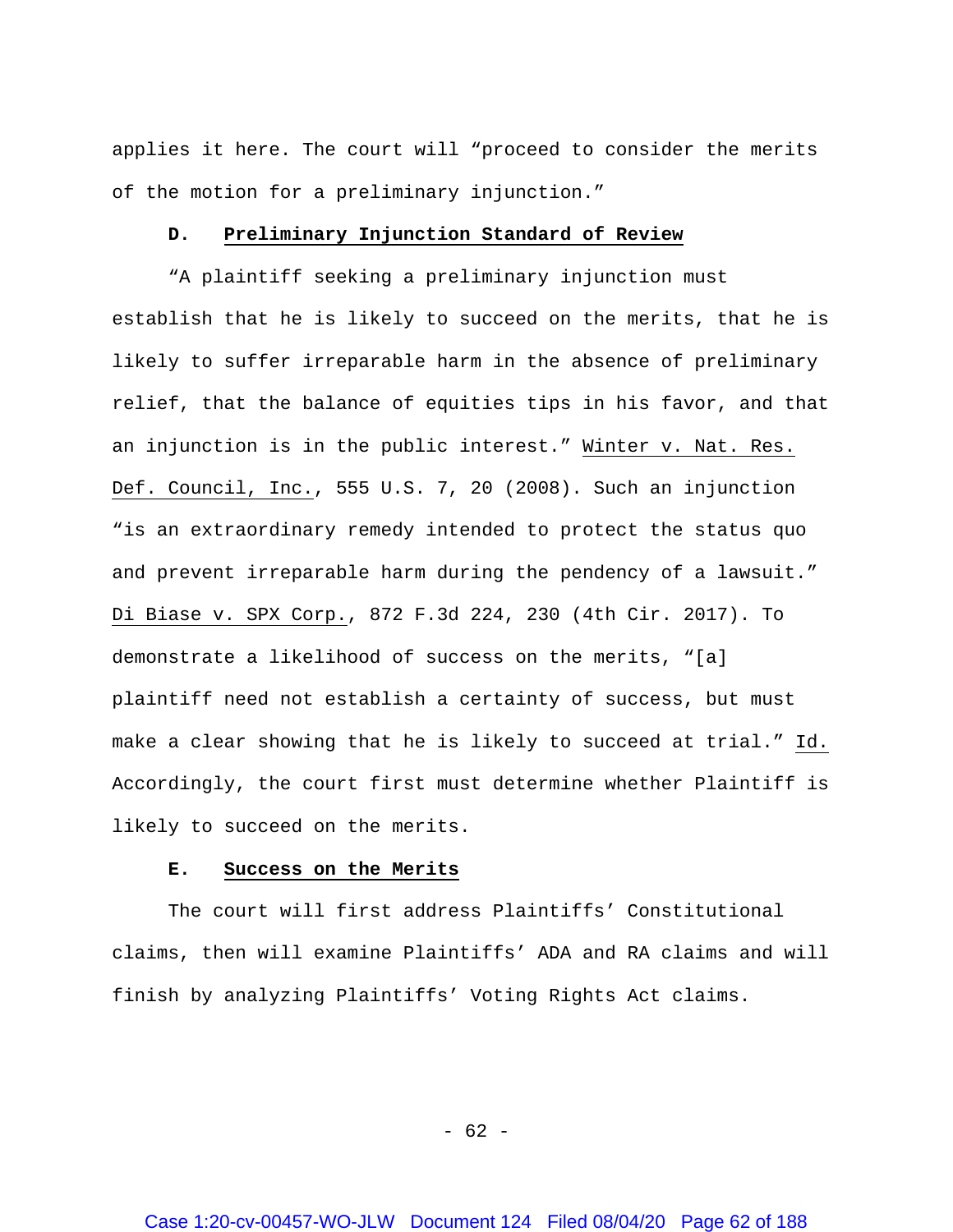# **1. First and Fourteenth Amendments and the Right to Vote**

Plaintiffs challenge several of North Carolina's election laws as unconstitutional burdens on the right to vote under the First and Fourteenth Amendments.

In light of the "'considerable leeway' in regulating 'election processes generally'" states possess, "the Supreme Court has articulated a "flexible standard" to address 'a [First Amendment] challenge to a state election law.'" Fusaro v. Cogan, 930 F.3d 241, 257–58 (4th Cir. 2019) (quoting Buckley v. Am. Constitutional Law Found., Inc., 525 U.S. 182, 191 (1999); Burdick v. Takushi, 504 U.S. 428, 434 (1992)) (alteration in original).

The court applies the framework articulated in Anderson v. Celebrezze, 460 U.S. 780 (1983), and Burdick, in assessing Plaintiffs' First and Fourteenth Amendment challenges. The Fourth Circuit summarized the Anderson-Burdick framework as follows:

In short, election laws are usually, but not always, subject to ad hoc balancing. When facing any constitutional challenge to a state's election laws, a court must first determine whether protected rights are severely burdened. If so, strict scrutiny applies. If not, the court must balance the character and magnitude of the burdens imposed against the extent to which the regulations advance the state's interests in ensuring that "order, rather than chaos, is to accompany the democratic processes."

 $- 63 -$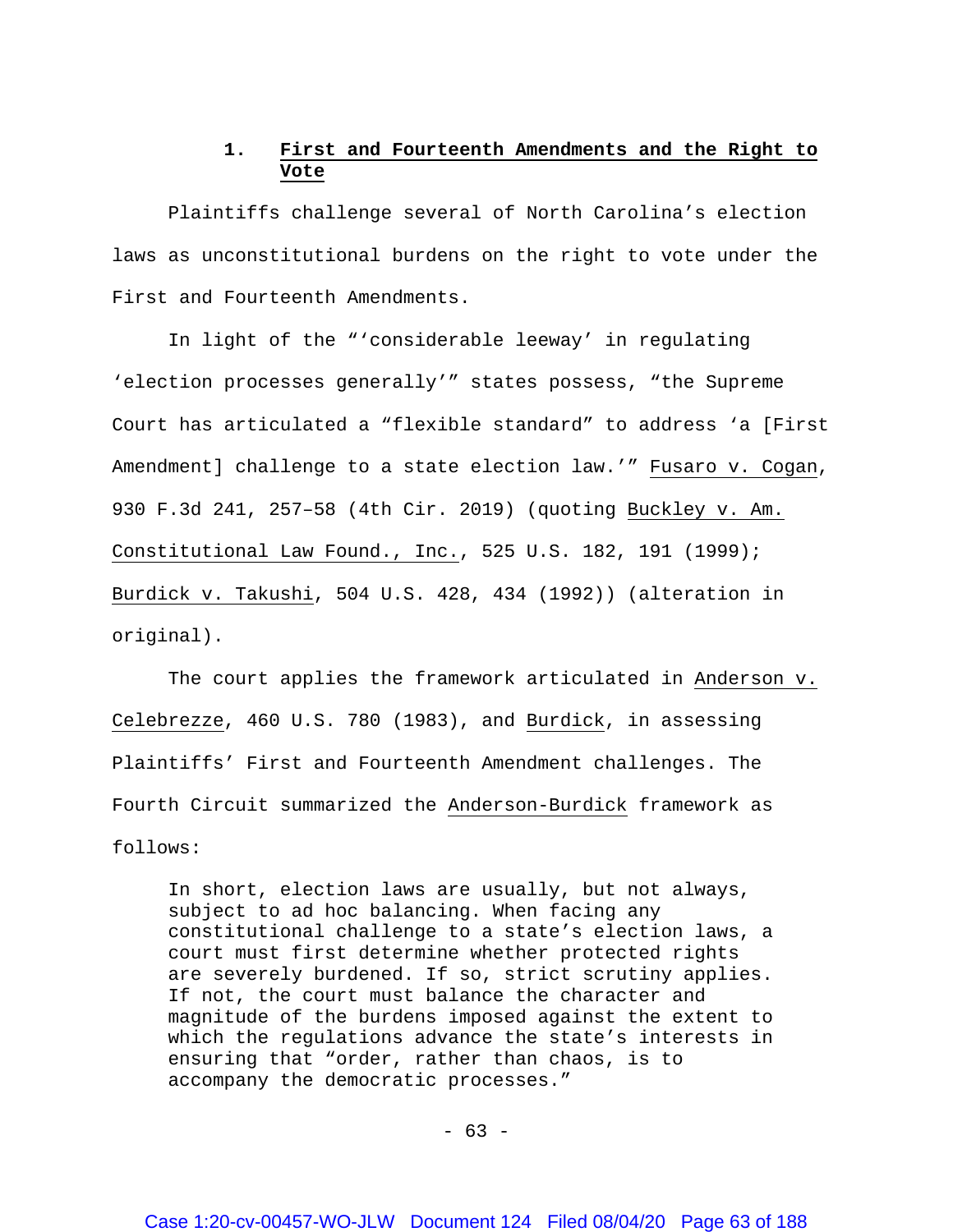Fusaro, 930 F.3d at 257–58 (quoting McLaughlin v. N.C. Bd. of Elections, 65 F.3d 1215, 1221 (4th Cir. 1995)). "Thus, while 'severe' restrictions 'must be narrowly drawn to advance a state interest of compelling importance,' a reasonable, nondiscriminatory restriction on voting rights is justified by a State's 'important regulatory interests.'" Lee v. Va. State Bd. of Elections, 843 F.3d 592, 606 (4th Cir. 2016) (quoting Burdick, 504 U.S. at 434). The court also notes that the Supreme Court does not "identify any litmus test for measuring the severity of a burden that a state law imposes on a political party, an individual voter, or a discrete class of voters." Crawford v. Marion Cty. Election Bd., 553 U.S. 181, 191 (2008). But, "[h]owever slight that burden may appear, . . . it must be justified by relevant and legitimate state interests 'sufficiently weighty to justify the limitation.'" Id. (quoting Norman v. Reed, 502 U.S. 279, 288–89 (1992)).

#### **a. Absentee Ballot Laws**

Plaintiffs seek to enjoin several of North Carolina's absentee ballot laws: the One-Witness Requirement, the

- 64 -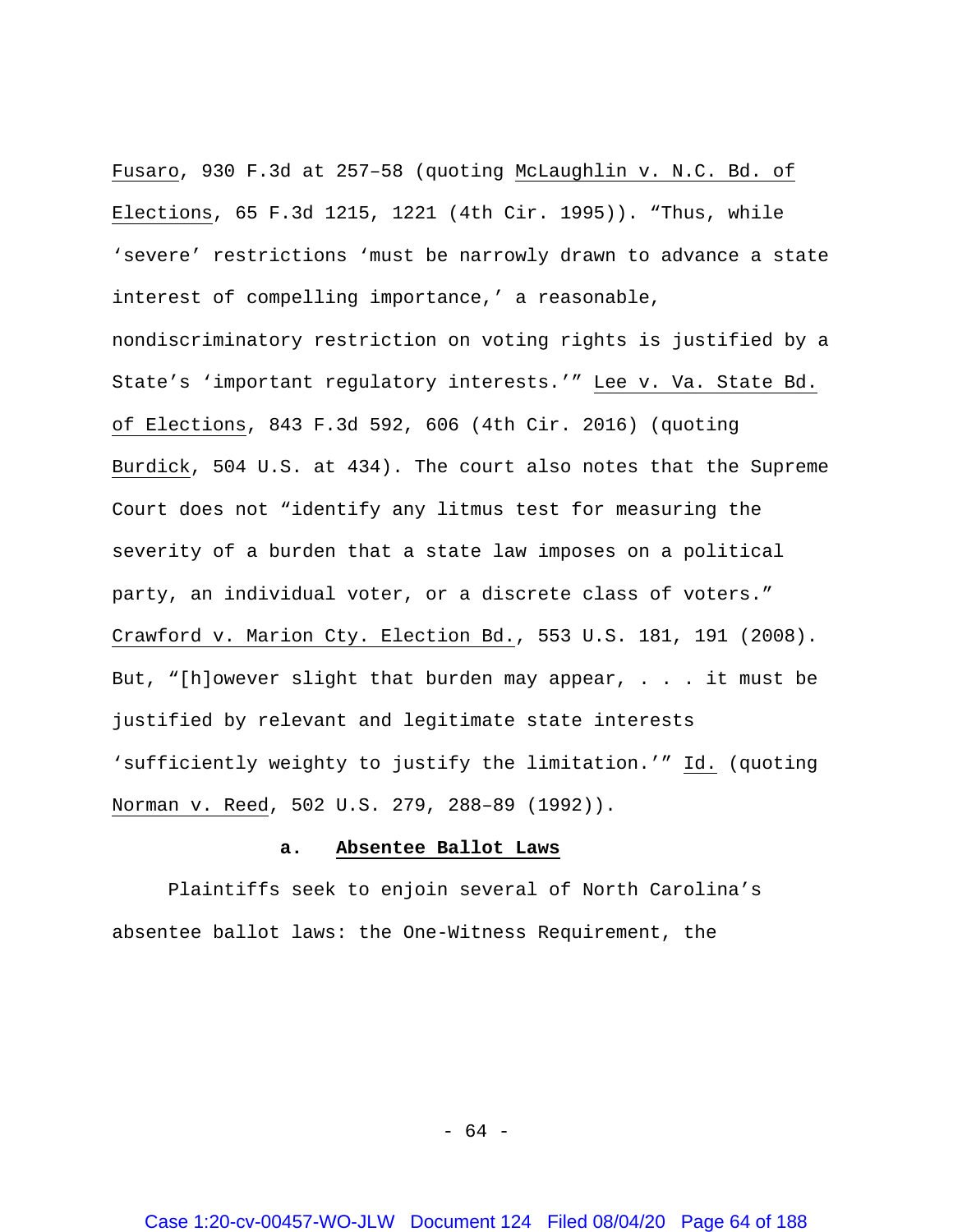Identification Requirement, and the Request Assistance Ban. The court will address each in turn.

#### **i. One-Witness Requirement**

The court must determine whether Plaintiffs are likely to succeed in their constitutional challenge of 2020 N.C. Sess. Laws 2020-17 (H.B. 1169) § 1.(a), which requires the signature of a witness, along with the printed name and address of the witness on the voter's absentee ballot container-return envelope. Here, Plaintiff Bentley has standing to challenge this law. See supra Part II.A.2.

The court must first determine what level of scrutiny to apply to this regulation; that is, whether the One-Witness Requirement imposes a burden on the right to vote that is severe enough to trigger strict scrutiny or whether the court should apply the Anderson-Burdick balancing test.

Plaintiffs contend the One-Witness Requirement imposes an "insurmountable barrier" for Plaintiff Bentley. Plaintiff Bentley lives alone and is at higher risk for serious disease if she contracts COVID-19. (Doc. 11-6 ¶¶ 1, 3.) Plaintiffs also argue that the One-Witness Requirement does not further the State's interest in preventing and prosecuting voter fraud. Thus, Plaintiffs argue, the One-Witness Requirement imposes a

- 65 -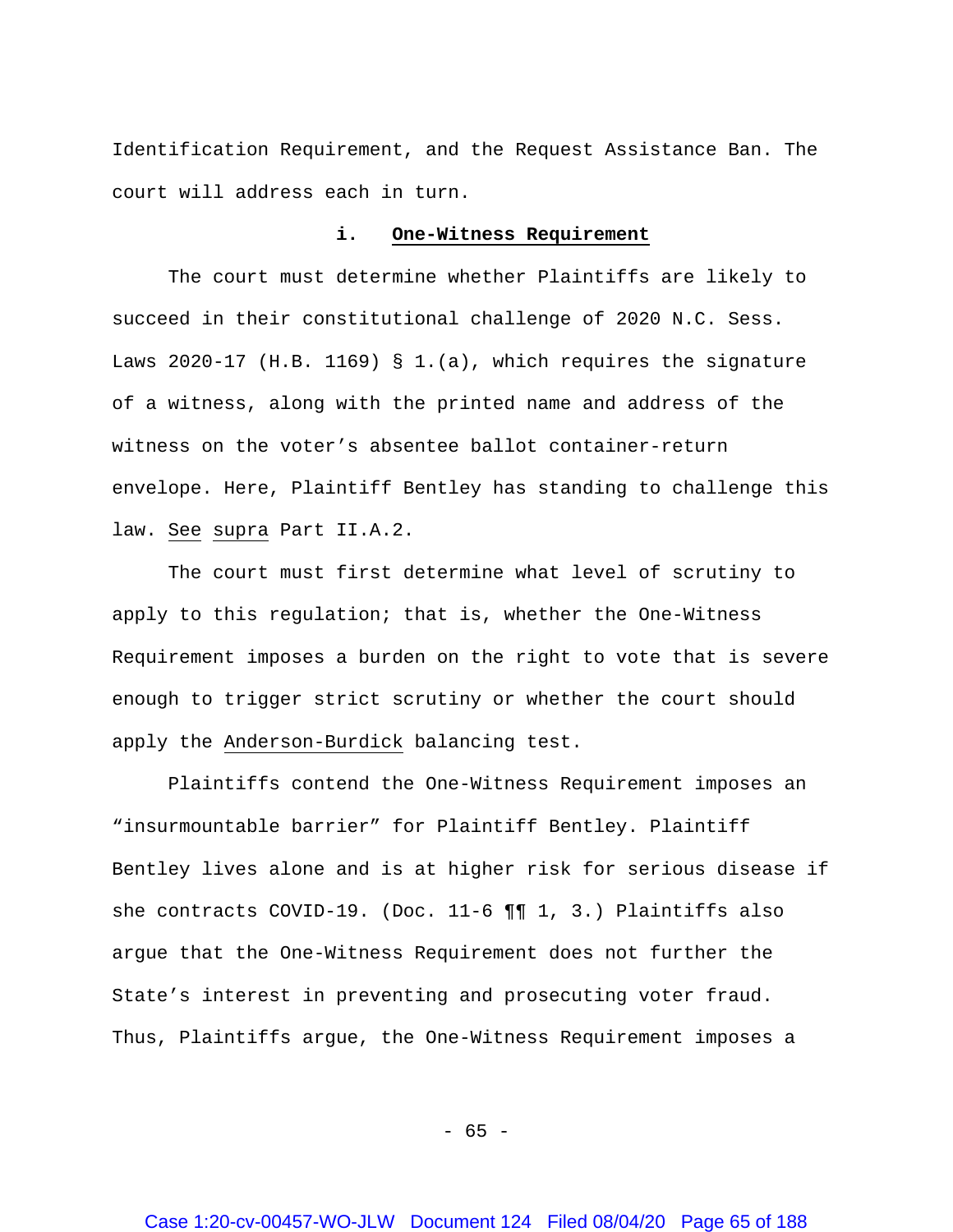severe burden on these at-risk Plaintiffs; therefore, strict scrutiny applies. (Pls.' Br. (Doc. 10) at 34, 37.)

Legislative Defendants assert the Anderson-Burdick balancing test applies. (Leg. Defs.' Resp. (Doc. 51) at 38.)

At least two other courts addressing one-witness absentee ballot requirements have applied the Anderson-Burdick balancing test. See Thomas v. Andino, Civil Action Nos. 3:20-cv-01552-JCM, 3:20-cv-01730-JCM, \_\_\_\_ F. Supp. 3d. \_\_\_\_, 2020 WL 2617329, at \*19–21 (D.S.C. May 25, 2020); League of Women Voters of Va. v. Va. State Bd. of Elections, Case No.  $6:20$ -CV-00024,  $\_\_$ F. Supp. 3d. \_\_\_\_, 2020 WL 2158249, at \*8–9 (W.D. Va. May 5, 2020). In Andino, a district court in South Carolina declined to reach the issue of whether "to apply a strict scrutiny standard or a lesser level of scrutiny under the Anderson/Burdick balancing test." Andino, 2020 WL 2617329, at \*18. Instead, that court assumed, without deciding, that the Anderson-Burdick balancing test applied and found that the burdens "inflicted by the Witness Requirement . . . [were] of sufficient magnitude to warrant the injunction." Id. at \*19. Likewise, a district court in Virginia, in determining whether to approve a settlement agreement regarding voting rights, applied the Anderson-Burdick balancing test to Virginia's one-witness requirement. League of Women Voters of Va., 2020 WL 2158249, at \*7–8.

 $- 66 -$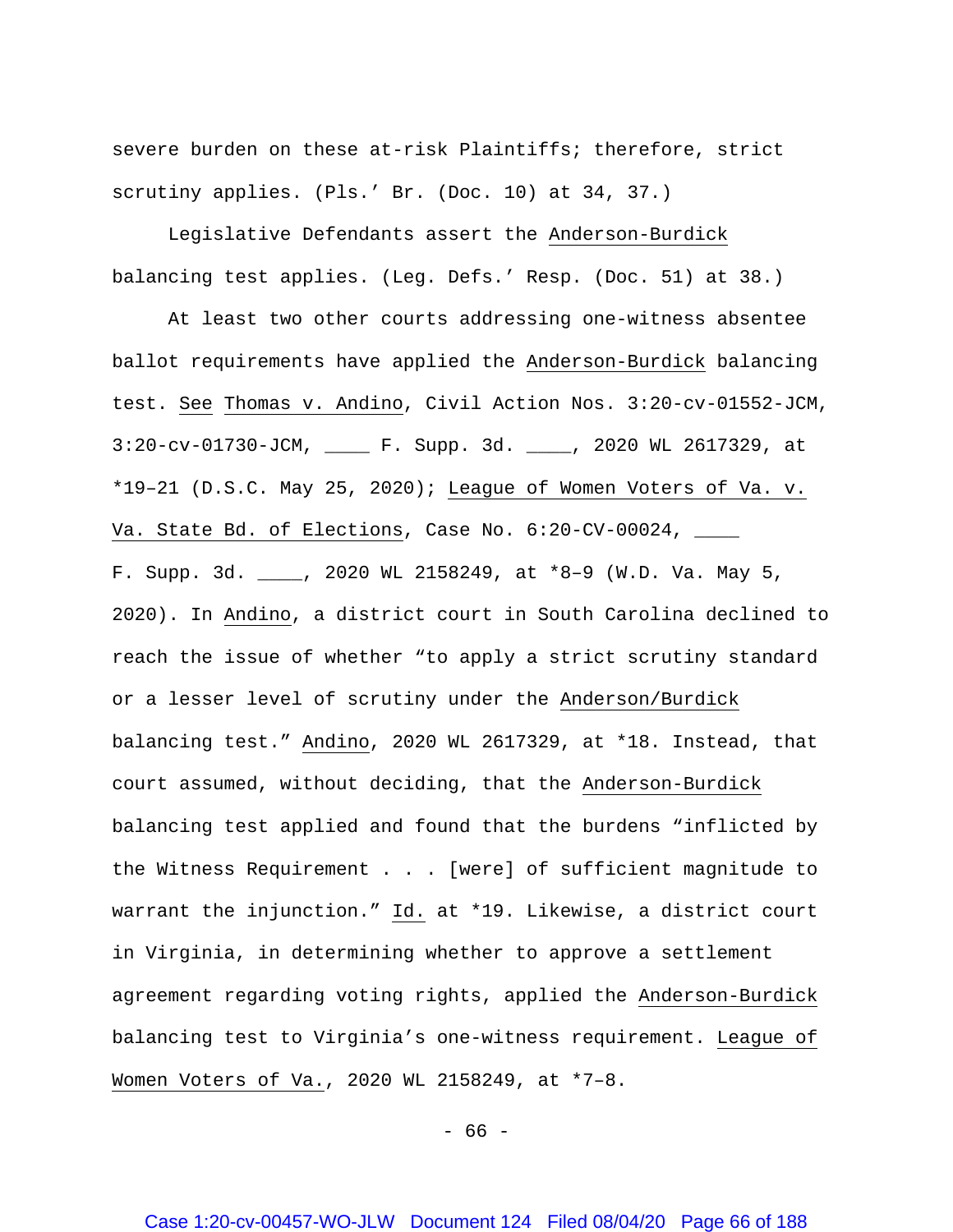The Andino court found that it was not required to decide which test — strict scrutiny or the Anderson-Burdick balancing test — applies at the preliminary injunction stage: "District courts may grant temporary relief without deciding federal constitutional questions prematurely, without forecasting what the exact final decision will be on the ultimate claim, without creating an unseemly conflict between sovereigns and without impairing any state function." Andino, 2020 WL 2617329, at \*18.

The court finds this reasoning as to why the court is not required to decide which test persuasive and adopts it here. The court therefore need not decide the constitutional question of whether strict scrutiny or the Anderson-Burdick balancing test applies at this time and will apply the Anderson-Burdick balancing test to the One-Witness Requirement.<sup>[9](#page-66-0)</sup>

Turning to the merits of this claim, Plaintiff Bentley is the only individual Plaintiff affected by the One-Witness

 $\overline{a}$ 

<span id="page-66-0"></span><sup>9</sup> Even assuming the court should determine whether a "severe" burden exists, that is, one which arguably effectively disenfranchises a voter as argued, the court would find, at this stage, on the evidence presented and for purposes of this motion only, that Plaintiffs have not shown that the One-Witness Requirement imposes a severe burden on voters. For the reasons explained hereafter, the court finds Plaintiff Bentley has not been, and will not be, deprived of a reasonable opportunity to vote in relative safety by the One-Witness Requirement.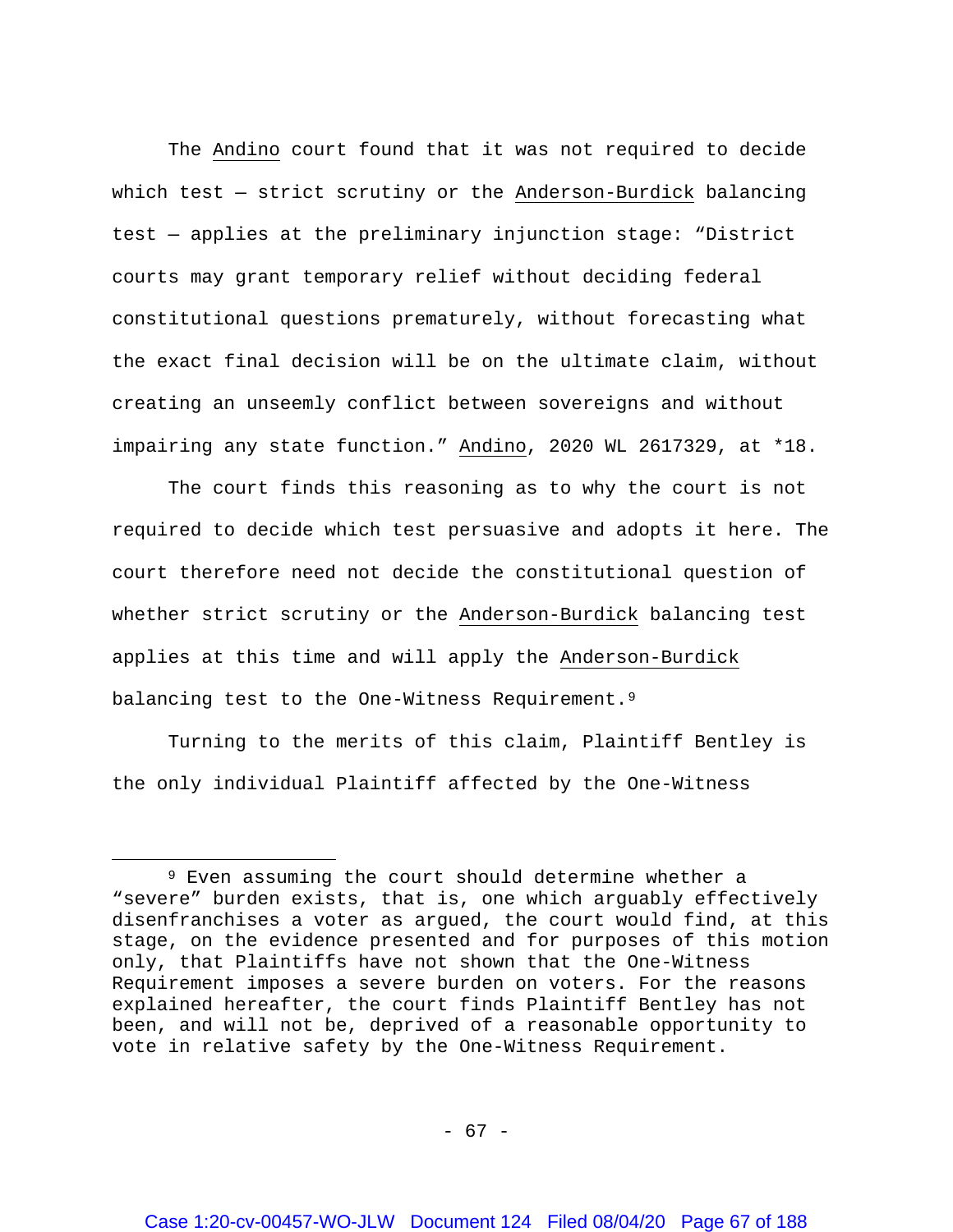Requirement.[10](#page-67-0) She has diagnosed high blood pressure, lives alone, and does not feel comfortable asking her neighbors to witness her absentee ballot, given she does not know how diligent they have been with social distancing. (See Doc. 11-6 ¶¶ 3–4, 7–8.) Plaintiffs argue the One-Witness Requirement places an unconstitutional burden on Plaintiff Bentley that is not justified by the State's interest in applying the One-Witness Requirement. (Pls.' Br. (Doc. 10) at 41.)

On the State's interest side of the test, Defendants contend that the State has an interest in "deterring, detecting, and punishing voter fraud," and that the One-Witness Requirement imposes only a "modest" burden on voting. (Leg. Defs.' Resp.

l

<span id="page-67-0"></span><sup>10</sup> Plaintiff Hutchins also has standing to challenge the One-Witness Requirement. See supra Part II.A.2. Although he alleges that he is unable to vote unless assisted by staff, (Hutchins's Decl. (Doc. 11-9) ¶¶ 5, 11), which is presently prohibited under N.C. Gen. Stat. § 163-226.3(a)(4), Legislative Defendants contend that other residents could witness his ballot while adhering to social distancing regulations, (Leg. Defs.' Resp. (Doc. 51) at 64). Plaintiff Hutchins does not offer any facts to explain why other residents in his nursing home could not serve as a witness. While this court has concerns about the ability of other residents to witness Mr. Hutchins's absentee ballot, at this point, there is no evidence upon which the court can find Mr. Hutchins is unjustifiably burdened by the One-Witness Requirement. The court therefore declines to enjoin the One-Witness Requirement in light of Plaintiff Hutchins's circumstances. Plaintiff Hutchins's disability — blindness — in addition to his living in a locked down nursing home, however, do create other barriers to him voting in the November General Election that will be addressed infra Part II.E.5–6.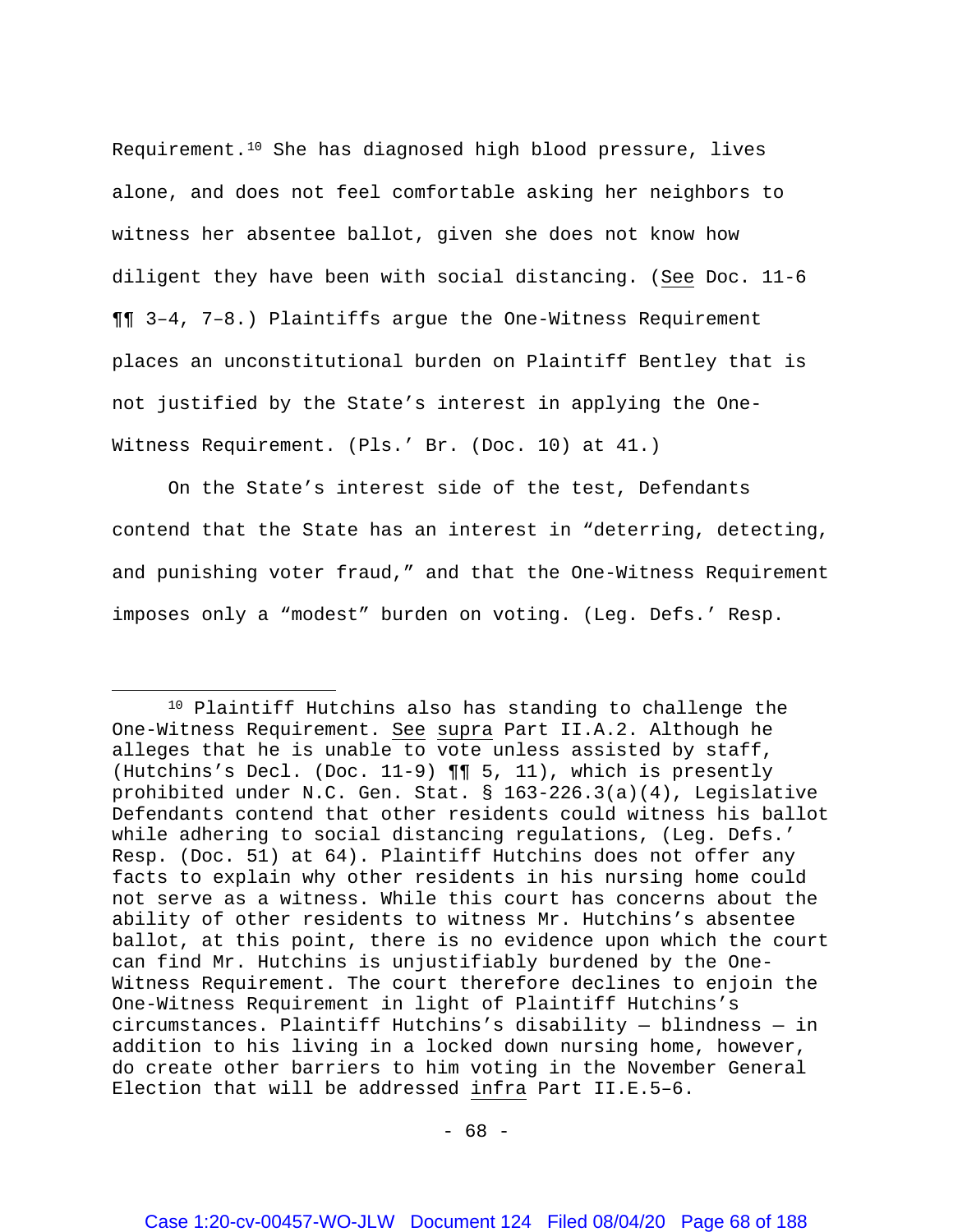(Doc. 51) at 38-39; see also Exec. Defs.' Resp. (Doc. 58) at 28).) They assert voters who live alone can safely satisfy the One-Witness Requirement by abiding by all social distancing and sanitization guidelines. (Leg. Defs.' Resp. (Doc. 51) at 38–39.) Executive Defendants contend Plaintiffs fail to demonstrate "what proportion of [the 1.1 million] single-member households would be unable to comply with the witness requirement." (Exec. Defs.' Resp. (Doc. 58) at 27.)

The court first notes that both district courts in the Fourth Circuit which have addressed one-witness requirements in the COVID-19 context found that the burden on voters during this pandemic was not outweighed by state concerns about voter fraud. See Andino, 2020 WL 2617329, at \*19–21; League of Women Voters of Va., 2020 WL 2158249, at \*8–9. In Andino, the district court noted that, while the state had an interest in preventing voter fraud, "the interest will not suffice absent 'evidence that such an interest made it necessary to burden voters' rights.'" Id. at \*20 (quoting Fish v. Schwab, 957 F.3d 1105, 1133 (10th Cir. 2020)). The court found that the government submitted no evidence of voter fraud in South Carolina other than fleeting mentions combined with the South Carolina Elections Commissions Director's letter stating that the witness requirement offered no benefit, evidence that undermined the strength of the state's

- 69 -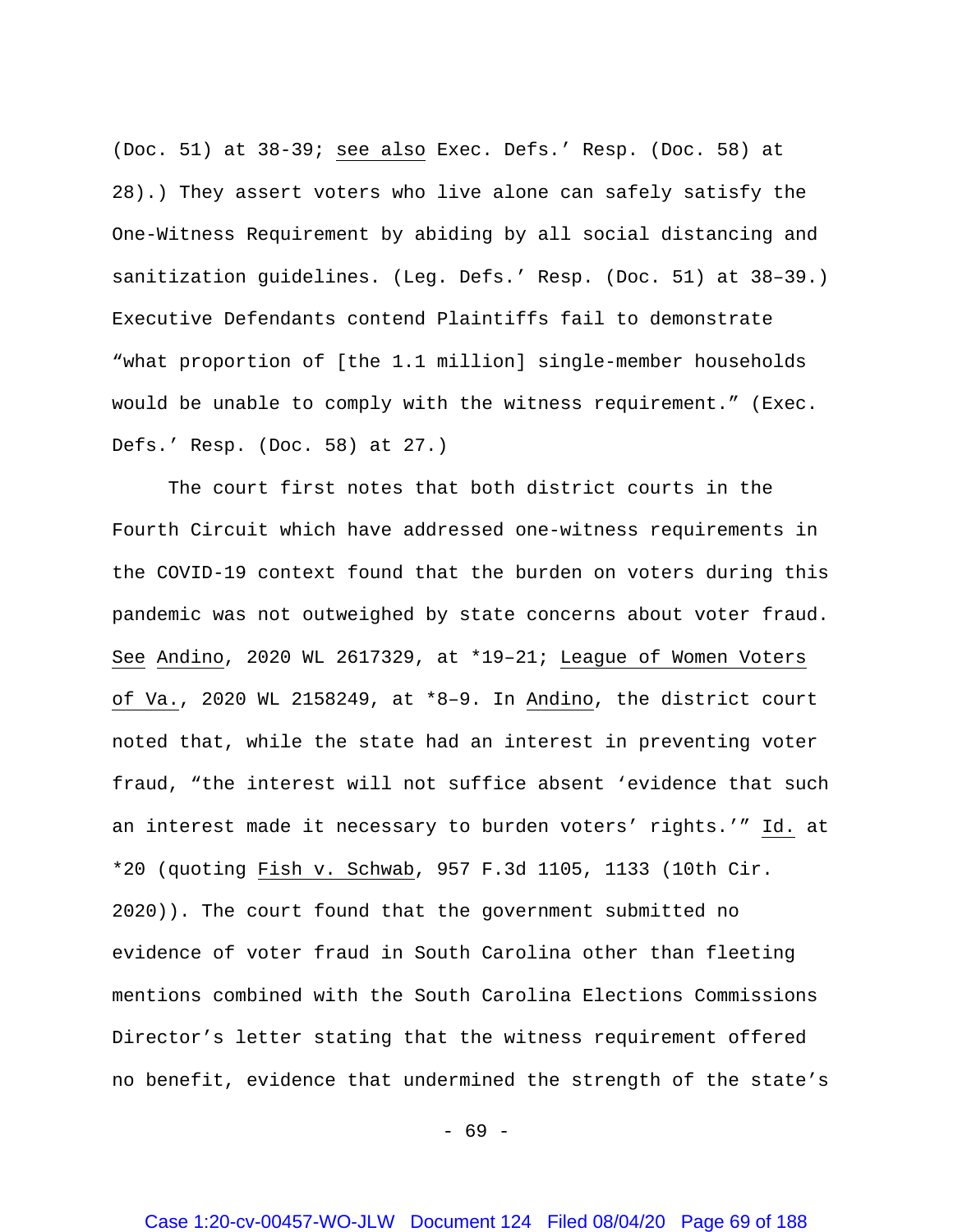interest in preventing voter fraud. Id. at \*20. Thus, the court reasoned, the "character and magnitude of the burdens" imposed on the voters "in having to place their health at risk during the COVID-19 pandemic likely outweigh the extent to which the Witness Requirement advances the state's interests of voter fraud and integrity." Id. at \*21. The court further found that the state's interest in preventing fraud and preserving election integrity "are still served by other means," such as "requiring absentee ballot applications to include identifying information." Id. at \*21 n.22.

Likewise, the district court in Virginia observed that "[d]uring this pandemic, the witness requirement has become 'both too restrictive and not restrictive enough to effectively prevent voter fraud,'" League of Women Voters of Va., 2020 WL 2158249, at \*7–8 (quoting N.C. State Conference of NAACP v. McCrory, 831 F.3d 204, 235 (4th Cir. 2016)), meaning that it prohibited too many voters from being able to vote and did not do enough to prevent voter fraud.

The disagreement between Plaintiffs and Defendants is largely dependent on the degree of risk and the resulting danger posed by that risk as imposed by the One-Witness Requirement on voter health. Given the rapidly changing nature of the COVID-19 pandemic, the court finds it necessary to explain at some length

- 70 -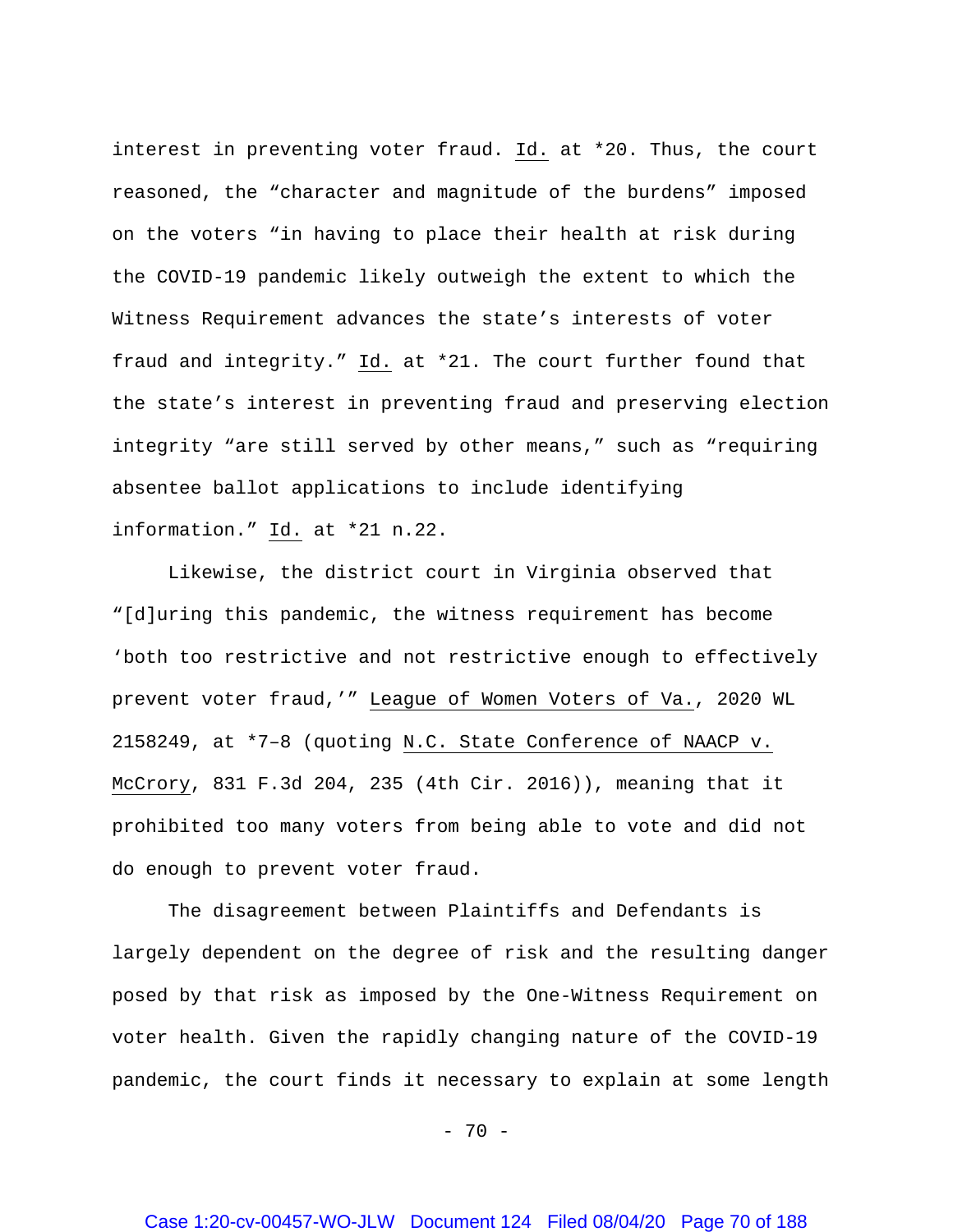its factual findings as to how COVID-19 is transmitted and the different methods people can use to prevent the spread of this virus. Relatedly, while this court respects and recognizes the holdings of other district courts in this circuit, this court views the State's interest in voter identification and preventing voter fraud differently on the specific facts presented here.

## **(A) Burden on Voters from COVID-19 and the One-Witness Requirement**

The court will begin by giving an overview of the evidence presented, then will make findings of fact as to the burden on voters from COVID-19.

#### **Overview of Evidence Presented**

 $\overline{\phantom{a}}$ 

The court considered testimony from two expert witnesses on COVID-19 and the risk to voters: Dr. Murray, an epidemiologist at Harvard Medical School, and Dr. Plush, an emergency room doctor in New Jersey. Both testified by videotape shown during the evidentiary hearing. The court also considered their declarations submitted as evidence.<sup>11</sup>

Plaintiffs submit evidence that North Carolinians are at particular risk of serious disease should they contract

<span id="page-70-0"></span><sup>&</sup>lt;sup>11</sup> In deciding whether a preliminary injunction should issue, this court has considered the testimony as well as the written record, including declarations and other pleadings.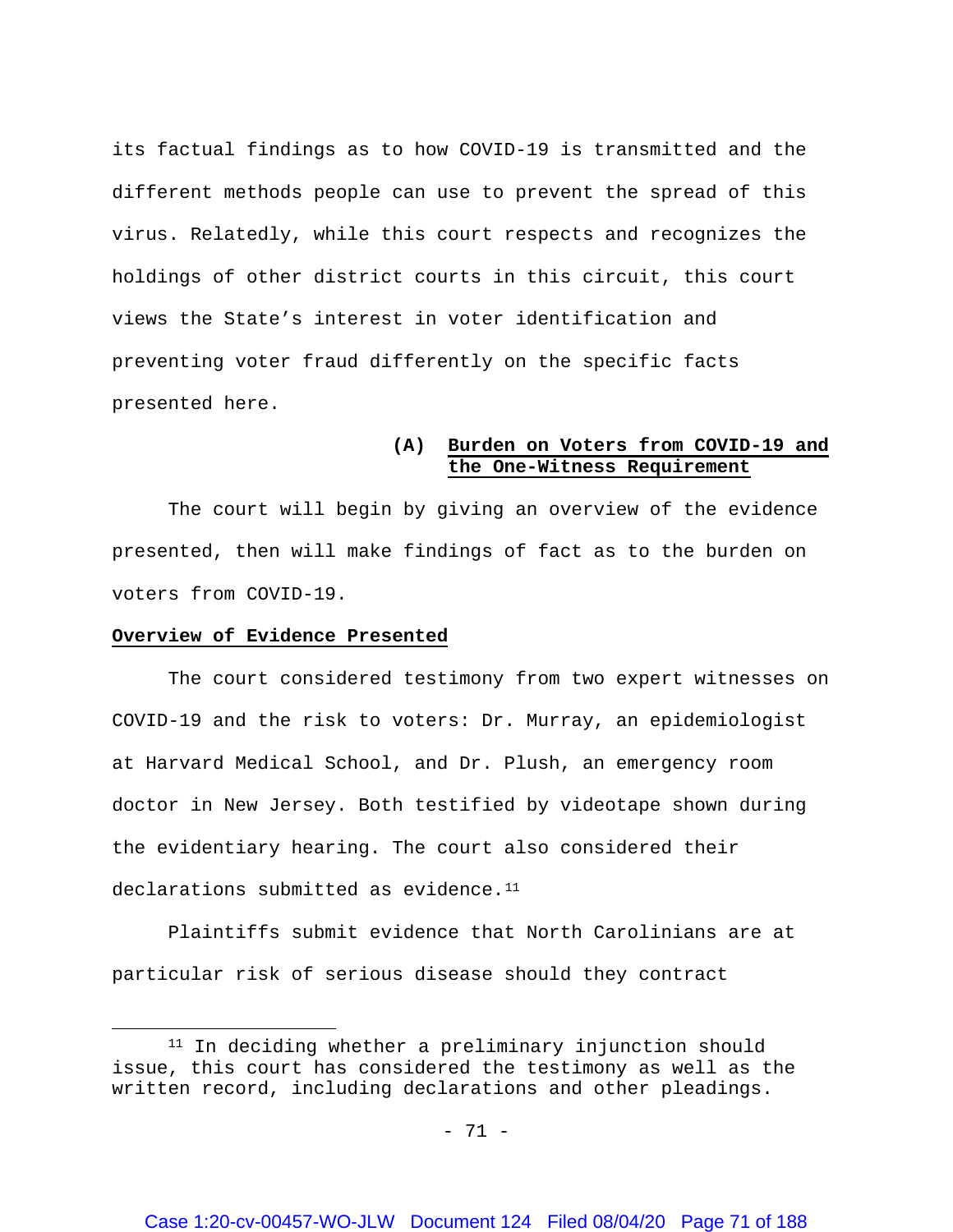COVID-19. In her declaration, Dr. Murray notes that the CDC has documented that 33% of North Carolinians are obese, 35% have diagnosed high blood pressure, and 13.1% have diagnosed diabetes mellitus, all of which are risk factors for severe disease or death from COVID-19. (Declaration of Meghan Murray in Supp. of Pls.' Mot. for Preliminary Injunction ("Murray Decl.") (Doc. 12-1) ¶¶ 21, 46.) Dr. Murray observes that on one risk assessment index, North Carolina ranked "second among the states" on "being the most vulnerable," due primarily to its "high (poor) score in the area of healthcare system factors." (Id. ¶ 50.) Dr. Murray interpreted this risk assessment as suggesting "that in the event of further spread of Covid-19, North Carolina may experience higher levels of disease, disability and death than other states experiencing the same amount of transmission." (Id.) She further observed another study which suggested that 39% of adults over the age of 18 in North Carolina "are at risk for serious disease [from COVID-19] with older adults making up 54.2% of those at high risk." (Id.  $\P 48.$ 

Dr. Murray testified that there are three known ways that COVID-19 is spread, through respiratory droplets, fomites on surfaces, and aerosols remaining in the air. (Doc. 107 at 11-13.) With respiratory droplet transmission, "when a person

- 72 -

## Case 1:20-cv-00457-WO-JLW Document 124 Filed 08/04/20 Page 72 of 188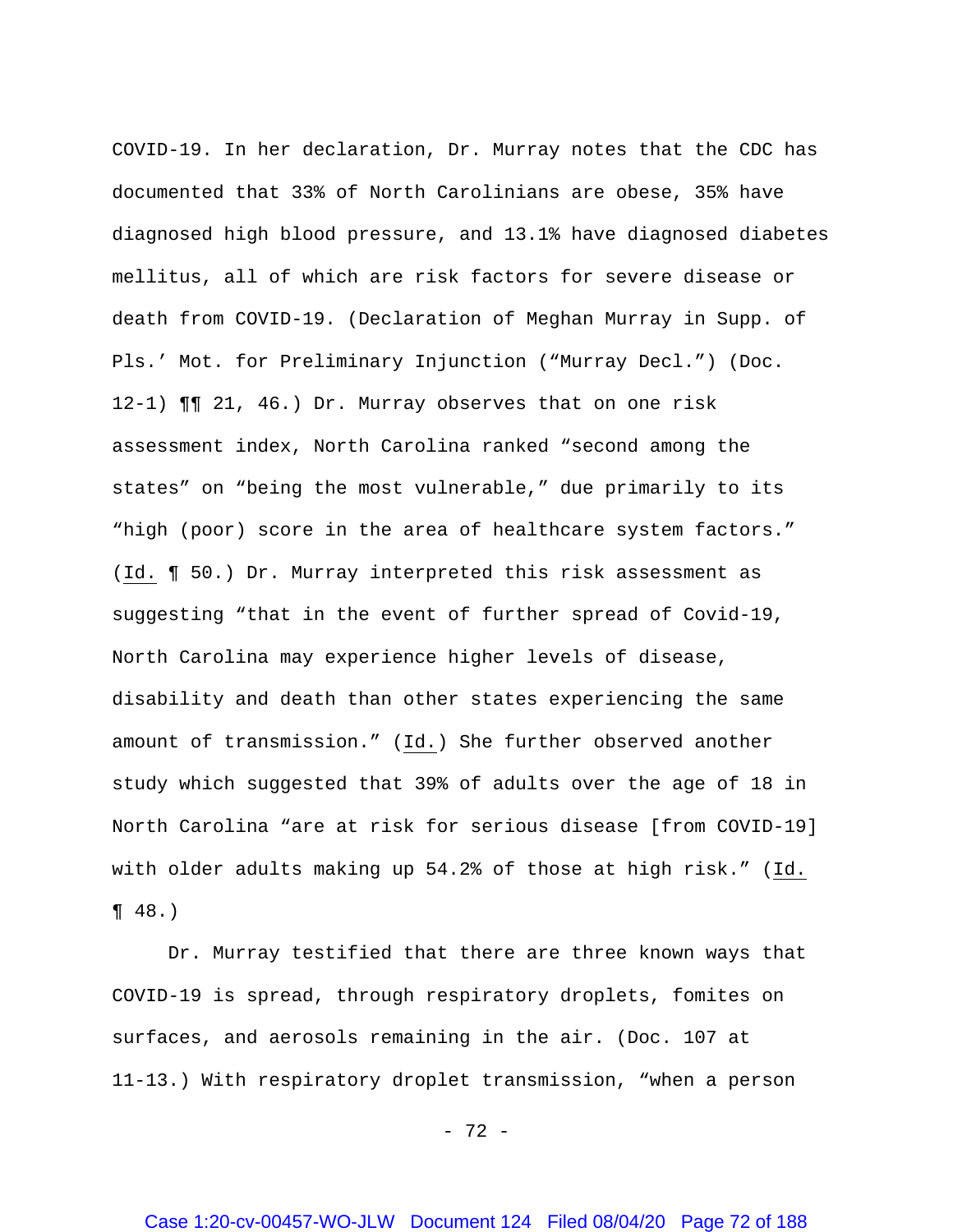coughs, sneezes, talks, sings, they project into the environment, the air, respiratory droplets . . . . [T]hose droplets can . . . get to another person because the person . . . produces respiratory . . . droplets that can be taken indirectly by the other person when they breathe in the air . . . in the vicinity" ("Droplet Transmission"). (Id. at 11–12.) Second, these respiratory droplets can also fall onto objects and surfaces, which become "fomites" — "things that are contaminated with the virus that one might be able to touch" ("Touch Transmission"). (Id. at 12.) Third, if the respiratory droplets are small enough, they "desiccate because they dry out in the air" ("Aerosol Transmission"). (Id. at 12.) According to Dr. Murray, when this occurs, the droplets stay in the atmosphere for hours and move around in the air currents in rooms and buildings. (Id.)

Dr. Murray testified that "there's very strong evidence that most transmission takes place indoors," and that ventilation has a "huge impact" on transmission as well. (Id. at 34.) She further testified that most transmissions occur when people are presymptomatic or asymptomatic. (Id. at 38.)

Dr. Murray testified, with regard to Aerosol Transmission, that "there's increasing evidence that aerosols are also indicated in viral transmission," thus, it seems to the court,

- 73 -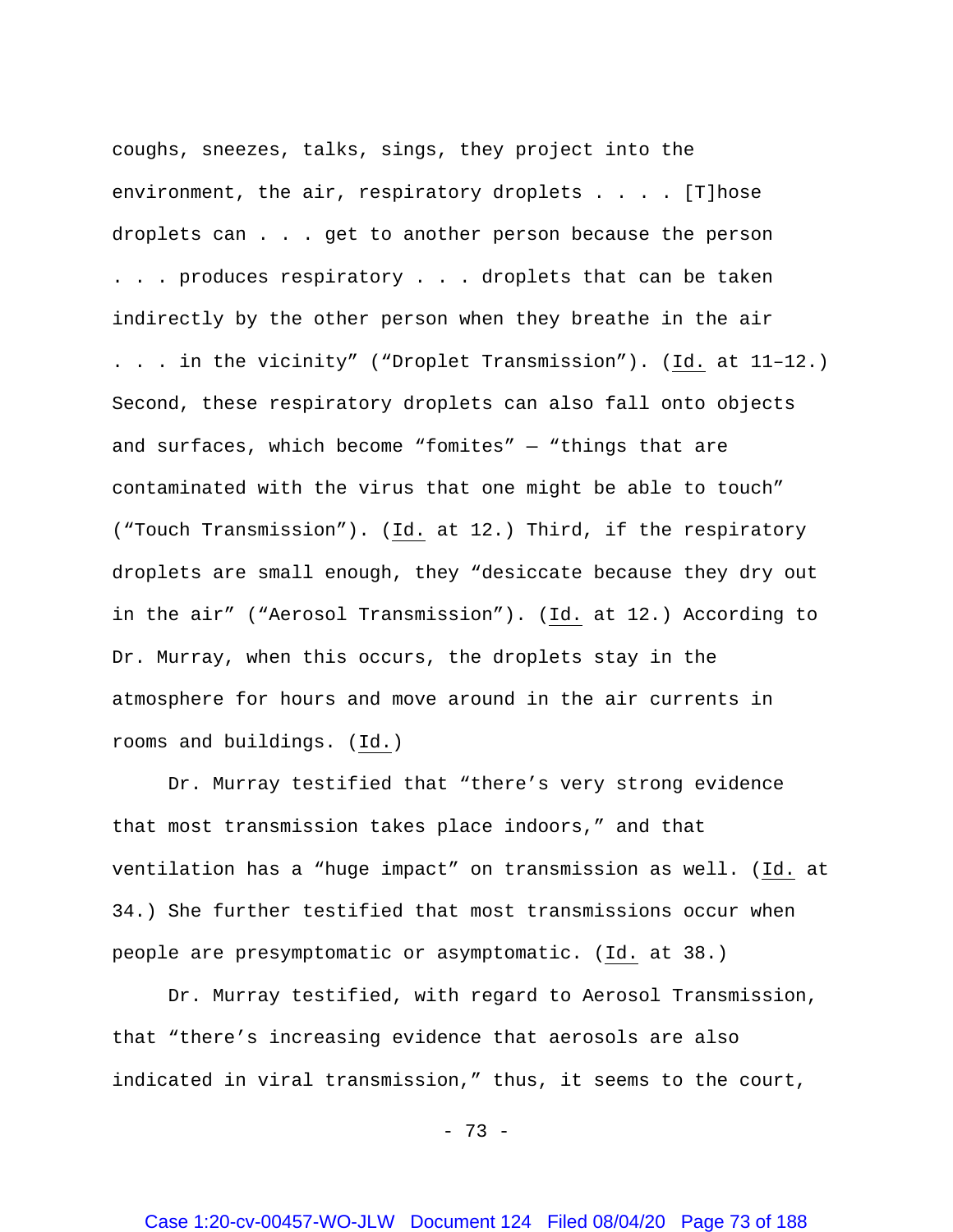Dr. Murray testified that less is known about aerosol transmission. (Id. at 13.) Unlike the research Dr. Murray cited with respect to Droplet Transmission or Touch Transmission, Dr. Murray did not cite any studies definitively identifying cases of Aerosol Transmission. Dr. Murray did note a letter from two authors signed by many epidemiologists and engineers sent to the World Health Organization ("WHO"), "arguing that airborne transmission of Covid has been neglected." (Id. at 16; Doc. 102-4.) It does not appear to the court, however, that Dr. Murray relied on this letter for any scientific conclusions regarding Aerosol Transmission. She also noted there is not much data on how much transmission may occur from Aerosol Transmission or from Droplet Transmission, but that the precautionary principle would dictate that people take Aerosol Transmission seriously and act "as though it's real until someone can prove it's not real."[12](#page-73-0) (Doc. 107 at 49.)

 $\overline{\phantom{a}}$ 

- 74 -

<span id="page-73-0"></span><sup>12</sup> The precautionary principle, upon which Dr. Murray and Dr. Plush generally agree, (compare Doc. 107 at 48, with Doc. 111 at 71–72), is an environmental law principle which states that if the seriousness of a potential risk is unknown, it is "incumbent on the group that is in governance to assume that it is risky until proven otherwise." (Doc. 107 at 48.) This court declines to adopt that standard. First, to adopt that standard would, in effect, shift the burden to Defendants to prove the absence of harm rather than properly placing the burden on Plaintiffs to demonstrate a likelihood of success of proving the (Footnote continued)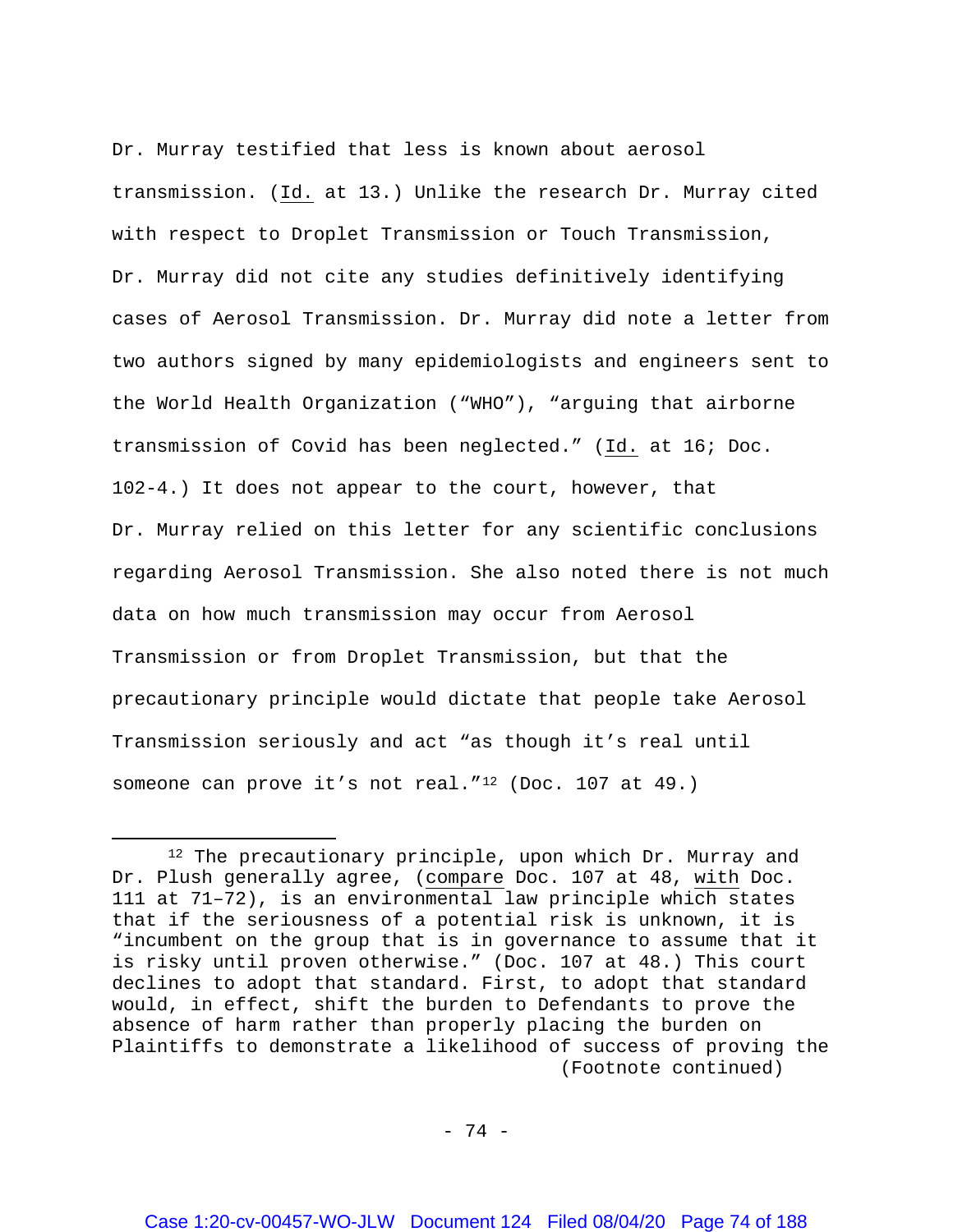Regarding prevention of transmission, Dr. Murray testified that sanitizing surfaces or hands with alcohol or other antibacterial or antiviral substances after touching a surface could reduce the possibility of Touch Transmission, and that masks and social distancing protocols may reduce Respiratory Transmission. (Id. at 13–14.) Aerosol Transmission, however, poses a "more challenging" problem, because aerosolized droplets "are rapidly disseminated through a room," and "they're small enough that they are not blocked by the usual barrier methods," like most cloth masks. (Id. at 14.)

Regarding the CDC's definition of when someone has been "exposed," such that the risk of transmission is sufficient to warrant a 14-day quarantine, defined as 10-15 minutes in "close contact" with someone who has COVID-19, Dr. Murray testified that this guidance is guided by the principle that, as more time is spent with someone, they are exhaling more breaths and thus the number of viral particles in the air increases, which increases the risk of transmission. (Id. at 22, 27.) She

 $\overline{\phantom{a}}$ 

existence of an unconstitutional burden on the right to vote. Second, as explained hereafter, this court finds Dr. Plush's testimony persuasive, that Aerosol Transmission has not been shown at this time to be an infective risk for COVID-19, and therefore this court does not find the precautionary principle suggests or supports a finding of an unconstitutional burden on the right to vote exists from a risk of Aerosol Transmission.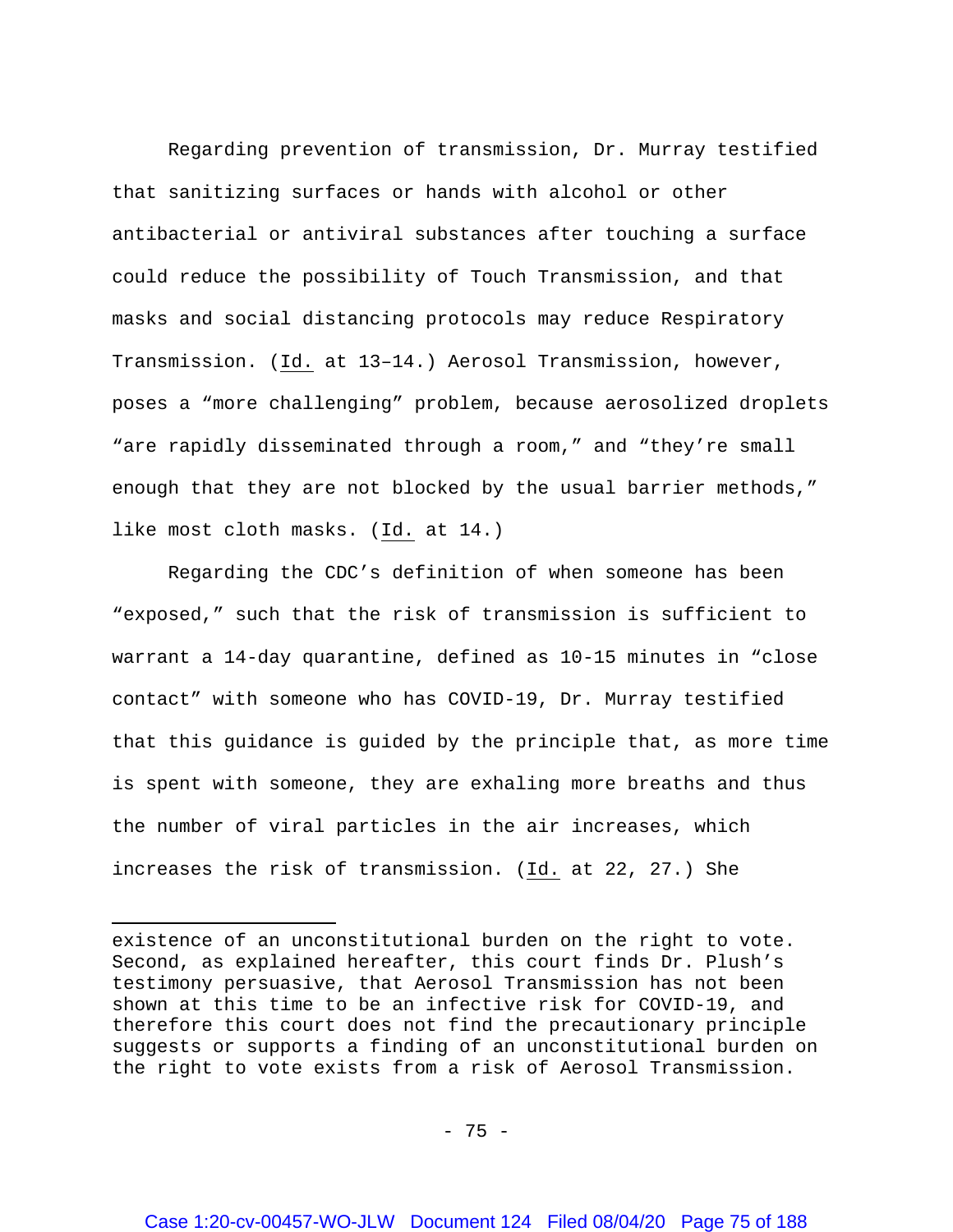stressed, however, that the CDC's time-limit does not mean that one cannot be infected in under that length of time. (Id. at  $25.1<sup>13</sup>$  $25.1<sup>13</sup>$  $25.1<sup>13</sup>$ 

Regarding the efficacy of different types of face masks, Dr. Murray testified that N95 masks, which are used for healthcare and laboratory workers working with aerosol-based infections, are good for filtering out the very small aerosol molecules. (Id. at 40.) Surgical or medical masks are less effective at filtering out the aerosol particles and "are really designed to prevent the wearer from infecting others." (Id. at 43.) Cloth masks, she testified, are less efficacious at preventing transmission, especially given so few people wear masks correctly. (Id. at 44.)

 $\overline{\phantom{a}}$ 

<span id="page-75-0"></span><sup>13</sup> Both Dr. Murray and Dr. Plush minimized reliance upon the CDC's definition of close contact as a viable means of determining a potential transmission. Instead, both witnesses acknowledged the CDC's definition of close contact was based upon limited study and solely for the purpose of investigating the spread of COVID-19, not for insuring safety from transmission. (See Doc. 107 at 24–30; Doc. 111 at 51–52.) Insuring safety is predominately dependent upon social distancing and protective equipment. Both witnesses acknowledged that transmission could occur in less than ten minutes. (Doc. 107 at 25; Doc. 111 at 52.) However, both witnesses also acknowledged that risk of exposure did increase over time, and decreased time of exposure to others involved less risk but certainly not no risk. (Doc. 107 at 25–26; Doc. 111 at 52.)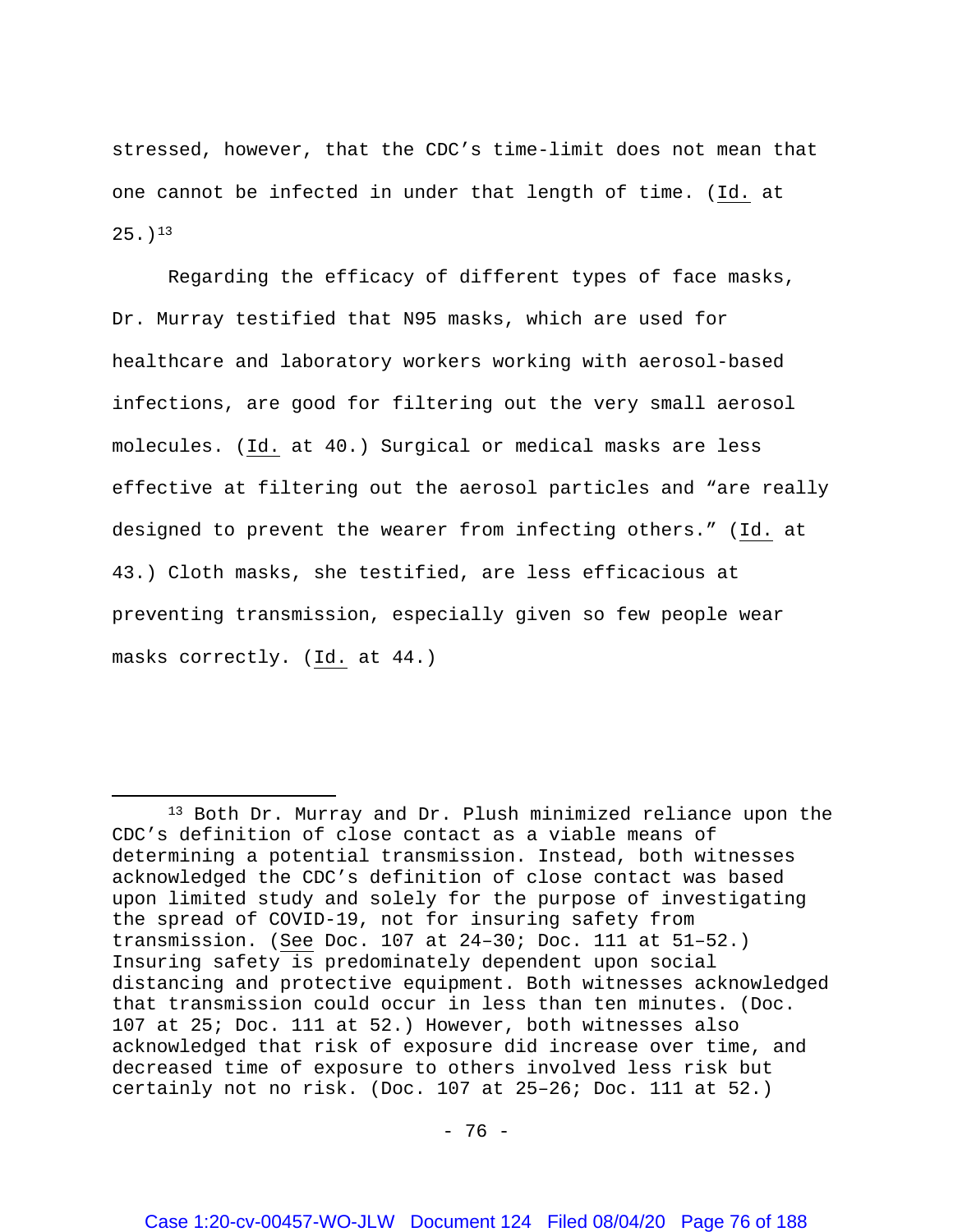Regarding mitigation tactics one could use while witnessing another's absentee ballot, Legislative Defendants asked Dr. Murray the following:

Q: . . . Isn't it true that if two people stand outside 12 feet apart wearing a mask, let's say a surgical mask, not talking, not touching their face, maintaining hand hygiene, and the encounter is 30 seconds, that there is a very low risk -- a very low risk -- of transmission between those two individuals on a sunny day, correct?

A. I think that's reasonable.

(Id. at 93.)

Finally, Dr. Murray did not seem to expect any great change in infection numbers, or any chance of the United States achieving herd immunity, or a vaccine being widely available prior to the November General Election. (Id. at 53, 109.)

Turning to Dr. Plush, Legislative Defendants' expert witness, he is a Board-certified physician. (Doc. 111 at 18.) He is currently treating COVID-19 patients and has treated between seventy-five and one hundred COVID-19 patients since the beginning of the global pandemic. (Id.)

He disagrees with the risks posed by COVID-19, pointing to statistics showing only "5% of the current active infections [in North Carolina] are severe enough to require hospitalization, which is far lower than the 39% considered at higher-risk for serious complications." (Doc. 51-6 ¶ 10.)

- 77 -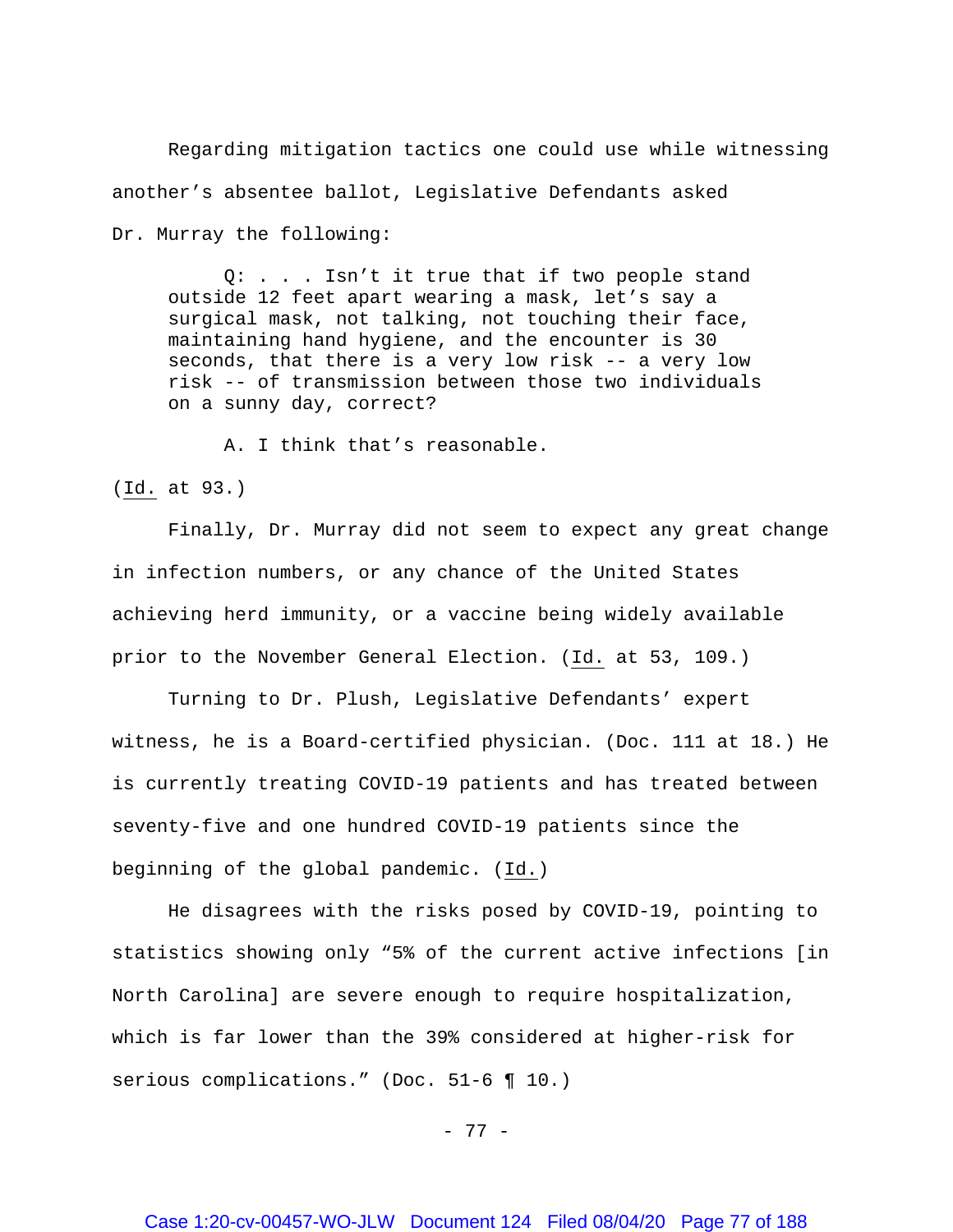Dr. Plush agreed with Dr. Murray concerning Droplet Transmission and Touch Transmission. (Doc. 111 at 19–20.) He testified that he was more skeptical of Aerosol Transmission, stating, "[t]he fact that there is some aerosols or particles in the air, again, don't prove any airborne transmission." (Id. at 59-60.) He expanded on Touch Transmission, noting that COVID-19 "is not able to be contracted just by touching the surface with your hand. It cannot travel through the skin of your hand. It can only be transmitted when you touch a mucous membrane of your face, like your nose or mouth." (Id. at 21.) He emphasized, however, that Touch Transmission is "likely not the main way of transmission," given there "are no specific reports documenting [Touch] [T]ransmission only, and that's because usually people who come in contact with infectious surfaces are often in contact with the infectious person themselves, so it's often difficult to separate fomite transmission from droplet transmission." (Id. at 19–20.) And Dr. Plush agreed with Dr. Murray that a person could be infected in fewer than 15 minutes, despite the CDC's guidance. (Id. at 21, 52.)

Regarding the application of the precautionary principle to the risk of Aerosol Transmission, Dr. Plush testified that, given that many people have been exposed to symptomatic COVID-19 patients and have not become infected, thus, "there is some

- 78 -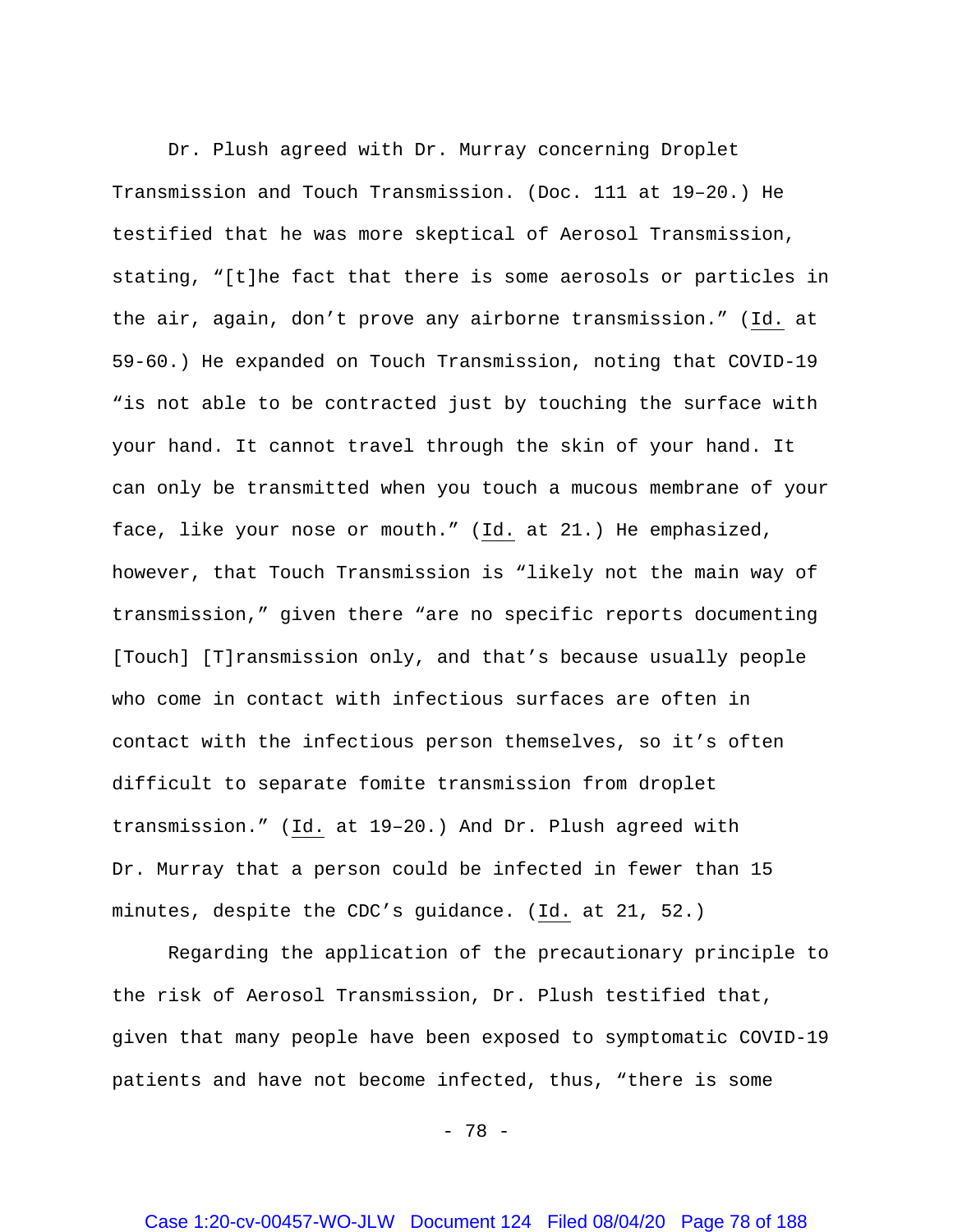evidence to show that there is not airborne transmission of this disease in every single case," the costs of abiding by the precautionary principle "would potentially outweigh any benefits." (Id. at 71–72.)

Dr. Plush further cited to a University of Nebraska study, in which researchers found air samples that were positive for COVID-19 RNA, but there were "no signs of infectivity or viral replication." (Id. at 53.) Dr. Plush interpreted this study to mean "the mere presence of airborne particles in itself does not prove airborne [aerosol] transmission." (Id.)

He also agreed with Dr. Murray as to the relative efficacy of the various types of masks: N95 masks are more beneficial than surgical or cloth masks, given N95 masks, when worn correctly, filter out more particles, including potential aerosolized COVID-19 particles, which surgical and cloth masks are not able to do. (Id. at 25, 86–87.)

Regarding the efficacy of other preventative measures, Dr. Plush testified that being outside would reduce the risk of transmission, given the increased air flow as compared to indoor environments. (Id. at 29.) He also testified that physical distance is a "very important part" of the measures one should take, "staying at least six feet back,"  $(\underline{Id.}$  at 30), and that more than six feet, such as three meters, further reduces risks,

- 79 -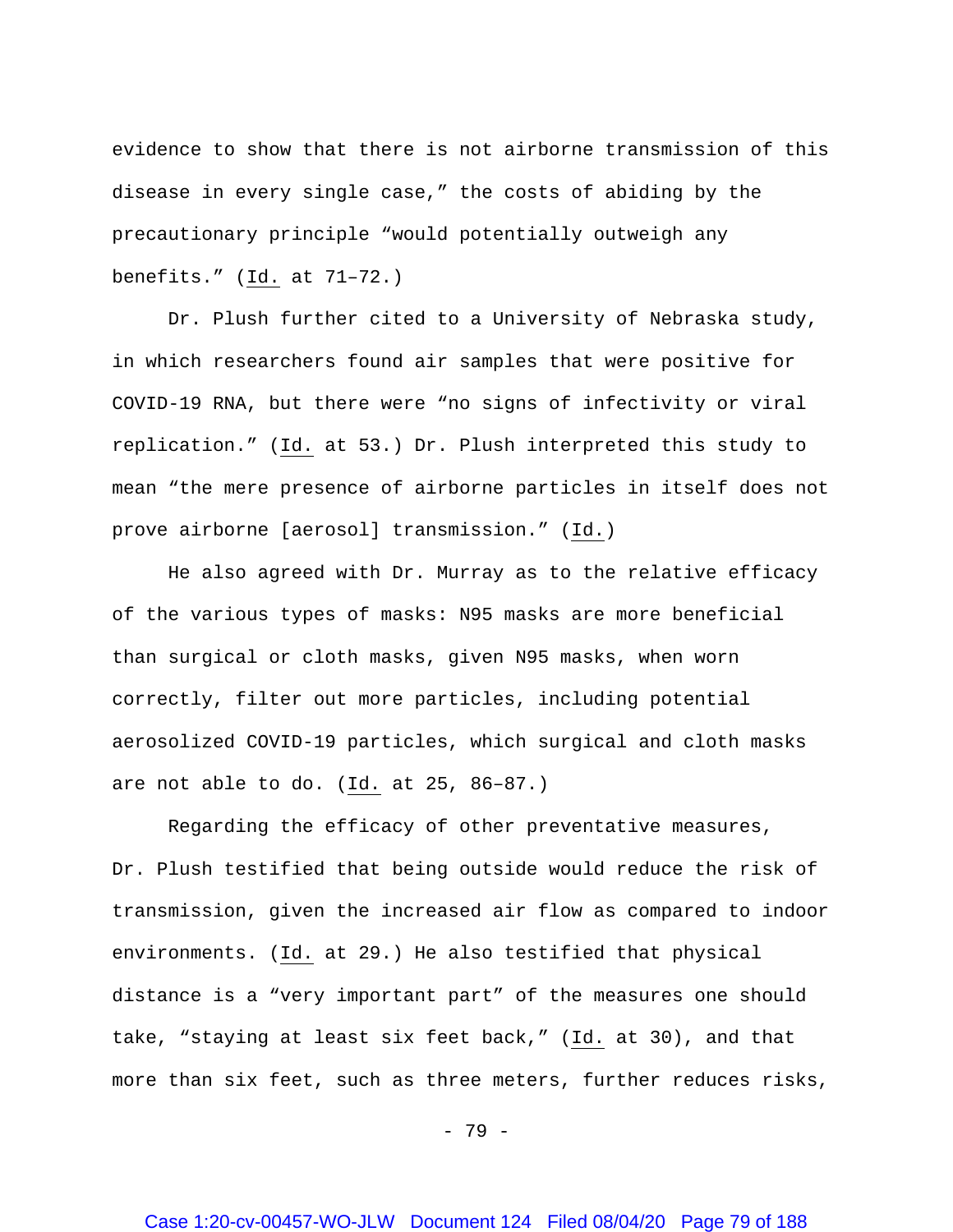(Id. at 30-31). He agreed with Dr. Murray that different chemicals, such as "a 60 percent ethanol solution or a 70 percent isopropyl alcohol solution," on surfaces and on hands, in addition to something like Lysol, with 0.1 percent sodium hypochlorite, on surfaces, would be effective at killing the virus. (Id. at 22–23.)

Regarding voting in general, Dr. Plush testified to the following: "I do not believe that there is significant risk if the . . . guidance from the CDC, including physical distancing, wearing a face mask, diligent hand hygiene, and environmental decontamination is followed . . . ." (Id. at 37.) Dr. Plush also stated that if those guidelines are followed, "then the risk to the individual is very low and can approach zero." (Id.) He still cautioned that voting by mail, even with a witness, would most likely be safer than voting in person. (Id. at 76; see also id. at 40.)

#### **Findings of Fact**

The court finds the following facts:

First, regarding the risk to North Carolinians, the court does not find Dr. Murray's assertions necessarily at odds with Dr. Plush's assertions. The study to which Dr. Murray cites merely states that 39% are "at risk for serious disease," not that 39% will get an infection severe enough to require

 $- 80 -$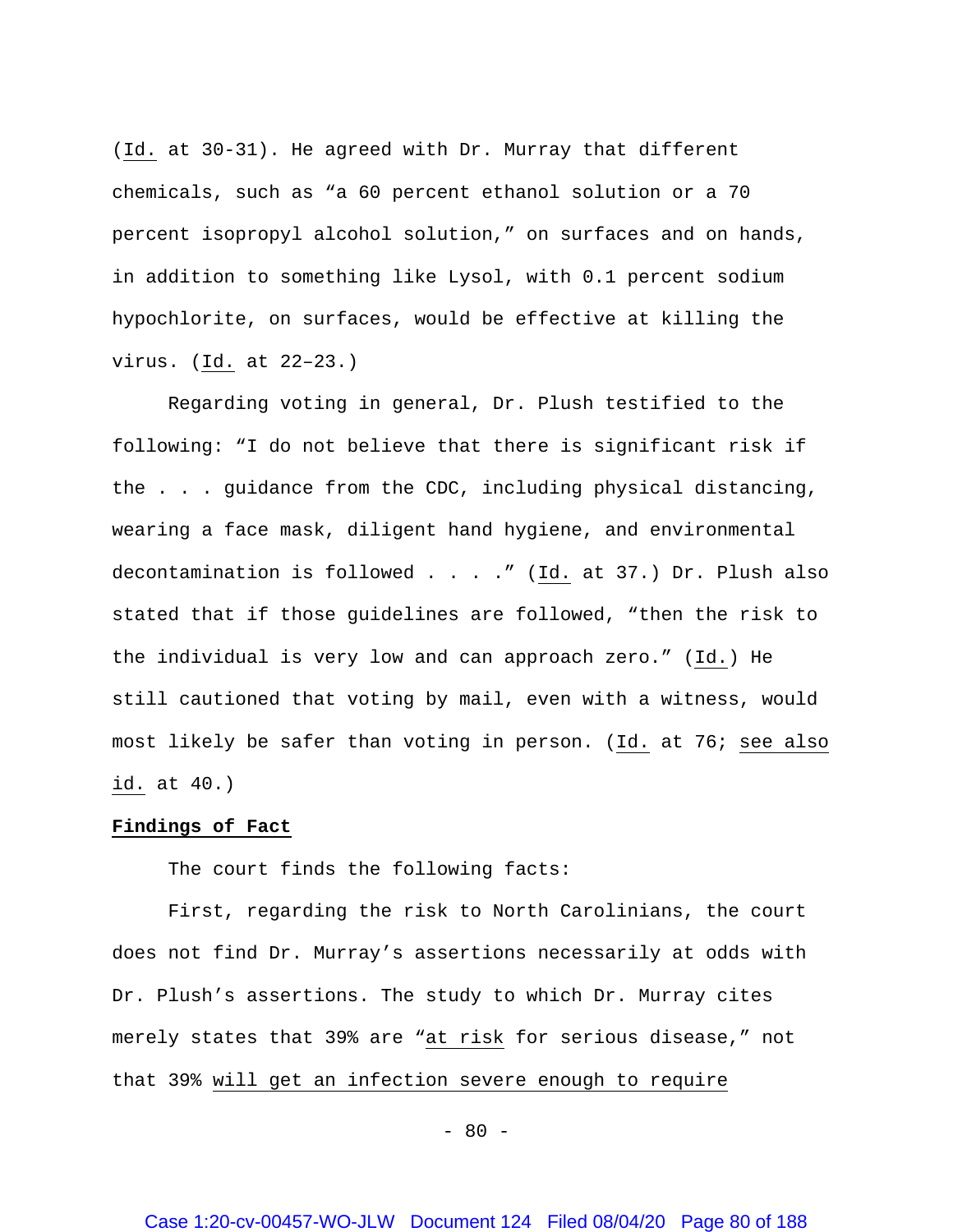hospitalization. Indeed, Dr. Plush asserts that 69% of all COVID-19 patients who died in North Carolina "had at least one significant underlying medical condition," and "82% of all deaths were in patients over the age of 65." (Doc. 51-6 ¶ 9.)

Second, Dr. Murray and Dr. Plush agree that Droplet Transmission and Touch Transmission are both ways COVID-19[14](#page-80-0) can be transmitted. This court adopts that as a fact. Dr. Murray and Dr. Plush also seem to agree that the risk of transmission through Touch Transmission is less than Droplet Transmission. (See Doc. 73-4 ¶ 15 ("However, the CDC notes 'transmission of coronavirus occurs much more commonly through respiratory droplets than through objects and surfaces, like doorknobs, countertops . . . .'"); Doc. 51-6 ¶ 3 ("Indirect infection, through touching of an infected surface then touching one's eyes, nose or mouth, may be possible, but it is not the main way that the virus is spread").) The court finds as a fact that the risk of Touch Transmission is significantly lower than Droplet Transmission.

 $\overline{a}$ 

<span id="page-80-0"></span><sup>14</sup> This court recognizes that the experts refer to SARS-CoV-2 as the virus and COVID-19 to refer to the disease caused by the virus. Nevertheless, for ease of reference in this opinion, this court has used the term COVID-19 to refer to both the virus and the disease.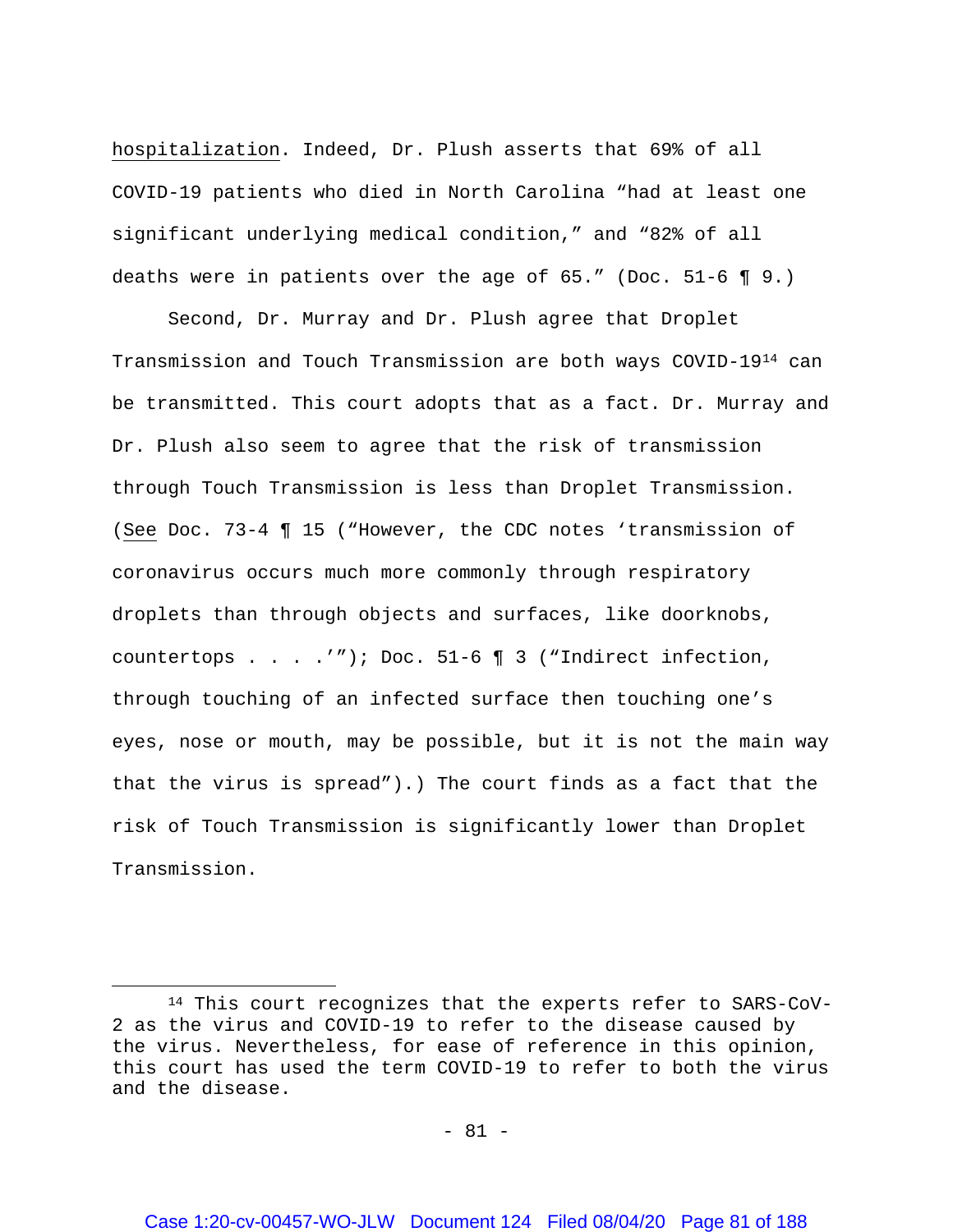Third, the court credits Dr. Plush's testimony and finds that Plaintiffs' evidence does not establish that Aerosol Transmission is an infective risk which imposes a separate burden on voters. The court makes this finding for the following reasons.

The opinions of Dr. Plush and Dr. Murray diverge with respect to Aerosol Transmission. The risk of Aerosol Transmission is a concern of Dr. Murray's. (See Murray Decl. (Doc. 12-1) ¶¶ 25-28; Doc. 73-4 ¶¶ 3–5.) After citing a number of studies suggesting the possibility of Aerosol Transmission, (id.), Dr. Murray concludes: "the mode respiratory transmission of SARS-CoV2 is incompletely understood, but there is growing evidence that transmission can occur through both large droplets and by smaller particles (aerosols)," (Doc. 73-4 ¶ 5).

Dr. Plush, on the other hand, states that Droplet and Touch Transmission

are the only two known and undisputed ways for the virus to spread. The notion that there may be airborne transmission of SARS-CoV-2 is controversial and the results are mixed. . . . Importantly, the World Health Organization (WHO) acknowledges that "airborne spread has not been reported for COVID-19 and it is not believed to be a major driver of transmission based on available evidence" after an analysis of 75,465 COVID-19 cases in China, reported no evidence of airborne transmission.

- 82 -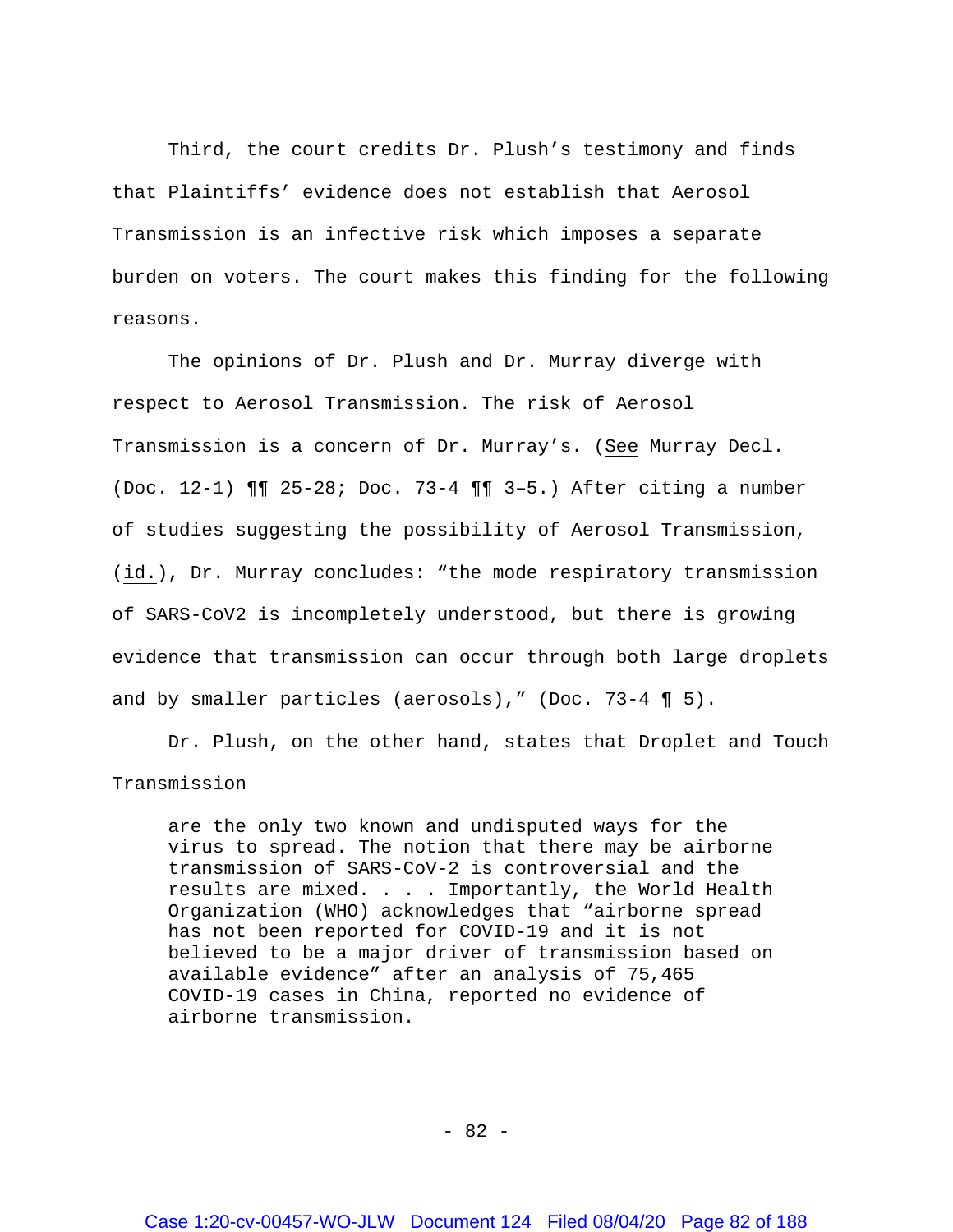(Doc. 51-6 ¶ 3 (quoting Report of the WHO-China Joint Mission on Coronavirus Disease 2019 (COVID-19), WHO (Feb. 28, 2020), https://bit.ly/3eCvjfp (last visited August 2, 2020)).)<sup>15</sup> Notably to this court, Dr. Murray did not dispute Dr. Plush's citation of the WHO's conclusion. Instead, during her testimony, Dr. Murray identified a letter from two authors to the WHO, (Doc. 121-3), signed by "something like 240" scientists "making the case that really WHO needs to kind of back off their claim that this [aerosol transmission] don't play a major role in Covid transmission." (Doc. 107 at 16–17, 18.) Dr. Murray acknowledged that she would not rely upon the letter, (id. at 50), but she did say the proffered evidence "bolstered their position." (Id.) On cross-examination, Dr. Murray acknowledged that she did not know what percentage of people in the United States have caught the virus as a result of aerosol droplets hanging suspended in the air. (Id. at 81.) Dr. Murray also identified recent quidance from the WHO which states that, "In

 $\overline{\phantom{a}}$ 

<span id="page-82-0"></span><sup>&</sup>lt;sup>15</sup> To be clear, this court is evaluating the facts to determine whether Plaintiffs have established a likelihood of success on the merits as to an unconstitutional burden on the right to vote. Determining whether Aerosol Transmission is a risk, and therefore a potential burden, is a necessary part of the factual analysis. In order to assess the risk, this court does not apply a standard which requires Plaintiffs to prove Aerosol Transmission is "undisputed." Instead, the court determines whether Plaintiffs have established a burden based upon facts establishing a "likelihood of success on the merits."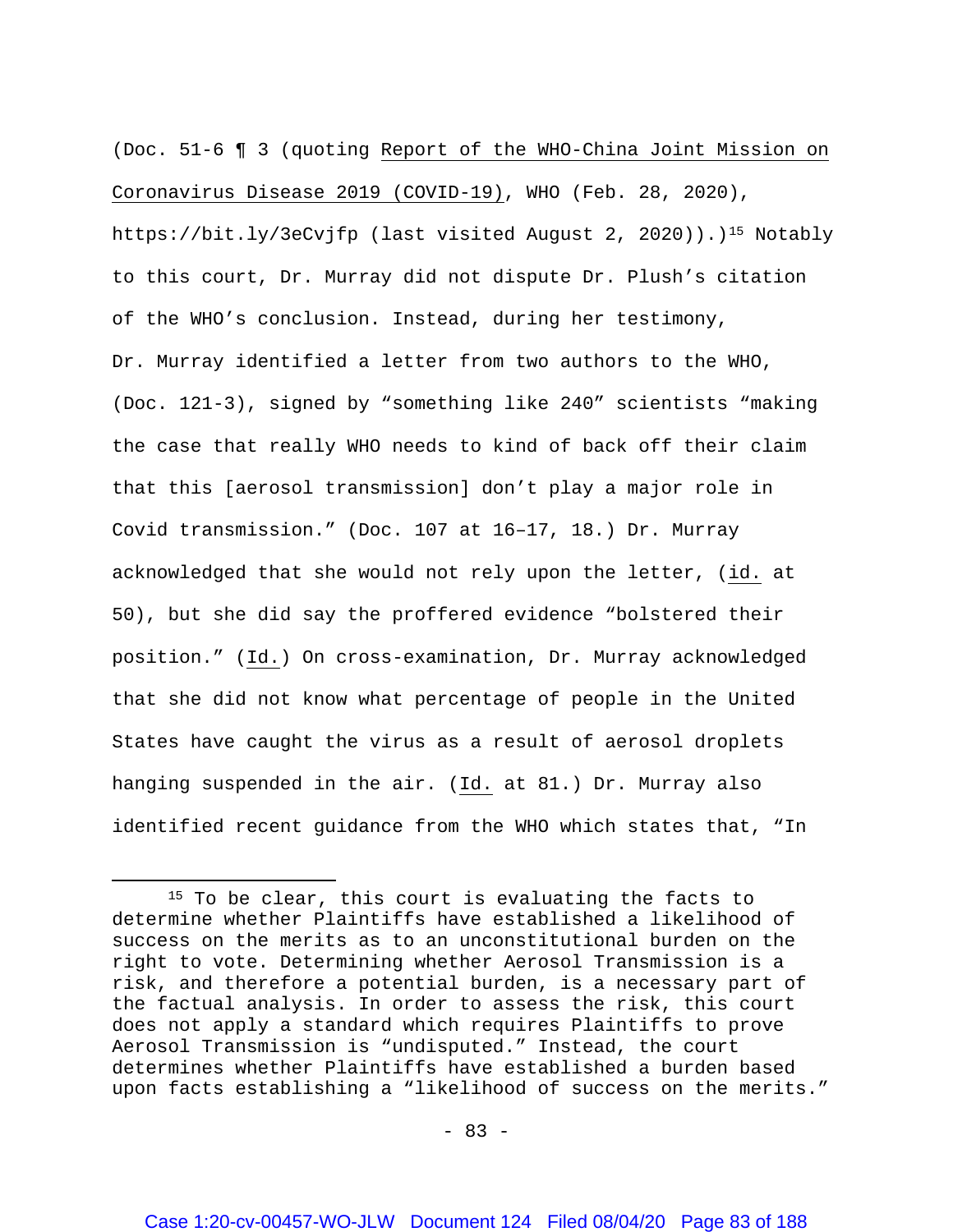these outbreaks, aerosol transmission, particularly in these indoor locations where there are crowded and inadequately ventilated spaces where infected persons spend long periods of time with others, cannot be ruled out. More studies are urgently needed to investigate such instances and assess their significance for transmission of COVID-19." (Pls.' Ex. 4 (Doc. 121-4 at 2.)

Dr. Plush testified that, in his opinion, he does "not believe there is significant risk" from in-person voting "if the . . . guidance from the CDC, including physical distancing, wearing a face mask, diligent hand hygiene, and environmental decontamination is followed, then the risk to the individual is very low and can approach zero."<sup>[16](#page-83-0)</sup> (Doc. 111 at 37.) Dr. Plush, in addressing Airborne Transmission directly, testified:

A. Well, there . . . there's been no evidence and no proof of actual airborne transmission of SARS- $COV-2$ .

There has been some studies that have found viral RNA in the air, such as the one study quoted by Dr. Murray from University of Nebraska that did find air samples that were positive for SARS-CoV-2 RNA.

When they looked at it and tried to culture it, there was no signs of infectivity or viral replication.

l

<span id="page-83-0"></span><sup>16</sup> As will be explained in a later section, this court finds that in-person voting can be conducted relatively safely so long as these guidelines, described by Dr. Plush, are followed.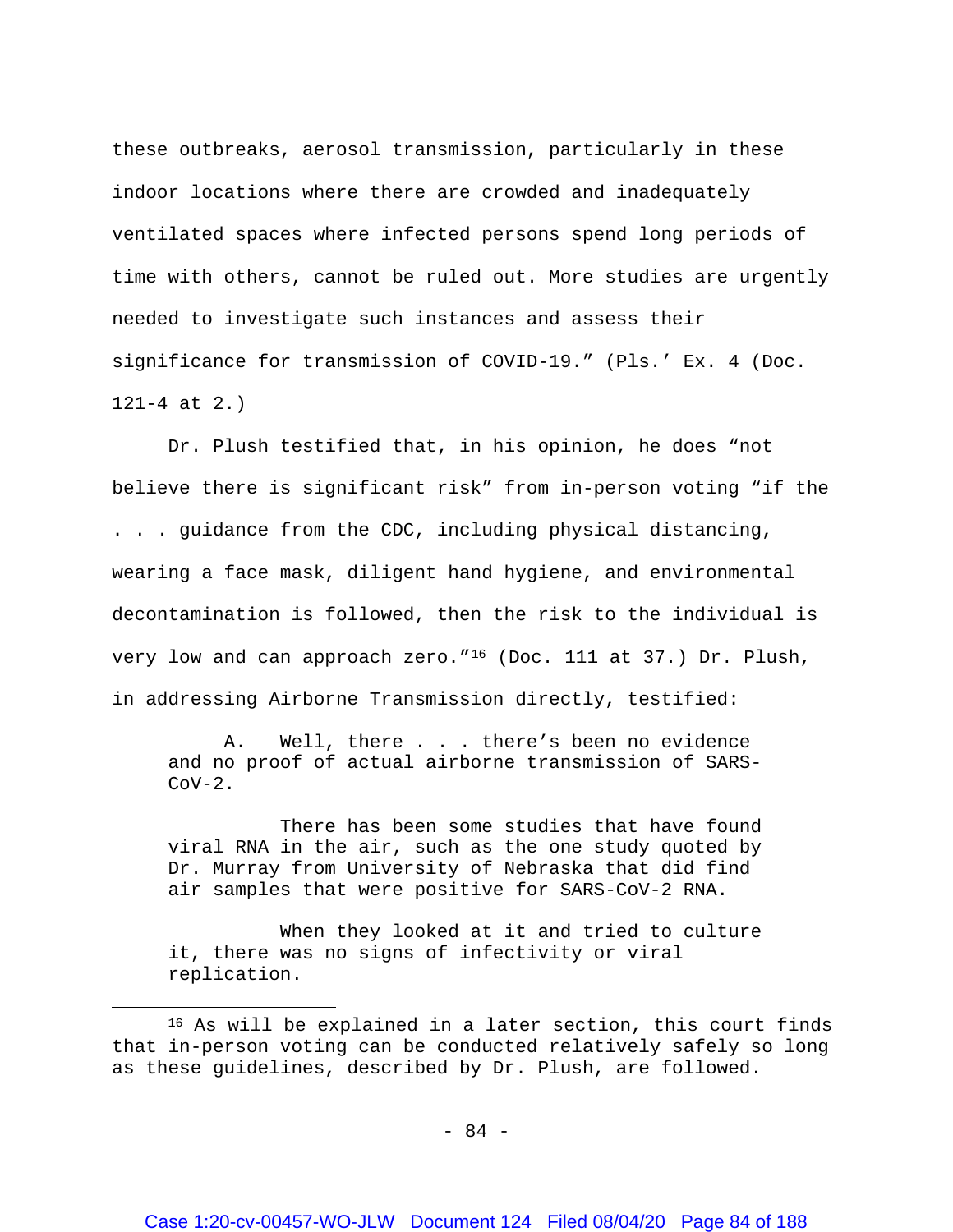So the mere presence of airborne particles in itself does not prove airborne transmission.

The airborne transmission that's defined by the CDC is airborne particles that are able to be infective over distance and time.

And as of right now there is no direct evidence of airborne transmission.

(Id. at 53.) Later, Dr. Plush testified "[t]here is no studies proving airborne transmission. That's according to the latest WHO transmission scientific brief that was just published in July of 2020." (Id. at 60.) Dr. Plush acknowledged airborne transmission is "possible," (id.), although, as stated, there is no direct evidence of airborne transmission.<sup>[17](#page-84-0)</sup> Finally, as stated in the most recent WHO advisory Q&A, presented during Dr. Murray's testimony, the information provided states: "In these outbreaks, aerosol transmission . . . cannot be ruled out. More studies are urgently needed to investigate such instances and assess their significance for transmission of COVID-19." (Pls.' Ex. 4 (Doc. 121-4) at 2.) Notably, no evidence was

 $\overline{a}$ 

<span id="page-84-0"></span><sup>&</sup>lt;sup>17</sup> Dr. Plush refers to "airborne transmission" and Dr. Murray referred to that same issue as Aerosol Transmission. In this opinion, this court uses the term Aerosol Transmission to refer to those smaller respiratory droplets (generally less than 5 micrometers) which "desiccate because they dry out in the air," and may remain in the atmosphere and in air currents in rooms and stay in the atmosphere for hours. (Doc. 107 at 12.) The terms "airborne transmission" and "Aerosol Transmission" are synonymous for purposes of this opinion.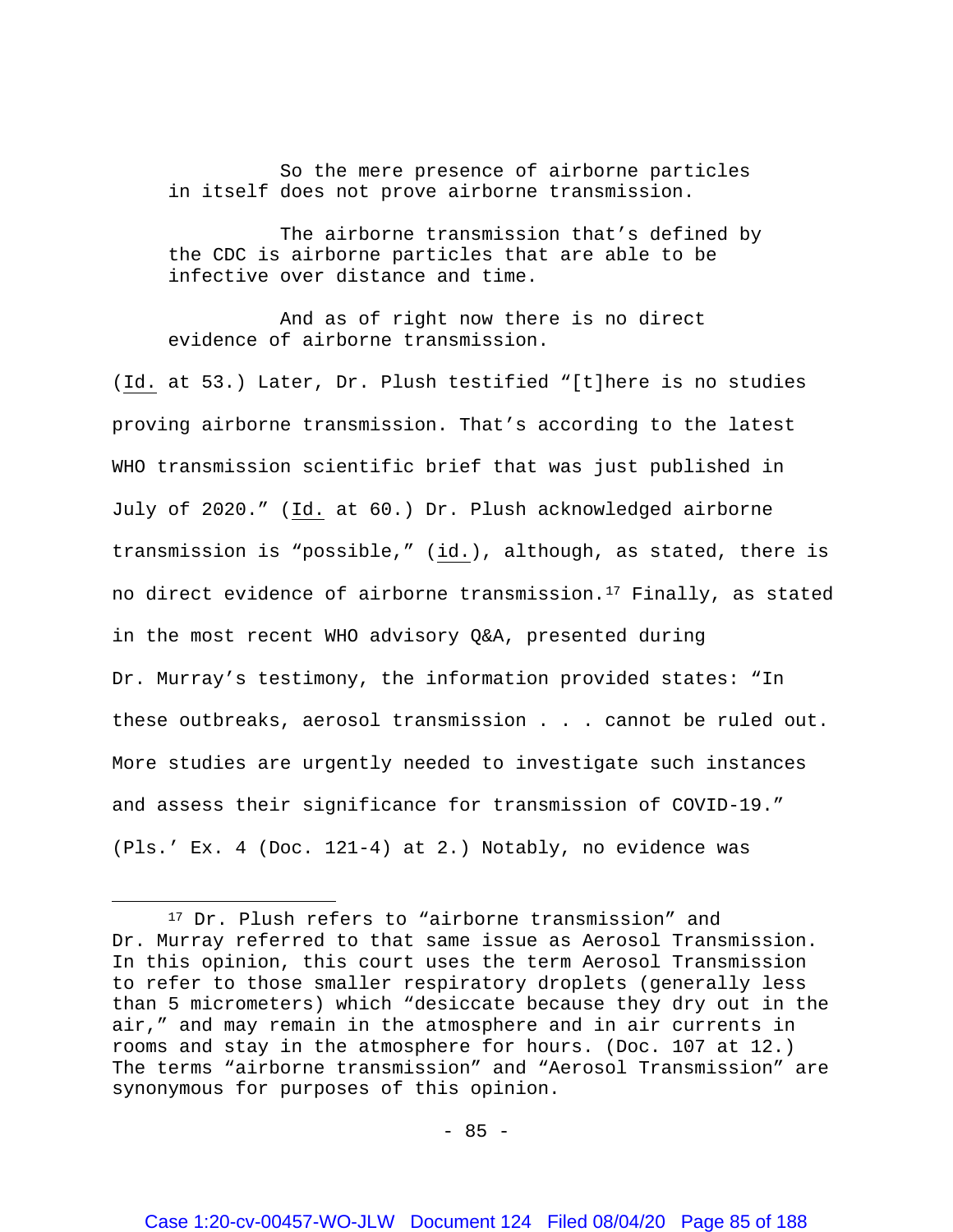presented to suggest the WHO withdrew its earlier findings as described by Dr. Plush.

Thus, if Aerosol Transmission is a risk, both Dr. Plush and Dr. Murray acknowledge that mitigation of that risk is difficult. (Doc. 107 at 14; Doc. 111 at 61 ("Social distancing itself is not effective . . . for an airborne pathogen").)

This court finds the evidence is too speculative at the present time to support a finding that aerosol droplets are capable of being infective over distance and time. In reaching this conclusion, this court credits the testimony of Dr. Plush, which relies, at least in part, upon the WHO guidance, for the following reasons.

Dr. Plush's opinion that the existence of COVID-19 airborne particles is not the same as a risk of infective transmission is significant to this court. As Dr. Plush points out, "one study quoted by Dr. Murray from University of Nebraska that did find air samples that were positive for SARS-CoV-2 RNA" also apparently found that there "were no signs of infectivity or viral replication." (Doc. 111 at 53.) Whether COVID-19 is airborne or whether it remains infective if it is in the air "is a hypothetical and is not proven." (Id. at 104.)

Further, Dr. Murray concludes that "[i]t is also possible that Covid-19 is transmitted as an aerosol," (Doc. 12-1 ¶ 25),

 $- 86 -$ 

### Case 1:20-cv-00457-WO-JLW Document 124 Filed 08/04/20 Page 86 of 188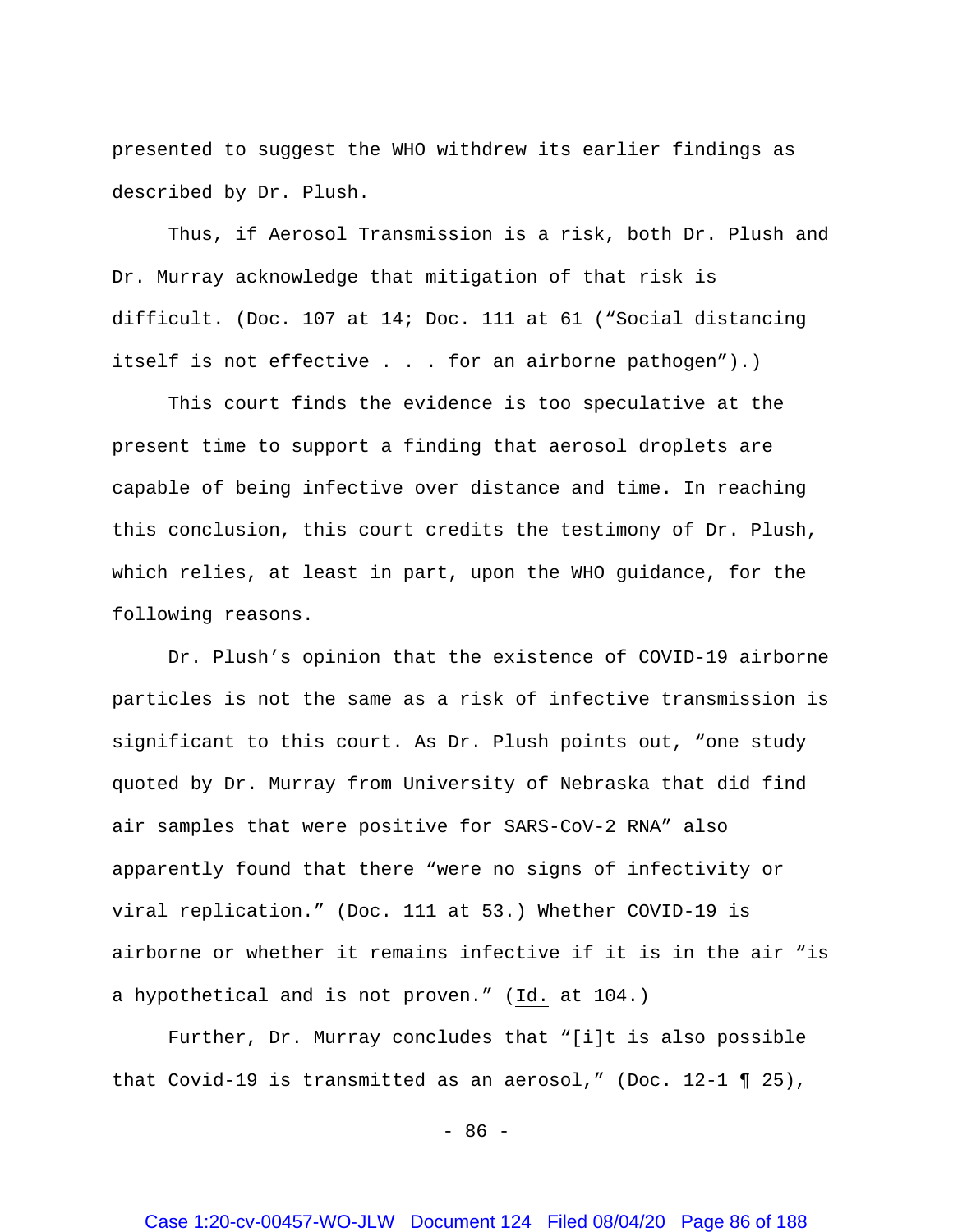while Dr. Plush, reviewing much of that same literature, concludes "there's been no evidence and no proof of actual airborne transmission of SARS-CoV-2," (Doc. 111 at 53). This court has reviewed literature cited by Dr. Murray and Dr. Plush to the extent possible,[18](#page-86-0) and finds Dr. Plush's conclusions, for purposes of this preliminary injunction motion and on this evidence, compelling.

For example, in Dr. Murray's declaration, (Murray Decl. (Doc. 12-1) ¶ 25), when explaining that a study suggesting "aerosol spread of SARS-CoV-2 is indeed possible," (id.), Dr. Murray further explained that:

[t]hese findings are consistent with case reports of Covid-19 patients who were infected in settings in which they did not have direct contact with others. In one case, 45 people were diagnosed with Covid-19 after attending a choir practice in Washington State in early March although they had no direct physical contact with each other.

(Id.) That allegation is indeed alarming with respect to the possibility of Aerosol Transmission. The article cited by Dr. Murray, Hamner, et al., High SARS-CoV-2 Attack Rate Following

l

<span id="page-86-0"></span><sup>18</sup> To be clear, this court is not a medical doctor nor an epidemiologist. This court has reviewed cited literature in an effort to consider and weigh, for purposes of this opinion, the diverging testimony with respect to Aerosol Transmission. This court's conclusions, as explained hereafter, should not be understood to reject the possibility that Aerosol Transmission, through future research, may be found to play a role in transmission as suggested by Dr. Murray.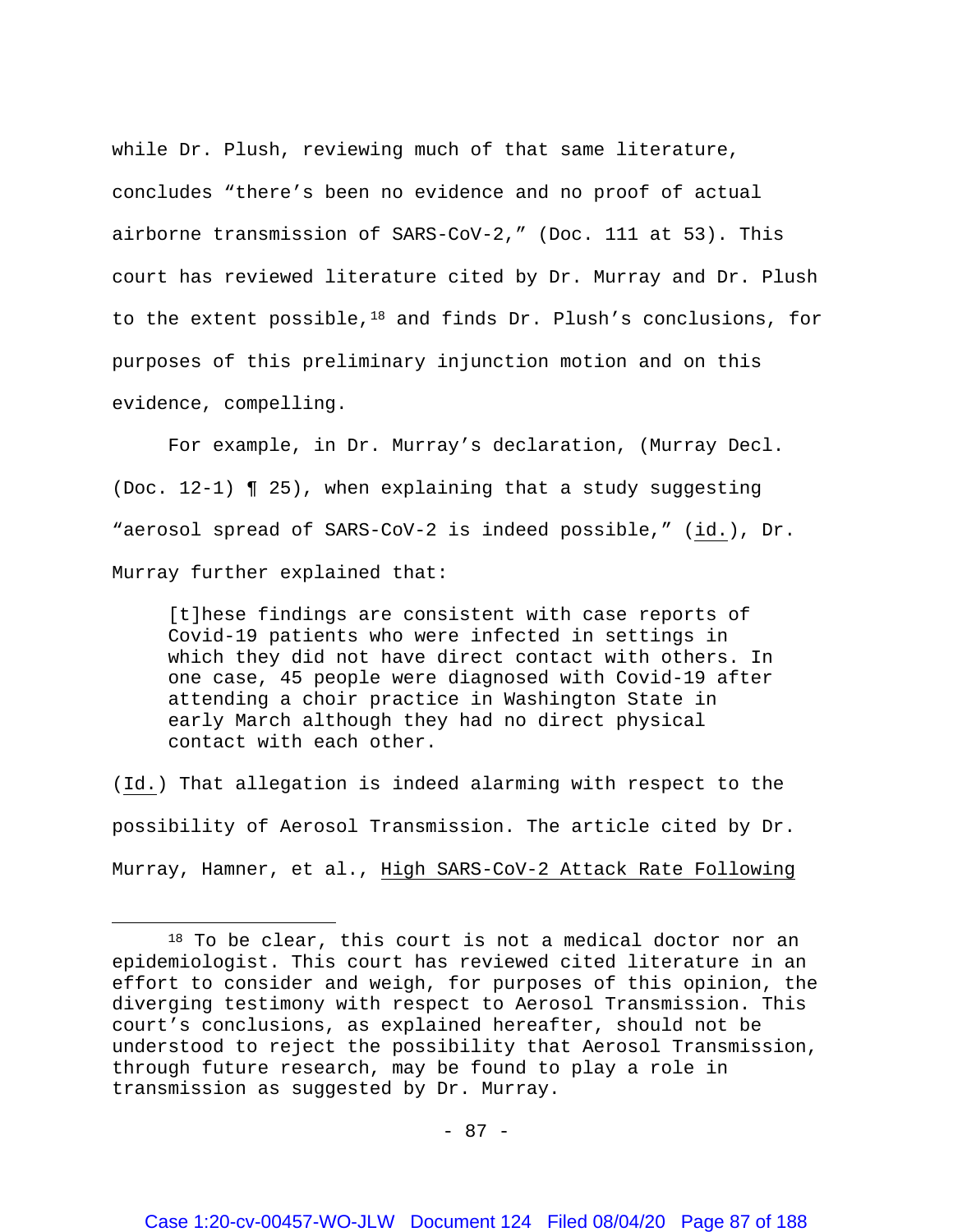Exposure at a Choir Practice - Skagit County, Washington, March

2020, Morbidity & Mortality Weekly Report Vol. 69 (May 15, 2020) https://www.cdc.gov/mmwr/volumes/69/wr/pdfs/mm6919e6-H.pdf (last visited August 1, 2020), is enlightening. While true, as Dr. Murray states, "[n]o one reported physical contact between attendees," id. at 607; see Doc. 12-1 ¶ 25, the article also states:

The 2.5-hour singing practice provided several opportunities for droplet and fomite transmission, including members sitting close to one another, sharing snacks, and stacking chairs at the end of the practice. The act of singing, itself, might have contributed to transmission through emission of aerosols, which is affected by loudness of vocalization.

High SARS-CoV-2 Attack Rate at 606. The Washington State outbreak involved attendees who were in close contact and therefore subject to Droplet and Touch Transmissions. Notably, while the article expresses concern over the possibility of aerosol transmission, the authors do not suggest any mitigation other than following CDC guidelines:

This outbreak of COVID-19 with a high secondary attack rate indicates that SARS-CoV-2 might be highly transmissible in certain settings, including group singing events. This underscores the importance of physical distancing, including maintaining at least 6 feet between persons, avoiding group gatherings and crowded places, and wearing cloth face coverings in public settings where other social distancing measures are difficult to maintain during this pandemic. . . . Current CDC recommendations, including maintaining

- 88 -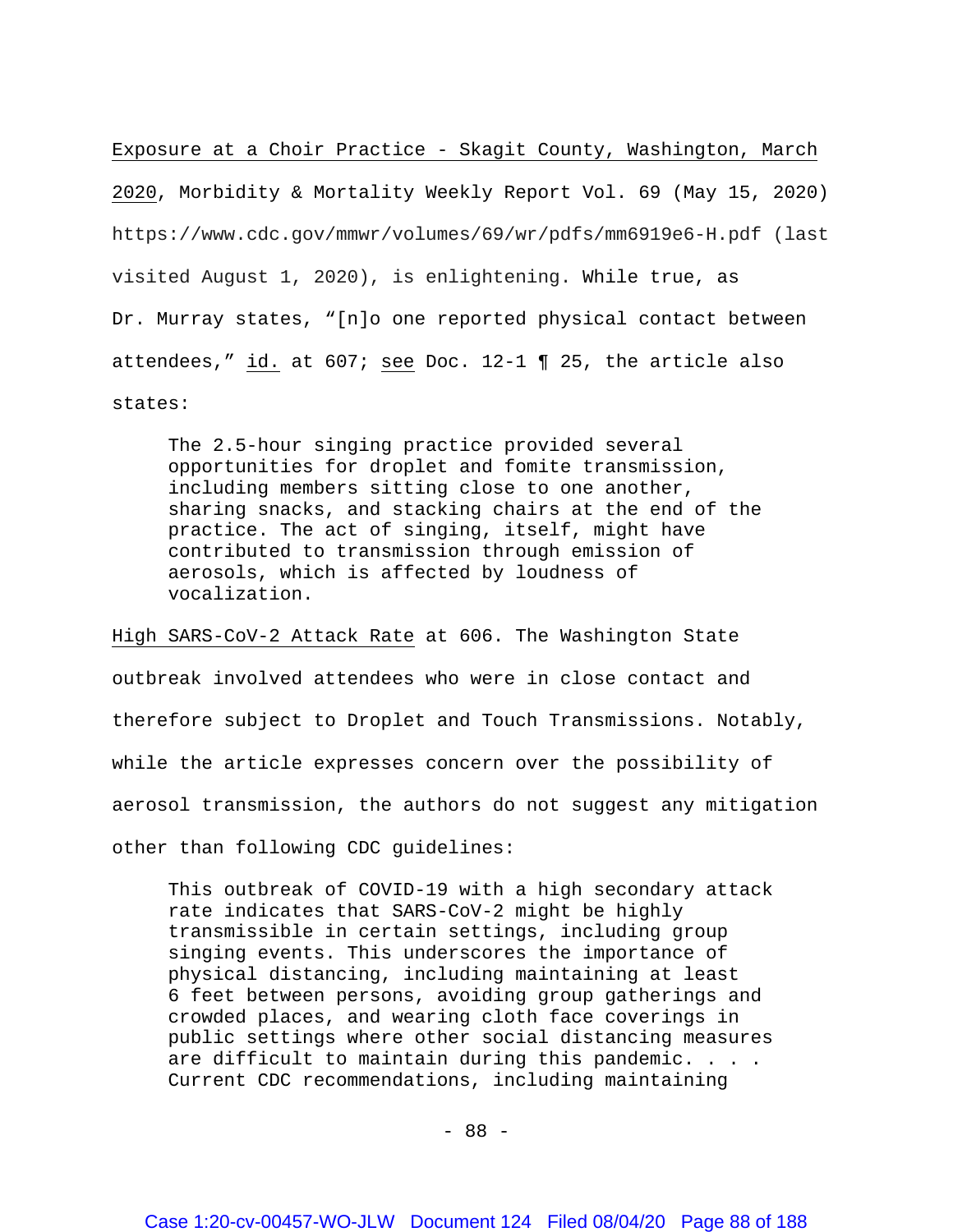physical distancing of at least 6 feet and wearing cloth face coverings if this is not feasible, washing hands often, covering coughs and sneezes, staying home when ill, and frequently cleaning and disinfecting high-touch surfaces remain critical to reducing transmission.

Id. at 609-10. Dr. Murray's opinion that the case report is consistent with the study, while true, is not quite as compelling. Dr. Plush's opinion that Aerosol Transmission is hypothetical and has not been proven is a fair assessment of the evidence presented by that article.

Both Dr. Plush and Dr. Murray recognize the diverging conclusions suggested and drawn from the research and literature. For example, Dr. Murray cited a study from Iran in which "air samples taken from a distance of 2 to 5 m from patient beds were negative for SARS-CoV-2 RNA." (Doc. 73-4 ¶ 4.) Similarly, Dr. Plush cited a study from China which "did find SARS-CoV-2 positive aerosols in 14 out of the 40 rooms tested containing COVID-19 positive intensive care unit patients." (Doc. 51-6 ¶ 3.) The court, however, after reviewing studies cited by both Dr. Murray and Dr. Plush, find Dr. Plush's characterization more compelling and entitled to greater weight for purposes of this Memorandum Opinion.

Finally, the court also finds Dr. Plush's opinions are compelling given his ongoing treatment of COVID-19 patients and

- 89 -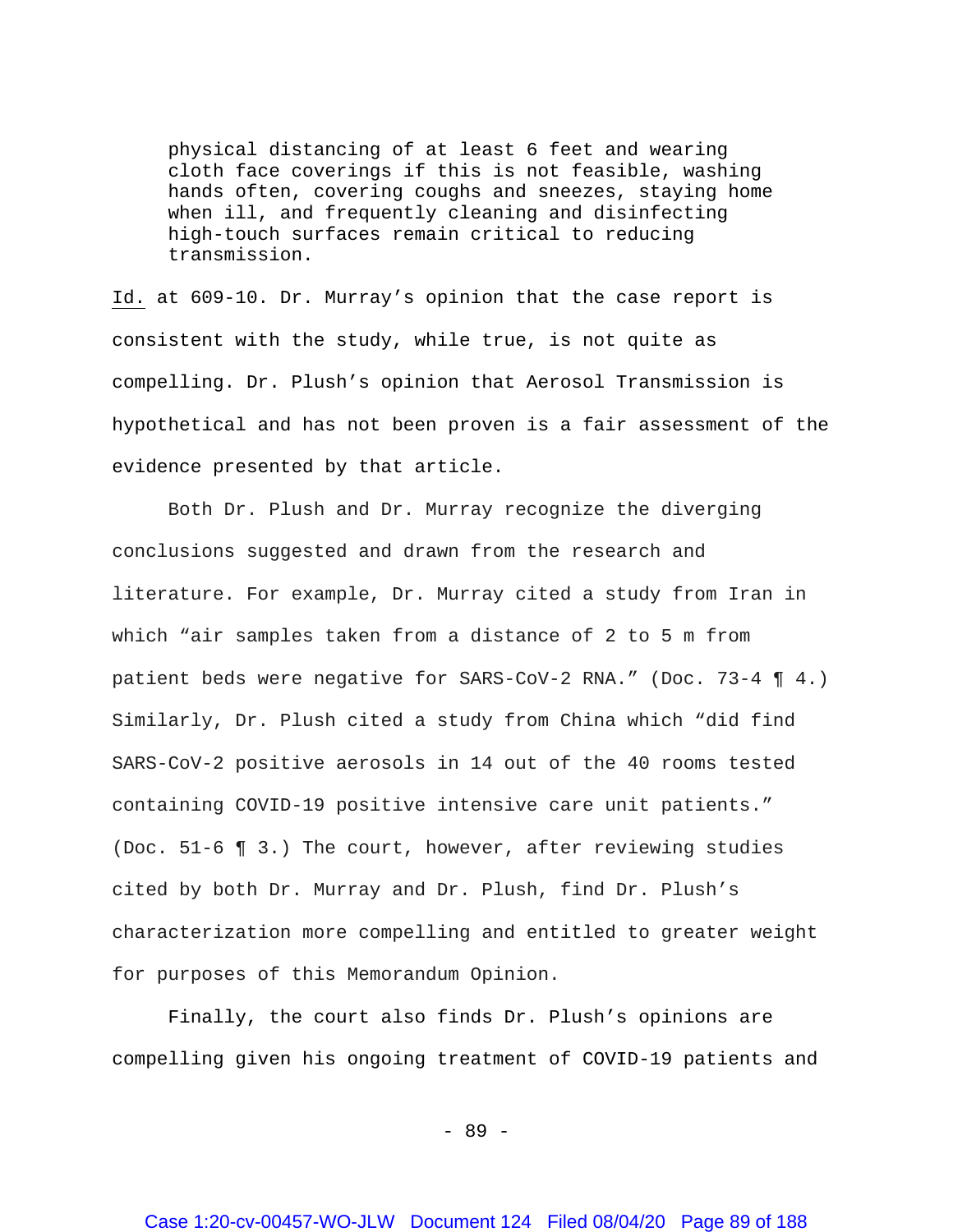daily exposure to the virus. Dr. Plush is an attending physician at Inspira Medical Center and an adjunctive professor affiliated with Cooper University Hospital. (Doc. 51-6 ¶ 1.) His work, and the facilities with which he is associated, are directly implicated by a suggestion that Aerosol Transmission might be associated with the hospital-related spread. His review of the studies and apparent disagreement with a conclusion that infective airborne transmission has been shown is notable. That Dr. Plush has treated between seventy-five and one hundred patients for coronavirus over the past four or five months is also significant to the court. (Doc. 111 at 18.) He is in contact with COVID-19 patients often. (Id.) Dr. Plush is not an epidemiologist and has not devoted his time to "dynamic modeling of epidemics . . . ; cohort studies on host and pathogen specific determinants of disease transmission," and "SARS-CoV-2 and its incidence" like Dr. Murray. (See Murray Decl. (Doc. 12-1) ¶¶ 3, 5.) However, Dr. Plush's professional interest in modes of transmission of COVID-19 while being exposed to active cases is clear. Dr. Plush has not only studied the research and literature; but he has also drawn his opinions and conclusions while being exposed to individuals with COVID-19 for a period of several months. These facts compel this court to weigh more

 $-90 -$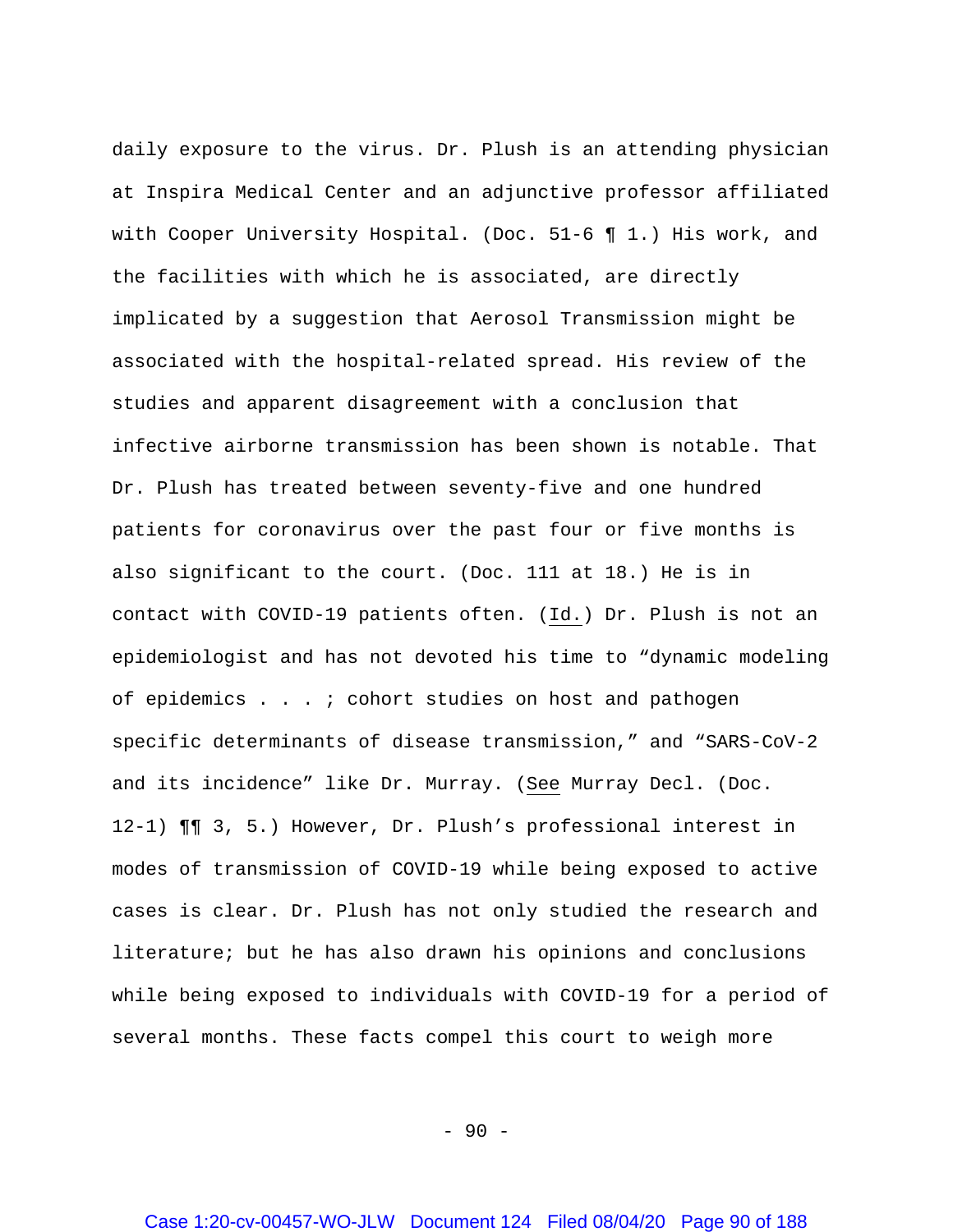heavily on Dr. Plush's review and study of the literature and research which, at present, appears at best uncertain.

The court acknowledges that Dr. Plush admitted that he had not reviewed the Aerosol Transmission studies cited in the WHO letter, nor had he addressed another study dealing with Aerosol Transmission. (Doc. 111 at 84.) The court nevertheless credits Dr. Plush's testimony that he has reviewed "a large majority of the research," (id.), and finds that his failure to review the studies cited in the WHO letter and the other study about which he was asked does not materially affect the reliability of his testimony regarding Aerosol Transmission. While it is close issue, this court finds Dr. Plush's opinion persuasive.

This court therefore finds as a fact for purposes of this hearing only and on the record before it that the presence of airborne COVID-19 particles is different from infective risk leading to Aerosol Transmission. This court further finds the possibility of infective risk from airborne particles is hypothetical and not proven. This court therefore further finds that no additional burden or risk is placed on a voter as a result of Aerosol Transmission.

This court's finding that Aerosol Transmission has not been shown on this evidence to be a source of infective transmission should not be misconstrued. These findings do not in any way

- 91 -

### Case 1:20-cv-00457-WO-JLW Document 124 Filed 08/04/20 Page 91 of 188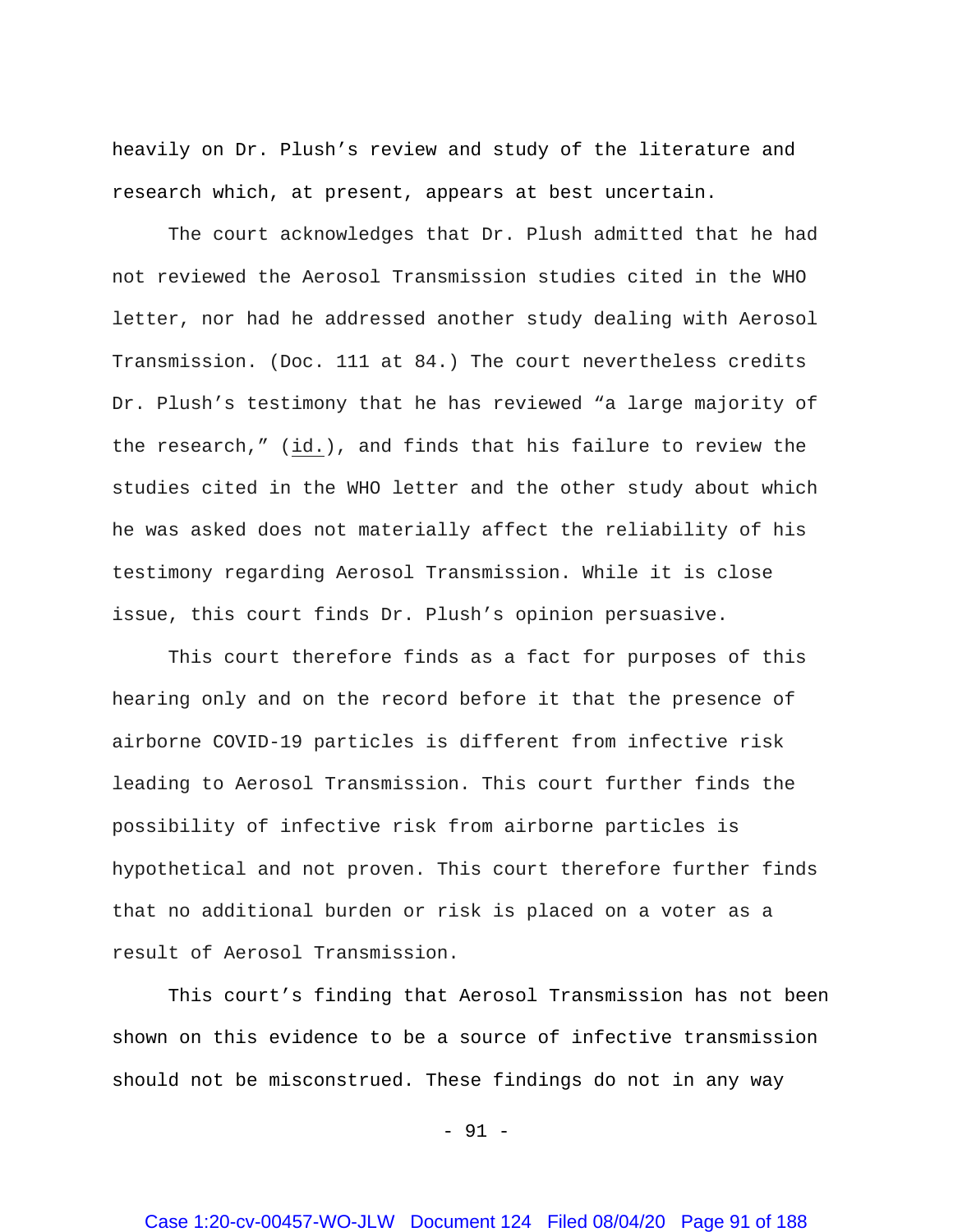suggest CDC guidelines suggesting properly operating ventilation systems, open windows and doors, and other reasonable precautions can be ignored. This court finds many reasons those guidelines should be followed; taking steps to mitigate the risk of Droplet Transmission and perhaps also the presence of any aerosols are reasonable safety precautions regardless of this court's finding.

This court's finding should also not be misconstrued to suggest Aerosol Transmission will not be proven through additional, future research as an independent source of infective transmission. As Dr. Plush reports:

The notion that there may be airborne transmission of SARS-CoV-2 is controversial and the results are mixed. In a Hong Kong hospital, a COVID-19 positive patient placed in an open ward came in close contact with 10 other patients and 7 staff members, none of which were protected with n95 respirators. After 28 days of surveillance, all the close contacts remained asymptomatic and there were no positive cases identified. Similarly, air samples taken from 6 separate COVID-19 positive patients, singly isolated in a negative pressure room, were negative for SARS-CoV-2 RNA. Conversely, a study from China did find SARS-CoV-2 positive aerosols in 14 out of the 40 rooms tested containing COVID-19 positive intensive care unit patients.

(Doc. 51-6 ¶ 3.) More recently, the WHO acknowledged:

There have been reported outbreaks of COVID-19 in some closed settings, such as restaurants, nightclubs, places of worship or places of work where people may be shouting, talking, or singing. In these outbreaks, aerosol transmission, particularly in these indoor

- 92 -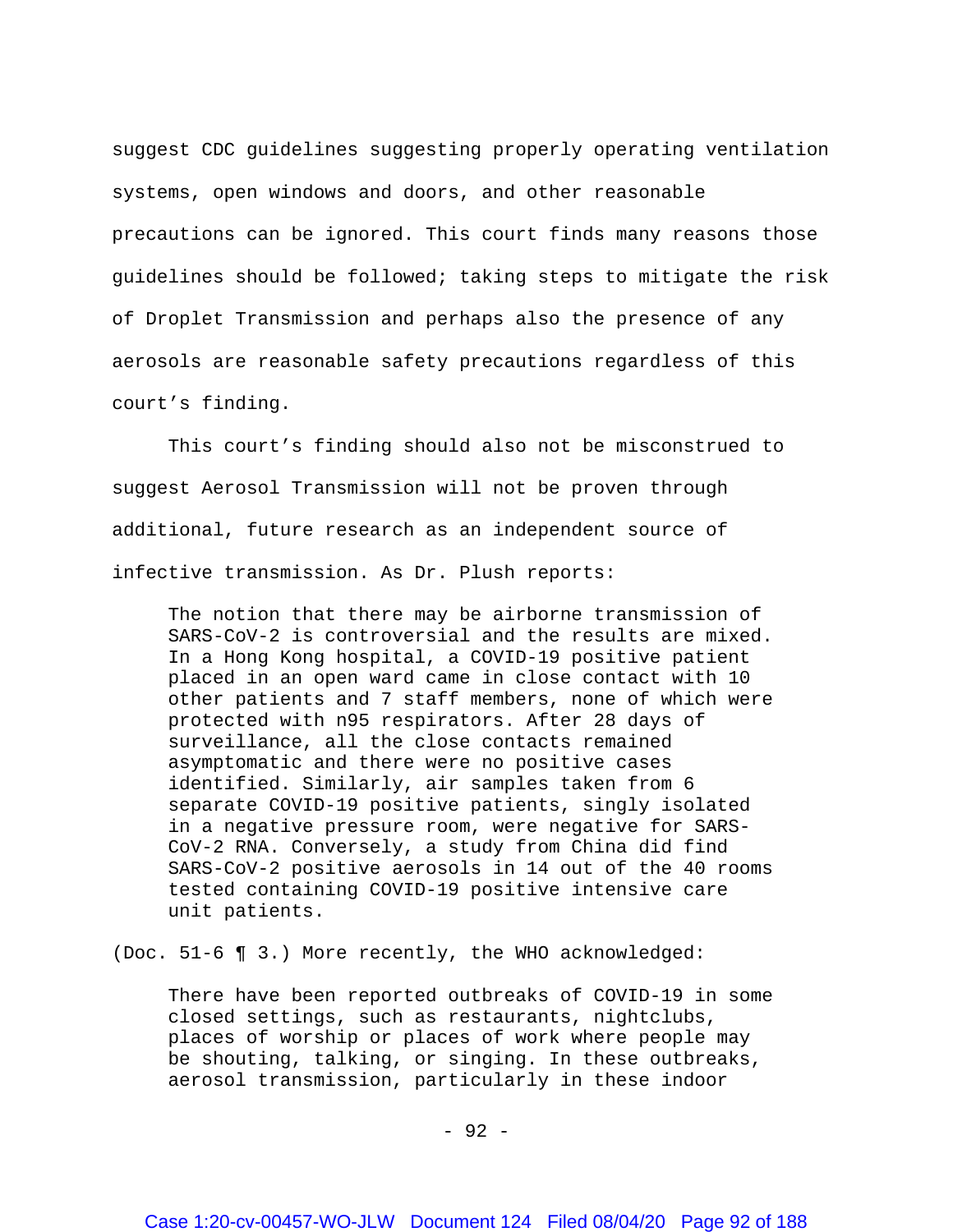locations where there are crowded and inadequately ventilated spaces where infected persons spend long periods of time with others, cannot be ruled out. More studies are urgently needed to investigate such instances and assess their significance for transmission of COVID-19.

(Pls.' Ex. 4 (Doc. 121-4) at 2.) There is reasonable concern over the possibility of Aerosol Transmission from credible sources, including Dr. Murray. Those sources, including the WHO letter, are sufficient, as the WHO points out, to support further investigation and research. But at this time, on the record before this court, the court does not find Aerosol Transmission presents an infective risk which burdens an individual's right to vote.

After review of the testimony and evidence as to Droplet, Touch, and Aerosol Transmissions, this court makes the following additional findings of fact. This court credits the testimony of both Dr. Murray and Dr. Plush in terms of known risks of transmission and finds that currently, the risk of contracting COVID-19 from either procuring a witness or witnessing another's absentee ballot when done in accordance with the CDC-recommended precautions, including maintaining a distance of 6 feet or more for social distancing, does not pose a serious risk to voters. Voters can have another person witness their absentee ballot

- 93 -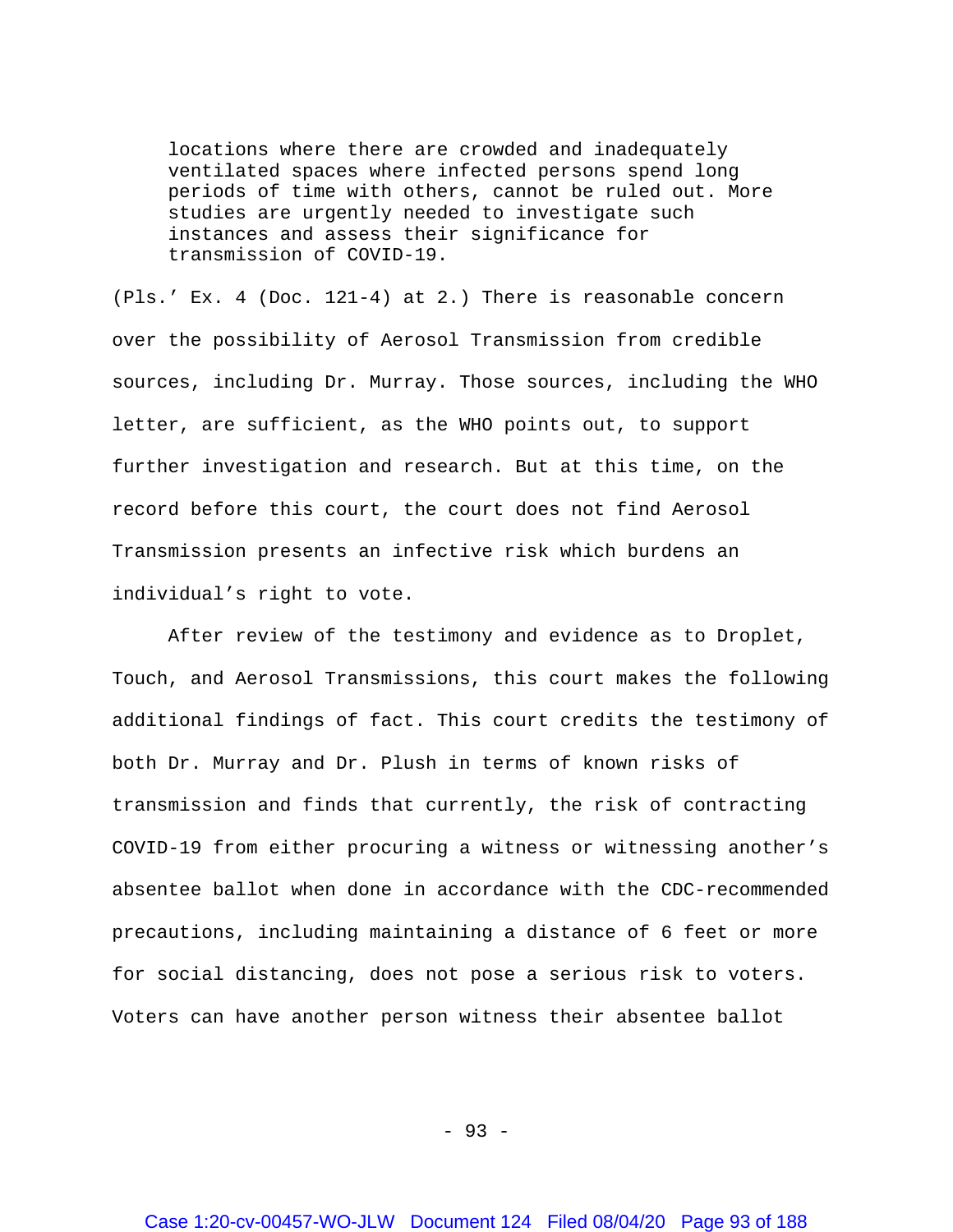without violating social distancing procedures or "exposing" themselves to someone with COVID-19.

This court has examined the sample ballot, (see Doc. 115-1), and is familiar with the process of witnessing another individual's signature to a document. The court finds, as a result of its examination of the sample ballot, that a voter should be likely able to fill out and sign the two-page ballot in a relatively short period of time, including the witnessing process, in fewer than ten minutes. The court further finds that a voter can vote absentee by mail without serious risk by adhering to social distancing measures and following all CDC guidelines. The court further recognizes and finds that some risk of Touch Transmission could arise in the process of moving the ballot from voter to witness and back, but that this risk can be mitigated, if not completely eliminated, by surface cleaning and handwashing in accordance with CDC guidelines; this risk is thus also minimal. The court therefore does not find the

- 94 -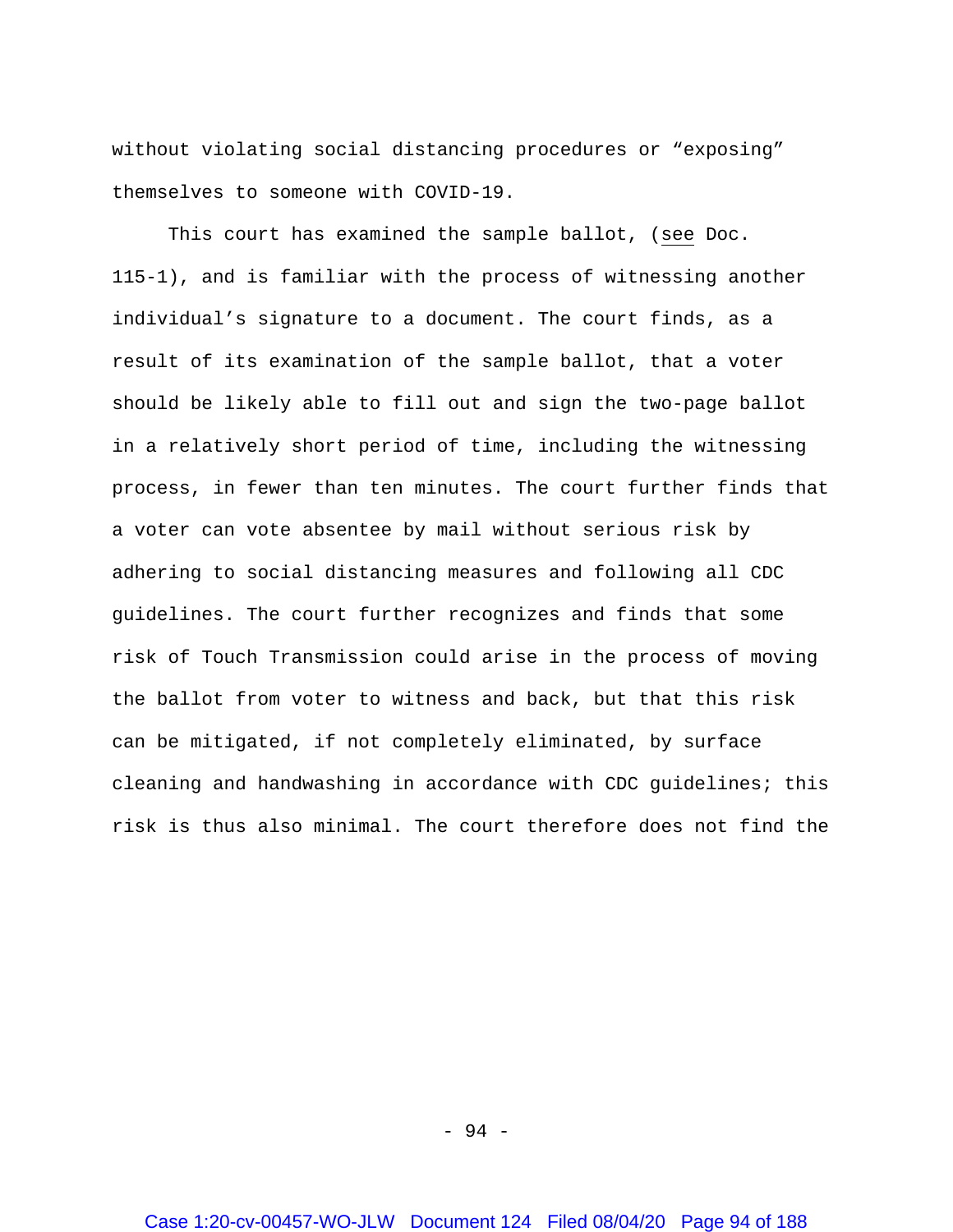One-Witness Requirement unduly burdensome on even high-risk voters.[19](#page-94-0)

Although this section of the Memorandum Opinion and Order specifically addresses the One-Witness Requirement to absentee voting, the same evidence relates to the safety of voting in general. Therefore, relatedly, based upon the evidence presented with respect to in-person voting, this court finds that there is no significant risk to in-person voting "if the . . . guidance from the CDC, including physical distancing, wearing a face mask, diligent hand hygiene, and environmental decontamination is followed . . . ." (Doc. 111 at 37.) If those guidelines are

 $-95 -$ 

<span id="page-94-0"></span> <sup>19</sup> Obviously, if two or more people should gather and none of those individuals have COVID-19 in any form, then the risk of spread of COVID-19 does not exist. However, because the spread of COVID-19 occurs substantially with presymptomatic and asymptomatic carriers, and the prevalence of presymptomatic and asymptomatic individuals in the state is not known, then guidance, reason, safety, and common sense require all individuals, including this court, to assume that if two or more individuals gather in some form, one of those individuals may be an unknowing, potential carrier of COVID-19, requiring all parties to act accordingly. In assessing the testimony and finding the facts, this court has considered as a fact that, during this pandemic, evidence, reason, and common sense mandate that individual interactions be considered in light of the existence of presymptomatic and asymptomatic carriers.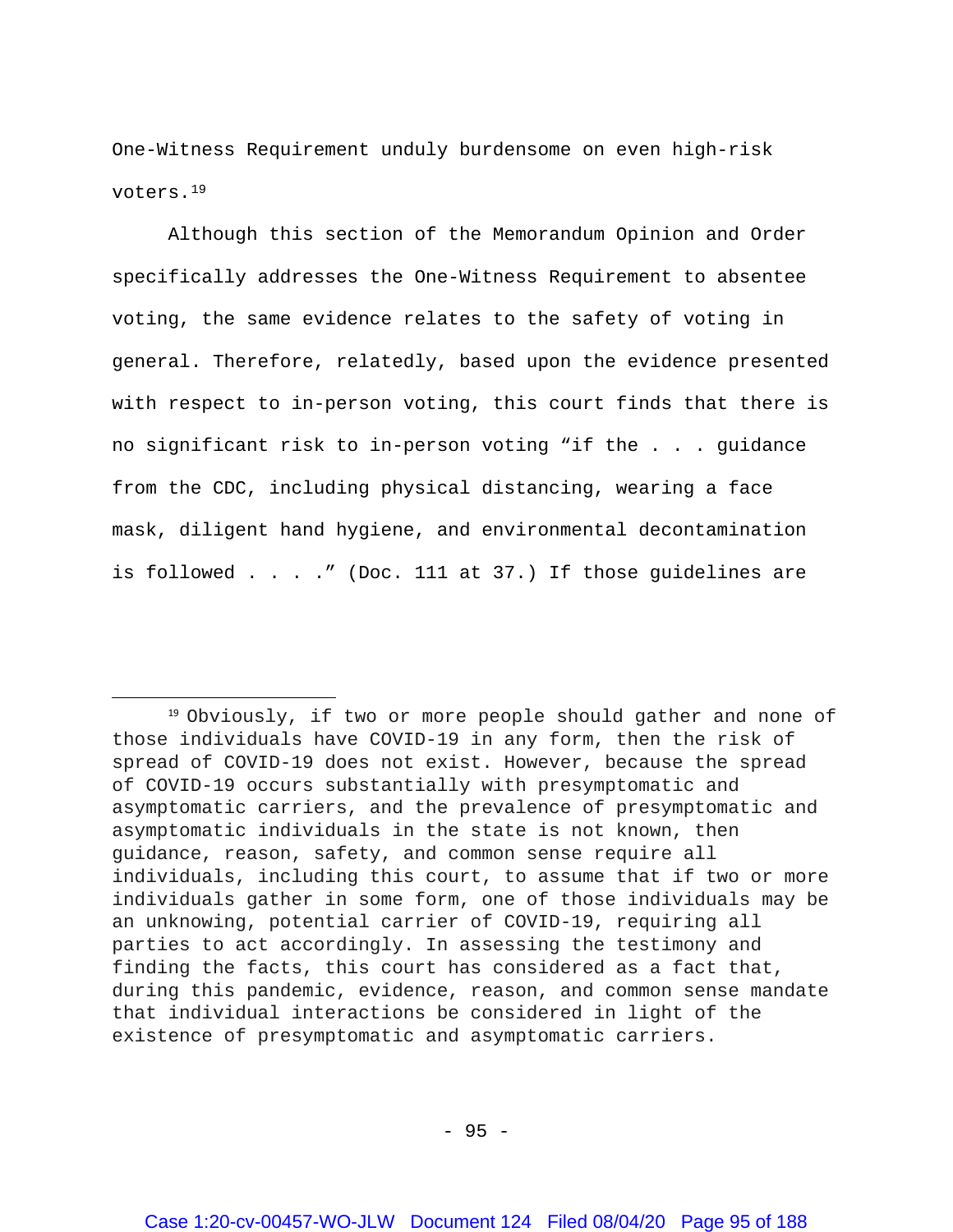followed, "then the risk to the individual is very low and can approach zero."[20](#page-95-0) (Id.)

The court now turns to examining the weight of the State's interests in keeping the One-Witness Requirement.

# **(B) The State's Interests**

The court considered all the evidence submitted, particularly the testimony of Marshall Tutor, the former lead investigator for the State BoE, and of Defendant Bell, in determining the weight of the State's interest in retaining the One-Witness Requirement, as well as the declaration from Ken Block, a data analyst.

Marshall Tutor testified that a witness requirement will not deter someone intent on committing voter fraud. (See Doc.

 $-96 -$ 

<span id="page-95-0"></span> <sup>20</sup> Both Dr. Murray and Dr. Plush expressed reservations as to the efficacy of masks. (Doc. 107 at 42–43; Doc. 111 at 86– 87.) Defendant Bell, during her testimony, advised the court that the State BoE takes the position that masks cannot be required of an individual as a condition to exercise the right to vote, but that social distancing could be required in order to maintain order at polling stations. (Evidentiary Hr'g Tr. vol. 2 (Doc. 113) at 74–77.) This court makes no finding as to that particular position of the State BoE. However, if wearing masks is not mandated, the State BoE should consider carefully the testimony of its own expert witness, Dr. Plush, and consider mandating social distancing of greater than six feet, i.e., three meters (9 feet or more), for polling places.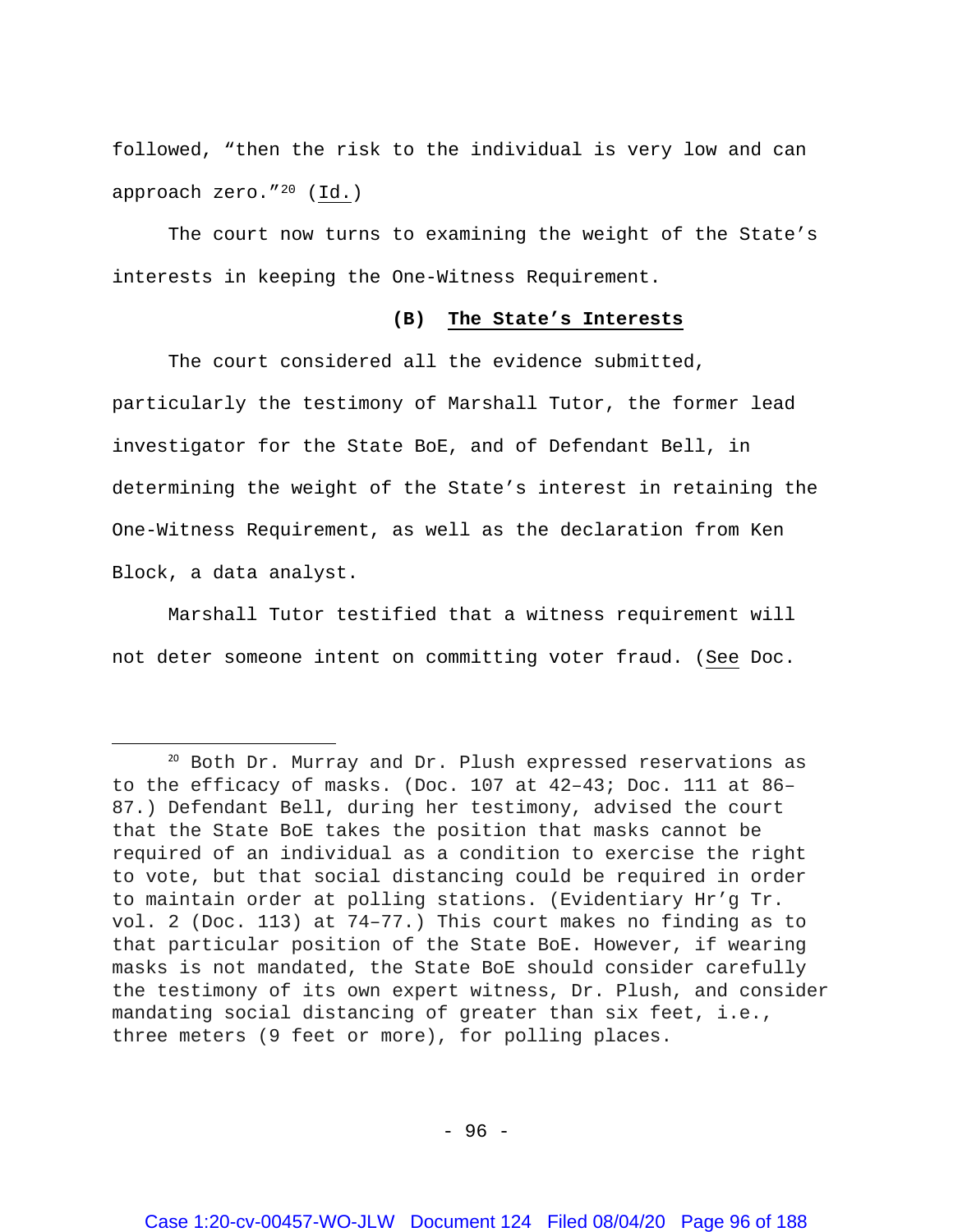12-4 ¶ 8.) He also testified that the State BoE has never opened an investigation based upon a potentially fraudulent witness signature, nor that he was ever able to detect a forged witness signature based solely on the absentee ballot envelope itself. (Doc. 108 at 17.)

Mr. Tutor also discussed the 2016 and 2018 general election absentee ballot collection fraud case in North Carolina involving Leslie McCrea Dowless (the "Dowless Scheme").<sup>21</sup> (Id. at 9.) Dowless's intention in perpetrating this scheme was to get as many Republican votes in before election day as possible. (Id.) Dowless would hire people to go and pick up absentee ballots from voters in the district; he knew who had been mailed absentee ballots by finding out from his contacts in the Bladen County Board of Elections staff. (Id. at 11.) His people would talk voters into filling out their ballots in support of the candidates Dowless supported and at least would collect the voters' ballots. (Id. at 11–12.) Some of these ballots were then thrown away. (Id. at 12.) Dowless's teams would also sometimes sign the witness boxes after they had picked up the ballots, sometimes with fake names. (Id. at 14.) However, Mr. Tutor

l

<span id="page-96-0"></span><sup>21</sup> Mr. Tutor testified that "[t]he 2016 and 2018 cases, facts, and people merged," (Doc. 108 at 10), and the court will therefore treat these cases under the umbrella of the Dowless Scheme.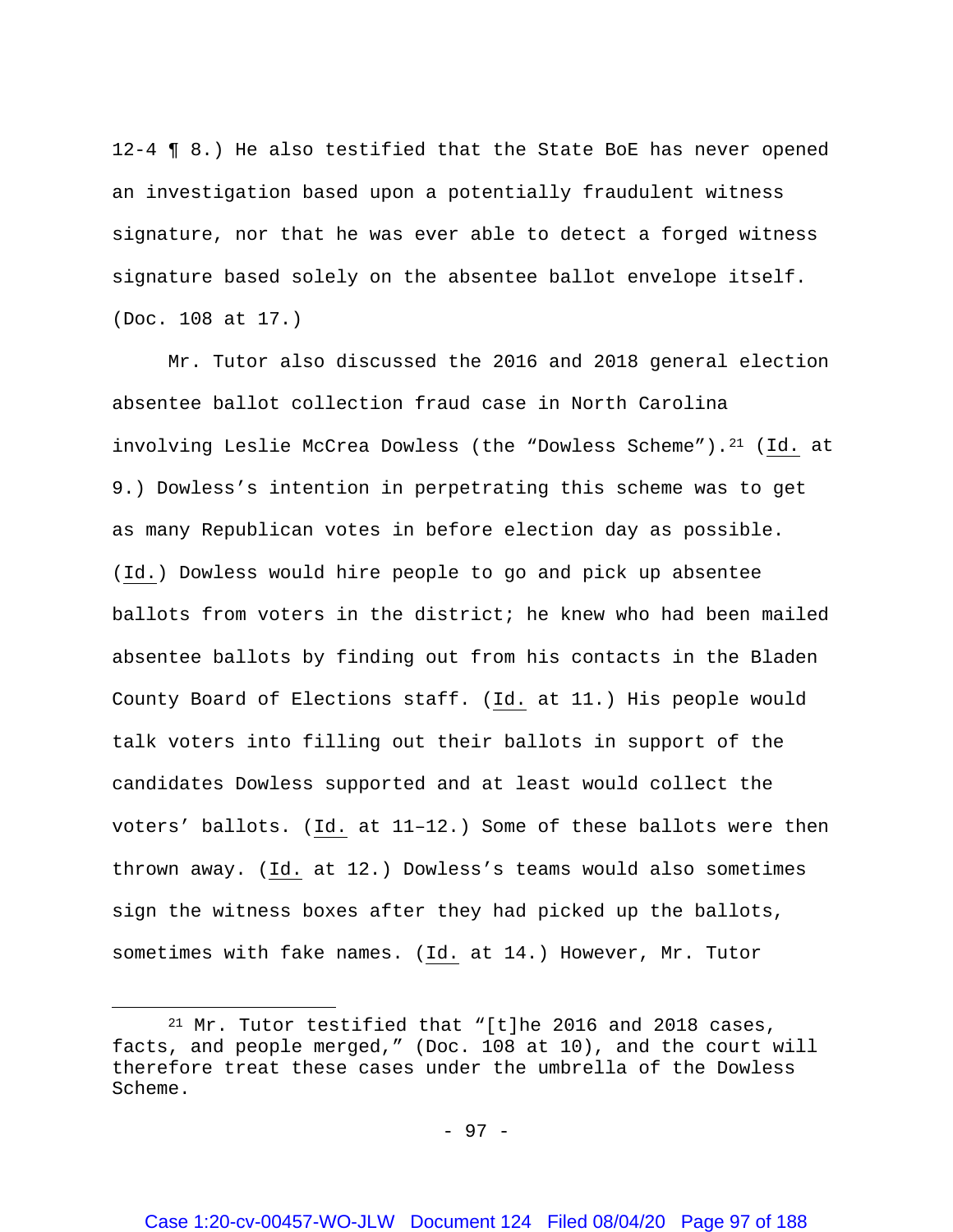testified, the State BoE only became aware of the Dowless Scheme because voters who had been approached by Dowless's teams reached out to the county BoE; generally, the State BoE usually, "if not basically all of the time," becomes aware of potential absentee ballot fraud from a voter contacting their local county BoE. (Id. at 10, 16, 40.)

Mr. Tutor explained that this type of scheme would be nearly impossible now, because the State BoE has made the information pertaining to who has requested an absentee ballot confidential until election day. (Id. at 12.)

Turning to Defendant Bell, she originally suggested reducing the two-witness requirement down to one witness or eliminating the witness requirement altogether in her March 26, 2020 letter to the General Assembly. (Doc. 12-7 at 4.) At that point, however, Defendant Bell had asserted, as part of that letter, that the State could procure signature-matching technology, which would serve the purpose of ensuring the person submitting the ballot was actually the person whose name was on the ballot. At this time, however, Defendant Bell testified that, due to demand from other states, North Carolina would not be able to procure such technology in time for the election, thus leaving the State BoE without a way to verify absentee

- 98 -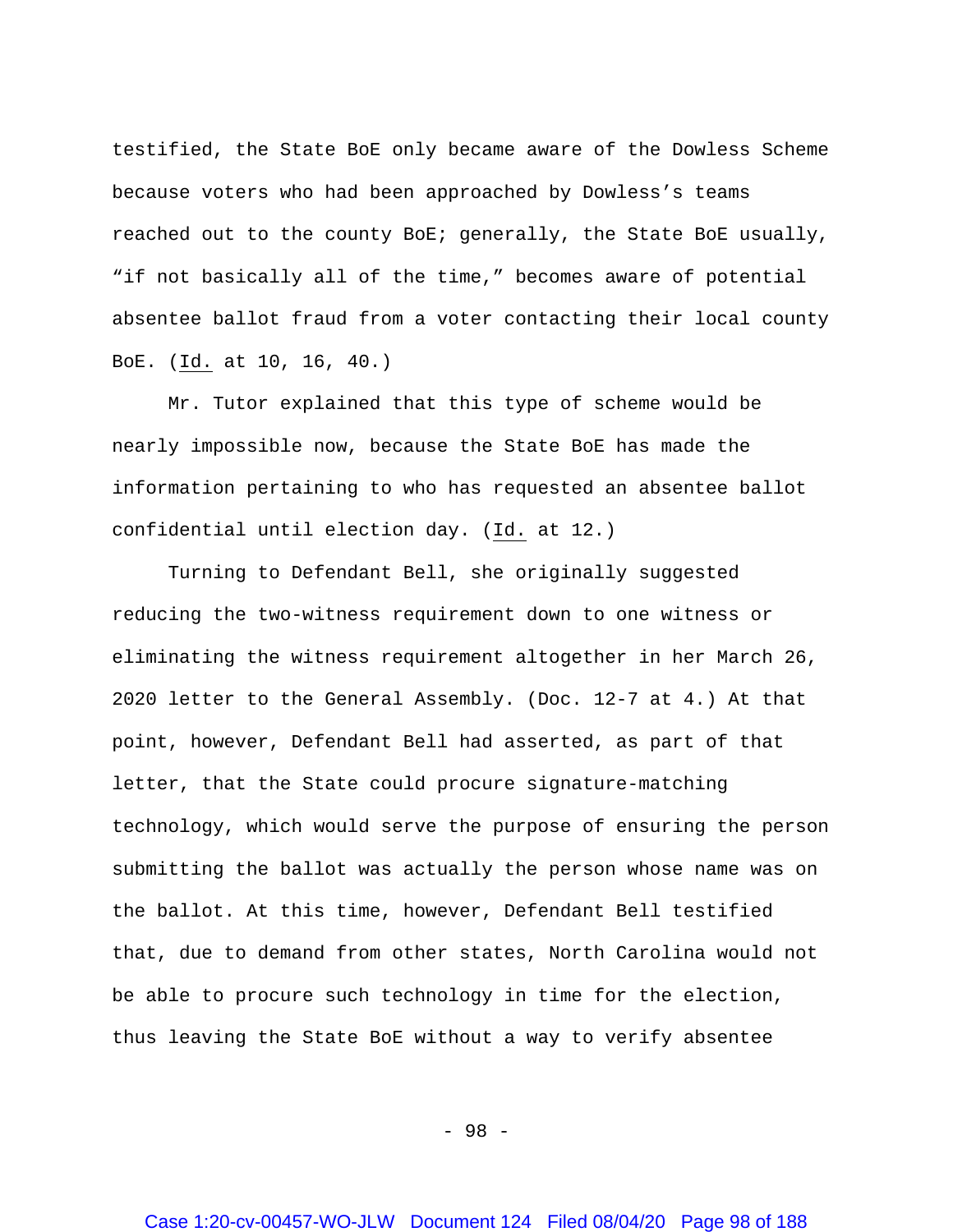ballots if the One-Witness Requirement is eliminated. (Evidentiary Hr'g Tr. vol. 2 (Doc. 113) at 44.)

Legislative Defendants also submit a declaration from Ken Block, a data analyst, in which he found 1,265 instances of duplicative voting from the 2016 General Election; that is, a person voting in both North Carolina and another state. (Doc. 51-2 ¶ 11.) Legislative Defendants contend this is further evidence of voter fraud requiring deterrence and prevention. (Leg. Defs.' Resp. (Doc. 51) at 37.)

The court first notes that preventing voter fraud and preserving election integrity are important state interests. See Timmons v. Twin Cities Area New Party, 520 U.S. 351, 364 (1997) ("States certainly have an interest in protecting the integrity, fairness, and efficiency of their ballots and election processes as means for electing public officials.").

The court finds the One-Witness Requirement plays a key role in preventing voter fraud and maintaining the integrity of elections, much like an in-person voter is required to state their name and address upon presenting themselves at an inperson polling place; the act of identification, as witnessed by the poll worker, acts as the same deterrent from committing fraud. The court thus does not assign much weight to Mr. Tutor's

- 99 -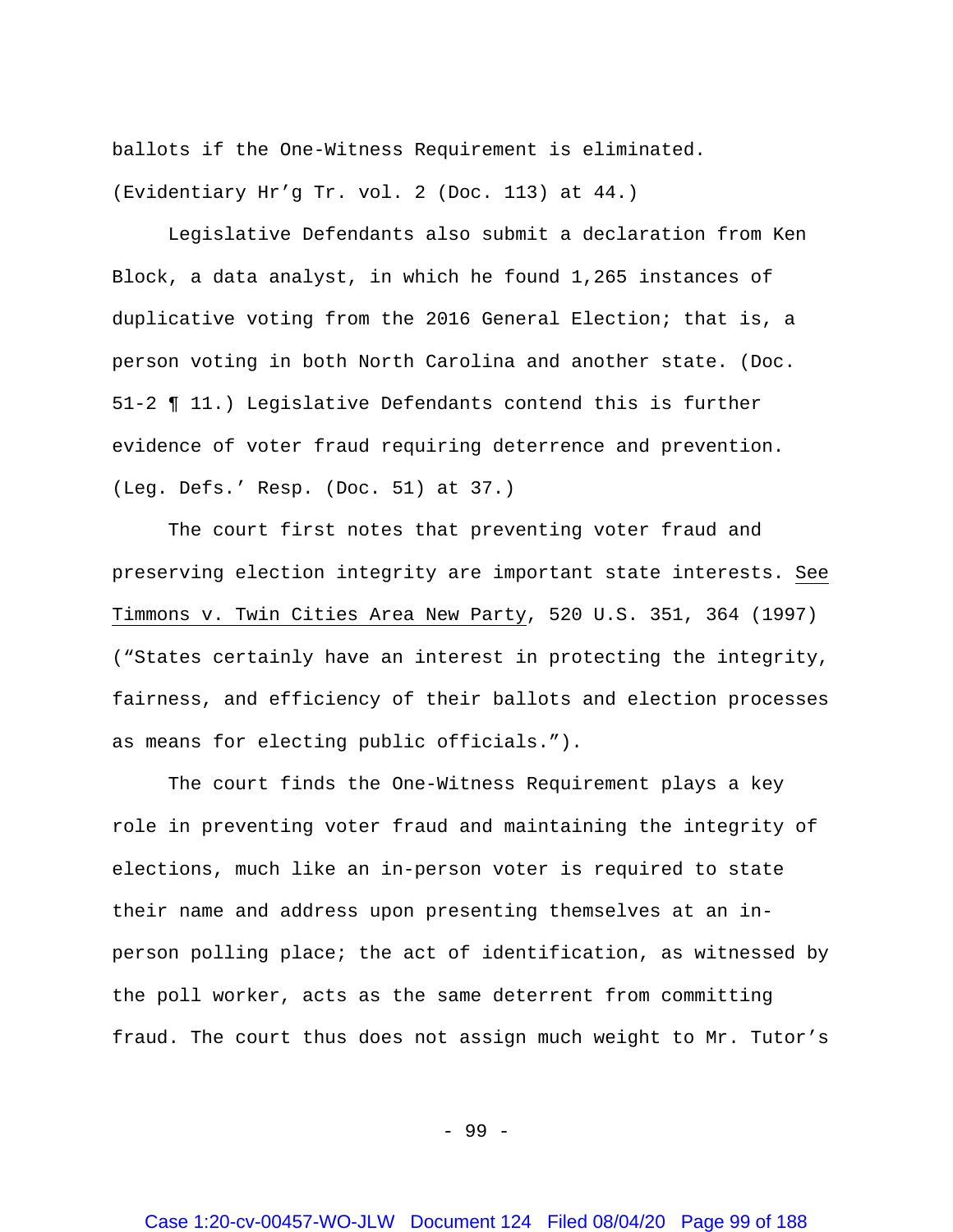testimony that anyone intent on committing absentee ballot fraud will do so regardless of the law.

Prevention of voter fraud requires consideration of that interest in a broader sense than simply measuring deterrence. As the facts of the Dowless Scheme demonstrate, not only was the fraud investigated but the election results were also set aside and a new election was held for North Carolina's 9th Congressional District. (See Doc. 102-10 at 2.) Even Mr. Tutor, who did not believe any witness-signature law would prevent absentee ballot fraud, did acknowledge the witness requirement was at least of "marginal" assistance in the subsequent investigation. (See Doc. 108 at 22–23.) This court is not persuaded by, and thus assigns no weight to, Mr. Tutor's characterization of the assistance as "marginal."

The court would reach the same conclusion here even if the analysis were limited to the State's interest in voter identification and deterring voter fraud. Indeed, this court finds that the State's interest in deterring voter fraud extends not only to deterring fraud at the outset but also in establishing certain minimal standards to allow for detection, investigation, and ultimately rejection of fraudulent ballots, and, if warranted, the holding of a new election to cure

 $- 100 -$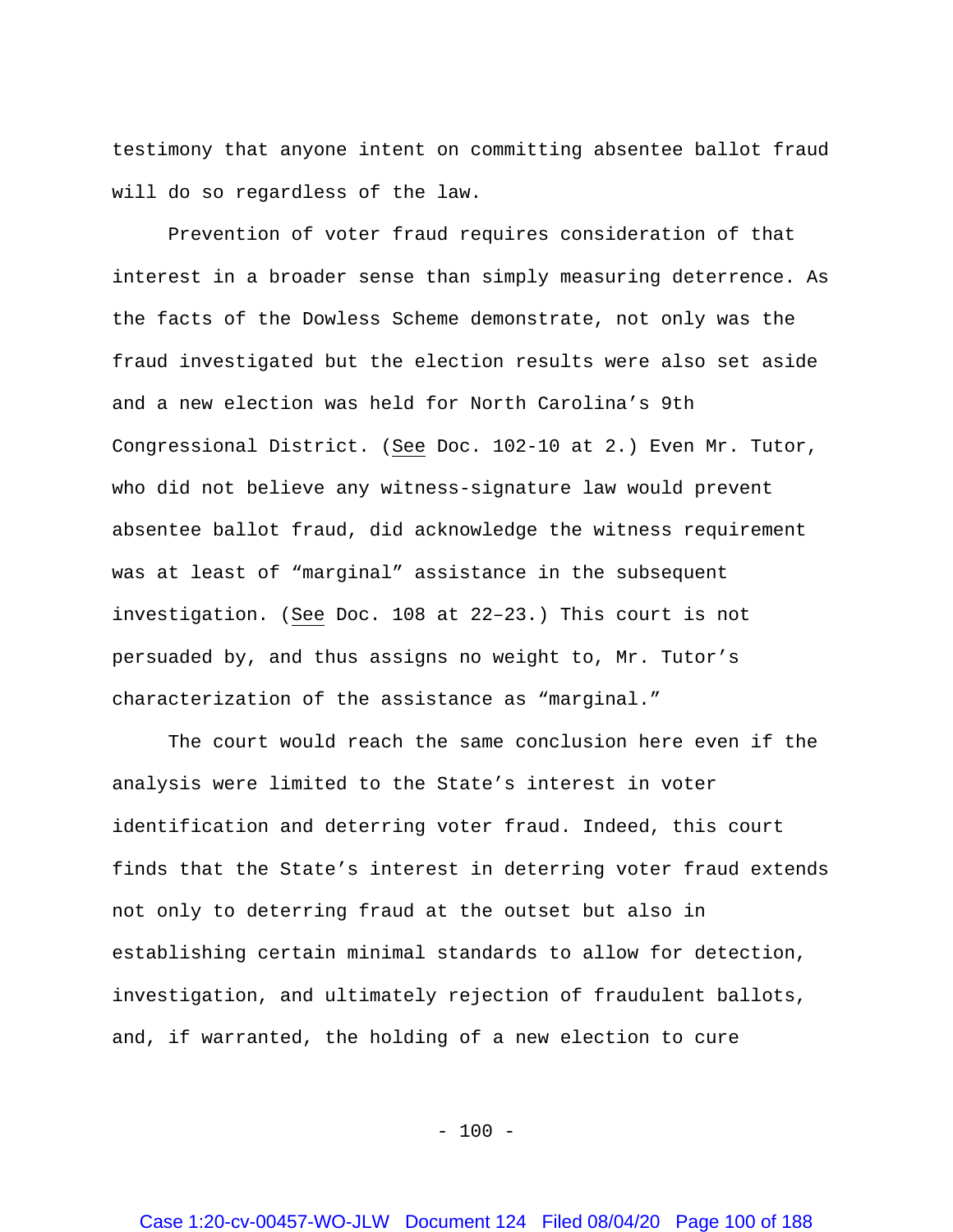election results tainted by fraud, all of which occurred in response to the Dowless Scheme. (See Doc. 102-10 at 2.)

The court finally finds Defendants' stated interest in preventing voter fraud is stronger than the government's in Andino for one substantial reason: North Carolina experienced a serious case of voter fraud involving absentee ballots in the 2016 General Election with the Dowless Scheme. (See Doc. 102-10 at 2.) Defendants' interest in preventing voter fraud is therefore not illusory or speculative. (See Leg. Defs.' Resp. (Doc. 51) at 37.) This history of voter fraud weighs far heavier in the Anderson-Burdick balancing test. The Supreme Court has observed that the courts do not "require elaborate, empirical verification of the weightiness of the State's asserted justifications." Timmons, 520 U.S. at 364. Indeed, the Supreme Court has upheld what is likely a more burdensome regulation, requiring photo identification issued by the government in order to vote in person, even in the face of a record devoid of any evidence of voter fraud occurring in Indiana in its history. Crawford, 553 U.S. at 194–96.

The State's interest in preventing, identifying, and investigating voter fraud weighs heavily against the burden on voters.

 $- 101 -$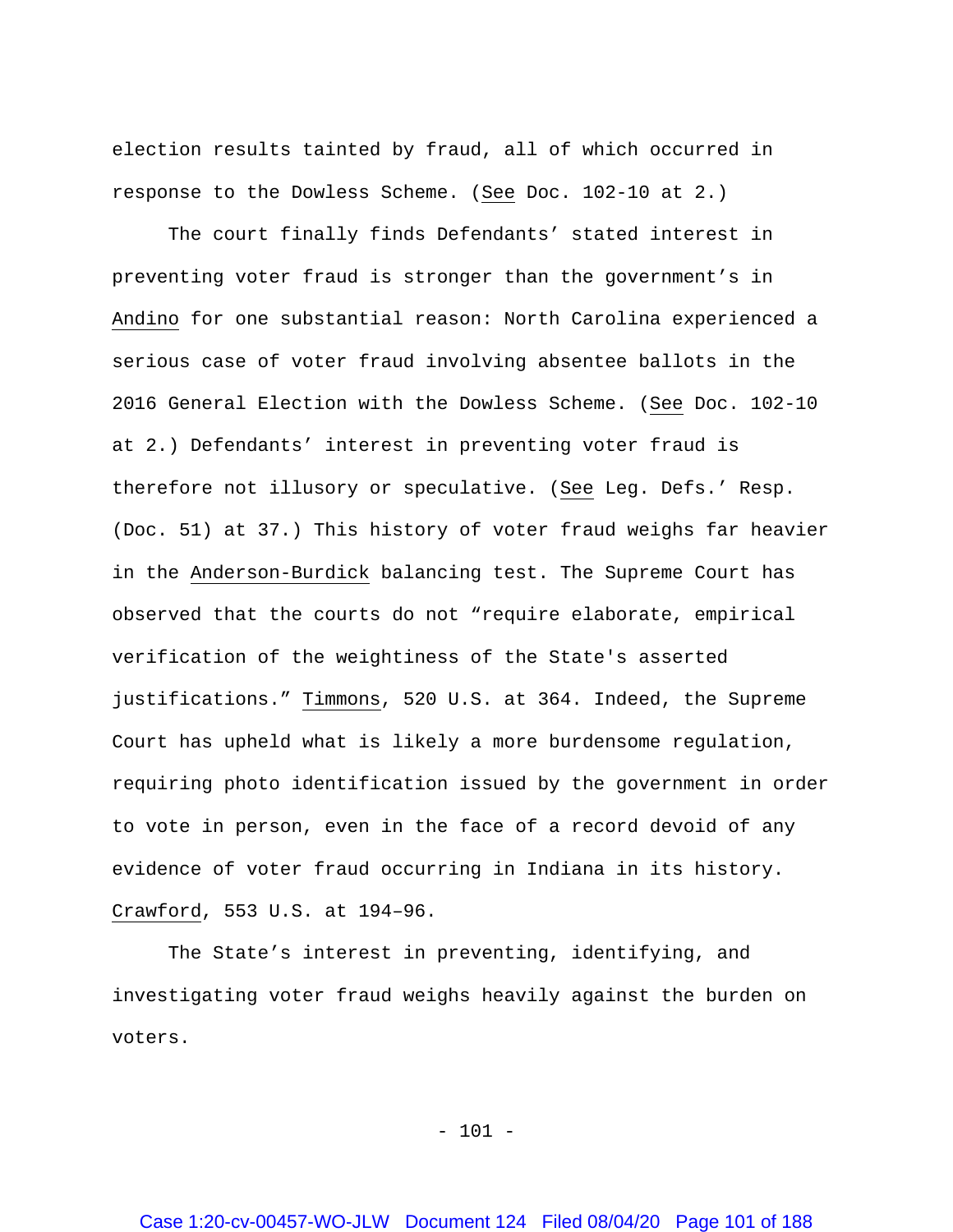# **(C) One-Witness Requirement Conclusion**

The court thus must weigh the burden on Plaintiff Bentley in procuring a witness for her absentee ballot against the State's interest in preventing and detecting voter fraud.

The court finds that even high-risk voters can comply with the One-Witness Requirement in a relatively low-risk way, as long as they plan ahead and abide by all relevant precautionary measures, like social distancing, using hand sanitizer, and wearing a mask; in other words, the burden on voters is modest at most.

Turning to the State's interest, the court first notes that, while the evidence does not demonstrate that the witness requirement is integral to initially detecting voter fraud, the deterrent effect of the One-Witness Requirement, in addition to North Carolina's recent history of voter fraud involving absentee ballots, are sufficiently weighty to justify the modest burden on voters.

Plaintiffs have not demonstrated a likelihood of success on the merits of their constitutional challenge to the One-Witness Requirement under the Anderson-Burdick balancing test.

#### **ii. The Identification Requirement**

Plaintiffs seek an injunction of N.C. Gen. Stat. § 163-230.2(a)(4), the Identification Requirement, which

 $- 102 -$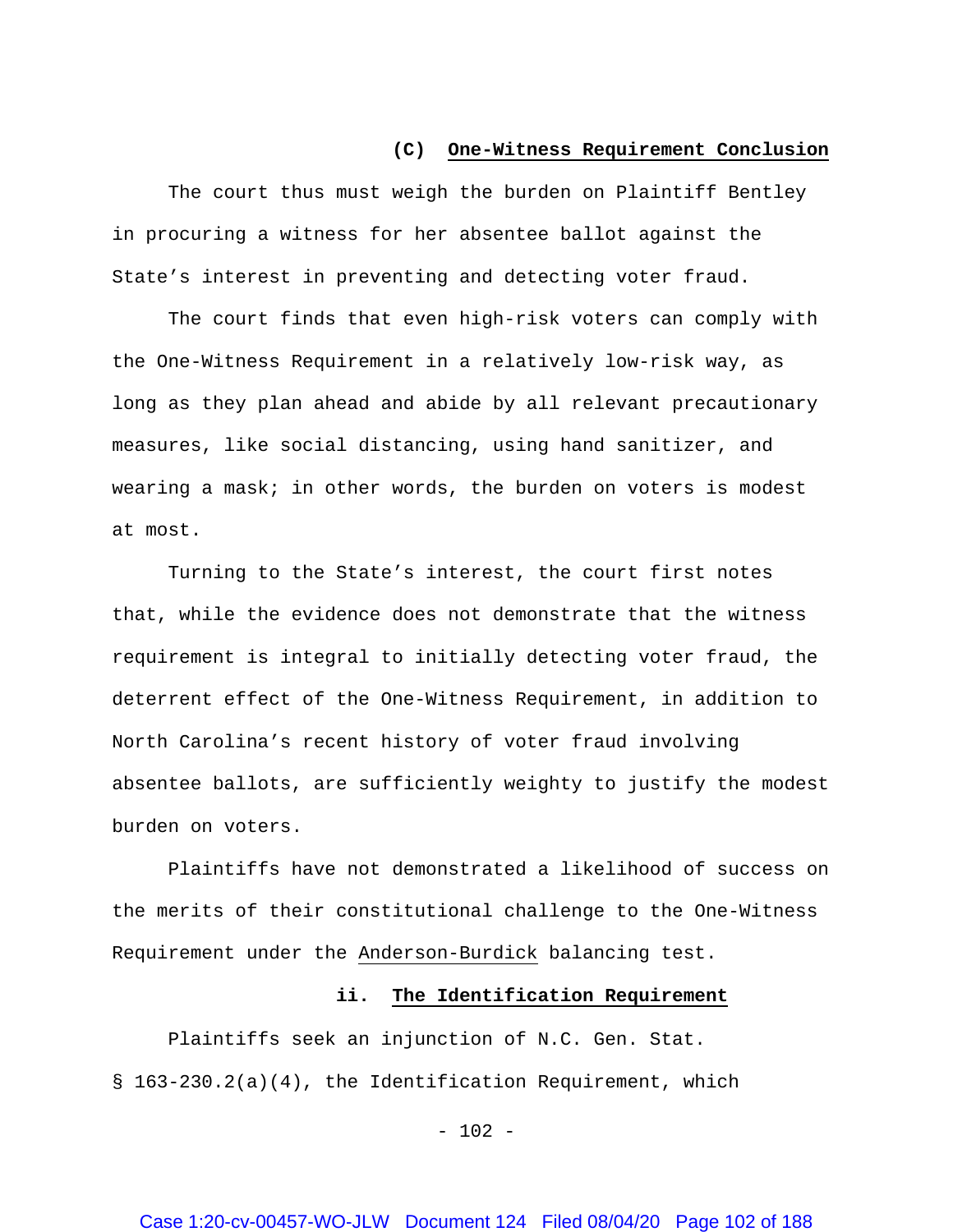requires a voter requesting an absentee ballot provide one of the following: (1) the voter's driver's license number, (2) the voter's special identification card number, or (3) the last four digits of the voter's social security number, and request the court order election officials to "accept any proof of residency document acceptable under the Help America Vote Act (HAVA) as acceptable forms of identification with absentee ballot requests." (Pls.' Am. Mot. (Doc. 31) at 4-5, 7.)

This court will assume, without deciding, that the Anderson-Burdick balancing test, not strict scrutiny, applies. See Andino, 2020 WL 2617329, at \*18–19; see also Democratic Nat'l Comm. v. Bostelmann, No. 20-cv-24-wmc, \_\_\_\_ F. Supp. 3d. \_\_\_\_, 2020 WL 1320819, at \*6–7 (W.D. Wis. Mar. 20, 2020) ("Bostelmann I"), (applying the Anderson-Burdick balancing test in evaluating a challenge to an identification requirement for requesting an absentee ballot). The court thus must determine the extent of the burden imposed by the proof of residency restrictions, the State's interest in justifying these restrictions, and whether the State's interest justifies the burden. See Burdick, 504 U.S. at 434.

Executive Defendants contend that Plaintiffs fail to demonstrate why requiring absentee voters submit one of the forms of accepted identification would be burdensome or why the

 $- 103 -$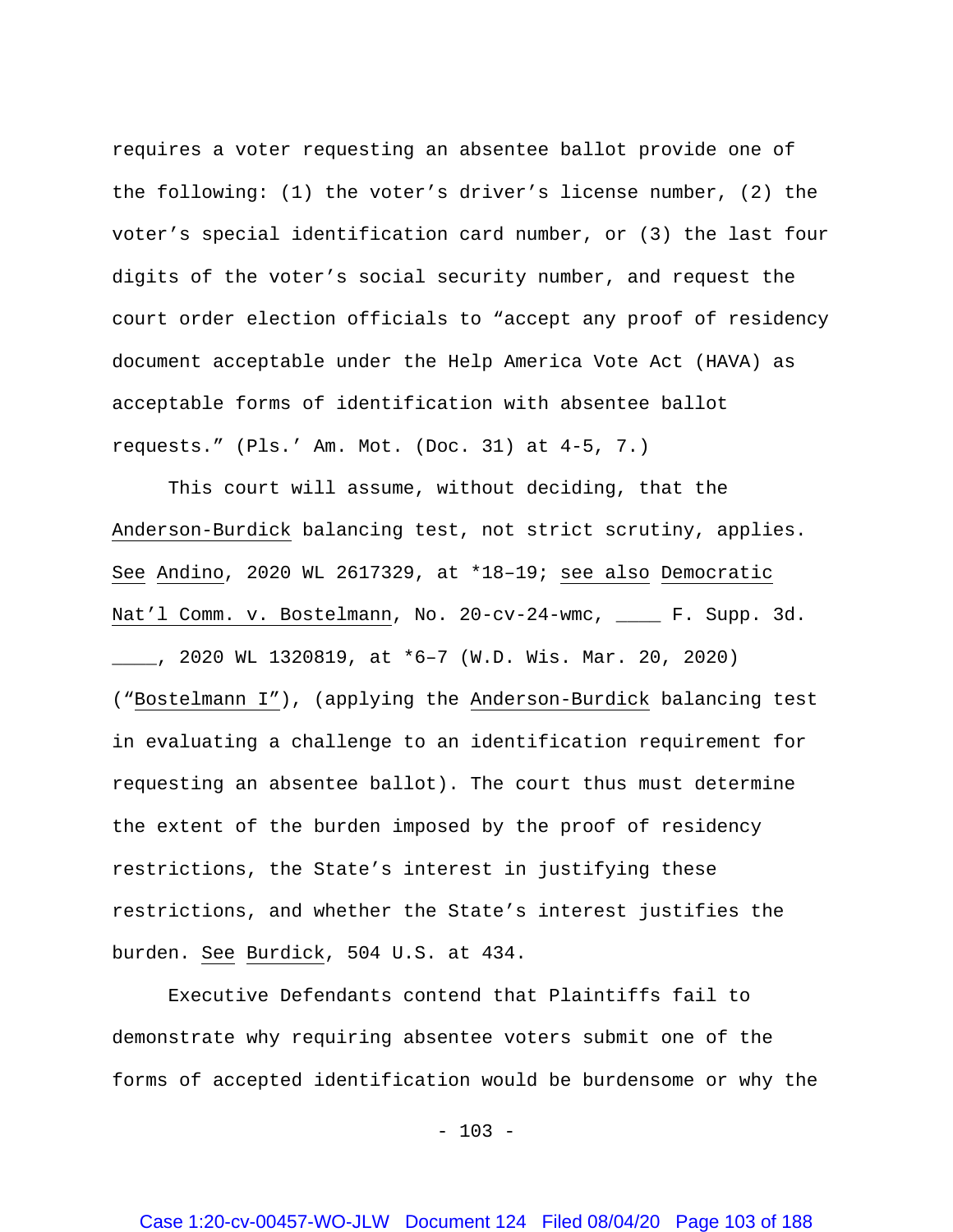COVID-19 pandemic would "heighten" any such burden. (Exec. Defs.' Resp. (Doc. 58) at 21.) They further acknowledge that Plaintiffs' request is "sound policy" but point to Bostelmann I as evidence that courts "have denied motions for preliminary injunctions where plaintiffs have argued that requiring proof of residency and proof of voter identification for absentee ballot applications in light of the COVID-19 pandemic are unconstitutional burdens on the right to vote." (Id. at 21–22.)

The court agrees with Executive Defendants. The district court in Bostelmann I declined to enjoin a similar identification requirement for absentee ballot requests. See Bostelmann I, 2020 WL 1320819, at \*6–7; cf. Luft v. Evers, 963 F.3d 665, 676 (7th Cir. 2020) (affirming the district court's finding that Wisconsin's law requiring documentary proof of residence to register to vote was constitutional because "[p]roof of residence helps assign voters to their proper districts and is valid for that reason alone"); Frank v. Walker, 768 F.3d 744, 751 (7th Cir. 2014) (upholding Wisconsin's voter ID law under Crawford); Democratic Nat'l Comm. v. Bostelmann, Nos. 20-cv-249-wmc, 20-cv-278-wmc, 20-cv-284-wmc, \_\_\_\_ F. Supp. 3d \_\_\_\_, 2020 WL 1638374, at \*20–21 (W.D. Wis. Apr. 2, 2020) ("Bostelmann II") (same).

 $- 104 -$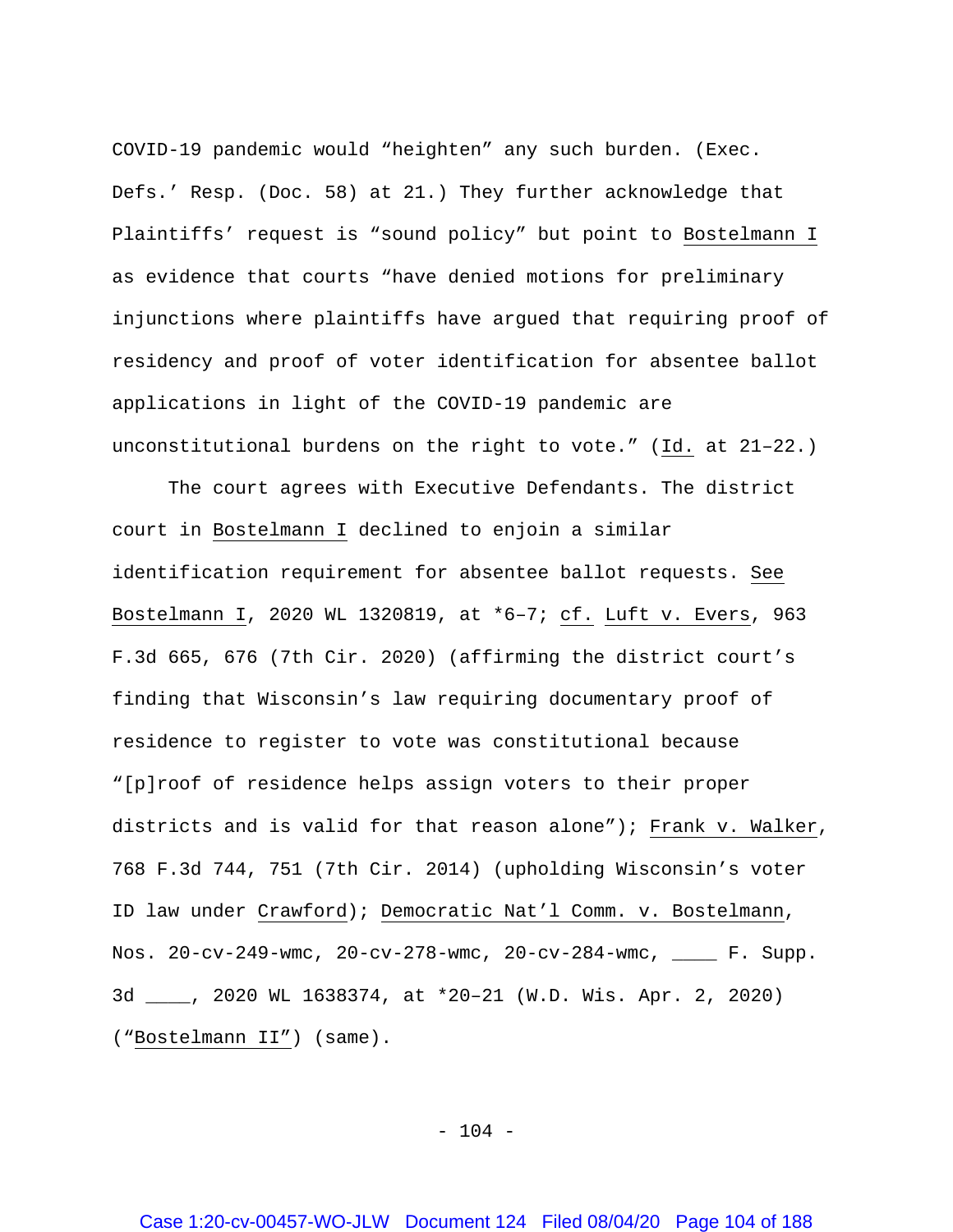The court finds that "the State's interest with respect to [an identification] requirement has been recognized by the United States Supreme Court . . . . " Bostelmann I, 2020 WL 1320819, at \*7.

Plaintiffs' attempt to distinguish Bostelmann by arguing "the plaintiffs in that case requested striking down the requirement entirely, not allowing alternative methods of proof." (Pls.' Reply (Doc. 74) at 23.) The court finds this argument unpersuasive. The burden on Plaintiffs is modest; none of the Individual Plaintiffs have indicated they will not be able to comply with this regulation nor have Organizational Plaintiffs indicated they will be harmed by this regulation. Given this modest burden, and given a similar restriction was recently upheld in Bostelmann, the court finds Plaintiffs are unlikely to prevail on the merits on their Identification Requirement claim.

### **iii. Restrictions on Who May Assist in Completing and Submitting Absentee Ballot Requests**

Plaintiffs next seek an injunction against N.C. Gen. Stat. § 163-230.2, as amended by H.B. 1169, which limits who may request an absentee ballot on behalf of a voter, assist a voter in making such a request, and deliver such a request on behalf of a voter. (Pls.' Am. Mot. (Doc. 31) at 4–5.)

 $- 105 -$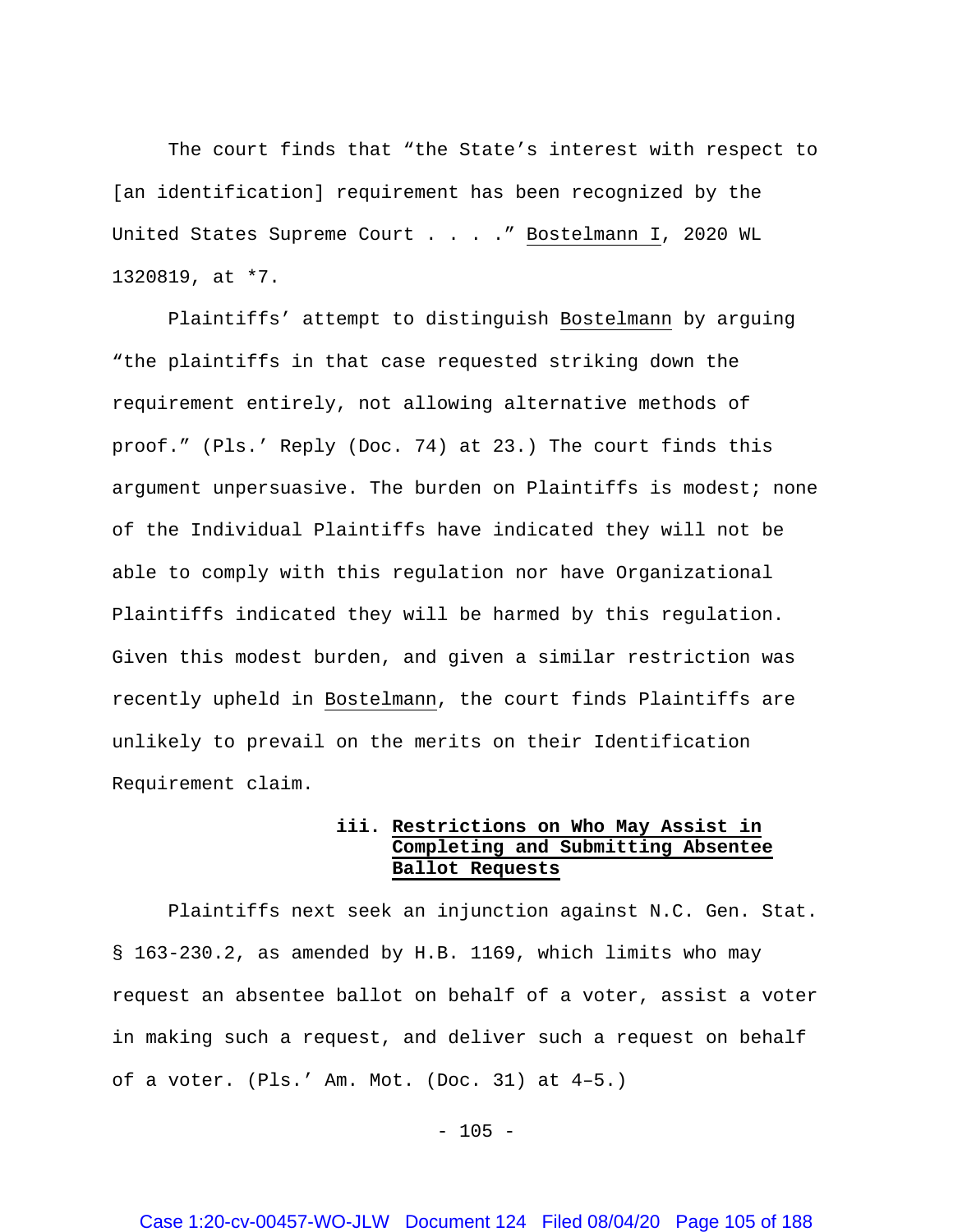The court first notes Plaintiffs' challenge to the Form Requirement, insofar as they request an online option and the ability to seek a request form over the phone, is moot; no Individual Plaintiffs as voters have standing to challenge this law, because they all possess the ability to request an absentee ballot request form under the current laws. See Part II.A.3.

Second, regarding the Request Assistance Ban, the court notes that none of the Individual Plaintiffs as voters have standing to challenge these laws, because no Individual Plaintiffs alleged they will be burdened by these laws.<sup>22</sup> With respect to Organizational Plaintiffs, the claimed injuries to these Plaintiffs are not burdens on the right to vote, but

 $\overline{\phantom{a}}$ 

<span id="page-105-0"></span><sup>&</sup>lt;sup>22</sup> Defendants did not challenge standing with respect to the Request Assistance Ban as to any of the Individual Plaintiffs. (See Leg. Defs.' Br. (Doc. 51) at 14–23.) To the extent Organizational Plaintiffs challenge the Request Assistance Ban on behalf of third-party voters, the court found Organizational Plaintiffs do not have prudential standing to do so. Supra Part II.A.8.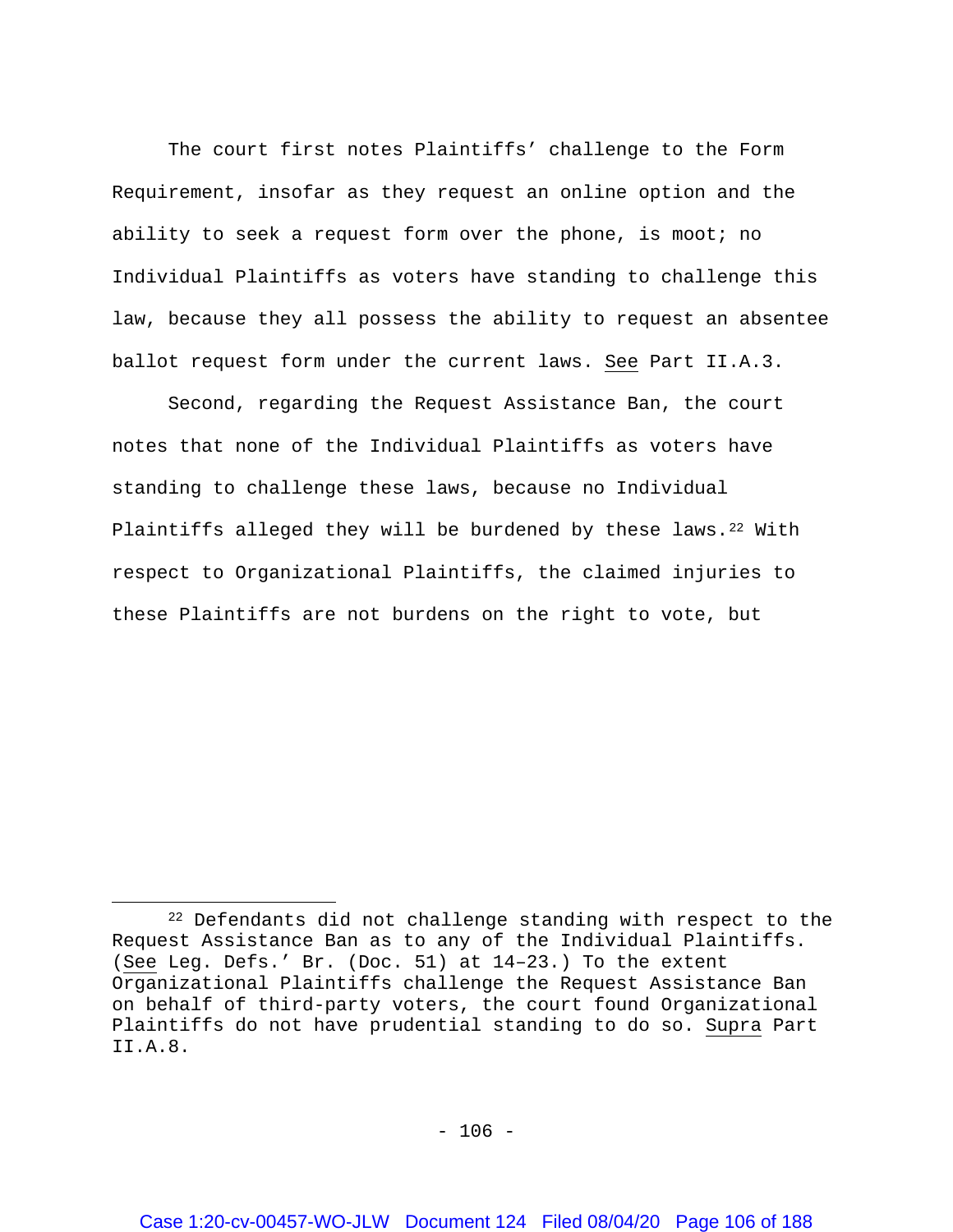instead are burdens on their ability to associate with voters.<sup>[23](#page-106-0)</sup> Indeed, Plaintiffs, as part of their Right-to-Vote section of their brief, argue that the Request Assistance Ban "impedes LWVNC's educational mission and message of participation in voting, its ability to build relationships and associate with voters, and most importantly, its mission of promoting voter participation and civic engagement." (Pls.' Br. (Doc. 10) at 33 (emphasis added).) These are quintessentially freedom of speech and association injuries. The court will accordingly consider Plaintiffs' challenges to the Request Assistance Ban, as part of the court's analysis of their First Amendment Freedom of Association claim, infra Part II.E.3.

l

<span id="page-106-0"></span><sup>23</sup> While Plaintiffs argue that the Request Assistance Ban "prevents voters from receiving needed assistance to navigate the ballot request process," (Pls.' Br. (Doc. 10) 32-33), the court finds this argument would serve as an end run around prudential standing. To argue that harm will come to voters because of the harm to Organizational Plaintiffs is to argue that the Request Assistance Ban unconstitutionally burdens voters, who are third-parties; this is the essence of thirdparty standing. The court found Organizational Plaintiffs do not have prudential standing, see Part II.A.8, therefore this argument cannot serve as the basis for analyzing Organizational Plaintiffs' challenge to the Request Assistance Ban under a fundamental right to vote framework. Further, while Organizational Plaintiffs allege these laws frustrate their mission of helping citizens vote, Organizational Plaintiffs have not pled a diversion of resources such that they could establish organizational standing either. (See Second Am. Compl. (Doc. 30) ¶ 96.) Instead, Organizational Plaintiffs' challenge must be construed as a First Amendment associational claim.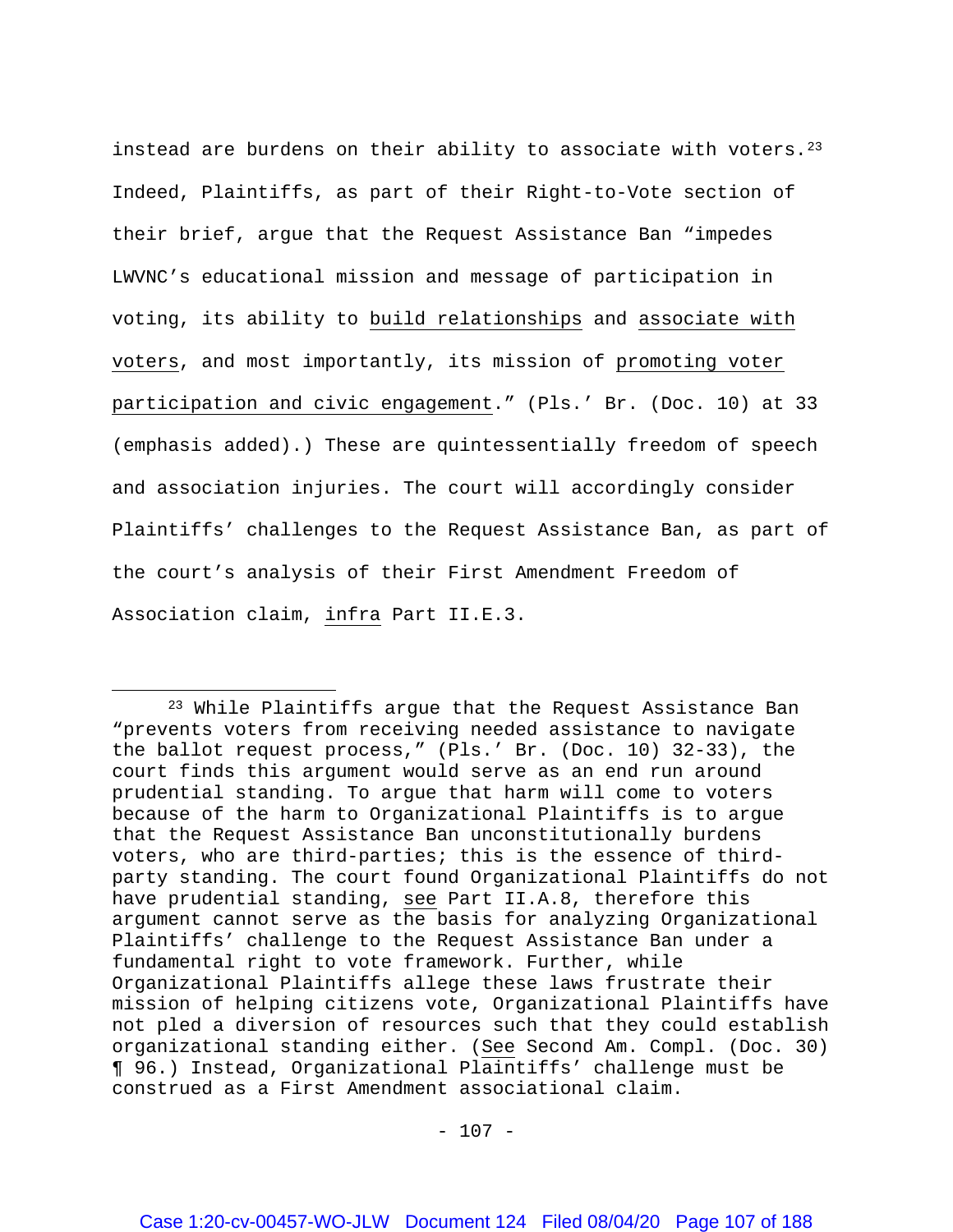### **b. Voter Registration Deadlines**

Plaintiffs challenge the 25-day Deadline on registering to vote by mail, through state agencies, or online through the Department of Motor Vehicles ("DMV") website under N.C. Gen. Stat. §§ 163-82.6(d) and 163-82.20(g), (h). (Pls.' Am. Mot. (Doc. 31) at 4.) Only Organizational Plaintiffs have standing to challenge this law. See Part II.A.1.

The parties disagree over whether the 25-day Deadline "severely burden[s]" the right to vote, and thus, the level of scrutiny the court must apply. (Compare Pls.' Br. (Doc. 10) at 27, with Leg. Defs.' Resp. (Doc. 51) at 28.) As the court has already noted, it "need not reach that decision," and will assume, without deciding, that the Anderson-Burdick balancing test, not strict scrutiny, applies.<sup>24</sup> See Andino, 2020 WL 2617329, at \*18–19; see also Bostelmann I, 2020 WL 1320819, at \*4–5 (applying the Anderson-Burdick test to a voter registration deadline).

Outside the COVID-19 pandemic, courts routinely uphold voter registration deadlines as constitutional burdens on the

 $\overline{\phantom{a}}$ 

<span id="page-107-0"></span><sup>24</sup> As described previously, it does not appear that this deadline disenfranchises or threatens to disenfranchise any voter, nor does it appear to unfairly affect any constitutionally-protected group. On the evidence presented, and for purposes of this motion only, the court would not find this to be a severe burden.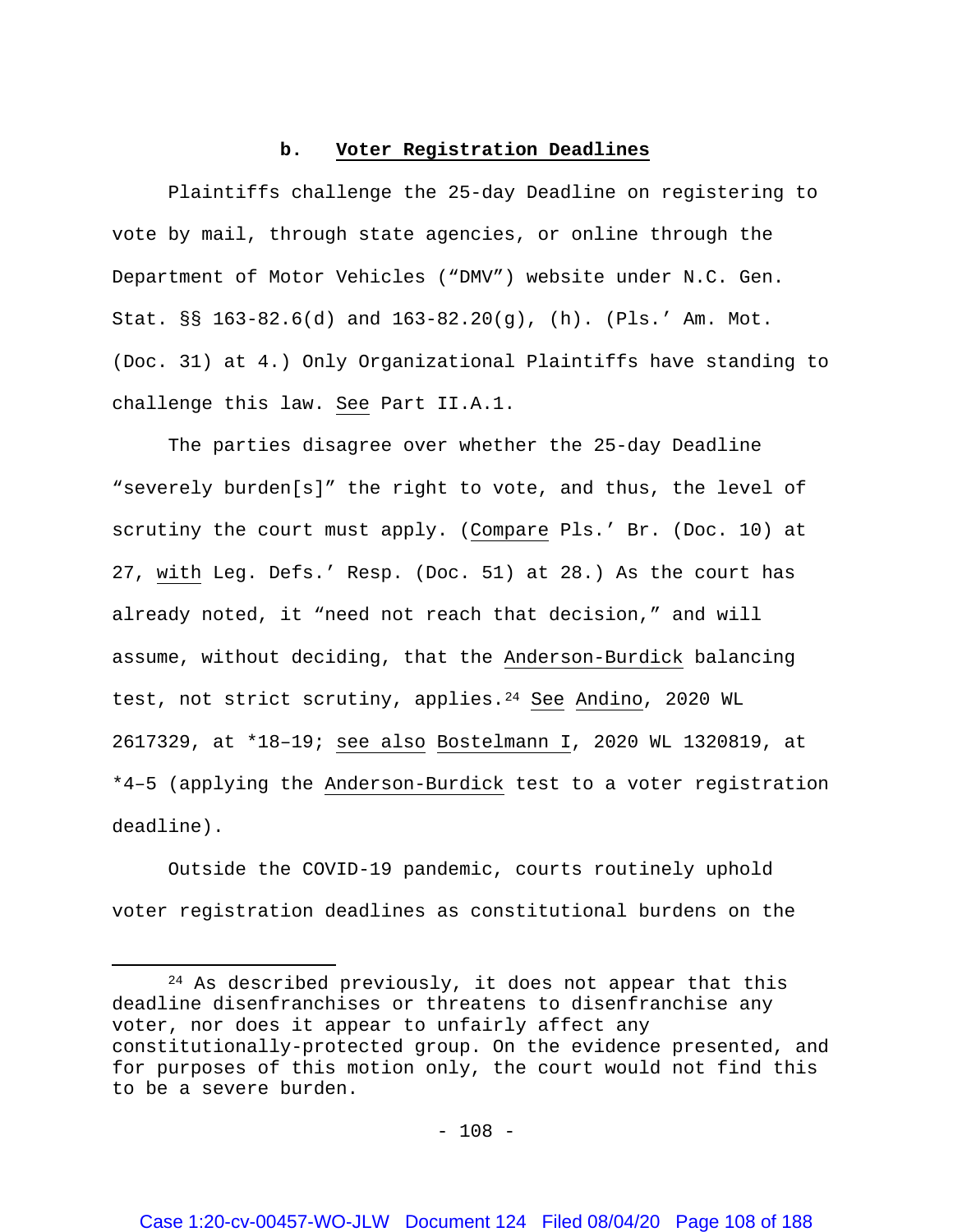right to vote. See Burns v. Fortson, 410 U.S. 686, 686–87 (1973) (per curiam) (upholding Georgia's 50-day registration deadline, though it "approache[d] the outer constitutional limits in this area"); Rosario v. Rockefeller, 410 U.S. 752, 761–62 (1973) (upholding a law requiring voters to register with a political party at least thirty days prior to the previous general election in order to participate in the state's subsequent closed primary election); Diaz v. Cobb, 541 F. Supp. 2d 1319, 1340 (S.D. Fla. 2008) (upholding a 29-day voter registration deadline); see also Pisano v. Strach, 743 F.3d 927, 937 (4th Cir. 2014) (upholding May 17 petition-filing deadline for the formation of new political parties for the November general election).

Plaintiffs contend the 25-day Deadline will serve as a barrier to voters seeking to register closer to the election due to limitations on in-person registration efforts and voters' fear of registering at in-person early voting due to COVID-19. (Pls.' Br. (Doc. 10) at 28.) In particular, Plaintiffs argue COVID-19 limits voter registration opportunities, given many voter registration organizations, including Organizational Plaintiffs, have reduced or cancelled their in-person voter registration initiatives, and many DMV and state agencies have closed or limited in-person access. (Id. at 27.) Thus, they

 $- 109 -$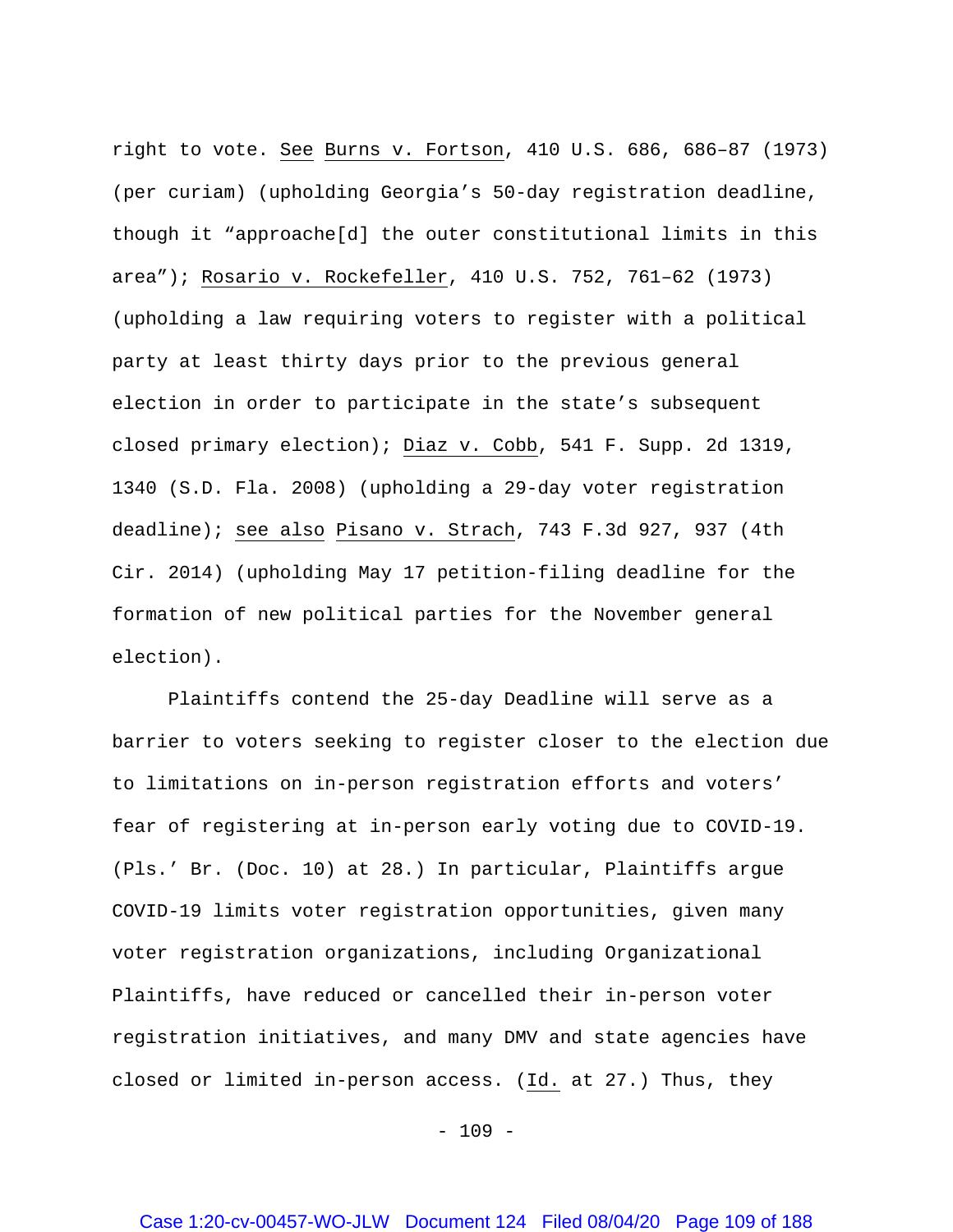argue, many voters will attempt to register to vote closer to the election, and the 25-day Deadline unduly burdens voters who would not feel comfortable taking advantage of same-day registration at in-person early voting sites, and burdens Organizational Plaintiffs in getting as many voters registered as possible. (Id. at 28.)

Executive Defendants contend the 25-day Deadline is only a "modest" burden, outweighed by the State's interest in maintaining the deadlines; that is, the interest in ensuring voters receive their verification mailings before Election Day, reducing voter confusion, and allowing the State and county boards of election to process registration forms. (Exec. Defs.' Resp. (Doc. 58) at 14–15.)

Legislative Defendants likewise view this restriction as justified, pointing to the State's interest in "ensuring orderly, fair, and efficient procedures for the election of public officials." (Leg. Defs.' Resp. (Doc. 51) at 28–29 (quoting Pisano, 743 F.3d at 936).)

Plaintiffs point to "dramatic" drops in voter registration rates compared to 2016. They submit evidence of a 162% increase in registration in January 2020 compared to registrations in January 2016, but "February, March, and April 2020 had changes of -10%, -14%, and -50% compared to the same months of 2016

 $- 110 -$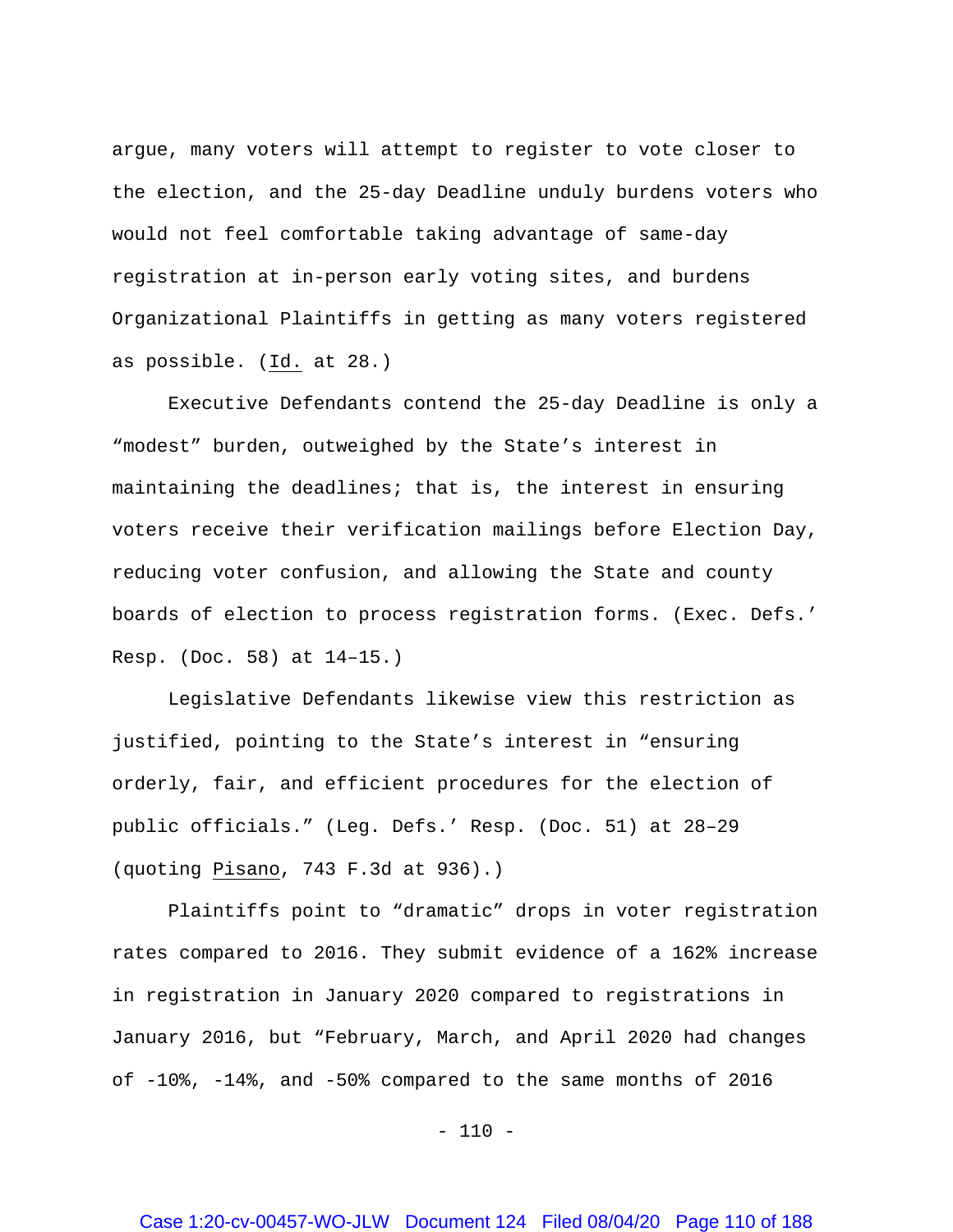respectively." (Doc. 12-5 ¶ 4.) Plaintiffs also offer data suggesting nearly 350,000 potential voters may be ineligible to use the DMV online voter registration portal and therefore would likely have to register to vote either in person or through the mail. (Doc. 73-7 ¶ 8.)

Legislative Defendants submit the declaration of Angela Hawkins, a member of the Wake County Board of Elections, to rebut the significance of these figures. (Doc. 51-5.) She contends it is not surprising registrations went down in April, considering more people registered in January, presumably to vote in the 2020 primary elections, and considering the stay-athome orders that were in place. (Id. ¶ 4.) She maintains that, despite these numbers, voters have plenty of time to register to vote prior to the November 2020 election. (Id.)

Legislative Defendants also submit the declaration of Linda Devore, the Secretary of the Cumberland County Board of Elections. (Declaration of Linda Devore in Opp'n to Pls.' Mot. for Preliminary Injunction ("Devore Decl.") (Doc. 51-4) ¶ 1.) She contends that extending the 25-day Deadline through the close of One-Stop early voting would pose considerable problems in facilitating the election. (Id. ¶ 6.) She asserts that such a change would "require updating nearly 300 storage drives for laptops used on Election Day" in Cumberland County alone and

- 111 -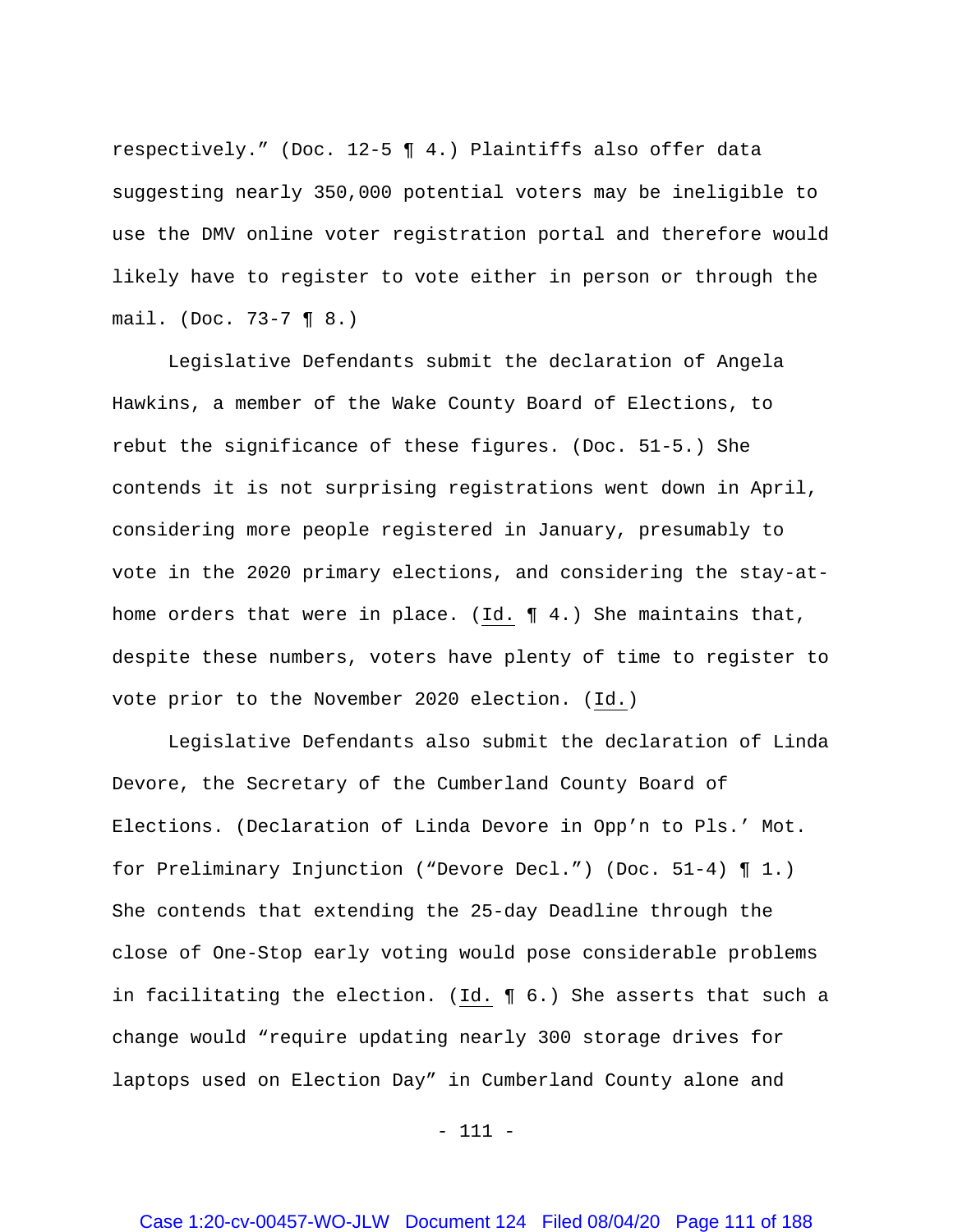would "require local and State Boards of Elections to process, update, and download updated voter registration files for each of more than 2500 precincts in the State within 72 hours of Election Day." (Id.)

At least one district court has enjoined an online voter registration deadline, but not a mail-in deadline, due to the COVID-19 pandemic. See Bostelmann I, 2020 WL 1320819, at \*6. That court, working on a timeline of approximately two weeks,  $2^5$ found that extending the online registration deadline would "vindicate the rights of as many voters as practical." Id. The court further acknowledged the concerns from the defendants that there would be voter confusion and that there would be issues in amending the printing of municipal poll books, but found that the municipalities would be able to publish additional registrations in supplemental books, and further, that any voter confusion would not result in prejudice to voters; if anything, "at least some will be afforded a mechanism to vote safely," even if some mistakenly believe their opportunity to register had passed. Id. at \*5–6. The court declined to extend the mail-in registration date, finding it could act to

l

<span id="page-111-0"></span><sup>&</sup>lt;sup>25</sup> The court was determining whether to enjoin the enforcement of a March 18, 2020 registration deadline for an April 7, 2020 election, and the court issued its opinion on March 20, 2020. Id.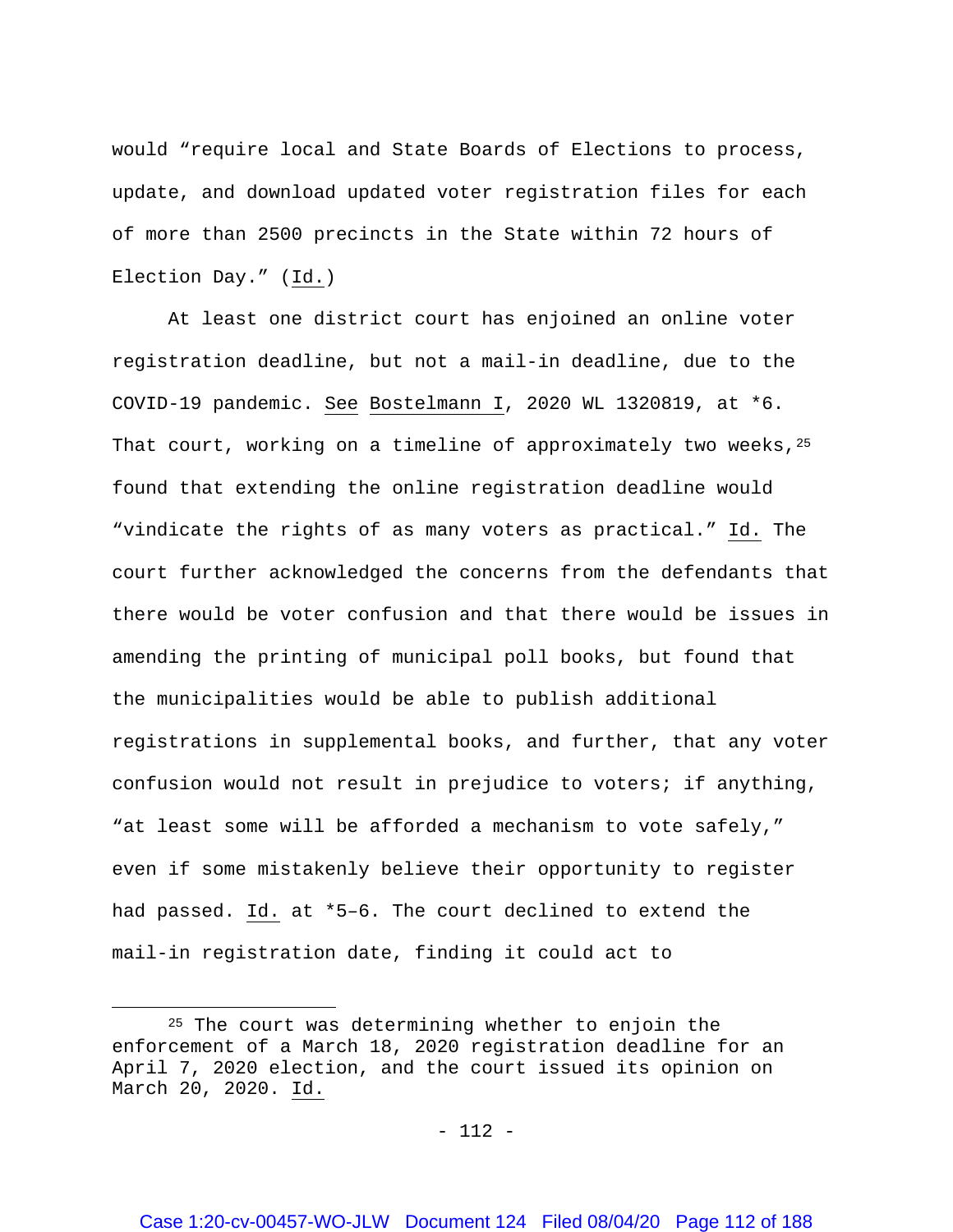disenfranchise voters if their registration was not received in time, giving them "a false sense of confidence that they will be able to vote by absentee ballot." Id. at \*6.

Though the Wisconsin district court was also dealing with a voter registration deadline impacted by the COVID-19 pandemic, the court finds the two situations distinguishable. There, the voter registration deadline was March 18, three weeks before Wisconsin's April 7, 2020 election. Id. at \*2. The COVID-19 pandemic was just beginning to impact Wisconsin, with the Wisconsin governor ordering a statewide ban on group gatherings and the closing of places such as libraries, schools, and malls on March 17. Id. The Wisconsin district court found that, given the government's urging of people to avoid public spaces, many voters would abide by these precautions and forgo registering to vote in public when they had initially planned to do so. Id. at \*4. The voters in Wisconsin had been caught off guard by the COVID-19 pandemic. This is not the case here.

While the COVID-19 pandemic is ongoing, and the situation ever-changing, the court nevertheless cannot say that the voters of North Carolina are similarly disadvantaged by being caught off guard by a sudden pandemic; North Carolina voters still have over two months to register to vote before the 25-day Deadline, as opposed to the Wisconsin voters who saw the registration

 $- 113 -$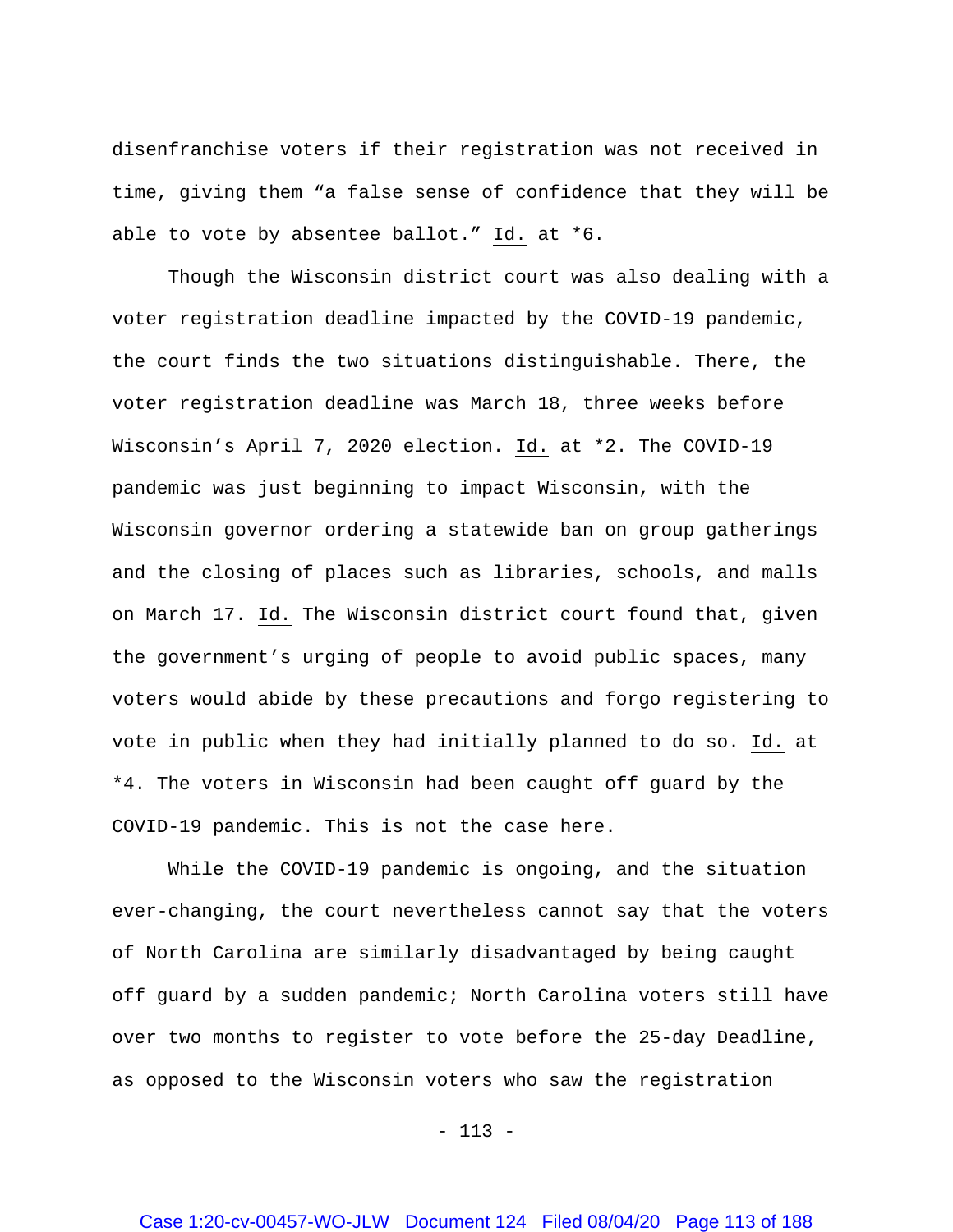deadline pass nearly simultaneously with their state's new COVID-19 restrictions.

In balancing the burden on Plaintiffs and the State's interests, the court finds the State's interests justify any burden on Plaintiffs imposed by the 25-day Deadline.

While the court is concerned by Plaintiffs' data tending to show that approximately 350,000 North Carolina citizens do not have a DMV account and therefore cannot register to vote online, (see Doc. 73-7 ¶ 8), there is nothing to prevent these voters from timely registering by mail at some point over the next two months. In comparison, the State has an interest in verifying all voter registrations and ensuring that all county boards of elections poll books are up to date so as not to erroneously prevent a registered voter from voting due to a clerical error.<sup>[26](#page-113-0)</sup> (See Exec. Defs.' Resp. (Doc. 58) at 15; Devore Decl. (Doc.  $51-4$ ) ¶ 6.)

The court therefore finds that the burden to Plaintiffs is modest at best and is justified by the State's interest in "ensuring orderly, fair, and efficient procedures for the

 $\overline{a}$ 

<span id="page-113-0"></span><sup>&</sup>lt;sup>26</sup> Even if the court were to consider the stricken testimony from Bartlett's reply declaration concerning the 25-day Deadline, (Doc. 73-6), the court would find the weight of Defendant Bell's testimony and the declaration of Ms. Devore, (Doc. 51-4), compel the same conclusion.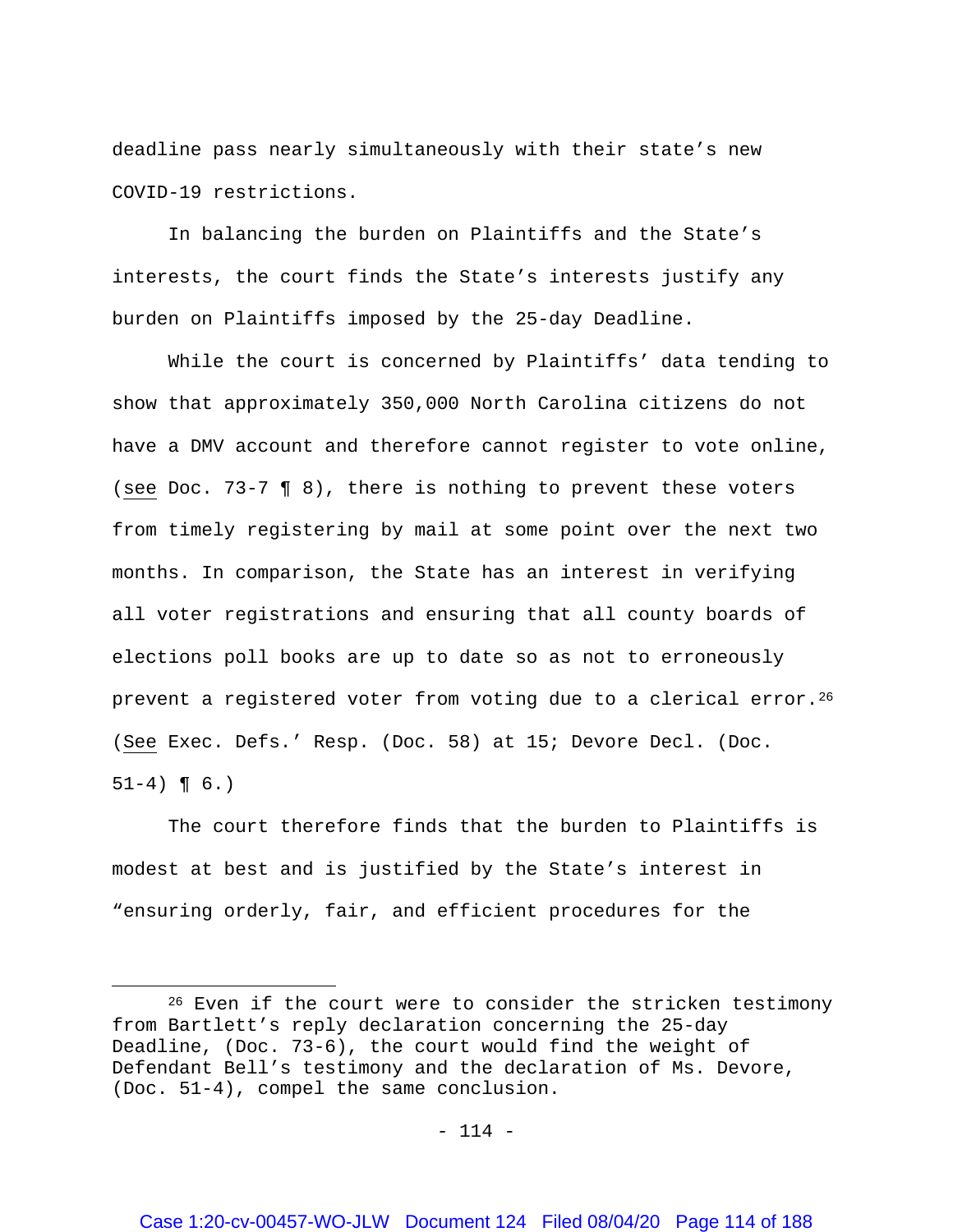election of public officials." Pisano, 743 F.3d at 937. The court finds Plaintiffs have failed to show a likelihood of success on the merits regarding their challenge to the 25-day Deadline.

### **c. The County Residency Requirement**

Plaintiffs seek to enjoin the newly-amended residency requirements for poll workers. (Pls.' Am. Mot. (Doc. 31) at 6.)

As to this issue, the court found supra Part II.A.6, that Plaintiffs do not have standing to challenge this law. The court noted that only three Plaintiffs - Plaintiff Permar and Organizational Plaintiffs - could have had standing, but the court found Plaintiff Permar's injuries purely hypothetical at this point, and thus, she does not have standing. The court further found that Organizational Plaintiffs' alleged injuries arise from budgetary choices and thus do not constitute recognizable organizational injuries.

The court also noted that Plaintiffs must demonstrate for purposes of standing that "it is likely, as opposed to merely speculative, that the injury will be redressed by a favorable decision." Sierra Club, 899 F.3d at 284. Plaintiffs' proposed remedy, enjoining the County Residency Requirement, may have some logical force from the possibility of perhaps recruiting larger numbers of poll workers from more populous counties to

 $- 115 -$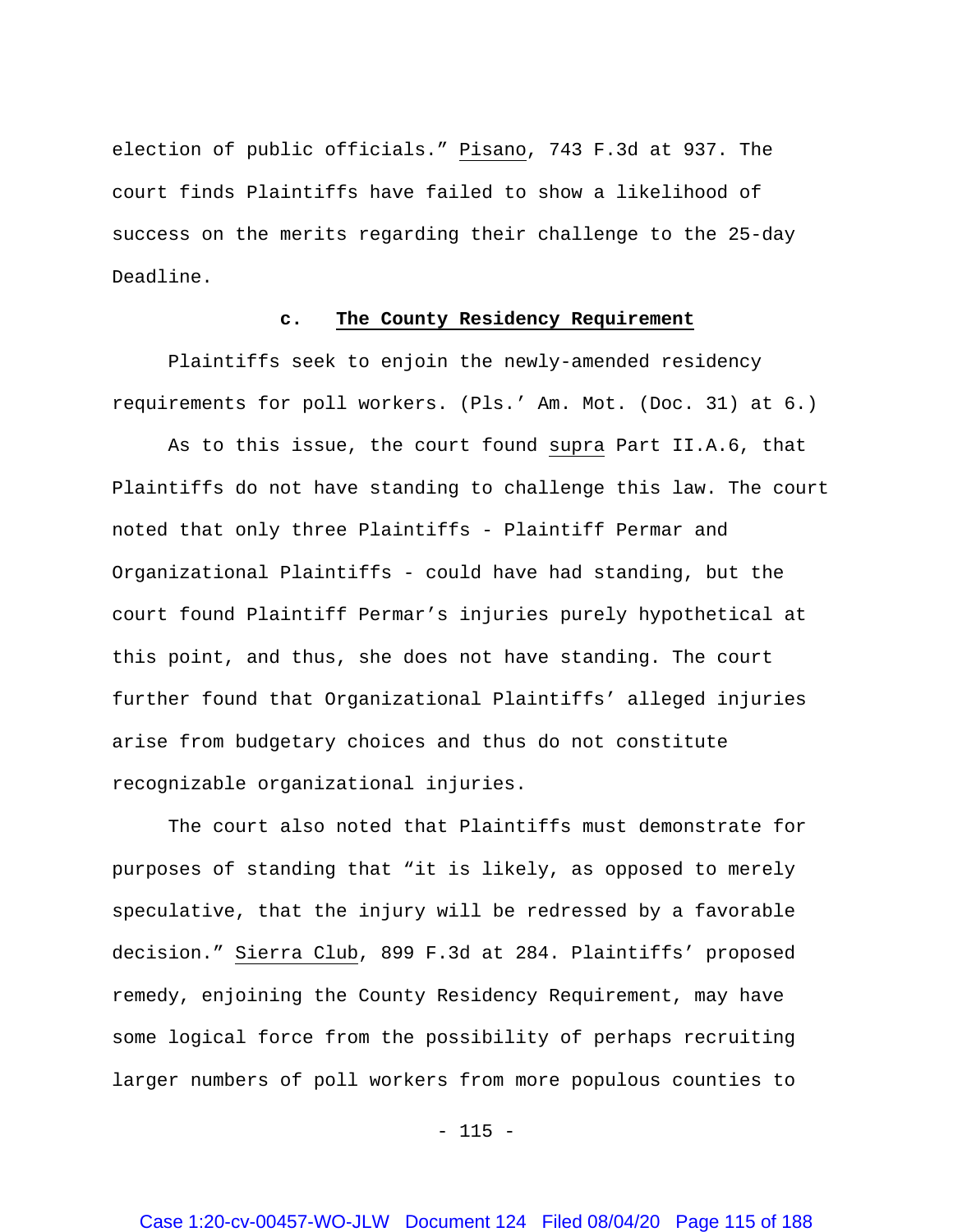serve across the state. Whether that would in fact remediate the issue, however, is speculative at best.  $27$ 

 $\overline{\phantom{a}}$ 

<span id="page-115-0"></span> $27$  Plaintiffs, in making these arguments as to a remedy, have relied upon the declaration Jake Quinn and parts of the Gronke Reply Declaration. (See Pls.' Reply (Doc. 74) at 29.) However, that evidence has been struck. (See Doc. 116 at 47.) Even if the court were to consider that evidence, any remedy is still speculative at best. Quinn's declaration only recognizes that there were difficulties finding people willing to work at the polls and that there may be difficulties in the future, (see Doc. 73-9 ¶¶ 18–21), but fails to offer a solution. (See id.) Even if the court were to consider the portions of Dr. Gronke's declaration which were struck, those assertions do not offer any assurance that enjoining the County Residency Requirement would address any potential problems. Dr. Gronke opines that, unless North Carolina removes "the requirement that poll workers are registered in the county where they are working, North Carolina will experience poll worker shortages." (Doc. 73-5 ¶ 12.) But neither Plaintiffs nor Dr. Gronke offer compelling evidence to support that claim; although Defendant Bell testified that the State BoE has only hired 1,100 of roughly 25,000 workers needed, (Evidentiary Hr'g Tr. vol. 2 (Doc. 113) at 111), no evidence was presented as to whether the county board of elections has experienced any difficulties in hiring poll workers for the November General Election. Dr. Gronke also opines that relaxing the County Residency Requirement can allow "sister counties to recruit poll workers among college students . . . . [Y]ounger citizens are not at an increased risk of contracting the corona virus." (Doc. 73-5 ¶ 13.) As an initial matter, this court is not aware of any evidence that college students are at a different risk of contracting COVID-19, only that their age could make them less likely to suffer serious illness should they contract the virus. Nevertheless, Dr. Gronke's opinion fails to offer any evidence that college students, whether studying remotely or on campus, will be interested in working as poll workers with the attendant responsibilities, nor why college students in this particular year would be more likely to sign up than other individuals, nor why those college students are likely going to be willing to work in counties other than their home counties. Dr. Gronke's opinion is thoughtful but (Footnote continued)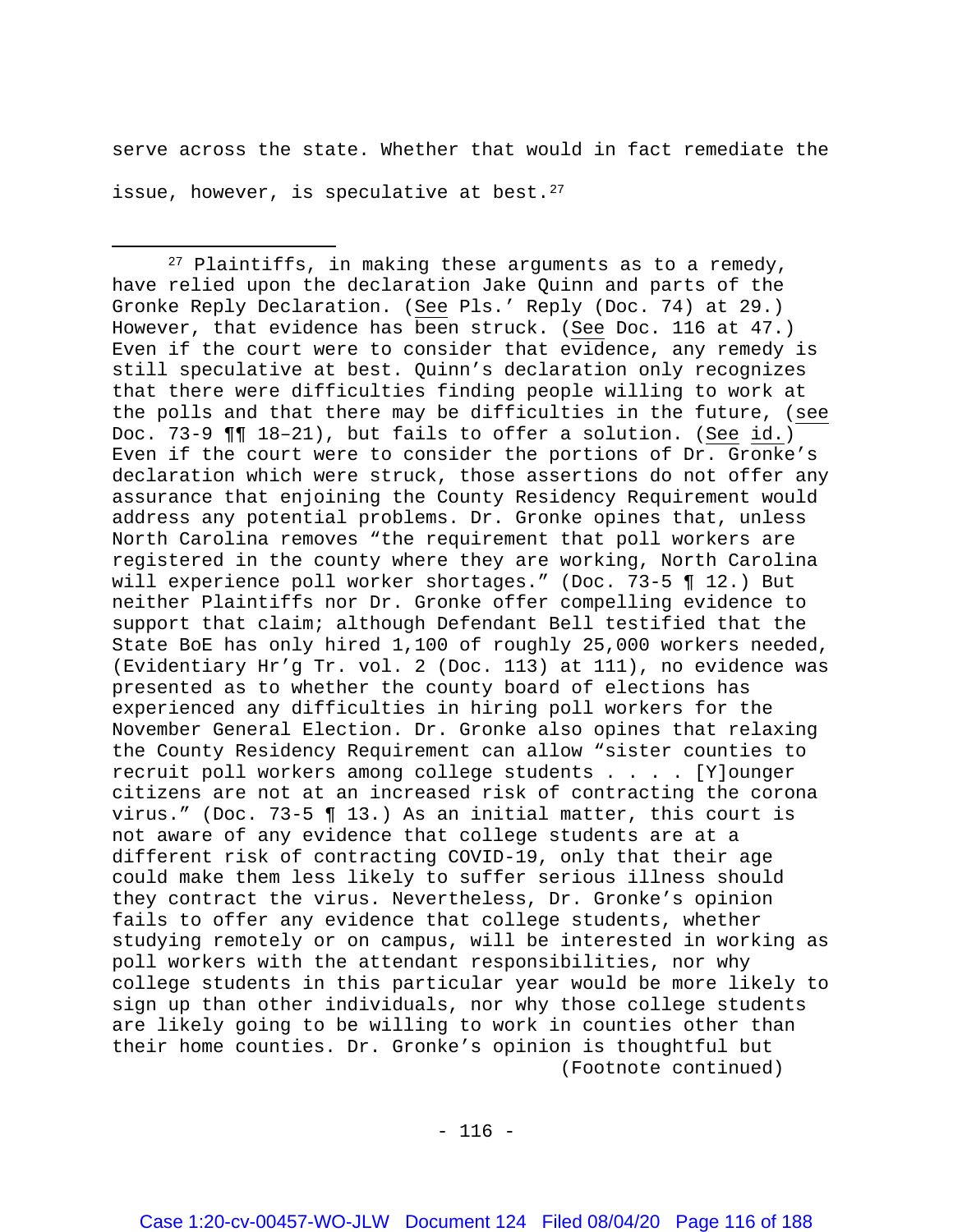The court will nevertheless address this issue on the merits, as an alternative basis for its conclusions.

The parties disagree over whether this law "severely burdens" the right to vote, and thus, the level of scrutiny the court must apply. (Compare Pls.' Br. (Doc. 10) at 50, with Leg. Defs.' Resp. (Doc. 51) at 47; Exec. Defs.' Resp. (Doc. 58) at 12, 31–32).) Plaintiffs do not argue that the previous requirement, requiring all poll workers live in the precinct in which they work, was burdensome to the voters on its own. Nor do Plaintiffs contend that the modification to that law by HB 1169, the County Residency Requirement, is unduly burdensome on its face.

In asserting the County Residency Requirement unconstitutionally burdens voters, Plaintiffs first argue that the presence of COVID-19 and the related complications created

 $\overline{a}$ 

falls short of demonstrating a likelihood the issue would be redressed by a favorable decision of this court. Dr. Gronke's original opinion, that the precinct residency requirement should be changed, (Doc. 12-2 ¶ 23), was in fact implemented by HB 1169 to expand to a county residency requirement. These changes demonstrate the difficulty of accurately predicting the future under the best of circumstances. Even were the court to consider the excluded Quinn declaration and the excluded portions of the Gronke reply declaration, the court would still find Plaintiffs failed to establish that the requested relief would in fact remediate the issue, because the requested relief is merely speculative as to whether it would be redressed by a favorable decision.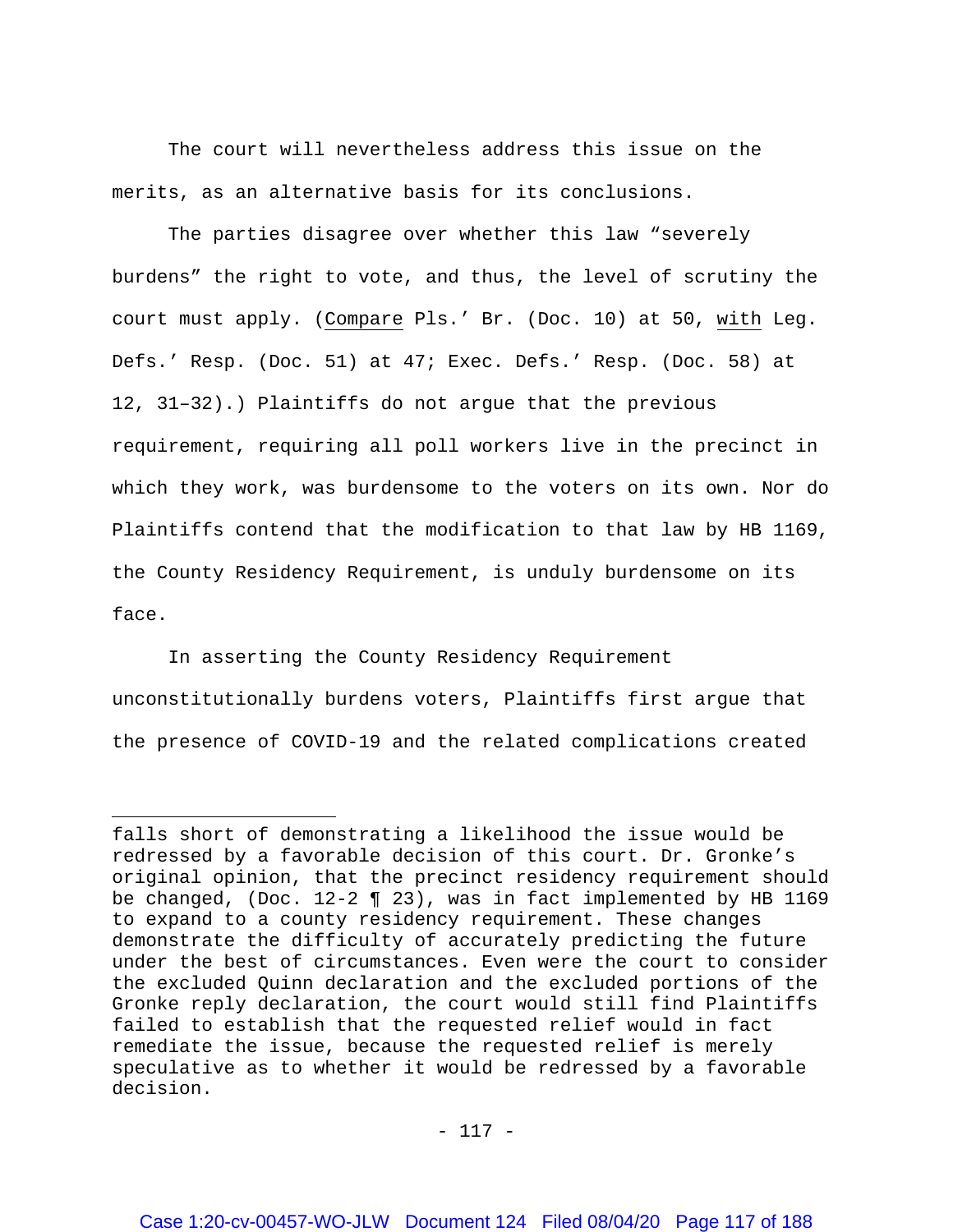by COVID-19 will limit the pool of individuals willing to work as poll workers in this environment. (Pls.' Reply (Doc. 74) at 27.) Second, Plaintiffs contend a collateral consequence of COVID-19 limiting the number of willing individuals combined with the County Residency Requirement is that there will be a shortage of poll workers and, as a result, the County Residency Requirement will "lead to precinct consolidation and less onestop voting sites, burdening in-person voters such as Plaintiff Permar." (Id. at 27-28.)

This court finds that Plaintiffs have not made a clear showing that the County Residency Requirement will result in a severe burden on the right to vote. The Supreme Court has not identified "any litmus test for measuring the severity of a burden that a state law imposes on . . . an individual voter, or a discrete class of voters." Crawford, 553 U.S. at 191. For example, in Florida Democratic Party v. Scott, 215 F. Supp. 3d 1250 (N.D. Fla. 2016), the district court considered an injunction against the voter registration deadline after Hurricane Matthew forced many people to evacuate or lockdown, thus missing the deadline. Id. at 1254. The district court found the refusal to extend the deadline a severe burden on the right to vote, stating, "because Florida's statutory framework would categorically deny the right to vote to [thousands of]

- 118 -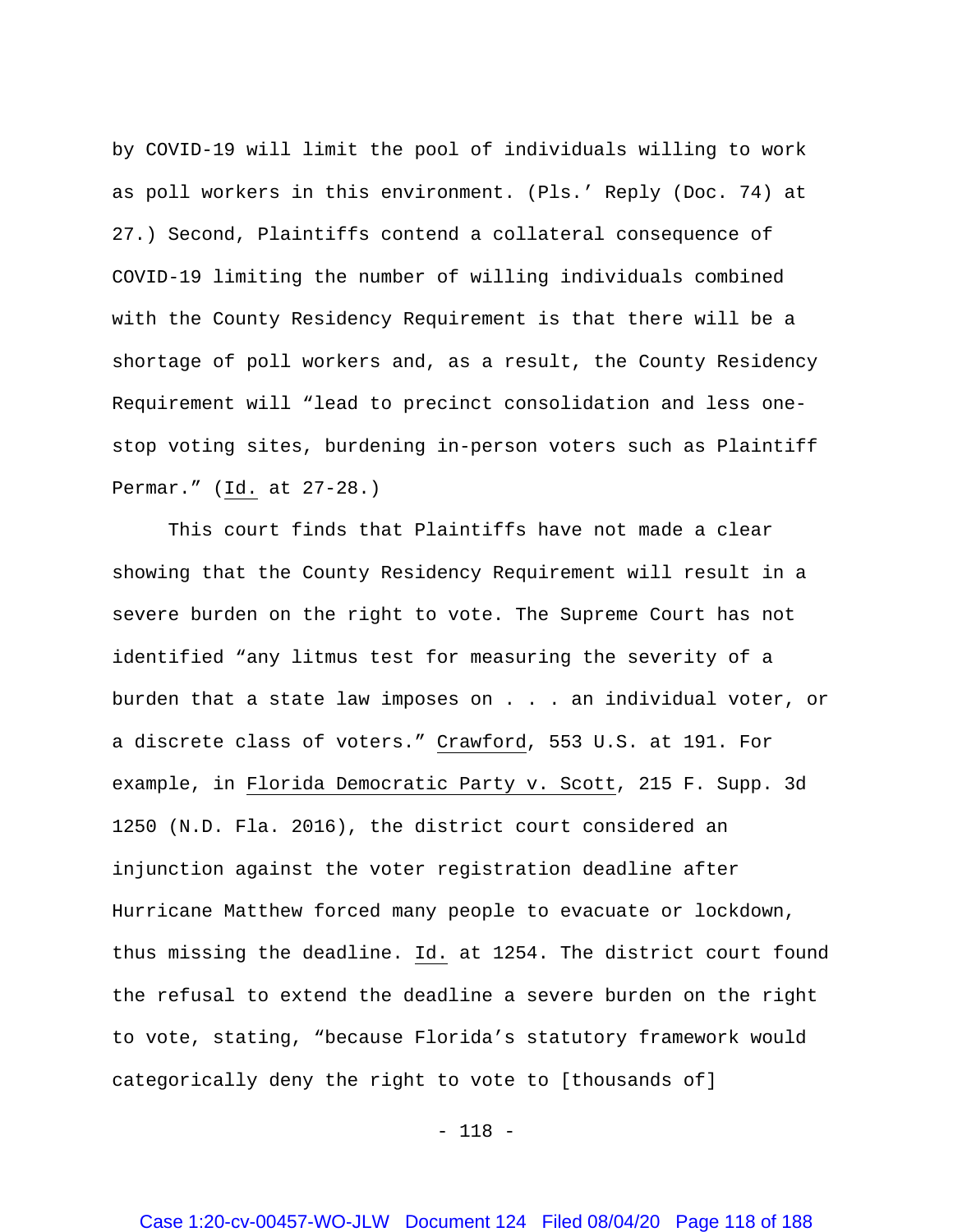individuals, it is a severe burden that is subject to strict scrutiny." Id. at 1257 (citing Burdick, 504 U.S. at 434).

Similarly, in Lecky v. Virginia State Board of Elections, a district court in Virginia recognized that "the last minute consolidation of precincts resulting in hours long wait times and mass disenfranchisement . . . amount[s] to the kind of 'broad-gauged unfairness' that renders an election patently and fundamentally unfair." 285 F. Supp. 3d 908, 915-16 (E.D. Va. 2018). The evidence submitted in support of Plaintiffs' concerns about precinct consolidation due to poll worker shortages, however, is insufficient to demonstrate the closing of polling places will occur in such large numbers so as to disenfranchise voters and create a severe burden. The court will thus assume that the Anderson-Burdick balancing test applies, instead of strict scrutiny. See Andino, 2020 WL 2617329, at \*18–19.

Executive Defendants argue that the State has "taken additional steps to ensure that polling places will remain open and unaffected by the COVID-19 pandemic." (Exec. Defs.' Resp. (Doc. 58) at 32.) Defendant Bell announced her "commitment to maintaining election-day precincts as they are and avoiding precinct mergers whenever possible for general elections." (Bell Decl. (Doc. 58-1) ¶ 12.) Thus, Executive Defendants argue, "if a polling place needs to be shut down because of a COVID-19

- 119 -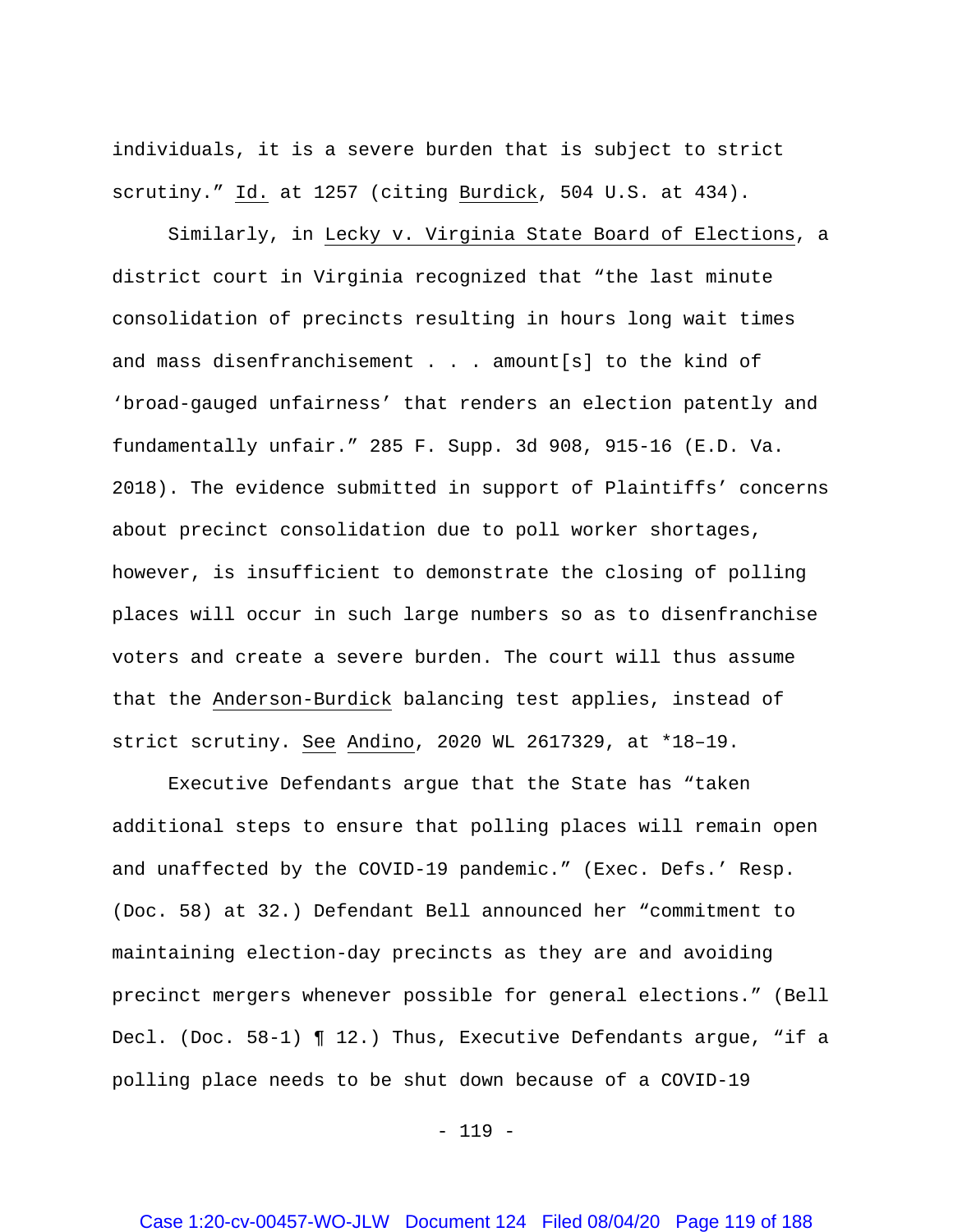outbreak, the impact of this closure will be reduced by the widespread availability of other open polling locations." (Exec. Defs.' Resp. (Doc. 58) at 32; see also Bell Decl. (Doc. 58-1) ¶ 12.) Executive Defendants also argue Plaintiffs' challenge is moot. (Exec. Defs.' Resp. (Doc. 58) at 32.)

Legislative Defendants argue first that Plaintiffs asked for a county residency rule in an exhibit from before the passage of H.B. 1169, and second, that Plaintiffs have offered only conclusory allegations that this rule will result in precinct consolidation, thus, "Plaintiffs cannot show that the law burdens their rights to vote at all." (Leg. Defs.' Br. (Doc. 51) at 46–47.)

The court finds Executive Defendants' mootness argument without merit; it is entirely possible, and indeed, in light of the consolidations that occurred for the Republican primary in June 2020; it is possible that consolidations will occur again during early one-stop voting and on election day due to a lack of poll workers. The issue is not so speculative as to be moot.

As the court already noted, supra Part II.A.6, Plaintiffs have not shown a likelihood of success regarding the redressability of this challenge. Even assuming redressability from an injunction, however, the court cannot find from the

 $- 120 -$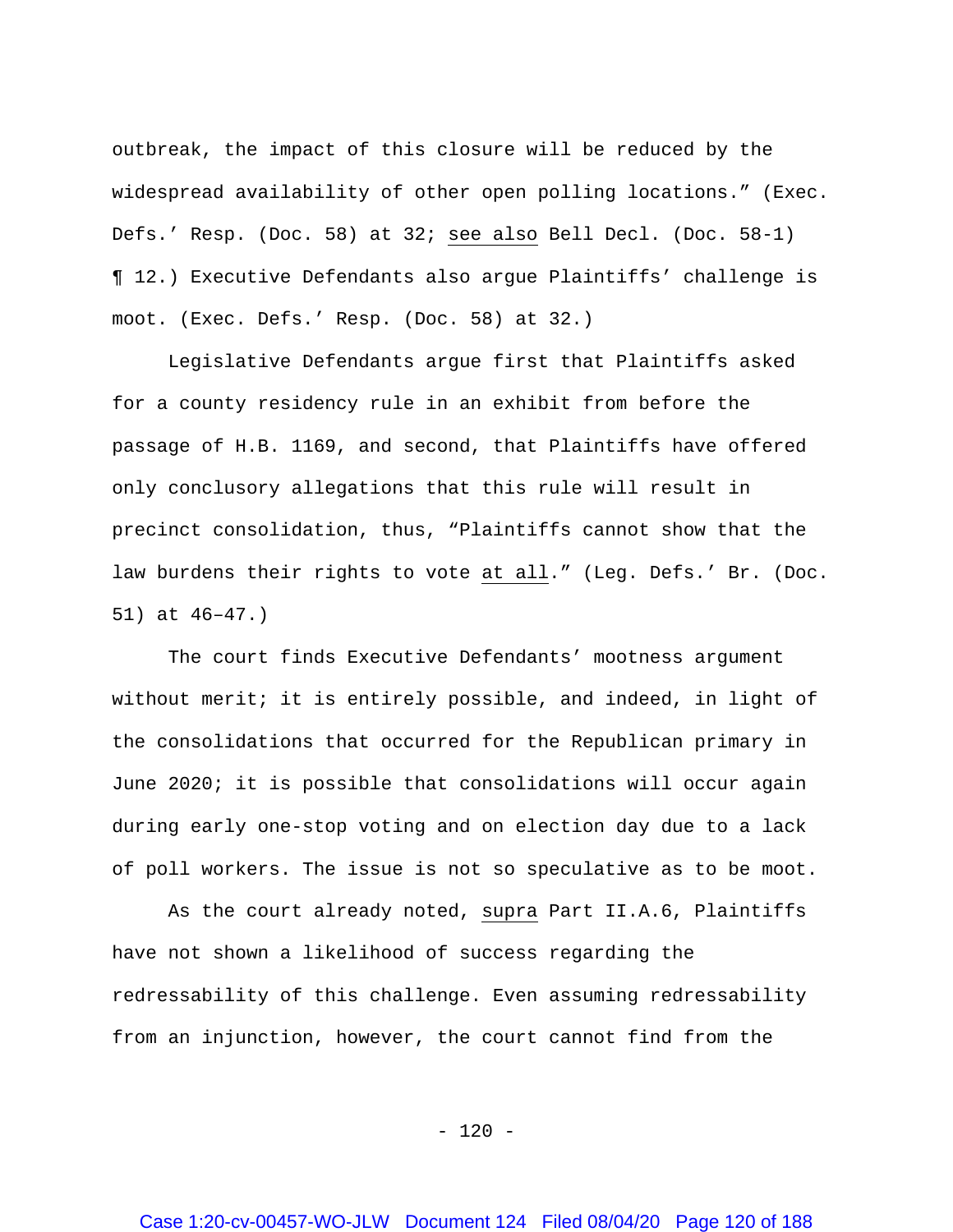evidence presented that the burden on voters is an unjustifiable one.

At the evidentiary hearing, Defendant Bell testified that she believed "we have the means to staff our one-stop early voting sites," but that she is "concerned about election day in particular." (See Evidentiary Hr'g Tr., vol. 2 (Doc. 113) at 109.) However, she also testified that she is not confident the State and county boards of elections will be able to procure the requisite number of poll workers to keep all polling places open as planned. (See id. at 109–10.) She further testified that she was aware that precinct consolidation in the June 9, 2020 Georgia Primary was due, in part, to a "mass exodus of poll workers fearing coronavirus exposure," despite Georgia also having a county residency requirement for poll workers. (Id. at  $107-08.$ 

Plaintiffs offer several pieces of evidence concerning the June 23, 2020 primary election in support of their motion to enjoin this provision. They submit a letter from the Yancey County Board of Elections to Defendant Bell requesting a transfer of voters due, in part, to "the pandemic of COVID 19 and a large number of our poll workers being the high risk age, we do not have enough people to cover all of our normal 11 precincts." (Doc. 12-9 at 2.) Plaintiffs also submit several

- 121 -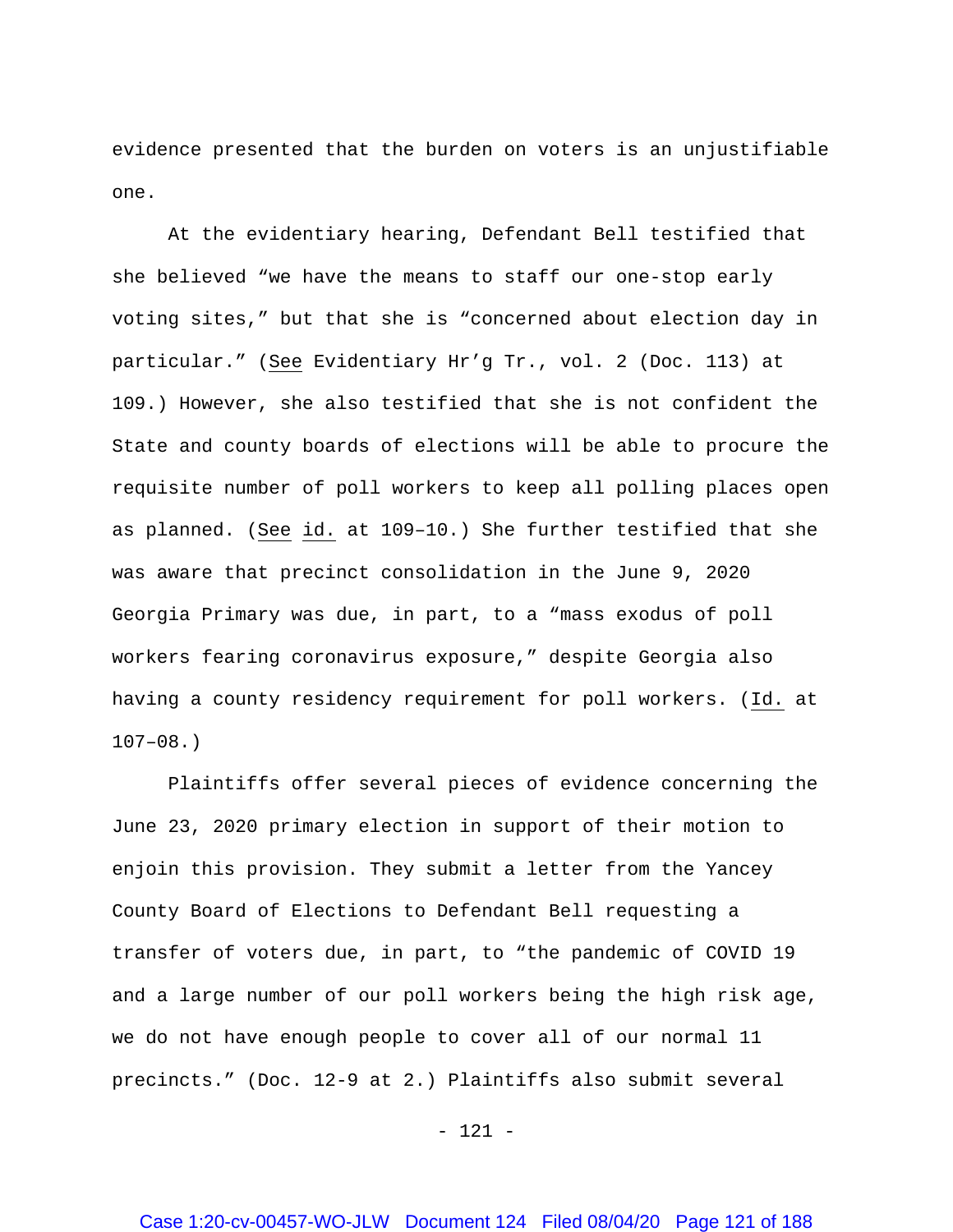other letters from other county boards of elections requesting the temporary transfer of voters or precinct consolidation due at least in part to a shortage of poll workers. (Id. at 6–7, 10, 16–19.) In Macon County, the Macon County Board of Elections had to combine fifteen precincts into three. (Id. at 15.)

The court finds Plaintiffs have identified a burden resulting from the County Residency Requirement which Legislative Defendants only attempt to justify by stating "the State's interest in election administration and integrity supports the requirement that poll workers reside in-county." (Leg. Defs.' Resp. (Doc. 51) at 46.)

At this time, however, the court cannot help but find that the existence of a burden, and the weight of that burden, is too speculative to support injunctive relief. The court finds that it is entirely possible that there will be polling place consolidations due in part to poll worker shortages, but the court cannot say Plaintiffs' evidence demonstrates a likelihood of success on the merits. Defendant Bell testified that the State BoE statewide initiative to hire poll workers is ongoing, but at this time, has resulted in the hiring of approximately 1,100 poll workers out of the roughly 20,000 to 25,000 poll workers necessary. (Evidentiary Hr'g Tr., vol. 2 (Doc. 113) at 111.) While this testimony is cause for concern, no evidence was

- 122 -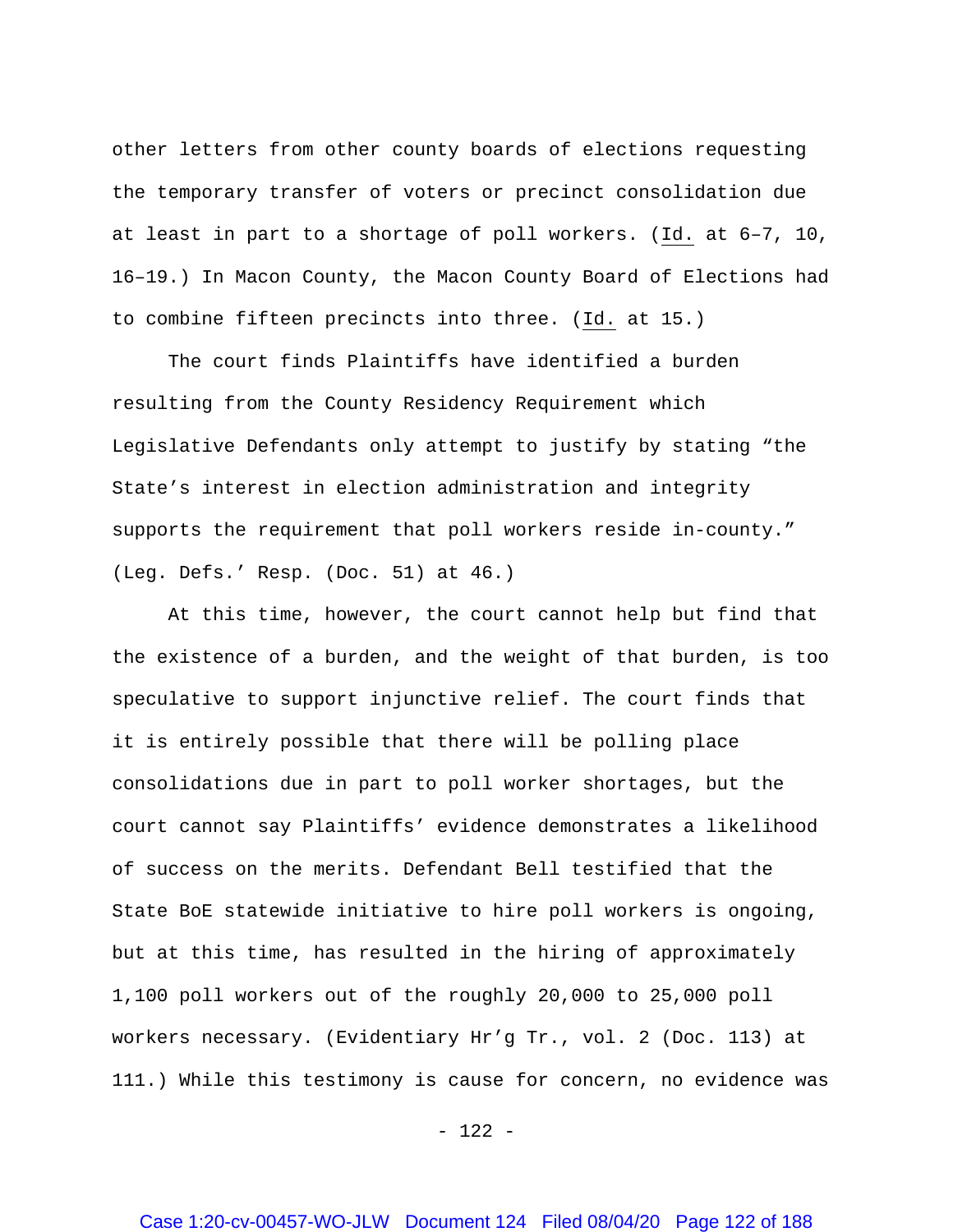presented as to the success, or lack thereof, by county boards of elections in hiring poll workers. Based on the evidence presented, this court simply cannot find that a shortage of poll workers will arise or, if it should, that it will rise to a level which in turn places an unjustified burden on voters through any substantial number of polling site closures.

The court is of course encouraged that Defendant Bell has announced her commitment to maintaining election-day precincts as they are and to avoiding precinct mergers. A commitment is not the same as a guarantee, however, nor is it a solution. Keeping in mind that "[s]tates have broad powers to determine the conditions under which the right of suffrage may be exercised," Shelby County v. Holder, 570 U.S. 529, 543 (2013) (internal quotation marks omitted), and "[u]nder the Constitution, state and local governments, not the federal courts, have the primary responsibility for addressing COVID–19 matters such as . . . adjustment of voting and election procedures . . . and the like," Calvary Chapel, 2020 WL 4251360 at \*11. Legislative and Executive Defendants would do well to work with Defendant Bell to address any uncertainty in recruiting poll workers, if it exists, immediately.

The court finds Plaintiffs have not shown a likelihood of success on the merits as to this claim.

- 123 -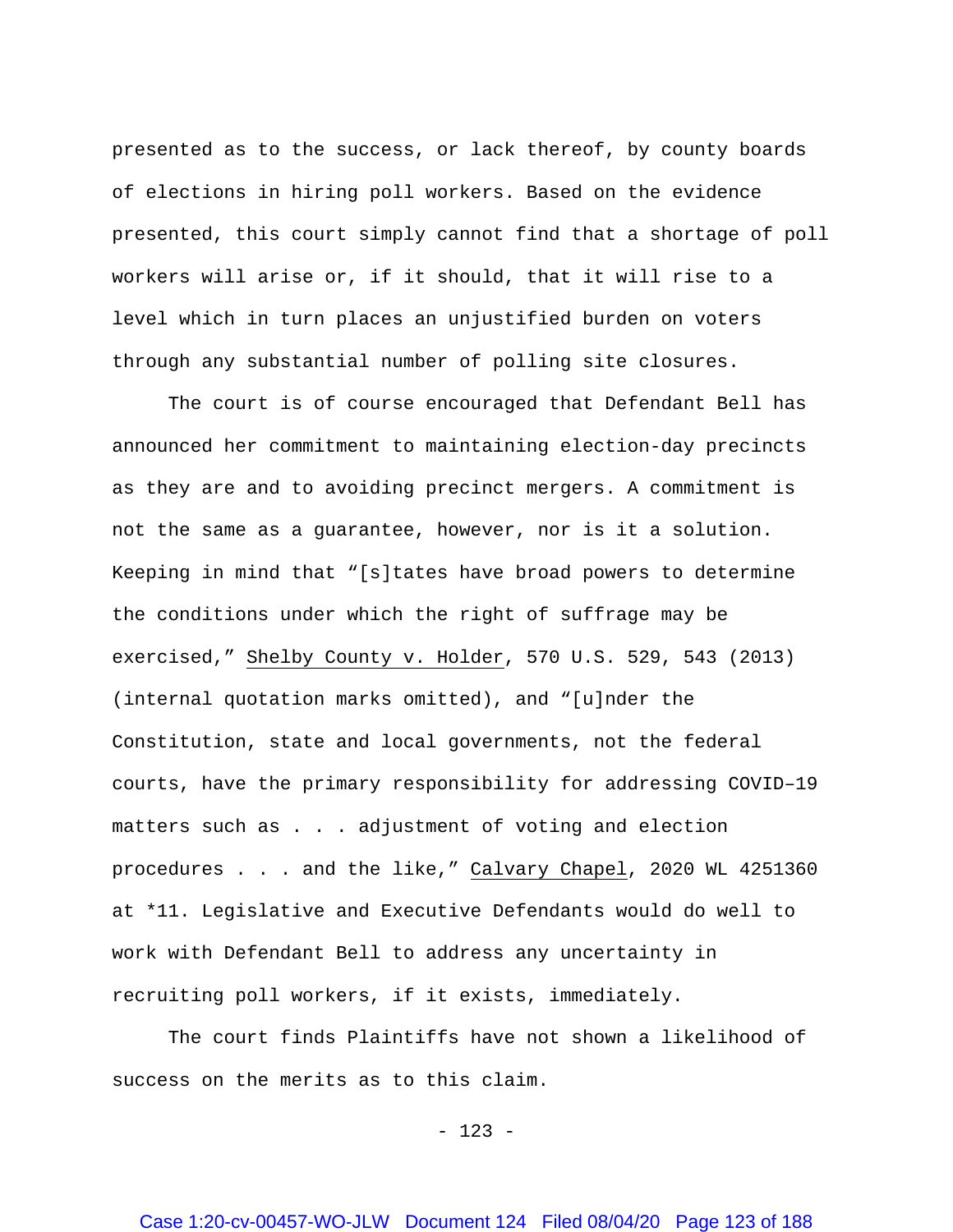### **d. Uniform Hours Requirement**

Plaintiffs challenge the Uniform Hours Requirement, N.C. Gen. Stat. §  $163-227.6(c)$ , on the basis that it, along with the County Residency Requirement, will cause further consolidation and elimination of precincts for the November General Election, resulting in confusion, increased travel times, long lines, and crowds that will put voters at greater risk of contracting COVID-19, thus creating an undue burden on the right to vote in violation of the First and Fourteenth Amendments. (Pls.' Br. (Doc. 10) at 50–51; Second Am. Compl. (Doc. 30) ¶¶ 110–12.) Further, Organizational Plaintiffs will have to divert resources towards recruiting poll workers, alerting members about precinct closures, and advocating for more early voting days. (Pls.' Br. (Doc. 10) at 51.)

The parties disagree over whether this law "severely burdens" the right to vote. (Compare Pls.' Br. (Doc. 10) at 50, with Leg. Defs.' Resp. (Doc. 51) at 47–50; Exec. Defs.' Resp. (Doc. 58) at 12, 30–31).) As the court has already noted, it "need not reach that decision," and will assume, without deciding, that the Anderson-Burdick balancing test applies, as

- 124 -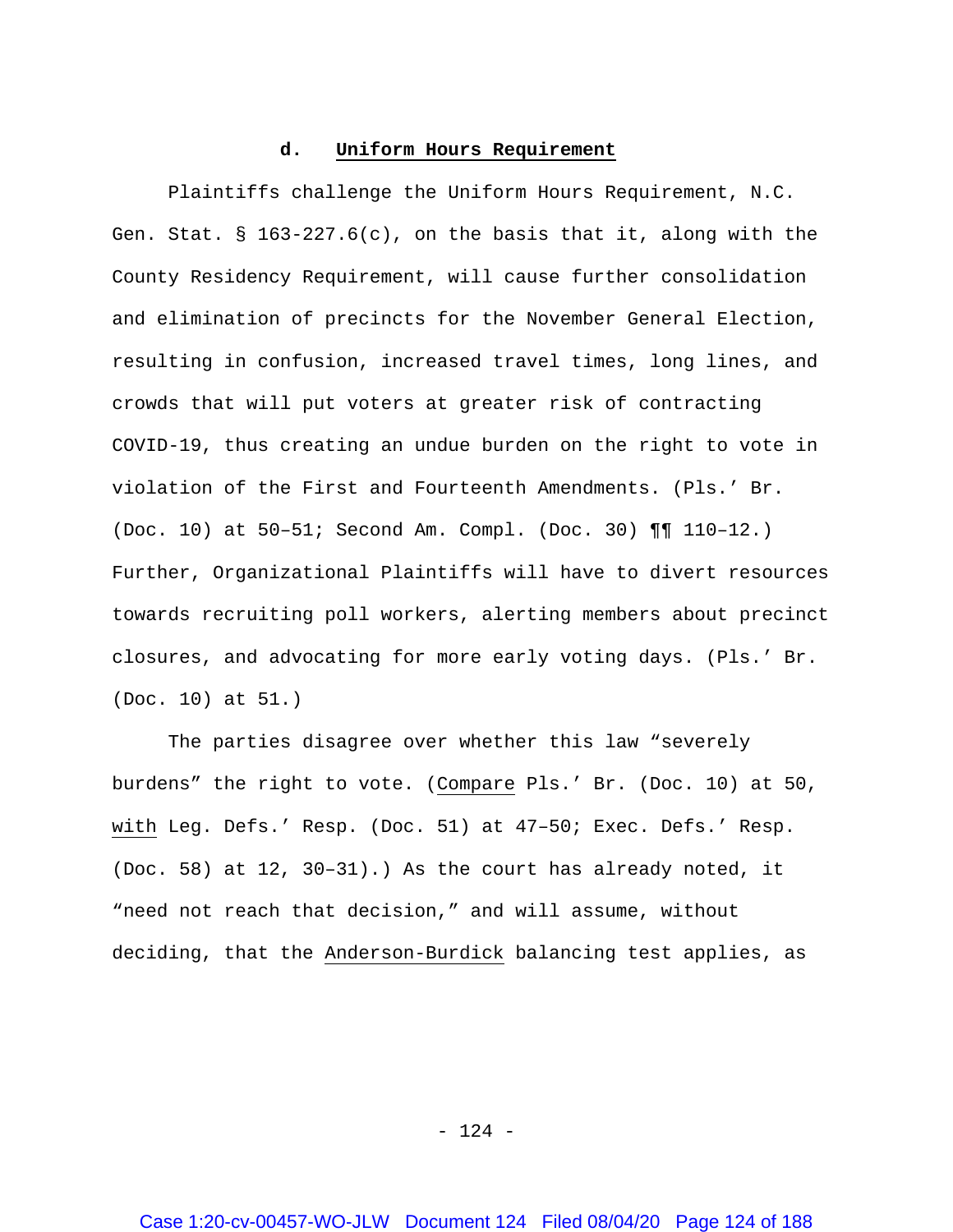opposed to strict scrutiny.[28](#page-124-0) See Andino, 2020 WL 2617329, at  $*18-19$ .

Plaintiffs point to the closure of 64 different precincts from the most recent Republican primary in June in North Carolina as evidence that this threat is real. (Pls.' Br. (Doc. 10) at 49.)

Executive Defendants argue any consolidation will be communicated to affected voters "at least 30 days before the election," in accordance with N.C. Gen. Stat. § 163-128(a). (Exec. Defs.' Resp. (Doc. 58) at 37–38.) Executive Defendants further "acknowledge that the uniform hours requirement may reduce the flexibility of county boards of elections to respond to exigences that may occur in light of the COVID-19 pandemic." (Id. at 30.) They contend Plaintiffs fail to demonstrate why the COVID-19 pandemic would change the burden of this requirement, because Plaintiffs "have not provided information sufficient to understand the nature of the burdens to voters resulting from the confluence of the COVID-19 pandemic and uniform one-stop hours." (Id. at 31.)

 $\overline{a}$ 

<span id="page-124-0"></span><sup>&</sup>lt;sup>28</sup> It does not appear that this requirement directly disenfranchises or threatens to disenfranchise any voter, nor does it appear to unfairly affect any constitutionally-protected group. On the evidence presented, and for the purposes of this motion only, the court does not find this to be a severe burden.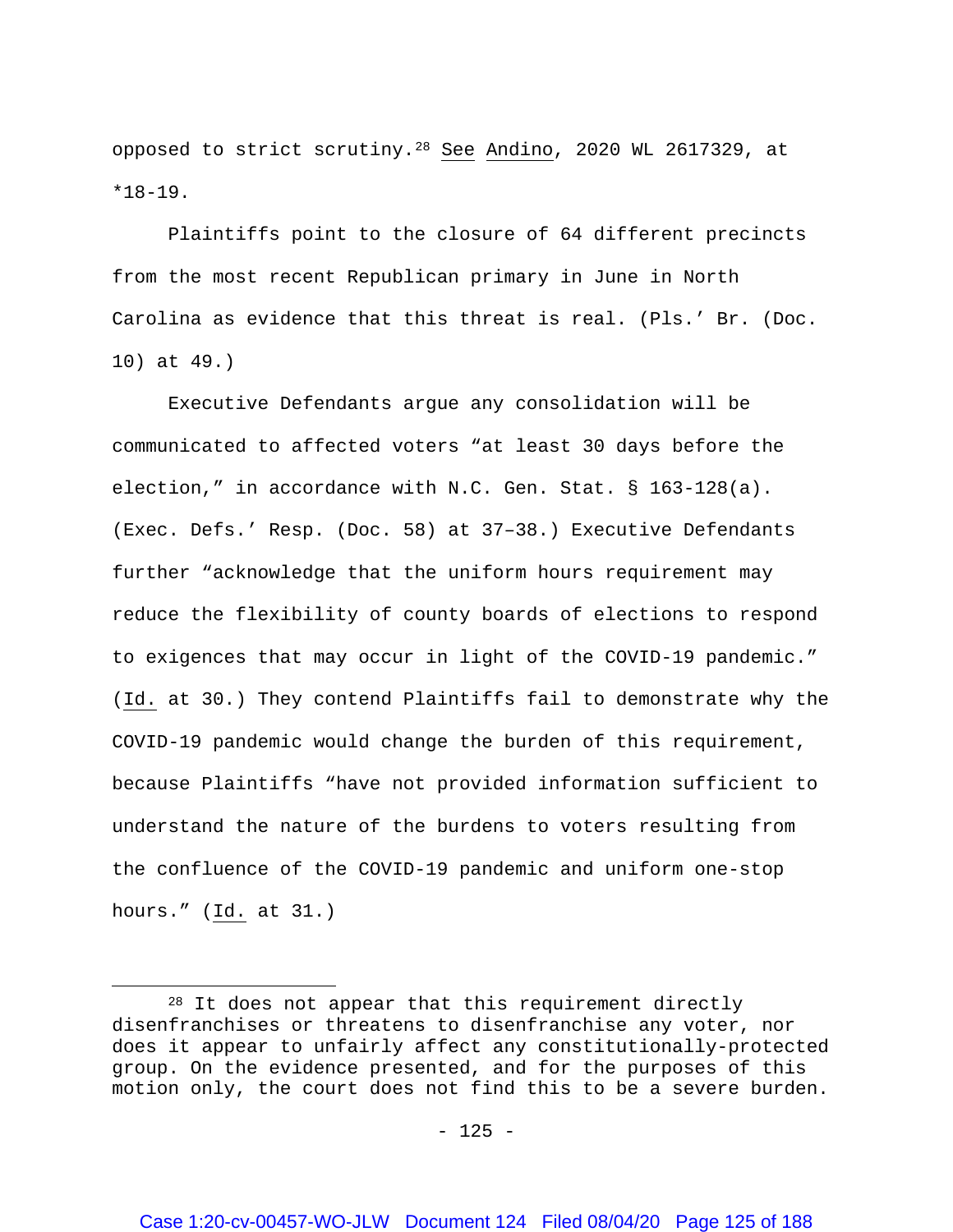Legislative Defendants also argue that Plaintiffs' failure to demonstrate any consolidation due to the Uniform Hours Requirement will result in confusion or long lines or that the Uniform Hours Requirement has led to "increased travel time" for any registered voter. (Leg. Defs.' Resp. (Doc. 51) at 48.) Indeed, Legislative Defendants argue the "Uniform Hours Requirement is designed to expand access to one-stop early voting," but that even if it does not achieve that goal and instead ends up burdening the right to vote, the State's interests in "avoiding voter confusion by promoting uniformity and promoting administrative convenience by making it easier for counties to publicize early voting hours" justifies any such burden. (Id. at 49-50.) Further, Legislative Defendants offer the declaration of Linda Devore, the Secretary of the Cumberland County Board of Elections, who asserted that the Uniform Hours Requirement "ensure[s] that all voters in a county have the same opportunity to vote," because it "eliminates (or at least substantially reduces) partisan decision-making on where and when to allow early voting." (Devore Decl. (Doc. 51-4) ¶ 8.)

Plaintiffs point to Defendant Bell's March 2020 letter to the Executive Branch and the General Assembly, in which she requests the government consider changing the Uniform Hours Requirement, because "[c]ounty boards of elections need

 $- 126 -$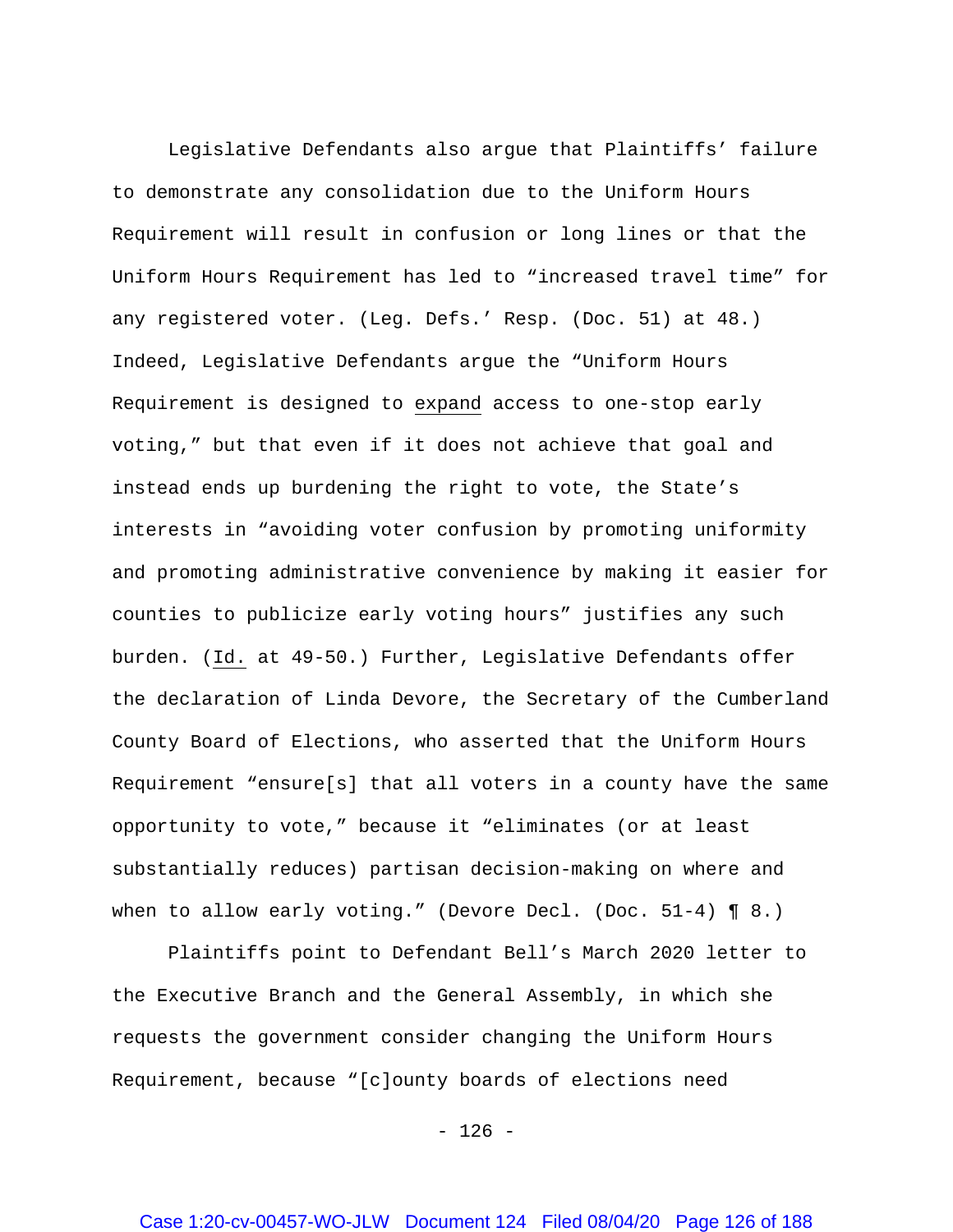flexibility to determine hours because they are affected differently by, and respond differently to, the COVID-19 pandemic." (Doc. 12-7 at 6.) She repeated this request in her April 2020 letter. (Id. at 13.)

In conducting the Anderson-Burdick balancing test, the court first notes that Defendants articulate strong interests on behalf of the State in maintaining the Uniform Hours Requirement — expanding access to one-stop voting, avoiding voter confusion, promoting administrative convenience, preventing discriminatory poll hours — all of which are reasonable.

Concerning the burden on Plaintiffs, the court finds the evidence does not demonstrate that the Uniform Hours Requirement will lead to the closing of polling places. While the court acknowledges Mr. Lopez's experience with election law, the court did not find that he was qualified as an expert to opine on the costs of the Uniform Hours Requirement, given he failed to "provide any basis upon which to conclude his opinion is based on personal knowledge or that he is otherwise competent to offer this opinion." (Doc. 116 at 33.) Thus, the court assigns little weight to his opinions regarding the Uniform Hours Requirement.

The court finds the increased number of days during which early one-stop voting is available in addition to uniform hours do not create a burden on voting. Because the Uniform Hours

- 127 -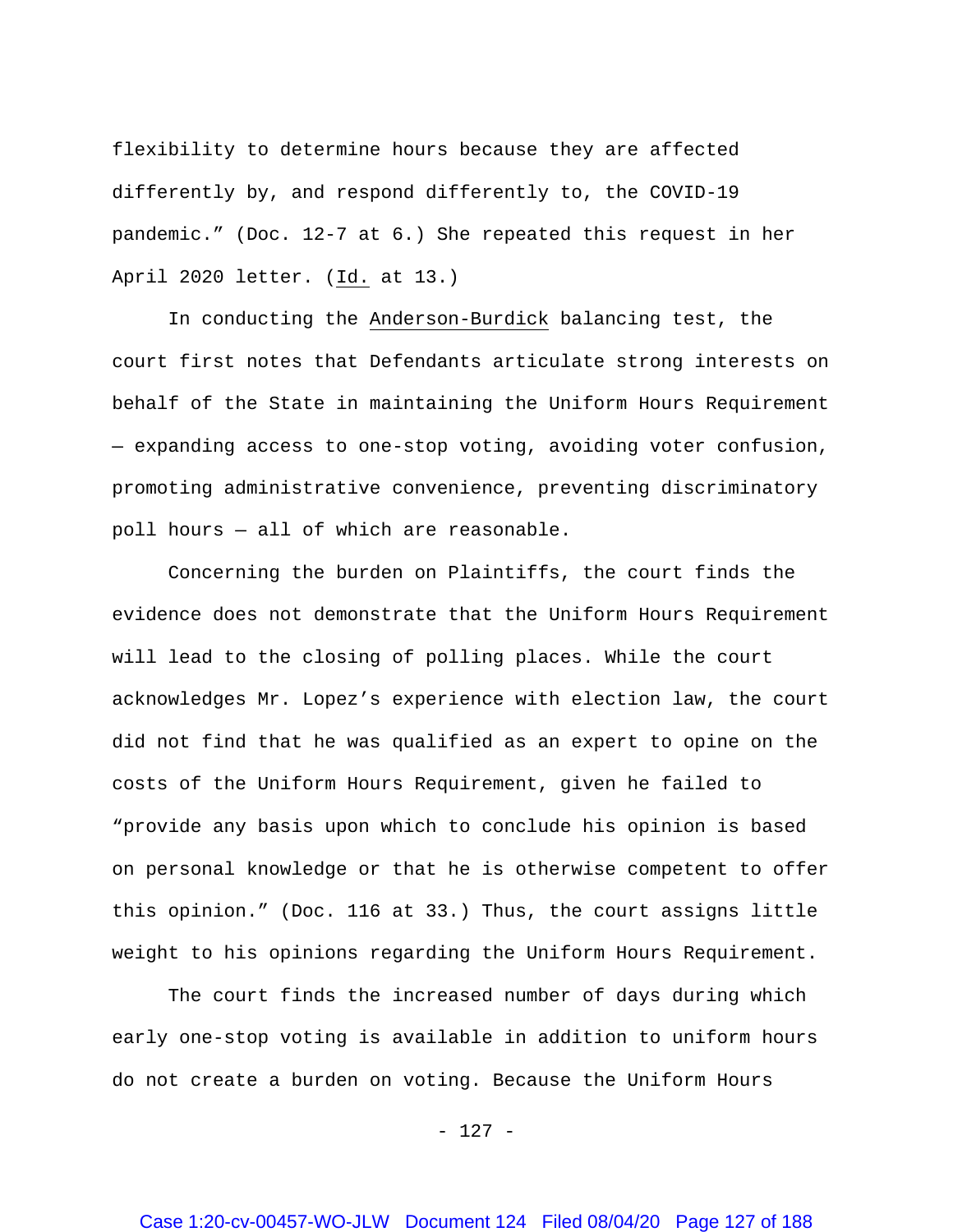Requirement does not create a burden on voting, the State's interest justifies the Uniform Hours Requirement.

The court finds Plaintiffs have not demonstrated a likelihood of success in their challenge of the Uniform Hours Requirement.

### **e. Lack of Curing Mechanism**

Because the court finds Plaintiffs have shown a likelihood of success on their procedural due process claim, see Part II.A.5, the court will not address their challenge to a lack of curing mechanism under the Anderson-Burdick framework.

## **f. Affirmative Requests**

In addition to Plaintiffs' requests for the court to enjoin Defendants from administering and enforcing several specific North Carolina voting and election laws, Plaintiffs further request the court to order Defendants engage in a myriad of actions not directly related to the requested injunctive relief based on specific North Carolina laws, under the argument that not doing these actions will create an unconstitutional burden on the right to vote under the First and Fourteenth Amendments:

- a. Expanding voter registration via online portals available through DHHS services;
- b. Establishing contactless drop boxes for absentee ballots;

- 128 -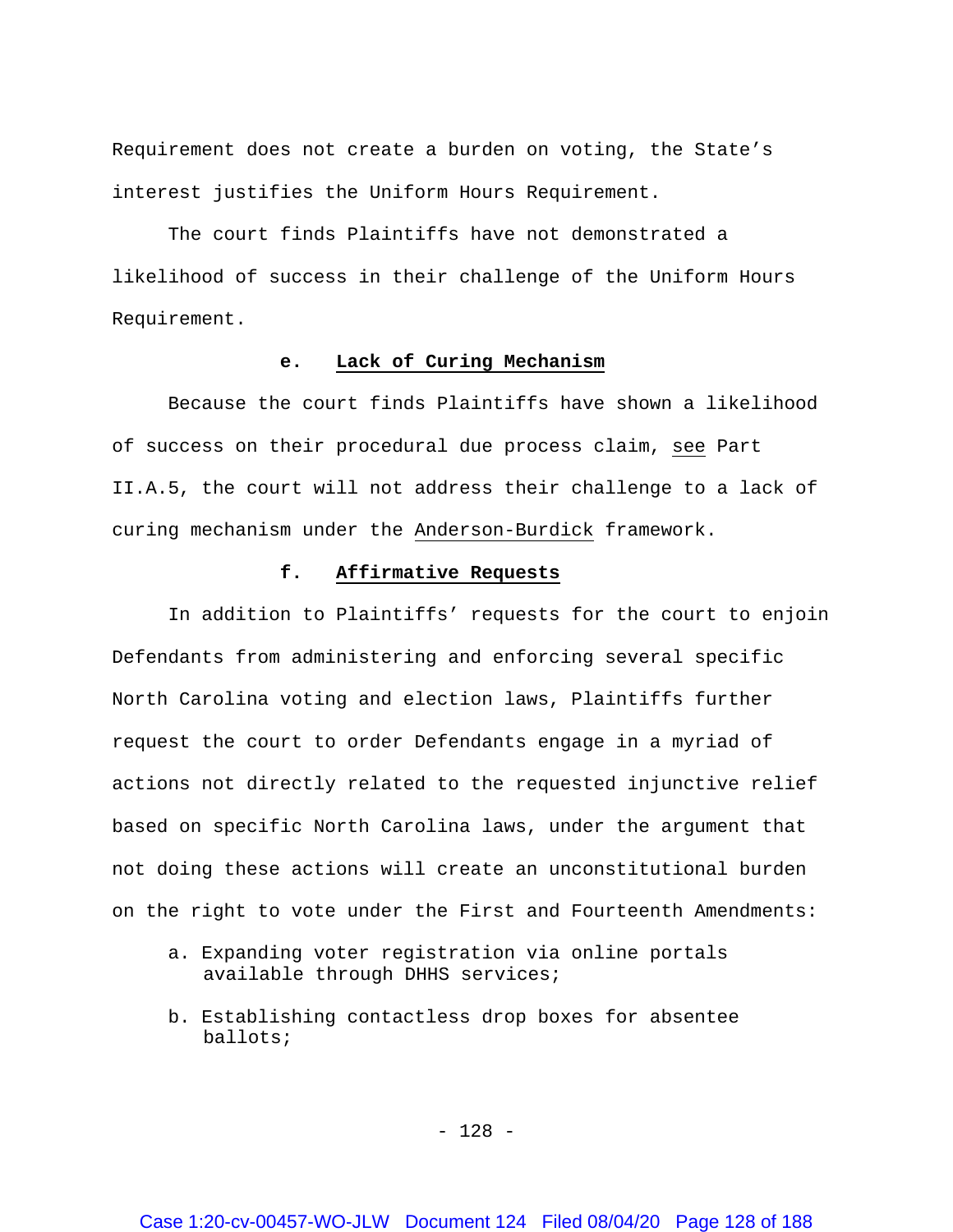- c. Establishing a mechanism for requesting absentee ballots by phone;
- d. Permitting election officials to accept any proof of residency document acceptable under the Help America Vote Act (HAVA) as acceptable forms of identification with absentee ballot requests;
- e. Establishing mechanisms to cure deficient absentee ballot requests and absentee ballots;
- f. Permitting mail-in absentee voters to cast a downloadable Federal Write-in Absentee Ballot("FWAB"), if their timely-requested absentee ballot does not arrive in sufficient time to ensure the ballot will be counted;
- g. Establishing a more accessible, centralized way in which voters and advocates can monitor precinct consolidation.

(Pls.' Am. Mot. (Doc. 31) at 6–7; Second Am. Compl. (Doc. 30)

¶¶ 92–93, 97, 101–03, 113.)

While the court does not comment upon the efficacy or wisdom of each request, it is not the court's role to rewrite North Carolina's election law.

[T]he federal Constitution provides States — not federal judges — the ability to choose among many permissible options when designing elections. And because that's where the decision-making authority is, federal courts don't lightly tamper with election regulations. These concerns are magnified here where the new election procedures proffered by Plaintiffs threaten to take the state into unchartered waters.

Thompson v. Dewine, 959 F.3d 804, 812 (6th Cir. 2020).

Plaintiffs' proposed injunctive relief concerning contactless drop boxes, permitting mail-in absentee voters to

- 129 -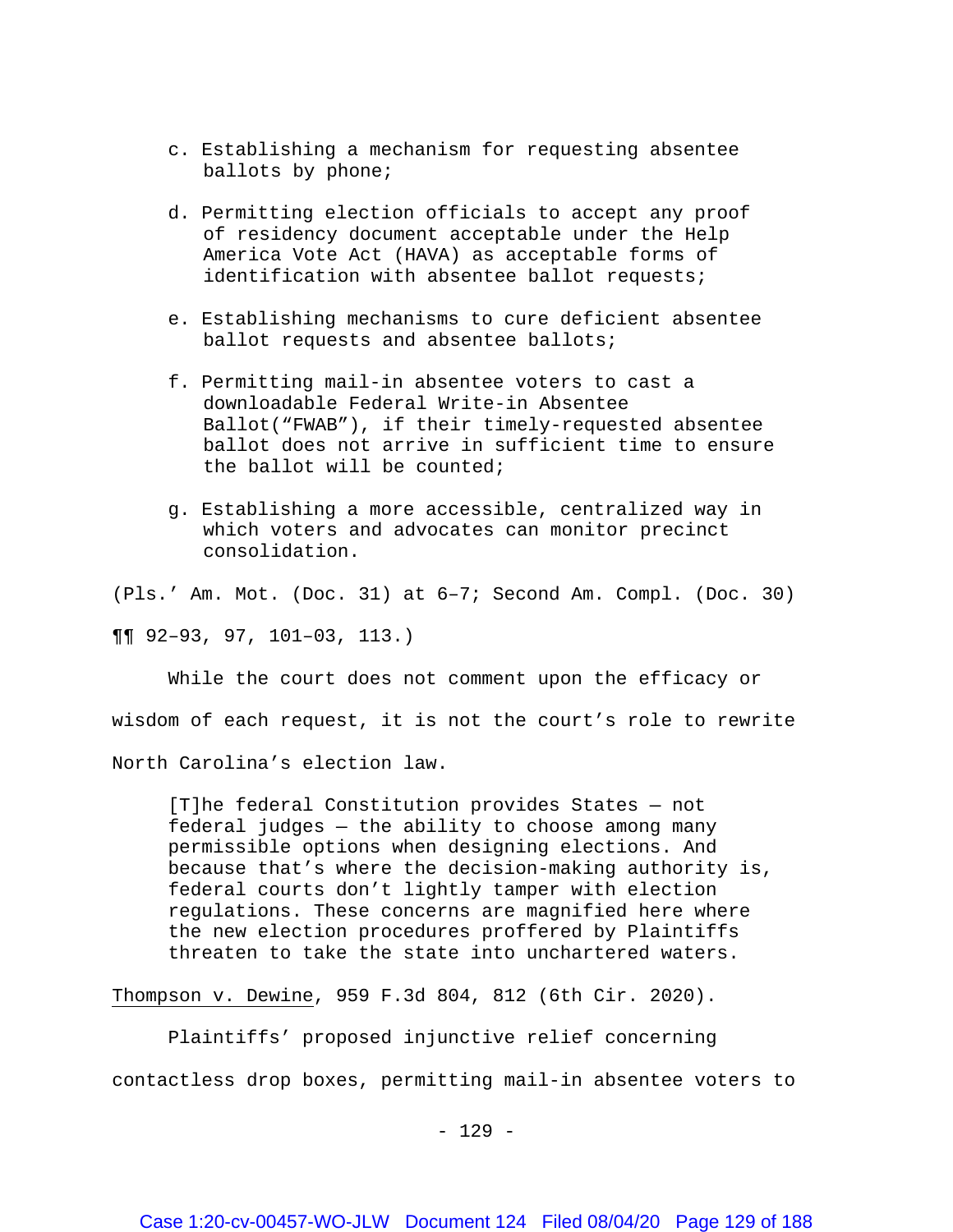use a FWAB as a back-up, expanding online portals for voter registration, and establishing another way for voters to monitor precinct consolidation are all procedures that "threaten to take the state into unchartered waters." To order these actions on the eve of this election would supplant the legislative process with the court's own policymaking; these decisions should be left to the legislature. Plaintiffs have also failed to show a likelihood that these measures can be implemented. The court finds that Plaintiffs fail to demonstrate a likelihood of success on these issues.

# **g. First and Fourteenth Amendments and the Right to Vote Conclusion**

The court finds Plaintiffs have failed to establish a likelihood of success on the merits as to each of their First and Fourteenth Amendment Right to Vote claims asserted for the reasons stated. The court has also considered whether the challenged laws, collectively, present an unconstitutional burden under the circumstances created by the COVID-19 pandemic and finds they do not. The court finds, alternatively, that even if the court did share Plaintiffs' concern, it is not for this court to undertake a wholesale revision of North Carolina's election laws. Many of these laws have been in place for extended periods of time. As the Supreme Court in Purcell v.

 $- 130 -$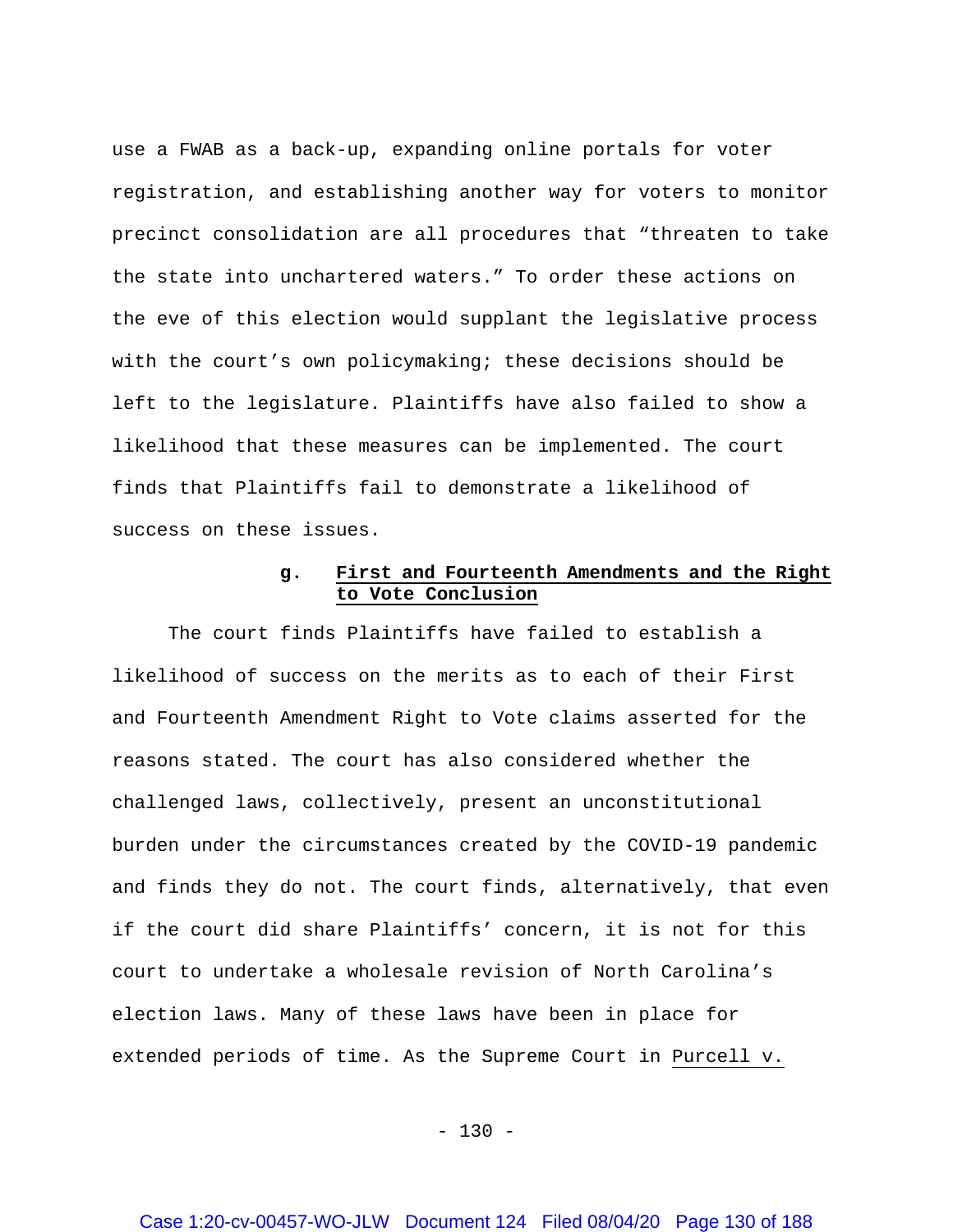Gonzalez, 549 U.S. 1 (2006), warned, "[c]ourt orders affecting elections, especially conflicting orders, can themselves result in voter confusion and consequent incentive to remain away from the polls. As an election draws closer, that risk will increase." Id. at 4–5.

### **2. Unconstitutional Conditions Argument**

Plaintiffs put forth the argument that, given the COVID-19 pandemic, forcing voters to vote under the current election law regime will force voters to choose between their "constitutionally-protected right to bodily integrity" and exercising their constitutionally-protected right to vote, in violation of the unconstitutional conditions doctrine. (Pls. Br. (Doc. 10) at 56–58.) In particular, Plaintiffs argue the One-Witness Requirement forces Individual Plaintiff Bentley to risk her right to bodily integrity in order to vote absentee. (Id. at 62.) And voting in person is also "not a viable alternative" for an at-risk voter like Bentley. (Id.)

Under the unconstitutional conditions doctrine, "the government may not deny a benefit to a person because he exercises a constitutional right." Koontz v. St. Johns River Water Mgmt. Dist., 570 U.S. 595, 604 (2013) (quoting Regan v. Taxation with Representation of Wash., 461 U.S. 540, 545 (1983)). The Supreme Court has summarized the principle behind

- 131 -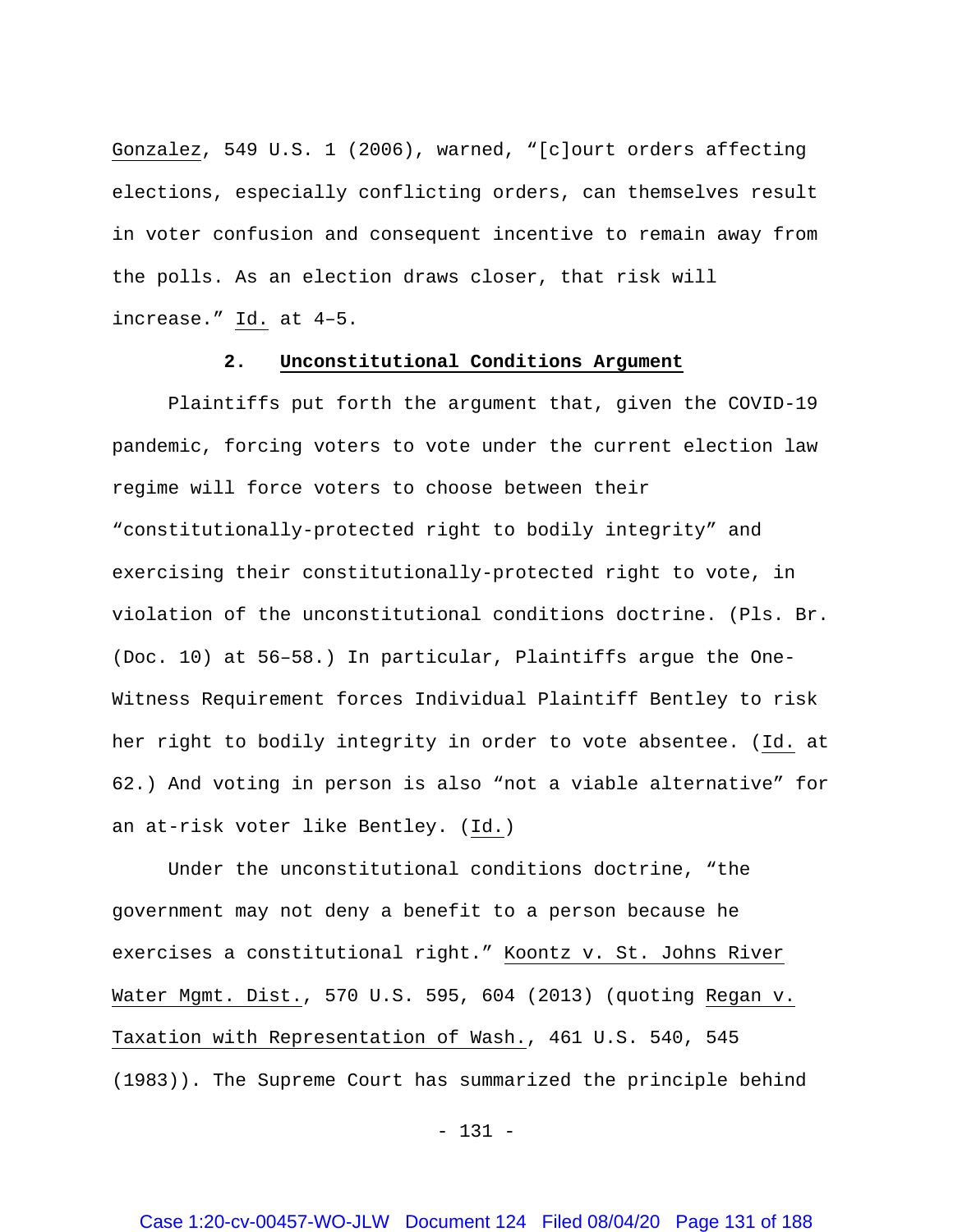the doctrine as one which "vindicates the Constitution's enumerated rights by preventing the government from coercing people into giving them up." Koontz, 570 U.S. at 604. In other words, "the government may not require a person to give up a constitutional right . . . in exchange for a discretionary benefit conferred by the government." Dolan v. City of Tigard, 512 U.S. 374, 385 (1994). The Supreme Court has found that the following constitute "unconstitutional conditions":

[The Supreme Court] held that a public college would violate a professor's freedom of speech if it declined to renew his contract because he was an outspoken critic of the college's administration. [Perry v. Sindermann, 408 U.S. 593 (1972).] And in Memorial Hospital v. Maricopa County, 415 U.S. 250, 94 S. Ct. 1076, 39 L.Ed.2d 306 (1974), [the Supreme Court] concluded that a county impermissibly burdened the right to travel by extending healthcare benefits only to those indigent sick who had been residents of the county for at least one year.

Koontz, 570 U.S. at 604.

Plaintiffs claim that the State may not require voters to give up their constitutional right to bodily integrity in exchange for being able to vote.

Legislative Defendants argue Plaintiffs' argument is unavailing "because the State has not conditioned the provision of any government benefit on Plaintiffs agreeing to forgo exercise of their constitutional rights." (Leg. Defs.' Resp. (Doc. 51) at 50.) The court will assume, without deciding, that

 $- 132 -$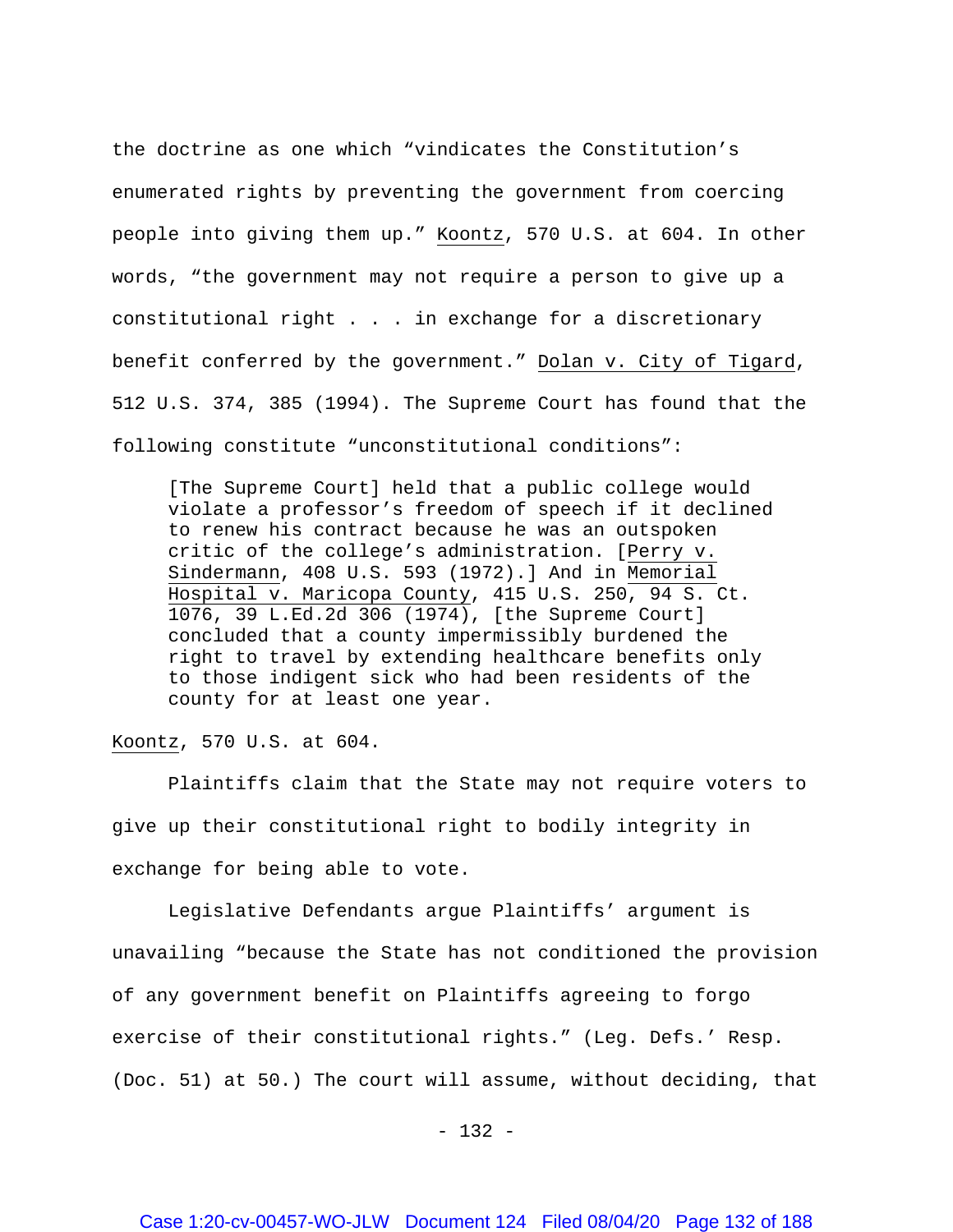the State conditions the provision of a government benefit, here, voting, on voters procuring a witness for their absentee ballot.

In determining whether the State has impermissibly conditioned Plaintiffs' rights to vote on forgoing their right to bodily integrity, the court applies the typical standards of review attendant associated with the rights at issue: here, the fundamental right to bodily integrity. See, e.g., Trinity Lutheran Church of Columbia, Inc. v. Comer, 582 U.S. \_\_\_\_, \_\_\_\_, 137 S. Ct. 2012, 2022 (2017) (if the government disqualifies benefit recipients based on their religious character, "such a policy imposes a penalty on the free exercise of religion that triggers the most exacting scrutiny" (emphasis added)); Hobbie v. Unemployment Appeals Comm. of Florida, 480 U.S. 136, 141–42 (1987); McCabe v. Sharrett, 12 F.3d 1558, 1562 (11th Cir. 1994). The court finds an overview of right to bodily integrity is helpful.

The fundamental right to bodily integrity is recognized under the Fourteenth Amendment. See Ingraham v. Wright, 430 U.S. 651, 673–74 (1977); Guertin v. State, 912 F.3d 907, 918 (6th Cir. 2019) ("[B]odily integrity [is] an indispensable right recognized at common law as the 'right to be free from . . . unjustified intrusions on personal security' and 'encompass[ing]

 $- 133 -$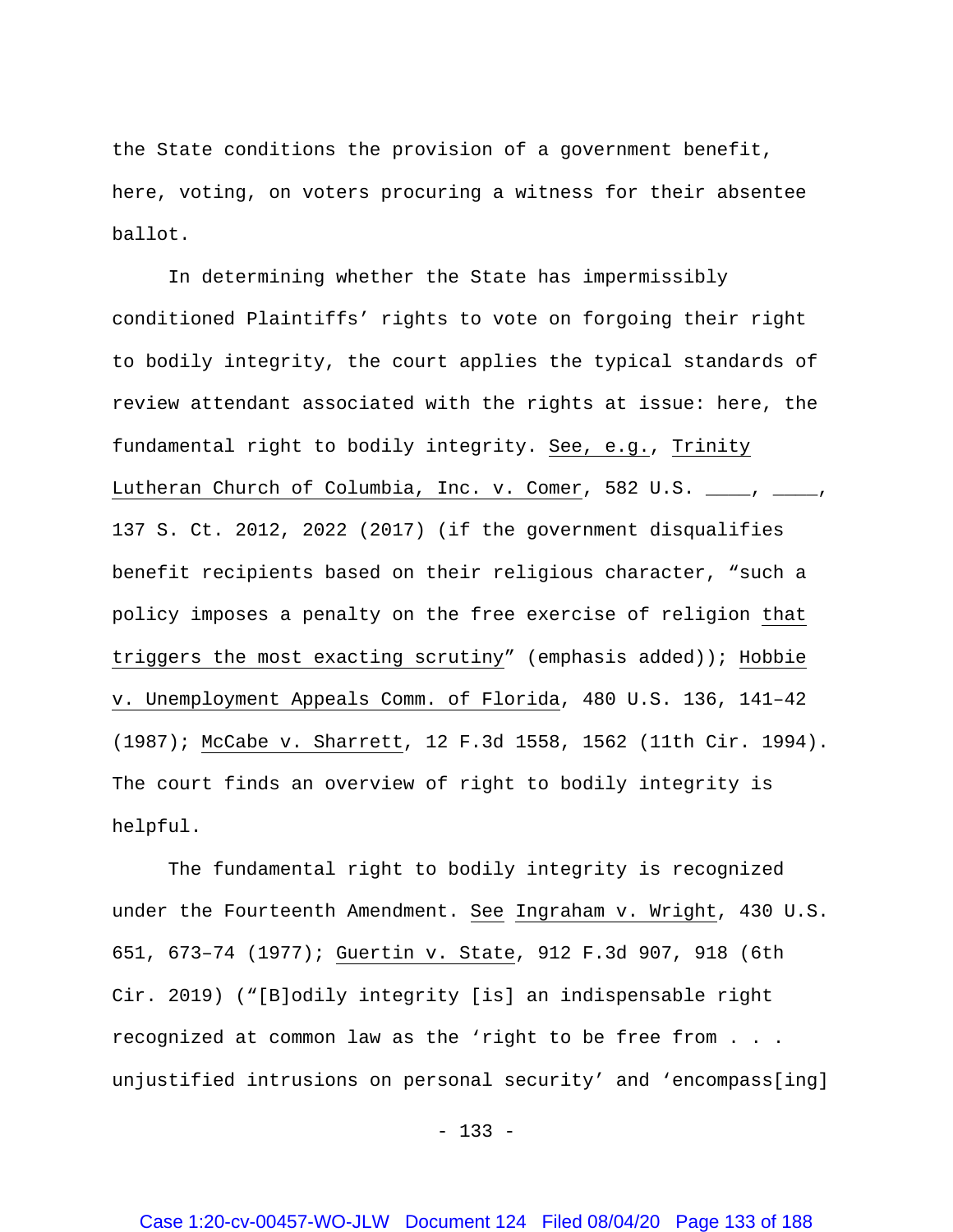freedom from bodily restraint and punishment.'" (quoting Ingraham, 430 U.S. at 673–74)); Doe v. Rosa, 795 F.3d 429, 436-37 (4th Cir. 2015) ("Under established precedent, these constitutional rights include a Fourteenth Amendment substantive due process right against state actor conduct that deprives an individual of bodily integrity."); Meeker v. Edmundson, 415 F.3d 317, 321 n.2, 323 (4th Cir. 2005) (recognizing the right to bodily security protected by substantive due process). As a fundamental right, the right to bodily integrity is subject to strict scrutiny. See Bostic, 760 F.3d at 377 ("Strict scrutiny applies only when laws significantly interfere with a fundamental right."); see also Guertin v. State, 912 F.3d at 919–20 (summarizing the history of the fundamental right to bodily integrity and noting "individuals possess a constitutional right to be free from forcible intrusions on their bodies against their will, absent a compelling state interest" (quoting Planned Parenthood Sw. v. Ohio Region v. Dewine, 696 F.3d 490, 506 (6th Cir. 2012))).

The court next must determine whether Plaintiffs' right to bodily integrity is actually at risk here. If the court finds that potentially being exposed to COVID-19 is a violation of bodily integrity, then Plaintiffs will have demonstrated that

- 134 -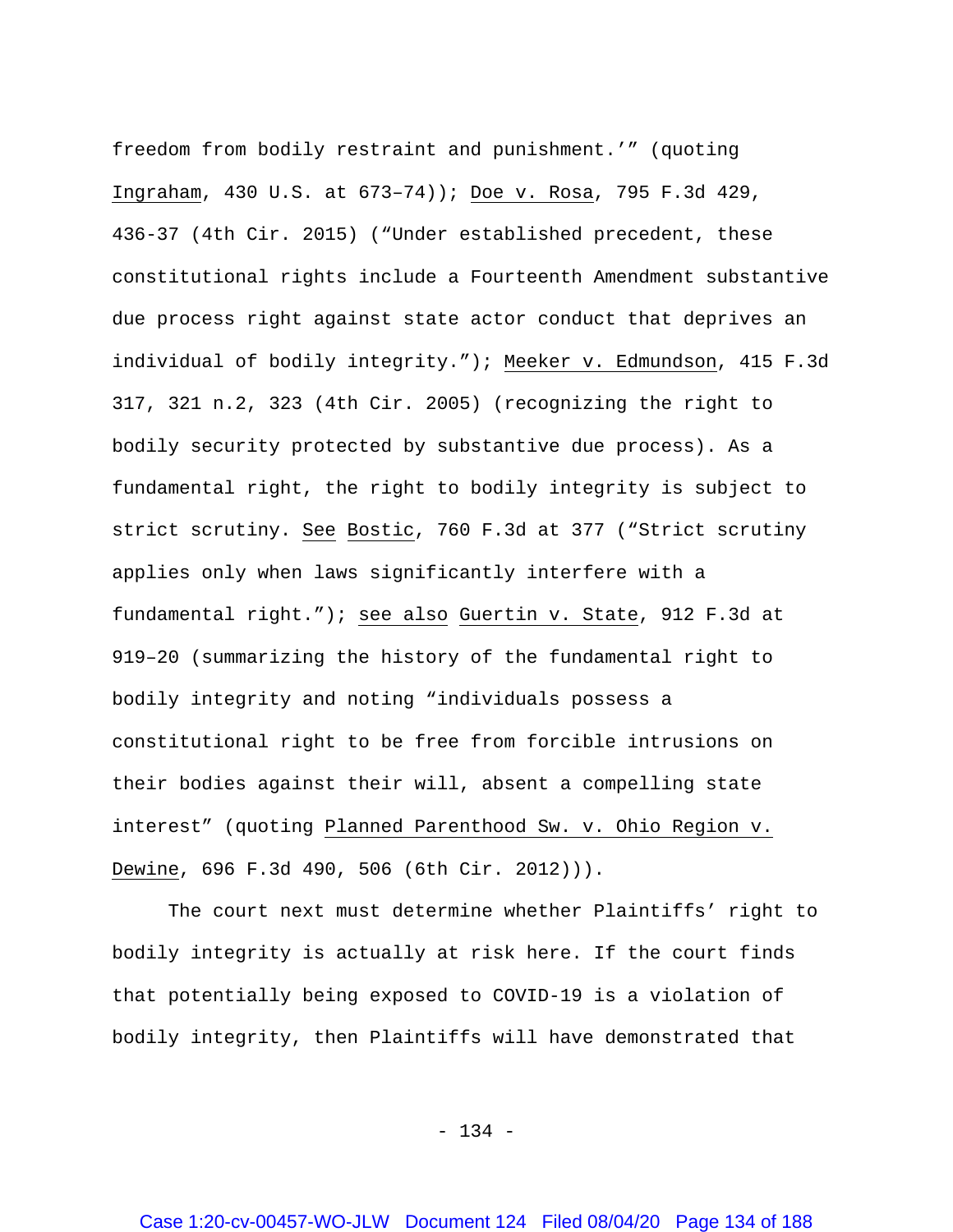the State is forcing them to forgo their right to bodily integrity in order to vote.

The court is mindful that the Due Process Clause of the Fourteenth Amendment "does not apply to ordinary governmental neglect, bad policy or inaction, but rather 'only the most egregious official conduct can be said to be arbitrary in the constitutional sense.'" J.S. ex rel. Simpson v. Thorsen, 766 F. Supp. 2d 695, 704 (E.D. Va. 2011) (quoting Waybright v. Frederick Cty., Md., 528 F.3d 199, 204 (4th Cir. 2008)). Thus, "the Supreme Court has, for half a century now, marked out executive conduct wrong enough to register on a due process scale as conduct that 'shocks the conscience,' and nothing less." Waybright, 528 F.3d at 205 (quoting Cty. of Sacramento v. Lewis, 523 U.S. 833, 846 (1998)); see also Cty. of Sacramento, 523 U.S. at 846 (noting the Supreme Court had previously "found the forced pumping of a suspect's stomach enough to offend due process as conduct 'that shocks the conscience' and violates the 'decencies of civilized conduct'").

Plaintiffs point to Guertin v. State, 912 F.3d 907 (6th Cir. 2019), for a comparison for their bodily integrity claim. Guertin dealt with the Flint Water Crisis, in which Flint public officials switched the city's water supply from Detroit's water system to the Flint River, processed by an outdated water

 $- 135 -$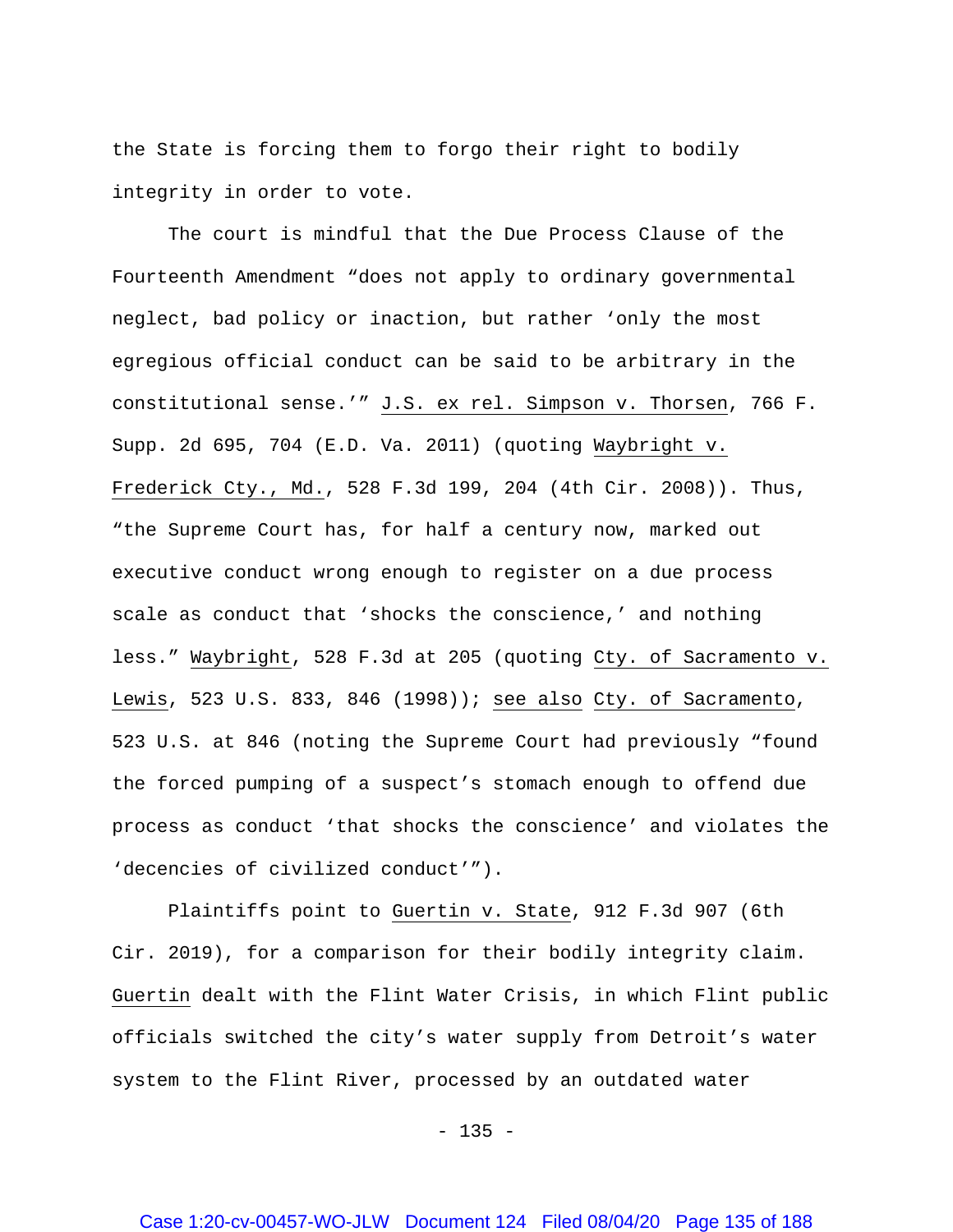treatment plant, without adding chemicals to counter "the river water's known corrosivity." Id. at 915. This resulted in dangerous levels of lead in the blood of the children in Flint, along with a host of other health problems. Id. The Sixth Circuit observed that "[t]he crisis was predictable, and preventable." Id. The court found that "[i]nvoluntarily subjecting nonconsenting individuals to foreign substances with no known therapeutic value — often under false pretenses and with deceptive practices hiding the nature of the interference is a classic example of invading the core of the bodily integrity protection," and held that the government had committed an "egregious violation of the right to bodily integrity." Id. at 920–21, 935.

Legislative Defendants would have the court construe Plaintiffs' claim as one for a substantive due process violation concerning the fundamental right to bodily integrity, as opposed to an unconstitutional conditions claim, wherein Plaintiffs would be forgoing one right in order to exercise another. (Leg. Defs.' Resp. (Doc. 51) at 52.) The court disagrees. Taking as true Plaintiffs' claim, the State would, through the One-Witness Requirement, force Plaintiff Bentley to give up her right to not be exposed to COVID-19 in order to receive the benefit of voting by absentee ballot.

 $- 136 -$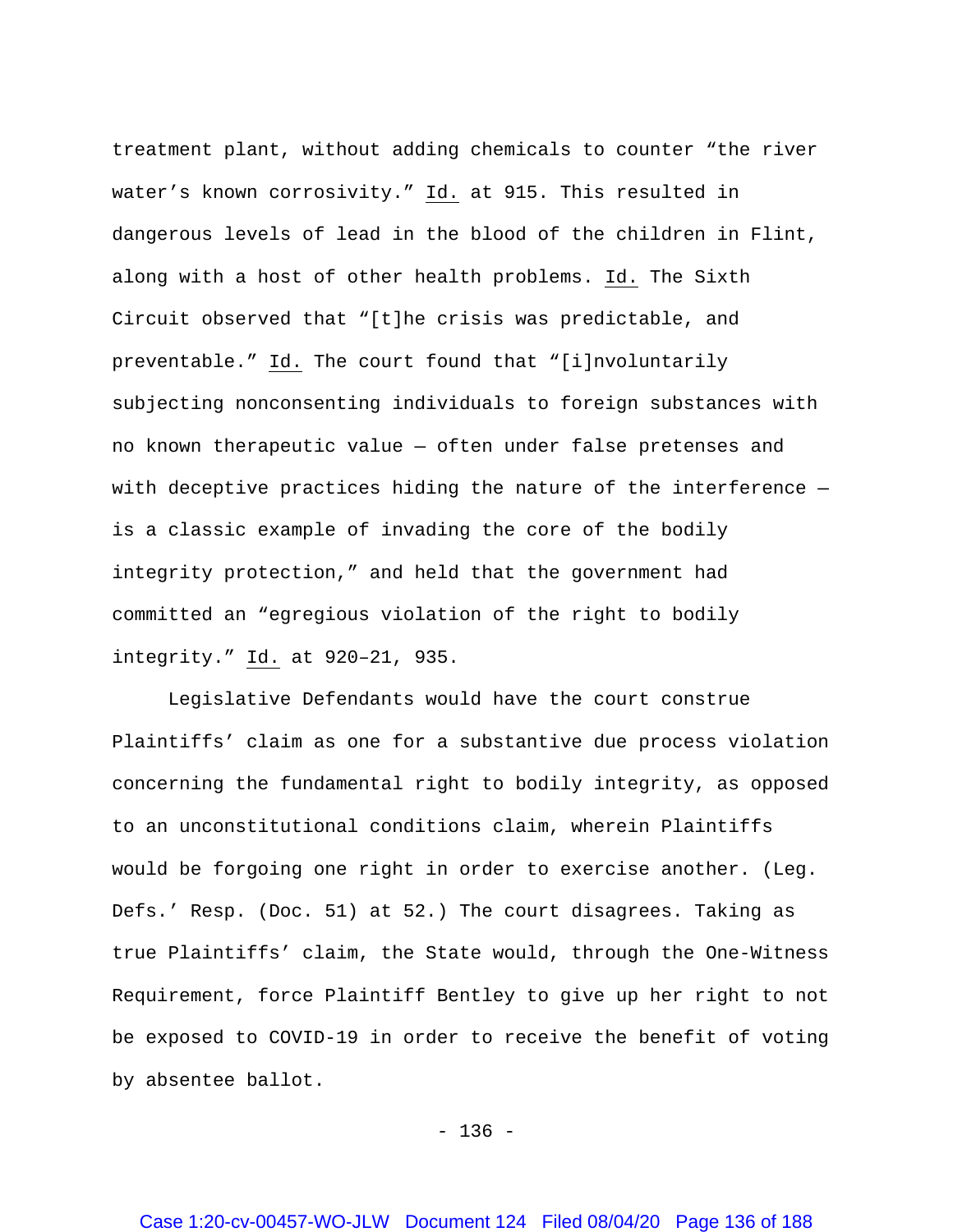Legislative Defendants would also have the court follow DeShaney v. Winnebago County Department of Social Services, 489 U.S. 189 (1989), and its progeny in the Fourth Circuit, concerning the State's role in the fundamental right of bodily integrity. (Leg. Defs.' Resp. (Doc. 51) at 52.) Under DeShaney, the Supreme Court held that the Fourteenth Amendment Due Process Clause does not "generally confer [an] affirmative right to governmental aid, even where such aid may be necessary to secure life, liberty, or property interests of which the government itself may not deprive the individual." Id. at 196; see also Stevenson ex rel. Stevenson v. Martin Cty. Bd. of Educ., 3 F. App'x 25, 31 (4th Cir. 2001) ("Failing to provide protection from danger does not implicate the state in the harm caused by third parties."). For liability to attach, there must be "affirmative misconduct by the state." Pinder v. Johnson, 54 F.3d 1169, 1175 (4th Cir. 1995). Thus, Legislative Defendants argue, because COVID-19 is a natural phenomenon not caused by the State, Plaintiffs cannot establish a due process violation because the Constitution does not "require the State to protect Plaintiffs from a pandemic when voting." (Leg. Defs.' Resp. (Doc. 51) at 52–53.) Legislative Defendants alternatively argue Plaintiffs' injuries fall outside the scope of the Supreme

- 137 -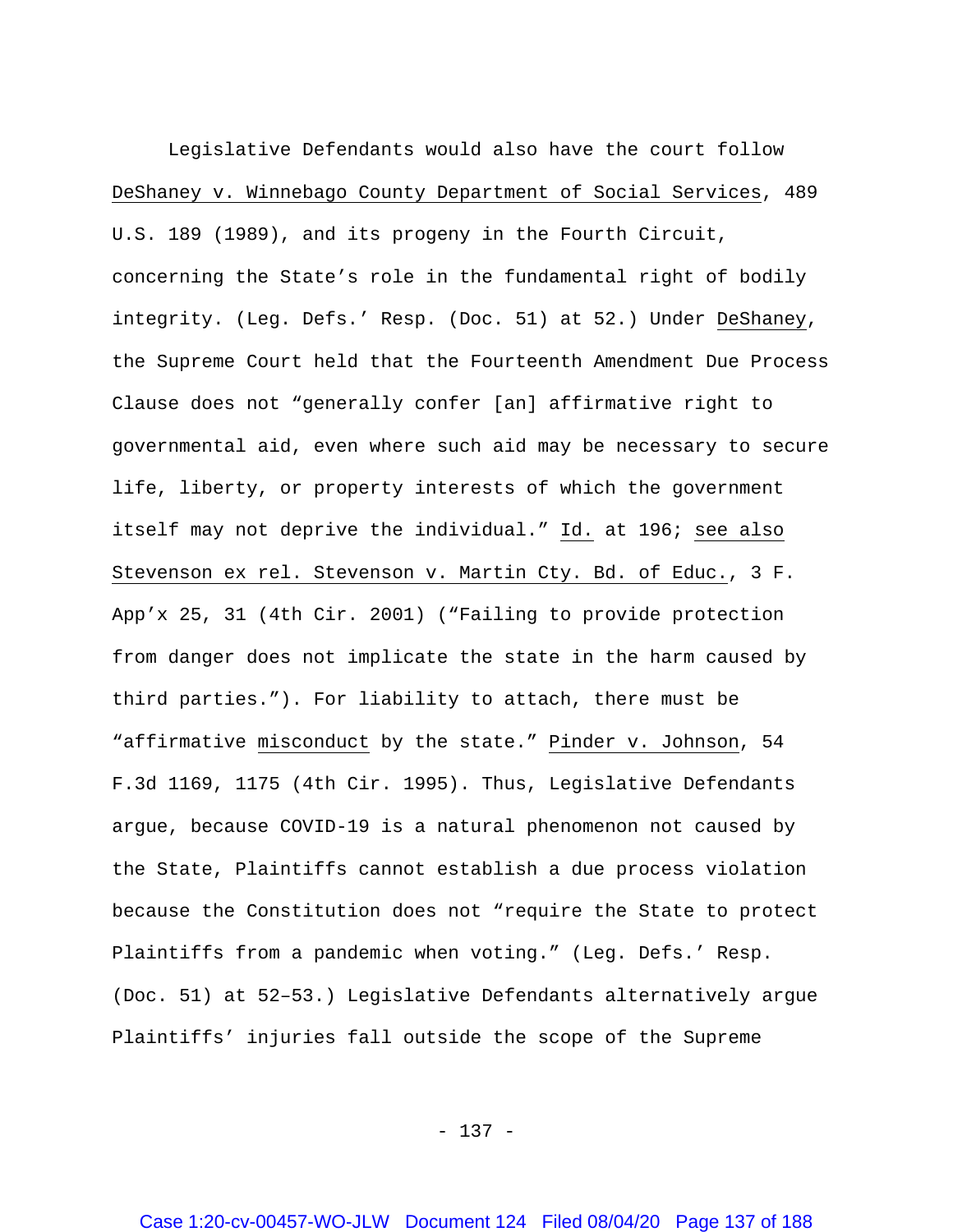Court's conception of the fundamental right of "bodily integrity." (Id. at 54.)

The court disagrees with Legislative Defendants' framing of the State's role here; the State is plainly affirmatively requiring action for those wishing to vote absentee — have someone witness their ballot. Unlike in DeShaney, in which the government failed to intervene in a father beating his child, here, the State requires that, in order to vote, a voter must potentially expose themselves to contracting COVID-19. The Fourth Circuit's analysis in Meeker is persuasive here: dealing with facts involving a coach encouraging other teammates to beat up the plaintiff, the court distinguished DeShaney, stating, "if [the plaintiff] can prove, as he alleges, that [the defendant] 'instituted, permitted, endorsed, encouraged, [and] facilitated' the beatings, [the defendant] cannot escape liability simply because he did not administer the beatings with his own hands." Meeker, 415 F.3d at 322. So too here: the State cannot escape liability simply because it does not administer COVID-19 to voters with its own hands; as long as it "permitted" and "facilitated" the contraction of COVID-19 with its requirements, it can be held liable if the court were to find that such facilitation "shocks the conscience."

- 138 -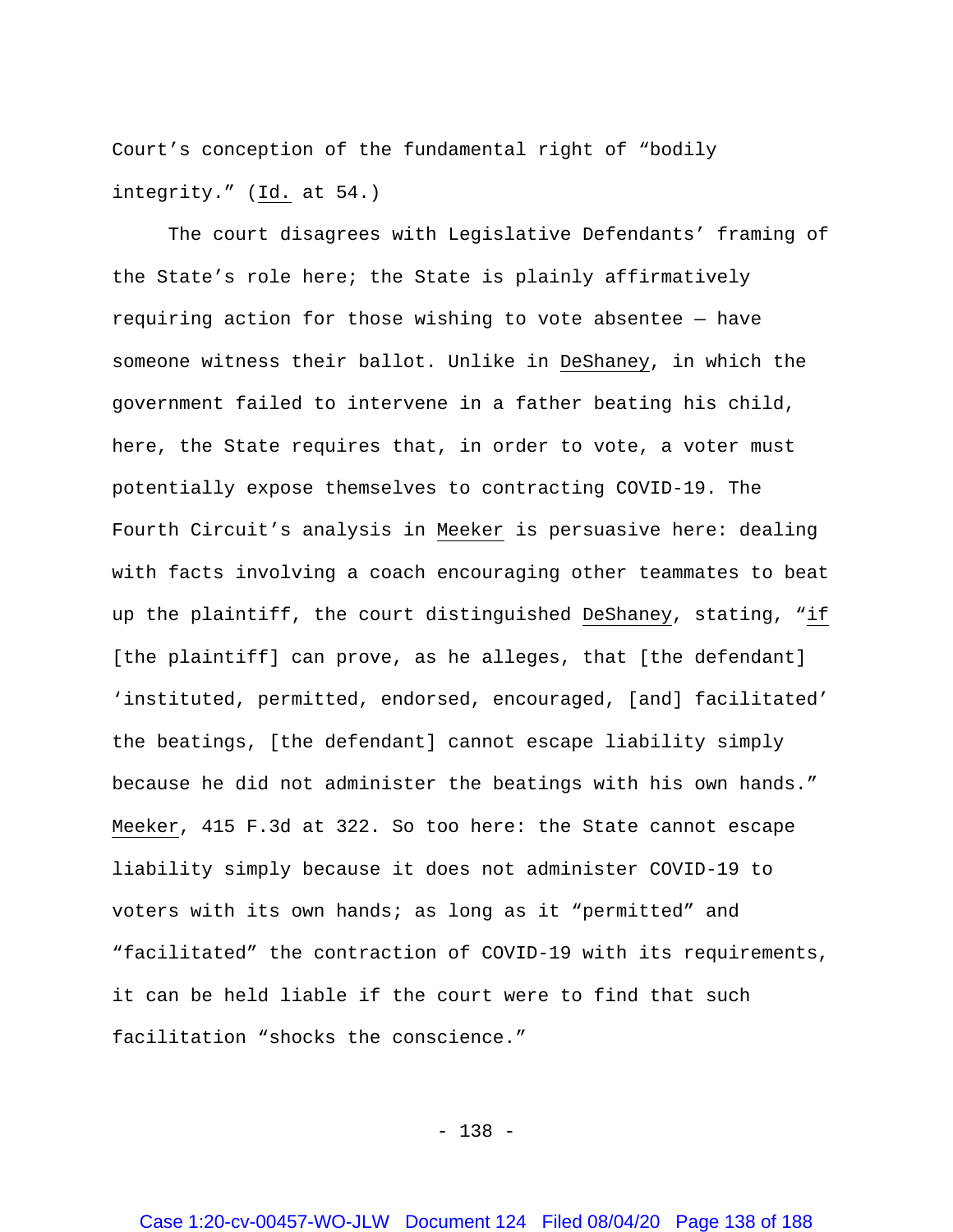However, given the court's findings as to the risk of contracting COVID-19, as discussed supra Part II.E.1.a.i, the court cannot say that Plaintiffs have demonstrated a likelihood of success on the merits that requiring a voter to procure a witness for an absentee ballot when all of the precautionary measures are taken "shocks the conscience" such that the One-Witness Requirement constitutes a violation of bodily integrity. The court notes that the State is not requiring anyone to interact with anyone suspected to have COVID-19.

Further, regarding voting in person, Dr. Plush, whose testimony this court credits due to his history of treating patients with COVID-19, testified that he does "not believe that there is significant risk [from in-person voting] if the - guidance from the CDC, including physical distancing, wearing a face mask, diligent hand hygiene, and environmental decontamination is followed, then the risk to the individual is very low and can approach zero." (Doc. 111 at 37.) Dr. Plush compared voting to going to the grocery store. (Id. at 38.) Regarding high-risk voters, Dr. Plush nevertheless testified that it would be preferable for those voters to take advantage of absentee voting. (Id.)

In light of this evidence, the court finds that the possibility of contracting COVID-19 is not sufficient to

 $- 139 -$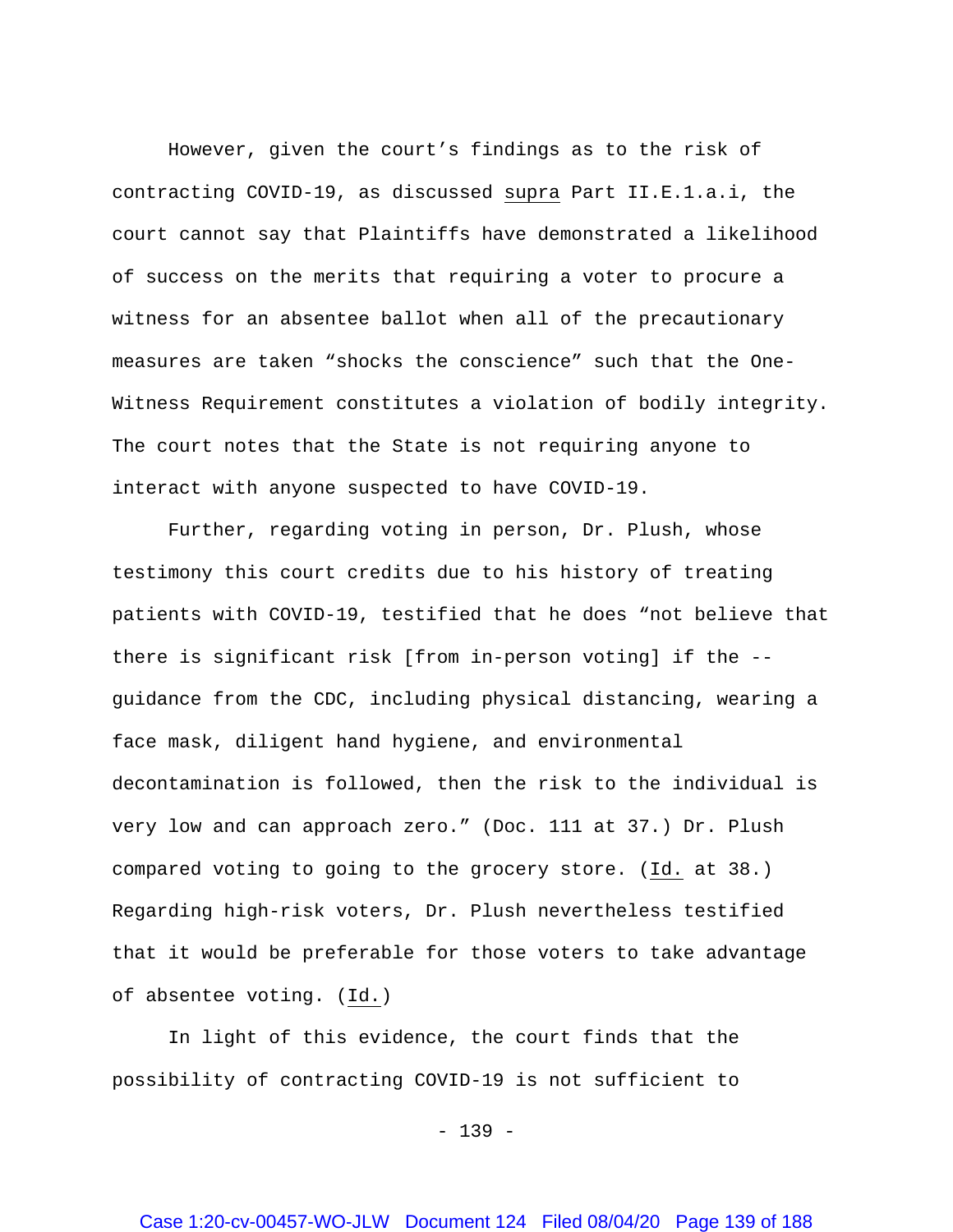establish a violation of bodily integrity. Plaintiffs have failed to demonstrate a likelihood of success on the merits on their unconstitutional conditions claim.

### **3. Freedom of Association Claim**

Plaintiffs further argue the Request Assistance Ban "stymie the Organizational Plaintiffs and their members' core political speech and expressive conduct to engage potential voters and encourage them to vote by assisting voters with requesting and submitting absentee ballot requests." (Pls.' Br. (Doc. 10) at 64; see also Second Am. Compl. (Doc. 30) ¶¶ 126–29.) Plaintiffs' free association claim thus relates only to the completing and submitting of absentee ballot request forms, not absentee ballots themselves. The relevant North Carolina law Plaintiffs seek to enjoin is N.C. Gen. Stat. § 163-230.2, which provides that only a voter, a voter's near relative or legal guardian, or a MAT may submit an absentee ballot request on a voter's behalf. (Pls.' Br. (Doc. 10) at 67; see also Second Am. Compl. (Doc. 30)  $\P\P$  126-29.)

Plaintiffs contend there is ambiguity "in what constitutes 'completing' a request form," which "will inevitably 'chill' Plaintiffs' expressive conduct." (Pls.' Reply (Doc. 74) at 36.) They further argue that the assistance of voters is itself "an

 $- 140 -$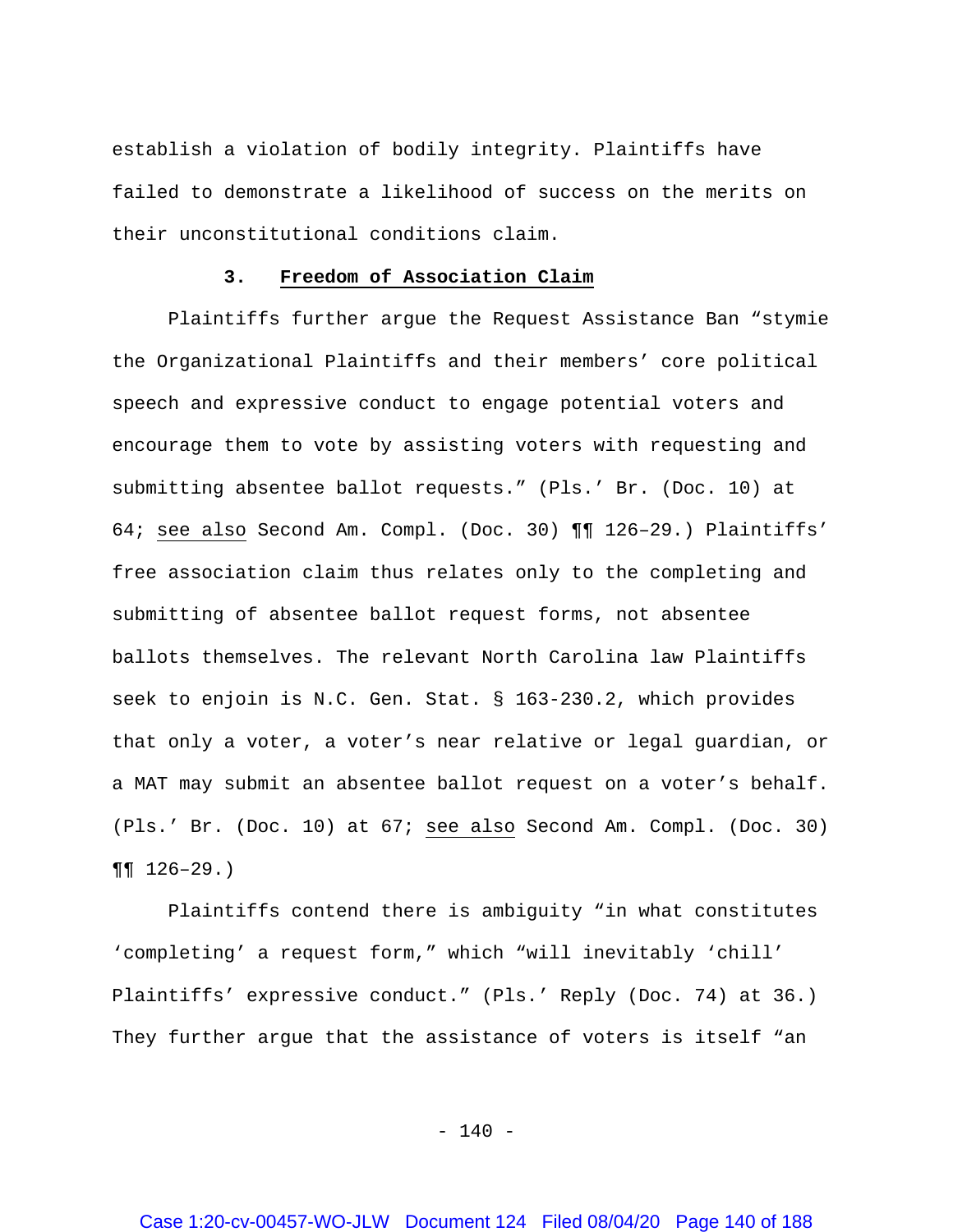expression of Plaintiffs' view that the act of voting and helping others to vote promotes democracy." (Id.)

In response, Legislative Defendants contend the Request Assistance Ban does not violate Plaintiffs' free speech and free association rights, because it "does not touch on protected speech or association at all." (Leg. Defs.' Resp. (Doc. 51) at 56.) Legislative Defendants argue Plaintiffs are free to "say anything they want to any registered voter regarding absentee ballot requests. Indeed, they can stand over the shoulder of a voter and explain step-by-step how to correctly fill out the absentee ballot request." (Id. at 57.)

The parties also disagree over whether Plaintiffs' proposed actions are expressive conduct which implicates the First Amendment.

Although the "First Amendment literally forbids the abridgment only of 'speech,'" the Supreme Court "ha[s] long recognized that its protection does not end at the spoken or written word." Texas v. Johnson, 491 U.S. 397, 404 (1989). "[C]onduct may be 'sufficiently imbued with elements of communication to fall within the scope of the First . . . Amendment[].'" Id. (quoting Spence v. Washington, 418 U.S. 405, 409 (1974)). As the Supreme Court has noted, however, "we cannot accept the view that an apparently limitless variety of conduct

- 141 -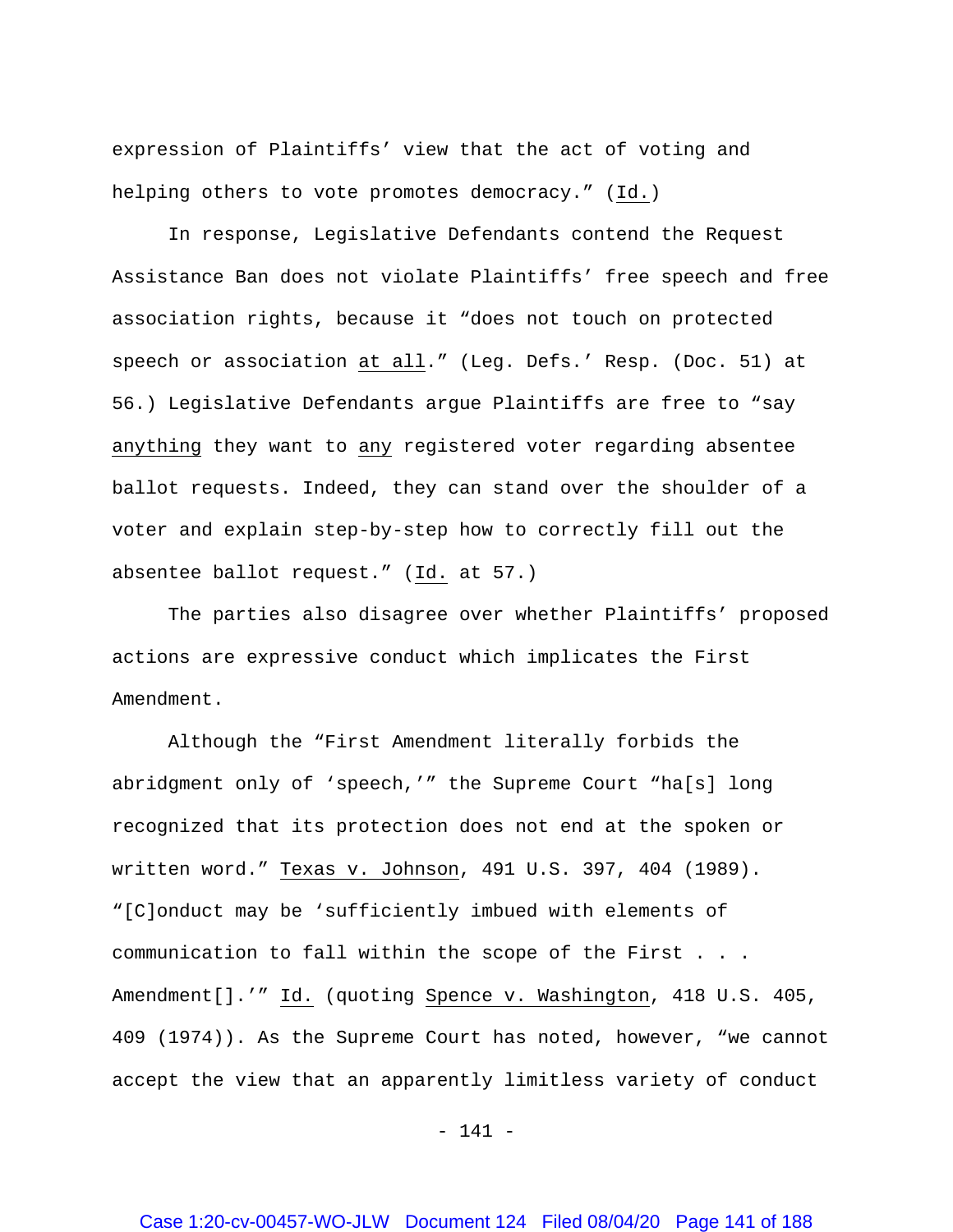can be labeled 'speech' whenever the person engaging in the conduct intends thereby to express an idea." Spence, 418 U.S. at 409 (internal alterations and quotation marks omitted).

To determine whether conduct is sufficiently communicative to implicate the First Amendment, the court must determine (1) "whether [a]n intent to convey a particularized message was present," and (2) "whether the likelihood was great that the message would be understood by those who viewed it." Johnson, 491 U.S. at 404 (alterations in original) (internal quotation marks omitted). Such conduct has included the wearing of black armbands to protest the Vietnam war, Tinker v. Des Moines Indep. Cmty. Sch. Dist., 393 U.S. 503 (1969), and donating money to political campaigns, Buckley v. Valeo, 424 U.S. 1 (1976). As Plaintiffs' point out, other courts have held that a person or organization's "public endeavors to assist people with voter registration are intended to convey a message that voting is important, that the Plaintiffs believe in civic participation, and that the Plaintiffs are willing to expend the resources to broaden the electorate to include allegedly under-served communities," and thus is expressive conduct which implicates the First Amendment. Am. Ass'n of People with Disabilities v. Herrera, 690 F. Supp. 2d 1183, 1215–16 (D.N.M. 2010), reconsidered on separate grounds, No. CIV 08-0702 JB/WDS, 2010

 $- 142 -$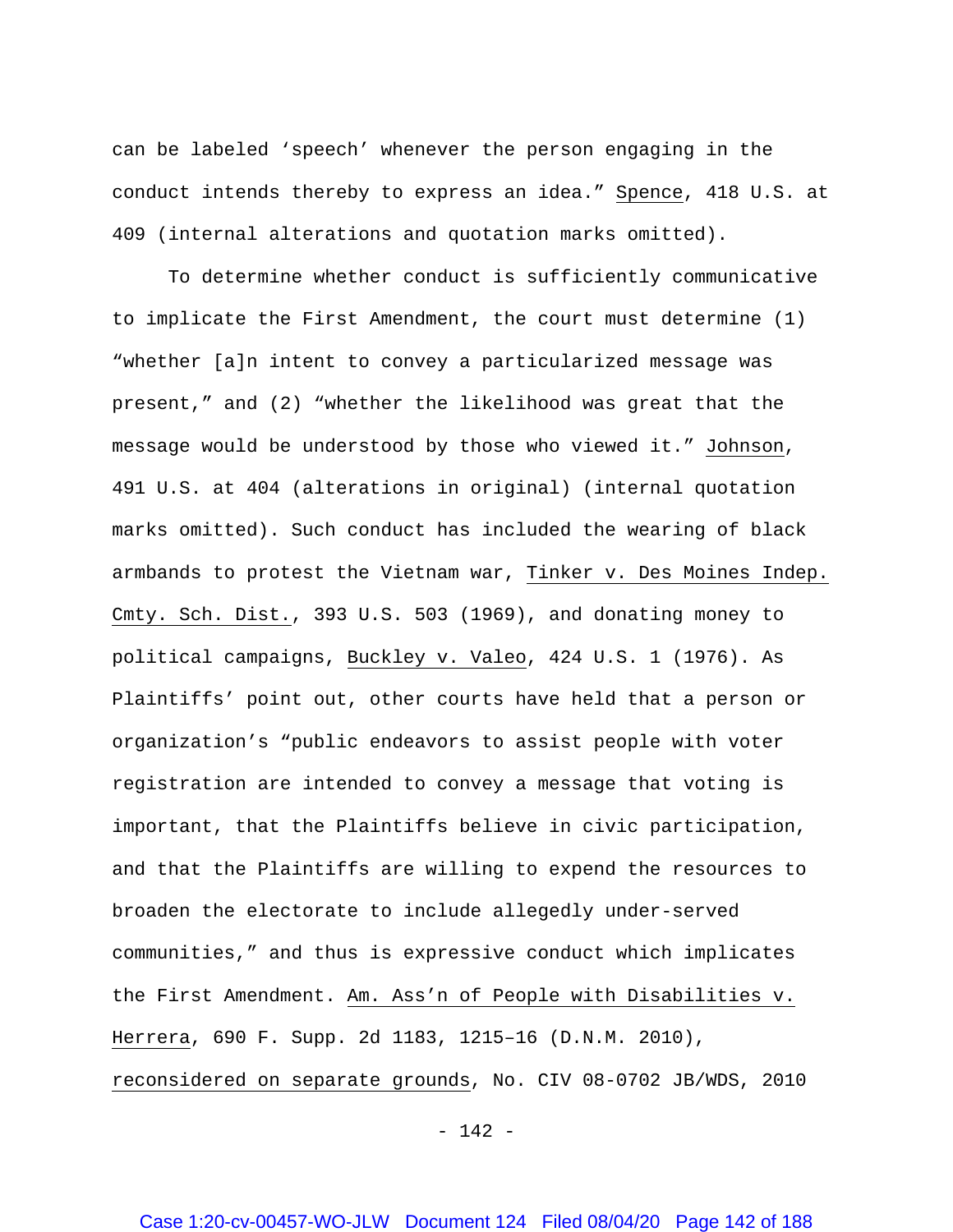WL 3834049 (D.N.M. July 28, 2010); see also Voting for Am., Inc. v. Steen, 732 F.3d 382, 389 (5th Cir. 2013) ("The state does not deny that some voter registration activities involve speech — 'urging' citizens to register; 'distributing' voter registration forms; 'helping' voters to fill out their forms . . . ." (emphasis added)); Tenn. State Conference of N.A.A.C.P. v. Hargett, 420 F. Supp. 3d 683, 704 (M.D. Tenn. 2019) (finding voter registration assistance regulations must be "substantially related to important governmental interests" to survive "exacting scrutiny" under Meyer v. Grant, 486 U.S. 414 (1988) and Buckley v. American Constitutional Law Foundation, Inc., 525 U.S. 182 (1999)). Indeed, the district court in Herrera found the "First Amendment protects not only the Plaintiffs' right to engage in incidental speech with prospective voters, but also their right to do so while engaging in the act of registration." Herrera, 690 F. Supp. 2d at 1217. Importantly, however, the Herrera court found that, despite implicating the First Amendment, the third-party registration law at issue was subject to the Anderson-Burdick balancing test, rather than strict scrutiny. Id. at 1213–18.

Further, a district court in Michigan recently dealt with a similar set of prohibitions on assisting voters in requesting, completing, and returning absentee ballots. Priorities USA, 2020

 $- 143 -$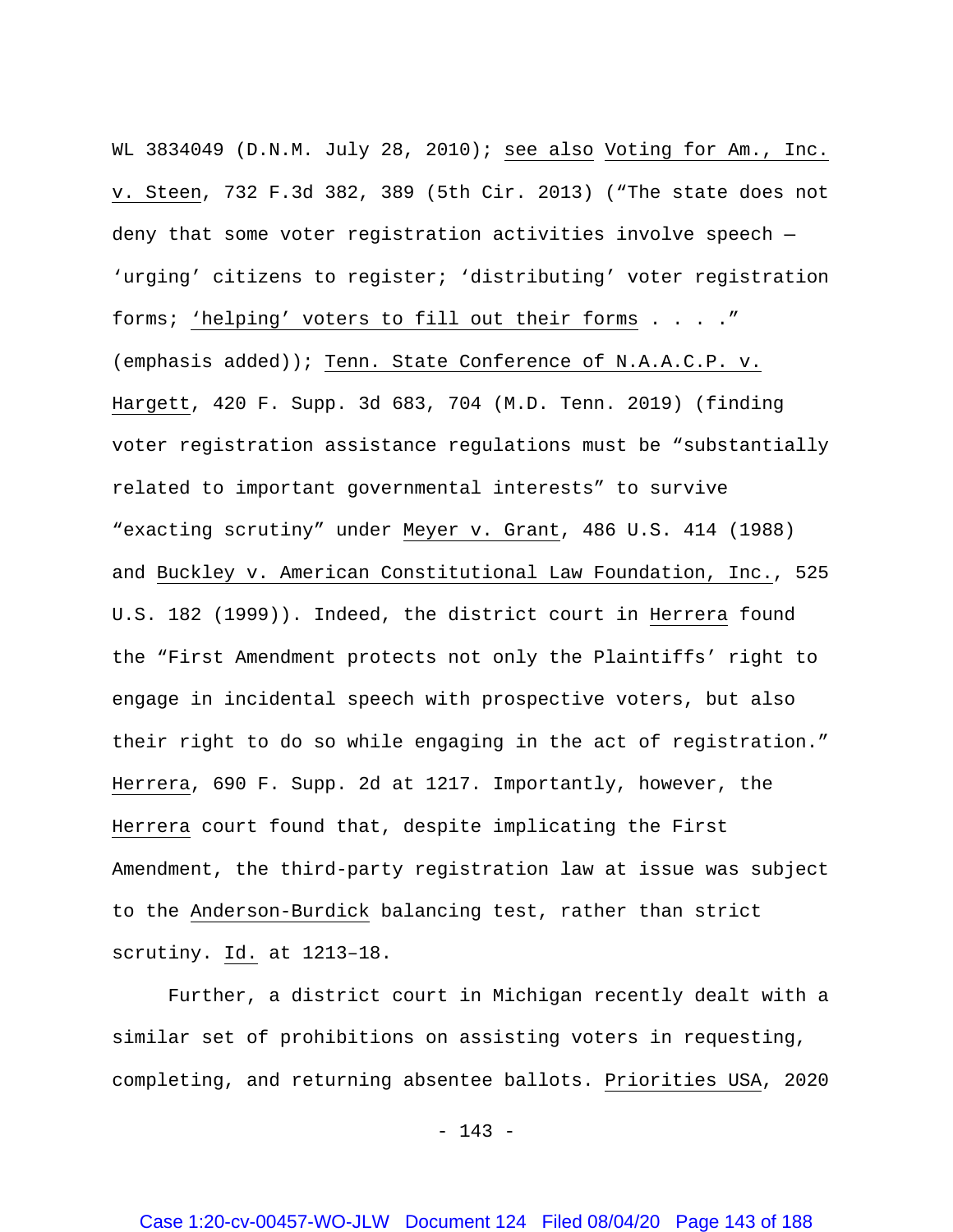WL 2615766, at \*7-8. The laws at issue there prohibited third parties from "offering to assist voters with absentee ballot applications, [and] restrict[ed] possession of absentee ballot applications . . . ." Id. at \*5. The court distinguished the challenged activities from "cases involving the mere administrative process or the mechanics of the electoral process," and found "little difference between discussions of whether to register to vote and discussions of whether to vote absentee." Id. at \*11. The court rejected the argument that the plaintiffs' conduct was not expressive and held that the plaintiffs wanting to educate voters about their options to use and request absentee ballot applications, offer to return absentee ballot applications, and return absentee ballot applications "necessarily involve[d] political communication and association," thus strict scrutiny applied. Id. at \*8, \*13.

Defendants, however, are also correct in noting several courts have found the collecting of ballots does not qualify as expressive conduct protected by the First Amendment. See Knox v. Brnovich, 907 F.3d 1167, 1181 (9th Cir. 2018) (finding the collection of absentee ballots is not expressive conduct); Feldman v. Az. Sec'y of State's Office, 843 F.3d 366, 392 (9th Cir. 2016) (holding that collecting ballots is not expressive conduct "[e]ven if ballot collectors intend to communicate that

- 144 -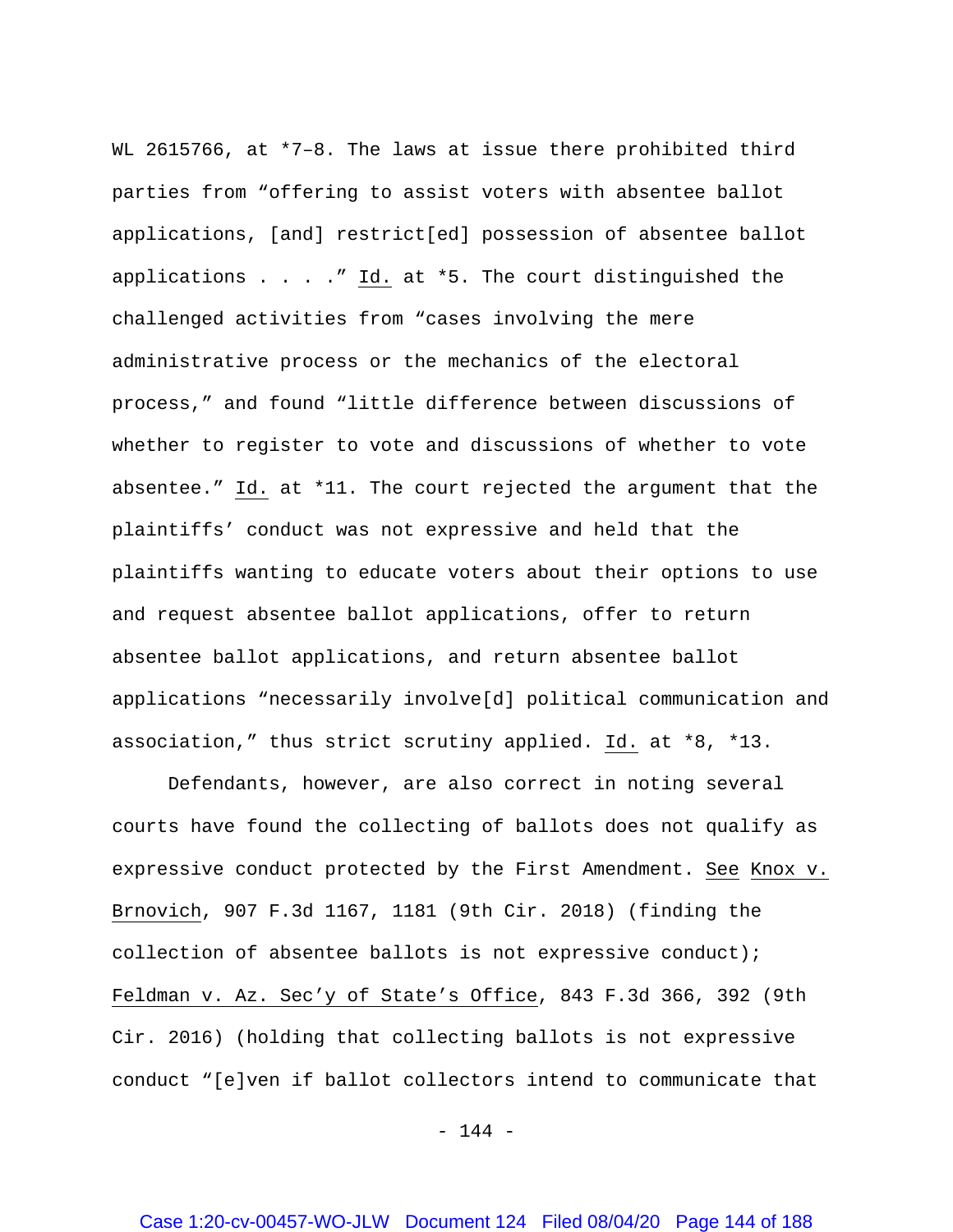voting is important"); Voting for Am., 732 F.3d at 391 (collecting cases and finding the collection and delivering of voter-registration applications are not expressive conduct); but see League of Women Voters of Fla. v. Cobb, 447 F. Supp. 2d 1314, 1333–34 (S.D. Fl. 2006) (finding "the collection and submission of voter registration drives is intertwined with speech and association" and is thus expressive conduct protected by the First Amendment).

The court sees assisting voters in registering to vote as analogous to assisting voters in filling out a request form for an absentee ballot, and further finds the reasoning of the Priorities USA court persuasive. The court therefore finds that assisting voters in filling out a request form for an absentee ballot is "expressive conduct" which implicates the First Amendment. Regarding the delivering of the absentee ballot requests, however, the court will follow the Fifth and Ninth Circuits in finding that the collecting and delivering of absentee ballot request forms is not expressive conduct and therefore does not implicate the First Amendment. The court will next examine each of these restrictions under the respective levels of scrutiny.

 $- 145 -$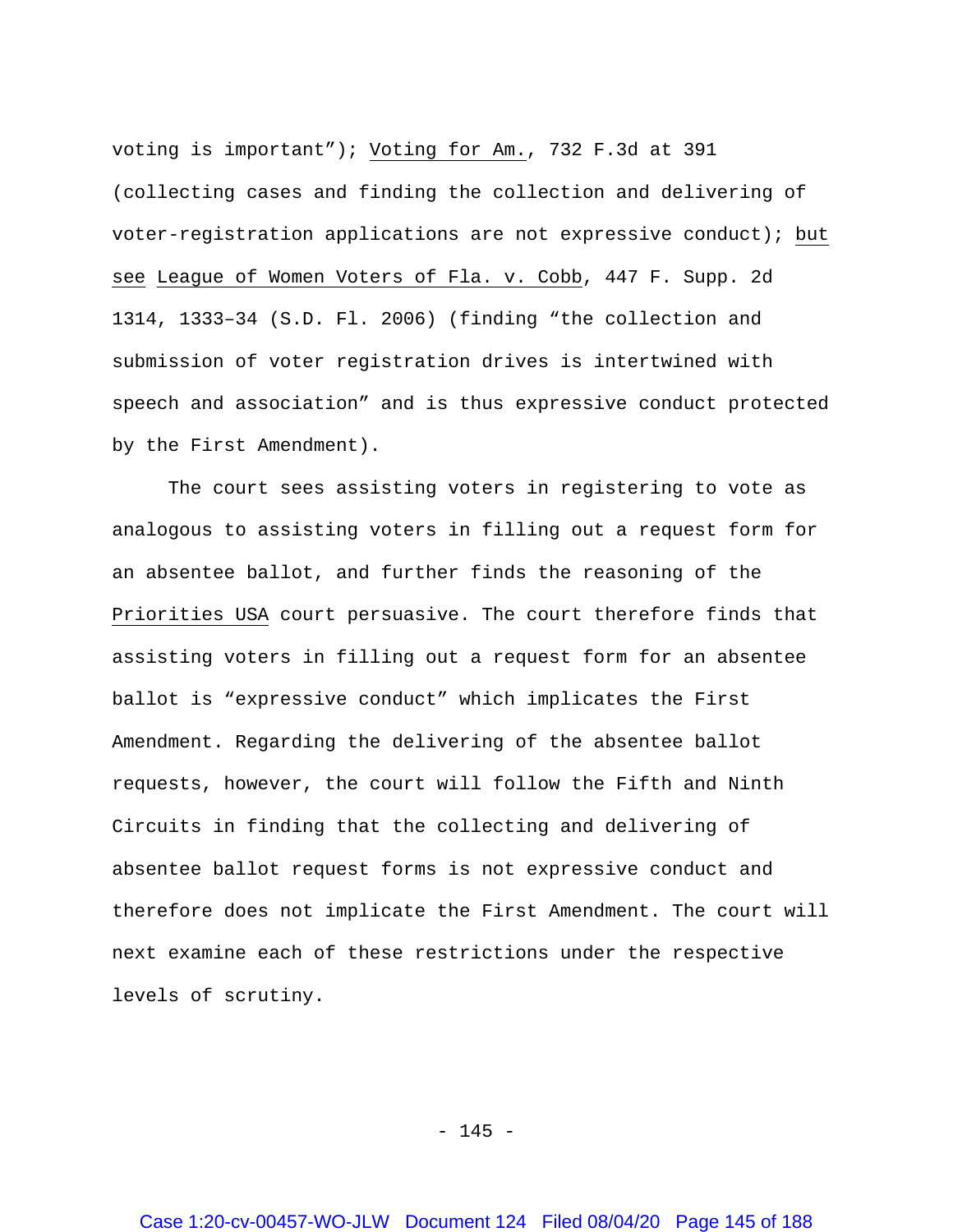## **a. Assistance in Filling Out a Ballot Request Form**

Although the court finds assisting voters in filling out ballot request forms is subject to the First Amendment, the Anderson-Burdick balancing test, instead of strict scrutiny, likely applies.[29](#page-145-0) See Thompson v. Dewine, 959 F.3d 804, 811 (6th Cir. 2020) (applying the Anderson-Burdick balancing test to Ohio's requirements for collecting signatures for ballot initiatives, which burdened the plaintiffs' First Amendment rights).

Legislative Defendants contend the State's interests in combating election fraud are weighty, (Leg. Defs.' Resp. (Doc. 51) at 59); it points to the Dowless Scheme as evidence that "absentee ballots are particularly susceptible to fraud," (id. at 37). Legislative Defendants also submit evidence that "at

 $\overline{\phantom{a}}$ 

<span id="page-145-0"></span><sup>&</sup>lt;sup>29</sup> The district court in Tennessee State Conference of N.A.A.C.P., in the context of voter registration restrictions, observed that it is not explicitly clear that strict scrutiny applies to laws governing that activity, and compared voter registration expressive conduct to petition-drive activities, regulations of which the Supreme Court has subjected to strict scrutiny. 420 F. Supp. 3d at 701–04. The court recognized the difficulty in situating regulations of First Amendment activity in the context of voting and noting that it is "[l]eft with this sometimes bewildering array of standards to choose from," but applied the "exacting scrutiny" standard set forth in Buckley and Meyer v. Grant, 486 U.S. 414 (1988). Id. at 701. Nevertheless, the court finds the reasoning set forth in Herrera regarding what standard to apply persuasive and adopts it here. See Herrera, 690 F. Supp. 2d at 1213–15.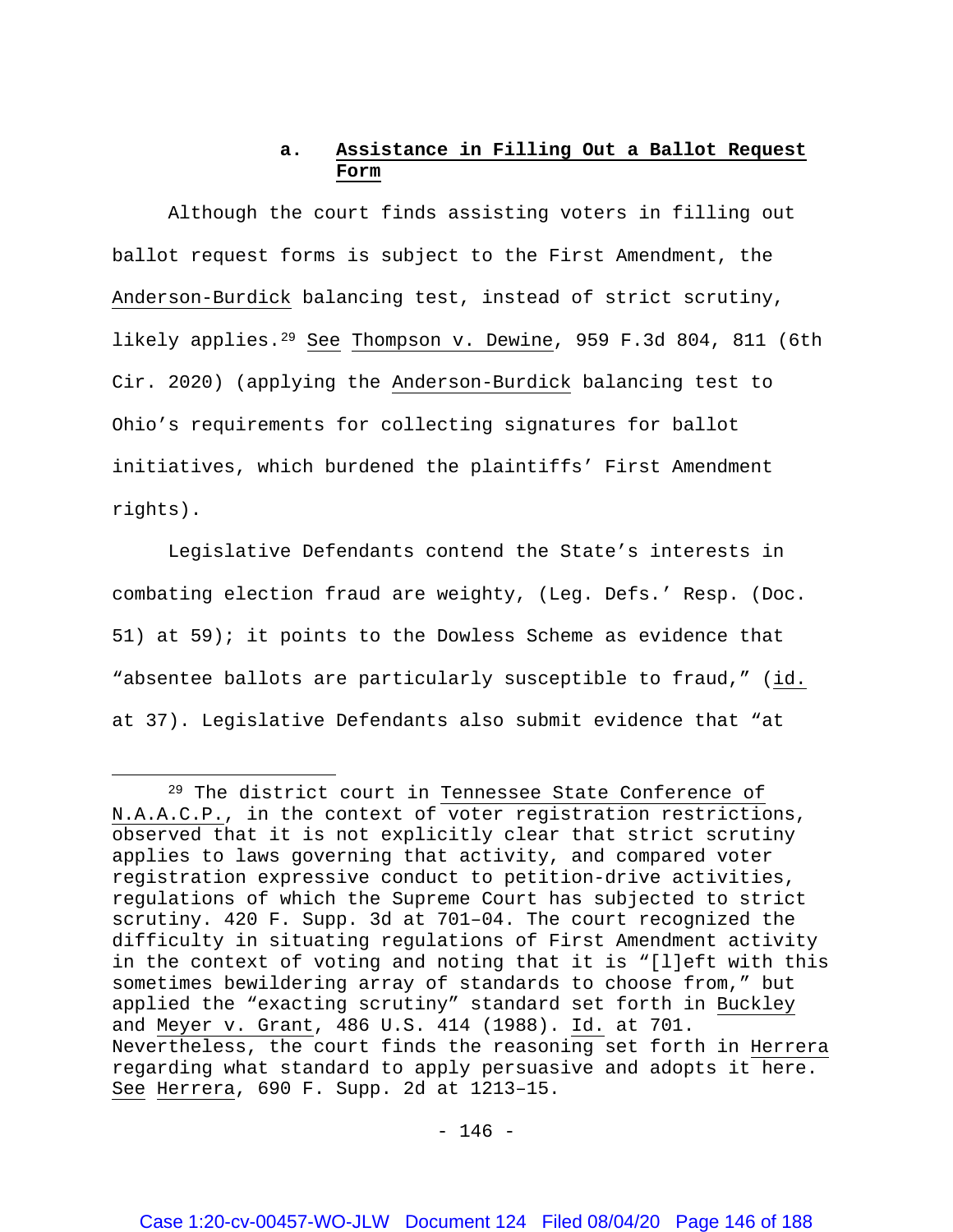least 1,265 voters" voted in both North Carolina and another state in the 2016 general election. (Id. at 37; Doc. 51-2 ¶ 11.)

Plaintiffs' interests are in exercising their core political speech. (Pls.' Br. (Doc. 10) at 66.) However, as Legislative Defendants note, Plaintiffs are not barred from talking with voters about absentee voting, or even talking them through the process of filling out a request form. "Indeed, [Plaintiffs] can stand over the shoulder of a voter and explain step-by-step how to correctly fill out the absentee ballot request." (Leg. Defs.' Resp. (Doc. 51) at 57.) Thus, it appears to the court, that Plaintiffs experience almost no burdening or restriction of their political speech, as long as they do not mark the voter's request form themselves.

The court finds that the burdens on Plaintiffs' First Amendment speech and association rights are justified by the State's interest in preventing fraud; Plaintiffs have failed to demonstrate a likelihood of success on the merits with respect

- 147 -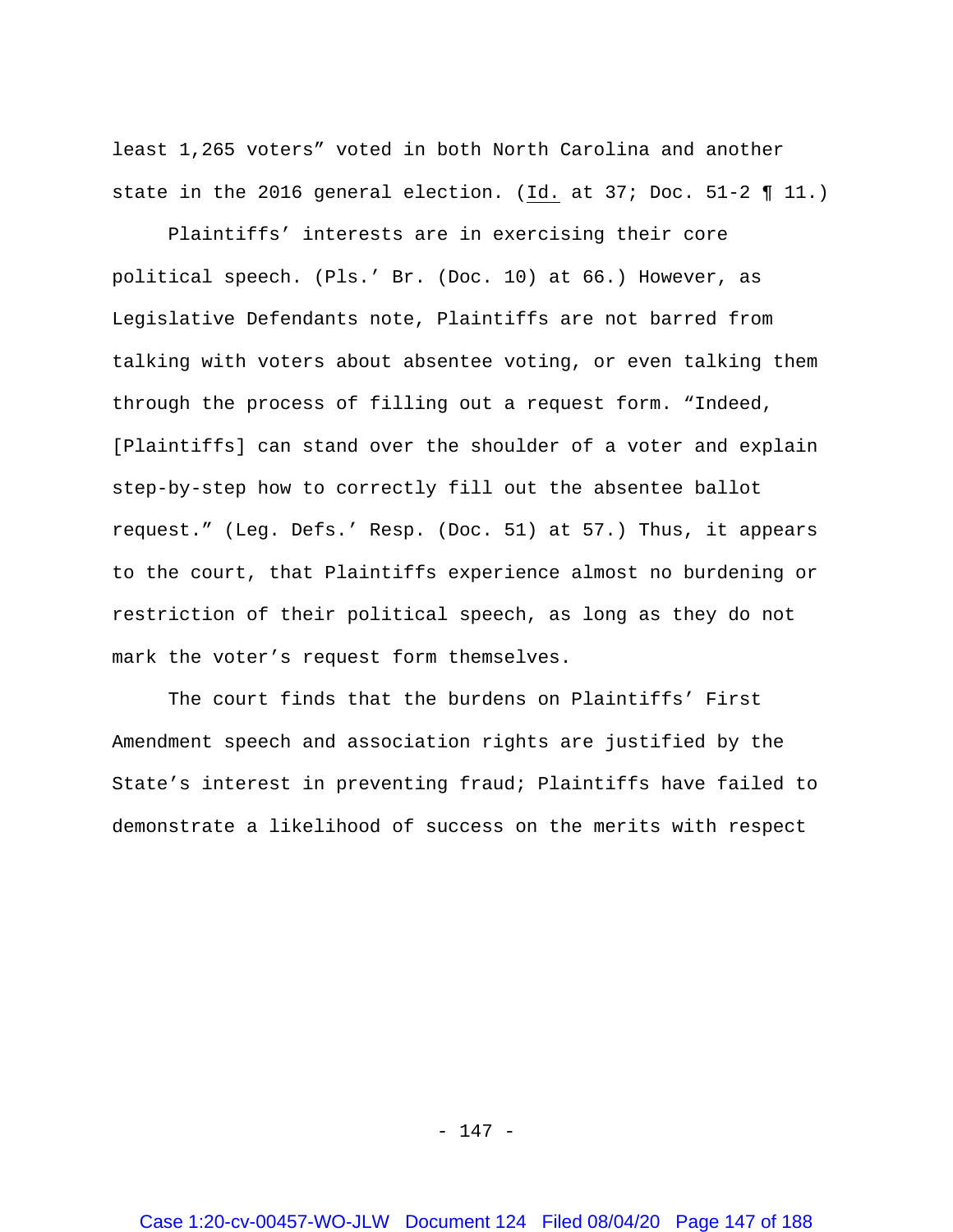to the prohibition on assisting a voter in filling out an absentee ballot request form.[30](#page-147-0)

### **b. Delivering Absentee Ballot Requests**

Because delivering absentee ballot requests is not expressive conduct, it is subject only to rational basis review. See Johnson v. Robison, 415 U.S. 361, 375 n.14 (1974) ("[S]ince we hold . . . that the Act does not violate appellee's right of free exercise of religion, we have no occasion to apply to the challenged classification a standard of scrutiny stricter than the traditional rational-basis test."); Voting for Am., 732 F.3d at 392 ("Because the Non–Resident and County provisions regulate conduct only and do not implicate the First Amendment, rational basis scrutiny is appropriate.").

Rational basis review requires that legislative action, "[a]t a minimum, . . . be rationally related to a legitimate

 $\overline{a}$ 

<span id="page-147-0"></span><sup>30</sup> The court finds that even if this restriction were subject to strict scrutiny, it would still survive. To survive strict scrutiny, the restriction must "be narrowly drawn to advance a state interest of compelling importance." Marcellus v. Va. State Bd. of Elections, 849 F.3d 169, 175 (4th Cir. 2017) (citation omitted). Here, Plaintiffs are allowed to "explain step-by-step" how to correctly fill out an absentee ballot request; the only expressive conduct that is prohibited is the physical filling out of the request form. This prohibition serves the "compelling" state interest of preventing fraudulent absentee ballot requests. The court finds this law is therefore "narrowly drawn to advance a state interest of compelling importance."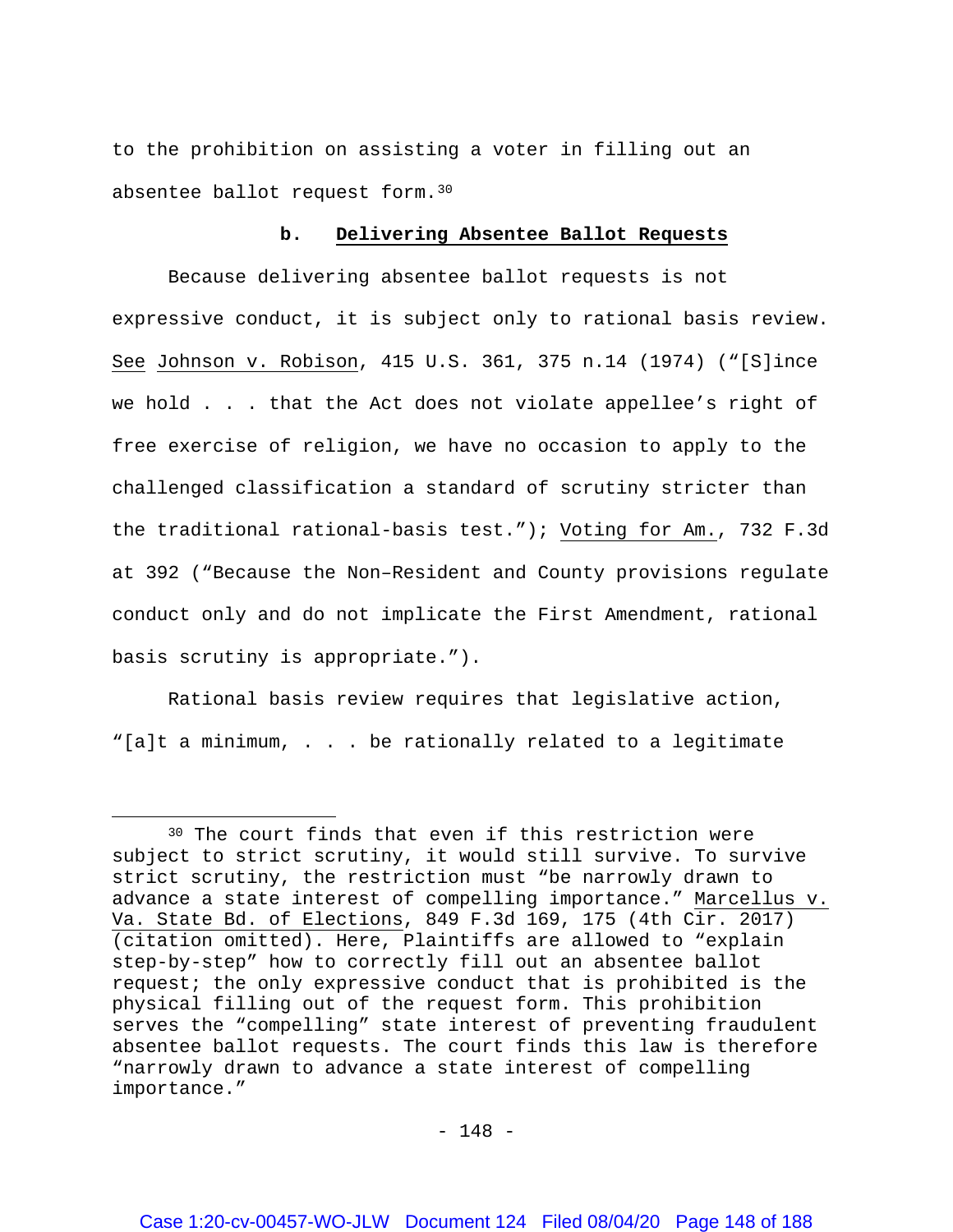governmental purpose." Clark v. Jeter, 486 U.S. 456, 461 (1988). There is a "strong presumption of validity" when examining a statute under rational basis review, and the burden is on the party challenging the validity of the legislative action to establish that the statute is unconstitutional. FCC v. Beach Commc'ns, Inc., 508 U.S. 307, 314–15 (1993). The party defending the constitutionality of the action need not introduce evidence or prove the actual motivation behind passage but need only demonstrate that there is some legitimate justification that could have motivated the action. Id. at 315.

Here, Legislative Defendants contend the limitations on who may deliver absentee ballot requests "is a rational means of promoting the government's legitimate interest in combating election fraud." (Leg. Defs.' Resp. (Doc. 51) at 59.) The court finds that this restriction is related to a legitimate governmental purpose and will likely be upheld.

The court finds Plaintiffs have not demonstrated a likelihood of success on the merits regarding their challenge to the Request Assistance Ban, N.C. Gen. Stat. § 163-230.2, under a First Amendment freedom of association theory.

- 149 -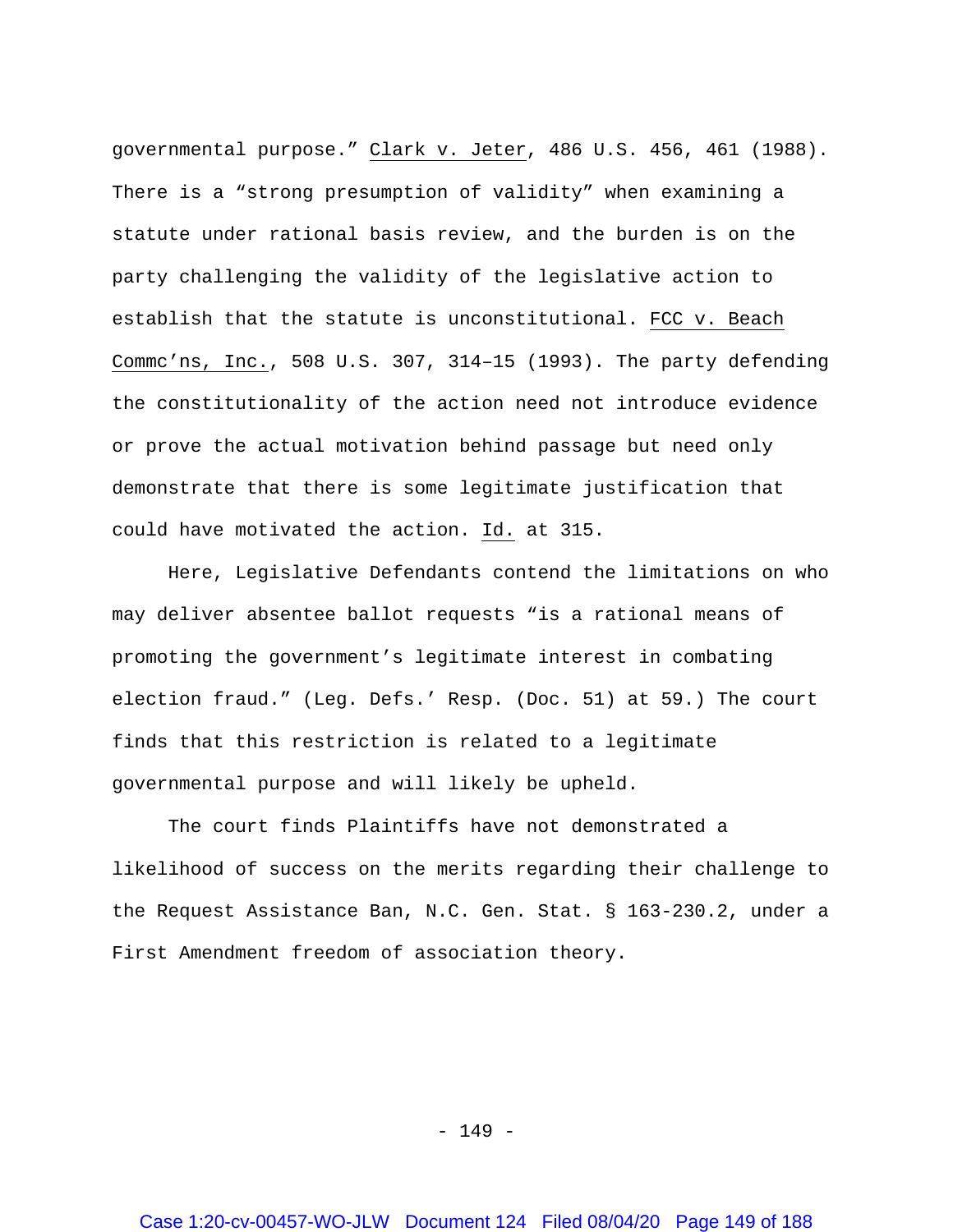### **4. Procedural Due Process**

The court finds Plaintiffs have demonstrated a likelihood of success as to their procedural due process claim with regard to absentee ballots.

Plaintiffs argue the State's election laws do not afford mail-in absentee voters any notice of, or opportunities to cure, material defects in either their absentee ballot request forms or the absentee ballots themselves, resulting in the deprivation of Plaintiffs' right to vote by mail. (Pls.' Br. (Doc. 10) at 70.) As the court noted supra Part II.A.5, Plaintiffs only have standing to challenge a lack of process regarding absentee ballots, not absentee ballot requests. The court will therefore only address absentee ballots in its analysis.

To state a § 1983 claim for a procedural due process deprivation, a plaintiff must demonstrate: "(1) a cognizable liberty or property interest; (2) the deprivation of that interest by some form of state action; and (3) that the procedures employed were constitutionally inadequate." Accident, Injury & Rehab., PC v. Azar, 943 F.3d 195, 203 (4th Cir. 2019) (quoting Iota Xi Chapter of Sigma Chi Fraternity v. Patterson, 566 F.3d 138, 145 (4th Cir. 2009)). "To assess the constitutional adequacy of an opportunity to be heard, courts consider (1) the private interest affected by the official

 $- 150 -$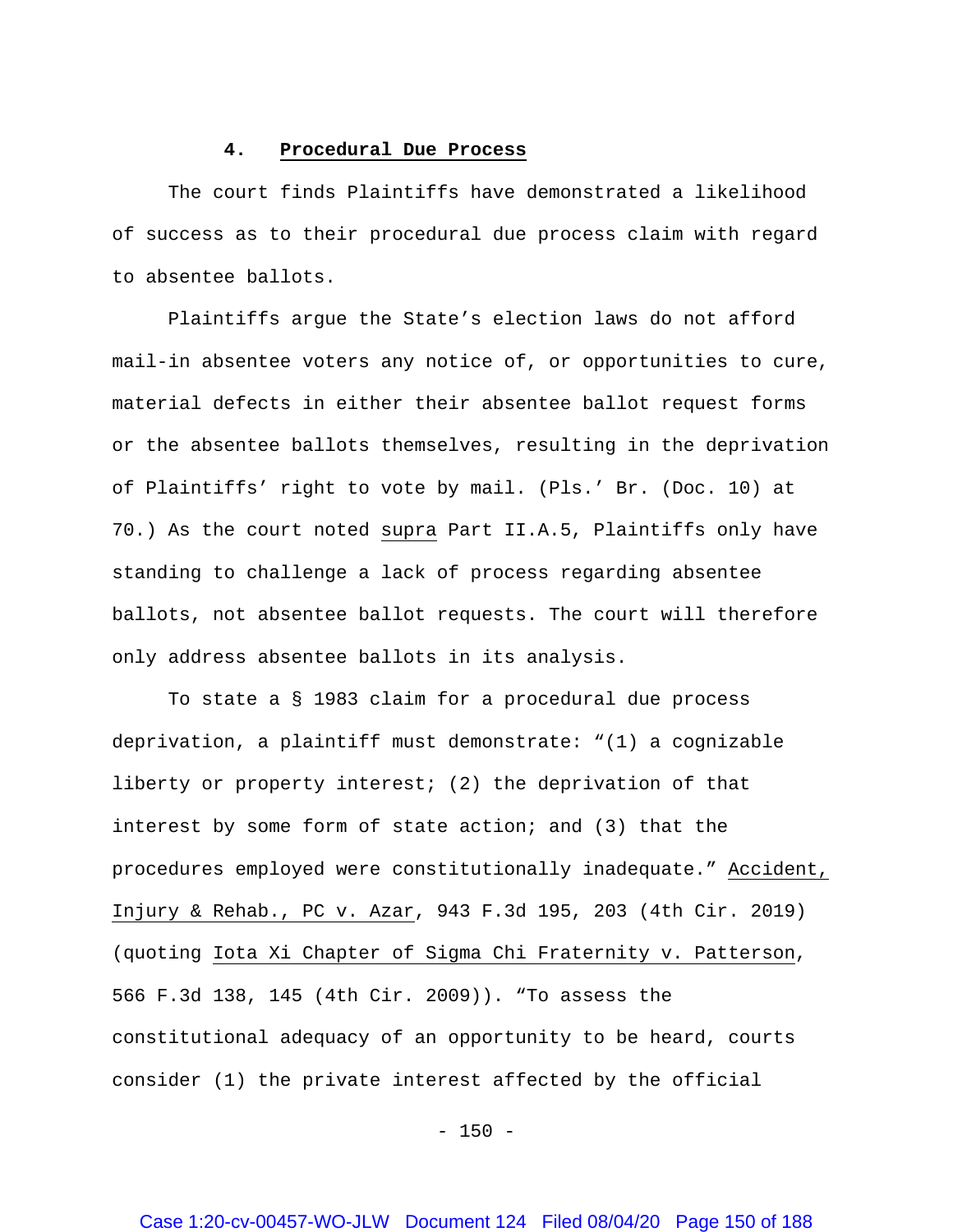action; (2) the risk of an erroneous deprivation of that interest given the procedures used, as well as the probable value, if any, of additional or substitute procedural safeguards; and (3) the government's interest," id., "including the function involved and the fiscal and administrative burdens that the additional or substitute procedural requirement would entail," Mathews v. Eldridge, 424 U.S. 319, 335 (1976).

The court notes that most cases involving procedural due process challenges involving absentee ballots arise from signature matching procedures which result in erroneous rejections of ballots. See, e.g., Self Advocacy Sols. N.D. v. Jaeger, Case No. 3:20-cv-00071, \_\_\_\_ F. Supp. 3d \_\_\_\_, 2020 WL 2951012, at \*8 (D.N.D. June 3, 2020); Martin, 341 F. Supp. 3d at 1329; Saucedo v. Gardner, 335 F. Supp. 3d 202, 217 (D.N.H. Aug. 14, 2018); Zessar v. Helander, No. 05 C 1917, 2006 WL 642646, at \*2. (N.D. Ill. Mar. 13, 2006). Nevertheless, the same concerns articulated in Self-Advocacy Solutions N.D. are present here: "sufficient predeprivation process is the constitutional imperative. On this front, North Dakota's signature-matching requirement is wholly deficient. Voters are simply never notified or afforded any opportunity to respond if election officials reject their ballots for a signature discrepancy." 2020 WL 2951012, at \*9.

 $- 151 -$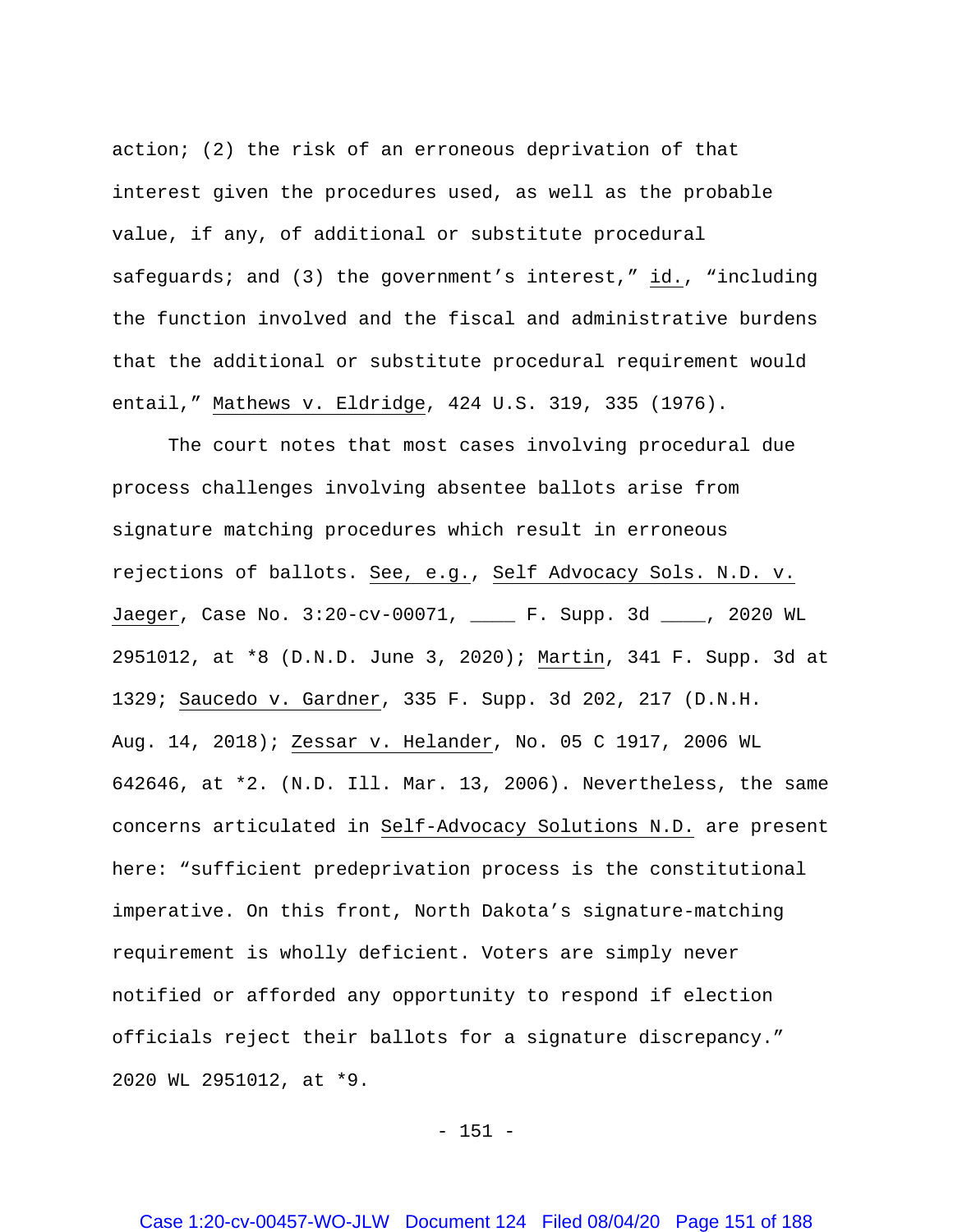The court construes Plaintiffs' challenge as a facial challenge, given they have not identified a voter to whom the North Carolina statutes have been unconstitutionally applied. See Martin, 341 F. Supp. 3d at 1337. "A facial challenge is really just a claim that the law or policy at issue is unconstitutional in all its applications." Bucklew v. Precythe, 587 U.S. \_\_\_, 139 S. Ct. 1112, 1127 (2019). In addressing a facial challenge, "[t]he proper focus of the constitutional inquiry is the group for whom the law is a restriction, not the group for whom the law is irrelevant." City of L.A. v. Patel, 576 U.S. 409, 418 (2015) (quoting Planned Parenthood of Southeastern Pa. v. Casey, 505 U.S. 833, 894 (1992)). The court will therefore direct its focus on voters who make a material error on their ballot that is capable of being remedied, such as witness contact information, or a signature mismatch.

Legislative Defendants argue first, that the right-to-vote absentee is not a protected interest, and second, even if it is a protected interest, the burden of adopting the added safeguard in the form of a curing procedure on the State is too heavy and thus the State may reject such a procedure. (Leg. Defs.' Resp. (Doc. 51) at 60–61.) Legislative Defendants also argue that some county boards of elections already have curing procedures in place, which they argue Plaintiffs do not address. (Id. at 62.)

 $- 152 -$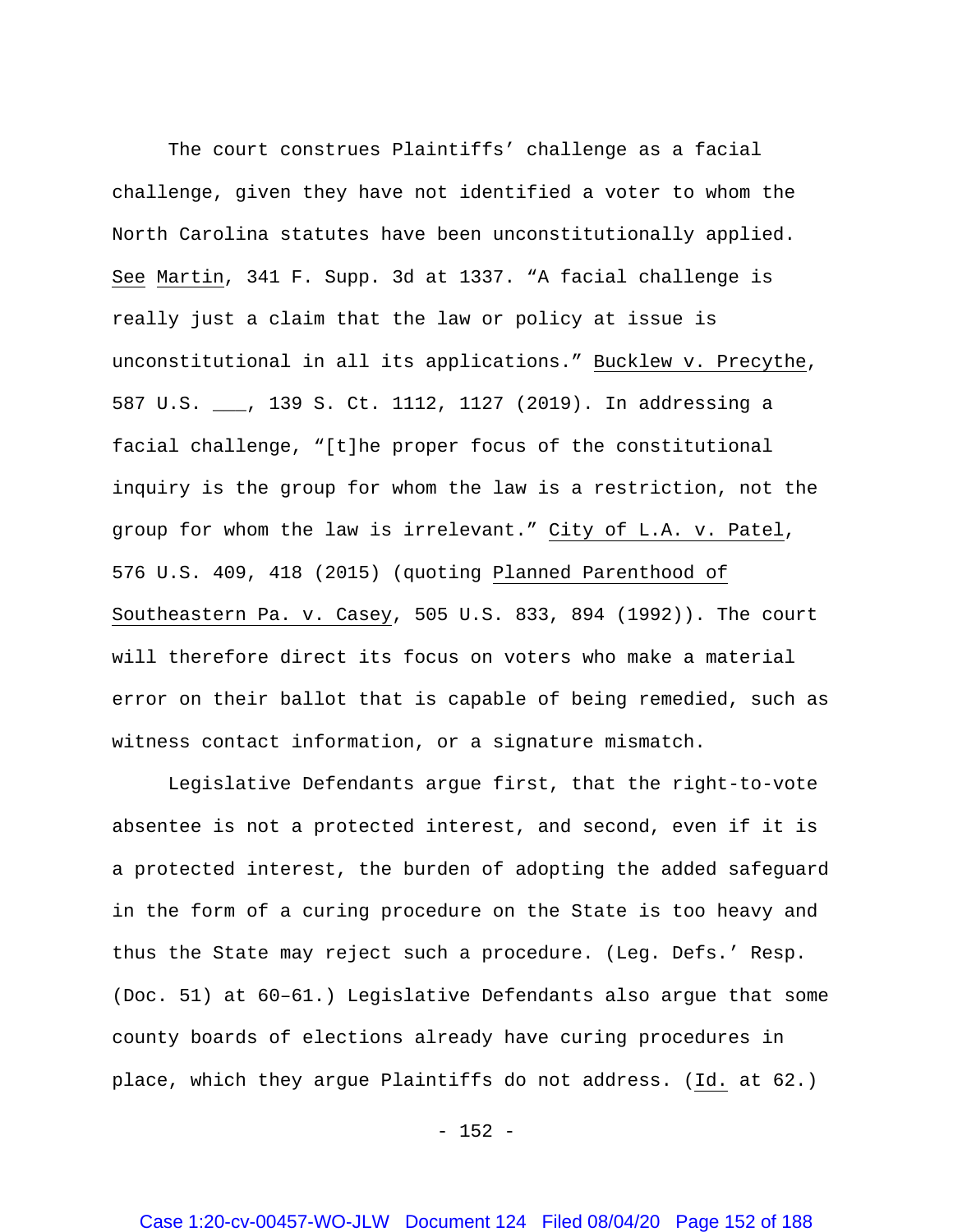Executive Defendants argue Plaintiffs fail to demonstrate that the lack of a standardized cure process places an undue burden on voters. (Exec. Defs.' Resp. (Doc. 58) at 35.)

The court will examine whether Plaintiffs have demonstrated a cognizable interest, the deprivation of that interest, and that the procedures employed were constitutionally inadequate.

### **a. Cognizable Liberty Interest**

The court begins by determining whether the right to vote by absentee ballot is a constitutionally protected liberty interest.

The right to vote is a constitutionally protected liberty interest. See Burdick, 504 U.S. at 433 ("[V]oting is of the most fundamental significance under our constitutional structure."); Self Advocacy Sols. N.D, 2020 WL 2951012, at \*8. While there is no federal constitutional right to vote by absentee ballot, see McDonald v. Bd. of Election Comm'rs of Chi., 394 U.S. 802, 807-08 (1969), "[c]ourts around the country have recognized that '[w]hile it is true that absentee voting is a privilege and a convenience to voters, this does not grant the state the latitude to deprive citizens of due process with respect to the exercise of this privilege.'" Martin, 341 F. Supp. 3d at 1338 (quoting Raetzel v. Parks/Bellemont Absentee Election Bd., 762 F. Supp. 1354, 1358 (D. Ariz. 1990)). "[O]nce the state creates

 $- 153 -$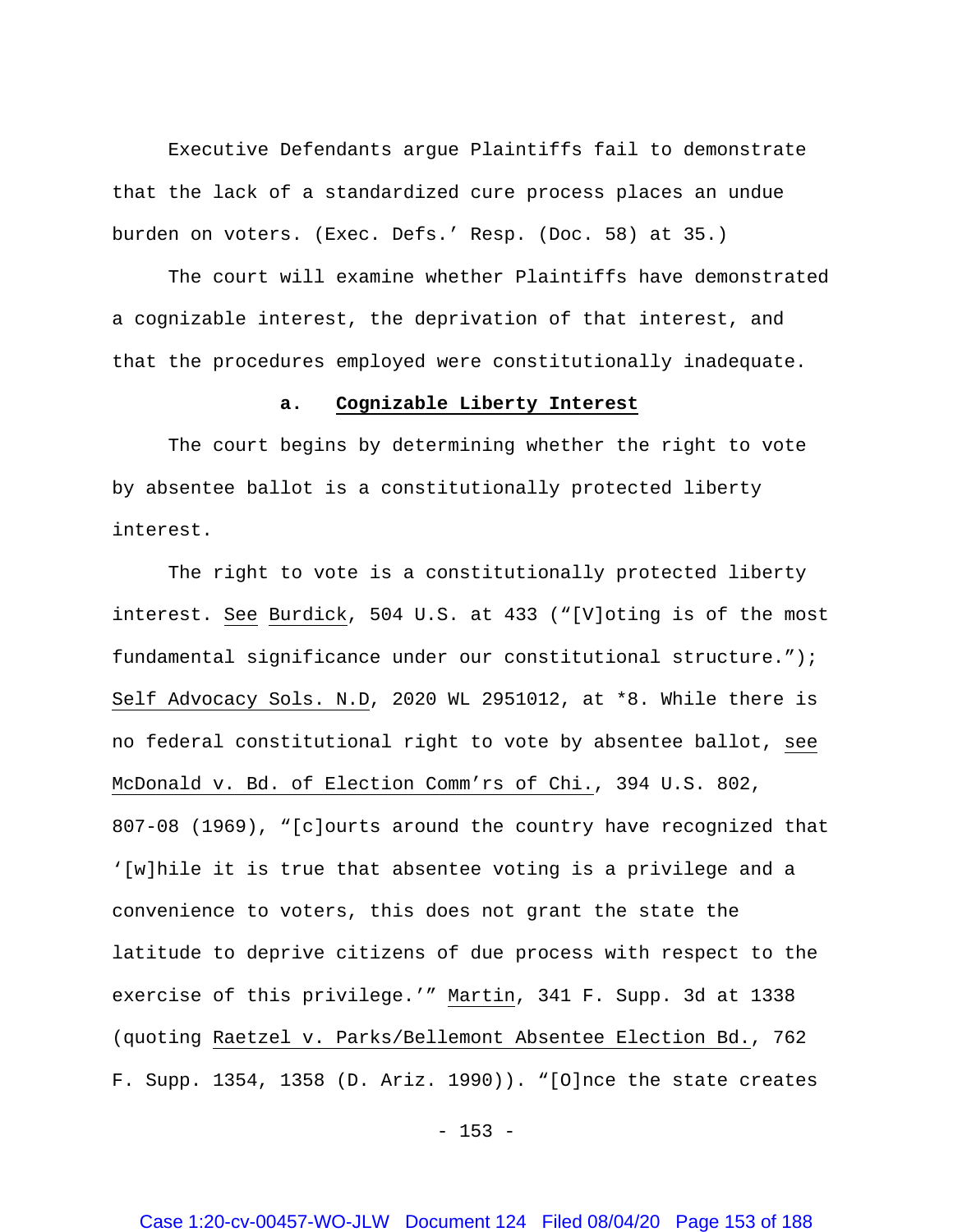an absentee voting regime, they 'must administer it in accordance with the Constitution.'" Id. (quoting Zessar, 2006 WL 642646, at \*6); see Self Advocacy Sols. N.D., 2020 WL 2951012, at \*8; Saucedo, 335 F. Supp. 3d at 217 (acknowledging that the privilege of absentee voting is afforded due process protections); see also Ga. Muslim Voter Project v. Kemp, 918 F.3d 1262, 1270–73 (11th Cir. 2019) (denying request for stay of injunction) (Pryor, J., concurring). These cases dealt with erroneous rejections based on the voters' signatures not matching. Martin, 341 F. Supp. 3d at 1331 (quoting Raetzel, 762 F. Supp. at 1358; see also Self Advocacy Sols. N.D., 2020 WL 2951012, at \*2; Saucedo, 335 F. Supp. 3d at 205–06.

As Plaintiffs correctly observe, North Carolina law vests registered North Carolina voters with the right to vote by mail-in absentee ballot. N.C. Gen. Stat. § 163-226(a). Thus, North Carolina, having "authorized the use of absentee ballots," must afford appropriate due process protections to the use of the absentee ballots. Legislative Defendants' first argument is therefore without merit; Plaintiffs have demonstrated a protected liberty interest in the counting of their votes when submitted through absentee voting.

- 154 -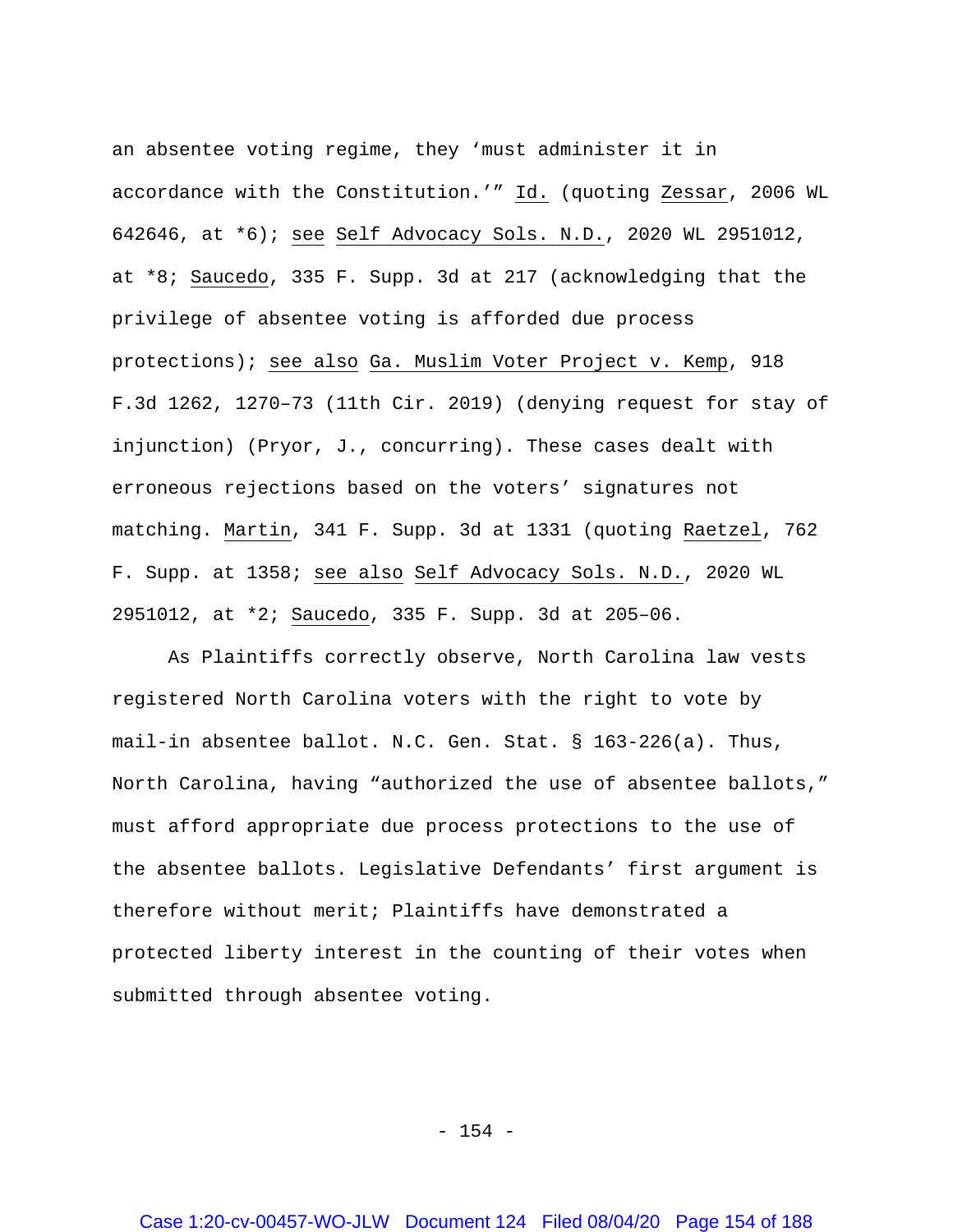## **b. Deprivation of Constitutionally-Protected Liberty Interest**

Having determined Plaintiffs allege a constitutionallyprotected liberty interest, the court now must determine whether "the challenged statutes facially effect a deprivation of the right to vote without due process." Self Advocacy Sols. N.D., 2020 WL 2951012, at \*9.

For instance, in Raetzel, the district court in Arizona addressed a challenge to Arizona's procedure for disqualifying absentee ballots if the Absentee Election Board challenged an absentee ballot on the basis that the voter was not a "qualified elector of the voting precinct," or if the voter's accompanying affidavit was "insufficient." 762 F. Supp. at 1357. The voter was given no direct notice if their ballot was challenged and disqualified, only the county chairman of each political party were given notice. Id. The court found that "due process is not provided when the election procedures do not give some form of post-deprivation notice to the affected individual so that any defect in eligibility can be cured and the individual is not continually and repeatedly denied so fundamental a right." Id. at 1358.

Similarly, in Zessar, the district court in Illinois found that the Illinois statutory procedure constitutionally

 $- 155 -$ 

### Case 1:20-cv-00457-WO-JLW Document 124 Filed 08/04/20 Page 155 of 188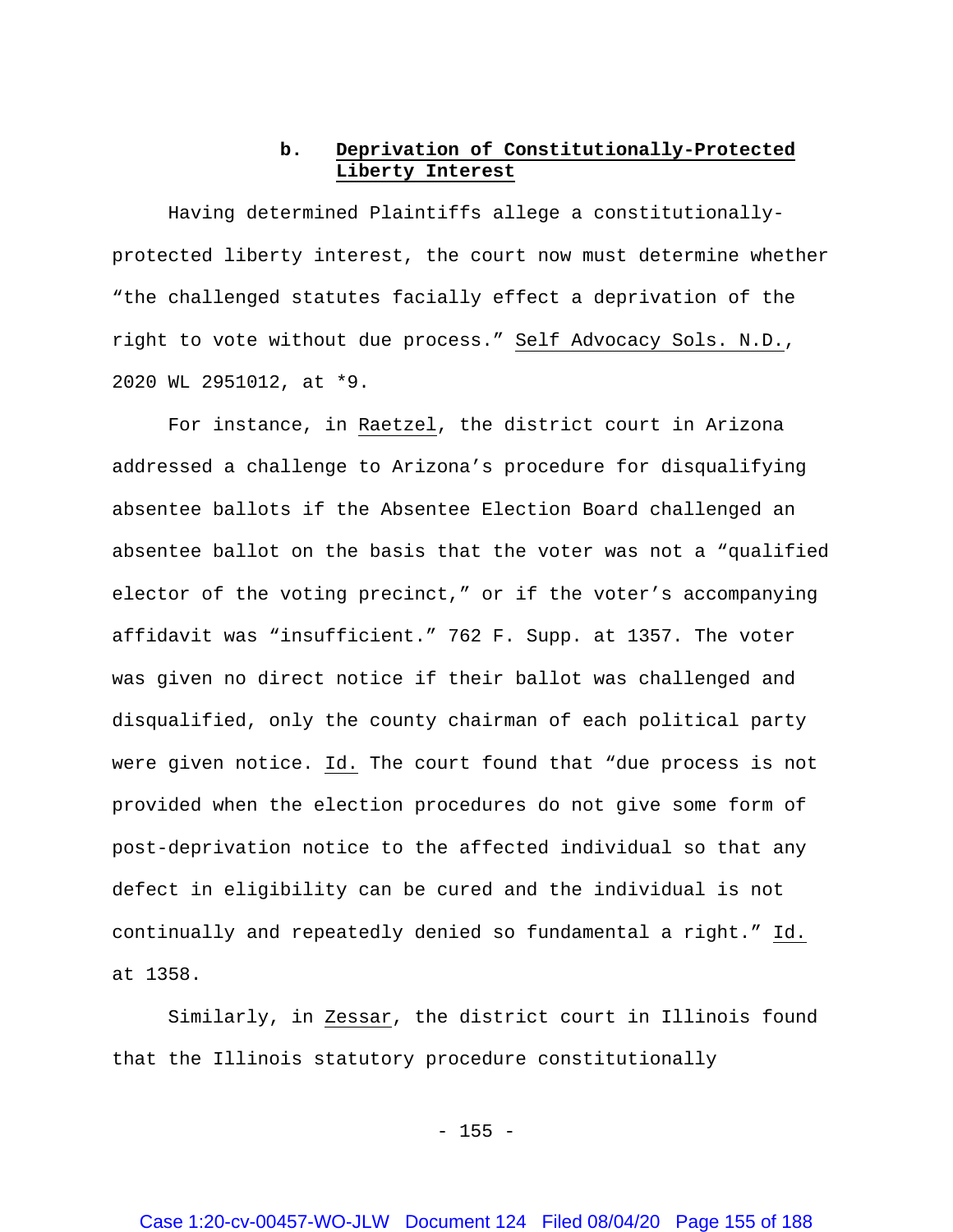deficient. 2006 WL 642646, at \*2. Under the Illinois procedure, election judges would open absentee ballots on election day and determine whether the ballot should be counted. Id. Reasons for rejecting a ballot included mismatched signatures, failing to fill out the certification envelope completely, and incorrect information on the certificate, among others. Id. If the election judges agreed to reject a ballot, they would fill out a "Notice of Challenge" card the night of the election, which would then be mailed to the voter. Id. at \*2–3. If a ballot is rejected, the voter has "no opportunity to oppose the rejection or to demonstrate that it was erroneous. Her vote simply does not count in the election." Id. at \*6. The district court found that, under this procedure, absentee "voters risk the deprivation of their vote, a liberty interest, based on factual issues relating to their ballot." Id.

Thus, when the ballot is rejected for a reason that is curable, such as incomplete witness information, or a signature mismatch, and the voter is not given notice or an opportunity to be heard on this deficiency, the court finds this "facially effect[s] a deprivation of the right to vote." Self Advocacy Sols., N.D., 2020 WL 2951012, at \*9.

- 156 -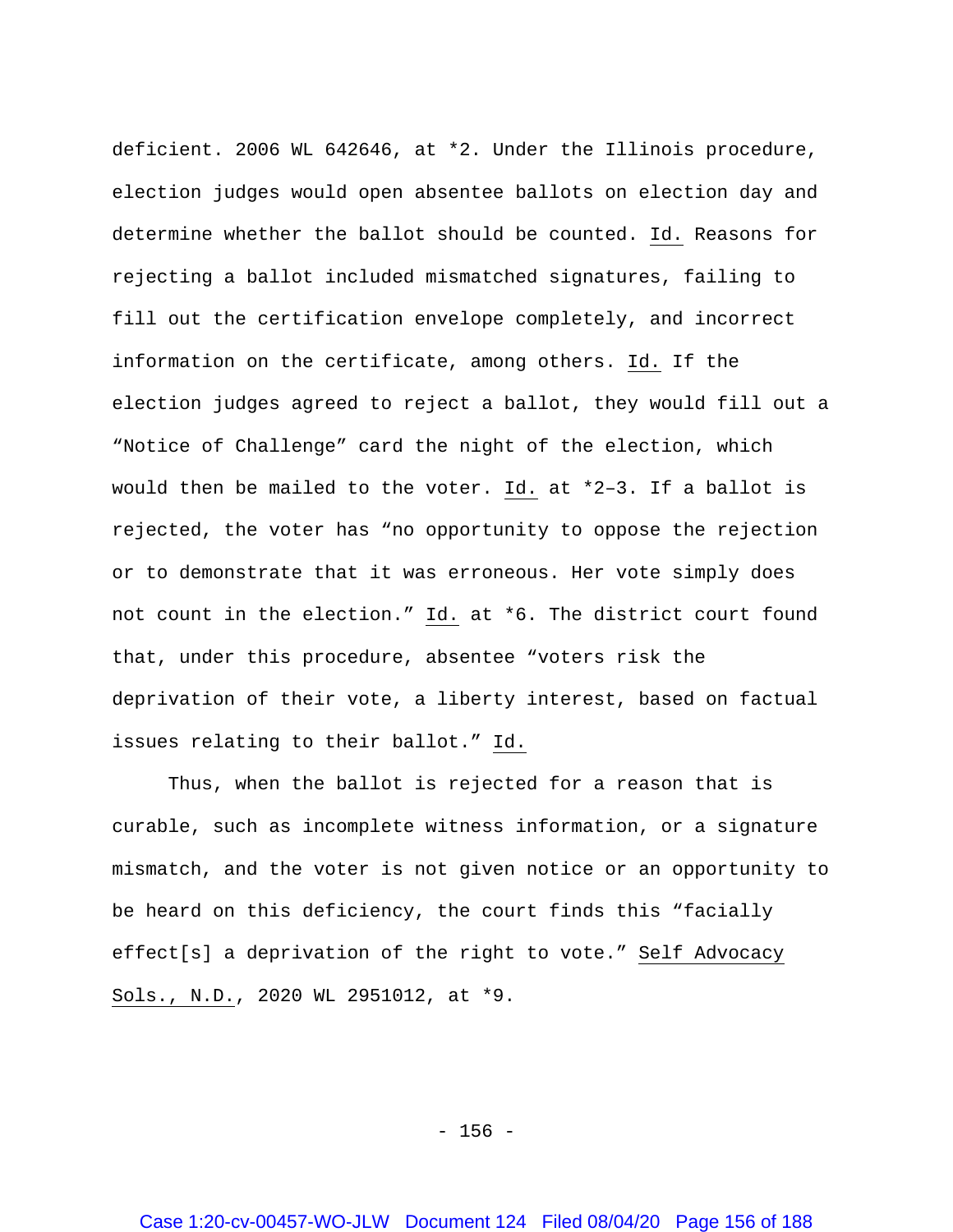## **c. Whether Procedures in Place are Constitutionally Adequate**

Turning to the adequacy of the procedures in place in North Carolina, the court is compelled to find that the complete lack of statewide curing procedure is constitutionally inadequate.

The "deprivation of a protected interest warrants some sort of notice and opportunity to be heard." Rockville Cars, LLC v. City of Rockville, 891 F.3d 141, 145–46 (4th Cir. 2018); see Fuentes v. Shevin, 407 U.S. 67, 80 (1972) ("Parties whose rights are to be affected are entitled to be heard; and in order that they may enjoy that right they must first be notified."). In determining whether the procedures are adequate, the court will balance the private interest, the risk of erroneous deprivation, and the government's interest. Mathews, 424 U.S. at 335.

First, the private interest of a voter being able to vote absentee is weighty, see Self Advocacy Sols. N.D., 2020 WL 2951012, at \*9; Martin, 341 F. Supp. 3d at 1338, particularly in the circumstances present with this pandemic.

Second, turning to the risk of erroneous rejection of a ballot, the court finds there is a risk of erroneous rejection. There are currently no procedures in place statewide that would either notify a voter that their absentee ballot has a material

- 157 -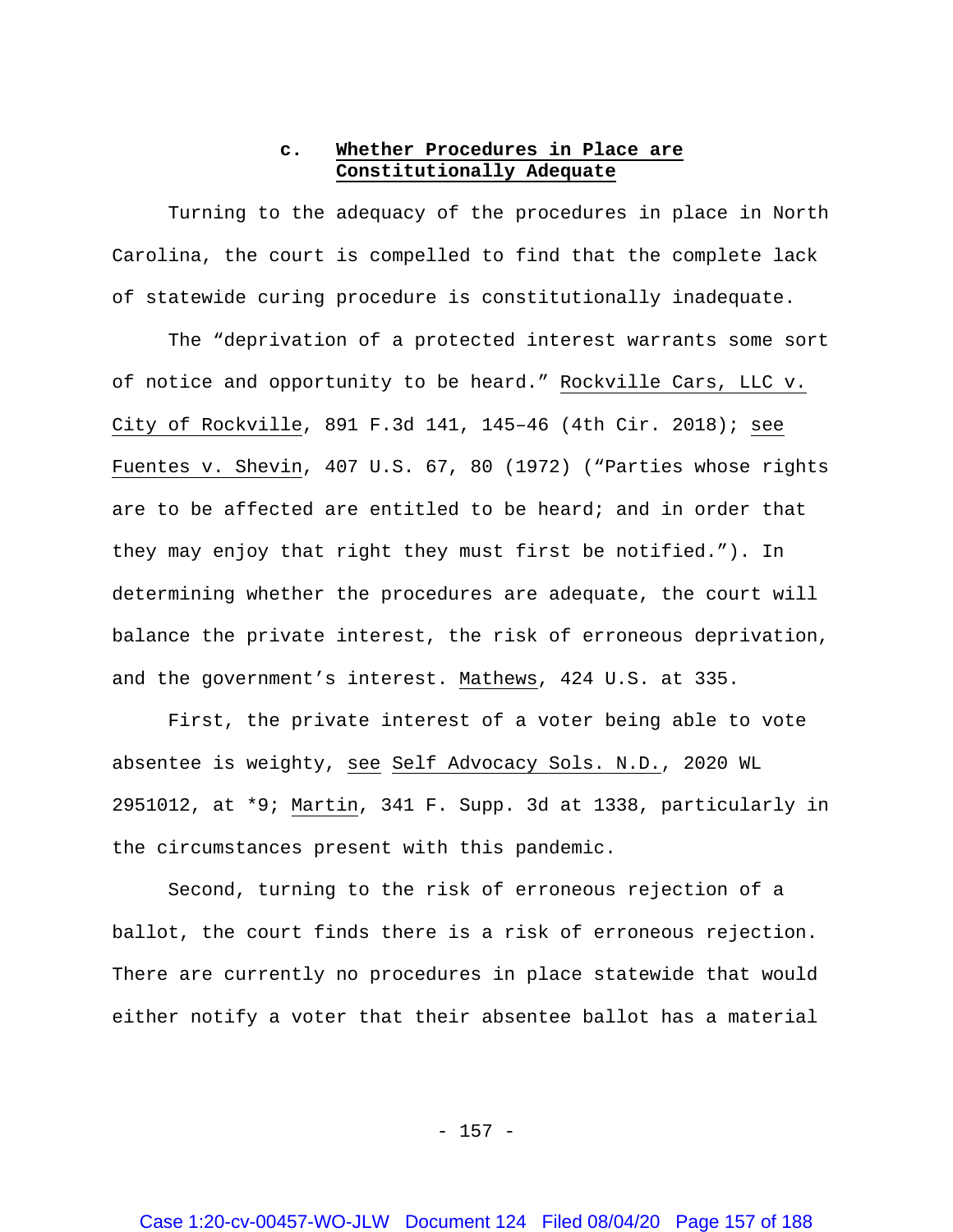error nor allow such a voter to be heard in challenging such a rejection. (See Evidentiary Hr'g Tr., vol. 2 (Doc. 113) at 122.)

In examining the data submitted by Plaintiffs as to why absentee ballots were rejected in the March 3, 2020 North Carolina primary, (Doc. 73-7 at 10), the court finds that the reasons for rejecting ballots, such as "signature different," and "witness info incomplete," pose a risk of erroneous rejection, even though the comparative numbers are relatively low. "While the Court recognizes that the risk of an erroneous deprivation is by no means enormous, permitting an absentee voter to resolve an alleged signature discrepancy nevertheless has the very tangible benefit of avoiding disenfranchisement. Accordingly, the probative value of additional procedures is high in the present case." Martin, 341 F. Supp. 3d at 1339 (internal citation omitted).

Finally, the court considers the State's interest and the fiscal and administrative burdens on the State in providing pre-rejection process to voters applying for absentee ballots and voting absentee.

Legislative Defendants argue that the burden of adopting the added safeguard in the form of a curing procedure on the State is too heavy and thus the State may reject such a

- 158 -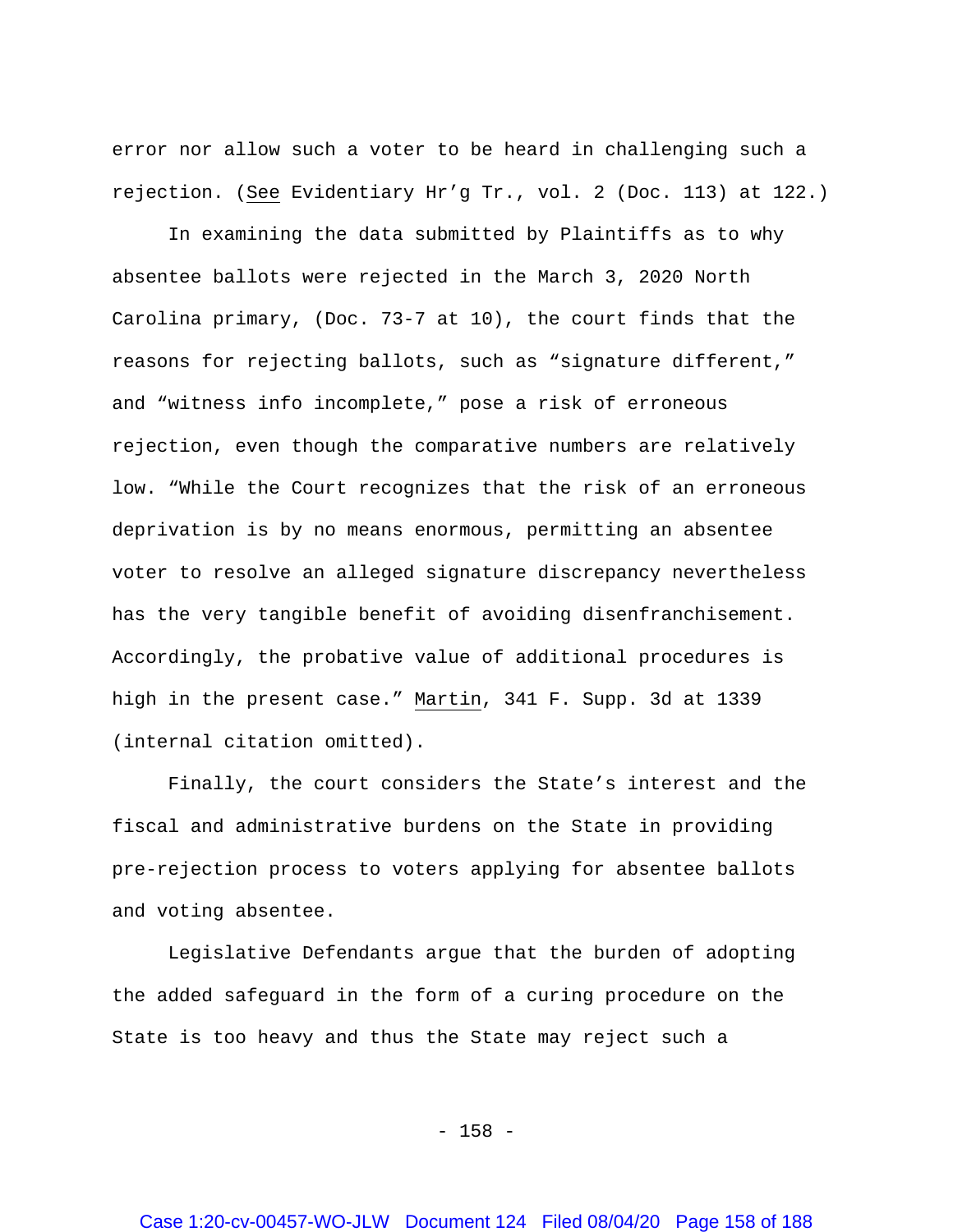procedure.[31](#page-158-0) Given Defendant Bell testified that the State BoE is working on implementing a curing procedure, (Evidentiary Hr'g Tr., vol. 2 (Doc. 113) at 54), and that several counties have processes in place already, (id. 121–22), the court finds this argument without merit.<sup>[32](#page-158-1)</sup>

The court finds the burden on the State at this point is minimal.

### **d. Due Process Conclusion**

Under the Mathews factors, Plaintiffs have demonstrated a likelihood of success that the current process available to absentee voters is constitutionally inadequate; Plaintiffs have therefore demonstrated a likelihood of success on their procedural due process claim. The court finds an injunction should issue prohibiting the State BoE from disallowing or rejecting absentee ballots without due process as to those

 $\overline{a}$ 

<span id="page-158-1"></span> $32$  It concerns the court that up until this point, there was no uniform curing process issued by the State BoE; North Carolinians should not be subject to disparate due process protections based on the county in which they reside.

<span id="page-158-0"></span><sup>31</sup> The court also finds Legislative Defendants' reliance on Kendall v. Balcerzak, 650 F.3d 515 (4th Cir. 2011) inapposite. That case dealt with the invalidation of signatures on a petition, not absentee ballots. Id. at 529. Further, the government entity there gave the petition's sponsor notice and an opportunity to be heard. Id. Given the differences between the present facts and that case, the court does not find Kendall persuasive.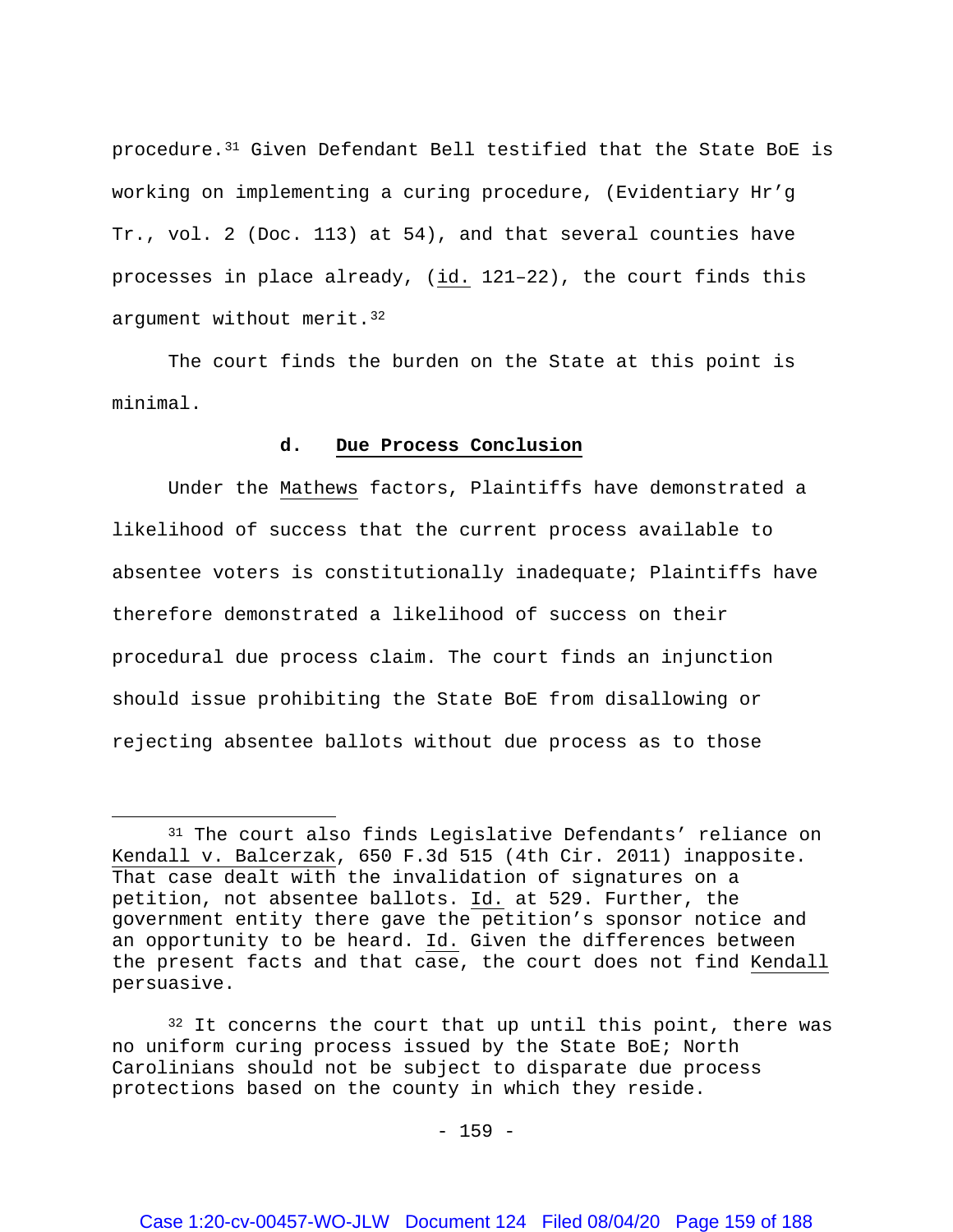ballots with a material error that is subject to remediation, such as a signature mismatch or deficient witness contact information.

# **5. Americans with Disabilities Act and Rehabilitation Act**

The court next determines whether Plaintiffs have shown a likelihood of success on their ADA and Rehabilitation Act claims. Only Plaintiff Hutchins has standing to bring an ADA/RA claim. See supra Part II.B. Plaintiff Hutchins is ninety-one years old and is blind. (Hutchins's Decl. (Doc. 11-9) ¶¶ 1–2.) He presently resides in a locked-down nursing facility where residents are required to social distance. (Id. ¶¶ 6–7.) Under current laws and circumstances, Plaintiff Hutchins is not able to vote, as will be explained hereafter.

Plaintiff Hutchins brings both disparate impact and failure to provide reasonable accommodations claims under Title II of the Americans with Disabilities Act and Section 504 of the Rehabilitation Act. (Second Am. Compl. (Doc. 30) ¶¶ 144–78.) He seeks an injunction against the One-Witness Requirement under

 $- 160 -$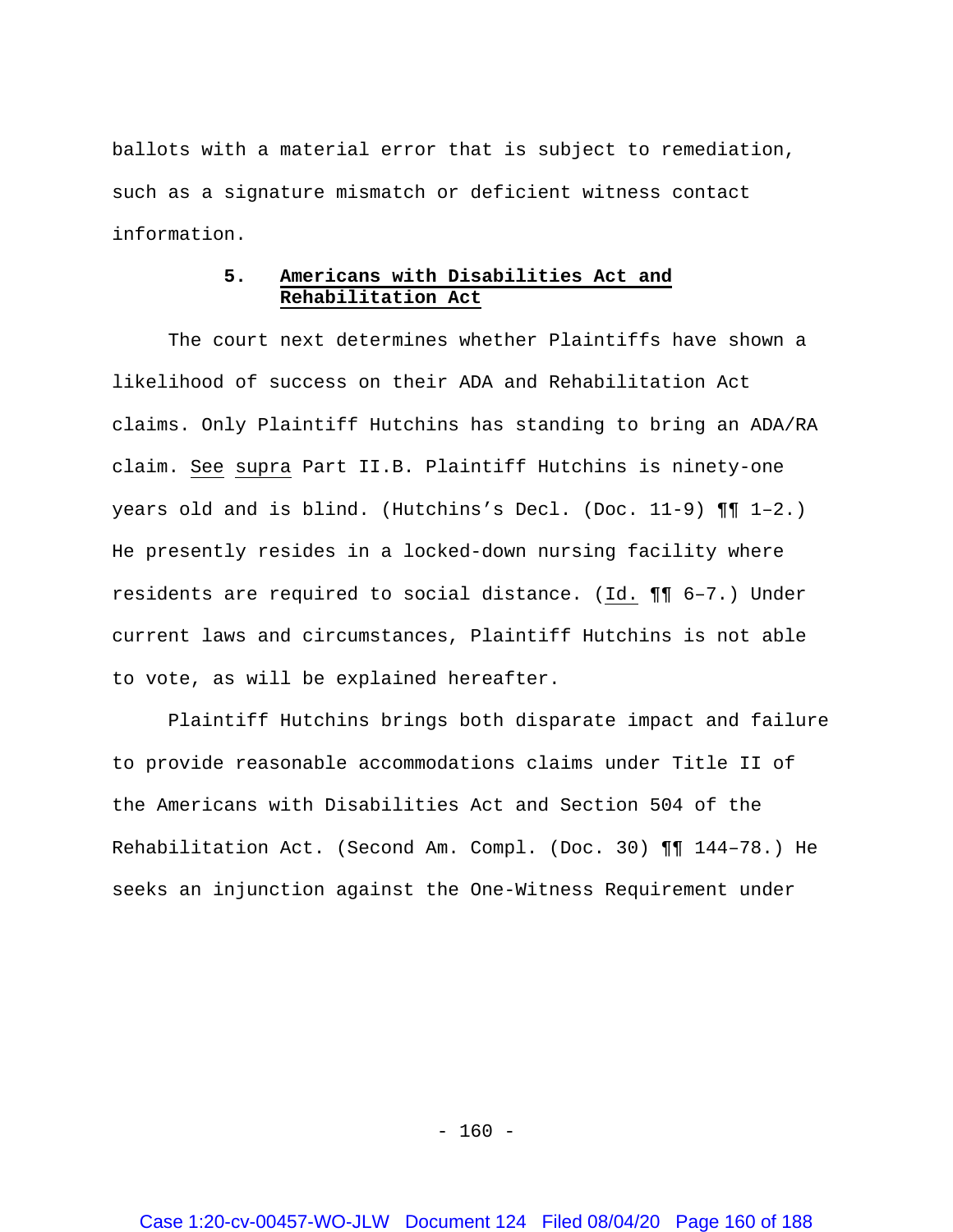N.C. Gen. Stat. §  $163-231(a)$ , <sup>[33](#page-160-0)</sup> and the prohibition on assistance from nursing home workers, owners, and managers under N.C. Gen. Stat. §§  $163-226.3(a)(4)-(6)$ ,  $163-230.2(e)(4)$ , and  $163-$ 231(b)(1). (Pls.' Br. (Doc. 10) at 76–77; Pls.' Am. Mot. (Doc. 31) at 5.) As the court found, supra Part II.B, that while Plaintiff Hutchins has standing to bring an ADA/RA challenge, he does not have standing to challenge N.C. Gen. Stat. § 163- 230.2(e)(4), regarding assistance in requesting an absentee ballot. The court will therefore not consider  $\S$  163-230.2(e)(4) in its analysis.

Title II of the ADA provides that "no qualified individual with a disability shall, by reason of such disability, be excluded from participation in or be denied the benefits of the services, programs, or activities of a public entity, or be subjected to discrimination by any such entity." 42 U.S.C. § 12132.

Section 504 of the RA also provides that "[n]o otherwise qualified individual with a disability in the United States,

l

<span id="page-160-0"></span><sup>33</sup> While Plaintiffs' memorandum in support of their motion for preliminary injunction discusses the two-witness requirement, (see Pls.' Br. (Doc. 10) at 77), Plaintiffs adopted the memorandum as part of their amended motion for preliminary injunction against the One-Witness Requirement, (Pls.' Am. Mot. (Doc. 31) at 5, 8.) The court will therefore construe Plaintiffs' arguments against the two-witness requirement as against the One-Witness Requirement.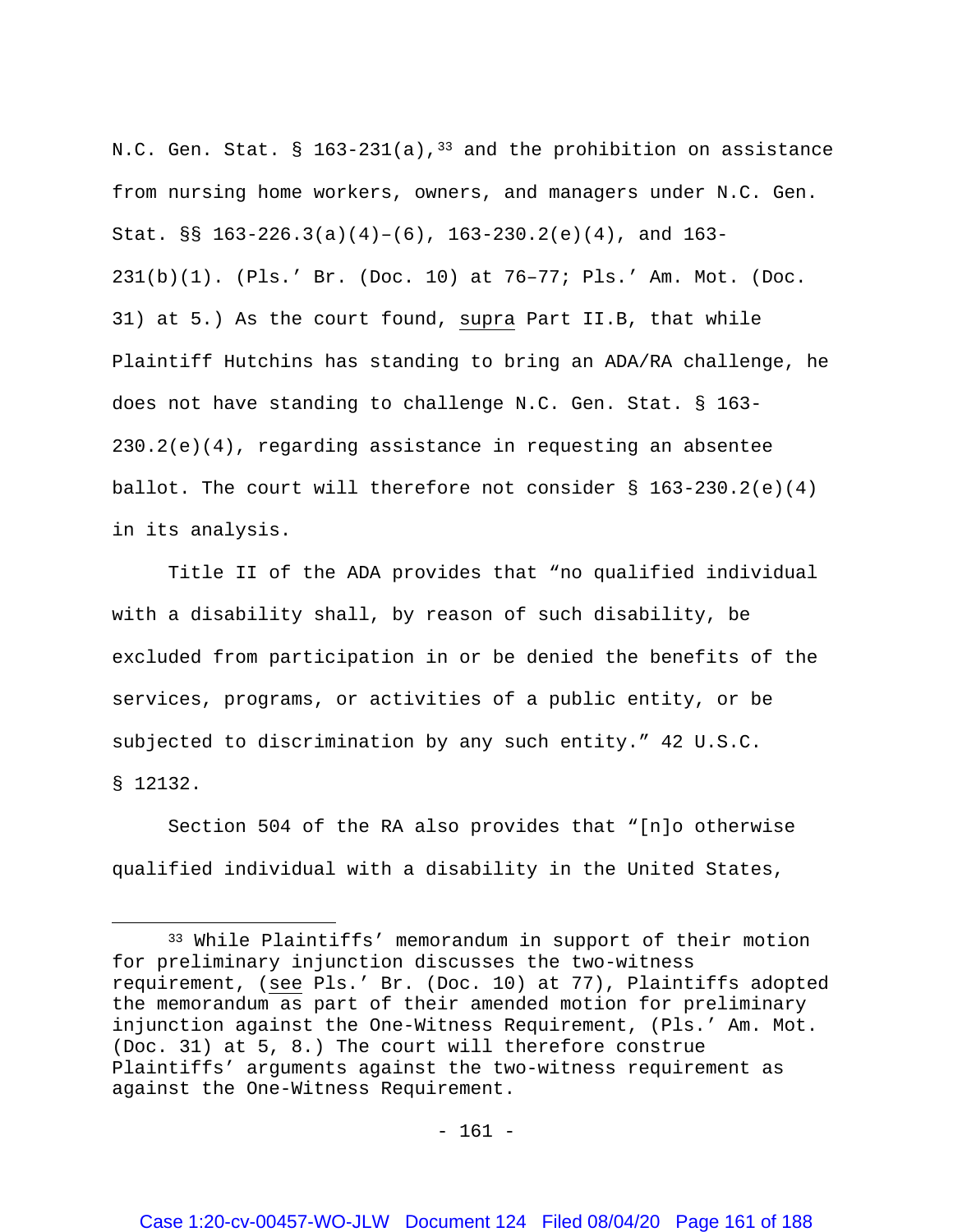. . . shall, solely by reason of her or his disability, be excluded from the participation in, be denied the benefits of, or be subjected to discrimination under any program or activity receiving Federal financial assistance . . . ." 29 U.S.C. § 794(a). The court is mindful that the ADA has a "broad scope of protection." ADA Amendments Act of 2008, Pub. L. No. 110-325, § 2(b)(1), 122 Stat. 3553 (2008).

To prevail on Title II and Section 504 claims,  $34$  "plaintiffs must show: (1) they have a disability; (2) they are otherwise qualified to receive the benefits of a public service, program, or activity; and (3) they were denied the benefits of such service, program, or activity, or otherwise discriminated against, on the basis of their disability." Nat'l Fed'n of the Blind v. Lamone, 813 F.3d 494, 502-03 (4th Cir. 2016). A plaintiff need not be wholly-barred from receiving the benefits of the service, program or activity; it is enough that service, program, or activity is not "readily accessible." 28 C.F.R.  $$35.150(a).$ 

 $\overline{\phantom{a}}$ 

<span id="page-161-0"></span><sup>34</sup> As Plaintiffs note, the Fourth Circuit considers Title II and Section 504 claims together. Nat'l Fed'n of the Blind v. Lamone, 813 F.3d 494, 502 n.4 (4th Cir. 2016) (noting Section 504 and Title II claims "can be combined for analytical purposes" (quoting Seremeth v. Bd. of Cty. Comm'rs Frederick Cty., 673 F.3d 333, 336 n.1 (4th Cir. 2012))).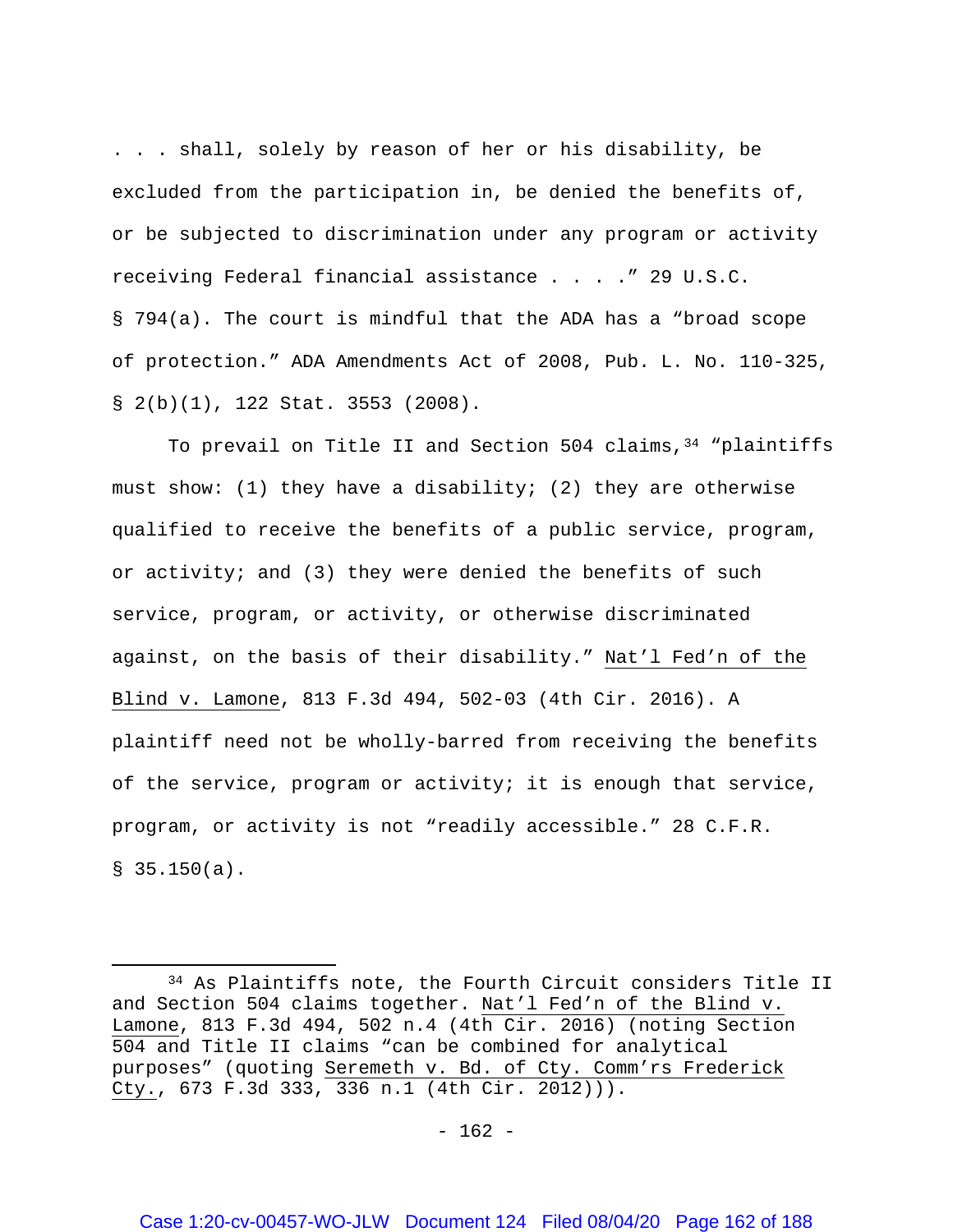The Fourth Circuit has interpreted Title II as imposing "an affirmative obligation to make 'reasonable modifications to rules, policies, or practices, the removal of architectural, communication, or transportation barriers, or the provision of auxiliary aids and services' to enable disabled persons to receive services or participate in programs or activities.'" Constantine v. Rectors & Visitors of George Mason Univ., 411 F.3d 474, 488 (4th Cir. 2005) (quoting 42 U.S.C. § 12131(2)).

Plaintiffs bring disparate impact and failure to provide reasonable accommodations claims. Specifically, Plaintiffs allege Plaintiff Hutchins will be disparately impacted by the One-Witness Requirement, due to being quarantined in his nursing home. (Second Am. Compl. (Doc. 30) ¶¶ 166, 168, 174, 176.) Plaintiffs also allege Plaintiff Hutchins has not been provided with reasonable accommodations given he is prohibited from asking staff or nurses at his nursing home to help him mark, complete, and submit his absentee ballot, and neither his wife nor a MAT may assist him, due to his nursing home being on lockdown. (Id. ¶¶ 150–51, 160–61.)

The State BoE receives Federal financial assistance in carrying out elections. (See, e.g., Second Am. Compl. (Doc. 30) ¶ 173.) The State BoE is therefore subject to Section 504 of the RA, which Defendants do not contest.

 $- 163 -$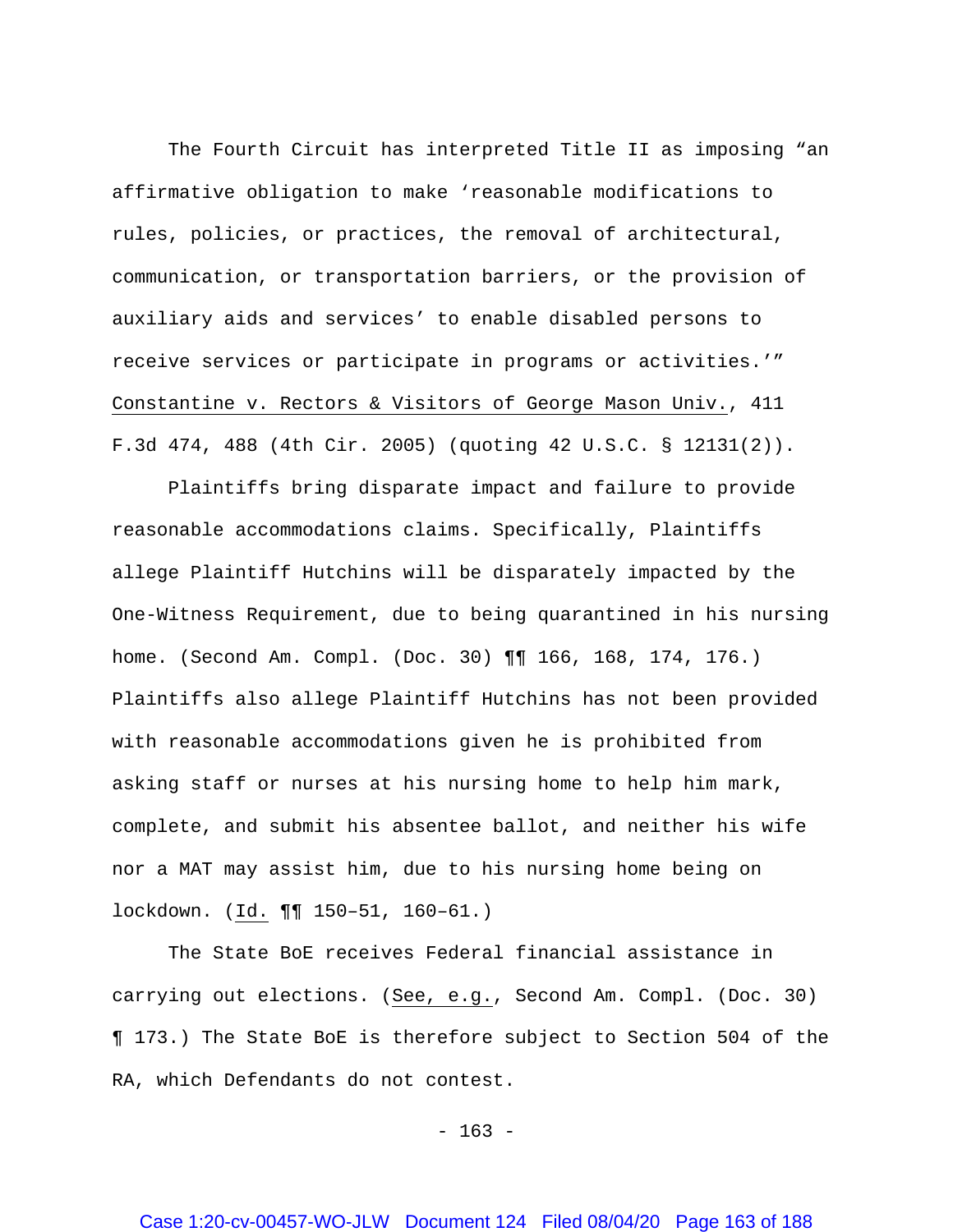Having determined that only Plaintiff Hutchins has standing to challenge North Carolina's absentee voting laws under the ADA/RA, see supra Part II.B, the court will move ahead in determining whether Plaintiffs have established a likelihood of success on the merits as to the ADA/RA claims for Plaintiff Hutchins. See Lamone, 813 F.3d at 505 (determining Maryland's absentee voting program was the appropriate subject of the court's ADA analysis because the plaintiffs challenged Maryland's absentee ballot accommodations).

Defendants do not contest Plaintiff Hutchins has a disability, nor do they contest Plaintiff Hutchins is "otherwise qualified to receive the benefits of a public service, program or activity," namely, absentee voting. Executive Defendants only challenge the third element — that Plaintiff Hutchins was "denied the benefits of such service, program, or activity" on the basis of his disability. (Exec. Defs.' Resp. (Doc. 58) at 26.) Executive Defendants argue the restrictions do not deny voters assistance altogether, but that they "merely limit the number of people who are permitted to come into contact with absentee ballot requests to reduce the chance of voter fraud." (Id.) Plaintiffs, in Executive Defendants' view, therefore fail to demonstrate that Plaintiff Hutchins has been "denied the franchise." (Id.)

 $- 164 -$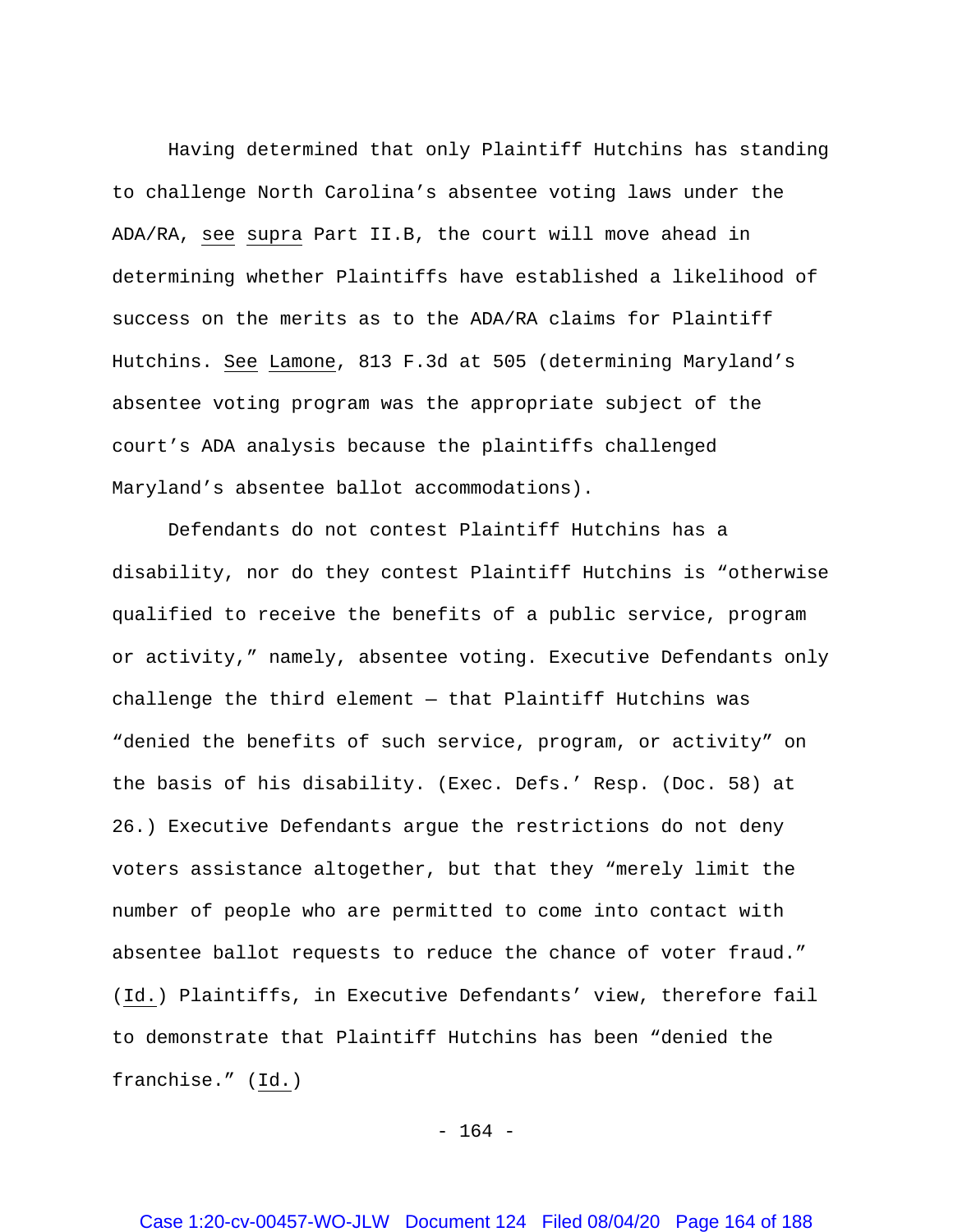Legislative Defendants argue Plaintiff Hutchins can be helped or assisted by another nursing home resident, thus "[t]here is no scenario in which Hutchins will be disenfranchised by the prohibition on nursing home staff assisting him." (Leg. Defs.' Resp. (Doc. 51) at 64.) Legislative Defendants also argue the ADA and the RA only entitle Plaintiff Hutchins to "meaningful access" to the opportunity to cast an absentee ballot, which, they contend, he has under the current absentee ballot framework. (Id.)

The court first notes Executive Defendants misstate the law; the standard is not whether Plaintiff Hutchins has been "denied the franchise," but whether the franchise is "readily accessible" to Plaintiff Hutchins. In other words, the court must determine whether he has been denied "meaningful access" to absentee voting. See Lamone, 813 F.3d at 507. To the extent Executive Defendants' argument is predicated on Plaintiff Hutchins needing to have been "altogether" denied the right to vote, that argument is not persuasive.

The court turns to whether the current laws deny Plaintiff Hutchins "meaningful access" to absentee voting.

Under the current laws, Plaintiff Hutchins is not able to have any "owner, manager, director, [or] employee" of his nursing home, assist him by witnessing his absentee ballot,

 $- 165 -$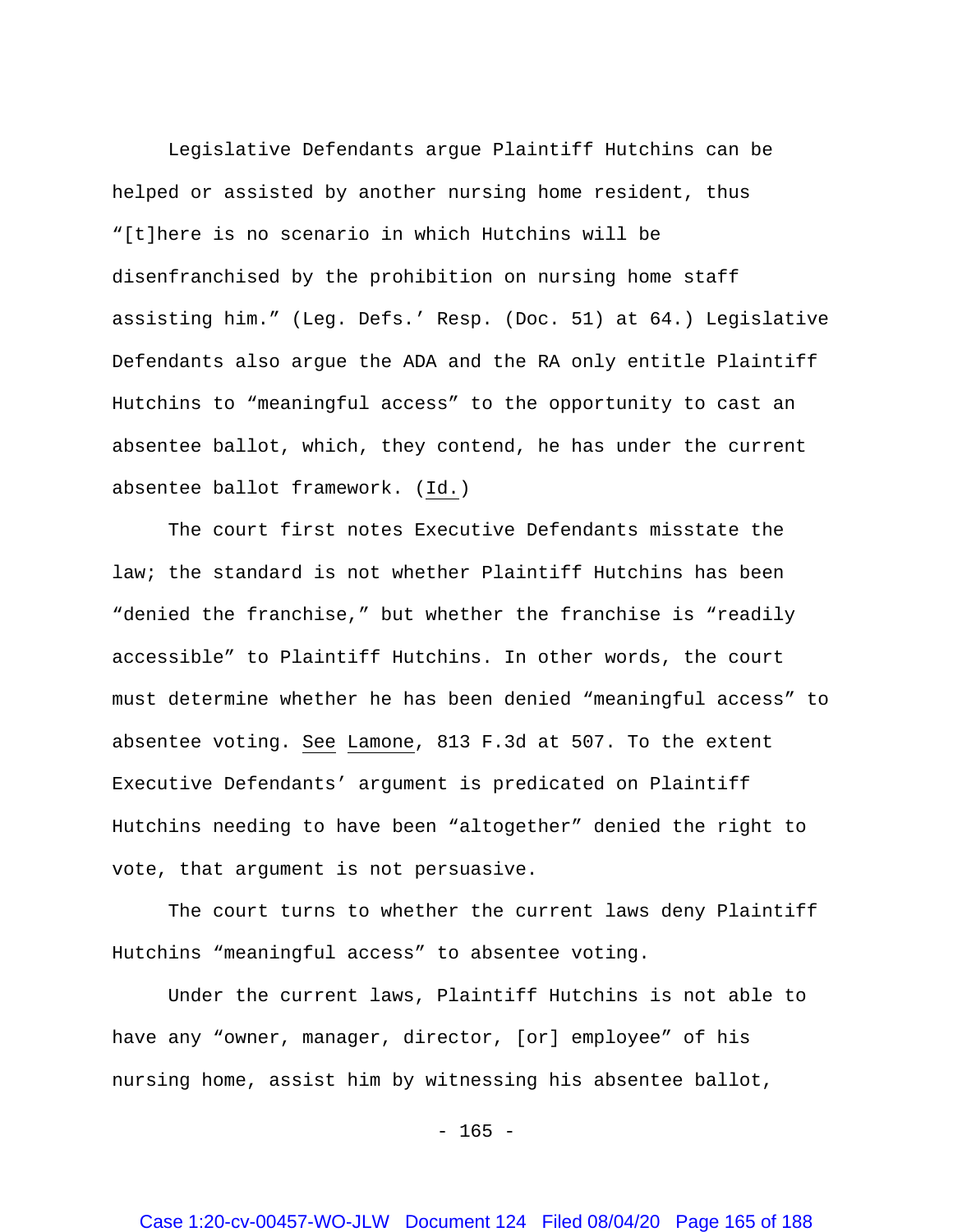marking or assisting in marking his absentee ballot, or helping return his absentee ballot, even if he is not able to obtain assistance from a near relative, legal guardian, or MAT. N.C. Gen. Stat. §  $163-226.3(a)(4)-(5)$ . While he may receive assistance from another resident, he may only do so after demonstrating he is not able to obtain assistance from a near relative, legal guardian, or MAT if it is not available to assist him within seven days of his request. Id. § 163-  $226.3(a)(4)$ .

Regarding marking and completing his ballot, Plaintiff Hutchins's declaration belies that he could receive assistance from another resident, a near relative, or a MAT. Due to his disability, Plaintiff Hutchins needs hands-on assistance in voting: he states that, in the 2018 election, his wife "recited the candidates and when I informed her of my choice, she would position my hand so that I could mark my ballot." (Hutchins's Decl. (Doc. 11-9) ¶ 5.) But the nursing home in which he resides is on lockdown and no visitors, including family members, are allowed in, it does not appear he has a legal guardian in the nursing home, and the residents are told to maintain at least six feet of distance from each other; thus, there is no person available to assist Mr. Hutchins under  $\S$  163-226.3(a)(4). (Id.  $\P\P$  5–7.)

 $- 166 -$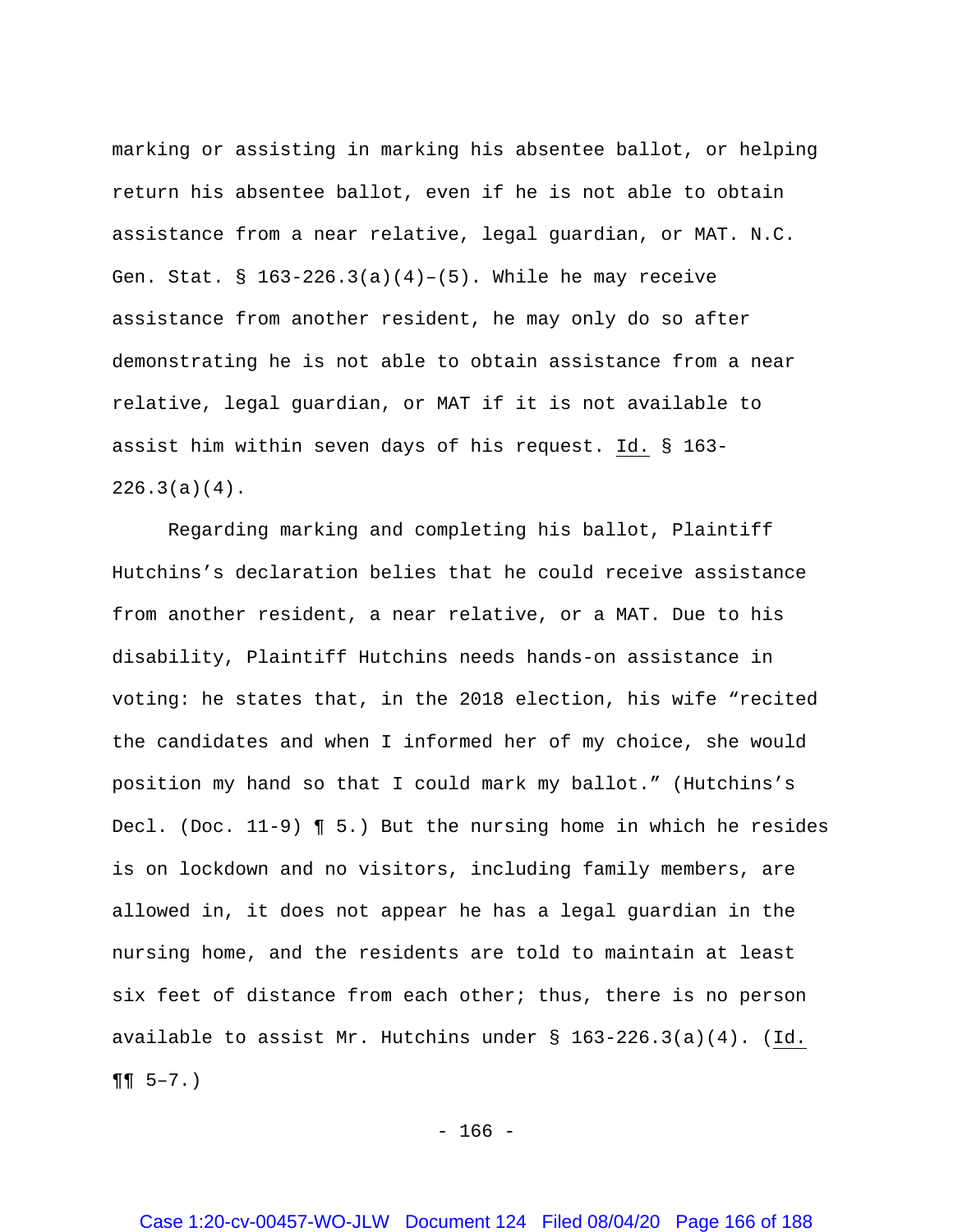Because the law explicitly prohibits Hutchins from seeking assistance from any employees of his nursing home, he has only his fellow residents for help, but given their mutual vulnerabilities, $35$  and the strict social distancing measures in place, it does not seem to the court that this constitutes "meaningful access" to voting under § 163-226.3(a)(4).

The court finds that but for his blindness, Plaintiff Hutchins would be able to fill out an absentee ballot on his own. Though the statute preventing the employees of the nursing home in which he resides from helping him is not based on his disability, that statute has the effect of depriving Plaintiff Hutchins of "meaningful access" to absentee voting due to his disability. He asserts in his unrebutted declaration that he "would like The Davis Community staff members to be permitted to assist me in voting and returning my absentee ballot, and . . . to serve as my witnesses. Otherwise, my blindness will prevent me from completing and returning my absentee ballot and voting in the upcoming November election." (Hutchins's Decl. (Doc. 11-

 $\overline{\phantom{a}}$ 

<span id="page-166-0"></span><sup>&</sup>lt;sup>35</sup> This facility is described as a nursing home, a term defined in N.C. Gen. Stat. § 131E-101. A nursing home is defined as "a facility . . . for the express or implied purpose of providing nursing or convalescent care for three or more persons . . . ." Id. § 131E-101(6). "A 'nursing home' provides care for persons who have remedial ailments or other ailments, for which medical and nursing care are indicated." Id.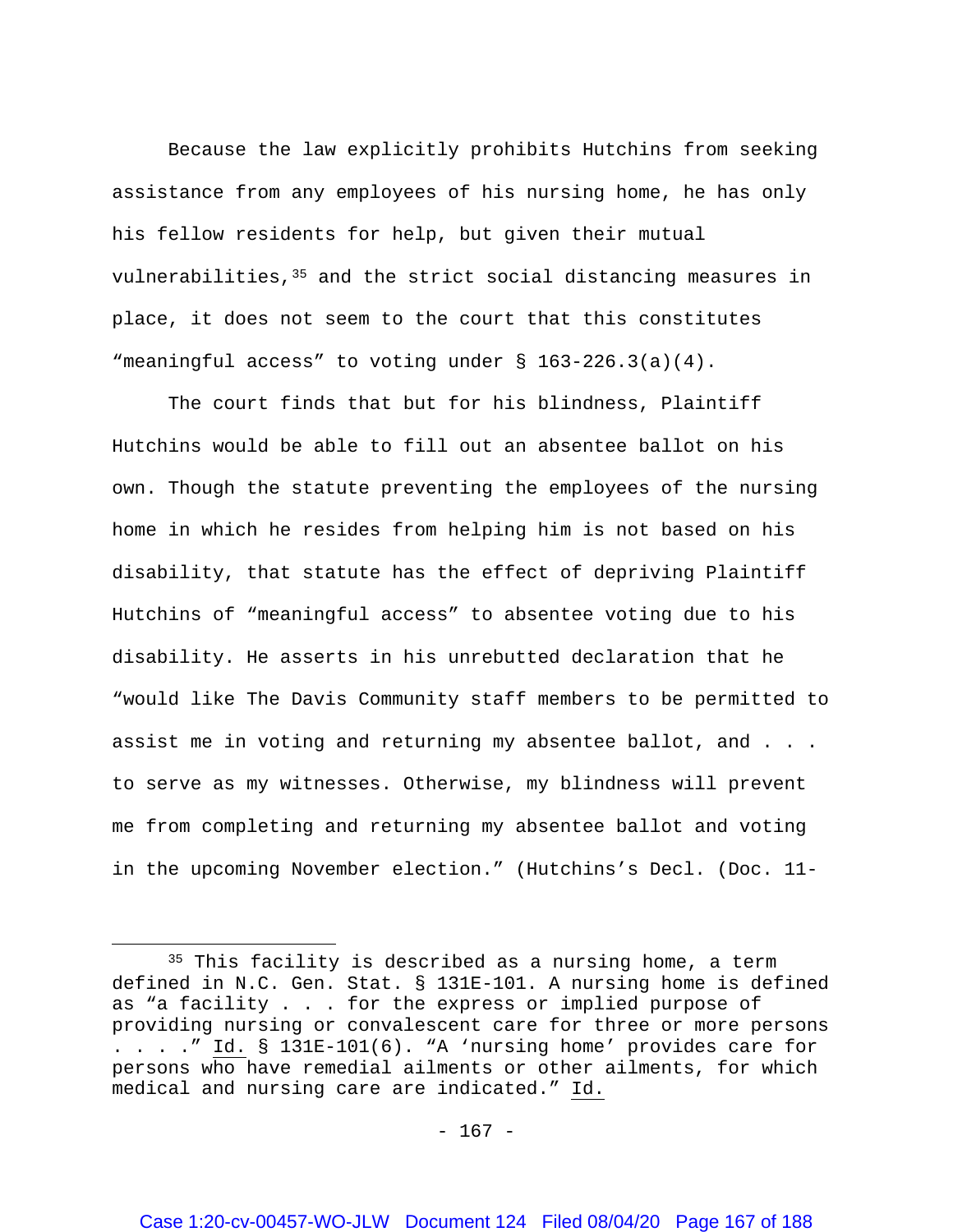9) ¶¶ 11-12.) If the staff cannot help Plaintiff Hutchins, he will be completely disenfranchised.

Legislative Defendants' argument that other residents could help him fill out an absentee ballot is unpersuasive. Plaintiff Hutchins asserts that the "residents at Davis community [where Plaintiff Hutchins resides] are told to maintain at least 6 feet of distance from each other."[36](#page-167-0) (Id. ¶ 7.) Given Plaintiff Hutchins needs hands-on assistance in filling out his ballot, the court cannot conceive of how a resident is supposed to abide by the social distancing requirements and provide Plaintiff Hutchins the hands-on assistance he needs in voting. Further, Plaintiff Hutchins states that he "would like The Davis Community staff members to be permitted to assist me in voting and returning my absentee ballot, and only if necessary, to serve as my witnesses." (Id. 11.) Indeed, when Dr. Plush was asked if someone placing their hand on Mr. Hutchins in order to assist him in marking his ballot would present a risk, Dr. Plush stated that even with many precautions taken, such as wearing gloves, a face shield, and a gown, such hands-on assistance would present an elevated risk. (Doc. 111 at 39–40.)

 $\overline{\phantom{a}}$ 

<span id="page-167-0"></span><sup>36</sup> The court directs Legislative Defendants' attention to the definition of nursing home. N.C. Gen. Stat. § 131E-101(6).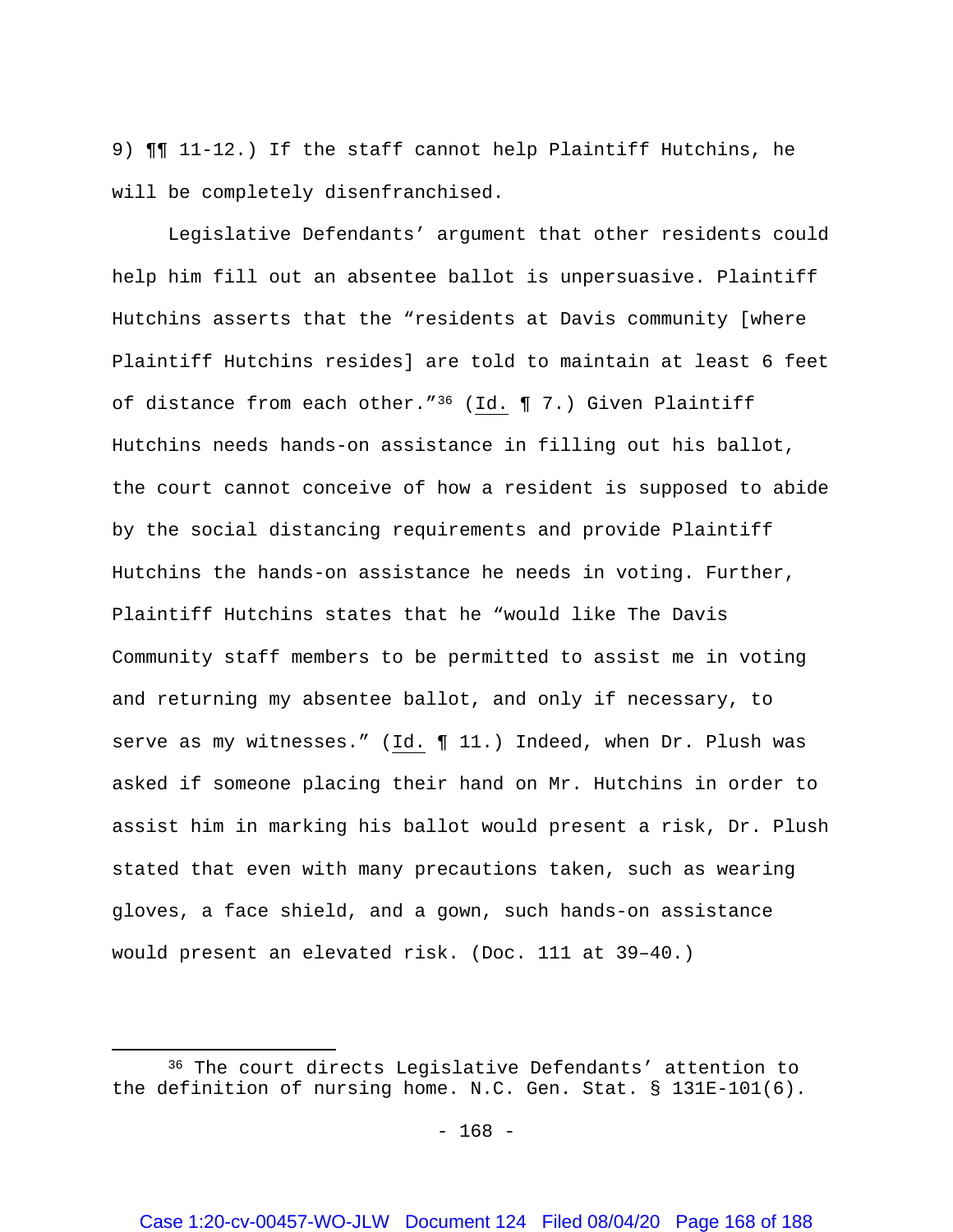Regarding the One-Witness Requirement, as the court noted, supra n.9, that Plaintiffs have failed to put forth evidence tending to prove Plaintiff Hutchins will be unduly burdened by the One-Witness Requirement such that an injunction should issue.

Further, while the court is still concerned with respect to the ability of Plaintiff Hutchins in being able to procure another resident to witness his ballot, the court cannot say that any difficulty he may have in procuring a witness is due to his disability, but instead is because he resides in a lockeddown nursing home. Plaintiffs have not demonstrated that but for his disability, Plaintiff Hutchins would be able to procure a witness. Put simply, it appears it is the lockdown status, not the disability, that creates an issue for witnessing. The court will not enjoin § 163-226.3(a)(4) insofar as it prohibits nursing home staff from serving as a witness for an absentee ballot under the ADA/RA.

Likewise, the court cannot say that  $\S$  163-231(b)(1), which restricts who may return an absentee ballot to a county board of elections, deprives Plaintiff Hutchins of "meaningful access" to voting because of his disability. Plaintiffs submitted no evidence tending to show Plaintiff Hutchins cannot mail his absentee ballot to the county board of elections because he is

 $- 169 -$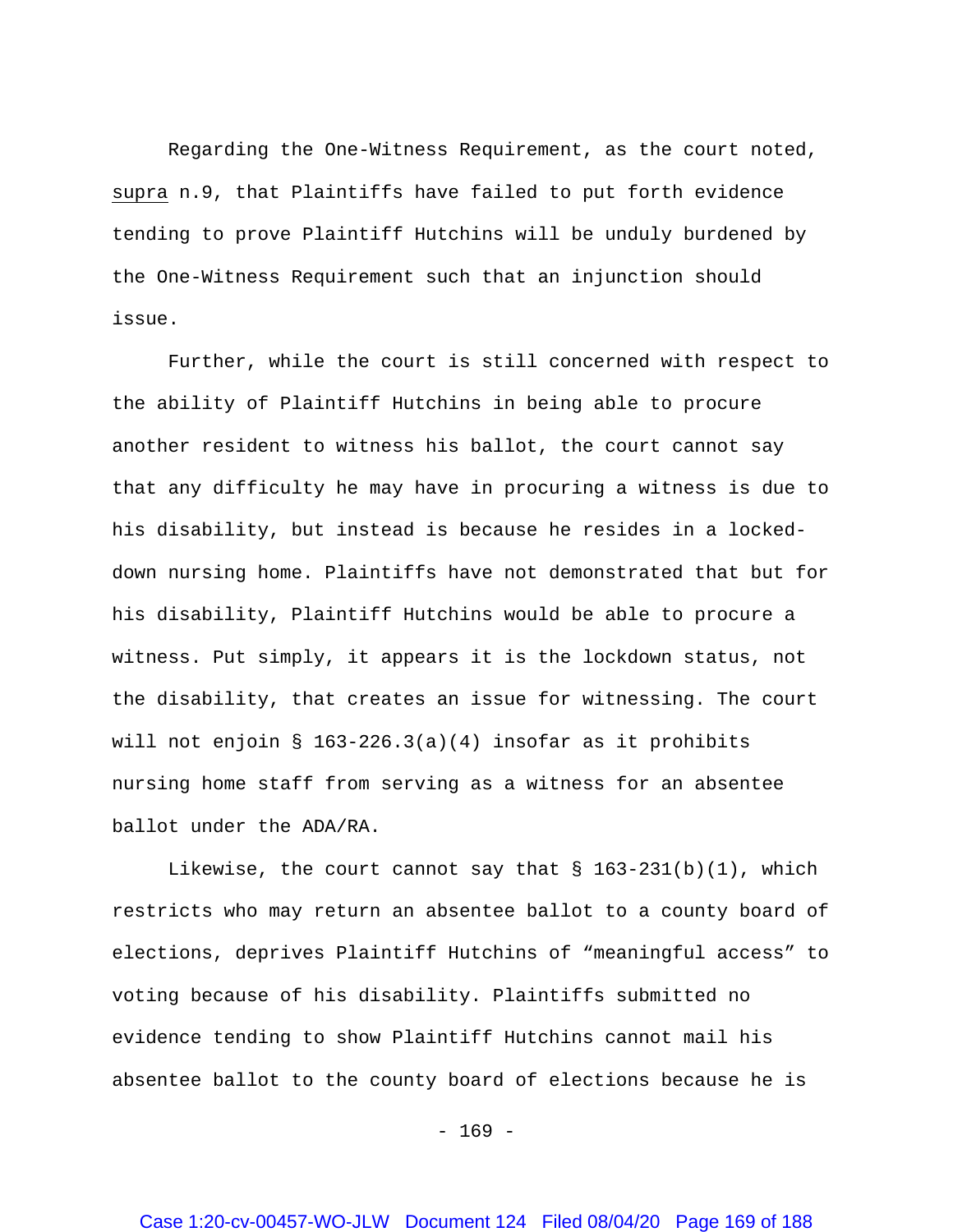blind. The court declines to enjoin  $\S$  163-231(b)(1) under the ADA/RA.

Finally, the court, recognizing that the purpose of § 163-226.3(a)(4) is to prevent undue influence on vulnerable people, is satisfied that there are other statutes providing for criminal penalties for those who unlawfully influence or interfere with elections in a variety of ways. See N.C. Gen. Stat. §§ 163-237, 163-274, 163-275.

The court finds that the evidence shows Plaintiff Hutchins will be disenfranchised under these circumstances; Plaintiffs have demonstrated a likelihood of success for their ADA/RA claim regarding N.C. Gen. Stat.  $\S$ § 163-226.3(a)(4)-(6), insofar as these laws deprive him from receiving assistance from staff in filling out an absentee ballot.

### **6. Section 208 of the Voting Rights Act**

Plaintiffs finally seek an injunction against the absentee ballot regulations concerning who may assist a voter in both requesting a ballot as well as completing and returning a ballot. (Pls.' Am. Mot. (Doc. 31) at 5, 7–8.) Plaintiff Hutchins is the only Plaintiff with standing to bring a claim under Section 208 of the Voting Rights Act, alleging N.C. Gen. Stat.  $\S$ § 163-226.3(a)(4)-(6), 163-230.2(e)(4), 163-231(b)(1) violate Section 208 by impermissibly restricting who may assist voters

 $- 170 -$ 

## Case 1:20-cv-00457-WO-JLW Document 124 Filed 08/04/20 Page 170 of 188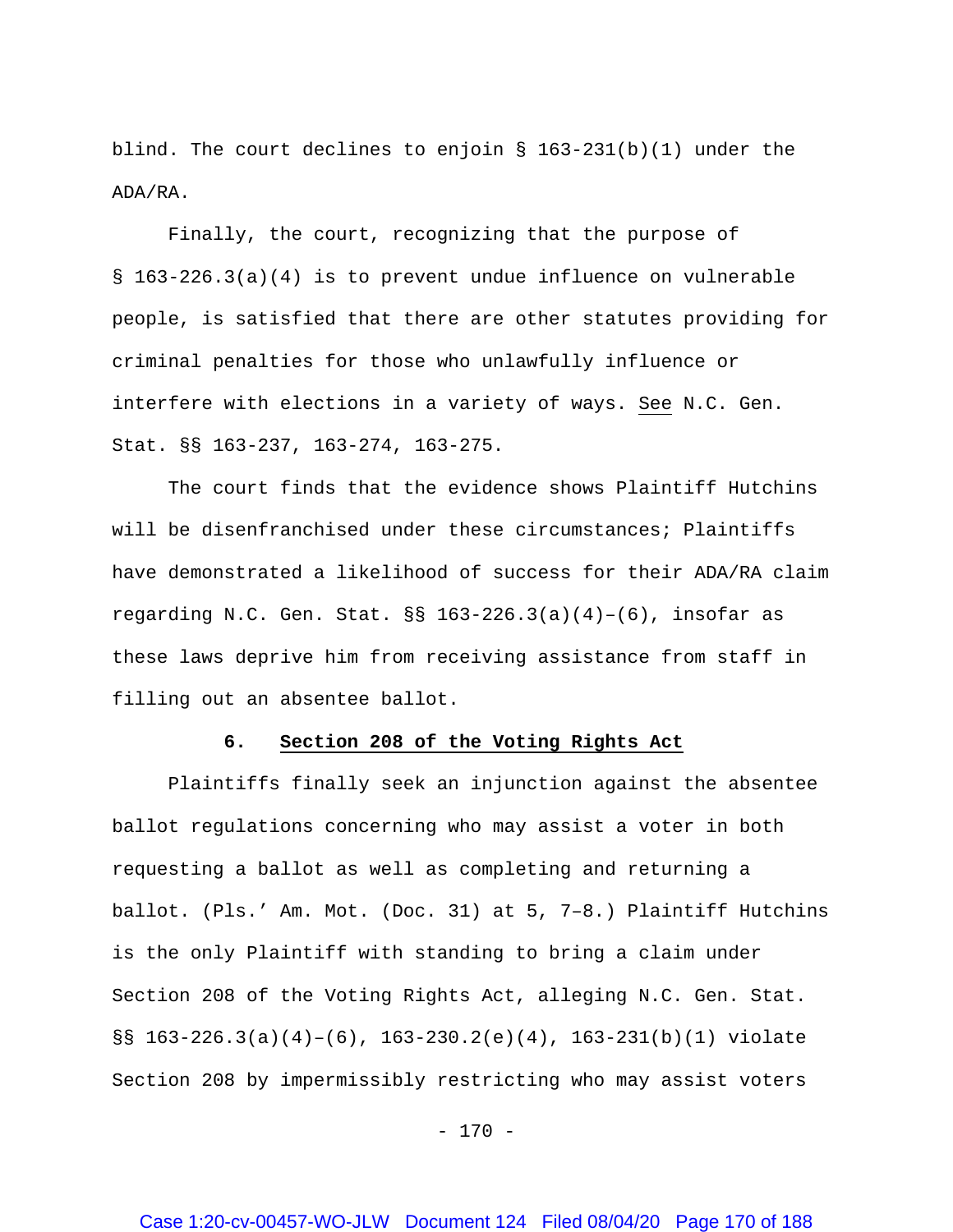to whom Section 208 applies. (Second Am. Compl. (Doc. 30) ¶ 184.) As the court found, supra Part II.A.7, Plaintiff Hutchins does not have standing to challenge N.C. Gen. Stat. § 163- 230.2(e)(4). The court's analysis will therefore only apply to the remaining laws at issue as they apply to absentee ballots, not absentee ballot requests.

Under Section 208 of the Voting Rights Act, "[a]ny voter who requires assistance to vote by reason of blindness, disability, or inability to read or write [("208-voters")] may be given assistance by a person of the voter's choice, other than the voter's employer or agent of that employer or officer or agent of the voter's union." 52 U.S.C. § 10508.

The terms "vote" or "voting" shall include all action necessary to make a vote effective in any primary, special, or general election, including, but not limited to, registration, listing pursuant to this chapter, or other action required by law prerequisite to voting, casting a ballot, and having such ballot counted properly and included in the appropriate totals of votes cast with respect to candidates for public or party office and propositions for which votes are received in an election.

Id. § 10310(c)(1).

The court is also mindful that the legislative history for what would become Section 208 reads, "State provisions would be preempted only to the extent that they unduly burden the right recognized in this section, with that determination being a

- 171 -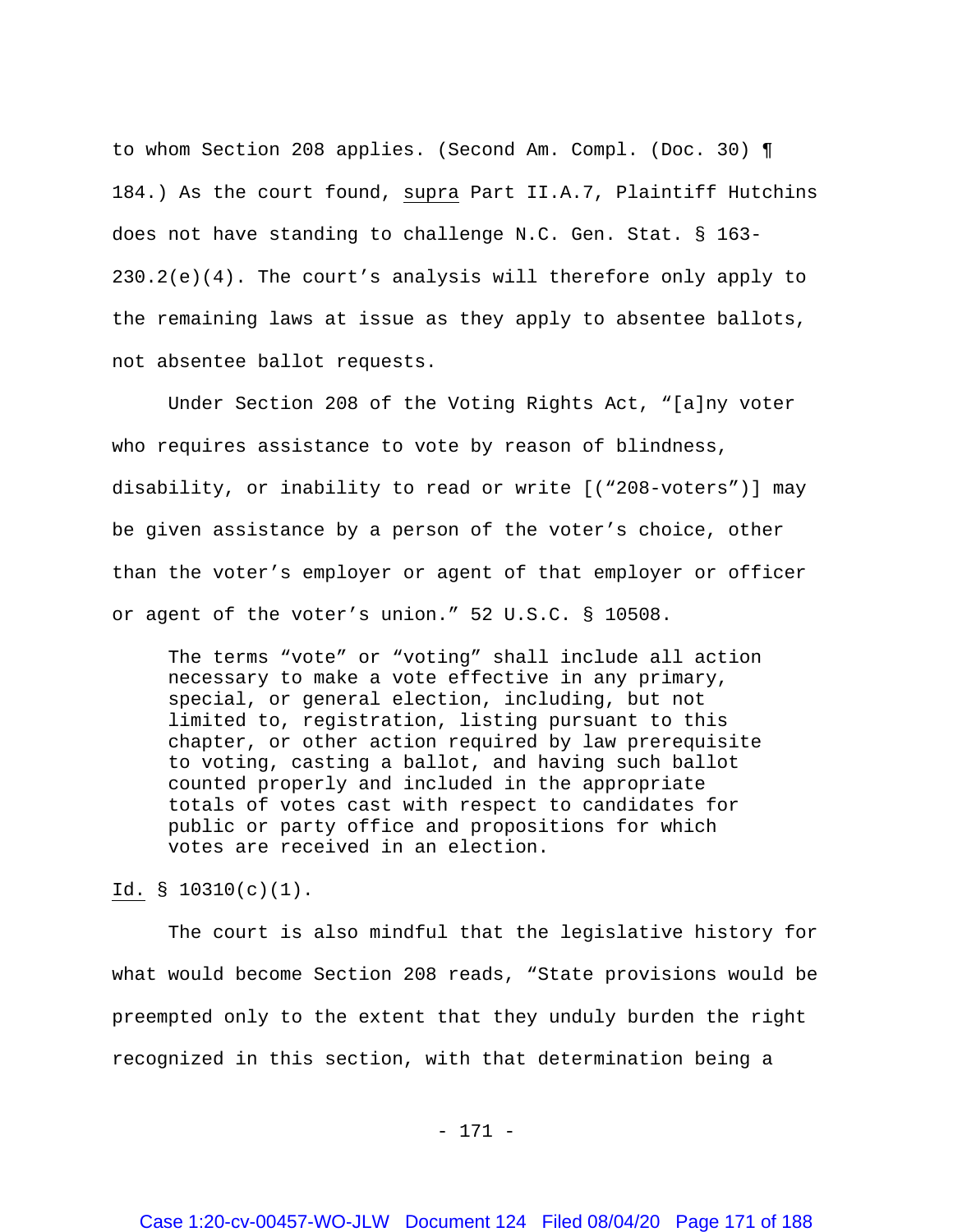practical one dependent upon facts." S. Rep. No. 97-417, at \*63 (1982), as reprinted in 1982 U.S.C.C.A.N. 177, 241.

Plaintiffs contend Defendants are violating Section 208 by preventing 208-voters from selecting their assistor of choice who is not their employer or union representative to assist them in marking, completing, or submitting their absentee ballot. (Pls.' Br. (Doc. 10) at 79–80.) In particular, Plaintiffs argue Plaintiff Hutchins, as a voter in need of assistance in marking and completing his absentee ballot, and delivering it, is entitled to an assistor of his choice other than his employer or union representative. (Id. at 80.)

Executive Defendants do not address this issue. Legislative Defendants argue Plaintiff Hutchins could have his wife fill out an absentee ballot request form on his behalf as a "near relative" under N.C. Gen. Stat. § 163-226.3(c). (Leg. Defs.' Resp. (Doc. 51) at 65–66.) Because the court is not addressing the requesting of absentee ballots, this argument is inapposite.

Legislative Defendants further argue "Section 208 allows blind, disabled, and illiterate voters to be 'given assistance by a person' — not any person — 'of [their] choice.'" (Id. at 66.) Legislative Defendants frame Section 208 as requiring states only make "some method of voting with assistance available to voters who are covered by the provision; North

- 172 -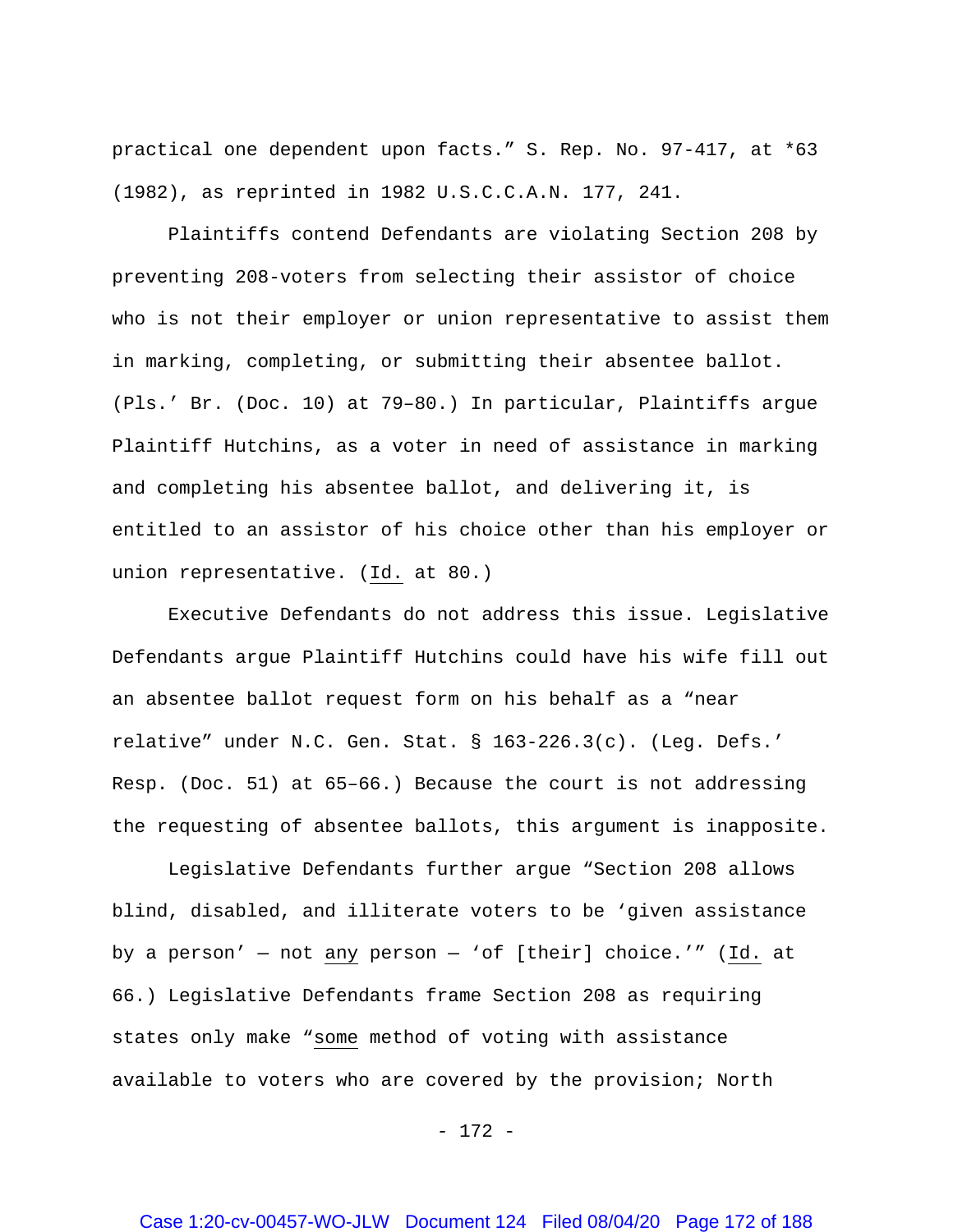Carolina law is consistent with Section 208 so long as there is at least one means by which Hutchins can cast his ballot with help from a person of his choice." (Id. at 67–68.) While Legislative Defendants are correct that Plaintiff Hutchins's wife may fill out a request form for him — and indeed, she has already done so — she cannot cast his absentee ballot for him.

The Fifth Circuit dealt with a similarly narrowed law in Texas, which dictated that a voter's chosen interpreter be registered to vote in the voter's county of residence. OCA-Greater Houston, 867 F.3d at 609. There, the outcome turned on the definition of "to vote" under Section 208. Texas contended that the term referred only to the literal marking of the ballot, so the "assistance by a person of the voter's choice" did not apply to the "supplemental interpreter right, which extends beyond the ballot box," and therefore was "beyond Section 208's coverage." Id. at 614. The Fifth Circuit disagreed, finding the definition of "vote" under  $\S$  10310(c)(1) resolved the dispute, because "'[t]o vote,' therefore, plainly contemplates more than the mechanical act of filling out the ballot sheet. It includes steps in the voting process before entering the ballot box, 'registration,' and it includes steps in the voting process after leaving the ballot box, 'having such ballot counted properly.'" Id. at 614–15. The Fifth Circuit held

- 173 -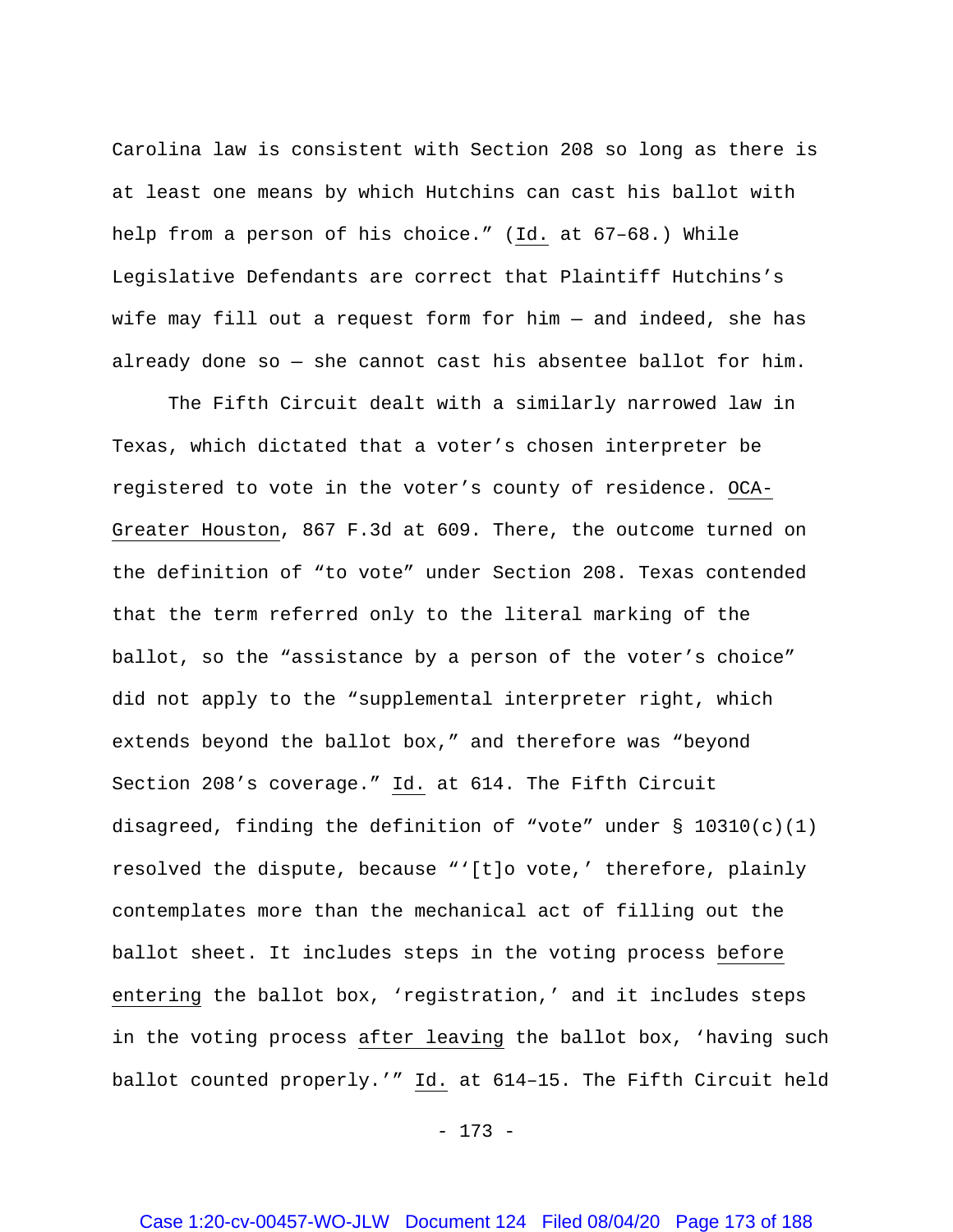that Texas's limitation on voter choice "impermissibly narrows the right guaranteed by Section 208 of the VRA." Id. at 615.

The court finds, as an initial matter, voting using an absentee ballot constitutes "voting" under the VRA, which defines "vote" or "voting" as including "all action necessary to make a vote effective in any primary, special, or general election, including, but not limited to, registration, listing pursuant to this chapter, or other action required by law prerequisite to voting, casting a ballot, and having such ballot counted properly  $\ldots$  . . . " 52 U.S.C. § 10310(c)(1). The court further finds that "voting" includes the delivery of an absentee ballot to a county board of elections as an action "necessary to make a vote effective" — an absentee ballot must be delivered in order to be counted.

Regarding the marking and completing of absentee ballots, the court finds North Carolina essentially does not allow Plaintiff Hutchins to choose the person who will assist him. N.C. Gen. Stat. § 163-226.3(a)(4), also impermissibly restricts who may assist 208-voters who are patients "in any hospital, clinic, nursing home or rest home," especially considering the current circumstances, in which Plaintiff Hutchins resides in a locked-down nursing home. Section 163-226.3(a)(4) prohibits anyone but a voter's near relative, legal guardian, or a member

- 174 -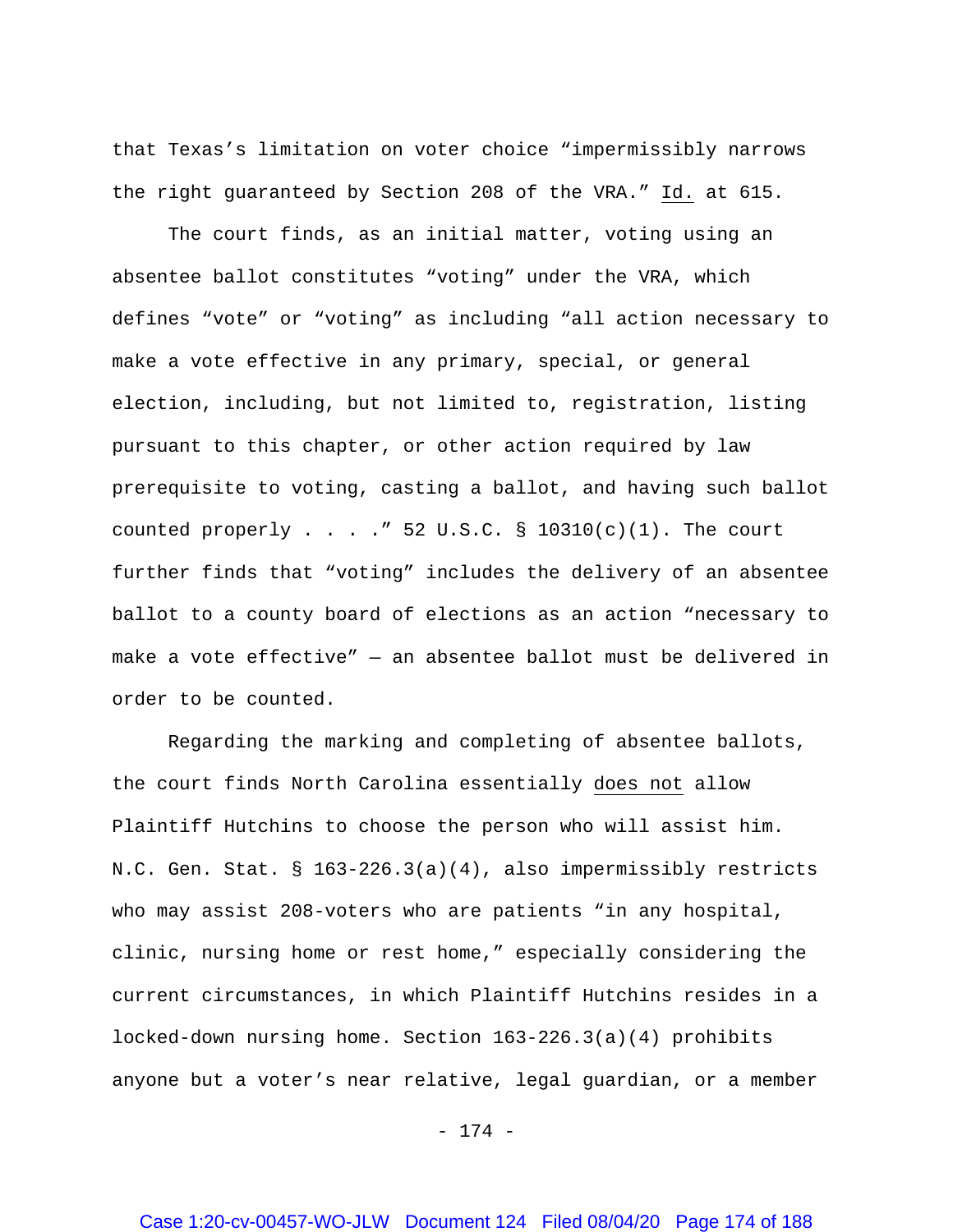of a MAT, to "mark the voter's absentee ballot or assist such a voter in marking an absentee ballot." Section  $163-226.3(a)(4)$ thus suffers from a fatal constriction: it provides that if neither a near relative nor a legal guardian nor a MAT is available to assist the voter within seven days of a request to the county board of elections, a voter may receive assistance from another constricted list of people, not including

an owner, manager, director, employee of the hospital, clinic, nursing home, or rest home in which the voter is a patient or resident; (ii) an individual who holds any elective office under the United States, this State, or any political subdivision of this State; (iii) an individual who is a candidate for nomination or election to such office; or (iv) an individual who holds any office in a State, congressional district, county, or precinct political party or organization, or who is a campaign manager or treasurer for any candidate or political party; provided that a delegate to a convention shall not be considered a party office.

N.C. Gen. Stat. § 163-226.3(a)(4). Thus, 208-voters must rely on either a near relative, a legal guardian, or a MAT if they are available before they may choose any other person to assist them.

The court finds these regulations impermissibly narrow Section 208's dictate that a voter may be assisted "by a person of the voter's choice, other than the voter's employer or agent of that employer or officer or agent of the voter's union." 52 U.S.C. § 10508. In the present circumstances, many nursing homes

- 175 -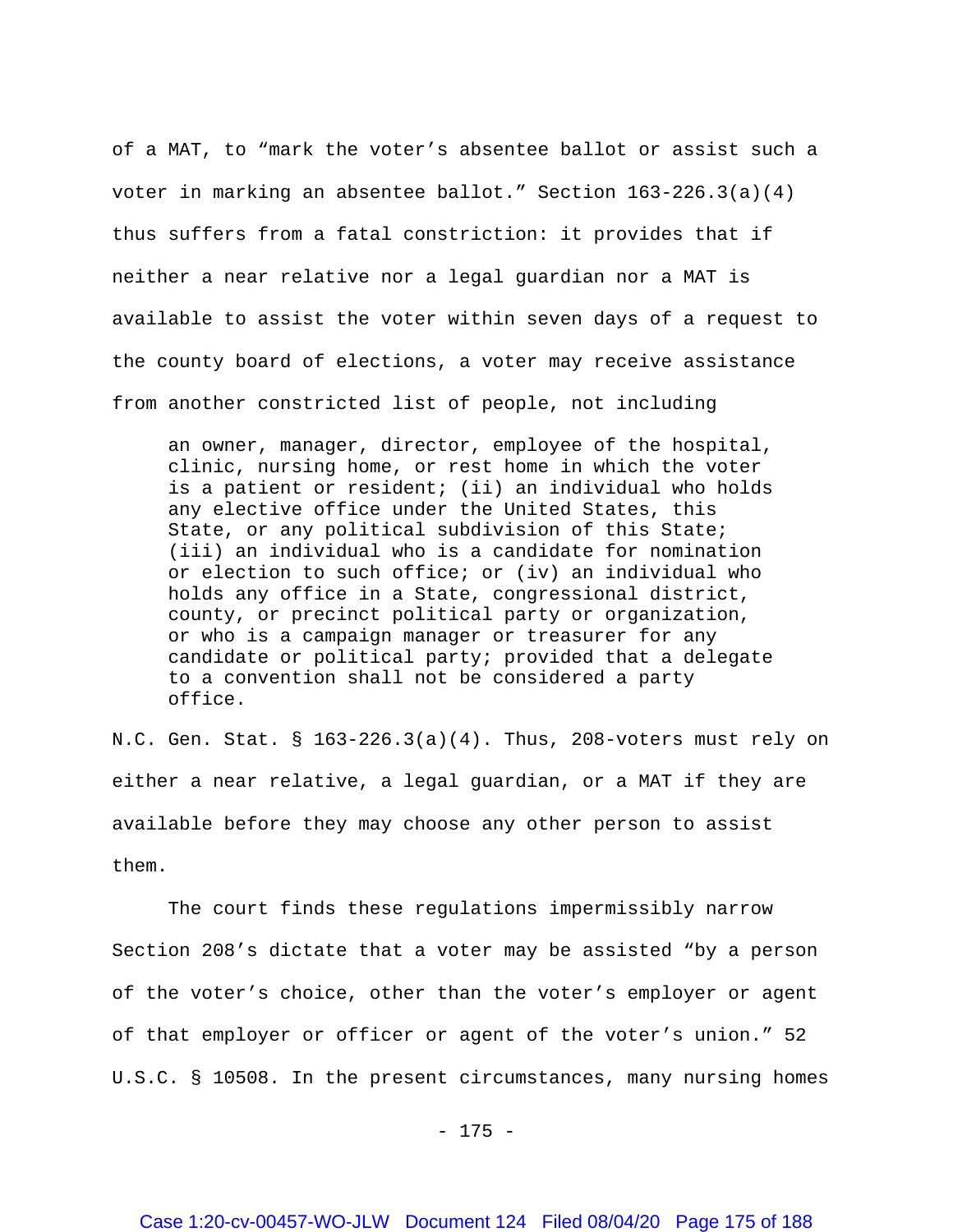are locked down and will likely continue to have restricted access for the foreseeable future; 208-voters in these type of adult care facilities may only come into contact with "an owner, manager, director, [or] employee" of their residence and therefore may not have any options for assistance. More significantly, it does not appear to this court that a 208-voter — one who is blind, like Plaintiff Hutchins, can be prohibited by state law from choosing the individual to assist them in voting. With those facts in mind, the court is satisfied that North Carolina's laws violate Section 208.

Plaintiffs also challenge § 163-231(b)(1) and § 163-226.3(a)(5), both which concern the transmission of an absentee ballot for delivery to a county board of elections. Section  $163-231(b)(1)$  dictates that ballots can only be transmitted to the county board of elections by mail or commercial courier service, by the voter, or the voter's near relative, and  $\S$  163-226.3(a)(5) prohibits anyone but a voter's near relative or legal guardian from "tak[ing] into that person's possession for delivery to a voter or for return to a county board of elections the absentee ballot of any voter." The court finds that these restrictions suffer from the same fatal constriction as  $\S$  163-226.3(a)(4); both delivery restrictions impermissibly dictate who may assist a 208-voter in delivering

- 176 -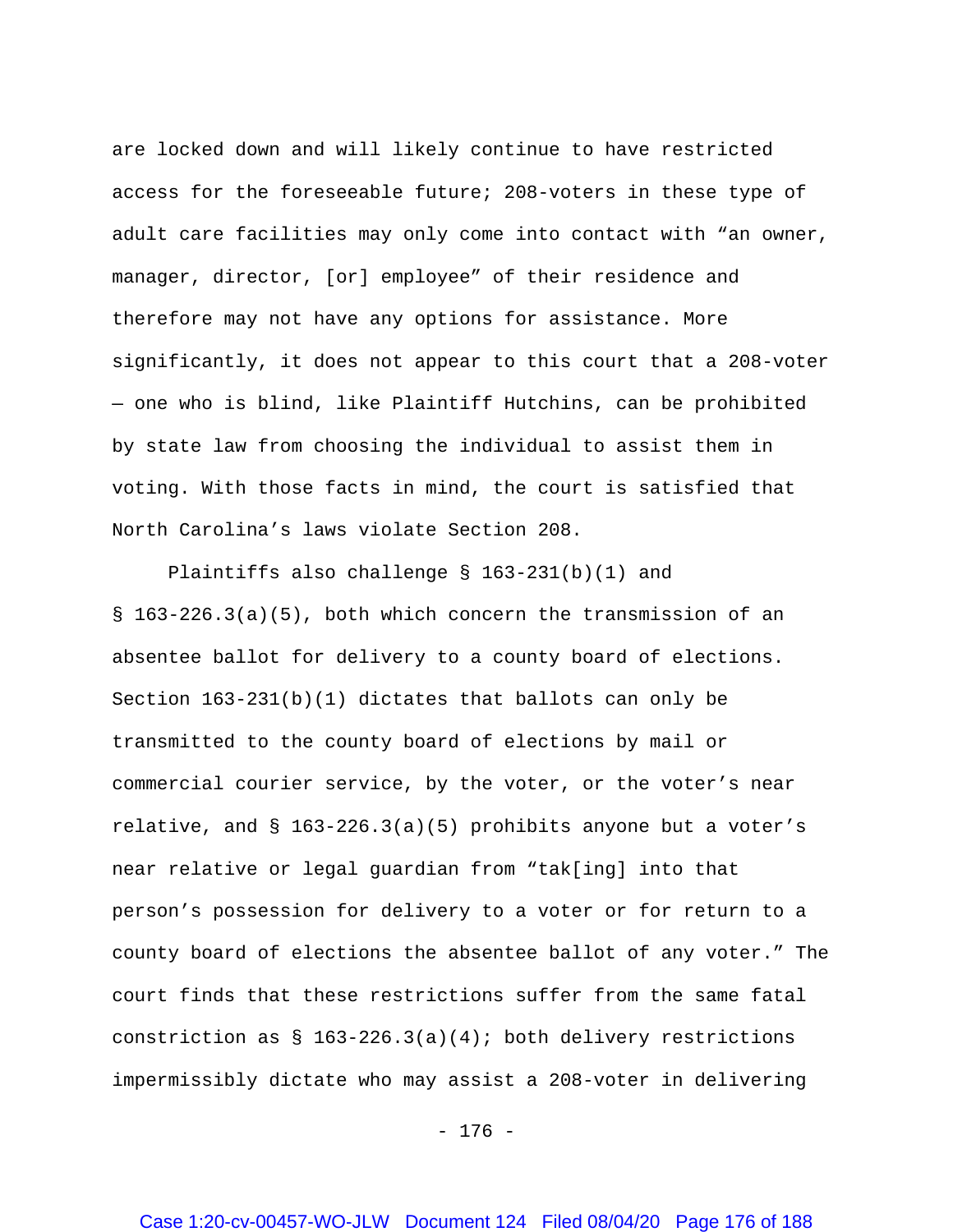their absentee ballot by only allowing a delineated list of people to deliver an absentee ballot to the county board of elections. "The unambiguous language of the VRA resolves" this dispute. OCA-Greater Houston, 867 F.3d at 614.

The court also finds Legislative Defendants' reliance on Ray v. Texas, Civil Action No. 2-06-CV-385 (TJW), 2008 WL 3457021 (E.D. Tex. Aug. 7, 2008), inapposite. The court there noted that the language of Section 208 "allows the voter to choose a person who will assist the voter, but it does not grant the voter the right to make that choice without limitation . . . provided the challenged regulation does not unduly burden the right to vote." Id. at \*7. The court in Ray dealt with a Texas law limiting the number of times a person may witness another voter's absentee ballot. Id. That court held the law did not contravene Section 208 as a reasonable restriction by the state. Id. Here, as demonstrated, the State has chosen the person who will assist the voter – their legal guardian or near relative. This limitation is distinguishable from that in Ray. In Ray, only a few people were off-limits to voters, leaving nearly everyone else available to witness an absentee ballot, whereas here, everyone but a few people are off limits. The court therefore finds Ray unpersuasive.

- 177 -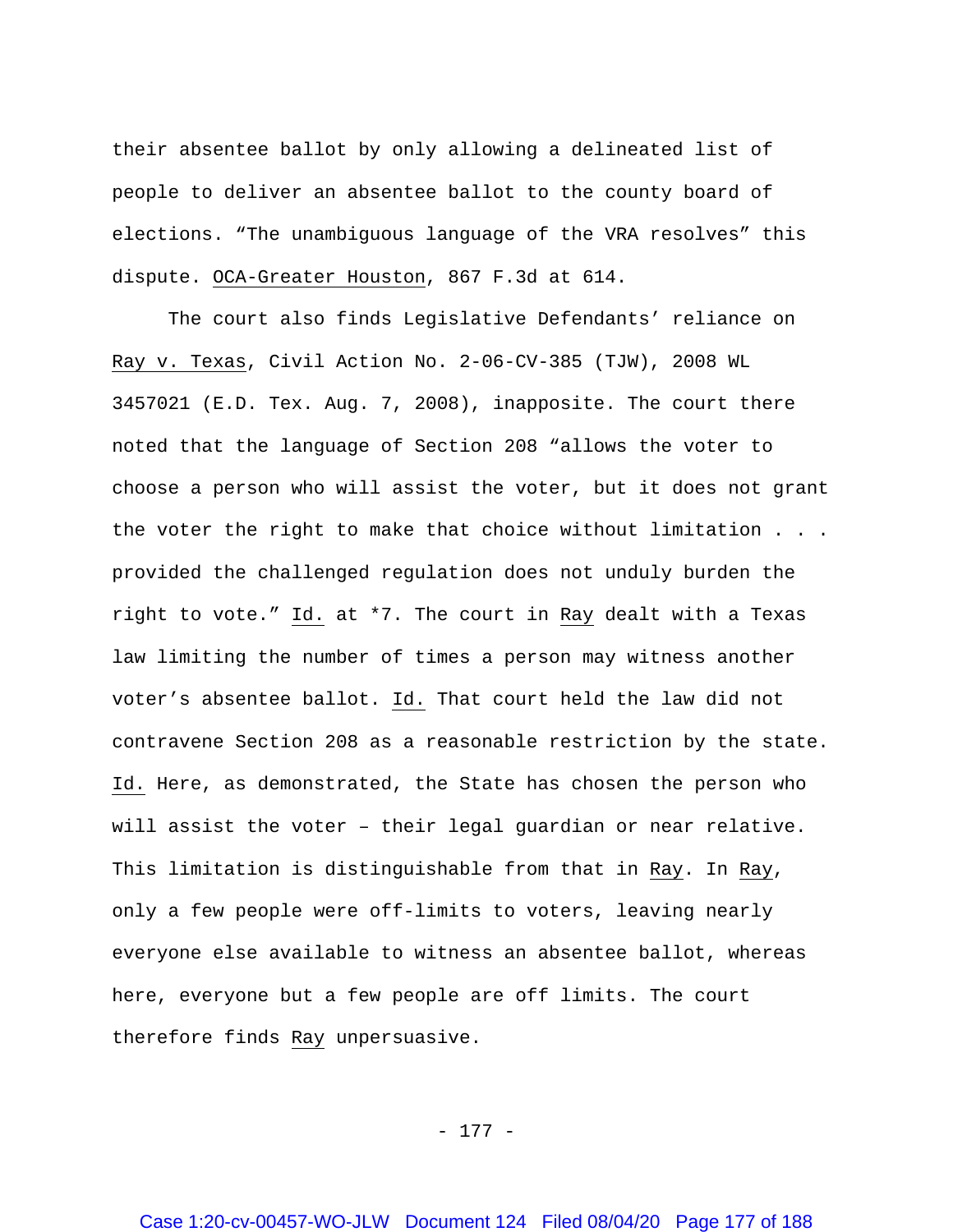The court finds Plaintiffs have demonstrated a likelihood of success on the merits as to their VRA claim. The court will enjoin the following provisions: N.C. Gen. Stat.

§  $163-226.3(a)(4)-(6)$ , and §  $163-231(b)(1)$ , to the extent they prohibit Plaintiff Hutchins, who "requires assistance to vote by reason of [his] blindness, disability, or inability to read or write" from receiving "assistance by a person of [Plaintiff Hutchins's] choice, other than [his] employer or agent of that employer or officer or agent of the voter's union," 52 U.S.C. § 10508, in marking, completing, and returning his absentee ballots.

### **7. Success on the Merits Conclusion**

The court finds Plaintiffs have successfully shown a likelihood of success on the merits as to the following claims: Violation of Section 208 of the VRA, Title II of the ADA, Section 504 of the RA, and procedural due process.

#### **F. Irreparable Harm**

In addition to a likelihood of success on the merits, a plaintiff must also make a "clear showing that it is likely to be irreparably harmed absent preliminary relief" in order to obtain a preliminary injunction. UBS Fin. Servs., Inc. v. Carilion Clinic, 880 F. Supp. 2d 724, 733 (E.D. Va. 2012) (quoting Real Truth About Obama, Inc. v. Fed. Election Comm'n,

- 178 -

## Case 1:20-cv-00457-WO-JLW Document 124 Filed 08/04/20 Page 178 of 188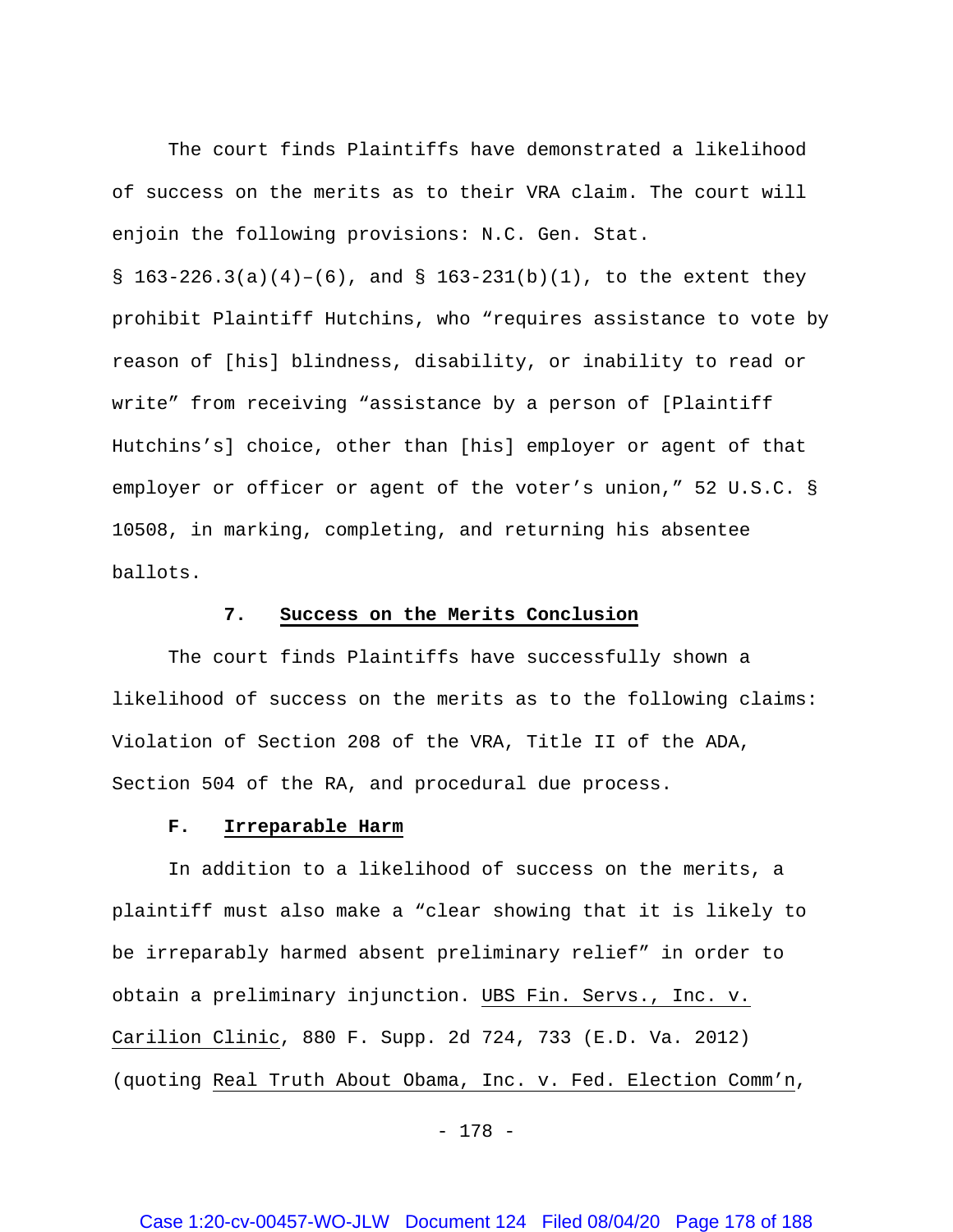575 F.3d 342, 347 (2009) (4th Cir. 2009)). Further, an injury is typically deemed irreparable if monetary damages are inadequate or difficult to ascertain. See Multi-Channel TV Cable Co. v. Charlottesville Quality Cable Operating Co., 22 F.3d 546, 551 (4th Cir. 1994), abrogated on other grounds by Winter, 555 U.S. at 22. "Courts routinely deem restrictions on fundamental voting rights irreparable injury." League of Women Voters of N.C., 769 F.3d at 247. "[O]nce the election occurs, there can be no do-over and no redress. The injury to these voters is real and completely irreparable if nothing is done to enjoin th[ese] law[s]." Id. And "[o]rganizations with core voter-advocacy missions, like Plaintiffs in this case, are irreparably harmed when 'the defendant's actions perceptibly impair[] the organization's programs, making it more difficult to carry out its mission.'" N.C. State Conference of NAACP v. Cooper, 430 F. Supp. 3d 15, 51 (M.D.N.C. 2019) (alteration in original) (internal quotation marks omitted) (quoting Action NC v. Strach, 216 F. Supp. 3d 597, 642 (M.D.N.C. 2016)). And a "voting-rights organization is also irreparably harmed when the right to vote is wrongfully denied or abridged — whether belonging to its membership or the electorate at large." Id.

- 179 -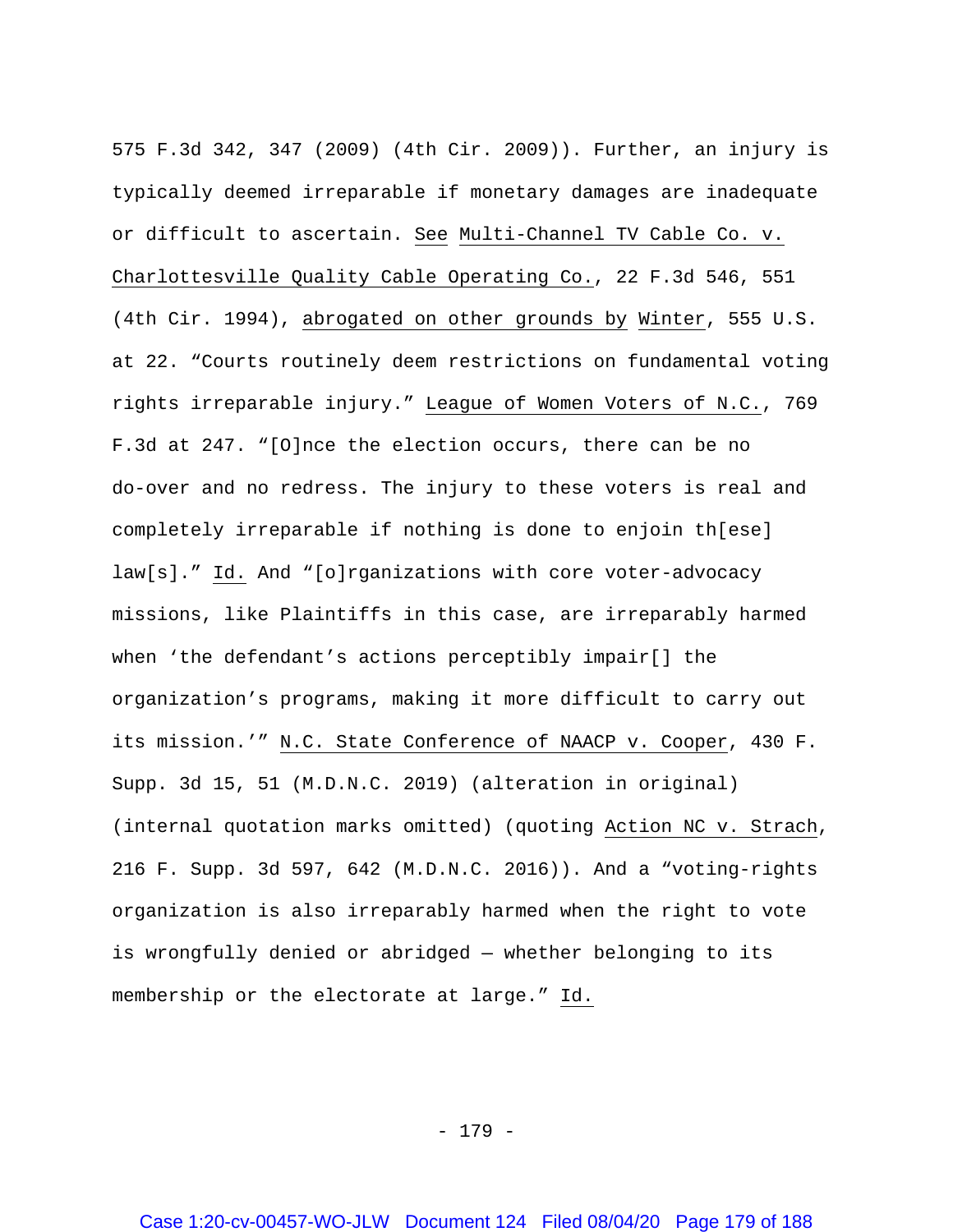The court therefore finds Plaintiffs have demonstrated a likelihood of irreparable injury regarding their ADA/RA, VRA, and procedural due process claims.

### **G. Balance of Equities**

The third factor in determining whether preliminary relief is appropriate is whether the plaintiff demonstrates "that the balance of equities tips in his favor." Winter, 555 U.S. at 20.

The court notes Defendants have taken steps towards remedying the issues posed by the COVID-19 pandemic by passing and signing into law H.B. 1169. Regarding a curing procedure, this tips in favor of an injunction of limited duration; it appears Executive Defendants are on their way towards implementing a curing procedure, thus an injunction against the rejection of any absentee ballots until such time as Defendants implement a plan or procedure to address material defects will suffice. Further, enjoining the laws restricting assistance for those in facilities, this tips in Plaintiff Hutchins's favor. See N.C. State Conference of NAACP, 430 F. Supp. 3d at 53.

#### **H. Public Interest**

Finally, the court must determine whether public policy weighs in favor of granting preliminary relief.

By definition, "[t]he public interest . . . favors permitting as many qualified voters to vote as possible." [Obama for Am. v.] Husted, 697 F.3d [423,]

 $- 180 -$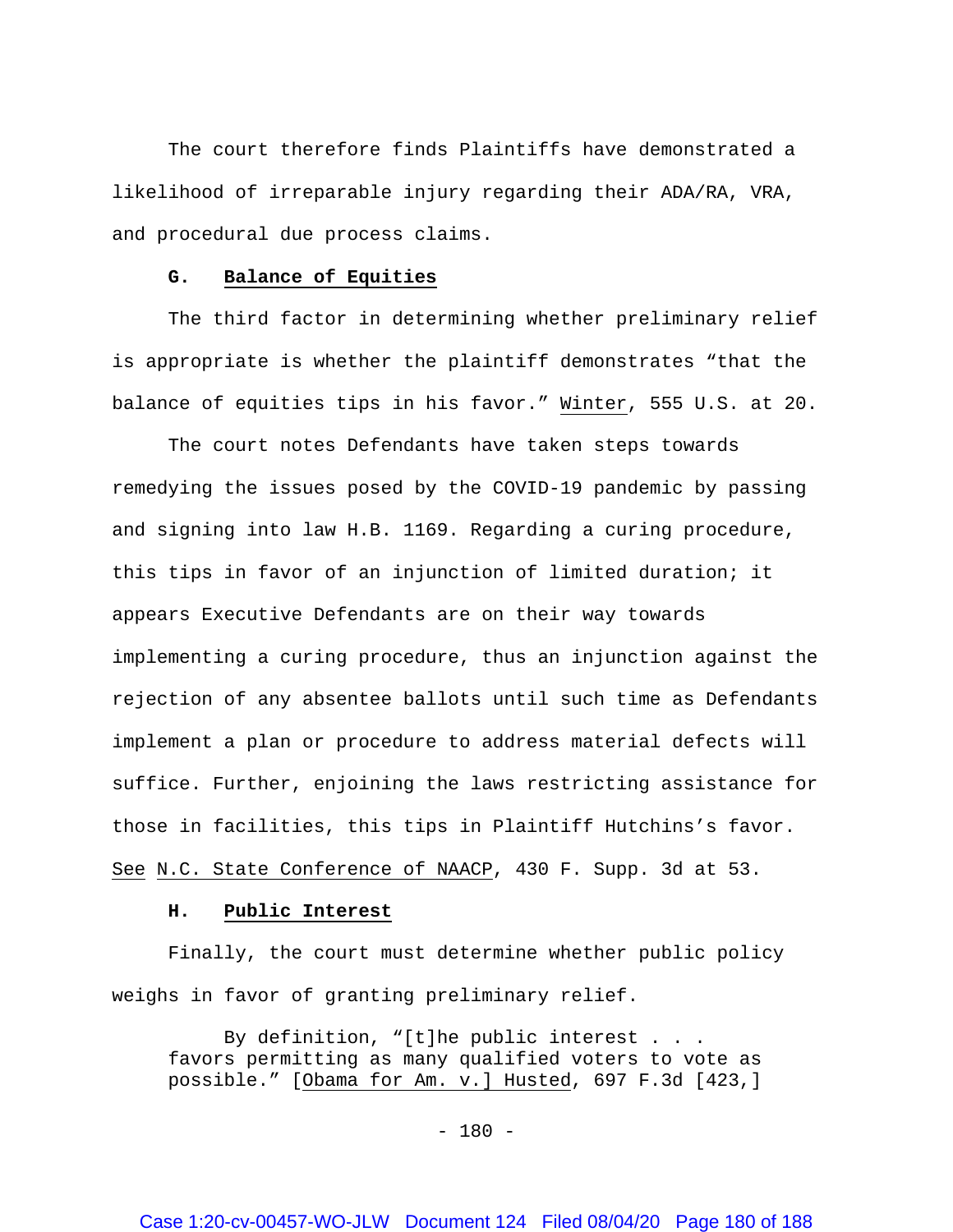437 [(6th Cir. 2012)]. See also Purcell v. Gonzalez, 549 U.S. 1, 4, 127 S. Ct. 5 (2006) (The public has a "strong interest in exercising the fundamental political right to vote." (citations omitted)). And "upholding constitutional rights serves the public interest." Newsom v. Albemarle Cty. Sch. Bd., 354 F.3d 249, 261 (4th Cir. 2003).

League of Women Voters of N.C., 769 F.3d at 247–48. Further, as another judge in this district observed, "electoral integrity is enhanced, not diminished, when all eligible voters are allowed to exercise their right to vote free from interference and burden unnecessarily imposed by others. The public interest is also served by 'upholding constitutional rights.'" N.C. State Conference of NAACP, 430 F. Supp. 3d at 53 (quoting League of Women Voters of N.C., 769 F.3d at 248).

Though "stability and consistency are also virtues" when it comes to elections, id., the infringement of the fundamental right to vote poses a far greater risk. The court finds the public interest "weighs heavily" in Plaintiffs' favor as to the issues for which relief will be granted here. League of Women Voters of N.C., 769 F.3d at 248.

## **I. Scope of Relief**

The court makes the following findings with regard to the scope of this injunction.

- 181 -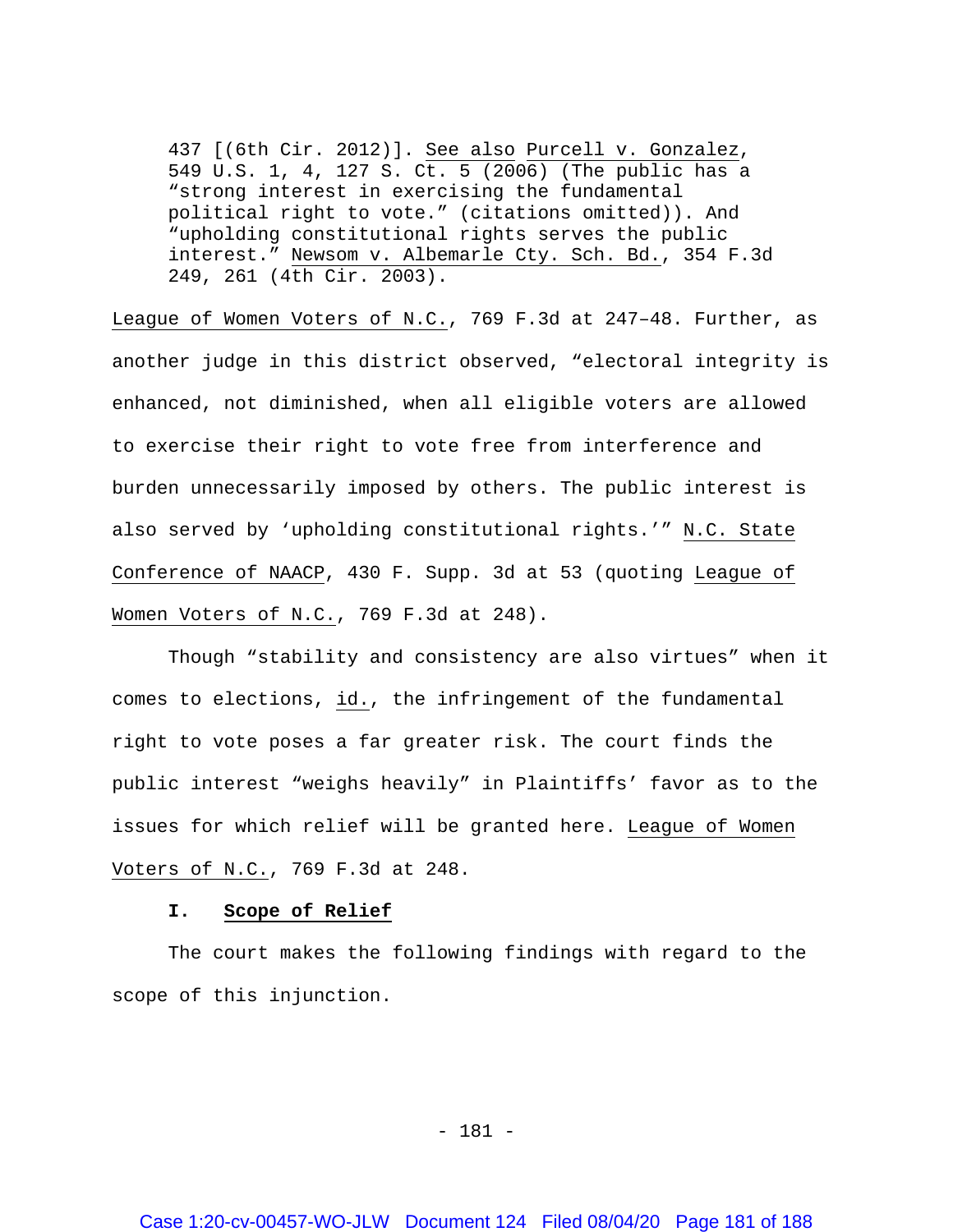## **1. Procedural Due Process**

The court finds that the State BoE should be enjoined from the disallowance or rejection, or permitting the disallowance or rejection, of any absentee ballots without due process as to those ballots with a material error that is subject to remediation until such time as the Legislative and Executive Defendants, including the State BoE, implement a law or rule which provides a voter with notice and an opportunity to be heard before a delivered absentee ballot is disallowed or rejected. This injunctive relief shall terminate upon the passage or implementation of such a law or rule.

# **2. Plaintiff Hutchins**

Regarding Plaintiff Hutchins, the court finds that an injunction should issue as to N.C. Gen. Stat. §§  $163-226.3(a)(4)-(6)$ ,  $-231(b)(1)$  to remediate Plaintiff Hutchins's disenfranchisement under the ADA, the RA, and improperly limits his request for assistance under the VRA. This injunction shall remain in force and effect through completion of the November 3, 2020 General Election, including canvassing and certification of election results, or until the Legislative or Executive Defendants address these issues as explained.

- 182 -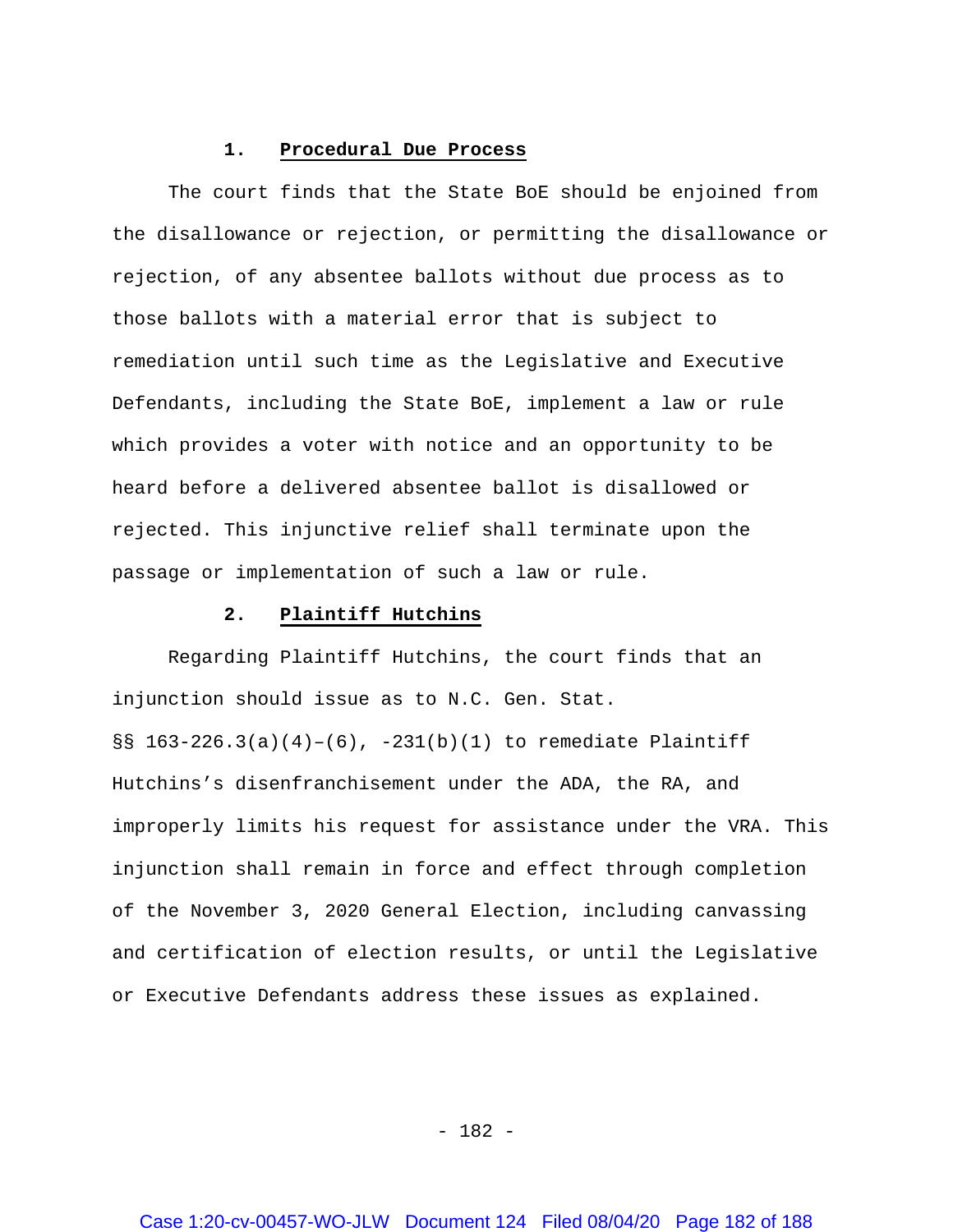#### **a. The ADA/RA**

First, under the ADA and the RA, Defendants shall be enjoined from enforcing N.C. Gen. Stat. §§ 163-226.3(a)(4), to the extent it prohibits Plaintiff Hutchins, a disabled individual, from receiving assistance in marking and completing his absentee ballot from an employee or staff member of the nursing home in which he resides. This injunction shall remain in effect through the November 3, 2020 General Election or until The Davis Community allows outside visitors such that a MAT or his wife could visit and assist him in marking and completing his absentee ballot. The terms "employees" and "staff," as used herein, do not include an owner, manager, or director of the nursing home. The terms of this injunction would permit staff or employees of Plaintiff Hutchins's nursing home to mark or assist his ballot. The court notes and recognizes that should this injunction remain in effect through the election, Legislative Defendants and Executive Defendants remain free to implement reasonable requirements to effect the terms of this injunction.

## **b. The VRA**

 $\overline{\phantom{a}}$ 

Second, §§ 163-226.3(a)(4)-(a)(6), $3^7$  -231(b)(1) are enjoined under the VRA as applied to Plaintiff Hutchins until such time

<span id="page-182-0"></span> $37$  N.C. Gen. Stat. § 163-226.3(a)(6) is enjoined to the extent it violates this injunction.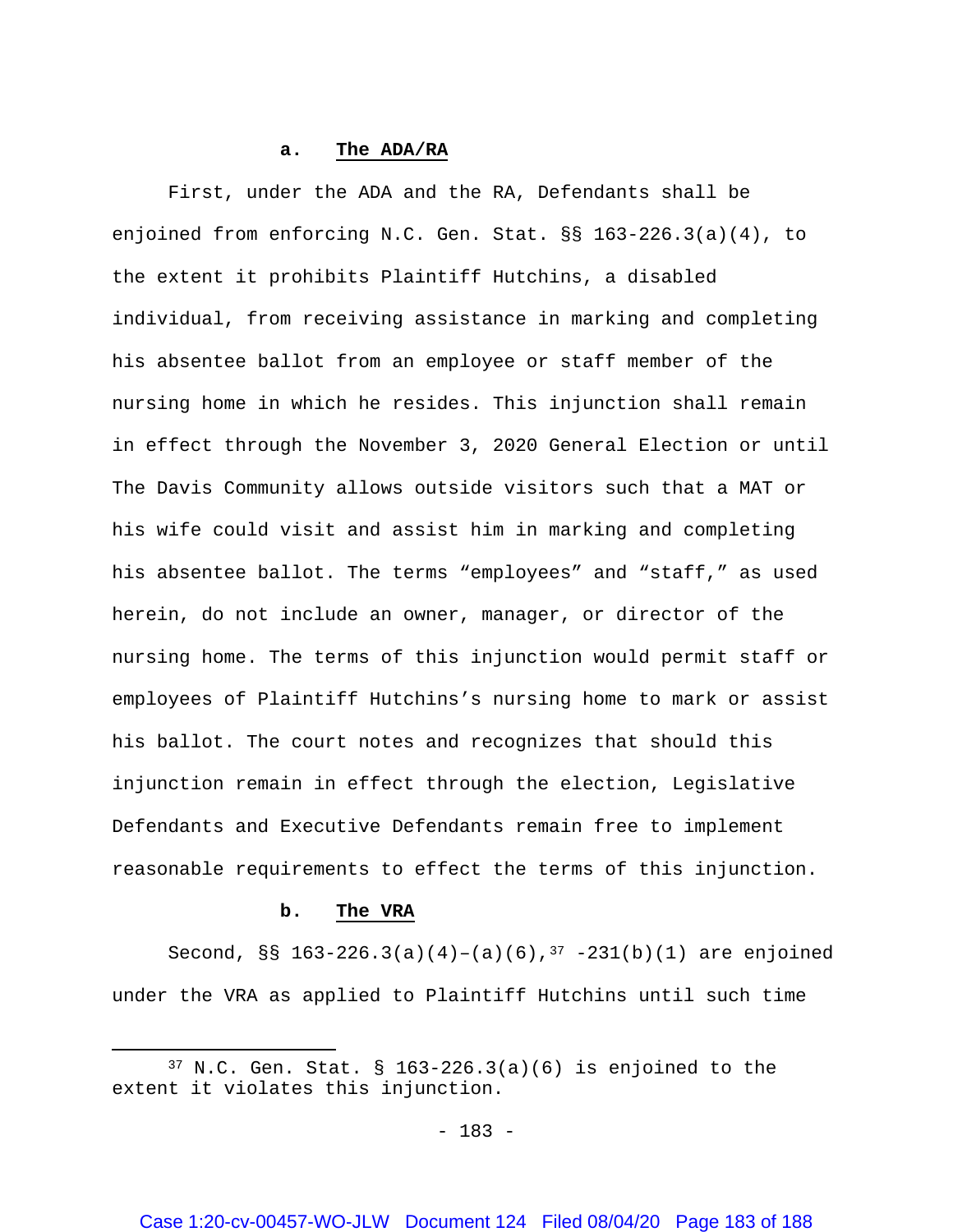as Defendants, including the State BoE, implement a law or rule that permits the disabled individual, Plaintiff Hutchins, to select his own person to assist him in marking, completing, and submitting his absentee ballot in accordance with Section 208 of the VRA.

# **3. Remaining Issues**

The court turns to Legislative Defendants' remaining concerns. Legislative Defendants urge the court to heed the Supreme Court's warning that "lower federal courts should ordinarily not alter the election rules on the eve of an election," Republican Nat'l Comm. v. Democratic Nat'l Comm., 589 U.S. \_\_\_\_, \_\_\_\_, 140 S. Ct. 1205, 1207 (2020) (per curiam), and should thus abstain from enjoining the challenged laws, (Leg. Defs.' Resp. (Doc. 51) at 69–70).

The court is satisfied that its injunctive relief does not run afoul of Republican National Committee and Purcell. The Supreme Court in Purcell, in holding that an injunction against voter identification procedures entered "just weeks before an election" was done in error, cautioned that "[c]ourt orders affecting elections . . . can themselves result in voter confusion and consequent incentive to remain away from the polls. As an election draws closer, that risk will increase." 549 U.S. at 4–5.

- 184 -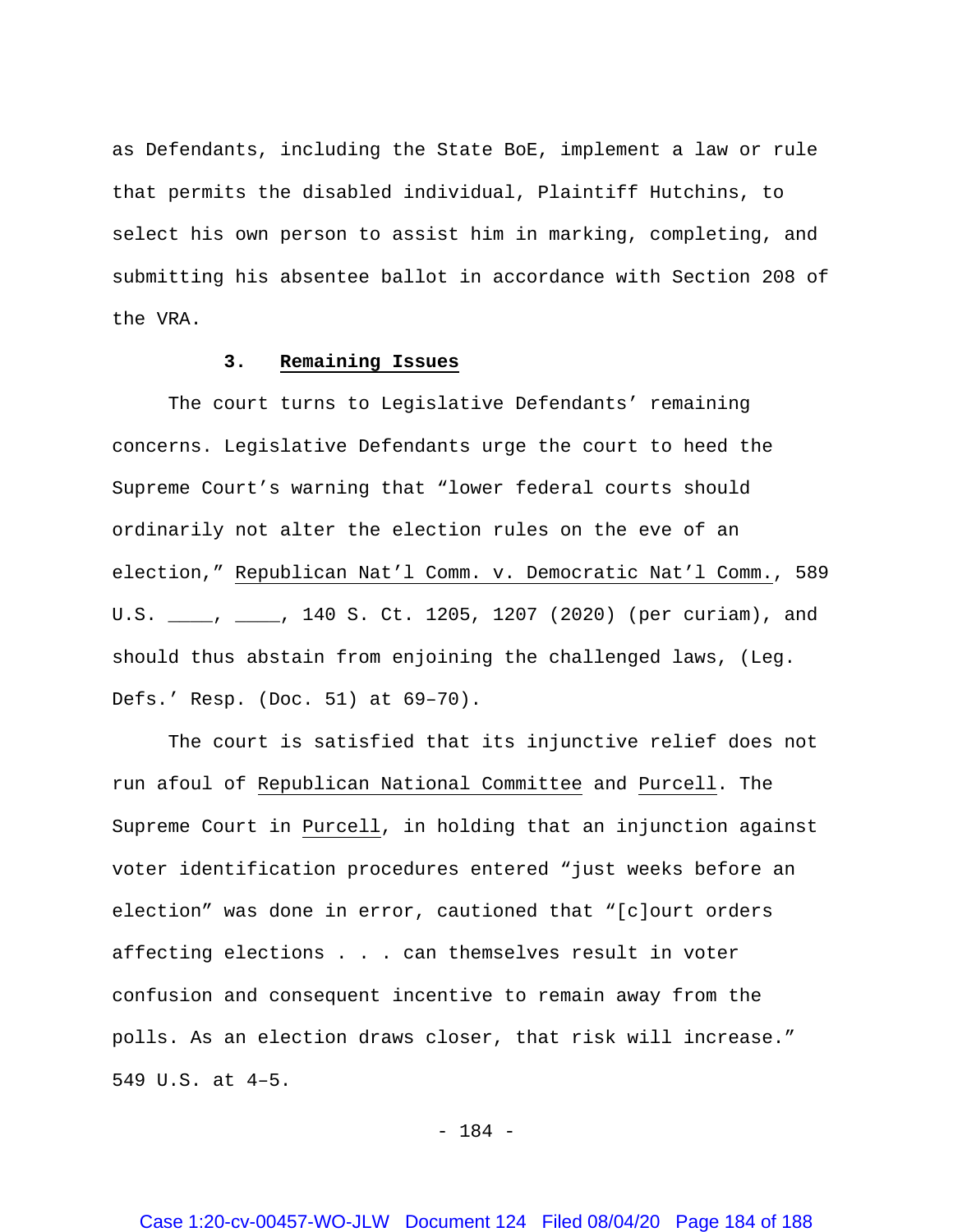The injunction prohibiting rejection of absentee ballots simply requires due process before a mailed-in absentee ballot is rejected. The State BoE has the statutory duty to "advise [the county boards of elections] as to the proper methods of conducting primaries and elections." N.C. Gen. Stat. § 163- 22(c). The State BoE also has the final responsibility "to tabulate the primary and election returns [and] to declare the results." Id. § 163-22(h). Given that the State BoE is already working on a curing procedure for mail-in absentee ballots for this election, this court does not find an injunction preventing the rejection of absentee ballots without a curing procedure will "alter the election rules"; the court is merely ensuring all absentee voters will receive due process, regardless of when their absentee ballot is delivered. Further, Executive Defendants argued that September 4, 2020, is the "deadline to administer absentee-by-mail." (Evidentiary Hr'g Tr., vol. 2 (Doc. 113) at 35.) This injunction comes at a time when Executive Defendants themselves are still finalizing the absentee voting procedure, thus this injunction should not have the effect of causing voter confusion and "consequent incentive to remain away from the polls." Purcell, 549 U.S. at 4–5.

Further, the court further finds, with respect to Plaintiff Hutchins, that this court's injunction does not constitute a

 $- 185 -$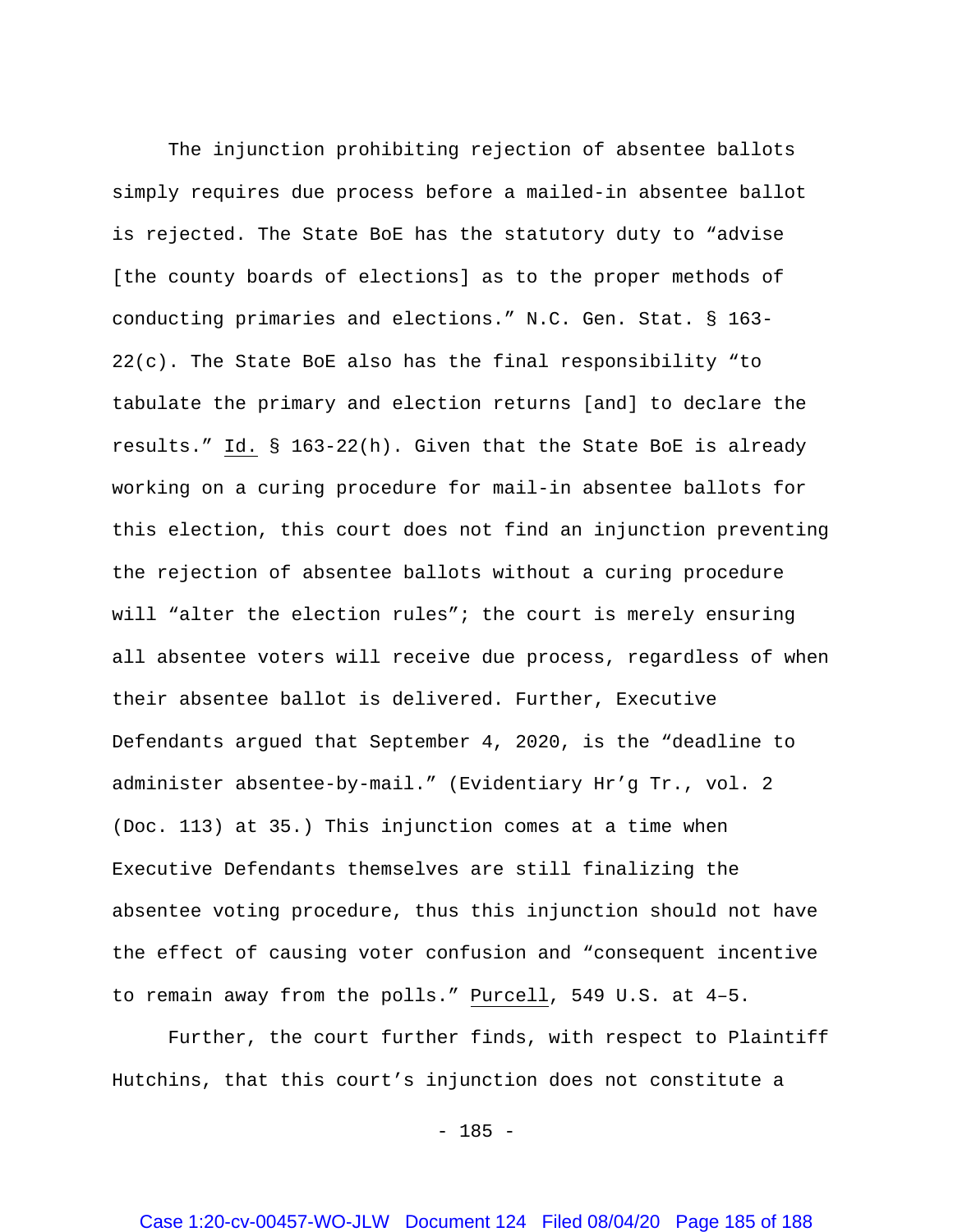last-minute alteration of election law likely to create voter confusion; indeed, the absentee voting rules have yet to be finalized, as absentee voting has not yet started. The court finds that Purcell does not counsel a different result.

Finally, Legislative Defendants also argue Plaintiffs' requested relief is overbroad. (Leg. Defs.' Resp. (Doc. 51) at 72.) The court, however, is satisfied that the relief provided by the scope of this Memorandum Opinion and Order is appropriately limited by Purcell and the limits of this court's power under the Constitution and the laws of the United States.

# **III. CONCLUSION**

For the foregoing reasons, the court finds that Plaintiffs' motion for preliminary injunction should be granted in part and denied in part. The court enjoins the statutes limiting assistance by employees of the applicable facilities and the applicable criminal provisions until such time as a plan exists that would reasonably allow a disabled individual affected by these statutes to vote. It also enjoins the State BoE from allowing county boards of elections to reject a delivered absentee ballot without notice and an opportunity to be heard until the State BoE puts such a uniform procedure in place.

**IT IS THEREFORE ORDERED** that Plaintiffs' Motion for Preliminary Injunction, (Doc. 9), is **DENIED AS MOOT** and that

 $- 186 -$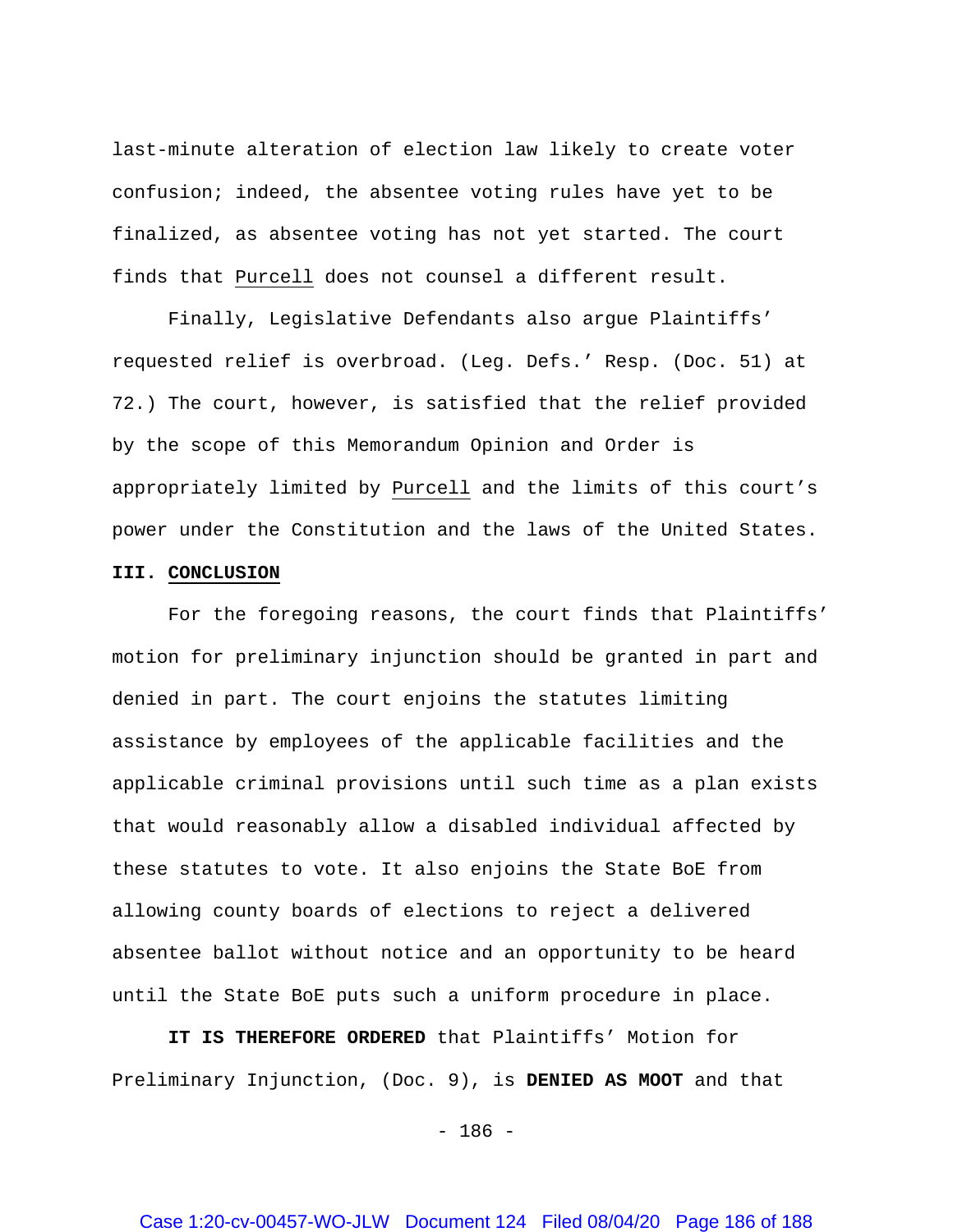Plaintiffs' Amended Motion for Preliminary Injunction, (Doc. 31), is **GRANTED IN PART AND DENIED IN PART.** The Motion is **GRANTED** as to N.C. Gen. Stat. §§ 163-226.3(a)(4)–(6), 163- 231(b)(1), and as to Plaintiffs' procedural due process claim. The Motion is **DENIED** as to the remainder of Plaintiffs' requested relief.

**IT IS ORDERED** that Defendants, including the North Carolina State Board of Elections, are **PROHIBITED AND ENJOINED** from the disallowance or rejection, or permitting the disallowance or rejection, of absentee ballots without due process as to those ballots with a material error that is subject to remediation. This injunction shall remain in force until such time as Defendants implement a law or rule which provides a voter with notice and an opportunity to be heard before an absentee ballot with a material error subject to remediation is disallowed or rejected.

**IT IS ORDERED** that Defendants, their agents, employees, and state or local law enforcement are **PROHIBITED AND ENJOINED** from enforcing, and enforcement of, N.C. Gen. Stat. § 163-226.3(a)(4) to the extent those provisions of that statute prohibit Plaintiff Hutchins from receiving assistance in marking and completing his absentee ballot from an employee or staff member, as those terms are defined herein, of the nursing home in which

- 187 -